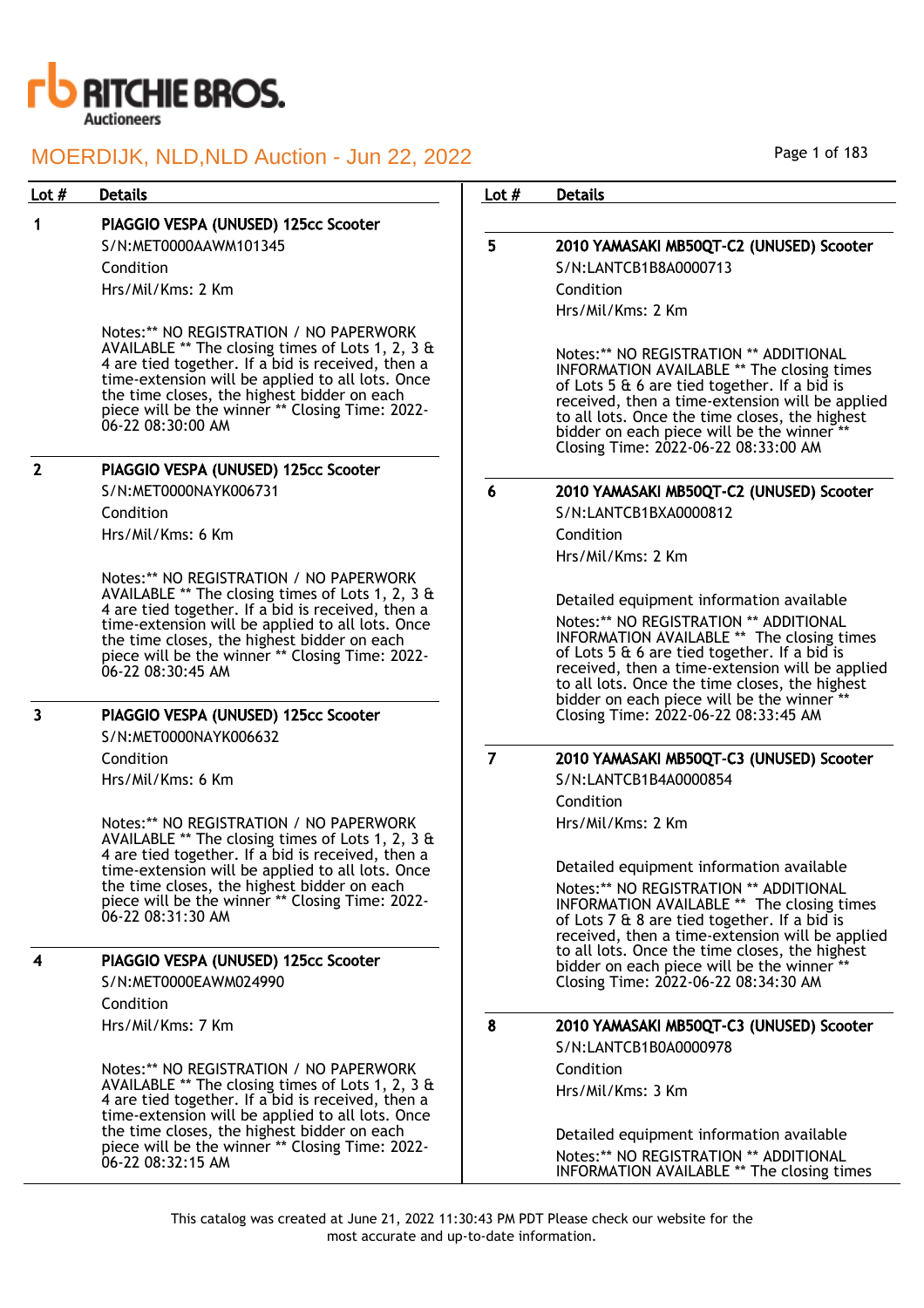

| Lot $#$ | <b>Details</b>                                                                                                                                                                                                                                                                                               | Lot $#$ | <b>Details</b>                                                                                                                                                                                                                                                          |
|---------|--------------------------------------------------------------------------------------------------------------------------------------------------------------------------------------------------------------------------------------------------------------------------------------------------------------|---------|-------------------------------------------------------------------------------------------------------------------------------------------------------------------------------------------------------------------------------------------------------------------------|
| 9       | of Lots 7 & 8 are tied together. If a bid is<br>received, then a time-extension will be applied<br>to all lots. Once the time closes, the highest<br>bidder on each piece will be the winner **<br>Closing Time: 2022-06-22 08:35:15 AM<br>2010 YAMASAKI YM50QT-C5 (UNUSED) Scooter<br>S/N:LANTCB1B0A0001015 |         | Detailed equipment information available<br>Notes:** NO REGISTRATION ** ORIGINAL CE<br><b>CERTIFICATE AVAILABLE **</b><br>https://www.youtube.com/watch?v=2o1yt5Dkf<br>Nw&list=PLOz8jipNkRtv4qsX8AU8ghOTqnjPt0VQ<br>y&index=134 Closing Time: 2022-06-22 08:38:15<br>AM |
|         | Condition                                                                                                                                                                                                                                                                                                    | 13      | 2021 ARBOS P5115 (UNUSED) MFWD Tractor                                                                                                                                                                                                                                  |
|         | Hrs/Mil/Kms: 4 Km                                                                                                                                                                                                                                                                                            |         | S/N:ZPKT5M123EA625893                                                                                                                                                                                                                                                   |
|         | Detailed equipment information available<br>Notes:** NO REGISTRATION ** ADDITIONAL                                                                                                                                                                                                                           |         | C/W:diesel, A/C cab, 3 hyd outlets, aux hyd,<br>PTO, 3 pt hitch<br>Condition                                                                                                                                                                                            |
|         | <b>INFORMATION AVAILABLE **</b><br>https://www.youtube.com/watch?v=DJEnPcere<br>z8&list=PLOz8jipNkRtv4qsX8AU8ghOTqnjPt0VQy                                                                                                                                                                                   |         | Hrs/Mil/Kms: 57 Hr                                                                                                                                                                                                                                                      |
|         | &index=178 Closing Time: 2022-06-22 08:36:00<br>AM                                                                                                                                                                                                                                                           |         | Detailed equipment information available<br>Notes:** NO REGISTRATION ** ORIGINAL CE                                                                                                                                                                                     |
| 10      | 2021 ARBOS P7000 Prototype MFWD Tractor<br>S/N:Not Available                                                                                                                                                                                                                                                 |         | <b>CERTIFICATE AVAILABLE **</b><br>https://www.youtube.com/watch?v=TQaJ6Wpn<br>gUA&list=PLOz8jipNkRtv4qsX8AU8ghOTqnjPt0V<br>Qy&index=135 Closing Time: 2022-06-22                                                                                                       |
|         | C/W:frt PTO, frt 3 pt hitch, frt aux hyd, A/C<br>cab, 5 hyd outlets, PTO, 3 pt hitch, frt weights                                                                                                                                                                                                            |         | $08:39:00$ AM                                                                                                                                                                                                                                                           |
|         | Detailed equipment information available<br>Notes:** PARTS ONLY ** NO REGISTRATION / NO<br><b>PAPERWORK AVAILABLE **</b><br>https://www.youtube.com/watch?v=o1zlpQLyu<br>xE&list=PLOz8jipNkRtv4qsX8AU8ghOTqnjPt0VQy<br>AM                                                                                    | 14      | 1997 MASSEY FERGUSON B75/4 2WD Tractor<br>S/N:F322D31<br>C/W:diesel, mower, frt weights<br>Condition<br>Hrs/Mil/Kms: 11195 Hr<br>Detailed equipment information available                                                                                               |
| 11      | 2021 ARBOS P5130 (UNUSED) MFWD Tractor<br>S/N:ZPKT5N123EA627043<br>C/W:diesel, A/C cab, 3 hyd outlets, PTO, 3 pt<br>hitch, frt weights<br>Condition<br>Hrs/Mil/Kms: 29 Hr                                                                                                                                    |         | Notes:** NO REGISTRATION / NO PAPERWORK<br><b>AVAILABLE **</b><br>https://www.youtube.com/watch?v=VegAoel7<br>DE4&list=PLOz8jipNkRtv4qsX8AU8ghOTqnjPt0V<br>Qy&index=94<br>Closing Time: 2022-06-22 08:39:45 AM                                                          |
|         |                                                                                                                                                                                                                                                                                                              | 15      | 1992 CASE IH 5140 MFWD Tractor                                                                                                                                                                                                                                          |
|         | Detailed equipment information available<br>Notes:** NO REGISTRATION ** ORIGINAL CE<br><b>CERTIFICATE AVAILABLE ** Closing Time: 2022-</b><br>06-22 08:37:30 AM                                                                                                                                              |         | S/N:1012987<br>C/W:Faucheux F10 ldr w/bkt, 2 hyd outlets,<br>540/1000 PTO, 3 pt hitch, frt weights, French<br>Registration<br>Condition                                                                                                                                 |
| 12      | 2018 ARBOS P5130 MFWD Tractor                                                                                                                                                                                                                                                                                |         | Hrs/Mil/Kms: 11170 Hr                                                                                                                                                                                                                                                   |
|         | S/N:ZPKT5N123EA625174                                                                                                                                                                                                                                                                                        |         |                                                                                                                                                                                                                                                                         |
|         | C/W:diesel, A/C cab, 3 hyd outlets, aux hyd,<br>PTO, 3 pt hitch, frt weights                                                                                                                                                                                                                                 |         | Detailed equipment information available<br>Notes:https://www.youtube.com/watch?v=ZFs                                                                                                                                                                                   |
|         | Condition<br>Hrs/Mil/Kms: 338 Hr                                                                                                                                                                                                                                                                             |         | LkI03sSA&list=PLOz8jipNkRtv4qsX8AU8ghOTqnj<br>Pt0VQy&index=115 Closing Time: 2022-06-22                                                                                                                                                                                 |

Page 2 of 183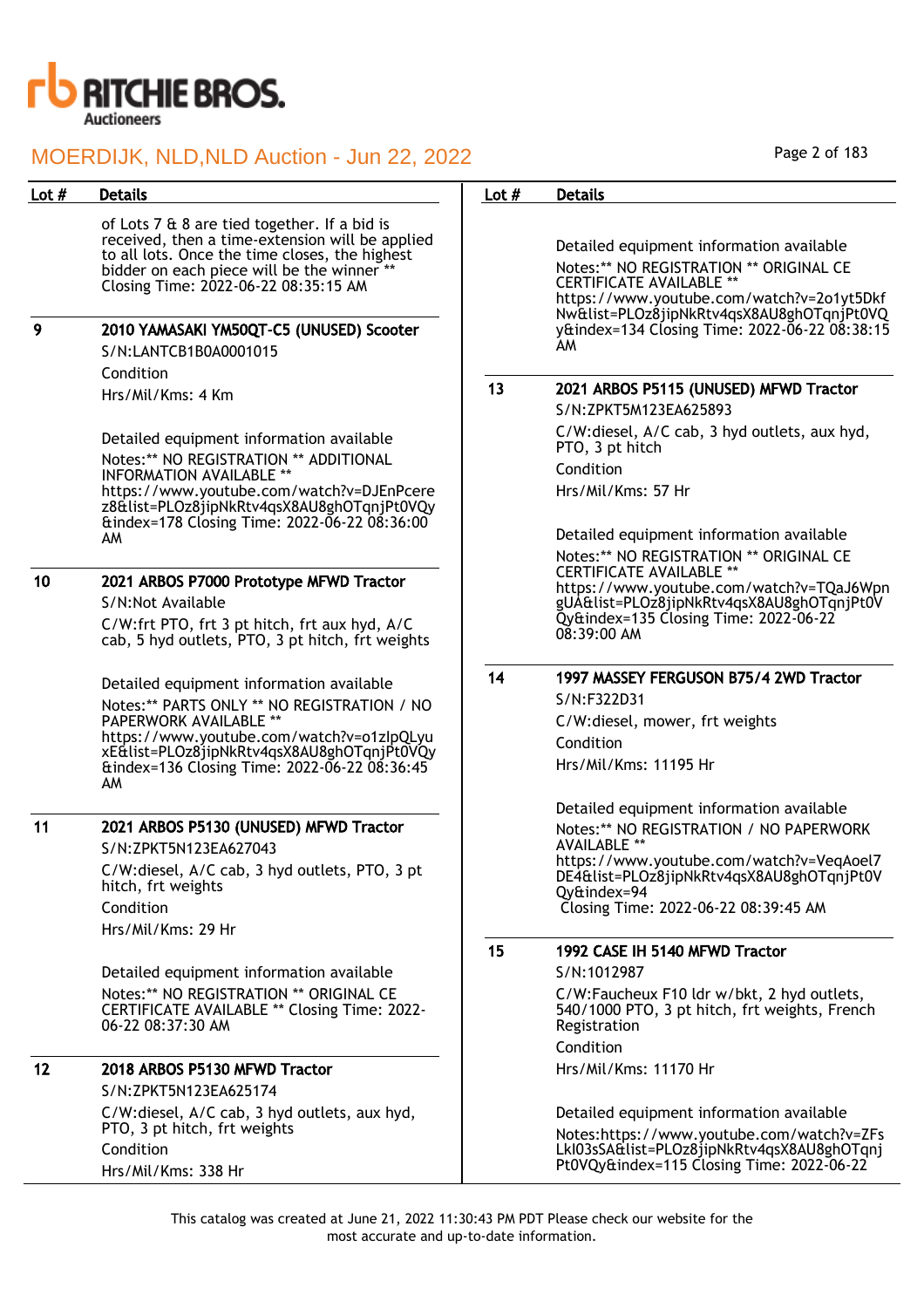

Page 3 of 183

| Lot $#$ | <b>Details</b>                                                                                          | Lot $#$ | <b>Details</b>                                                                                           |
|---------|---------------------------------------------------------------------------------------------------------|---------|----------------------------------------------------------------------------------------------------------|
|         | 08:40:30 AM                                                                                             |         |                                                                                                          |
|         |                                                                                                         |         | Detailed equipment information available                                                                 |
| 16      | 1981 FENDT LS600 MFWD Tractor                                                                           |         | Notes:https://www.youtube.com/watch?v=swA                                                                |
|         | S/N:280211351                                                                                           |         | IXI5WtkE&list=PLOz8jipNkRtv4qsX8AU8ghOTqnj<br>Pt0VQy&index=18 Closing Time: 2022-06-22                   |
|         | C/W:French Registration                                                                                 |         | 08:44:15 AM                                                                                              |
|         | Condition                                                                                               |         |                                                                                                          |
|         | Hrs/Mil/Kms: 6237 Km                                                                                    | 21      | 2008 TAKEUCHI TCR50 Crawler Dumper                                                                       |
|         |                                                                                                         |         | S/N:30510123                                                                                             |
|         | Detailed equipment information available                                                                |         | C/W:cab, EPA 2007                                                                                        |
|         | Notes:https://www.youtube.com/watch?v=kKZ                                                               |         | Condition                                                                                                |
|         | CsmRskDQ&list=PLOz8jipNkRtv4qsX8AU8ghOTqn<br>jPt0VQy&index=81 Closing Time: 2022-06-22<br>$08:41:15$ AM |         | Hrs/Mil/Kms: 3035 Hr                                                                                     |
|         |                                                                                                         |         | Detailed equipment information available                                                                 |
| 17      | MITSUBISHI MTX28D MFWD Tractor                                                                          |         | Notes:https://www.youtube.com/watch?v=h-                                                                 |
|         | S/N:50972                                                                                               |         | 41QDc10nA&list=PLOz8jipNkRtv4qsX8AU8ghOTq<br>njPt0VQy&index=76 Closing Time: 2022-06-22<br>$08:45:00$ AM |
|         | Detailed equipment information available                                                                |         |                                                                                                          |
|         | Notes:** STOP SOLENOID NOT WORKING ** NO<br>REGISTRATION / NO PAPERWORK AVAILABLE **                    | 22      | 2017 THWAITES 6 TONNE 4x4 Swivel Dumper                                                                  |
|         | https://www.youtube.com/watch?v=kBo69Z8a                                                                |         | S/N:SLCM20621701E0461                                                                                    |
|         | bZ0&list=PLOz8jipNkRtv4qsX8AU8ghOTqnjPt0V                                                               |         | Condition                                                                                                |
|         | Qy&index=86 Closing Time: 2022-06-22<br>$0\bar{8}$ :42:00 AM                                            |         | Hrs/Mil/Kms: 1070 Hr                                                                                     |
| 18      | 2004 HITACHI NTX27 MFWD Tractor                                                                         |         | Detailed equipment information available                                                                 |
|         | S/N:11967                                                                                               |         | Notes:** NON DUTY FREE CIRCULATION EU **                                                                 |
|         | C/W:diesel, PTO                                                                                         |         | https://www.youtube.com/watch?v=7oVXJcGC<br>LlQ&list=PLOz8jipNkRtv4qsX8AU8ghOTqnjPt0VQ                   |
|         |                                                                                                         |         | y&index=159 Closing Time: 2022-06-22 08:45:45                                                            |
|         | Detailed equipment information available                                                                |         | AM                                                                                                       |
|         | Notes:** INOPERABLE ** NO REGISTRATION / NO                                                             |         |                                                                                                          |
|         | PAPERWORK AVAILABLE ** Closing Time: 2022-                                                              | 23      | 2015 THWAITES 6 TONNE 4x4 Swivel Dumper                                                                  |
|         | 06-22 08:42:45 AM                                                                                       |         | S/N:SLCM20661502D2913                                                                                    |
|         |                                                                                                         |         | Condition                                                                                                |
| 19      | 2008 YANMAR RS270D MFWD Tractor                                                                         |         | Hrs/Mil/Kms: 1650 Hr                                                                                     |
|         | S/N:32035                                                                                               |         |                                                                                                          |
|         | C/W:diesel, PTO                                                                                         |         | Detailed equipment information available                                                                 |
|         |                                                                                                         |         | Notes:** NON DUTY FREE CIRCULATION EU **<br>Closing Time: 2022-06-22 08:46:30 AM                         |
|         | Detailed equipment information available                                                                |         |                                                                                                          |
|         | Notes:** INOPERABLE ** NO REGISTRATION / NO<br>PAPERWORK AVAILABLE ** Closing Time: 2022-               | 24      | 2013 AUSA D600APG 4x4 Swivel Dumper                                                                      |
|         | 06-22 08:43:30 AM                                                                                       |         | S/N:64069144                                                                                             |
|         |                                                                                                         |         | C/W:EPA 2011                                                                                             |
| 20      | PRINOTH PANTHER T8 Crawler Dumper                                                                       |         | Condition                                                                                                |
|         | S/N:JTF16822                                                                                            |         | Hrs/Mil/Kms: 3187 Hr                                                                                     |
|         | C/W:Cat C7                                                                                              |         |                                                                                                          |
|         | Condition                                                                                               |         | Detailed equipment information available                                                                 |
|         | Hrs/Mil/Kms: 2100 Hr                                                                                    |         |                                                                                                          |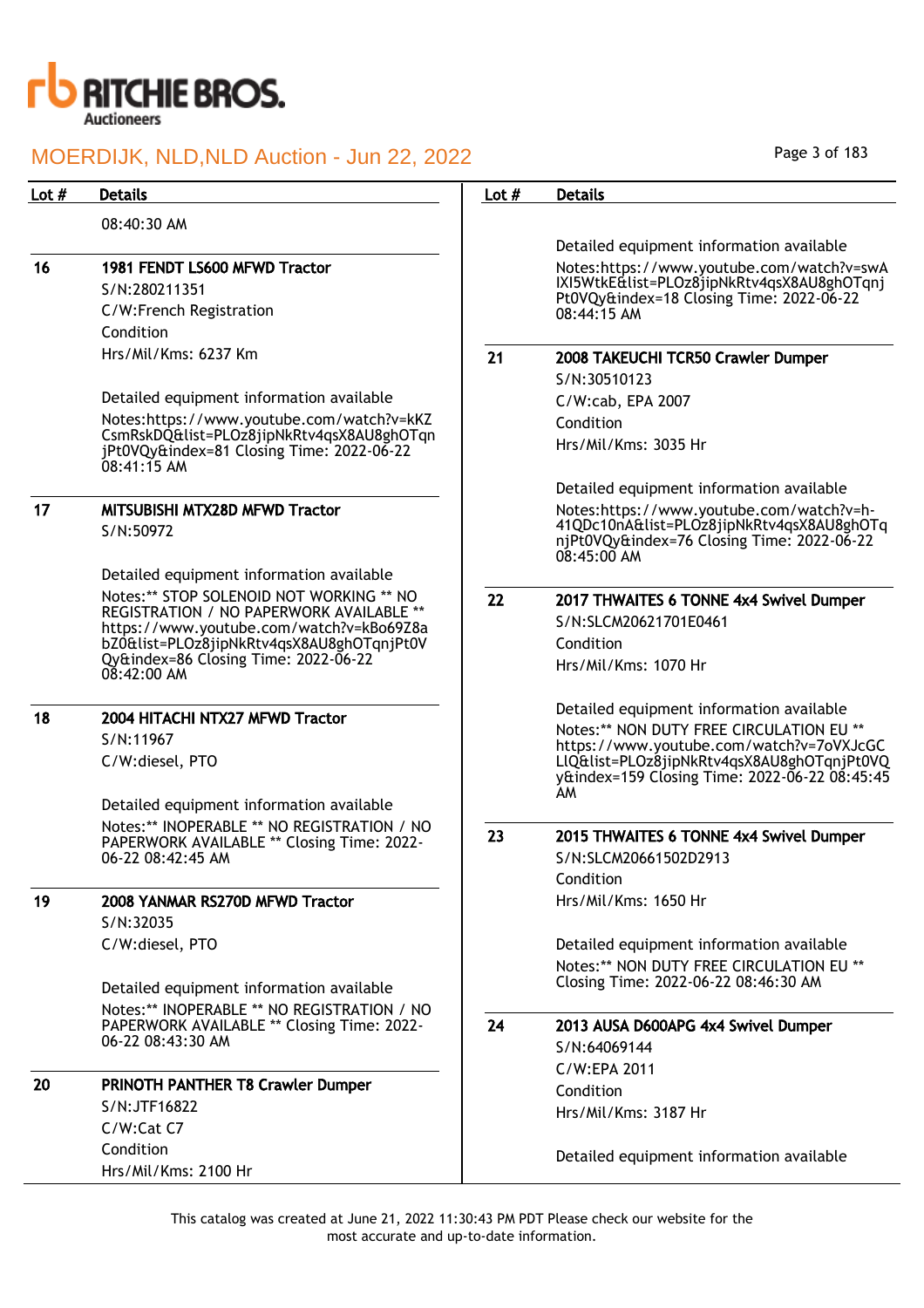

| Lot $#$ | <b>Details</b>                                                                          | Lot $#$ | <b>Details</b>                                                                                           |
|---------|-----------------------------------------------------------------------------------------|---------|----------------------------------------------------------------------------------------------------------|
|         | Notes:** ENGINE STARTER DEFECT **                                                       |         |                                                                                                          |
|         | https://www.youtube.com/watch?v=pwkVKtyN                                                | 29      | 2014 BOBCAT S450 Skid Steer Loader                                                                       |
|         | Kkw&list=PLOz8jipNkRtv4qsX8AU8ghOTqnjPt0V<br>Qy&index=27 Closing Time: 2022-06-22       |         | S/N:AV9V11105                                                                                            |
|         | $08:47:15$ AM                                                                           |         | C/W:Q/C bkt, aux hyd                                                                                     |
|         |                                                                                         |         | Condition                                                                                                |
| 25      | 2018 THWAITES 3 TONNE 4x4 Swivel Dumper                                                 |         | Hrs/Mil/Kms: 1948 Hr                                                                                     |
|         | S/N:SLCM580Z1810E2514                                                                   |         |                                                                                                          |
|         | Condition                                                                               |         | Detailed equipment information available                                                                 |
|         | Hrs/Mil/Kms: 976 Hr                                                                     |         | Notes:https://www.youtube.com/watch?v=49R<br>hzT0Smro&list=PLOz8jipNkRtv4qsX8AU8ghOTqn                   |
|         | Detailed equipment information available                                                |         | jPt0VQy&index=110 Closing Time: 2022-06-22<br>08:51:00 AM                                                |
|         | Notes:** NON DUTY FREE CIRCULATION EU **                                                |         |                                                                                                          |
|         | https://www.youtube.com/watch?v=PGxDxe12                                                | 30      | 2011 NEW HOLLAND L213 Skid Steer Loader                                                                  |
|         | aUk&list=PLOz8jipNkRtv4qsX8AU8ghOTqnjPt0V<br>Qy&index=155 Closing Time: 2022-06-22      |         | S/N:JAF0L213JBM441568                                                                                    |
|         | $08:48:00$ AM                                                                           |         | $C/W$ : $cab$                                                                                            |
|         |                                                                                         |         | Condition                                                                                                |
| 26      | 2015 TEREX TA1EH High Tip Dumper                                                        |         | Hrs/Mil/Kms: 1663 Hr                                                                                     |
|         | S/N:SLBDPPK0EF1NY2213                                                                   |         |                                                                                                          |
|         | C/W:hydrostatic drive                                                                   |         | Detailed equipment information available                                                                 |
|         | Condition                                                                               |         | Notes:https://www.youtube.com/watch?v=kaz                                                                |
|         | Hrs/Mil/Kms: 3779 Hr                                                                    |         | 3UgcQKsk&list=PLOz8jipNkRtv4qsX8AU8ghOTqn<br>jPt0VQy&index=164 Closing Time: 2022-06-22<br>$08:51:45$ AM |
|         | Detailed equipment information available                                                |         |                                                                                                          |
|         | Notes:** NON DUTY FREE CIRCULATION EU **                                                | 31      | 2013 BOBCAT S130 Skid Steer Loader                                                                       |
|         | https://www.youtube.com/watch?v=Jhvitq6Ma<br>IU&list=PLOz8jipNkRtv4qsX8AU8ghOTqnjPt0VQy |         | S/N:A8KA71289                                                                                            |
|         | &index=156 Closing Time: 2022-06-22 08:48:45                                            |         | C/W:Q/C bkt, aux hyd                                                                                     |
|         | AM                                                                                      |         | Condition                                                                                                |
|         |                                                                                         |         | Hrs/Mil/Kms: 1942 Hr                                                                                     |
| 27      | 2007 AUSA D900AP Dumper                                                                 |         |                                                                                                          |
|         | S/N:63053840                                                                            |         | Detailed equipment information available                                                                 |
|         | Condition                                                                               |         | Notes:** The closing times of Lots 31 & 32 are                                                           |
|         | Hrs/Mil/Kms: 4110 Hr                                                                    |         | tied together. If a bid is received, then a time-                                                        |
|         |                                                                                         |         | extension will be applied to all lots. Once the<br>time closes, the highest bidder on each piece         |
|         | Detailed equipment information available                                                |         | will be the winner **                                                                                    |
|         | Notes:** INOPERABLE **<br>https://www.youtube.com/watch?v=pBziG8Z5                      |         | https://www.youtube.com/watch?v=AgdGcrAtZ                                                                |
|         | md0&list=PLOz8jipNkRtv4qsX8AU8ghOTqnjPt0V                                               |         | VE&list=PLOz8jipNkRtv4qsX8AU8ghOTqnjPt0VQ<br>y&index=20 Closing Time: 2022-06-22 08:52:30                |
|         | Qy&index=11 Closing Time: 2022-06-22<br>$0\&:49:30$ AM                                  |         | AM                                                                                                       |
| 28      | 2014 THWAITES MACH201 4x4 High Tip Dumper                                               | 32      | 2013 BOBCAT S130 Skid Steer Loader                                                                       |
|         | S/N:SLCM201Z1417C8807                                                                   |         | S/N:A8KA71360                                                                                            |
|         | C/W:hydrostatic drive, EPA 2010                                                         |         | C/W:Q/C bkt, aux hyd, cab                                                                                |
|         |                                                                                         |         | Condition                                                                                                |
|         | Notes:** INOPERABLE ** Closing Time: 2022-06-<br>22 08:50:15 AM                         |         | Hrs/Mil/Kms: 2835 Hr                                                                                     |

Page 4 of 183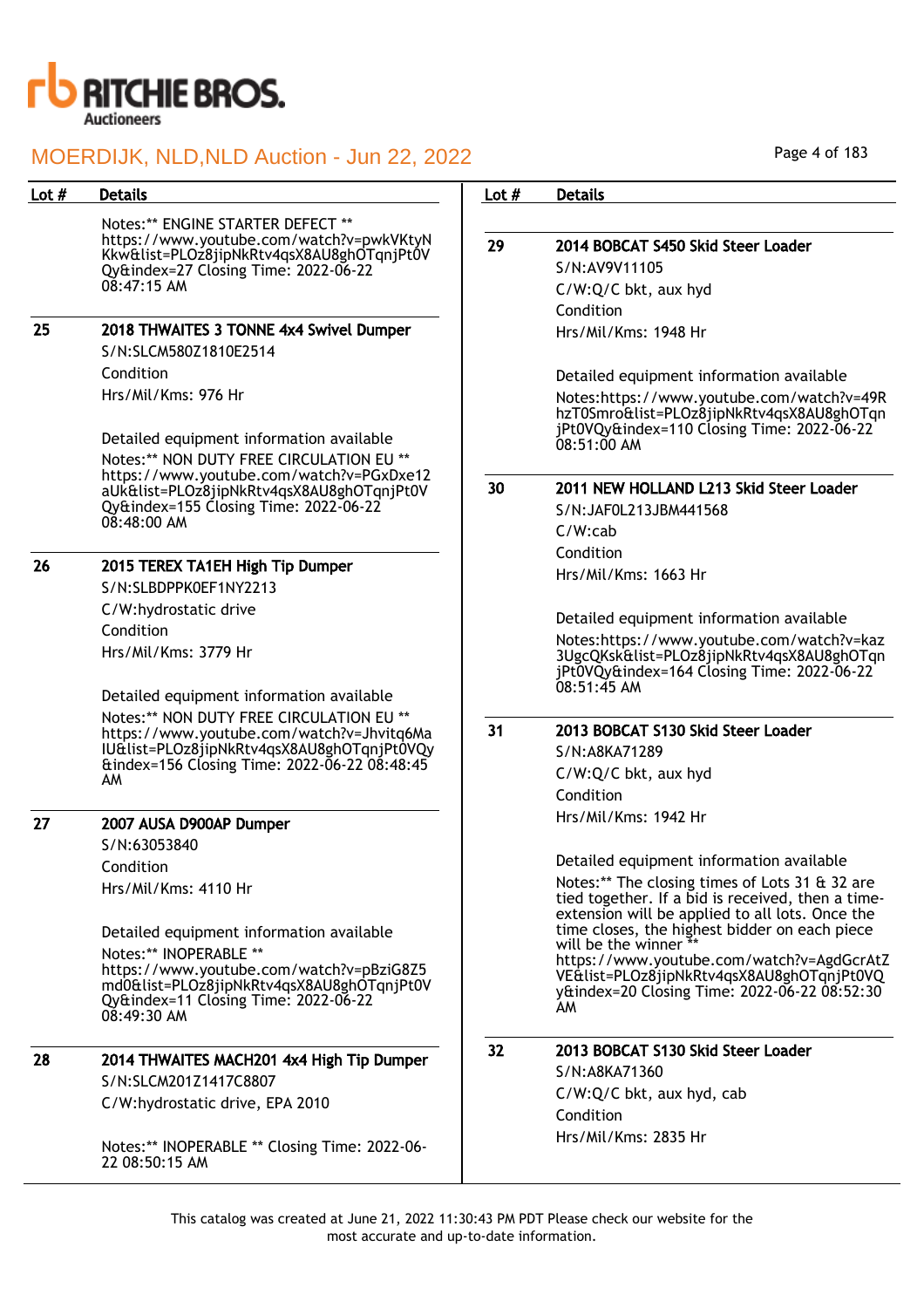

| Lot $#$ | <b>Details</b>                                                                                       | Lot $#$ | <b>Details</b>                                                                                    |
|---------|------------------------------------------------------------------------------------------------------|---------|---------------------------------------------------------------------------------------------------|
|         | Detailed equipment information available                                                             |         | 08:56:15 AM                                                                                       |
|         | Notes:** The closing times of Lots 31 & 32 are                                                       |         |                                                                                                   |
|         | tied together. If a bid is received, then a time-<br>extension will be applied to all lots. Once the | 37      | 2014 BOBCAT T110 Compact Track Loader                                                             |
|         | time closes, the highest bidder on each piece                                                        |         | S/N:AE0J11319                                                                                     |
|         | will be the winner ** Closing Time: 2022-06-22<br>08:53:15 AM                                        |         | C/W:Q/C bkt, aux hyd                                                                              |
|         |                                                                                                      |         | Condition                                                                                         |
| 33      | 1992 BOBCAT 440B Skid Steer Loader                                                                   |         | Hrs/Mil/Kms: 1969 Hr                                                                              |
|         | S/N:505219999                                                                                        |         |                                                                                                   |
|         | C/W:forks, bkt, broom                                                                                |         | Detailed equipment information available                                                          |
|         |                                                                                                      |         | Notes:https://www.youtube.com/watch?v=ccp<br>0iGtoRw4&list=PLOz8jipNkRtv4qsX8AU8ghOTqnj           |
|         | Detailed equipment information available                                                             |         | Pt0VQy&index=17 Closing Time: 2022-06-22                                                          |
|         | Notes:https://www.youtube.com/watch?v=1Fu                                                            |         | 08:57:00 AM                                                                                       |
|         | ZhnZDUNA&list=PLOz8jipNkRtv4qsX8AU8ghOTq<br>njPt0VQy&index=73 Closing Time: 2022-06-22               |         |                                                                                                   |
|         | $08:54:00$ AM                                                                                        | 38      | 2011 BOBCAT T190 Compact Track Loader<br>S/N:A3LP36941                                            |
|         |                                                                                                      |         |                                                                                                   |
| 34      | 2022 SHANDING SD380 (UNUSED) Stand Up Skid                                                           |         | Detailed equipment information available                                                          |
|         | <b>Steer Loader</b>                                                                                  |         | Notes:** PARTS ONLY ** Closing Time: 2022-06-                                                     |
|         | S/N:AJ30K                                                                                            |         | 22 08:57:45 AM                                                                                    |
|         | C/W: extra auger, bkt, aux hyd<br>Condition                                                          |         |                                                                                                   |
|         | Hrs/Mil/Kms: 2 Hr                                                                                    | 39      | 2021 PLUS POWER VTCM-1500 (UNUSED) 4x4                                                            |
|         |                                                                                                      |         | <b>Self-Loading All Terrain Mixer</b><br>S/N:21112008                                             |
|         | Detailed equipment information available                                                             |         | C/W:cab, CE marked, 4 cyl, 1.5m3 mixer, 500L                                                      |
|         | Notes:** NON DUTY FREE CIRCULATION EU **                                                             |         | water tank, rear view camera                                                                      |
|         | https://www.youtube.com/watch?v=tVNzM4jd<br>1UA&list=PLOz8jipNkRtv4qsX8AU8ghOTqnjPt0V                |         | Condition                                                                                         |
|         | Qy&index=267 Closing Time: 2022-06-22                                                                |         | Hrs/Mil/Kms: 2 Hr                                                                                 |
|         | $08:54:45$ AM                                                                                        |         |                                                                                                   |
|         |                                                                                                      |         | Detailed equipment information available                                                          |
| 35      | <b>MUSTANG 920 Skid Steer Loader</b>                                                                 |         | Notes:** ORIGINAL CE CERTIFICATE AVAILABLE<br>IN ELECTRONIC FORM ** The closing times of          |
|         | S/N:32824                                                                                            |         | Lots 39, 40 & 41 are tied together. If a bid is                                                   |
|         | C/W:bkt, extra wheels                                                                                |         | received, then a time-extension will be applied<br>to all lots. Once the time closes, the highest |
|         | Notes:** PARTS ONLY ** Closing Time: 2022-06-                                                        |         | bidder on each piece will be the winner **                                                        |
|         | 22 08:55:30 AM                                                                                       |         | Closing Time: 2022-06-22 08:58:30 AM                                                              |
|         |                                                                                                      |         |                                                                                                   |
| 36      | 2010 TEREX PT30 Compact Track Loader                                                                 | 40      | 2021 PLUS POWER VTCM-1500 (UNUSED) 4x4<br>Self-Loading All Terrain Mixer                          |
|         | S/N:ASVOPT30APTA00127                                                                                |         | S/N:21112012                                                                                      |
|         | C/W:EPA 2008                                                                                         |         | C/W:cab, CE marked, 4 cyl, 1.5m3 mixer, 500L                                                      |
|         | Condition                                                                                            |         | water tank, rear view camera                                                                      |
|         | Hrs/Mil/Kms: 1872 Hr                                                                                 |         | Condition                                                                                         |
|         |                                                                                                      |         | Hrs/Mil/Kms: 1 Hr                                                                                 |
|         | Detailed equipment information available                                                             |         |                                                                                                   |
|         | Notes: https://www.youtube.com/watch?v=nH<br>wl9ZiVUf0&list=PLOz8jipNkRtv4qsX8AU8ghOTqn              |         | Detailed equipment information available                                                          |
|         | jPt0VQy&index=246 Closing Time: 2022-06-22                                                           |         | Notes:** ORIGINAL CE CERTIFICATE AVAILABLE<br>IN ELECTRONIC FORM ** The closing times of          |

Page 5 of 183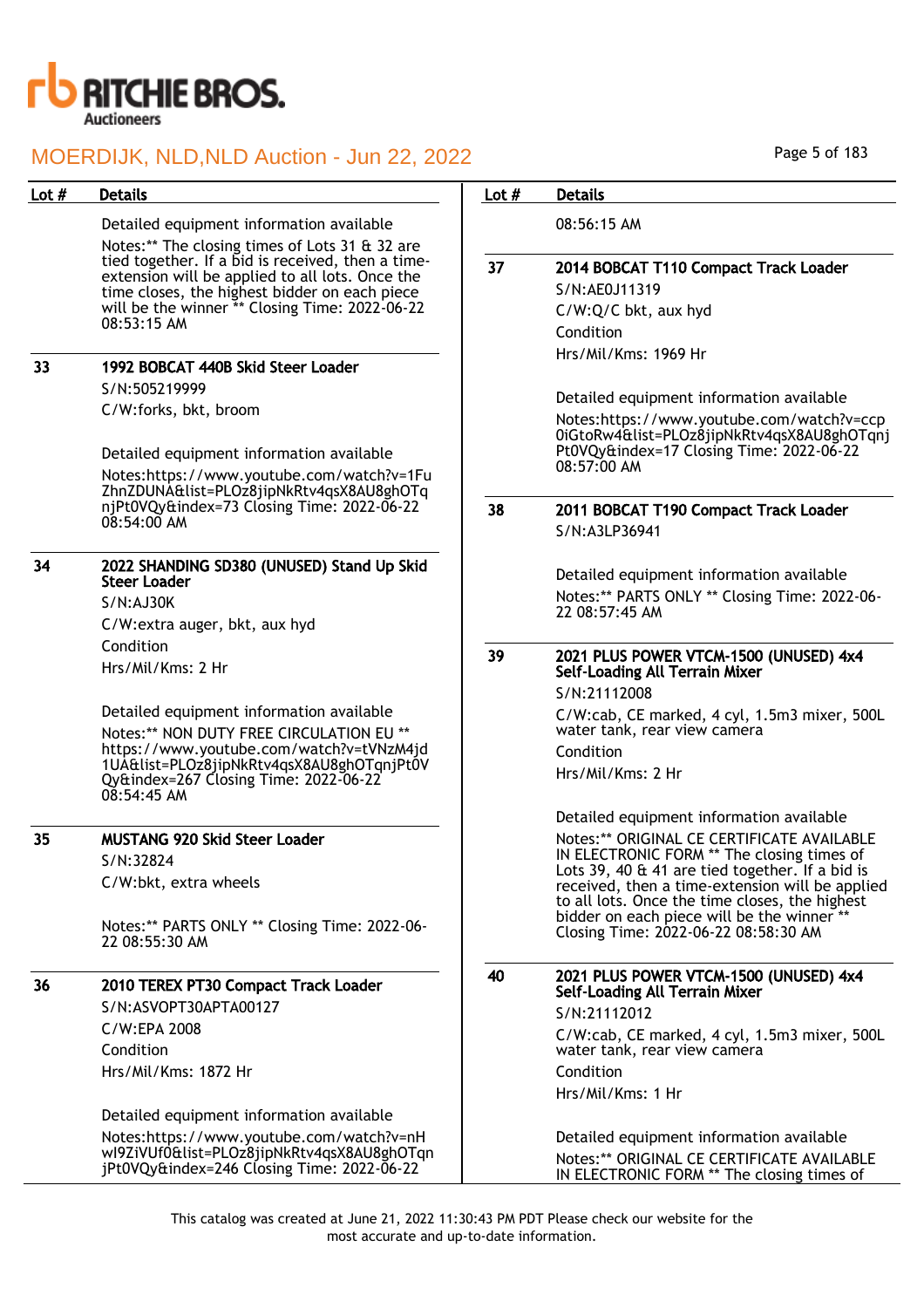

| Lot $#$ | <b>Details</b>                                                                                                                                       | Lot $#$ | <b>Details</b>                                                                                                                          |
|---------|------------------------------------------------------------------------------------------------------------------------------------------------------|---------|-----------------------------------------------------------------------------------------------------------------------------------------|
|         | Lots 39, 40 & 41 are tied together. If a bid is<br>received, then a time-extension will be applied<br>to all lots. Once the time closes, the highest |         | &index=163 Closing Time: 2022-06-22 09:01:30<br>AM.                                                                                     |
|         | bidder on each piece will be the winner **<br>https://www.youtube.com/watch?v=aQ5TrrG4                                                               | 44      | 2014 JCB 3CX 4x4 Loader Backhoe                                                                                                         |
|         | w2o&list=PLOz8jipNkRtv4qsX8AU8ghOTqnjPt0V                                                                                                            |         | S/N:JCB3CXAPC02264664                                                                                                                   |
|         | Qy&index=12 Closing Time: 2022-06-22<br>$08:59:15$ AM                                                                                                |         | C/W:4-in-1 bkt w/forks, cab, extendahoe<br>w/Q/C bkt, SS, Q/C, rear aux hyd                                                             |
| 41      | 2021 PLUS POWER VTCM-1500 (UNUSED) 4x4                                                                                                               |         | Condition                                                                                                                               |
|         | <b>Self-Loading All Terrain Mixer</b><br>S/N:21112015                                                                                                |         | Hrs/Mil/Kms: 4783 Hr                                                                                                                    |
|         | C/W:cab, CE marked, 4 cyl, 1.5m3 mixer, 500L                                                                                                         |         | Detailed equipment information available                                                                                                |
|         | water tank, rear view camera                                                                                                                         |         | Notes:https://www.youtube.com/watch?v=r0Z                                                                                               |
|         | Condition                                                                                                                                            |         | dnpJEnuQ&list=PLOz8jipNkRtv4qsX8AU8ghOTqn<br>jPt0VQy&index=205 Closing Time: 2022-06-22                                                 |
|         | Hrs/Mil/Kms: 12 Hr                                                                                                                                   |         | 09:02:15 AM                                                                                                                             |
|         | Detailed equipment information available                                                                                                             | 45      | <b>JCB 3CX 4x4 Loader Backhoe</b>                                                                                                       |
|         | Notes:** ORIGINAL CE CERTIFICATE AVAILABLE<br>IN ELECTRONIC FORM ** The closing times of                                                             |         | S/N:SLP3CXTSTE0448005                                                                                                                   |
|         | Lots 39, 40 & 41 are tied together. If a bid is<br>received, then a time-extension will be applied<br>to all lots. Once the time closes, the highest |         | C/W:4-in-1 bkt w/forks, cab, extendahoe<br>w/bkt                                                                                        |
|         | bidder on each piece will be the winner **                                                                                                           |         | Detailed equipment information available                                                                                                |
|         | Closing Time: 2022-06-22 09:00:00 AM                                                                                                                 |         | Notes:** BAD BRAKES ** GEARBOX PROBLEMS **                                                                                              |
| 42      | 2004 CASE 695 SR-4PS 4x4x4 Loader Backhoe<br>S/N:N4GH00471                                                                                           |         | https://www.youtube.com/watch?v=KY0Wg50p<br>vkk&list=PLOz8jipNkRtv4qsX8AU8ghOTqnjPt0VQ<br>y&index=223 Closing Time: 2022-06-22 09:03:00 |
|         | C/W:hyd Q/C bkt, frt aux hyd, A/C,                                                                                                                   |         | AM.                                                                                                                                     |
|         | extendahoe w/bkt, rear aux hyd, Engcon<br>Tiltrotator                                                                                                | 46      | 2002 CAT 424D Loader Backhoe                                                                                                            |
|         | Condition                                                                                                                                            |         | S/N:CAT0424DTBGP01058                                                                                                                   |
|         | Hrs/Mil/Kms: 5579 Hr                                                                                                                                 |         | C/W:4-in-1 bkt w/forks, cab, extendahoe<br>w/bkt                                                                                        |
|         | Detailed equipment information available                                                                                                             |         | Condition                                                                                                                               |
|         | Notes:https://www.youtube.com/watch?v=08A<br>5v0E0Zfk&list=PLOz8jipNkRtv4qsX8AU8ghOTqnj                                                              |         | Hrs/Mil/Kms: 8821 Hr                                                                                                                    |
|         | Pt0VQy&index=270 Closing Time: 2022-06-22<br>$09:00:45$ AM                                                                                           |         | Detailed equipment information available                                                                                                |
|         |                                                                                                                                                      |         | Notes:https://www.youtube.com/watch?v=quw                                                                                               |
| 43      | 2017 JCB 3CX4T 4x4 Loader Backhoe                                                                                                                    |         | GrO4E828&list=PLOz8jipNkRtv4qsX8AU8ghOTqn<br>jPt0VQy&index=230 Closing Time: 2022-06-22                                                 |
|         | S/N:CX4TLH2512100                                                                                                                                    |         | $09:03:45$ AM                                                                                                                           |
|         | C/W:4-in-1 bkt w/forks, cab, ride ctrl,                                                                                                              |         |                                                                                                                                         |
|         | extendahoe, SS, rear aux hyd, EPA 2017                                                                                                               | 47      | 2000 CAT 424D Loader Backhoe                                                                                                            |
|         | Condition                                                                                                                                            |         | S/N:BKR00221                                                                                                                            |
|         | Hrs/Mil/Kms: 1984 Hr                                                                                                                                 |         | C/W:bkt, cab                                                                                                                            |
|         | Detailed equipment information available                                                                                                             |         | Detailed equipment information available                                                                                                |
|         | Notes:** NON DUTY FREE CIRCULATION EU **<br>https://www.youtube.com/watch?v=u7oPKo1vJ<br>nk&list=PLOz8jipNkRtv4qsX8AU8ghOTqnjPt0VQy                  |         | Notes:https://www.youtube.com/watch?v=SWf<br>gpbUEqNI&list=PLOz8jipNkRtv4qsX8AU8ghOTqnj<br>Pt0VQy&index=244 Closing Time: 2022-06-22    |

Page 6 of 183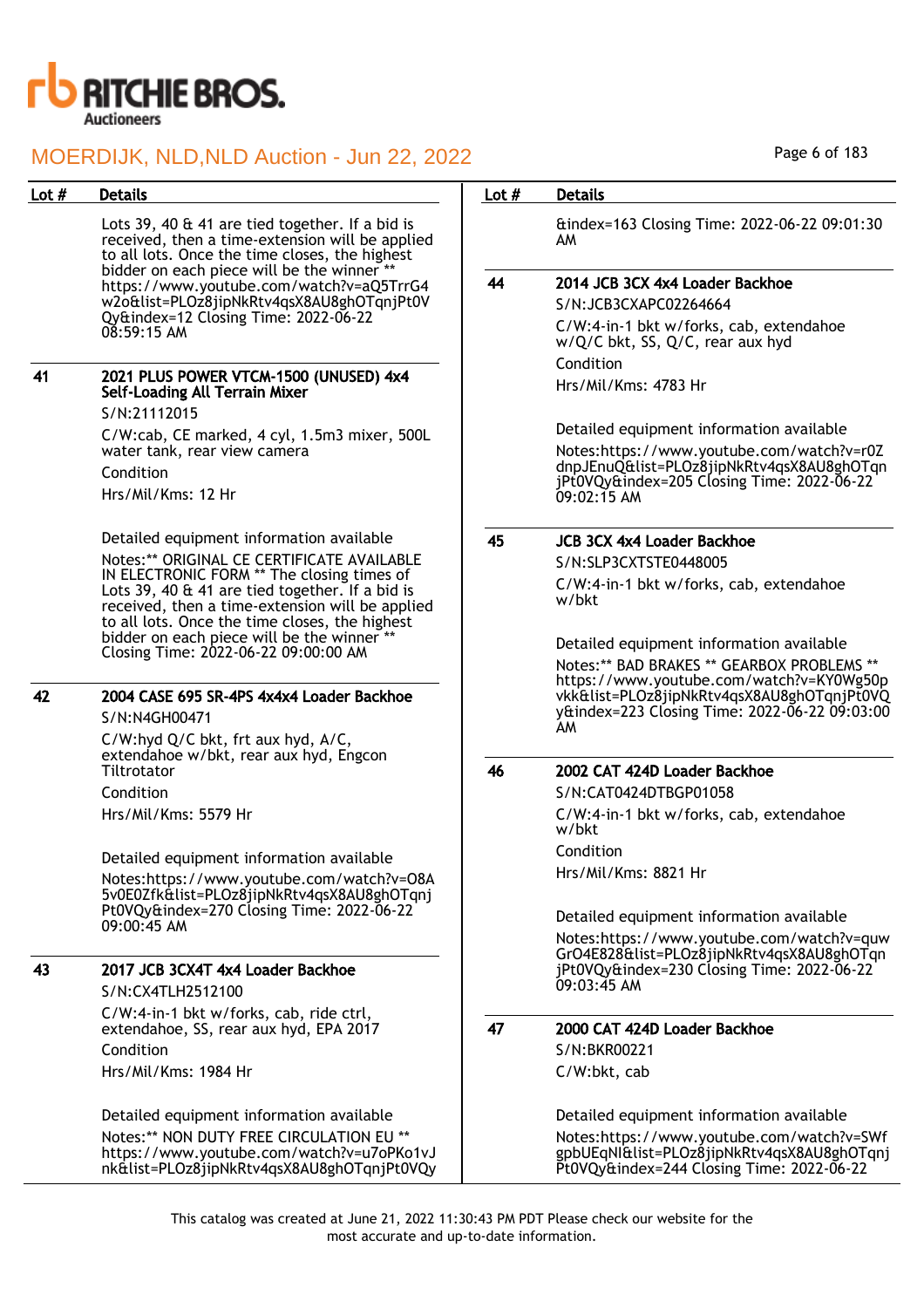

| Lot $#$       | <b>Details</b>                                                                                                                | Lot $#$ | <b>Details</b>                                                                                                                                         |
|---------------|-------------------------------------------------------------------------------------------------------------------------------|---------|--------------------------------------------------------------------------------------------------------------------------------------------------------|
|               | 09:04:30 AM                                                                                                                   |         | jPt0VQy&index=250 Closing Time: 2022-06-22<br>09:07:30 AM                                                                                              |
| 48            | 2008 CAT 422E Loader Backhoe                                                                                                  |         |                                                                                                                                                        |
|               | S/N:CAT0422ECHBE02799                                                                                                         | 52      | 2005 VOLVO L220E Wheel Loader                                                                                                                          |
|               | C/W:4-in-1 bkt, cab, extendahoe w/bkt                                                                                         |         | S/N:L220EV3502                                                                                                                                         |
|               | Detailed equipment information available                                                                                      |         | C/W:bkt, aux hyd, A/C cab, ride ctrl, emerg<br>steer, joystick strg, traction ctrl, auto lube,<br>EPA 2004                                             |
|               | Notes:** LEAKING HYDRAULIC OIL ** Closing                                                                                     |         | Condition                                                                                                                                              |
|               | Time: 2022-06-22 09:05:15 AM                                                                                                  |         | Hrs/Mil/Kms: 17111 Hr                                                                                                                                  |
| 49            | NEW HOLLAND NH95-4PT 4x4 Loader Backhoe                                                                                       |         |                                                                                                                                                        |
|               | S/N:031012549                                                                                                                 |         | Detailed equipment information available                                                                                                               |
|               | C/W:4-in-1 bkt, cab, extendahoe, Q/C                                                                                          |         | Notes:https://www.youtube.com/watch?v=Rvb                                                                                                              |
|               | Condition                                                                                                                     |         | a1XUtbyM&list=PLOz8jipNkRtv4qsX8AU8ghOTqn<br>jPt0VQy&index=269 Closing Time: 2022-06-22                                                                |
|               | Hrs/Mil/Kms: 7779 Hr                                                                                                          |         | 09:08:15 AM                                                                                                                                            |
|               |                                                                                                                               |         |                                                                                                                                                        |
|               | Detailed equipment information available                                                                                      | 54      | 2019 KOMATSU WA470-8 Wheel Loader                                                                                                                      |
|               | Notes:** GEARBOX PROBLEMS **                                                                                                  |         | S/N:KMTWA129LJHH55458                                                                                                                                  |
|               | https://www.youtube.com/watch?v=HPxmhonb<br>4Og&list=PLOz8jipNkRtv4qsX8AU8ghOTqnjPt0V<br>Qy&index=79 Closing Time: 2022-06-22 |         | C/W:A/C cab, ride ctrl, emerg steer, joystick<br>strg, Beka x-load tronic, rear view camera,<br>auto lube, 26.5R25                                     |
|               |                                                                                                                               |         | Condition                                                                                                                                              |
| $09:06:00$ AM |                                                                                                                               |         | Hrs/Mil/Kms: 6084 Hr                                                                                                                                   |
| 50            | 2013 VOLVO L220G Wheel Loader                                                                                                 |         |                                                                                                                                                        |
|               | S/N:VCEL220GC00012766                                                                                                         |         | Detailed equipment information available                                                                                                               |
|               | C/W:bkt, A/C cab, ride ctrl, scale, rear view<br>camera, 29.5R25, air ride seat, autoshift,<br>heated mirrors                 |         | Notes:** The closing times of Lots 54 & 55 are<br>tied together. If a bid is received, then a time-<br>extension will be applied to all lots. Once the |
|               | Condition                                                                                                                     |         | time closes, the highest bidder on each piece<br>will be the winner **                                                                                 |
|               | Hrs/Mil/Kms: 22865 Hr                                                                                                         |         | https://www.youtube.com/watch?v=7B0-                                                                                                                   |
|               |                                                                                                                               |         | hjFFq6g&list=PLOz8jipNkRtv4qsX8AU8ghOTqnjP                                                                                                             |
|               | Detailed equipment information available                                                                                      |         | t0VQy&index=174 Closing Time: 2022-06-22<br>$09:09:45$ AM                                                                                              |
|               | Notes:https://www.youtube.com/watch?v=YhA<br>8brXv3P8&list=PLOz8jipNkRtv4qsX8AU8ghOTqnj                                       |         |                                                                                                                                                        |
|               | Pt0VQy&index=264 Closing Time: 2022-06-22                                                                                     | 55      | 2019 KOMATSU WA470-8 Wheel Loader                                                                                                                      |
|               | 09:06:45 AM                                                                                                                   |         | S/N:KMTWA129AJHH55460                                                                                                                                  |
|               |                                                                                                                               |         | C/W:A/C cab, ride ctrl, emerg steer, joystick                                                                                                          |
| 51            | 2008 VOLVO L220F Wheel Loader<br>S/N:6656                                                                                     |         | strg, Beka X-Load tronic, rear view camera,<br>auto lube, 26.5R25                                                                                      |
|               | C/W:hyd Q/C, aux hyd, A/C cab, ride ctrl,                                                                                     |         | Condition                                                                                                                                              |
|               | emerg steer, joystick strg, auto lube,<br>875/65R29                                                                           |         | Hrs/Mil/Kms: 6205 Hr                                                                                                                                   |
|               | Condition                                                                                                                     |         | Detailed equipment information available                                                                                                               |
|               | Hrs/Mil/Kms: 19518 Hr                                                                                                         |         | Notes:** The closing times of Lots 54 & 55 are<br>tied together. If a bid is received, then a time-                                                    |
|               | Detailed equipment information available                                                                                      |         | extension will be applied to all lots. Once the<br>time closes, the highest bidder on each piece                                                       |
|               |                                                                                                                               |         |                                                                                                                                                        |

will be the winner \*\*

https://www.youtube.com/watch?v=yb9T1ILGZ

Notes:https://www.youtube.com/watch?v=dSB 2heU7d40&list=PLOz8jipNkRtv4qsX8AU8ghOTqn Page 7 of 183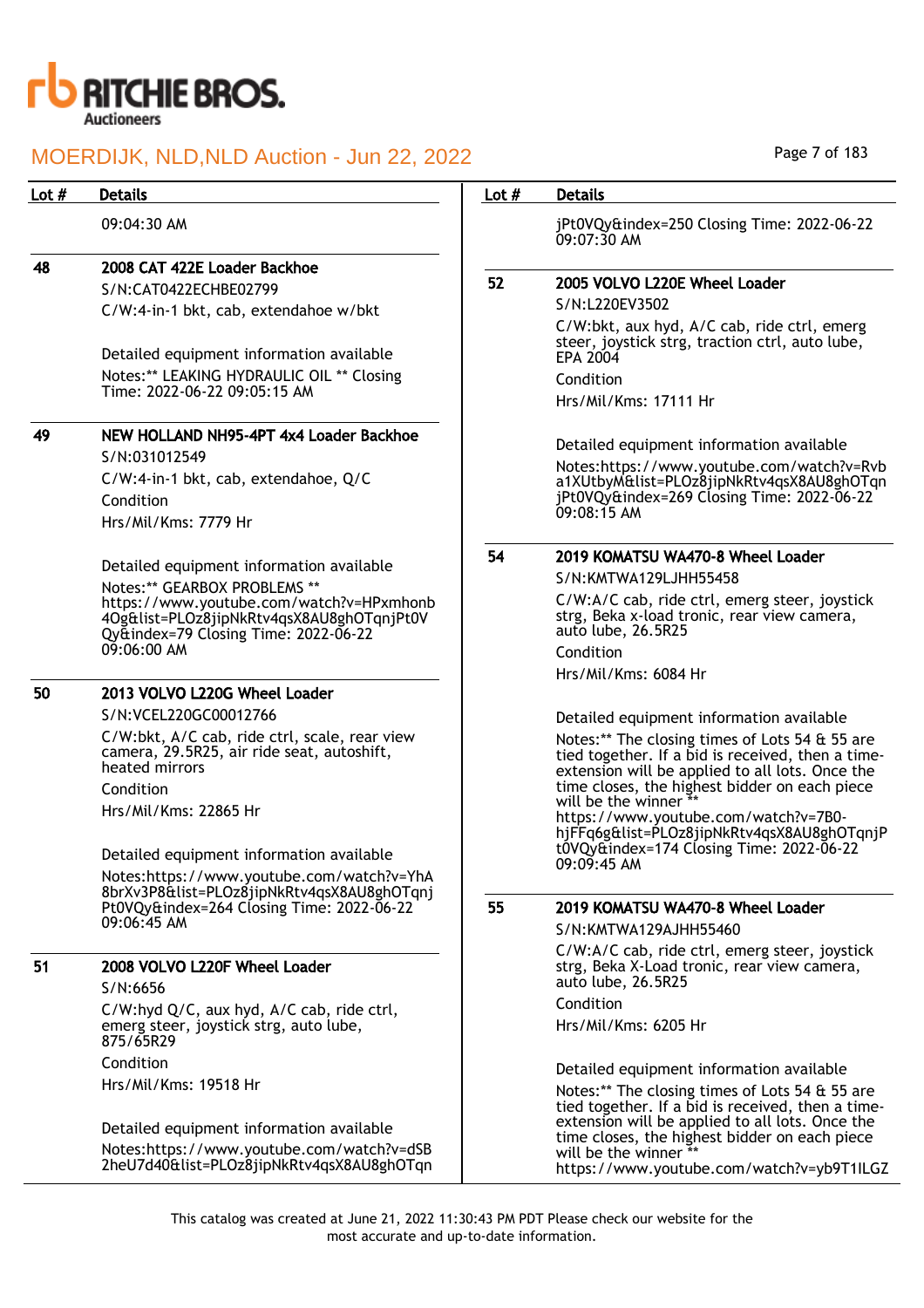

| Lot $#$ | <b>Details</b>                                                                                          | Lot $#$ | <b>Details</b>                                                                                                                                                              |
|---------|---------------------------------------------------------------------------------------------------------|---------|-----------------------------------------------------------------------------------------------------------------------------------------------------------------------------|
|         | A8&list=PLOz8jipNkRtv4qsX8AU8ghOTqnjPt0VQ                                                               |         | Detailed equipment information available                                                                                                                                    |
|         | y&index=175 Closing Time: 2022-06-22 09:10:30<br>AM.                                                    |         | Notes:https://www.youtube.com/watch?v=F1N<br>vIKiIKlI&list=PLOz8jipNkRtv4qsX8AU8ghOTqnjPt<br>0VQy&index=116 Closing Time: 2022-06-22                                        |
| 56      | 2014 LIEBHERR L550 Wheel Loader                                                                         |         | $09:14:15$ AM                                                                                                                                                               |
|         | S/N:VATZ1287KZB036598                                                                                   |         |                                                                                                                                                                             |
|         | C/W:bkt, A/C cab, auto lube                                                                             | 61      | 2005 VOLVO L110E Wheel Loader                                                                                                                                               |
|         | Condition                                                                                               |         | S/N:L110EV1822                                                                                                                                                              |
|         | Hrs/Mil/Kms: 17866 Hr                                                                                   |         | C/W:hyd Q/C, A/C cab, ride ctrl, emerg steer,<br>rear view camera, auto lube, 23.5R25                                                                                       |
|         | Detailed equipment information available                                                                |         | Condition                                                                                                                                                                   |
|         | Notes:https://www.youtube.com/watch?v=9NC<br>qYg5clak&list=PLOz8jipNkRtv4qsX8AU8ghOTqnj                 |         | Hrs/Mil/Kms: 10217 Hr                                                                                                                                                       |
|         | Pt0VQy&index=224 Closing Time: 2022-06-22                                                               |         | Detailed equipment information available                                                                                                                                    |
|         | 09:11:15 AM                                                                                             |         | Notes:https://www.youtube.com/watch?v=Ykh<br>VsaG_ItU&list=PLOz8jipNkRtv4qsX8AU8ghOTqnj                                                                                     |
| 57      | 2014 KOMATSU WA430-6 Wheel Loader                                                                       |         | Pt0VQy&index=247 Closing Time: 2022-06-22<br>09:15:00 AM                                                                                                                    |
|         | S/N:KMTWA091K79H60780                                                                                   |         |                                                                                                                                                                             |
|         | C/W:hyd Q/C, A/C cab, rear view camera,<br>26.5R25                                                      | 62      | 2006 CASE 621D XT Wheel Loader                                                                                                                                              |
|         | Condition                                                                                               |         | S/N:HHA621D1M6HE05010                                                                                                                                                       |
|         | Hrs/Mil/Kms: 7945 Hr                                                                                    |         | Condition<br>Hrs/Mil/Kms: 11500 Hr                                                                                                                                          |
|         | Detailed equipment information available                                                                |         |                                                                                                                                                                             |
|         | Notes:https://www.youtube.com/watch?v=tNJ                                                               |         | Detailed equipment information available                                                                                                                                    |
|         | PePr_TQ4&list=PLOz8jipNkRtv4qsX8AU8ghOTqn<br>jPt0VQy&index=35 Closing Time: 2022-06-22<br>$09:12:00$ AM |         | Notes:https://www.youtube.com/watch?v=637<br>1EWSCL6A&list=PLOz8jipNkRtv4qsX8AU8ghOTqn<br>jPt0VQy&index=271 Closing Time: 2022-06-22<br>$09:15:45$ AM                       |
| 58      | 2011 KOMATSU WA320-6 Wheel Loader                                                                       |         |                                                                                                                                                                             |
|         | S/N:KMTWA108J79H62062                                                                                   | 63      | 2007 DOOSAN DL200 Wheel Loader                                                                                                                                              |
|         | C/W:4-in-1 bkt, cab, auto lube                                                                          |         | S/N:DHKHLAH0470005048                                                                                                                                                       |
|         | Condition                                                                                               |         | C/W:bkt, A/C cab                                                                                                                                                            |
|         | Hrs/Mil/Kms: 8215 Hr                                                                                    |         | Condition                                                                                                                                                                   |
|         |                                                                                                         |         | Hrs/Mil/Kms: 9092 Hr                                                                                                                                                        |
|         | Detailed equipment information available                                                                |         |                                                                                                                                                                             |
|         | Notes:https://www.youtube.com/watch?v=A00                                                               |         | Detailed equipment information available                                                                                                                                    |
|         | HcZ4rEiA&list=PLOz8jipNkRtv4qsX8AU8ghOTqnj<br>Pt0VQy&index=259 Closing Time: 2022-06-22<br>09:12:45 AM  |         | Notes:** BRAKE PROBLEMS **<br>https://www.youtube.com/watch?v=KSYu8XJ-<br>9NI&list=PLOz8jipNkRtv4qsX8AU8ghOTqnjPt0VQ<br>y&index=210 Closing Time: 2022-06-22 09:16:30<br>AM |
| 60      | 2007 VOLVO L110E Wheel Loader                                                                           |         |                                                                                                                                                                             |
|         | S/N:L111EV2945                                                                                          | 64      | KOMATSU WA250-3 Wheel Loader                                                                                                                                                |
|         | C/W:hyd Q/C bkt, forks, aux hyd, A/C cab, ride                                                          |         | S/N:WA2503MCA71247                                                                                                                                                          |
|         | ctrl, auto lube, 23.5R25, EPA 2007                                                                      |         | C/W:bkt, cab, 20.5-25, EPA 2000                                                                                                                                             |
|         | Condition                                                                                               |         | Condition                                                                                                                                                                   |
|         | Hrs/Mil/Kms: 13911 Hr                                                                                   |         | Hrs/Mil/Kms: 15641 Hr                                                                                                                                                       |
|         |                                                                                                         |         |                                                                                                                                                                             |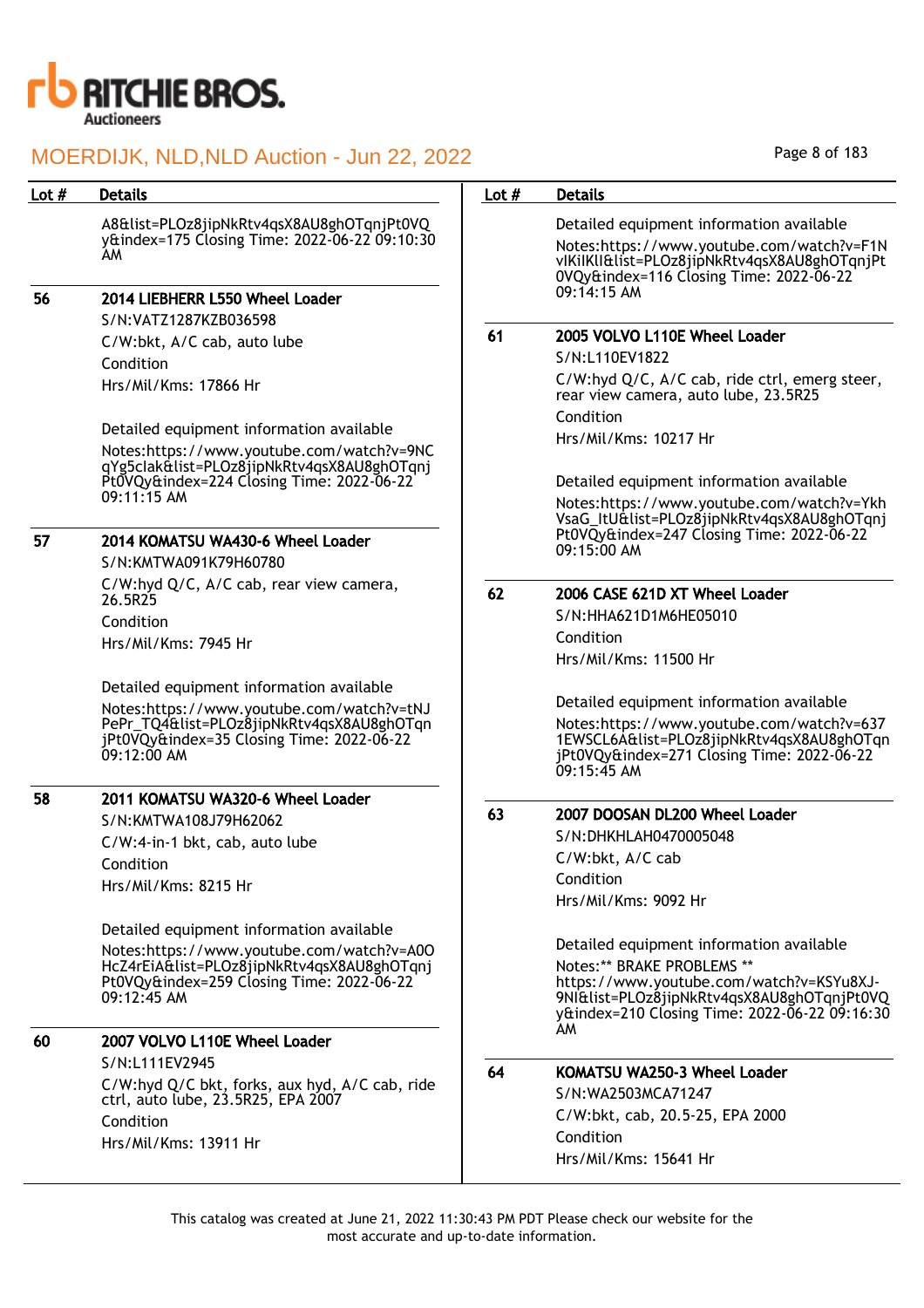

| Lot $#$ | <b>Details</b>                                                                                                                                        | Lot $#$ | <b>Details</b>                                                                                                                                      |
|---------|-------------------------------------------------------------------------------------------------------------------------------------------------------|---------|-----------------------------------------------------------------------------------------------------------------------------------------------------|
|         |                                                                                                                                                       |         |                                                                                                                                                     |
|         | Detailed equipment information available                                                                                                              |         | Detailed equipment information available                                                                                                            |
|         | Notes:** NON DUTY FREE CIRCULATION EU **                                                                                                              |         | Notes:https://www.youtube.com/watch?v=H1e                                                                                                           |
|         | https://www.youtube.com/watch?v=GhaKNdKD<br>b5Y&list=PLOz8jipNkRtv4qsX8AU8ghOTqnjPt0V<br>Qy&index=26 Closing Time: 2022-06-22<br>$09:17:15$ AM        |         | Uzd-<br>PunM&list=PLOz8jipNkRtv4qsX8AU8ghOTqnjPt0<br>VQy&index=123 Closing Time: 2022-06-22<br>09:20:15 AM                                          |
| 65      | 2005 AHLMANN AS90 Wheel Loader                                                                                                                        | 69      | 2012 ATLAS 65 Wheel Loader                                                                                                                          |
|         | S/N:W09S090885BA08740                                                                                                                                 |         | S/N:2041110E112384                                                                                                                                  |
|         | C/W:hyd Q/C 4-in-1 bkt, aux hyd, cab                                                                                                                  |         | C/W:hyd Q/C 4-in-1 bkt, forks, cab, EPA 2012                                                                                                        |
|         | Condition                                                                                                                                             |         | Condition                                                                                                                                           |
|         | Hrs/Mil/Kms: 4807 Hr                                                                                                                                  |         | Hrs/Mil/Kms: 3050 Hr                                                                                                                                |
|         | Detailed equipment information available                                                                                                              |         | Detailed equipment information available                                                                                                            |
|         | Notes:https://www.youtube.com/watch?v=3Kb<br>vmTUeeUE&list=PLOz8jipNkRtv4qsX8AU8ghOTq<br>njPt0VQy&index=209 Closing Time: 2022-06-22<br>$09:18:00$ AM |         | Notes:https://www.youtube.com/watch?v=d0p<br>3aQs3xrU&list=PLOz8jipNkRtv4qsX8AU8ghOTqnj<br>Pt0VQy&index=206 Closing Time: 2022-06-22<br>09:21:00 AM |
| 66      | 2012 KOMATSU WA100M-6 Wheel Loader                                                                                                                    | 70      | 2017 JCB 407 Wheel Loader                                                                                                                           |
|         | S/N:KMTW4110T79H60364                                                                                                                                 |         | S/N:1043378                                                                                                                                         |
|         | Condition                                                                                                                                             |         | C/W:hyd Q/C bkt, aux hyd, cab, 365/70R18                                                                                                            |
|         | Hrs/Mil/Kms: 4434 Hr                                                                                                                                  |         | Condition                                                                                                                                           |
|         |                                                                                                                                                       |         | Hrs/Mil/Kms: 2316 Hr                                                                                                                                |
|         | Detailed equipment information available                                                                                                              |         |                                                                                                                                                     |
|         | Notes:https://www.youtube.com/watch?v=4w2<br>_Mz6tlnk&list=PLOz8jipNkRtv4qsX8AU8ghOTqnj<br>Pt0VQy&index=266 Closing Time: 2022-06-22                  |         | Detailed equipment information available<br>Notes:https://www.youtube.com/watch?v=3Zg<br>ecAvXRog&list=PLOz8jipNkRtv4qsX8AU8ghOTqn                  |
|         | 09:18:45 AM                                                                                                                                           |         | jPt0VQy&index=130 Closing Time: 2022-06-22<br>09:21:45 AM                                                                                           |
| 67      | 2013 KOMATSU WA80-6 Wheel Loader                                                                                                                      |         |                                                                                                                                                     |
|         | S/N:KMTWA113C79H60678                                                                                                                                 | 71      | KING KONG 936A Wheel Loader                                                                                                                         |
|         | C/W:hyd Q/C bkt, aux hyd, cab, auto lube                                                                                                              |         | S/N:Not Available                                                                                                                                   |
|         | Condition                                                                                                                                             |         | C/W:bkt, cab                                                                                                                                        |
|         | Hrs/Mil/Kms: 8000 Hr                                                                                                                                  |         |                                                                                                                                                     |
|         |                                                                                                                                                       |         | Detailed equipment information available                                                                                                            |
|         | Detailed equipment information available                                                                                                              |         | Notes:** NON DUTY FREE CIRCULATION EU **<br>https://www.youtube.com/watch?v=YdYFWrrW                                                                |
|         | Notes:https://www.youtube.com/watch?v=N9u<br>60eX_IKw&list=PLOz8jipNkRtv4qsX8AU8ghOTqn<br>jPt0VQy&index=242 Closing Time: 2022-06-22<br>09:19:30 AM   |         | 88o&list=PLOz8jipNkRtv4qsX8AU8ghOTqnjPt0V<br>Qy&index=51 Closing Time: 2022-06-22<br>$09:22:30$ AM                                                  |
| 68      | 2001 LIEBHERR L506 Wheel Loader                                                                                                                       | 74      | 2000 KOMATSU WA420-3H Wheel Loader                                                                                                                  |
|         | S/N:4266374                                                                                                                                           |         | S/N:WA420H30540                                                                                                                                     |
|         | C/W:4-in-1 bkt, forks, aux hyd, cab                                                                                                                   |         | C/W:bkt, cab                                                                                                                                        |
|         | Condition                                                                                                                                             |         |                                                                                                                                                     |
|         | Hrs/Mil/Kms: 6747 Hr                                                                                                                                  |         | Detailed equipment information available                                                                                                            |

Page 9 of 183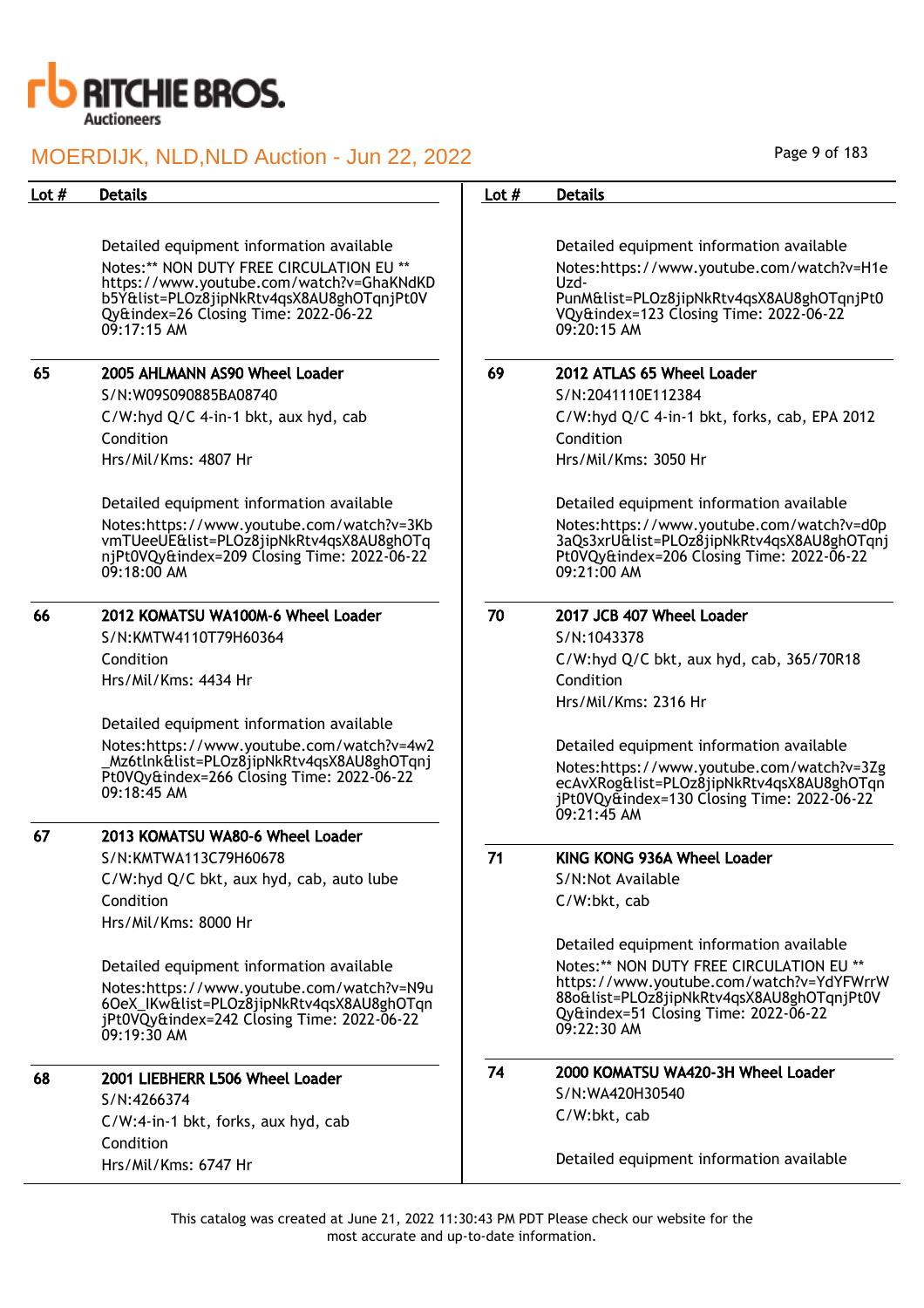

Notes:\*\* DRIVE PROBLEMS \*\* BUYER RESPONSIBLE FOR LOAD OUT \*\* Closing Time: 2022-06-22 09:24:45 AM

75 2013 VOLVO L30G Wheel Loader

S/N:VCEL30G0V03120072 C/W:hyd Q/C 4-in-1 bkt, forks, cab

Detailed equipment information available Notes:\*\* INOPERABLE \*\* https://www.youtube.com/watch?v=6snNIgZCu FI&list=PLOz8jipNkRtv4qsX8AU8ghOTqnjPt0VQy &index=44 Closing Time: 2022-06-22 09:25:30 AM

## 76 2014 VOLVO L25F Wheel Loader

S/N:VCE0L25FJ01756666 C/W:hyd Q/C 4-in-1 bkt Condition Hrs/Mil/Kms: 1769 Hr

Detailed equipment information available Notes:\*\* INOPERABLE \*\* COPY OF CE CERTIFICATE AVAILABLE<sup>\*</sup> https://www.youtube.com/watch?v=qmPbG4t8 TIU&list=PLOz8jipNkRtv4qsX8AU8ghOTqnjPt0VQ y&index=21 Closing Time: 2022-06-22 09:26:15 AM

## 77 2008 VOLVO A30E 6x6 Articulated Dump Truck

S/N:VCE0A30EE00072161 C/W:A/C Condition Hrs/Mil/Kms: 28817 Hr

Detailed equipment information available Notes:\*\* NON DUTY FREE CIRCULATION EU \*\* https://www.youtube.com/watch?v=YlSX88uat mE&list=PLOz8jipNkRtv4qsX8AU8ghOTqnjPt0VQ y&index=202 Closing Time: 2022-06-22 09:27:00 AM

| 78 | 2007 MOXY MT31 Articulated Dump Truck                            |
|----|------------------------------------------------------------------|
|    | S/N:710826                                                       |
|    | C/W:Scania 5 cyl, diesel, retarder, A/C, heated<br>box, tailgate |
|    | Condition                                                        |
|    |                                                                  |

Hrs/Mil/Kms: 10748 Hr

## Lot # Details **Details According to the United States Lot # Details**

Detailed equipment information available Notes:https://www.youtube.com/watch?v=T8

WcPcVR7Y&list=PLOz8jipNkRtv4qsX8AU8ghOTqnj Pt0VQy&index=273 Closing Time: 2022-06-22 09:27:45 AM

## 79 2003 TEREX TR35 Rock Truck

S/N:T8161053 C/W:auto lube, 18.00 - 25 Condition Hrs/Mil/Kms: 26979 Hr

Detailed equipment information available

Notes:https://www.youtube.com/watch?v=OVz oLL\_K8ls&list=PLOz8jipNkRtv4qsX8AU8ghOTqnj Pt0VQy&index=251 Closing Time: 2022-06-22 09:28:30 AM

# 80 2012 VOLVO A40F Articulated Dump Truck

S/N:VCE0A40FH00052490 Condition Hrs/Mil/Kms: 19241 Hr

Notes:\*\* INOPERABLE \*\* NON DUTY FREE CIRCULATION EU \*\* BUYER RESPONSIBLE FOR LOAD OUT \*\* Closing Time: 2022-06-22 09:29:15 AM

## 81 2006 KOMATSU HD605-7E0 4x2 Rock Truck

S/N:KMTHD025C26008004 C/W:retarder, A/C, rear view camera, heated box, fast fuel Condition Hrs/Mil/Kms: 259346 Hr

Detailed equipment information available Notes:https://www.youtube.com/watch?v=R7w 7lKRQ4lQ&list=PLOz8jipNkRtv4qsX8AU8ghOTqnj Pt0VQy&index=109 Closing Time: 2022-06-22 09:30:00 AM

## 82 2004 KOMATSU HD605-7 4x2 Rock Truck S/N:KMTHD007V26007084 C/W:retarder, A/C, rear view camera, Payloadmeter, EPA2003 Condition Hrs/Mil/Kms: 29002 Hr

This catalog was created at June 21, 2022 11:30:43 PM PDT Please check our website for the most accurate and up-to-date information.

Page 10 of 183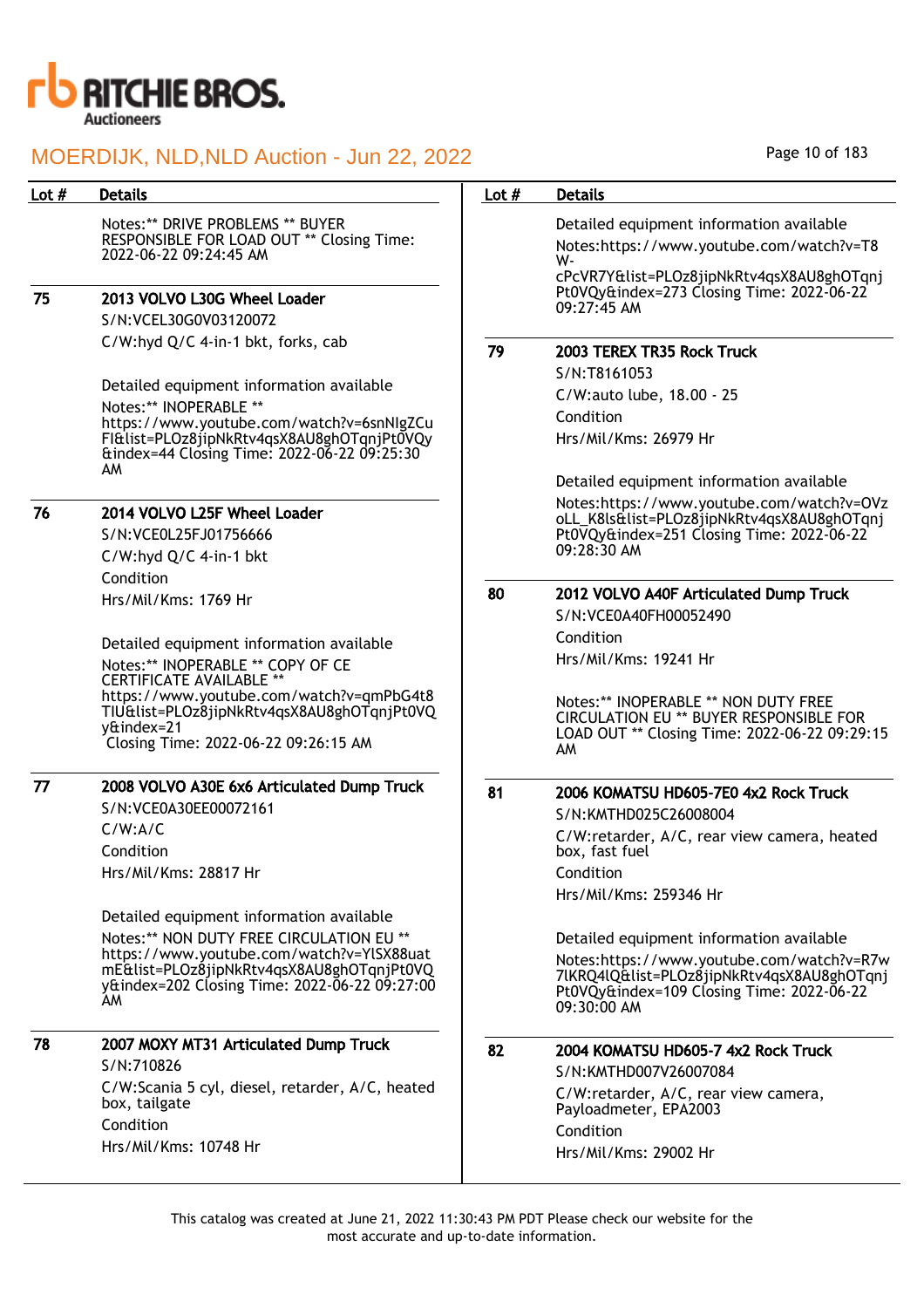

|         | MOERDIJK, NLD, NLD Auction - Jun 22, 2022                                                                                                                                                                                                                           |         | Page 11 of 183                                                                                                                                                                                                                    |
|---------|---------------------------------------------------------------------------------------------------------------------------------------------------------------------------------------------------------------------------------------------------------------------|---------|-----------------------------------------------------------------------------------------------------------------------------------------------------------------------------------------------------------------------------------|
| Lot $#$ | <b>Details</b>                                                                                                                                                                                                                                                      | Lot $#$ | <b>Details</b>                                                                                                                                                                                                                    |
|         | Detailed equipment information available<br>Notes:https://www.youtube.com/watch?v=qqF<br>q73qTxm4&list=PLOz8jipNkRtv4qsX8AU8ghOTqn<br>jPt0VQy&index=191 Closing Time: 2022-06-22                                                                                    |         | uU&list=PLOz8jipNkRtv4qsX8AU8ghOTqnjPt0VQ<br>y&index=58 Closing Time: 2022-06-22 09:33:00<br>AM                                                                                                                                   |
|         | 09:30:45 AM                                                                                                                                                                                                                                                         | 87      | 2012 VOLVO G940 Motor Grader                                                                                                                                                                                                      |
| 83      | 2003 KOMATSU HD605-7 4x2 Rock Truck<br>S/N:7057                                                                                                                                                                                                                     |         | S/N:VCE0G940P00503375<br>C/W:cab, ripper                                                                                                                                                                                          |
|         | C/W:retarder, A/C, rear view camera, heated<br>box, auto lube, emerg steer, 24.00R35                                                                                                                                                                                |         | Condition<br>Hrs/Mil/Kms: 7568 Hr                                                                                                                                                                                                 |
|         | Condition<br>Hrs/Mil/Kms: 13583 Hr                                                                                                                                                                                                                                  |         | Detailed equipment information available                                                                                                                                                                                          |
|         | Detailed equipment information available<br>Notes:https://www.youtube.com/watch?v=Ho1<br>a7SQ3D8E&list=PLOz8jipNkRtv4qsX8AU8ghOTqn                                                                                                                                  |         | Notes:https://www.youtube.com/watch?v=idlu<br>AMA6IBU&list=PLOz8jipNkRtv4qsX8AU8ghOTqnj<br>Pt0VQy&index=260 Closing Time: 2022-06-22<br>09:34:30 AM                                                                               |
|         | jPt0VQy&index=193 Closing Time: 2022-06-22<br>09:31:30 AM                                                                                                                                                                                                           | 89      | 1988 O & K F106A Motor Grader                                                                                                                                                                                                     |
| 84      | 2005 CAT 769D Rock Truck                                                                                                                                                                                                                                            |         | S/N:3216908<br>C/W:dozer, cab, ripper                                                                                                                                                                                             |
|         | S/N:CAT0769DKBBB00517                                                                                                                                                                                                                                               |         |                                                                                                                                                                                                                                   |
|         | C/W:retarder, A/C, heated box, fast fuel<br>Condition<br>Hrs/Mil/Kms: 13337 Hr                                                                                                                                                                                      |         | Detailed equipment information available<br>Notes:** BAD ENGINE SOUND **<br>https://www.youtube.com/watch?v=1Bj9KZjs5<br>7Y&list=PLOz8jipNkRtv4qsX8AU8ghOTqnjPt0VQ<br>y&index=92 Closing Time: 2022-06-22 09:36:00<br>AM.         |
|         | Detailed equipment information available                                                                                                                                                                                                                            |         |                                                                                                                                                                                                                                   |
|         | Notes:** NON DUTY FREE CIRCULATION EU **<br>The closing times of Lots 84 & 85 are tied<br>together. If a bid is received, then a time-                                                                                                                              | 90      | <b>NORD-VERK PUMA Motor Grader</b><br>S/N:5380                                                                                                                                                                                    |
|         | extension will be applied to all lots. Once the<br>time closes, the highest bidder on each piece<br>will be the winner **                                                                                                                                           |         | $C/W$ : $cab$                                                                                                                                                                                                                     |
|         | https://www.youtube.com/watch?v=GBueKwKS<br>fgE&list=PLOz8jipNkRtv4qsX8AU8ghOTqnjPt0VQ<br>yttindex=59 Closing Time: 2022-06-22 09:32:15<br>AM                                                                                                                       |         | Detailed equipment information available<br>Notes:** NO POWER STEERING ** NO BRAKES **<br>https://www.youtube.com/watch?v=mB2SI0NM<br>iP4&list=PLOz8jipNkRtv4qsX8AU8ghOTqnjPt0VQ<br>y&index=214 Closing Time: 2022-06-22 09:36:45 |
| 85      | 2005 CAT 769D Rock Truck<br>S/N:CAT0769DKBBB00548                                                                                                                                                                                                                   |         | AM                                                                                                                                                                                                                                |
|         | C/W:retarder, A/C, heated box, fast fuel<br>Condition                                                                                                                                                                                                               | 91      | <b>AMAG Soil Stabilizer</b><br>S/N:1586                                                                                                                                                                                           |
|         | Hrs/Mil/Kms: 14719 Hr                                                                                                                                                                                                                                               |         | Condition<br>Hrs/Mil/Kms: 4675 Hr                                                                                                                                                                                                 |
|         | Detailed equipment information available                                                                                                                                                                                                                            |         |                                                                                                                                                                                                                                   |
|         | Notes:** NON DUTY FREE CIRCULATION EU **<br>The closing times of Lots 84 & 85 are tied<br>together. If a bid is received, then a time-<br>extension will be applied to all lots. Once the<br>time closes, the highest bidder on each piece<br>will be the winner ** |         | Detailed equipment information available<br>Notes:https://www.youtube.com/watch?v=D7d<br>Li9wqlRU&list=PLOz8jipNkRtv4qsX8AU8ghOTqnj<br>Pt0VQy&index=93 Closing Time: 2022-06-22<br>09:37:30 AM                                    |
|         | https://www.youtube.com/watch?v=oy7odLmf                                                                                                                                                                                                                            |         |                                                                                                                                                                                                                                   |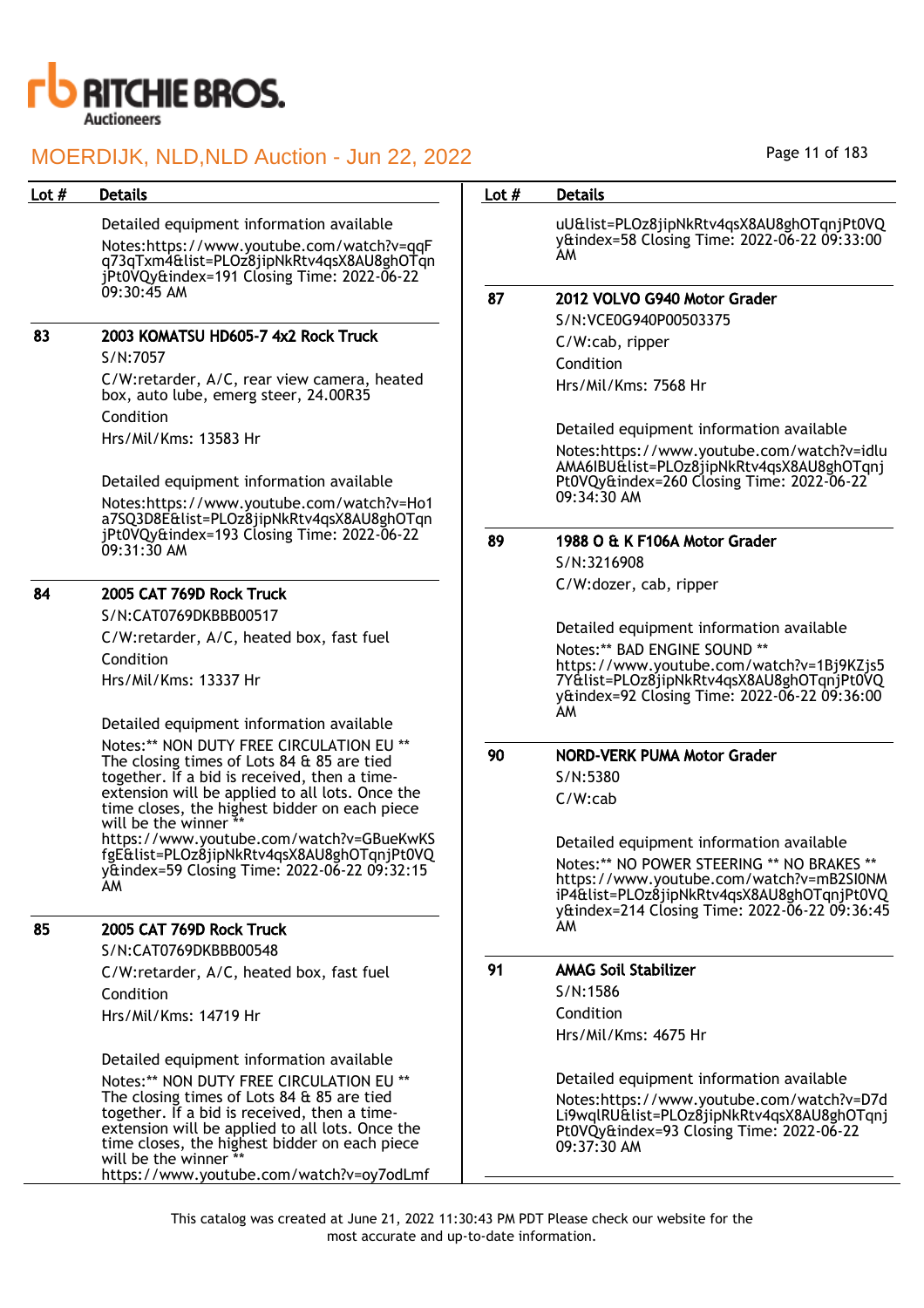

| Lot $#$ | <b>Details</b>                                                                                                                                | Lot $#$ | <b>Details</b>                                                                                                                                                                                                                                                                                        |
|---------|-----------------------------------------------------------------------------------------------------------------------------------------------|---------|-------------------------------------------------------------------------------------------------------------------------------------------------------------------------------------------------------------------------------------------------------------------------------------------------------|
| 92      | 2007 CAT D6R LGP Crawler Tractor<br>S/N:CAT00D6RKDMK00338<br>C/W:S/dozer w/tilt, cab                                                          |         | time closes, the highest bidder on each piece<br>will be the winner ** Closing Time: 2022-06-22<br>09:40:30 AM                                                                                                                                                                                        |
|         | Condition                                                                                                                                     | 96      | 2022 BOMAG BW213D-5 (UNUSED) Vibratory                                                                                                                                                                                                                                                                |
|         | Hrs/Mil/Kms: 11012 Hr                                                                                                                         |         | Roller                                                                                                                                                                                                                                                                                                |
|         |                                                                                                                                               |         | S/N:101586711339                                                                                                                                                                                                                                                                                      |
|         | Detailed equipment information available<br>Notes:https://www.youtube.com/watch?v=2n-                                                         |         | C/W:Deutz 4 cyl, 2130 mm drum, cab, 23.1x26,<br>Tier 3, Stage 3A engine                                                                                                                                                                                                                               |
|         | zl1IS3V0&list=PLOz8jipNkRtv4qsX8AU8ghOTqnjP                                                                                                   |         | Condition                                                                                                                                                                                                                                                                                             |
|         | t0VQy&index=208 Closing Time: 2022-06-22<br>09:38:15 AM                                                                                       |         | Hrs/Mil/Kms: 3 Hr                                                                                                                                                                                                                                                                                     |
| 93      | <b>FIAT-HITACHI FD 145 Crawler Tractor</b>                                                                                                    |         | Detailed equipment information available                                                                                                                                                                                                                                                              |
|         | S/N:Not Available                                                                                                                             |         | Notes:** NON DUTY FREE CIRCULATION EU **<br>ITEM CANNOT BE IMPORTED INTO OR USED IN<br>EU ** The closing times of Lots 95, 96 & 97 are                                                                                                                                                                |
|         | Notes:** INOPERABLE ** BUYER RESPONSIBLE<br>FOR LOAD OUT ** Closing Time: 2022-06-22<br>09:39:00 AM                                           |         | tied together. If a bid is received, then a time-<br>extension will be applied to all lots. Once the<br>time closes, the highest bidder on each piece<br>will be the winner ** Closing Time: 2022-06-22<br>09:41:15 AM                                                                                |
| 94      | 2022 BOMAG BW216D-5 (UNUSED) Vibratory<br>Roller                                                                                              |         |                                                                                                                                                                                                                                                                                                       |
|         | S/N:101586751167                                                                                                                              | 97      | 2022 BOMAG BW213D-5 (UNUSED) Vibratory<br>Roller                                                                                                                                                                                                                                                      |
|         | C/W:Deutz 4 cyl, 2130 mm drum, cab, 23.1-26,                                                                                                  |         | S/N:101586711340                                                                                                                                                                                                                                                                                      |
|         | Tier 3, Stage 3A engine<br>Condition                                                                                                          |         | C/W:Deutz 4 cyl, 2130 mm drum, cab, 23.1x26,<br>Tier 3, Stage 3A engine                                                                                                                                                                                                                               |
|         | Hrs/Mil/Kms: 2 Hr                                                                                                                             |         | Condition                                                                                                                                                                                                                                                                                             |
|         |                                                                                                                                               |         | Hrs/Mil/Kms: 3 Hr                                                                                                                                                                                                                                                                                     |
|         | Detailed equipment information available                                                                                                      |         |                                                                                                                                                                                                                                                                                                       |
|         | Notes:** NON DUTY FREE CIRCULATION EU **<br>ITEM CANNOT BE IMPORTED INTO OR USED IN<br>$EU**$                                                 |         | Detailed equipment information available<br>Notes:** NON DUTY FREE CIRCULATION EU **                                                                                                                                                                                                                  |
|         | https://www.youtube.com/watch?v=awvdnMG<br>7Rvw&list=PLOz8jipNkRtv4qsX8AU8ghOTqnjPt0<br>VQy&index=100 Closing Time: 2022-06-22<br>09:39:45 AM |         | ITEM CANNOT BE IMPORTED INTO OR USED IN<br>EU ** The closing times of Lots 95, 96 & 97 are<br>tied together. If a bid is received, then a time-<br>extension will be applied to all lots. Once the<br>time closes, the highest bidder on each piece<br>will be the winner ** Closing Time: 2022-06-22 |
| 95      | 2022 BOMAG BW213D-5 (UNUSED) Vibratory<br>Roller                                                                                              |         | 09:42:00 AM                                                                                                                                                                                                                                                                                           |
|         | S/N:101586711332                                                                                                                              | 98      | 2021 HAMM H11I Vibratory Roller                                                                                                                                                                                                                                                                       |
|         | C/W:Deutz 4 cyl, 2130 mm drum, cab, 23.1-26,                                                                                                  |         | S/N:WGH0H235JHAA02475                                                                                                                                                                                                                                                                                 |
|         | Stage 3A engine                                                                                                                               |         | C/W:AdBlue, Deutz 4 cyl, 2130 mm drum, cab,                                                                                                                                                                                                                                                           |
|         | Condition                                                                                                                                     |         | 23.1x26, Tier 4, EPA 2019                                                                                                                                                                                                                                                                             |
|         | Hrs/Mil/Kms: 2 Hr                                                                                                                             |         | Condition                                                                                                                                                                                                                                                                                             |
|         | Detailed equipment information available                                                                                                      |         | Hrs/Mil/Kms: 565 Hr                                                                                                                                                                                                                                                                                   |
|         | Notes:** NON DUTY FREE CIRCULATION EU **                                                                                                      |         | Detailed equipment information available                                                                                                                                                                                                                                                              |
|         | ITEM CANNOT BE IMPORTED INTO OR USED IN<br>EU ** The closing times of Lots 95, 96 & 97 are                                                    |         | Notes:https://www.youtube.com/watch?v=CTD                                                                                                                                                                                                                                                             |
|         | tied together. If a bid is received, then a time-<br>extension will be applied to all lots. Once the                                          |         | _6gfB4wo&list=PLOz8jipNkRtv4qsX8AU8ghOTqn<br>jPt0VQy&index=106 Closing Time: 2022-06-22                                                                                                                                                                                                               |

Page 12 of 183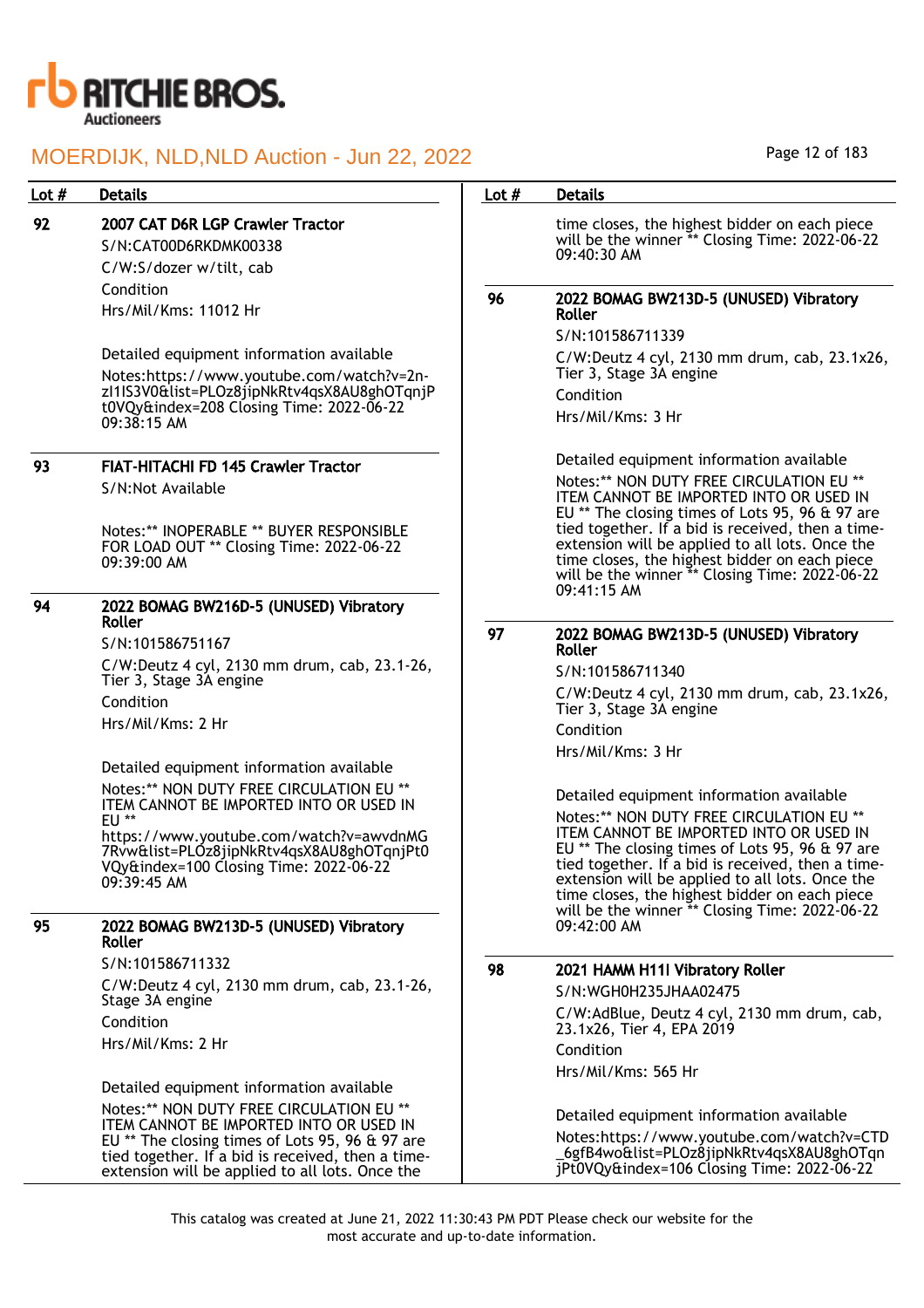

Lot # Details **Details According to the United States Lot # Details** 

|     | 09:42:45 AM                                                                                                                          |     | Detailed equipment information available<br>Notes:** NON DUTY FREE CIRCULATION EU **                                                                                                                                                                                                                                                                                     |
|-----|--------------------------------------------------------------------------------------------------------------------------------------|-----|--------------------------------------------------------------------------------------------------------------------------------------------------------------------------------------------------------------------------------------------------------------------------------------------------------------------------------------------------------------------------|
| 99  | 2016 AMMANN ASC110 Vibratory Roller<br>S/N:2662040<br>C/W:Cummins, 2130 mm drum, cab, EPA 2014<br>Condition<br>Hrs/Mil/Kms: 1575 Hr  |     | The closing times of Lots 102 & 103 are tied<br>together. If a bid is received, then a time-<br>extension will be applied to all lots. Once the<br>time closes, the highest bidder on each piece<br>will be the winner**<br>https://www.youtube.com/watch?v=1CDrzlWqt<br>_0&list=PLOz8jipNkRtv4qsX8AU8ghOTqnjPt0VQy<br>&index=95 Closing Time: 2022-06-22 09:45:45<br>AM |
|     | Detailed equipment information available<br>Notes:https://www.youtube.com/watch?v=91z                                                |     |                                                                                                                                                                                                                                                                                                                                                                          |
|     | Ns-                                                                                                                                  | 103 | 2022 CASE 1107FX (UNUSED) Vibratory Roller                                                                                                                                                                                                                                                                                                                               |
|     | qSNyw&list=PLOz8jipNkRtv4qsX8AU8ghOTqnjPt<br>0VQy&index=234 Closing Time: 2022-06-22                                                 |     | S/N:NKJ1107FLMKT04474                                                                                                                                                                                                                                                                                                                                                    |
|     | $09:43:30$ AM                                                                                                                        |     | $C/W:4$ cyl, 2150 mm drum, canopy, 23.1x26,<br>AdBlue                                                                                                                                                                                                                                                                                                                    |
| 100 |                                                                                                                                      |     | Condition                                                                                                                                                                                                                                                                                                                                                                |
|     | 2016 AMMANN ASC110 Vibratory Roller<br>S/N:2662041                                                                                   |     | Hrs/Mil/Kms: 5 Hr                                                                                                                                                                                                                                                                                                                                                        |
|     | C/W:Cummins, 2130 mm drum, cab                                                                                                       |     |                                                                                                                                                                                                                                                                                                                                                                          |
|     | Condition                                                                                                                            |     | Detailed equipment information available<br>Notes:** NON DUTY FREE CIRCULATION EU **                                                                                                                                                                                                                                                                                     |
|     | Hrs/Mil/Kms: 1859 Hr                                                                                                                 |     | The closing times of Lots 102 & 103 are tied<br>together. If a bid is received, then a time-<br>extension will be applied to all lots. Once the                                                                                                                                                                                                                          |
|     | Detailed equipment information available                                                                                             |     | time closes, the highest bidder on each piece                                                                                                                                                                                                                                                                                                                            |
|     | Notes:https://www.youtube.com/watch?v=6Pgi<br>HokGy0o&list=PLOz8jipNkRtv4qsX8AU8ghOTqnj<br>Pt0VQy&index=225 Closing Time: 2022-06-22 |     | will be the winner ** Closing Time: 2022-06-22<br>$09:46:30$ AM                                                                                                                                                                                                                                                                                                          |
|     | 09:44:15 AM                                                                                                                          | 104 | 2021 DYNAPAC CA305 (UNUSED) Vibratory<br>Roller                                                                                                                                                                                                                                                                                                                          |
| 101 | 2011 AMMANN ASC110 Vibratory Roller                                                                                                  |     | S/N:10300195HME011465                                                                                                                                                                                                                                                                                                                                                    |
|     | S/N:2822130                                                                                                                          |     | $C/W:2130$ mm drum, canopy, $23.1x26$                                                                                                                                                                                                                                                                                                                                    |
|     | C/W:cummins 4 cyl, 2200 mm drum, cab, EPA                                                                                            |     | Condition                                                                                                                                                                                                                                                                                                                                                                |
|     | 2011                                                                                                                                 |     | Hrs/Mil/Kms: 8 Hr                                                                                                                                                                                                                                                                                                                                                        |
|     | Condition                                                                                                                            |     |                                                                                                                                                                                                                                                                                                                                                                          |
|     | Hrs/Mil/Kms: 6736 Hr                                                                                                                 |     | Detailed equipment information available                                                                                                                                                                                                                                                                                                                                 |
|     |                                                                                                                                      |     | Notes:** NON DUTY FREE CIRCULATION EU **                                                                                                                                                                                                                                                                                                                                 |
|     | Detailed equipment information available                                                                                             |     | https://www.youtube.com/watch?v=JqDqtTHB<br>YFM&list=PLOz8jipNkRtv4qsX8AU8ghOTqnjPt0V                                                                                                                                                                                                                                                                                    |
|     | Notes:https://www.youtube.com/watch?v=VfS<br>8LKsQD-                                                                                 |     | Qy&index=22 Closing Time: 2022-06-22                                                                                                                                                                                                                                                                                                                                     |
|     | k&list=PLOz8jipNkRtv4qsX8AU8ghOTqnjPt0VQy<br>&index=118 Closing Time: 2022-06-22 09:45:00                                            |     | 09:47:15 AM                                                                                                                                                                                                                                                                                                                                                              |
|     | AM                                                                                                                                   | 105 | 2016 AMMANN ASC70 Vibratory Roller                                                                                                                                                                                                                                                                                                                                       |
| 102 |                                                                                                                                      |     | S/N:2642031                                                                                                                                                                                                                                                                                                                                                              |
|     | 2022 CASE 1107FX (UNUSED) Vibratory Roller<br>S/N:NKJ1107FJMKT04467                                                                  |     | C/W:1680 mm drum, cab, 14.9x24                                                                                                                                                                                                                                                                                                                                           |
|     | C/W:4 cyl, 2150 mm drum, canopy, 23.1x26,                                                                                            |     |                                                                                                                                                                                                                                                                                                                                                                          |
|     | AdBlue                                                                                                                               |     | Detailed equipment information available                                                                                                                                                                                                                                                                                                                                 |
|     | Condition<br>Hrs/Mil/Kms: 5 Hr                                                                                                       |     | Notes:https://www.youtube.com/watch?v=DG<br>W3Zj3bQGQ&list=PLOz8jipNkRtv4qsX8AU8ghOT<br>qnjPt0VQy&index=102 Closing Time: 2022-06-22<br>09:48:00 AM                                                                                                                                                                                                                      |

Page 13 of 183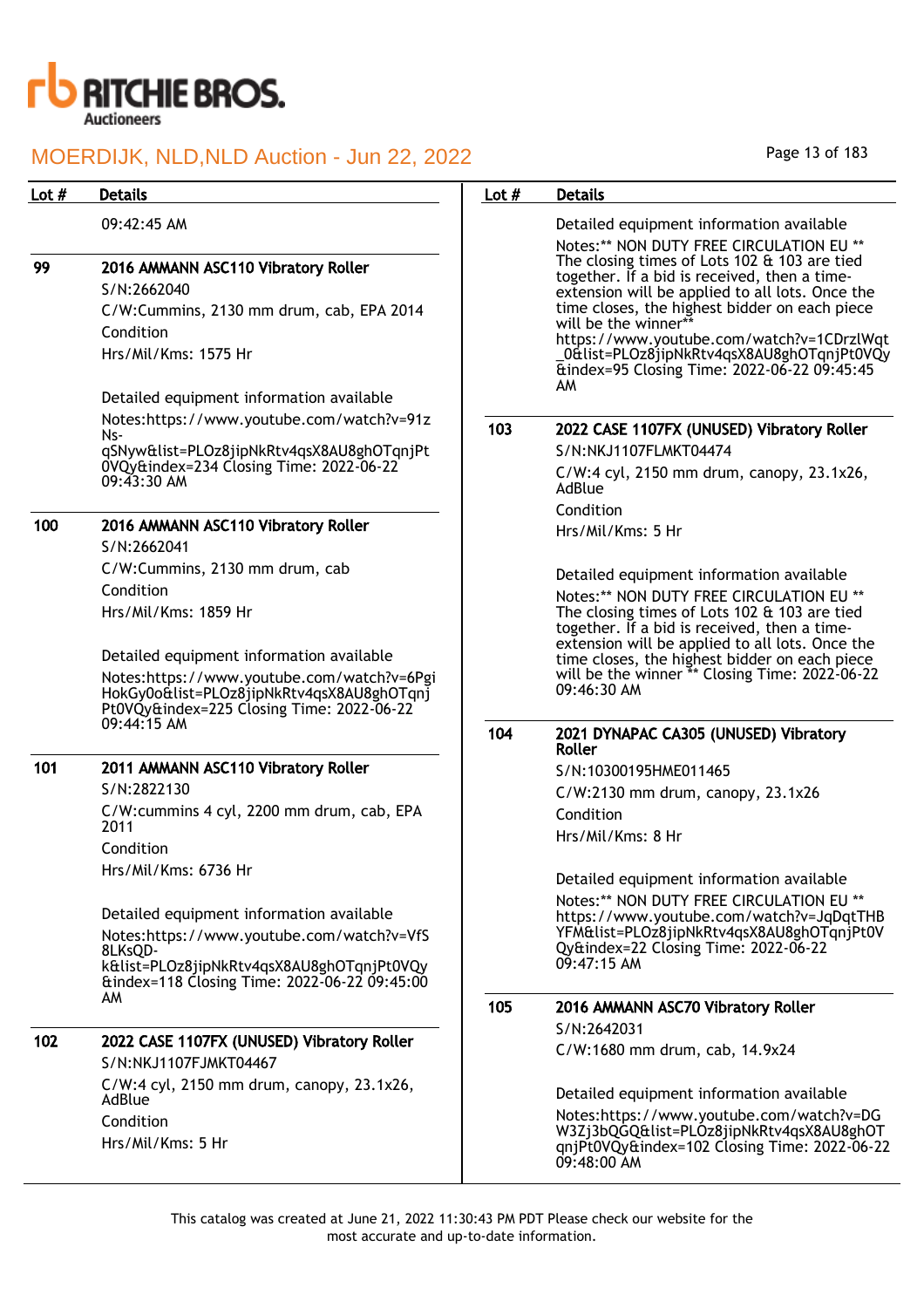

## Lot # Details **Details According to the United States Lot # Details**

## 106 2002 AMMANN AC70 Vibratory Roller

S/N:TFAAC700C20000396 C/W:1720 mm drum, cab, 14.9-24 Condition Hrs/Mil/Kms: 6131 Hr

Detailed equipment information available Notes:https://www.youtube.com/watch?v=38Ei 3vIAo7I&list=PLOz8jipNkRtv4qsX8AU8ghOTqnjPt 0VQy&index=258 Closing Time: 2022-06-22 09:48:45 AM

## 107 2005 DYNAPAC CC432 Tandem Vibratory Roller

S/N:42720452 C/W:1675 mm frt drum, 1660 mm rear drum, cab Condition Hrs/Mil/Kms: 8399 Hr

Detailed equipment information available Notes:https://www.youtube.com/watch?v=fpA 3eHBpjSM&list=PLOz8jipNkRtv4qsX8AU8ghOTqn jPt0VQy&index=262 Closing Time: 2022-06-22  $09:49:30$  AM

### 108 2022 CASE 450DX (UNUSED) Tandem Vibratory Roller

S/N:NKJ450DXJNKT04999

C/W:1250 mm drums, canopy

Condition

09:50:15 AM

Hrs/Mil/Kms: 2 Hr

Detailed equipment information available Notes:\*\* NON DUTY FREE CIRCULATION EU \*\* The closing times of Lots 108 & 109 are tied together. If a bid is received, then a timeextension will be applied to all lots. Once the time closes, the highest bidder on each piece will be the winner https://www.youtube.com/watch?v=E30UNoTq 2CQ&list=PLOz8jipNkRtv4qsX8AU8ghOTqnjPt0V Qy&index=170 Closing Time: 2022-06-22

| 109 | 2022 CASE 450DX (UNUSED) Tandem Vibratory<br>Roller |
|-----|-----------------------------------------------------|
|     | S/N:NKJ450DXLNKT05043                               |

C/W:1250 mm drums, canopy

Condition Hrs/Mil/Kms: 2 Hr

Detailed equipment information available

Notes:\*\* NON DUTY FREE CIRCULATION EU \*\* The closing times of Lots 108 & 109 are tied together. If a bid is received, then a timeextension will be applied to all lots. Once the time closes, the highest bidder on each piece will be the winner \*\* Closing Time: 2022-06-22 09:51:00 AM

## 110 2014 CAT CB24B Tandem Vibratory Roller

S/N:CATCB24BC46700131 C/W:1205 mm drums Condition Hrs/Mil/Kms: 792 Hr

Detailed equipment information available Notes:\*\* NON DUTY FREE CIRCULATION EU \*\* COPY OF CE CERTIFICATE AVAILABLE \*\* The closing times of Lots 110, 111 & 112 are tied together. If a bid is received, then a timeextension will be applied to all lots. Once the time closes, the highest bidder on each piece will be the winner  $^{\frac{3}{2}}$ https://www.youtube.com/watch?v=OR3GYVR5 980&list=PLOz8jipNkRtv4qsX8AU8ghOTqnjPt0V Qy&index=141 Closing Time: 2022-06-22 09:51:45 AM

## 111 2014 CAT CB24B Tandem Vibratory Roller

S/N:CATCB24BT46700129 C/W:1205 mm drums Condition Hrs/Mil/Kms: 1152 Hr

Detailed equipment information available Notes:\*\* NON DUTY FREE CIRCULATION EU \*\* COPY OF CE CERTIFICATE AVAILABLE \*\* The closing times of Lots 110, 111 & 112 are tied together. If a bid is received, then a timeextension will be applied to all lots. Once the time closes, the highest bidder on each piece will be the winner \*\*

https://www.youtube.com/watch?v=14Ojeebd 2RQ&list=PLOz8jipNkRtv4qsX8AU8ghOTqnjPt0V Qy&index=141 Closing Time: 2022-06-22 09:52:30 AM

## 112 2014 CAT CB24B Tandem Vibratory Roller S/N:CATCB24BT46700132

This catalog was created at June 21, 2022 11:30:43 PM PDT Please check our website for the most accurate and up-to-date information.

Page 14 of 183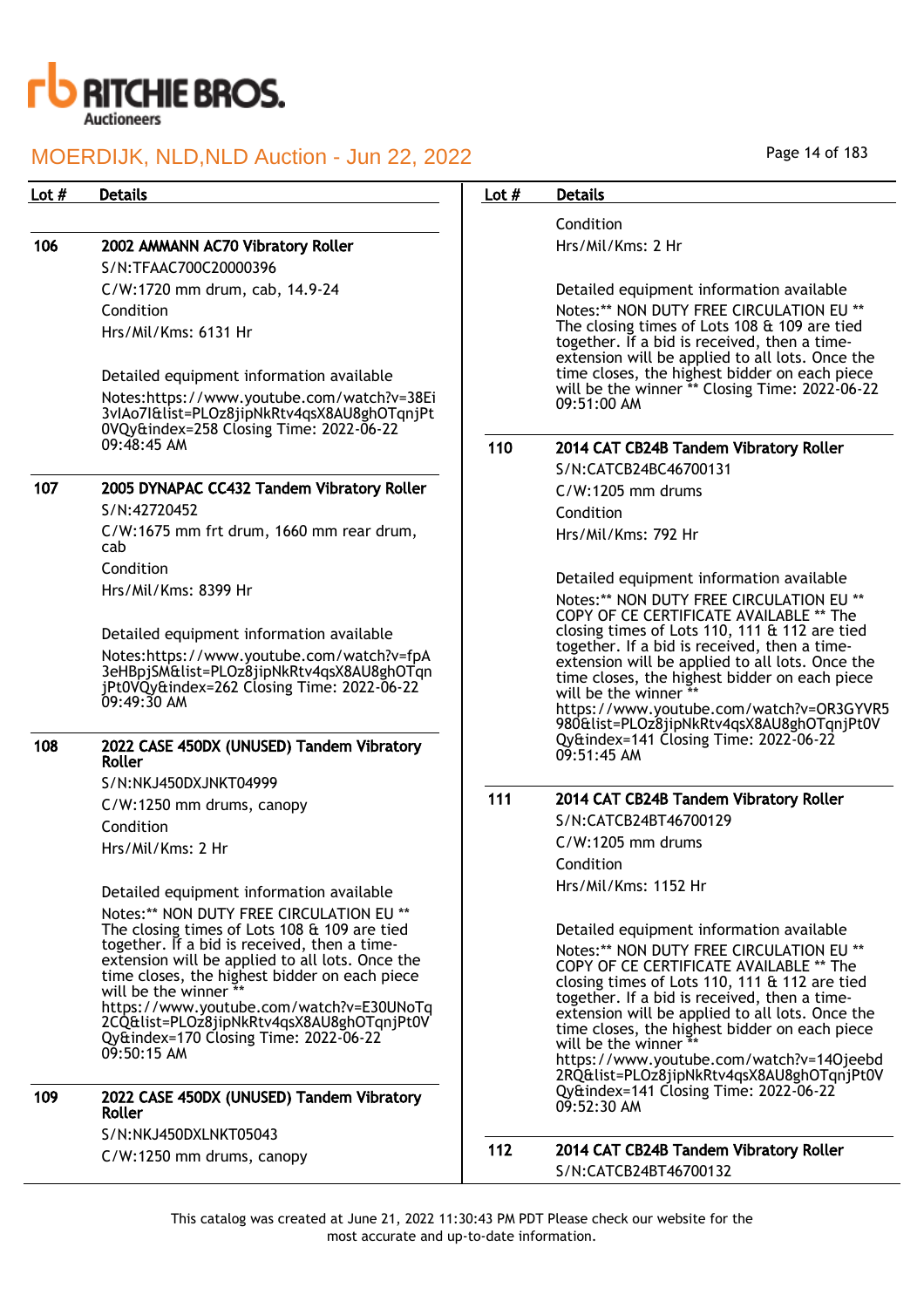

C/W:1205 mm drums Condition Hrs/Mil/Kms: 1502 Hr

Detailed equipment information available Notes:\*\* NON DUTY FREE CIRCULATION EU \*\* COPY OF CE CERTIFICATE AVAILABLE \*\* The closing times of Lots 110, 111 & 112 are tied together. If a bid is received, then a timeextension will be applied to all lots. Once the time closes, the highest bidder on each piece will be the winner https://www.youtube.com/watch?v=MwoY0QgS MI&list=PLOz8jipNkRtv4qsX8AU8ghOTqnjPt0VQy

&index=140 Closing Time: 2022-06-22 09:53:15 AM

## 113 2014 AMMANN ARX26 Tandem Vibratory Roller S/N:TFAARX26EE0025878

C/W:Yanmar 3 cyl, 1200 mm drums Condition Hrs/Mil/Kms: 1696 Hr

Detailed equipment information available Notes:https://www.youtube.com/watch?v=9- XnSsujXxM&list=PLOz8jipNkRtv4qsX8AU8ghOTq njPt0VQy&index=141 Closing Time: 2022-06-22 09:54:00 AM

## 114 2010 HAMM HD12VV Tandem Vibratory Roller S/N:H2000022 C/W:Kubota, 1200 mm drums, EPA 2008

Condition Hrs/Mil/Kms: 3505 Hr

Detailed equipment information available Notes:https://www.youtube.com/watch?v=8MI-Fm4d\_ko&list=PLOz8jipNkRtv4qsX8AU8ghOTqnj Pt0VQy&index=248 Closing Time: 2022-06-22 09:54:45 AM

## 115 2013 AMMANN ARX2J Tandem Vibratory Roller S/N:25271 C/W:990 mm drums, EPA 2012 Condition

Hrs/Mil/Kms: 1503 Hr

Detailed equipment information available Notes:\*\* BROKEN KEY \*\*

## Page 15 of 183

## Lot # Details **Details According to the United States Lot # Details** https://www.youtube.com/watch?v=PK1YzC4S nh0&list=PLOz8jipNkRtv4qsX8AU8ghOTqnjPt0V Qy&index=70 Closing Time: 2022-06-22 09:55:30 AM 116 2014 HAMM HD10CVV Tandem Vibratory Roller S/N:H1991930 C/W:Kubota 3 cyl, 1000 mm drums, Tier 4, EPA 2012 Condition Hrs/Mil/Kms: 1348 Hr Detailed equipment information available Notes:Closing Time: 2022-06-22 09:56:15 AM 117 BOMAG Tandem Vibratory Roller S/N:101460622892 C/W:1000 mm drums Detailed equipment information available Notes:https://www.youtube.com/watch?v=mHl vF8SZZa4&list=PLOz8jipNkRtv4qsX8AU8ghOTqnj Pt0VQy&index=89 Closing Time: 2022-06-22 09:57:00 AM 118 2010 HAMM HD10CVV Tandem Vibratory Roller S/N:H1990173 C/W:Kubota 3 cyl, 1000 mm drums, Tier 4, EPA 2010 Condition Hrs/Mil/Kms: 2328 Hr Detailed equipment information available Notes:\*\* INOPERABLE \*\* Closing Time: 2022-06- 22 09:57:45 AM 119 2003 STAVOSTROJ VP2400 8 Wheel Pneumatic Roller S/N:00715A0527 C/W:Cummins 4 cyl, cab, dual ctrls, Tier 1, EPA 2003 Condition Hrs/Mil/Kms: 17484 Hr Detailed equipment information available Notes:\*\* NO BRAKES \*\* https://www.youtube.com/watch?v=siMIJvdjsY

Q&list=PLOz8jipNkRtv4qsX8AU8ghOTqnjPt0VQy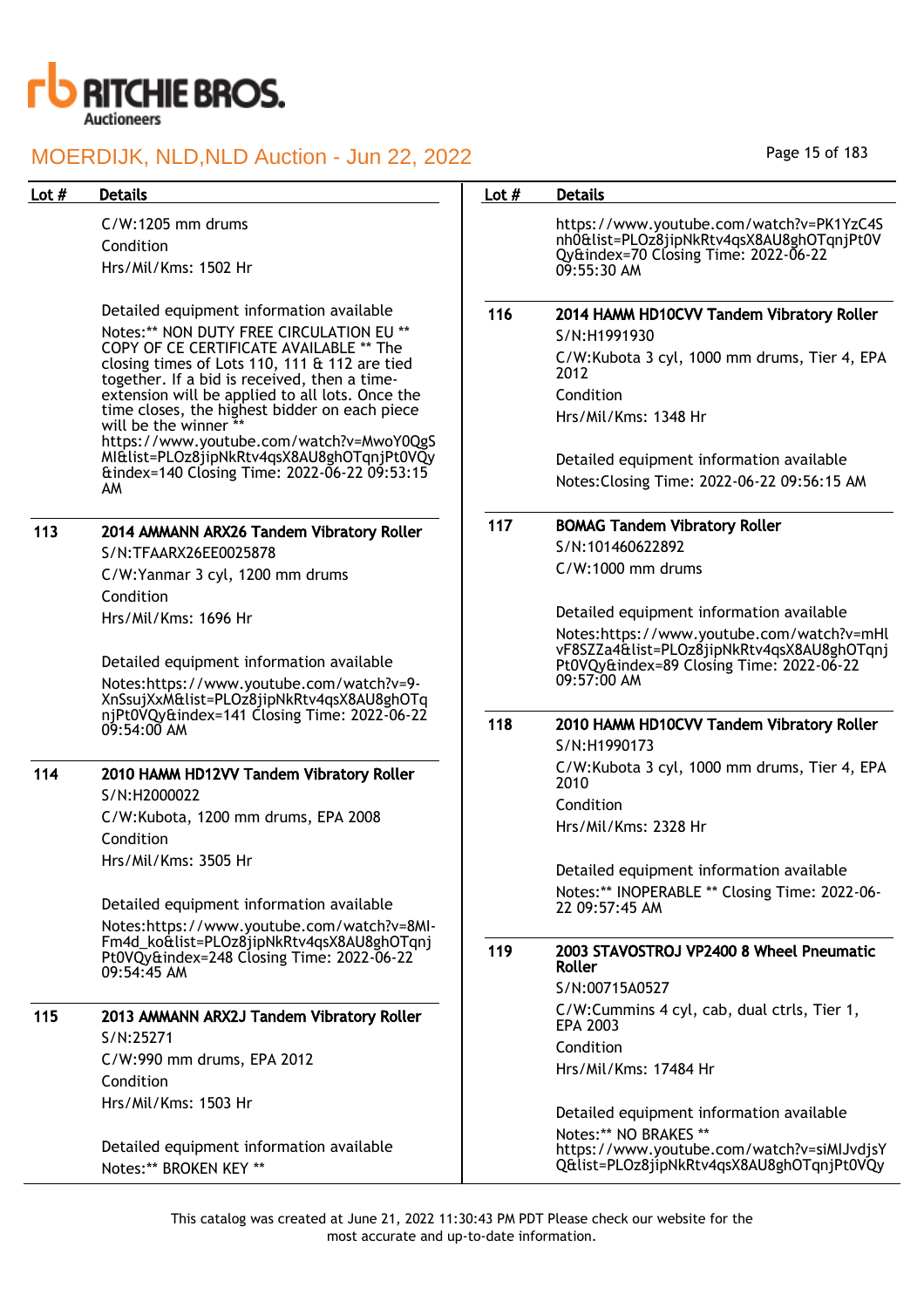

| Lot $#$ | <b>Details</b>                                                                               | Lot $#$ | <b>Details</b>                                                                             |
|---------|----------------------------------------------------------------------------------------------|---------|--------------------------------------------------------------------------------------------|
|         | &index=117 Closing Time: 2022-06-22 09:58:30                                                 |         | mm hyd ext screed, Tier 4, EPA 2010                                                        |
|         | AM.                                                                                          |         | Condition                                                                                  |
|         | 1976 HYSTER C530A Pneumatic Roller                                                           |         | Hrs/Mil/Kms: 5428 Hr                                                                       |
| 120     | S/N:A91C2592W                                                                                |         |                                                                                            |
|         | C/W:Belgian Registration                                                                     |         | Detailed equipment information available                                                   |
|         |                                                                                              |         | Notes:** DISPLAY DAMAGED **<br>https://www.youtube.com/watch?v=-                           |
|         | Detailed equipment information available                                                     |         | cb_u8_DNww&list=PLOz8jipNkRtv4qsX8AU8ghO                                                   |
|         | Notes: https://www.youtube.com/watch?v=tu_                                                   |         | TqnjPt0VQy&index=176 Closing Time: 2022-06-<br>22 10:03:00 AM                              |
|         | M2QDrMNM&list=PLOz8jipNkRtv4qsX8AU8ghOTq                                                     |         |                                                                                            |
|         | njPt0VQy&index=154 Closing Time: 2022-06-22<br>$09:59:15$ AM                                 | 126     | 2010 BOMAG BF300P Pneumatic Asphalt Paver                                                  |
|         |                                                                                              |         | S/N:821837561022                                                                           |
| 121     | <b>1976 HYSTER Pneumatic Roller</b>                                                          |         | C/W:Kubota 4 cyl, canopy, hyd ext screed,                                                  |
|         | S/N:A91C2591W                                                                                |         | truck hitch, Tier 4, EPA 2009                                                              |
|         | C/W:Belgian Registration                                                                     |         | Condition                                                                                  |
|         |                                                                                              |         | Hrs/Mil/Kms: 5702 Hr                                                                       |
|         | Notes:** INOPERABLE ** The closing times of<br>Lots 121 & 122 are tied together. If a bid is |         | Detailed equipment information available                                                   |
|         | received, then a time-extension will be applied                                              |         | Notes:https://www.youtube.com/watch?v=J8x                                                  |
|         | to all lots. Once the time closes, the highest<br>bidder on each piece will be the winner ** |         | KsCWu-                                                                                     |
|         | Closing Time: 2022-06-22 10:00:00 AM                                                         |         | hw&list=PLOz8jipNkRtv4qsX8AU8ghOTqnjPt0VQ<br>y&index=177 Closing Time: 2022-06-22 10:03:45 |
|         |                                                                                              |         | AM                                                                                         |
| 122     | <b>1976 HYSTER Pneumatic Roller</b>                                                          |         |                                                                                            |
|         | S/N:A91C2603W                                                                                | 127     | 1994 VOEGELE SUPER 1502 Pneumatic Asphalt<br>Paver                                         |
|         | C/W:Belgian Registration                                                                     |         | S/N:662519                                                                                 |
|         |                                                                                              |         | C/W:Deutz 5 cyl                                                                            |
|         | Notes:** INOPERABLE ** The closing times of<br>Lots 121 & 122 are tied together. If a bid is |         |                                                                                            |
|         | received, then a time-extension will be applied                                              |         | Detailed equipment information available                                                   |
|         | to all lots. Once the time closes, the highest<br>bidder on each piece will be the winner ** |         | Notes: Closing Time: 2022-06-22 10:04:30 AM                                                |
|         | Closing Time: 2022-06-22 10:00:45 AM                                                         |         |                                                                                            |
|         |                                                                                              | 128     | <b>VOEGELE SUPER 700 Crawler Asphalt Paver</b>                                             |
| 124     | 2009 DYNAPAC F161-8W Pneumatic Asphalt<br>Paver                                              |         | S/N:07901508                                                                               |
|         | S/N:656396                                                                                   |         | C/W:2012 Voegele 12 AB 200 V hyd ext screed,<br>truck hitch                                |
|         | C/W:canopy, 2009 Dynapac VB510TV 2800 mm -                                                   |         | Condition                                                                                  |
|         | 5200 mm hyd ext screed                                                                       |         | Hrs/Mil/Kms: 1046 Hr                                                                       |
|         | Condition                                                                                    |         |                                                                                            |
|         | Hrs/Mil/Kms: 6800 Hr                                                                         |         | Detailed equipment information available                                                   |
|         |                                                                                              |         | Notes:https://www.youtube.com/watch?v=FNZ                                                  |
|         | Detailed equipment information available                                                     |         | 8BkvkG74&list=PLOz8jipNkRtv4qsX8AU8ghOTqn<br>jPt0VQy&index=101 Closing Time: 2022-06-22    |
|         | Notes: Closing Time: 2022-06-22 10:02:15 AM                                                  |         | $10:05:15$ AM                                                                              |
| 125     | 2012 BOMAG BF300P Pneumatic Asphalt Paver                                                    |         |                                                                                            |
|         | S/N:821837681013                                                                             | 129     | 2014 DYNAPAC F5CS Crawler Asphalt Paver                                                    |
|         | C/W:Kubota 4 cyl, canopy, 1700 mm - 3400.                                                    |         | S/N:10002120V0G001096                                                                      |

Page 16 of 183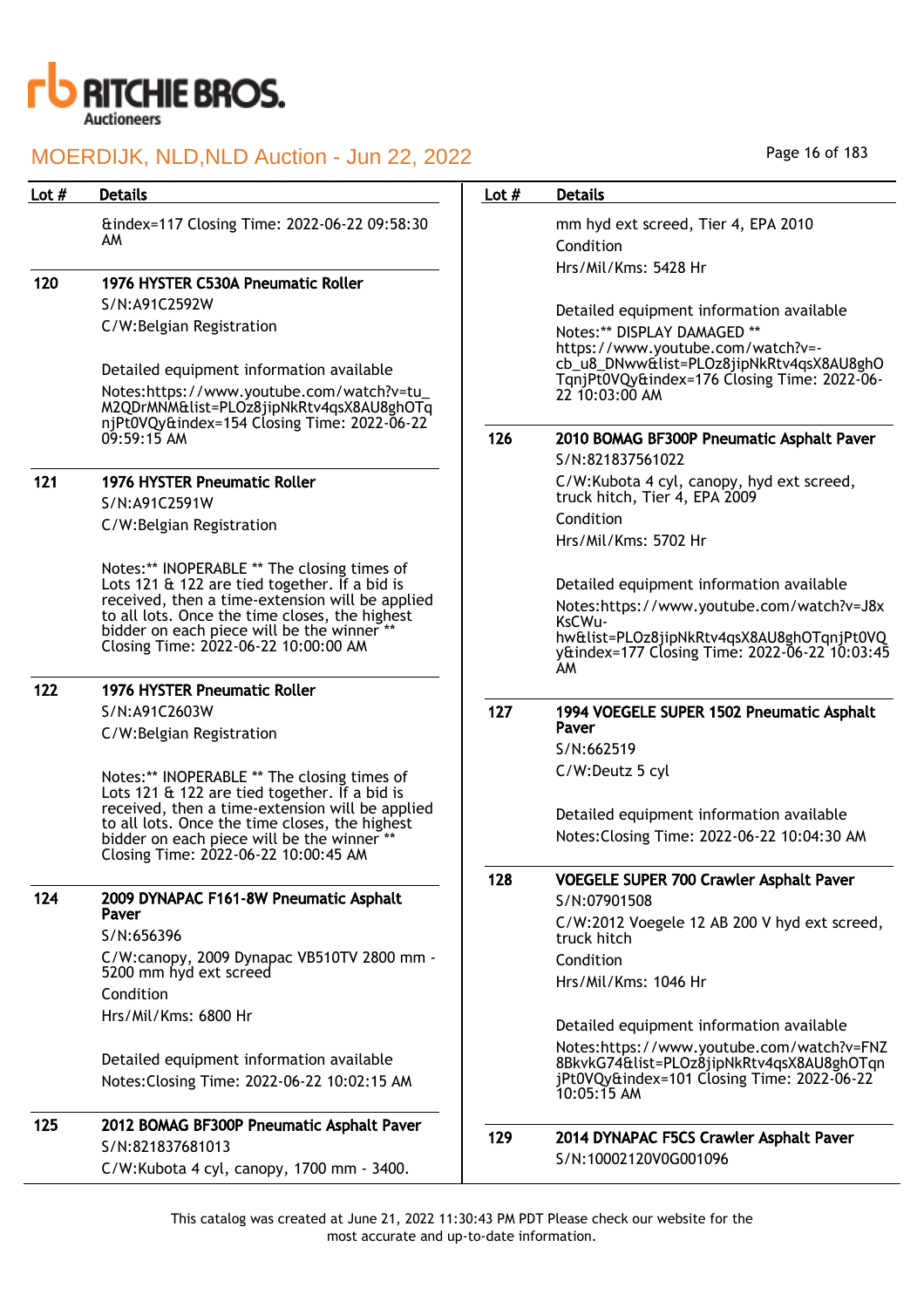

Condition Hrs/Mil/Kms: 2444 Hr

Detailed equipment information available Notes:Closing Time: 2022-06-22 10:06:00 AM

## 131 2008 WIRTGEN W50 Cold Planer

S/N:Not Available C/W:450 mm cutter head Condition Hrs/Mil/Kms: 2967 Hr

Detailed equipment information available

Notes:https://www.youtube.com/watch?v=x0m mon9fA9o&list=PLOz8jipNkRtv4qsX8AU8ghOTqn jPt0VQy&index=91 Closing Time: 2022-06-22 10:07:30 AM

### 132 1989 WIRTGEN SF500 Profiler S/N:2050150

Detailed equipment information available Notes:Closing Time: 2022-06-22 10:08:15 AM

## 133 2016 TEREX J1175 Crawler Jaw Crusher

S/N:TRX1175JLHRG62664 C/W:Caterpillar C9 Acert, hopper wings, rear disch folding conv, side disch folding conv Condition Hrs/Mil/Kms: 6679 Hr

Detailed equipment information available Notes:\*\* NON DUTY FREE CIRCULATION EU \*\* Closing Time: 2022-06-22 10:09:00 AM

#### 134 2016 KLEEMANN MC110Z EVO Crawler Jaw **Crusher**

S/N:K0060163 C/W:Scania, diesel, Kleemann fdr, remote ctrl Condition Hrs/Mil/Kms: 7402 Hr

Detailed equipment information available Notes:\*\* NON DUTY FREE CIRCULATION EU \*\* Closing Time: 2022-06-22 10:09:45 AM

Page 17 of 183

## Lot # Details **Details According to the United States Lot # Details** 135 2012 SANDVIK QJ341 Crawler Jaw Crusher S/N:1886SW12127 C/W:Caterpillar C9 Condition Hrs/Mil/Kms: 7593 Hr Detailed equipment information available Notes:Closing Time: 2022-06-22 10:10:30 AM 136 2017 MCCLOSKEY S130 Crawler Screening Plant S/N:74411 C/W:Caterpillar, roller belt fdr, rear disch folding conv, side disch folding conv, side disch folding conv, remote ctrl, catwalks Condition Hrs/Mil/Kms: 4947 Hr Detailed equipment information available Notes:\*\* The closing times of Lots 136 & 137 are tied together. If a bid is received, then a time-extension will be applied to all lots. Once the time closes, the highest bidder on each piece will be the winner \* https://www.youtube.com/watch?v=gYpPAFN2 q1s&list=PLOz8jipNkRtv4qsX8AU8ghOTqnjPt0VQ y&index=229 Closing Time: 2022-06-22 10:11:15 AM 137 2017 MCCLOSKEY S130 Crawler Screening Plant S/N:74078 C/W:CAT, diesel, remote ctrl Condition Hrs/Mil/Kms: 5713 Hr Detailed equipment information available Notes:\*\* The closing times of Lots 136 & 137 are tied together. If a bid is received, then a time-extension will be applied to all lots. Once the time closes, the highest bidder on each piece will be the winner \*\* Closing Time: 2022- 06-22 10:12:00 AM 138 2013 TEREX 883 Crawler Screen S/N:TRX883STPDGD26471 C/W:Caterpillar 4 cyl, cable remote ctrl Condition Hrs/Mil/Kms: 5851 Hr Detailed equipment information available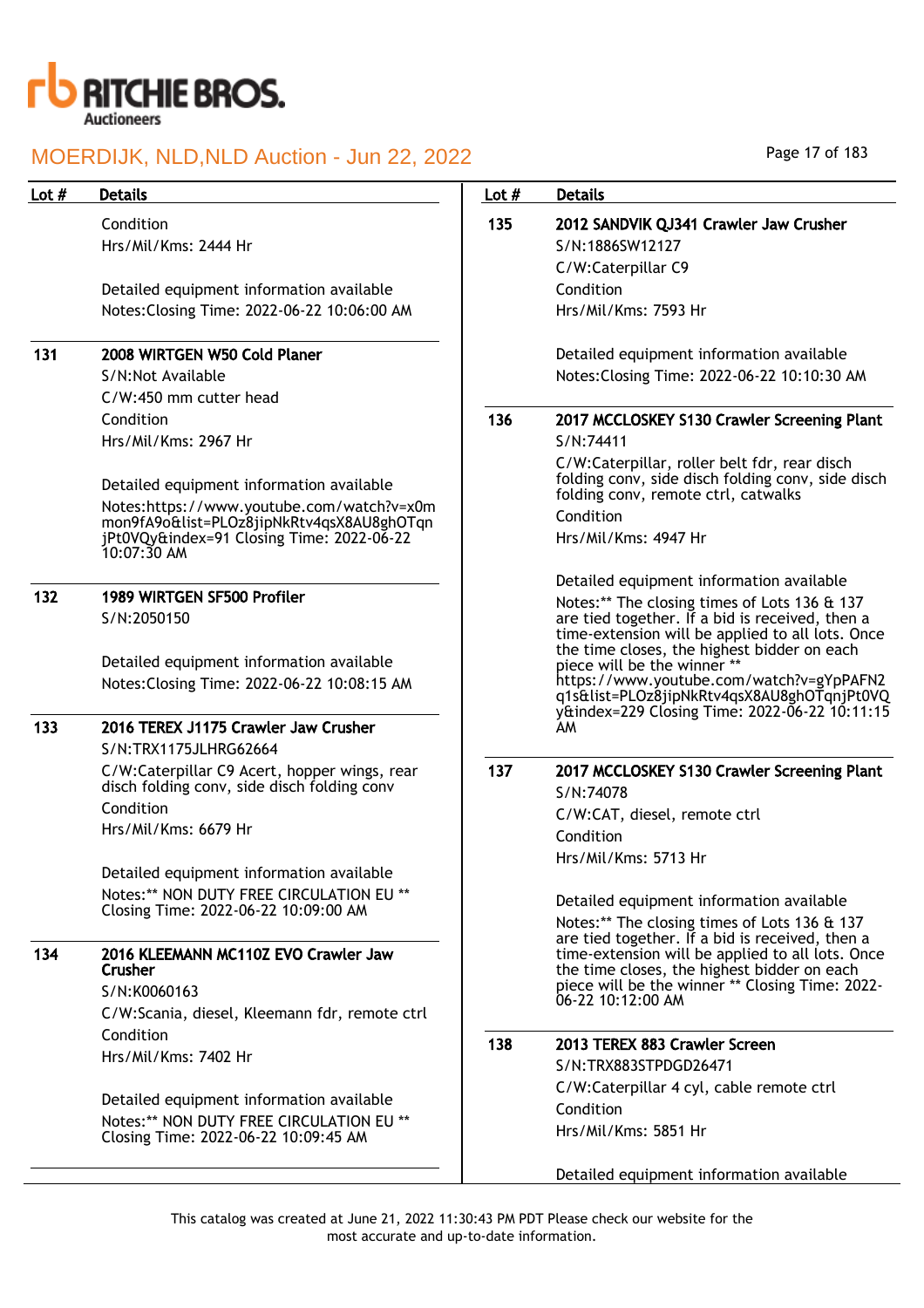

|     |                                                                                                                                                        |     | <b>Details</b>                                                                                                                       |
|-----|--------------------------------------------------------------------------------------------------------------------------------------------------------|-----|--------------------------------------------------------------------------------------------------------------------------------------|
|     | Notes:** COPY OF CE CERTIFICATE AVAILABLE **<br>Closing Time: 2022-06-22 10:12:45 AM                                                                   |     | 10:15:45 AM                                                                                                                          |
|     |                                                                                                                                                        | 143 | <b>INGERSOLL-RAND TDS-150 Crawler Hydraulic</b>                                                                                      |
| 139 | 1994 LIEBHERR LTM1030/1 All Terrain Crane                                                                                                              |     | Drill                                                                                                                                |
|     | S/N:W09252600REL05524                                                                                                                                  |     | S/N:Not Available                                                                                                                    |
|     | C/W:Liebherr lower, 18769 lower eng hrs, 6<br>spd A/T, former Brazilian registration                                                                   |     | $C/W$ : $cab$                                                                                                                        |
|     | Condition                                                                                                                                              |     | Detailed equipment information available                                                                                             |
|     | Hrs/Mil/Kms: 44682 Km                                                                                                                                  |     | Notes:https://www.youtube.com/watch?v=Pla<br>o9pRC4c8&list=PLOz8jipNkRtv4qsX8AU8ghOTqn<br>jPt0VQy&index=112 Closing Time: 2022-06-22 |
|     | Detailed equipment information available<br>Notes:** PROOF OF IMPORT AVAILABLE **                                                                      |     | $10:16:30$ AM                                                                                                                        |
|     | https://www.youtube.com/watch?v=ZZ33isQMS<br>j4&list=PLOz8jipNkRtv4qsX8AU8ghOTqnjPt0VQy                                                                | 144 | <b>KEFDRILL Crawler Hydraulic Drill</b>                                                                                              |
|     | &index=207 Closing Time: 2022-06-22 10:13:30                                                                                                           |     | S/N:03043341                                                                                                                         |
|     | AM                                                                                                                                                     |     | C/W:mounted on 2000 Neuson 8002 RDV, Mast<br>Stroke: 9M, Drill Chuck Dia 100mm, Torque 250                                           |
| 140 | 1991 GROVE RT630S 30 Ton 4x4x4 Rough<br><b>Terrain Crane</b>                                                                                           |     | daNm, Winch Pulling Force: 200kg<br>Condition                                                                                        |
|     | S/N:47682                                                                                                                                              |     | Hrs/Mil/Kms: 10253 Hr                                                                                                                |
|     | C/W:3 sec boom, hyd outriggers                                                                                                                         |     |                                                                                                                                      |
|     |                                                                                                                                                        |     | Detailed equipment information available                                                                                             |
|     | Detailed equipment information available                                                                                                               |     | Notes:https://www.youtube.com/watch?v=MQS                                                                                            |
|     | Notes:** NO REGISTRATION / NO PAPERWORK<br>AVAILABLE **, spp,<br>https://www.youtube.com/watch?v=ypBg1N3w<br>9pk&list=PLOz8jipNkRtv4qsX8AU8ghOTqnjPt0V |     | qwk0pxRg&list=PLOz8jipNkRtv4qsX8AU8ghOTqn<br>jPt0VQy&index=168 Closing Time: 2022-06-22<br>$10:17:15$ AM                             |
|     | Qy&index=238 Closing Time: 2022-06-22<br>10:14:15 AM                                                                                                   | 145 | KOBELCO SK60 Crawler Drill<br>S/N:Not Available                                                                                      |
|     | 2011 SANDVIK DX780 Crawler Hydraulic Drill                                                                                                             |     |                                                                                                                                      |
| 141 | S/N:111T141991                                                                                                                                         |     | Notes:** INOPERABLE **                                                                                                               |
|     | C/W:Caterpillar C7, A/C, winch, hyd leveling,                                                                                                          |     | https://www.youtube.com/watch?v=yzSZ3HM5                                                                                             |
|     | hydraulic stabilizer                                                                                                                                   |     | ZP4&list=PLOz8jipNkRtv4qsX8AU8ghOTqnjPt0V<br>Qy&index=144 Closing Time: 2022-06-22                                                   |
|     | Condition                                                                                                                                              |     | 10:18:00 AM                                                                                                                          |
|     | Hrs/Mil/Kms: 16119 Hr                                                                                                                                  |     |                                                                                                                                      |
|     |                                                                                                                                                        | 146 | 2006 KOMATSU PC340HRD-7EO Demolition<br><b>Excavator</b>                                                                             |
|     | Detailed equipment information available<br>Notes: Closing Time: 2022-06-22 10:15:00 AM                                                                |     | S/N:KMTPC159T55K45020                                                                                                                |
|     |                                                                                                                                                        |     | C/W:additional Demolition Boom 22m, bucket,<br>3200 mm stick, aux hyd, check valves, A/C                                             |
| 142 | 2004 SANDVIK TITON 200 Crawler Hydraulic<br>Drill                                                                                                      |     | Condition                                                                                                                            |
|     | S/N:164                                                                                                                                                |     | Hrs/Mil/Kms: 9223 Hr                                                                                                                 |
|     |                                                                                                                                                        |     |                                                                                                                                      |
|     | C/W:Deutz 6 cyl, cab                                                                                                                                   |     | Detailed equipment information available                                                                                             |
|     | Detailed equipment information available                                                                                                               |     | Notes:https://www.youtube.com/watch?v=mN                                                                                             |
|     | Notes:https://www.youtube.com/watch?v=0S9l<br>fV_o4P8&list=PLOz8jipNkRtv4qsX8AU8ghOTqnjP<br>t0VQy&index=113 Closing Time: 2022-06-22                   |     | xuSapMdj0&list=PLOz8jipNkRtv4qsX8AU8ghOTq<br>njPt0VQy&index=213 Closing Time: 2022-06-22<br>$10:18:45$ AM                            |

Page 18 of 183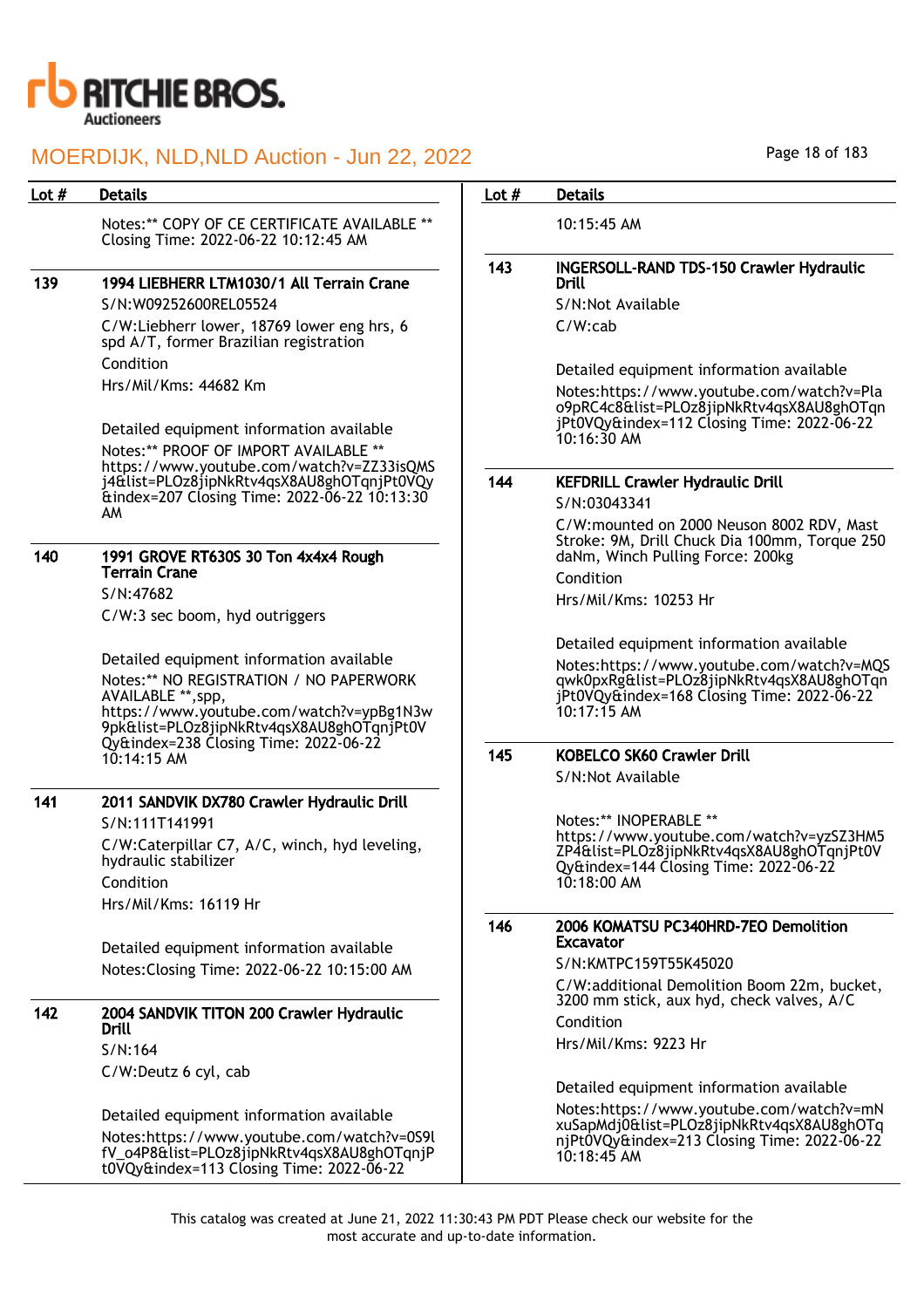

| Lot $#$ | <b>Details</b>                                                                                                                | Lot $#$ | <b>Details</b>                                                                                                                                      |
|---------|-------------------------------------------------------------------------------------------------------------------------------|---------|-----------------------------------------------------------------------------------------------------------------------------------------------------|
|         |                                                                                                                               |         |                                                                                                                                                     |
| 147     | 2015 CAT 349EL Hydraulic Excavator                                                                                            |         | Detailed equipment information available                                                                                                            |
|         | S/N:CAT0349EEKFX00673                                                                                                         |         | Notes:** NON DUTY FREE CIRCULATION EU **                                                                                                            |
|         | C/W:Q/C bkt, 3000 mm stick, aux hyd, A/C,<br>auto lube, fast fuel                                                             |         | https://www.youtube.com/watch?v=iAljUY72z<br>Ag&list=PLOz8jipNkRtv4qsX8AU8ghOTqnjPt0VQ<br>y&index=219 Closing Time: 2022-06-22 10:21:45             |
|         | Condition                                                                                                                     |         | AM.                                                                                                                                                 |
|         | Hrs/Mil/Kms: 13135 Hr                                                                                                         |         |                                                                                                                                                     |
|         |                                                                                                                               | 151     | 2007 VOLVO EC360BLC Hydraulic Excavator                                                                                                             |
|         | Detailed equipment information available                                                                                      |         | S/N:VCEC360BL00080644                                                                                                                               |
|         | Notes:** NON DUTY FREE CIRCULATION EU **<br>https://www.youtube.com/watch?v=-                                                 |         | C/W:2700 mm stick, aux hyd, check valves,<br>A/C, auto lube, EPA 2006                                                                               |
|         | y100GL1Xhl&list=PLOz8jipNkRtv4qsX8AU8ghOT<br>qnjPt0VQy&index=272 Closing Time: 2022-06-22                                     |         | Condition                                                                                                                                           |
|         | $10:19:30$ AM                                                                                                                 |         | Hrs/Mil/Kms: 6398 Hr                                                                                                                                |
| 148     | 2008 CAT 345DL Hydraulic Excavator                                                                                            |         | Detailed equipment information available                                                                                                            |
|         | S/N:CAT0345DLYEE00353                                                                                                         |         | Notes:https://www.youtube.com/watch?v=g4l1                                                                                                          |
|         | C/W:bkt, 3400 mm stick, A/C                                                                                                   |         | TIRCo5I&list=PLOz8jipNkRtv4qsX8AU8ghOTqnjP<br>t0VQy&index=203 Closing Time: 2022-06-22                                                              |
|         | Condition                                                                                                                     |         | $10:22:30$ AM                                                                                                                                       |
|         | Hrs/Mil/Kms: 27207 Hr                                                                                                         |         |                                                                                                                                                     |
|         |                                                                                                                               | 152     | 2014 KOBELCO SK350LC-9 Hydraulic Excavator                                                                                                          |
|         | Detailed equipment information available                                                                                      |         | S/N:YC1210305                                                                                                                                       |
|         | Notes:** ENGINE REBUILT IN 2022 **<br>https://www.youtube.com/watch?v=7tqfUg9td<br>3I&list=PLOz8jipNkRtv4qsX8AU8ghOTqnjPt0VQy |         | C/W:hyd Q/C hyd tilting bkt, 3500 mm stick,<br>aux hyd, check valves, A/C, auto lube, EPA<br>2013                                                   |
|         | &index=53 Closing Time: 2022-06-22 10:20:15                                                                                   |         | Condition                                                                                                                                           |
|         | AM                                                                                                                            |         | Hrs/Mil/Kms: 12022 Hr                                                                                                                               |
| 149     | 2004 CAT 345BLII Hydraulic Excavator                                                                                          |         |                                                                                                                                                     |
|         | S/N:CAT0345BLCCC01032                                                                                                         |         | Detailed equipment information available                                                                                                            |
|         | C/W:bkt, 3350 mm stick, check valves, A/C,<br>auto lube, EPA 2003<br>Condition                                                |         | Notes:https://www.youtube.com/watch?v=THz<br>FIQ_49rY&list=PLOz8jipNkRtv4qsX8AU8ghOTqnj<br>Pt0VQy&index=220 Closing Time: 2022-06-22<br>10:23:15 AM |
|         | Hrs/Mil/Kms: 11300 Hr                                                                                                         |         |                                                                                                                                                     |
|         | Detailed equipment information available                                                                                      | 153     | 2012 HITACHI ZX350-5B Hydraulic Excavator                                                                                                           |
|         | Notes:https://www.youtube.com/watch?v=mM                                                                                      |         | S/N:HCMDDD51P00070017                                                                                                                               |
|         | Tee-<br>ivuBQ&list=PLOz8jipNkRtv4qsX8AU8ghOTqnjPt0                                                                            |         | C/W:3200 mm stick, aux hyd, check valves,<br>A/C                                                                                                    |
|         | VQy&index=265 Closing Time: 2022-06-22                                                                                        |         | Condition                                                                                                                                           |
|         | 10:21:00 AM                                                                                                                   |         | Hrs/Mil/Kms: 14660 Hr                                                                                                                               |
| 150     | 2017 KOMATSU PC360LC-10 Long Reach                                                                                            |         | Detailed equipment information available                                                                                                            |
|         | <b>Hydraulic Excavator</b>                                                                                                    |         | Notes:https://www.youtube.com/watch?v=DwF                                                                                                           |
|         | S/N:KMTPC242KHKK60491                                                                                                         |         | 4mdK4lL4&list=PLOz8jipNkRtv4qsX8AU8ghOTqn<br>jPt0VQy&index=169 Closing Time: 2022-06-22                                                             |
|         | C/W:9500 mm stick, aux hyd, check valves,<br>A/C, rear & side view camera                                                     |         | 10:24:00 AM                                                                                                                                         |
|         | Condition                                                                                                                     | 155     | 2008 KOMATSU PC350NLC Hydraulic Excavator                                                                                                           |
|         | Hrs/Mil/Kms: 2516 Hr                                                                                                          |         |                                                                                                                                                     |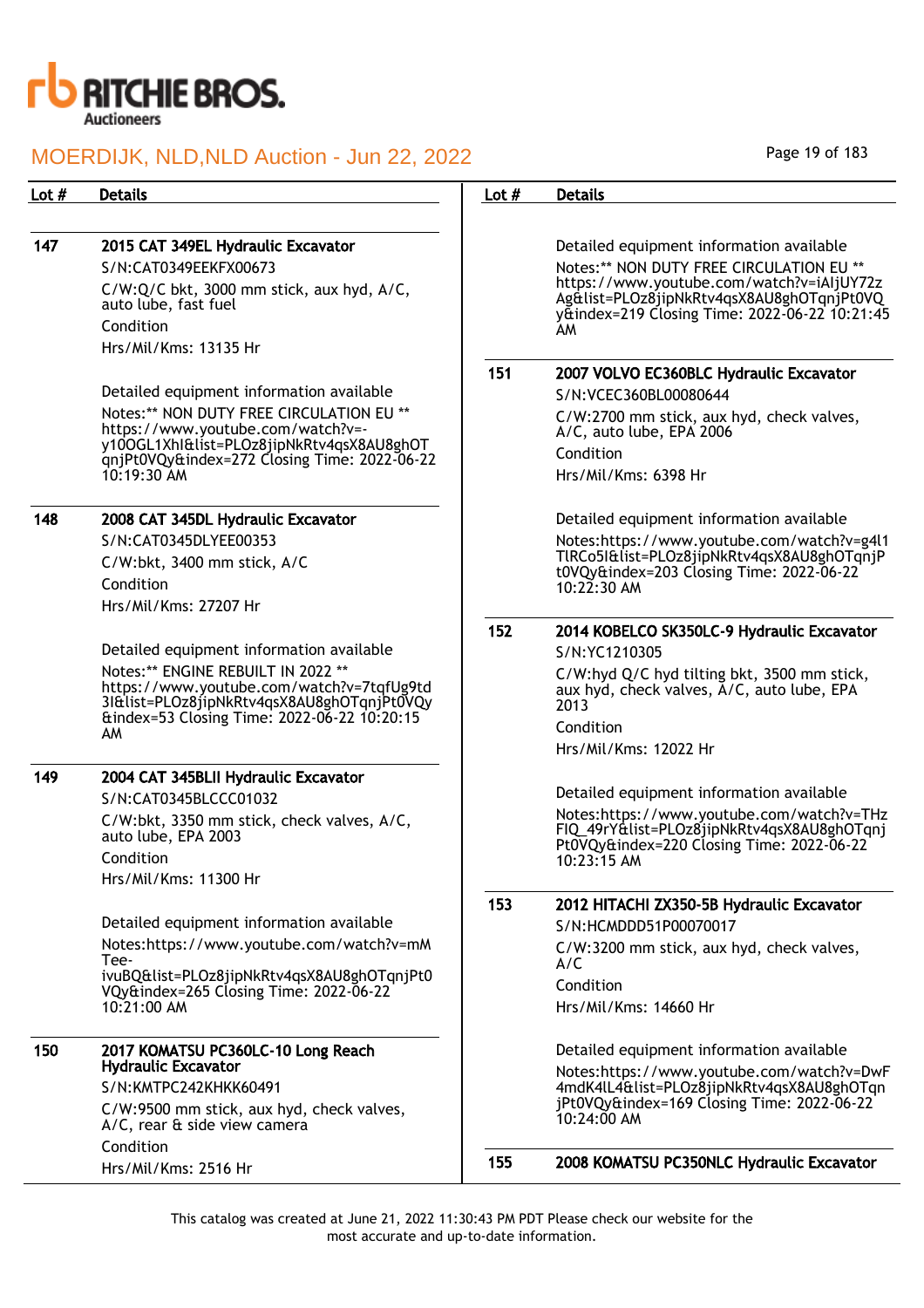

## Lot # Details **Details According to the United States Lot # Details**

### S/N:KMTPC191K55K50709

C/W:bkt, 2600 mm stick, aux hyd, check valves, A/C Condition Hrs/Mil/Kms: 16348 Hr

Detailed equipment information available Notes:\*\* BOOM WELDED \*\* https://www.youtube.com/watch?v=KKtDJqN2 qr8&list=PLOz8jipNkRtv4qsX8AU8ghOTqnjPt0VQ y&index=162 Closing Time: 2022-06-22 10:25:30 AM

### 156 2005 VOLVO EC290BLC Hydraulic Excavator S/N:EC290V13280

C/W:hyd Q/C, aux hyd, check valves, A/C Condition Hrs/Mil/Kms: 2942 Hr

Detailed equipment information available Notes:https://www.youtube.com/watch?v=BQ3 gdy1SDO8&list=PLOz8jipNkRtv4qsX8AU8ghOTqn jPt0VQy&index=217 Closing Time: 2022-06-22 10:26:15 AM

## 156A 2011 CAT 329DL Hydraulic Excavator

S/N:CAT0329DTXDB00286 C/W:hyd Q/C bkt, aux hyd, check valves, A/C, rear view camera Condition Hrs/Mil/Kms: 15199 Hr

Detailed equipment information available Notes:Closing Time: 2022-06-22 10:26:35 AM

## 157 2012 CAT 328DL CR Hydraulic Excavator

S/N:CAT0328DVSWF00242 C/W:2600 mm stick, aux hyd, check valves, A/C Condition Hrs/Mil/Kms: 7915 Hr

Detailed equipment information available Notes:https://www.youtube.com/watch?v=aaX WPpDjOkc&list=PLOz8jipNkRtv4qsX8AU8ghOTqn jPt0VQy&index=173 Closing Time: 2022-06-22 10:27:00 AM

## 158 2002 VOLVO EC290BLC-HRD Demolition Excavator

### S/N:VCE290BLCD10037

C/W:additional Demolition Boom, Quick release two piece boom, 3000 mm stick, aux hyd, check valves, A/C, Tier 2, hydraulic tilting operators seat

Detailed equipment information available

Notes:https://www.youtube.com/watch?v=rs5 MNOJG3po&list=PLOz8jipNkRtv4qsX8AU8ghOTq njPt0VQy&index=211 Closing Time: 2022-06-22 10:27:45 AM

159 2007 HITACHI ZX280LCN-3 Hydraulic Excavator

S/N:HCMBFK00A00031018 C/W:hyd Q/C, bkt, 3100 mm stick, aux hyd, check valves, A/C, Tier 3, EPA 2007 Condition Hrs/Mil/Kms: 8602 Hr

Detailed equipment information available Notes:https://www.youtube.com/watch?v=xQS d3rjbu-A&list=PLOz8jipNkRtv4qsX8AU8ghOTqnjPt0VQy &index=253 Closing Time: 2022-06-22 10:28:30 AM

## 160 2007 CAT 324DL Hydraulic Excavator

S/N:CAT0324DCSYM00406 C/W:hyd Q/C, 3000 mm stick, aux hyd, check valves, A/C, auto lube Condition Hrs/Mil/Kms: 12026 Hr

Detailed equipment information available Notes:\*\* NON DUTY FREE CIRCULATION EU \*\* https://www.youtube.com/watch?v=lhLLGyAZnw&list=PLOz8jipNkRtv4qsX8AU8ghOTq njPt0VQy&index=226 Closing Time: 2022-06-22 10:29:15 AM

#### 161 2019 KOMATSU PC228USLC-11 Hydraulic Excavator

S/N:KMTPC276KJC005595 C/W:3000 mm stick, aux hyd, check valves, A/C, rubber insert tracks, rear view camera Condition Hrs/Mil/Kms: 1754 Hr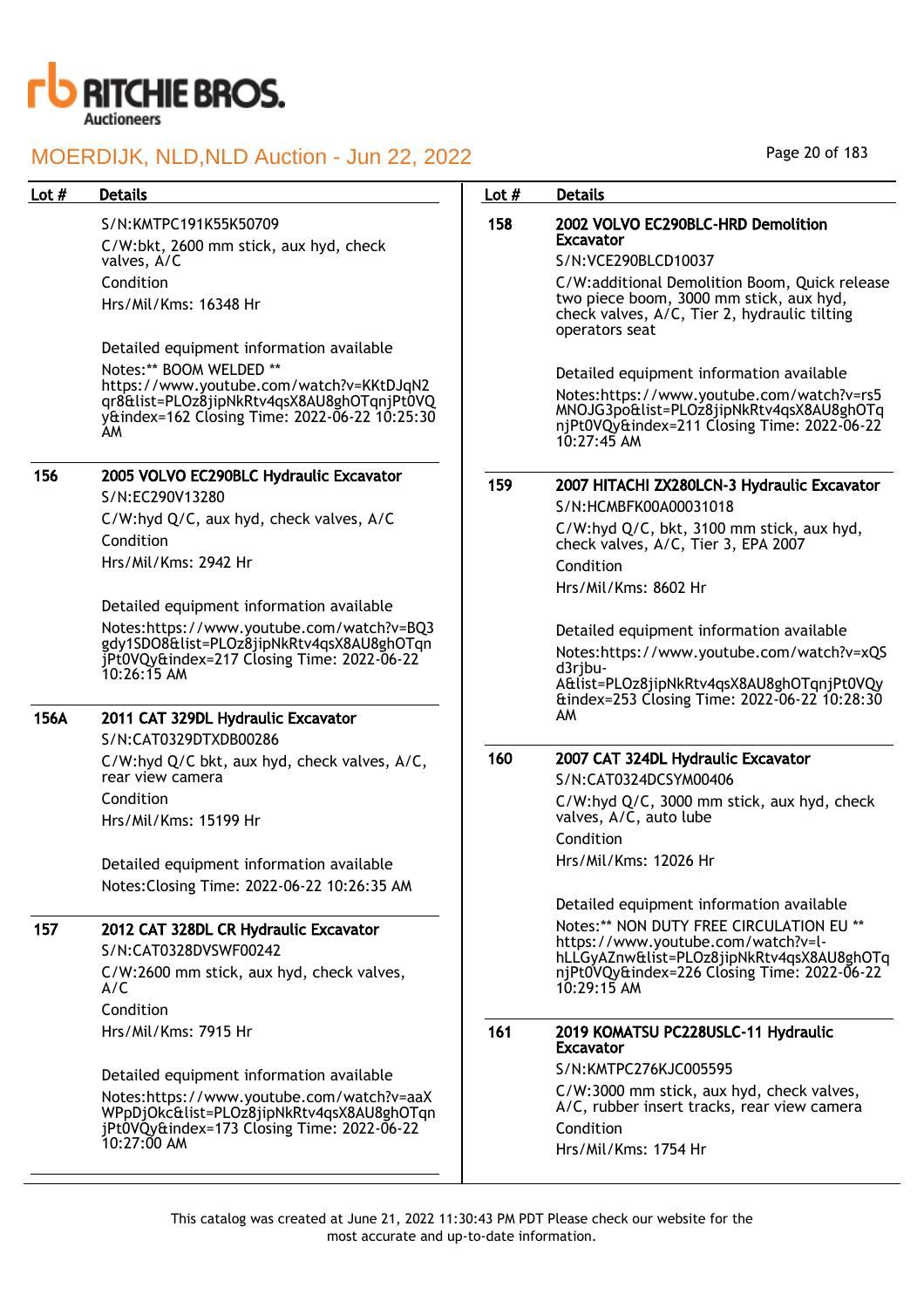

| Lot $#$ | <b>Details</b>                                                                                                              | Lot $#$ | <b>Details</b>                                                                                                                                      |
|---------|-----------------------------------------------------------------------------------------------------------------------------|---------|-----------------------------------------------------------------------------------------------------------------------------------------------------|
|         | Detailed equipment information available<br>Notes:** NON DUTY FREE CIRCULATION EU **                                        |         | S/N:PUNJD21AAN3033581<br>C/W:bkt, 2400 mm stick, aux hyd, A/C                                                                                       |
|         | https://www.youtube.com/watch?v=5VYoT0HY                                                                                    |         | Condition                                                                                                                                           |
|         | RLs&list=PLOz8jipNkRtv4qsX8AU8ghOTqnjPt0VQ<br>y&index=190 Closing Time: 2022-06-22 10:30:00<br>AM                           |         | Hrs/Mil/Kms: 9 Hr                                                                                                                                   |
|         |                                                                                                                             |         | Detailed equipment information available                                                                                                            |
| 162     | 2021 HYUNDAI R245LR (UNUSED) Long Reach<br><b>Hydraulic Excavator</b>                                                       |         | Notes:** NON DUTY FREE CIRCULATION EU **<br>https://www.youtube.com/watch?v=WmBRv3-                                                                 |
|         | S/N:Not Available                                                                                                           |         | BMEY&list=PLOz8jipNkRtv4qsX8AU8ghOTqnjPt0<br>VQy&index=32 Closing Time: 2022-06-22                                                                  |
|         | C/W:bkt, 6300 mm stick, A/C                                                                                                 |         | 10:34:30 AM                                                                                                                                         |
|         | Condition                                                                                                                   |         |                                                                                                                                                     |
|         | Hrs/Mil/Kms: 9 Hr                                                                                                           | 168     | 2017 KOMATSU PC210LC-10 Hydraulic Excavator                                                                                                         |
|         |                                                                                                                             |         | S/N:KMTPC243VHKK61007                                                                                                                               |
|         | Detailed equipment information available<br>Notes:** NON DUTY FREE CIRCULATION EU **                                        |         | C/W:2520 mm stick, aux hyd, check valves,<br>A/C, rear view camera                                                                                  |
|         | https://www.youtube.com/watch?v=mrw060xl<br>rg4&list=PLOz8jipNkRtv4qsX8AU8ghOTqnjPt0VQ                                      |         | Condition                                                                                                                                           |
|         | yttindex=21 Closing Time: 2022-06-22 10:30:45<br>AM                                                                         |         | Hrs/Mil/Kms: 4266 Hr                                                                                                                                |
|         |                                                                                                                             |         | Detailed equipment information available                                                                                                            |
| 163     | 2019 VOLVO EC220EL Hydraulic Excavator                                                                                      |         | Notes:** NON DUTY FREE CIRCULATION EU **                                                                                                            |
|         | S/N:VCEC220EV00322545                                                                                                       |         | https://www.youtube.com/watch?v=GDkkutcX<br>Zes&list=PLOz8jipNkRtv4qsX8AU8ghOTqnjPt0VQ                                                              |
|         | C/W:Q/C bkt, 3000 mm stick, aux hyd, check<br>valves, A/C                                                                   |         | y&index=228 Closing Time: 2022-06-22 10:35:15<br>AM                                                                                                 |
|         | Condition                                                                                                                   |         |                                                                                                                                                     |
|         | Hrs/Mil/Kms: 4487 Hr                                                                                                        | 169     | 2007 HITACHI ZX210-3 Hydraulic Excavator<br>S/N:HCMBDE00A00601011                                                                                   |
|         | Detailed equipment information available<br>Notes:** NON DUTY FREE CIRCULATION EU **<br>COPY OF CE CERTIFICATE AVAILABLE ** |         | C/W:hyd Q/C, cleanup bkt, 2900 mm stick, aux<br>hyd, check valves, A/C                                                                              |
|         | https://www.youtube.com/watch?v=_rWVXU-<br>Mwt0&list=PLOz8jipNkRtv4qsX8AU8ghOTqnjPt0                                        |         | Detailed equipment information available                                                                                                            |
|         | VQy&index=111 Closing Time: 2022-06-22<br>10:31:30 AM                                                                       |         | Notes:https://www.youtube.com/watch?v=yGy<br>FLN6LOIQ&list=PLOz8jipNkRtv4qsX8AU8ghOTqn<br>jPt0VQy&index=212 Closing Time: 2022-06-22                |
| 164     | 2015 LIEBHERR R920LC Hydraulic Excavator                                                                                    |         | 10:36:00 AM                                                                                                                                         |
|         | S/N:WLHZ1310EZC040927                                                                                                       | 170     |                                                                                                                                                     |
|         | C/W:hyd Q/C hyd rotating tilting bkt, 3000 mm<br>stick, aux hyd, check valves, A/C, auto lube                               |         | 2006 VOLVO EC210BLC Hydraulic Excavator<br>S/N:EC210V20355                                                                                          |
|         | Condition                                                                                                                   |         | C/W:2860 mm stick, check valves, A/C                                                                                                                |
|         | Hrs/Mil/Kms: 9828 Hr                                                                                                        |         | Condition                                                                                                                                           |
|         |                                                                                                                             |         | Hrs/Mil/Kms: 4628 Hr                                                                                                                                |
|         | Detailed equipment information available                                                                                    |         |                                                                                                                                                     |
|         | Notes:https://www.youtube.com/watch?v=C6l<br>8aQYrDZw&list=PLOz8jipNkRtv4qsX8AU8ghOTqn                                      |         | Detailed equipment information available                                                                                                            |
|         | jPt0VQy&index=221 Closing Time: 2022-06-22<br>10:32:15 AM                                                                   |         | Notes:https://www.youtube.com/watch?v=S4n<br>SV581Xq4&list=PLOz8jipNkRtv4qsX8AU8ghOTqnj<br>Pt0VQy&index=218 Closing Time: 2022-06-22<br>10:36:45 AM |
| 167     | 2022 JCB 215 (UNUSED) Hydraulic Excavator                                                                                   |         |                                                                                                                                                     |

Page 21 of 183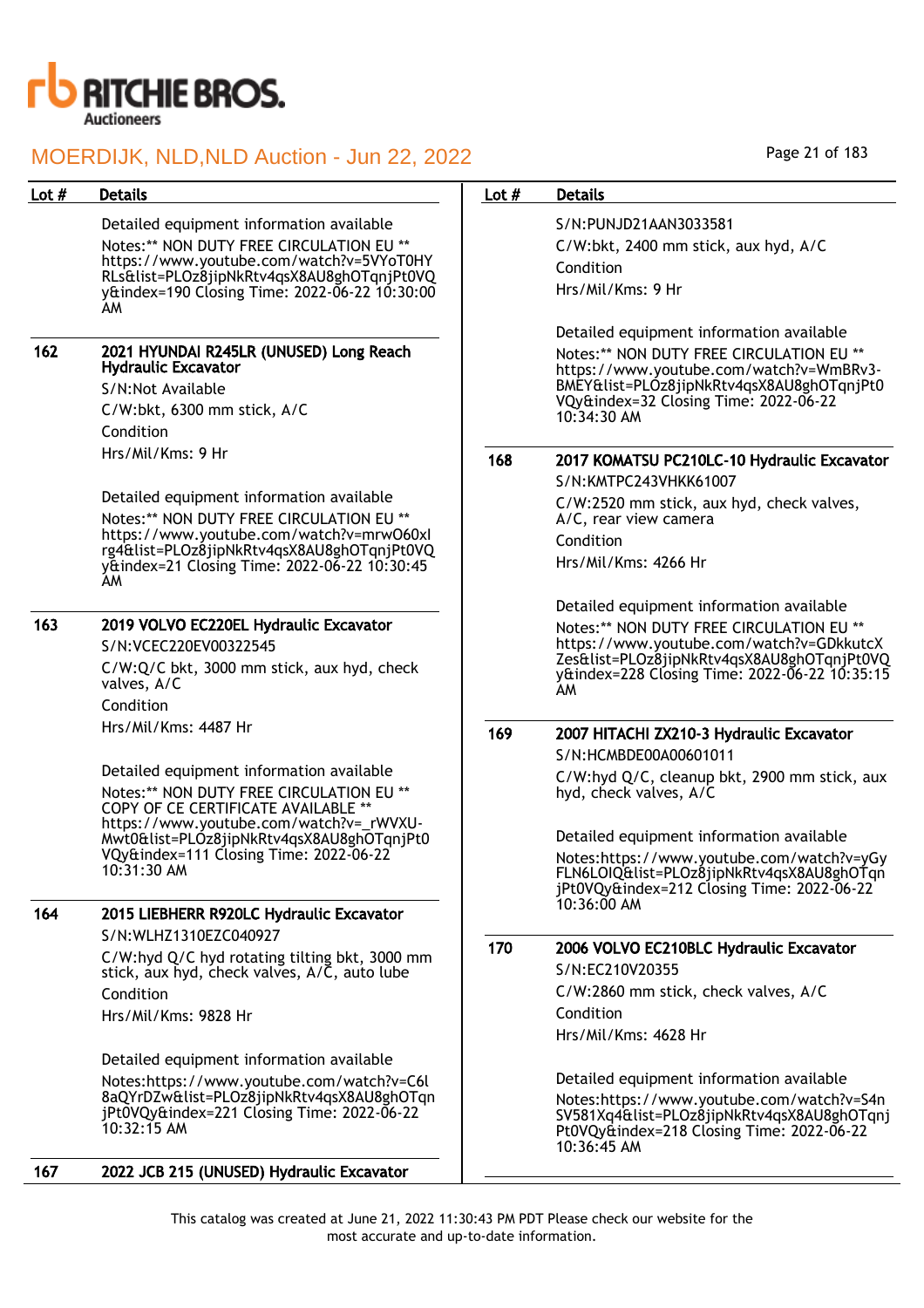

## 171 2022 JCB 205 (UNUSED) Hydraulic Excavator

S/N:PUNJD20AEN3132830 C/W:bkt, 2500. mm stick, aux hyd Condition Hrs/Mil/Kms: 7 Hr

Detailed equipment information available

Notes:\*\* NON DUTY FREE CIRCULATION EU \*\* The closing times of Lots 171, 172 & 173 are tied together. If a bid is received, then a timeextension will be applied to all lots. Once the time closes, the highest bidder on each piece will be the winner https://www.youtube.com/watch?v=k6yWNmy 8zY8&list=PLOz8jipNkRtv4qsX8AU8ghOTqnjPt0V Qy&index=167 Closing Time: 2022-06-22

172 2022 JCB 205 (UNUSED) Hydraulic Excavator S/N:PUNJD20AEN3132861

10:37:30 AM

C/W:bkt, 2400 mm stick, aux hyd, A/C Condition Hrs/Mil/Kms: 6 Hr

Detailed equipment information available Notes:\*\* NON DUTY FREE CIRCULATION EU \*\* \*\* The closing times of Lots 171, 172 & 173 are tied together. If a bid is received, then a timeextension will be applied to all lots. Once the time closes, the highest bidder on each piece will be the winner \*\* Closing Time: 2022-06-22 10:38:15 AM

## 173 2022 JCB 205 (UNUSED) Hydraulic Excavator S/N:PUNJD20APN3132878

C/W:bkt, 2400 mm stick, aux hyd, A/C Condition

Hrs/Mil/Kms: 4 Hr

Detailed equipment information available

Notes:\*\* NON DUTY FREE CIRCULATION EU \*\* \*\* The closing times of Lots 171, 172 & 173 are tied together. If a bid is received, then a timeextension will be applied to all lots. Once the time closes, the highest bidder on each piece will be the winner \*\* Closing Time: 2022-06-22 10:39:00 AM

174 2019 VOLVO EC140EL Hydraulic Excavator S/N:VCEC140EV00311866

## Lot # Details **Details According to the United States Lot # Details**

C/W:AdBlue, hyd Q/C bkt, aux hyd, check valves, A/C, side and rear view camera Condition

Hrs/Mil/Kms: 3501 Hr

Detailed equipment information available

Notes:\*\* NON DUTY FREE CIRCULATION EU \*\* COPY OF CE CERTIFICATE AVAILABLE \*\* The closing times of Lots 174, 175 & 176 are tied together. If a bid is received, then a timeextension will be applied to all lots. Once the time closes, the highest bidder on each piece will be the winner \*\*

https://www.youtube.com/watch?v=khcWPhsm UKI&list=PLOz8jipNkRtv4qsX8AU8ghOTqnjPt0VQ y&index=119 Closing Time: 2022-06-22 10:39:45 AM

| 175 | 2019 VOLVO EC140EL Hydraulic Excavator |  |  |  |
|-----|----------------------------------------|--|--|--|
|-----|----------------------------------------|--|--|--|

S/N:VCEC140EV00311687

C/W:AdBlue, hyd Q/C bkt, 3000 mm stick, aux hyd, check valves, A/C, side and rear view camera

Condition

Hrs/Mil/Kms: 4098 Hr

Detailed equipment information available

Notes:\*\* NON DUTY FREE CIRCULATION EU \*\* COPY OF CE CERTIFICATE AVAILABLE \*\* The closing times of Lots 174, 175 & 176 are tied together. If a bid is received, then a timeextension will be applied to all lots. Once the time closes, the highest bidder on each piece will be the winner https://www.youtube.com/watch?v=iayWhszM bsk&list=PLOz8jipNkRtv4qsX8AU8ghOTqnjPt0VQ y&index=82

Closing Time: 2022-06-22 10:40:30 AM

# 176 2019 VOLVO EC140EL Hydraulic Excavator

S/N:VCEC140EA00311755

C/W:AdBlue, hyd Q/C bkt, 3000 mm stick, aux hyd, check valves, side and rear view camera Condition

Hrs/Mil/Kms: 5214 Hr

Detailed equipment information available Notes:\*\* NON DUTY FREE CIRCULATION EU \*\* COPY OF CE CERTIFICATE AVAILABLE \*\* The closing times of Lots 174, 175 & 176 are tied together. If a bid is received, then a timeextension will be applied to all lots. Once the time closes, the highest bidder on each piece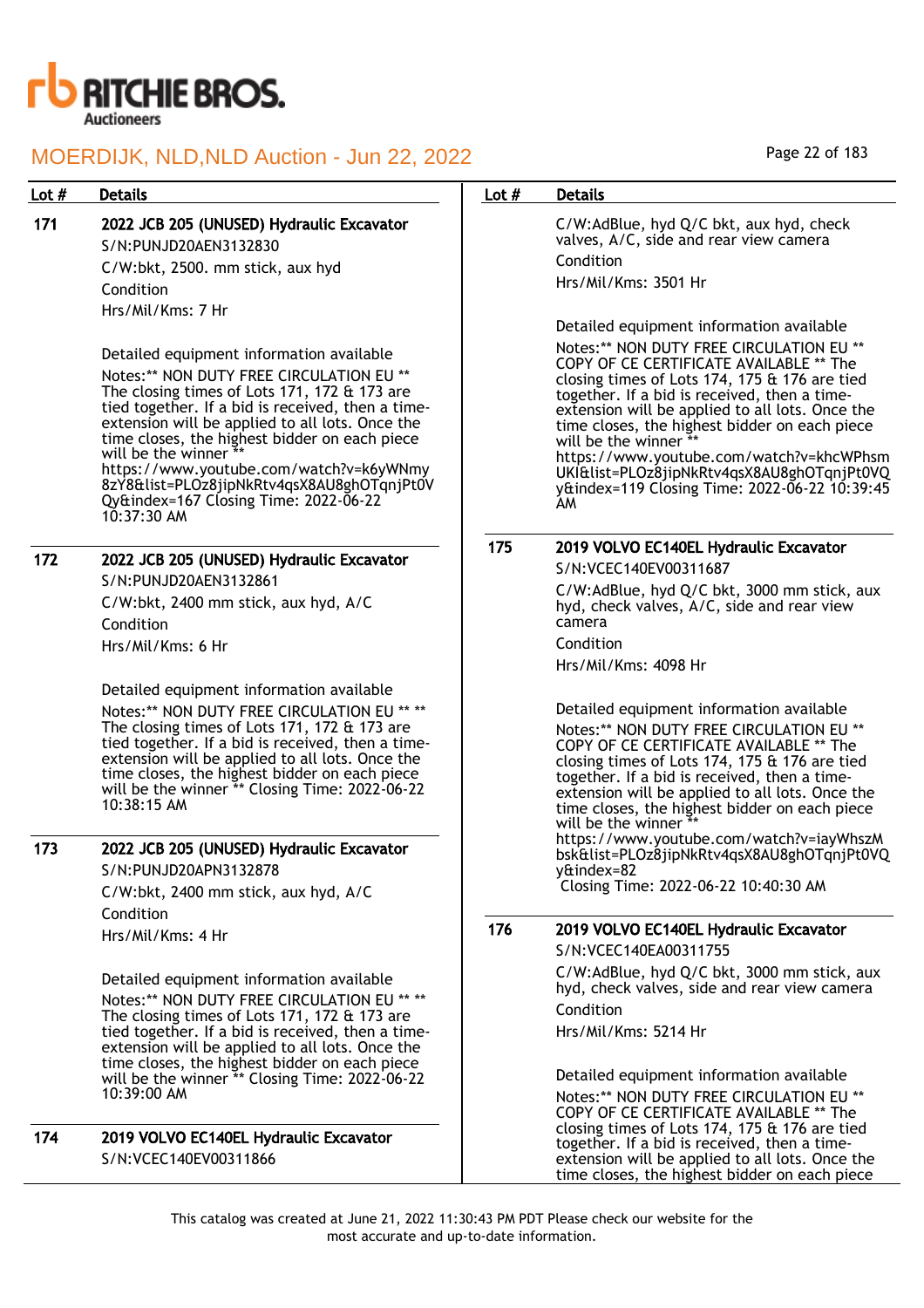

will be the winner \*\* https://www.youtube.com/watch?v=UzI9Jrqnr UI&list=PLOz8jipNkRtv4qsX8AU8ghOTqnjPt0VQy &index=87 Closing Time: 2022-06-22 10:41:15 AM

177 2005 CAT 314CL Hydraulic Excavator

S/N:CAT0314CKPCA00996

C/W:hyd Q/C, 2500 mm stick, aux hyd, check valves, dozer, A/C Condition

Hrs/Mil/Kms: 12511 Hr

Detailed equipment information available Notes:\*\* WELDED BOOM \*\* Closing Time: 2022- 06-22 10:42:00 AM

## 178 2015 KOMATSU PC138US-10 Hydraulic Excavator

S/N:KMTPC245CFUF40672 C/W:3000 mm stick, aux hyd, check valves,

A/C, rear view camera Condition

Hrs/Mil/Kms: 3125 Hr

Detailed equipment information available

Notes:\*\* NON DUTY FREE CIRCULATION EU \*\* \*\* The closing times of Lots 178 & 179 are tied together. If a bid is received, then a timeextension will be applied to all lots. Once the time closes, the highest bidder on each piece will be the winner https://www.youtube.com/watch?v=J0Bes9uLY jM&list=PLOz8jipNkRtv4qsX8AU8ghOTqnjPt0VQ y&index=172 Closing Time: 2022-06-22 10:42:45 AM

## 179 2015 KOMATSU PC138US-10 Hydraulic Excavator

S/N:KMTPC245KFVF40829 C/W:2900 mm stick, aux hyd, check valves, A/C, rear view camera Condition Hrs/Mil/Kms: 3179 Hr

Detailed equipment information available Notes:\*\* NON DUTY FREE CIRCULATION EU \*\* \*\* The closing times of Lots 178 & 179 are tied together. If a bid is received, then a timeextension will be applied to all lots. Once the time closes, the highest bidder on each piece will be the winner https://www.youtube.com/watch?v=4Rt8iUIjYo Page 23 of 183

## Lot # Details **Details According to the United States Lot # Details**

Q&list=PLOz8jipNkRtv4qsX8AU8ghOTqnjPt0VQy &index=146 Closing Time: 2022-06-22 10:43:30 AM

#### 180 2005 HOBELMAN HALLE LC80 Hydraulic Excavator

S/N:051046

C/W:VA boom, 1500 mm stick, aux hyd, check valves, cab

Condition

Hrs/Mil/Kms: 1003 Hr

Detailed equipment information available Notes:https://www.youtube.com/watch?v=ySN 9qhgQACQ&list=PLOz8jipNkRtv4qsX8AU8ghOTq njPt0VQy&index=97 Closing Time: 2022-06-22 10:44:15 AM

## 181 2019 KOMATSU PW160-11 Mobile Excavator

S/N:KMPTW034HKHH65168

C/W:AdBlue, VA boom, 2500 mm stick, aux hyd, check valves, dozer, A/C, 10.00x20, rear & side view camera, front stabilizers

Condition Hrs/Mil/Kms: 483 Hr

Detailed equipment information available Notes:\*\* NON DUTY FREE CIRCULATION EU \*\* https://www.youtube.com/watch?v=Ho9Rzg\_JS 4U&list=PLOz8jipNkRtv4qsX8AU8ghOTqnjPt0VQ y&index=165 Closing Time: 2022-06-22 10:45:00 AM

## 182 2019 HYUNDAI HW140 Mobile Excavator

S/N:HHKHK402HK0000416 C/W:AdBlue, hyd Q/C bkt, hyd 2 pc boom, 2500 mm stick, aux hyd, check valves, dozer, A/C, auto lube, 10.00x20, side and rear view camera, EPA 2018 Condition

Hrs/Mil/Kms: 1881 Hr

Detailed equipment information available

Notes:https://www.youtube.com/watch?v=7Li wLGCnf40&list=PLOz8jipNkRtv4qsX8AU8ghOTqn jPt0VQy&index=166 Closing Time: 2022-06-22 10:45:45 AM

## 183 2010 HITACHI ZX210W Mobile Excavator S/N:JK6CJA04A00020093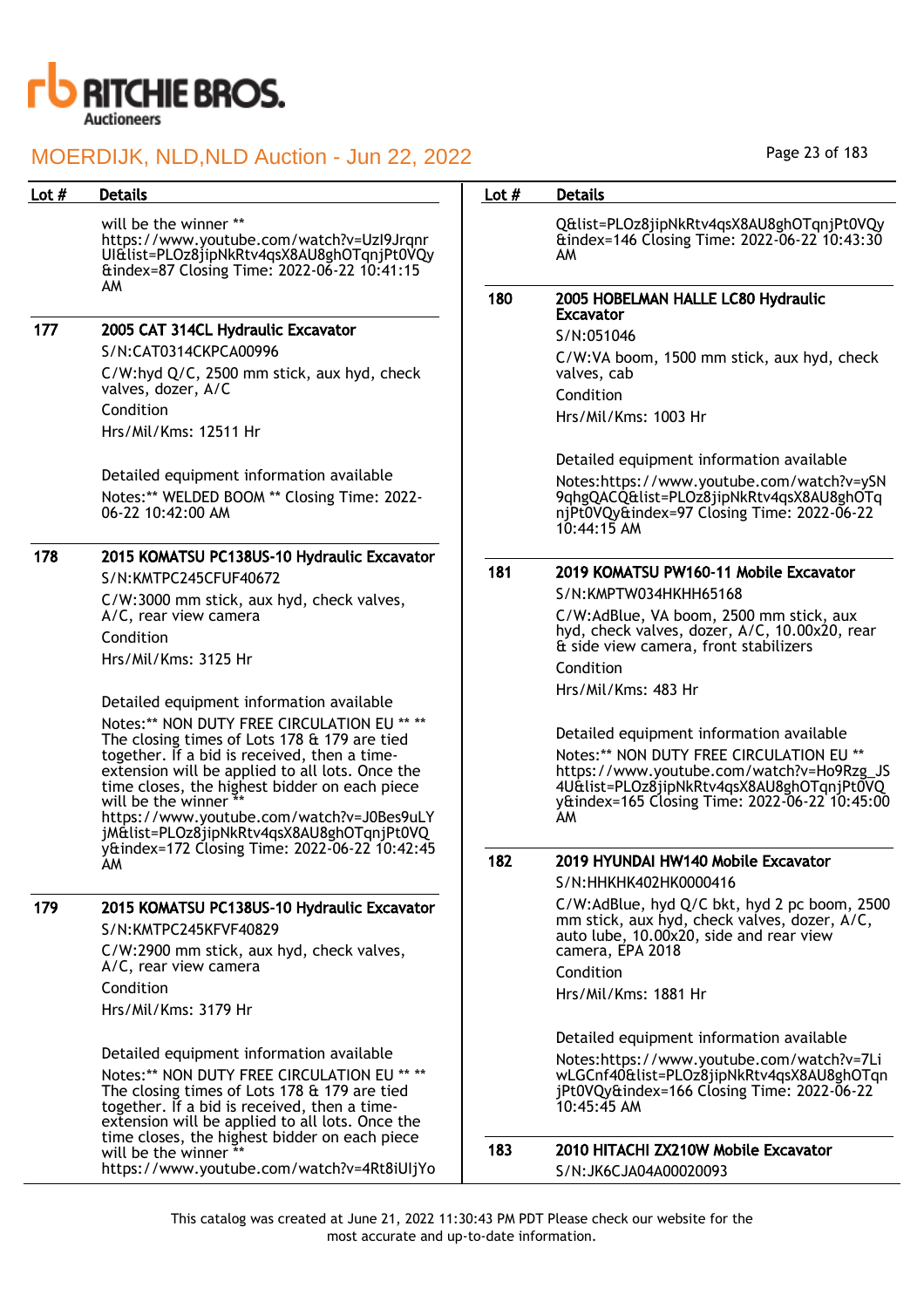

#### Lot # Details **Details According to the United States Lot # Details** C/W:extra bkt, hyd Q/C hyd rotating tilting bkt, VA boom, 3000 mm stick, aux hyd, check valves, dozer, A/C, 2 hyd outriggers, auto lube, rear view camera, EPA 2007 Condition Hrs/Mil/Kms: 13091 Hr Detailed equipment information available Notes:https://www.youtube.com/watch?v=sZrv p6HRkQ4&list=PLOz8jipNkRtv4qsX8AU8ghOTqnj Pt0VQy&index=268 Closing Time: 2022-06-22 10:46:30 AM 184 2012 NEW HOLLAND WE190 Mobile Excavator S/N:NSUWE19SNCLB04277 C/W:Q/C bkt, VA boom, dozer, extra bkt Detailed equipment information available Notes:https://www.youtube.com/watch?v=MAu F0- 4odHw&list=PLOz8jipNkRtv4qsX8AU8ghOTqnjPt 0VQy&index=85 Closing Time: 2022-06-22 10:47:15 AM 185 2011 KOMATSU PW 160-7K Mobile Excavator S/N:KMTPW020P79H55813 C/W:VA boom, 2500 mm stick, aux hyd, check valves, dozer, A/C, 2, EPA 2011 Condition Hrs/Mil/Kms: 9163 Hr Detailed equipment information available Notes:https://www.youtube.com/watch?v=ThX ClnlkzJ4&list=PLOz8jipNkRtv4qsX8AU8ghOTqnjP t0VQy&index=143 Closing Time: 2022-06-22 10:48:00 AM 187 2003 JCB JS145 Mobile Excavator S/N:SLPJW14D3E0810149 C/W:hyd Q/C, VA boom, 2500 mm stick, aux hyd, check valves, dozer, A/C Condition Hrs/Mil/Kms: 11572 Hr Detailed equipment information available Notes:\*\* COPY OF CE CERTIFICATE AVAILABLE \*\* ADDITIONAL INFORMATION AVAILABLE https://www.youtube.com/watch?v=YDZiK0Zdi L8&list=PLOz8jipNkRtv4qsX8AU8ghOTqnjPt0VQy &index=152 Closing Time: 2022-06-22 10:49:30 AM 188 2000 FIAT-HITACHI EX165W Mobile Excavator S/N:ZEF157WMA00000200 C/W:Q/C bkt, 2500 mm stick, aux hyd, check valves, dozer Condition Hrs/Mil/Kms: 11188 Hr Detailed equipment information available Notes:https://www.youtube.com/watch?v=ClW 2nwUkY-Y&list=PLOz8jipNkRtv4qsX8AU8ghOTqnjPt0VQy &index=83 Closing Time: 2022-06-22 10:50:15 AM 189 1995 ATLAS 1404 Mobile Excavator S/N:I41M43035 C/W:Q/C, VA boom, 2500 mm stick, aux hyd, check valves, dozer Condition Hrs/Mil/Kms: 13720 Hr Detailed equipment information available Notes:https://www.youtube.com/watch?v=v4Id NuhJe5I&list=PLOz8jipNkRtv4qsX8AU8ghOTqnjP t0VQy&index=114 Closing Time: 2022-06-22  $10:51:00$  AM 190 2016 KOMATSU PC80MR-3 Midi Excavator (5 - 9.9 Tons) S/N:KMTPC208AGVF01388 C/W:2000 mm stick, swing away boom, check valves, A/C, rubber tracks, rear view camera Condition Hrs/Mil/Kms: 2892 Hr Detailed equipment information available Notes:\*\* NON DUTY FREE CIRCULATION EU \*\* \*\*The closing times of Lots 190 & 191 are tied together. If a bid is received, then a timeextension will be applied to all lots. Once the time closes, the highest bidder on each piece will be the winner \*\* https://www.youtube.com/watch?v=bFxYz94- Imc&list=PLOz8jipNkRtv4qsX8AU8ghOTqnjPt0V Qy&index=171 Closing Time: 2022-06-22 10:51:45 AM 191 2016 KOMATSU PC80MR-3 Midi Excavator (5 -

Page 24 of 183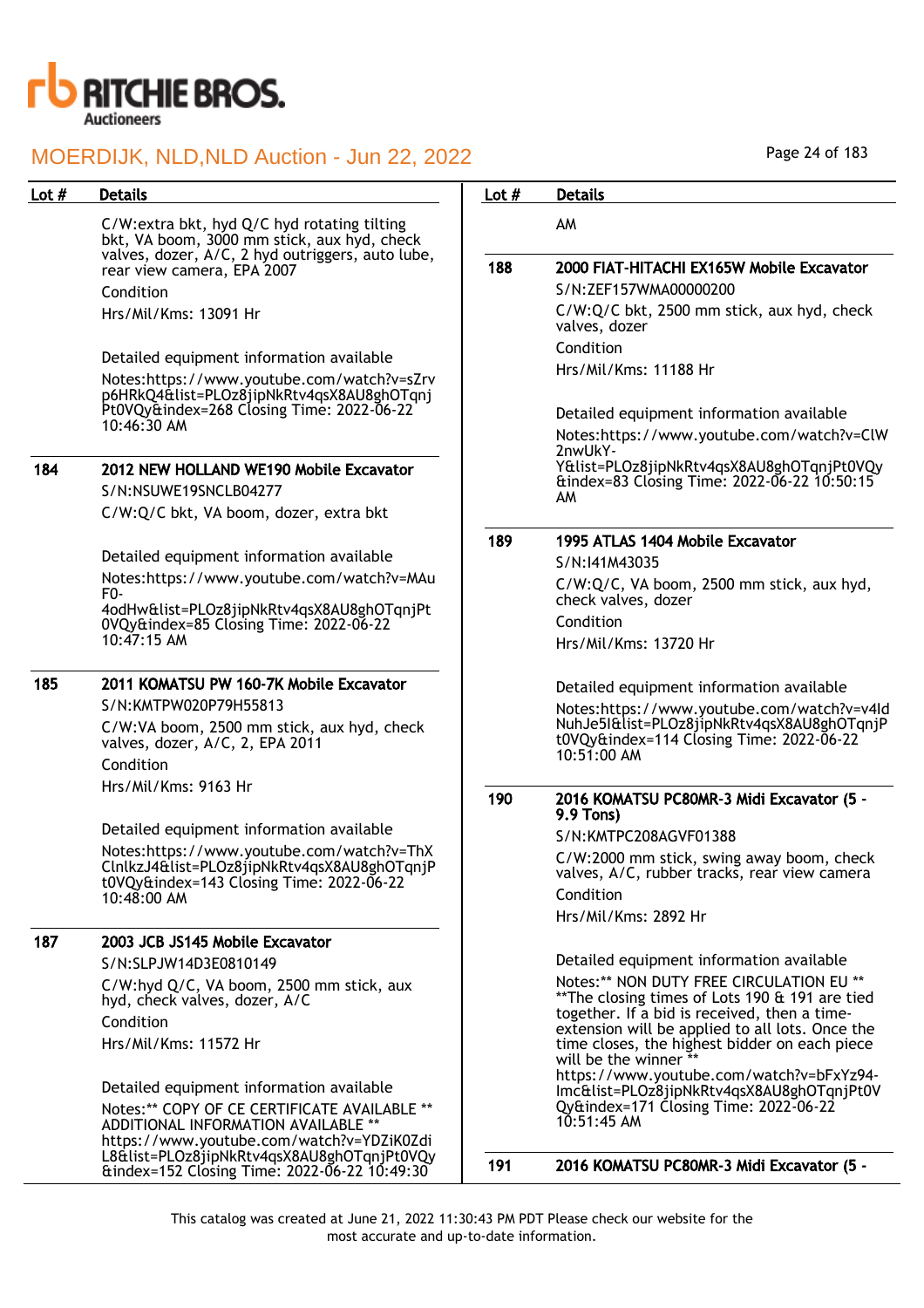

## 9.9 Tons)

S/N:KMTPC208EFUF01300

C/W:2000 mm stick, swing away boom, aux hyd, check valves, dozer, A/C, steel with rubber pads. tracks Condition

Hrs/Mil/Kms: 3543 Hr

Detailed equipment information available Notes:\*\* NON DUTY FREE CIRCULATION EU \*\* The closing times of Lots 190 & 191 are tied together. If a bid is received, then a timeextension will be applied to all lots. Once the time closes, the highest bidder on each piece will be the winner https://www.youtube.com/watch?v=T5O6c7Ny xJM&list=PLOz8jipNkRtv4qsX8AU8ghOTqnjPt0V Qy&index=198 Closing Time: 2022-06-22 10:52:30 AM

## 192 HITACHI ZX70 Midi Excavator (5 - 9.9 Tons) S/N:H8J337LY

C/W:1600 mm stick, aux hyd, dozer, A/C cab, steel tracks Condition Hrs/Mil/Kms: 5135 Hr

Detailed equipment information available Notes:\*\* NON DUTY FREE CIRCULATION EU \*\* https://www.youtube.com/watch?v=Vu\_E-ZGXFRI&list=PLOz8jipNkRtv4qsX8AU8ghOTqnjPt 0VQy&index=263 Closing Time: 2022-06-22 10:53:15 AM

## 193 2022 KOBELCO SK60-10 (UNUSED) Midi Excavator (5 - 9.9 Tons)

S/N:KCMOLE11VM2010576 C/W:bkt, 1700 mm stick, dozer, A/C cab, steel tracks Condition Hrs/Mil/Kms: 12 Hr

Detailed equipment information available Notes:\*\* NON DUTY FREE CIRCULATION EU \*\* https://www.youtube.com/watch?v=XZDLjG7Rj r4&list=PLOz8jipNkRtv4qsX8AU8ghOTqnjPt0VQy &index=31 Closing Time: 2022-06-22 10:54:00 AM

### 194 2021 XCMG XE60DA (UNUSED) Midi Excavator (5 - 9.9 Tons)

Page 25 of 183

## Lot # Details **Details According to the United States Lot # Details**

S/N:XUGE0609CMKA37422 C/W:bkt, 1600 mm stick, dozer, A/C cab, steel tracks Condition Hrs/Mil/Kms: 10 Hr

Detailed equipment information available Notes:\*\* NON DUTY FREE CIRCULATION EU \*\* The closing time of Lots 194, 195 196, 197 198 & 199 are tied together. If a bid is received, then a time-extension will be applied to all lots. Once the time closes, the highest bidder on each piece will be the winner \*\* Closing Time: 2022-06-22 10:54:45 AM

## 195 2021 XCMG XE60DA (UNUSED) Midi Excavator (5 - 9.9 Tons)

S/N:XUGE0609PMKA36757

C/W:bkt, 1600 mm stick, dozer, A/C cab, steel tracks

Condition

Hrs/Mil/Kms: 11 Hr

Detailed equipment information available Notes:\*\* NON DUTY FREE CIRCULATION EU The closing time of Lots 194, 195 196, 197 198 & 199 are tied together. If a bid is received, then a time-extension will be applied to all lots. Once the time closes, the highest bidder on each piece will be the winner \*\* Closing Time: 2022-06-22 10:55:30 AM

## 196 2021 XCMG XE60DA (UNUSED) Midi Excavator (5 - 9.9 Tons)

S/N:XUGE0609KMKA38896 C/W:bkt, 1600 mm stick, dozer, A/C cab, steel tracks Condition

Hrs/Mil/Kms: 8 Hr

Detailed equipment information available Notes:\*\* NON DUTY FREE CIRCULATION EU \*\* The closing time of Lots 194, 195 196, 197 198 & 199 are tied together. If a bid is received, then a time-extension will be applied to all lots. Once the time closes, the highest bidder on each piece will be the winner \*\* Closing Time: 2022-06-22 10:56:15 AM

197 2021 XCMG XE60DA (UNUSED) Midi Excavator (5 - 9.9 Tons)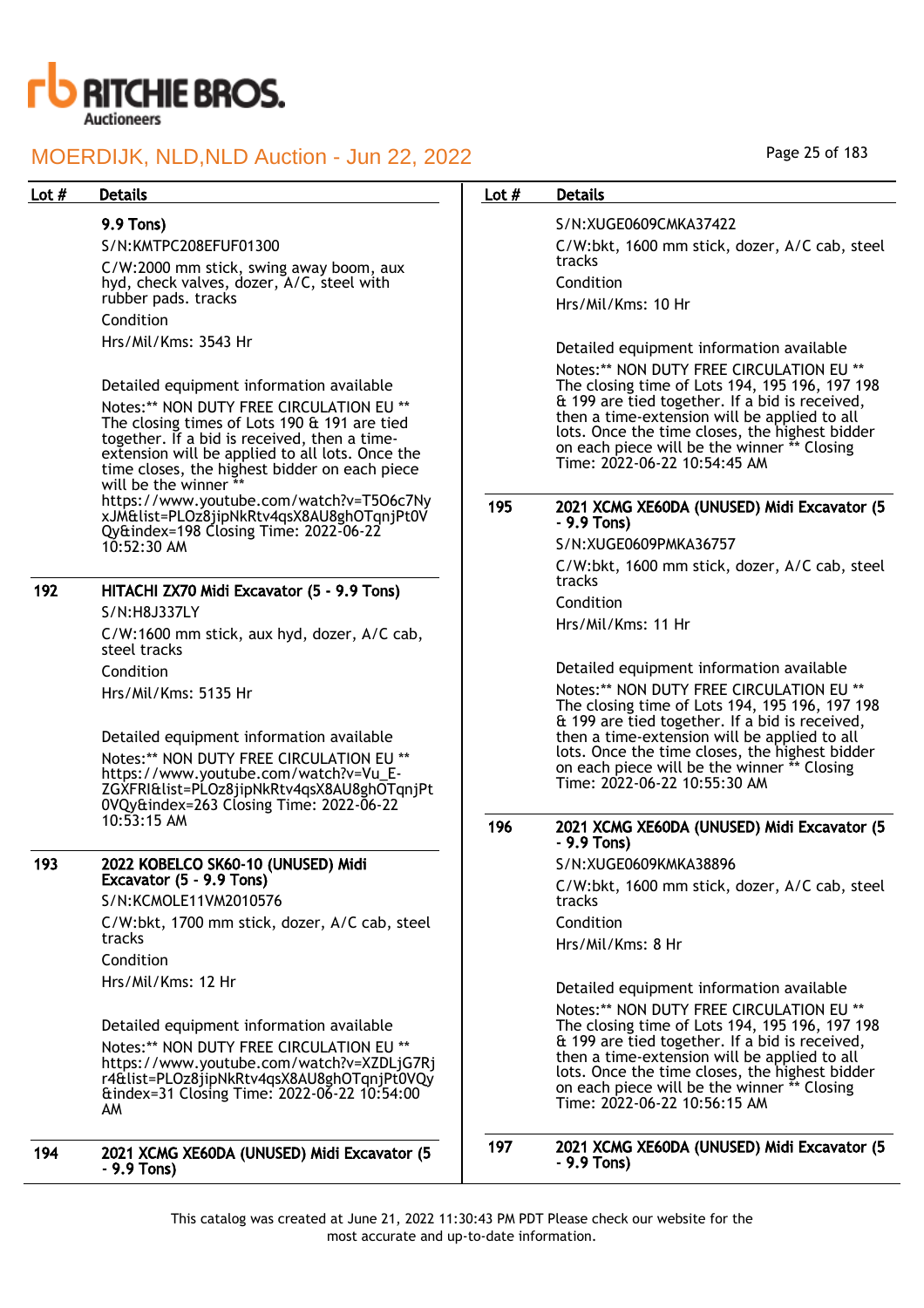

#### S/N:XUGE0609LLKA32070

C/W:bkt, 1600 mm stick, dozer, A/C cab, steel tracks Condition Hrs/Mil/Kms: 14 Hr

Detailed equipment information available Notes:\*\* NON DUTY FREE CIRCULATION EU \*\* The closing time of Lots 194, 195 196, 197 198 & 199 are tied together. If a bid is received, then a time-extension will be applied to all lots. Once the time closes, the highest bidder on each piece will be the winner \*\* Closing Time: 2022-06-22 10:57:00 AM

#### 198 2021 XCMG XE60DA (UNUSED) Midi Excavator (5 - 9.9 Tons)

S/N:XUGE0609ELKA32122

C/W:bkt, 1600 mm stick, dozer, A/C cab, steel tracks Condition

Hrs/Mil/Kms: 15 Hr

Detailed equipment information available Notes:\*\* NON DUTY FREE CIRCULATION EU \* The closing time of Lots 194, 195 196, 197 198 & 199 are tied together. If a bid is received, then a time-extension will be applied to all lots. Once the time closes, the highest bidder on each piece will be the winner \*\* Closing Time: 2022-06-22 10:57:45 AM

#### 199 2021 XCMG XE60DA (UNUSED) Midi Excavator (5 - 9.9 Tons)

S/N:XUGE0609VLKA32017 C/W:bkt, 1600 mm stick, dozer, A/C cab, steel tracks Condition Hrs/Mil/Kms: 15 Hr

Detailed equipment information available Notes:\*\* NON DUTY FREE CIRCULATION EU \*\* The closing time of Lots 194, 195 196, 197 198 & 199 are tied together. If a bid is received, then a time-extension will be applied to all lots. Once the time closes, the highest bidder on each piece will be the winner \*\* Closing Time: 2022-06-22 10:58:30 AM

200 2020 CAT 306 (UNUSED) Midi Excavator (5 - 9.9 Tons)

### Lot # Details **Details According to the United States Lot # Details**

S/N:CAT00306LGW500499 C/W:bkt, 1500 mm stick, A/C cab, steel tracks Condition

Hrs/Mil/Kms: 16 Hr

Detailed equipment information available Notes:\*\* NON DUTY FREE CIRCULATION EU \*\* The closing time of Lots 200, 201 & 202 are tied together. If a bid is received, then a timeextension will be applied to all lots. Once the time closes, the highest bidder on each piece will be the winner  $*$ https://www.youtube.com/watch?v=F1W87C0 mIf4&list=PLOz8jipNkRtv4qsX8AU8ghOTqnjPt0V Qy&index=45 Closing Time: 2022-06-22 10:59:15 AM

### 201 2020 CAT 306 (UNUSED) Midi Excavator (5 - 9.9 Tons)

S/N:CAT00306CGW500491

C/W:bkt, 1500 mm stick, A/C cab, steel tracks Condition

Hrs/Mil/Kms: 17 Hr

Detailed equipment information available Notes:\*\* NON DUTY FREE CIRCULATION EU \*\* The closing time of Lots 200, 201 & 202 are tied together. If a bid is received, then a timeextension will be applied to all lots. Once the time closes, the highest bidder on each piece will be the winner \*\* Closing Time: 2022-06-22 11:00:00 AM

#### 202 2020 CAT 306 (UNUSED) Midi Excavator (5 - 9.9 Tons)

S/N:CAT00306TGW500461

C/W:bkt, 1500 mm stick, A/C cab, steel tracks Condition

Hrs/Mil/Kms: 17 Hr

Detailed equipment information available

Notes:\*\* NON DUTY FREE CIRCULATION EU \*\* The closing time of Lots 200, 201 & 202 are tied together. If a bid is received, then a timeextension will be applied to all lots. Once the time closes, the highest bidder on each piece will be the winner \*\* Closing Time: 2022-06-22 11:00:45 AM

203 2013 CAT 306 Midi Excavator (5 - 9.9 Tons) S/N:CAT00306KSMD00626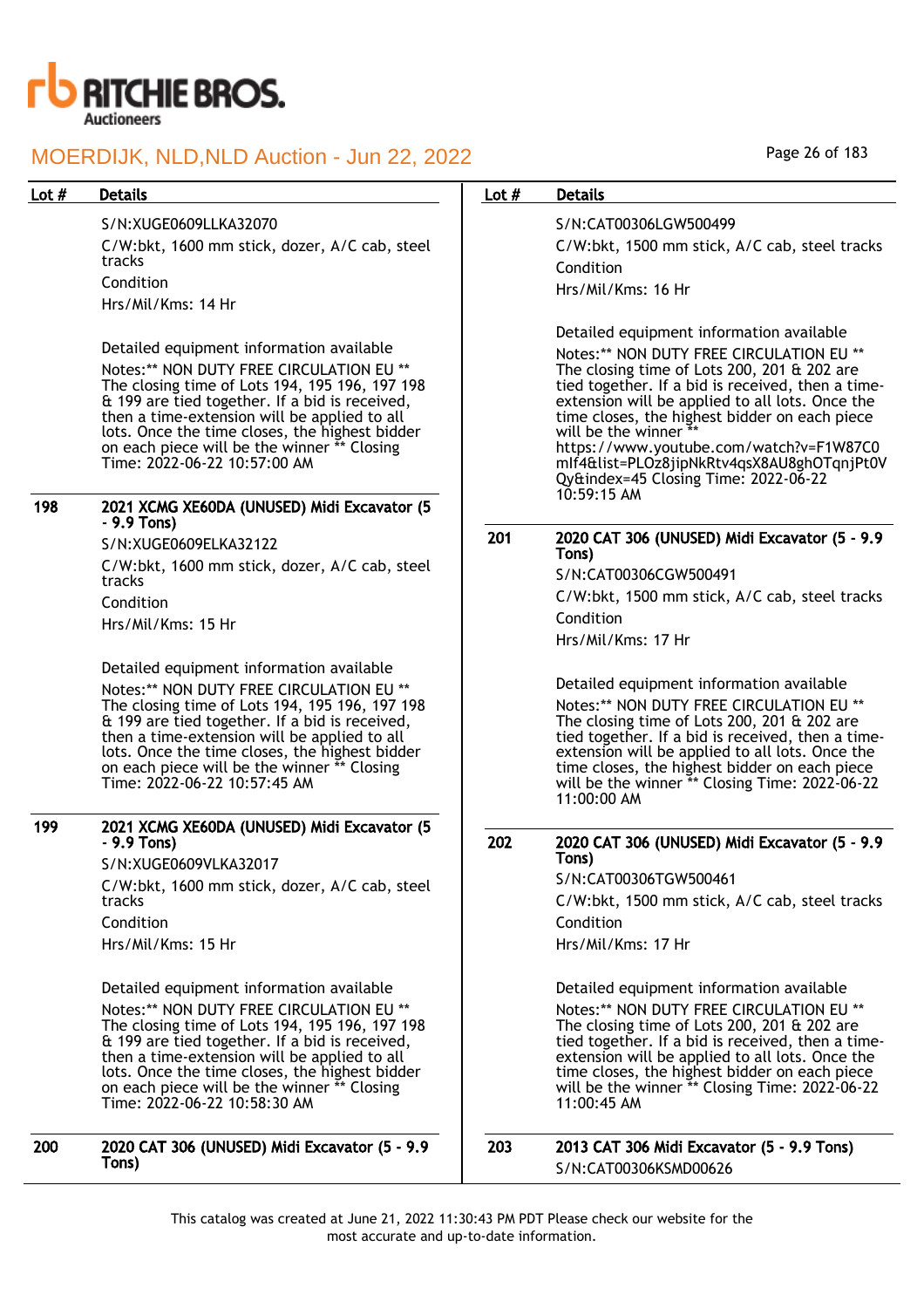

C/W:bkt, 1570 mm stick, cab, steel tracks Condition Hrs/Mil/Kms: 7721 Hr

Detailed equipment information available Notes:\*\* NON DUTY FREE CIRCULATION EU \*\* https://www.youtube.com/watch?v=\_uQCqrlo Wd8&list=PLOz8jipNkRtv4qsX8AU8ghOTqnjPt0V Qy&index=75 Closing Time: 2022-06-22 11:01:30 AM

## 209 2022 VOLVO EC55DAG (UNUSED) Midi Excavator (5 - 9.9 Tons)

S/N:VCE0C55DK00291407 C/W:bkt, 1550 mm stick, dozer, A/C cab, steel tracks Condition Hrs/Mil/Kms: 9 Hr

Detailed equipment information available Notes:\*\* NON DUTY FREE CIRCULATION EU \*\* The closing time of Lots 209 & 210 are tied together. If a bid is received, then a timeextension will be applied to all lots. Once the time closes, the highest bidder on each piece will be the winner \*\* Closing Time: 2022-06-22 11:06:00 AM

#### 210 2022 VOLVO EC55DAG (UNUSED) Midi Excavator (5 - 9.9 Tons)

S/N:VCE0C55DK00291443

C/W:bkt, 1550 mm stick, dozer, A/C cab, steel tracks Condition

Hrs/Mil/Kms: 9 Hr

Detailed equipment information available Notes:\*\* NON DUTY FREE CIRCULATION EU \*\* The closing time of Lots 209 & 210 are tied together. If a bid is received, then a timeextension will be applied to all lots. Once the time closes, the highest bidder on each piece will be the winner https://www.youtube.com/watch?v=1yn-5DDo0s4&list=PLOz8jipNkRtv4qsX8AU8ghOTqnj Pt0VQy&index=30 Closing Time: 2022-06-22  $11:06:45$  AM

#### 211 2022 XCMG XE55DA (UNUSED) Midi Excavator (5 - 9.9 Tons) S/N:XUGF0559EMKA09951

## Page 27 of 183

## Lot # Details **Details According to the United States Lot # Details**

C/W:bkt, 1600 mm stick, dozer, A/C cab Condition Hrs/Mil/Kms: 6 Hr

Detailed equipment information available Notes:\*\* NON DUTY FREE CIRCULATION EU \*\* https://www.youtube.com/watch?v=K2Ifn6- AaoU&list=PLOz8jipNkRtv4qsX8AU8ghOTqnjPt0 VQy&index=33 Closing Time: 2022-06-22 11:07:30 AM

## 212 2021 DOOSAN DX55-9CN ACE (UNUSED) Midi Excavator (5 - 9.9 Tons)

S/N:DXCCEADKEM0020857

C/W:bkt w/hyd thumb, 1600 mm stick, check valves, A/C cab, steel tracks Condition

Hrs/Mil/Kms: 8 Hr

Detailed equipment information available Notes:\*\* NON DUTY FREE CIRCULATION EU \*\* The closing time of Lots 212 & 213 are tied together. If a bid is received, then a timeextension will be applied to all lots. Once the time closes, the highest bidder on each piece will be the winner https://www.youtube.com/watch?v=e6X4jJxIG yk&list=PLOz8jipNkRtv4qsX8AU8ghOTqnjPt0VQy &index=14 Closing Time: 2022-06-22 11:08:15 AM

## 213 2021 DOOSAN DX55-9CN ACE (UNUSED) Midi Excavator (5 - 9.9 Tons)

S/N:DXCCEADKVM0020691

C/W:bkt w/hyd thumb, 1600 mm stick, check valves, A/C cab, steel tracks

Condition Hrs/Mil/Kms: 9 Hr

Detailed equipment information available Notes:\*\* NON DUTY FREE CIRCULATION EU \*\* The closing time of Lots 212 & 213 are tied together. If a bid is received, then a timeextension will be applied to all lots. Once the time closes, the highest bidder on each piece will be the winner \*\* Closing Time: 2022-06-22 11:09:00 AM

### 214 2021 HYUNDAI HX55 (UNUSED) Midi Excavator (5 - 9.9 Tons) S/N:HJSCM7A5KM0001392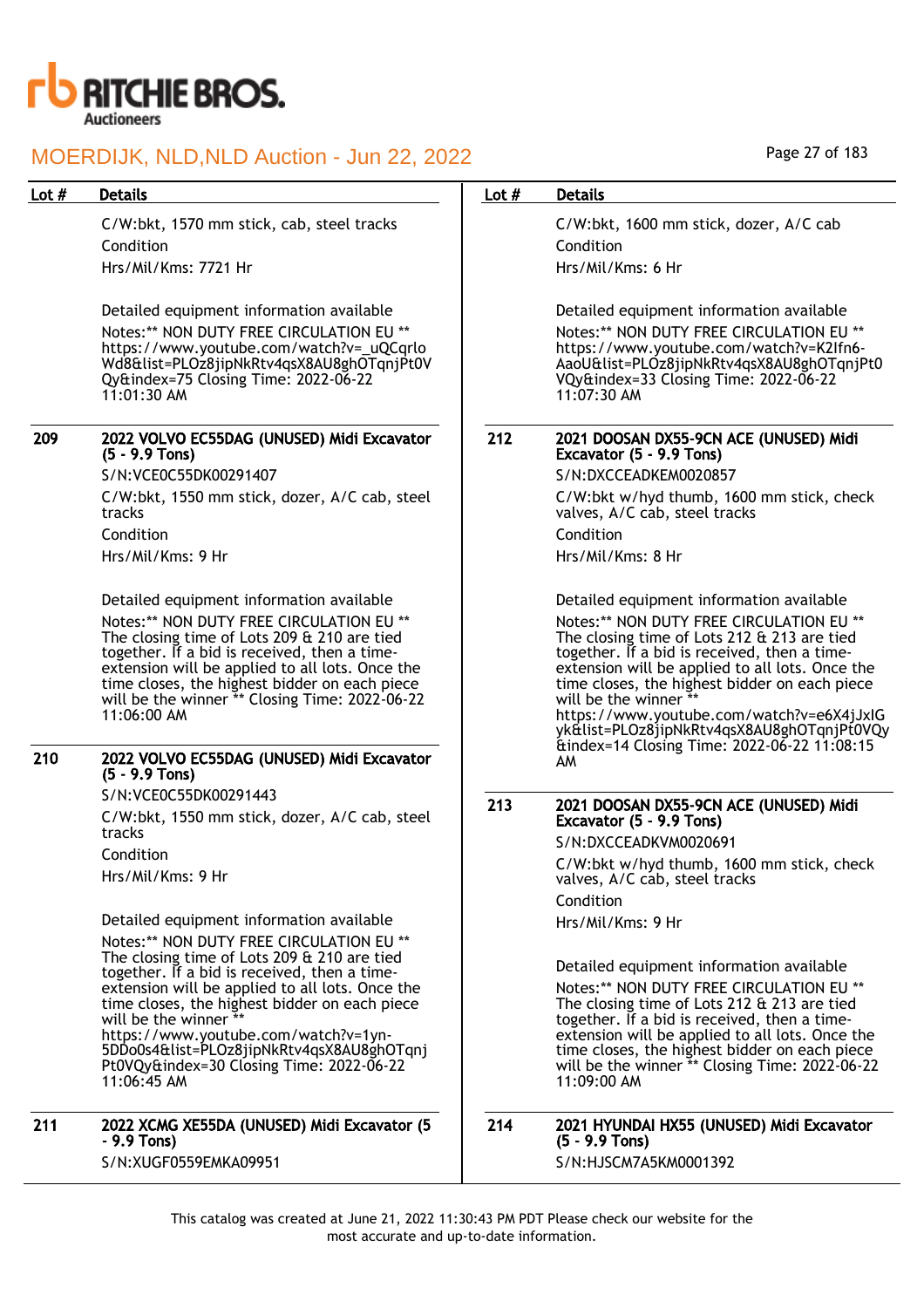

| Lot $#$ | <b>Details</b>                                                                                                                                                                                                                                                                                             | Lot $#$ | <b>Details</b>                                                                                                                                                                                                                                                                                                                                                                                                                                                    |
|---------|------------------------------------------------------------------------------------------------------------------------------------------------------------------------------------------------------------------------------------------------------------------------------------------------------------|---------|-------------------------------------------------------------------------------------------------------------------------------------------------------------------------------------------------------------------------------------------------------------------------------------------------------------------------------------------------------------------------------------------------------------------------------------------------------------------|
|         | C/W:hyd rotating tilting bkt, 1600 mm stick,<br>aux hyd, dozer, A/C cab, steel tracks<br>Condition<br>Hrs/Mil/Kms: 16 Hr                                                                                                                                                                                   |         | aux hyd, dozer, A/C cab, steel tracks<br>Condition<br>Hrs/Mil/Kms: 14 Hr                                                                                                                                                                                                                                                                                                                                                                                          |
|         | Detailed equipment information available<br>Notes:** NON DUTY FREE CIRCULATION EU **<br>Closing Time: 2022-06-22 11:09:45 AM                                                                                                                                                                               |         | Detailed equipment information available<br>Notes:** NON DUTY FREE CIRCULATION EU **<br>https://www.youtube.com/watch?v=rXTSUNh-<br>r-<br>s&list=PLOz8jipNkRtv4qsX8AU8ghOTqnjPt0VQy<br>&index=232 Closing Time: 2022-06-22 11:12:45                                                                                                                                                                                                                               |
| 215     | 2021 HYUNDAI HX55 (UNUSED) Midi Excavator<br>$(5 - 9.9$ Tons)                                                                                                                                                                                                                                              |         | AM                                                                                                                                                                                                                                                                                                                                                                                                                                                                |
|         | S/N:HJSCM7A5JM0001393<br>C/W:hyd rotating tilting bkt, 1600 mm stick,<br>aux hyd, dozer, A/C cab, steel tracks<br>Condition<br>Hrs/Mil/Kms: 12 Hr                                                                                                                                                          | 219     | 2021 HYUNDAI HX55 (UNUSED) Midi Excavator<br>$(5 - 9.9$ Tons)<br>S/N:HJSCM7A5LM0001397<br>C/W:hyd rotating tilting bkt, 1600 mm stick,<br>aux hyd, dozer, A/C cab, steel tracks                                                                                                                                                                                                                                                                                   |
|         | Detailed equipment information available<br>Notes:** NON DUTY FREE CIRCULATION EU **<br>Closing Time: 2022-06-22 11:10:30 AM                                                                                                                                                                               |         | Condition<br>Hrs/Mil/Kms: 19 Hr<br>Detailed equipment information available                                                                                                                                                                                                                                                                                                                                                                                       |
| 216     | 2021 HYUNDAI HX55 (UNUSED) Midi Excavator<br>$(5 - 9.9$ Tons)                                                                                                                                                                                                                                              |         | Notes:** NON DUTY FREE CIRCULATION EU **<br>Closing Time: 2022-06-22 11:13:30 AM                                                                                                                                                                                                                                                                                                                                                                                  |
|         | S/N:HJSCM7A5CM0001394<br>C/W:hyd rotating tilting bkt, 1600 mm stick,<br>aux hyd, dozer, A/C cab, steel tracks<br>Condition<br>Hrs/Mil/Kms: 17 Hr<br>Notes:** NON DUTY FREE CIRCULATION EU **<br>Closing Time: 2022-06-22 11:11:15 AM                                                                      | 220     | 2017 KOMATSU PC55MR-3 Midi Excavator (5 -<br>9.9 Tons)<br>S/N:KMTPC212CHUF32200<br>C/W:2000 mm stick, swing away boom, aux<br>hyd, check valves, dozer, cab, Steel tracks with<br>rubber pads. tracks<br>Condition<br>Hrs/Mil/Kms: 1480 Hr                                                                                                                                                                                                                        |
| 217     | 2021 HYUNDAI HX55 (UNUSED) Midi Excavator<br>$(5 - 9.9$ Tons)<br>S/N:HJSCM7A5VM0001395<br>C/W:hyd rotating tilting bkt, 1600 mm stick,<br>aux hyd, dozer, A/C cab, steel tracks<br>Condition<br>Hrs/Mil/Kms: 12 Hr<br>Detailed equipment information available<br>Notes:** NON DUTY FREE CIRCULATION EU ** |         | Detailed equipment information available<br>Notes:** NON DUTY FREE CIRCULATION EU **<br>The closing time of Lots 220 & 221 are tied<br>together. If a bid is received, then a time-<br>extension will be applied to all lots. Once the<br>time closes, the highest bidder on each piece<br>will be the winner **<br>https://www.youtube.com/watch?v=RgwUy50<br>OOzY&list=PLOz8jipNkRtv4qsX8AU8ghOTqnjPt0<br>VQy&index=199 Closing Time: 2022-06-22<br>11:14:15 AM |
|         | Closing Time: 2022-06-22 11:12:00 AM                                                                                                                                                                                                                                                                       | 221     | 2017 KOMATSU PC55MR-3 Midi Excavator (5 -<br>9.9 Tons)                                                                                                                                                                                                                                                                                                                                                                                                            |
| 218     | 2021 HYUNDAI HX55 (UNUSED) Midi Excavator<br>$(5 - 9.9$ Tons)<br>S/N:HJSCM7A5AM0001396                                                                                                                                                                                                                     |         | S/N:KMTPC212CGUF32074<br>C/W:2000 mm stick, swing away boom, aux                                                                                                                                                                                                                                                                                                                                                                                                  |
|         | C/W:hyd rotating tilting bkt, 1600 mm stick,                                                                                                                                                                                                                                                               |         | hyd, check valves, dozer, cab, rubber tracks<br>Condition                                                                                                                                                                                                                                                                                                                                                                                                         |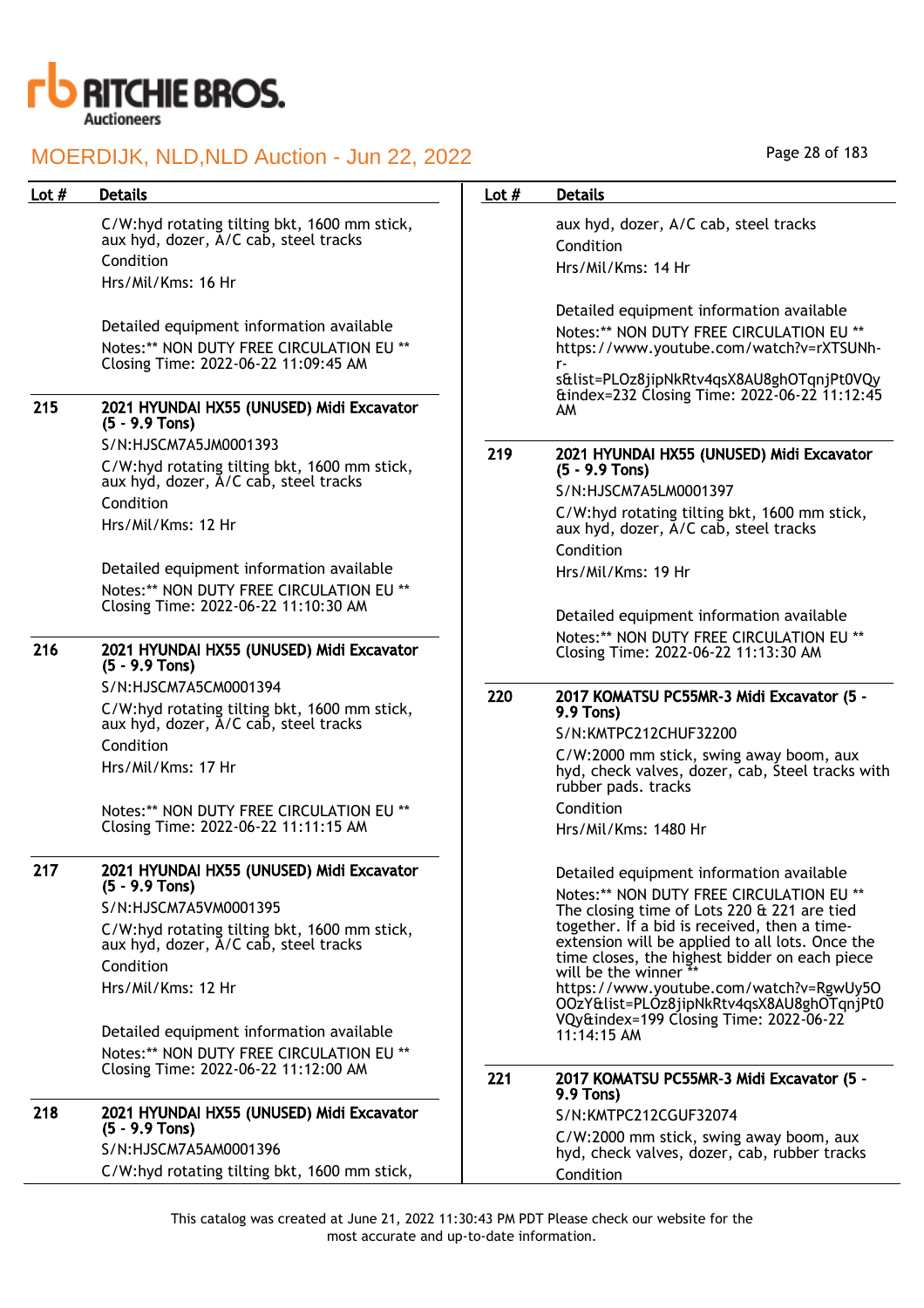

| Lot $#$ | <b>Details</b>                                                                                                                                              | Lot $#$ | <b>Details</b>                                                                                                                                                        |
|---------|-------------------------------------------------------------------------------------------------------------------------------------------------------------|---------|-----------------------------------------------------------------------------------------------------------------------------------------------------------------------|
|         | Hrs/Mil/Kms: 2397 Hr<br>Detailed equipment information available<br>Notes:** NON DUTY FREE CIRCULATION EU **<br>The closing time of Lots 220 & 221 are tied |         | will be the winner **<br>https://www.youtube.com/watch?v=Nw3tKpdM<br>SL8&list=PLOz8jipNkRtv4qsX8AU8ghOTqnjPt0VQ<br>y&index=39 Closing Time: 2022-06-22 11:17:15<br>AM |
|         | together. If a bid is received, then a time-<br>extension will be applied to all lots. Once the                                                             | 225     | 2014 KUBOTA KX161-3SZ Midi Excavator (5 - 9.9<br>Tons)                                                                                                                |
|         | time closes, the highest bidder on each piece<br>will be the winner **                                                                                      |         | S/N:JKUK1613L01H82722                                                                                                                                                 |
|         | https://www.youtube.com/watch?v=maKzI4oQ<br>_KE&list=PLOz8jipNkRtv4qsX8AU8ghOTqnjPt0V                                                                       |         | C/W:bkt, 1780 mm stick, dozer, A/C cab, steel<br>tracks                                                                                                               |
|         | Qy&index=200 Closing Time: 2022-06-22<br>$11:15:00$ AM                                                                                                      |         | Condition                                                                                                                                                             |
|         |                                                                                                                                                             |         | Hrs/Mil/Kms: 3690 Hr                                                                                                                                                  |
| 222     | 2019 CAT 305.5E2 Midi Excavator (5 - 9.9 Tons)                                                                                                              |         |                                                                                                                                                                       |
|         | S/N:CAT3055EPWE208081                                                                                                                                       |         | Detailed equipment information available                                                                                                                              |
|         | C/W:bkt, 1900 mm stick, aux hyd, dozer, A/C<br>cab                                                                                                          |         | Notes:** NON DUTY FREE CIRCULATION EU **<br>The closing time of Lots 224 & 225 are tied<br>together. If a bid is received, then a time-                               |
|         | Condition<br>Hrs/Mil/Kms: 2118 Hr                                                                                                                           |         | extension will be applied to all lots. Once the<br>time closes, the highest bidder on each piece<br>will be the winner                                                |
|         | Detailed equipment information available<br>Notes:** NON DUTY FREE CIRCULATION EU **<br>Closing Time: 2022-06-22 11:15:45 AM                                |         | https://www.youtube.com/watch?v=whK4rovo<br>bSA&list=PLOz8jipNkRtv4qsX8AU8ghOTqnjPt0V<br>Qy&index=49 Closing Time: 2022-06-22<br>$11:18:00$ AM                        |
| 223     | 2008 CAT 305.5 Midi Excavator (5 - 9.9 Tons)                                                                                                                | 227     | KUBOTA KX161-3 Midi Excavator (5 - 9.9 Tons)                                                                                                                          |
|         | S/N:CAT03055CCXZ00729                                                                                                                                       |         | S/N: JKUK1613P01H82883                                                                                                                                                |
|         | C/W:bkt, 1600 mm stick, aux hyd, cab, steel<br>tracks                                                                                                       |         | C/W:bkt, 1780 mm stick, cab, steel tracks                                                                                                                             |
|         | Condition                                                                                                                                                   |         | Detailed equipment information available                                                                                                                              |
|         | Hrs/Mil/Kms: 17588 Hr                                                                                                                                       |         | Notes:** NON DUTY FREE CIRCULATION EU **<br>https://www.youtube.com/watch?v=zRqthflEd                                                                                 |
|         | Detailed equipment information available<br>Notes:** NON DUTY FREE CIRCULATION EU **<br>https://www.youtube.com/watch?v=JqEur1VDf                           |         | pA&list=PLOz8jipNkRtv4qsX8AU8ghOTqnjPt0VQ<br>y&index=50 Closing Time: 2022-06-22 11:19:30<br>AΜ                                                                       |
|         | ik&list=PLOz8jipNkRtv4gsX8AU8ghOTgnjPt0VQy<br>& & & andex=50 Closing Time: 2022-06-22 11:16:30                                                              | 228     | KUBOTA KX161-3 Midi Excavator (5 - 9.9 Tons)                                                                                                                          |
|         | AM                                                                                                                                                          |         | S/N:Not Available                                                                                                                                                     |
| 224     | 2014 KUBOTA KX161-3SZ Midi Excavator (5 - 9.9<br>Tons)                                                                                                      |         | C/W:bkt, 1750 mm stick, dozer, cab, steel<br>tracks                                                                                                                   |
|         | S/N:JKUK1613A01H81911                                                                                                                                       |         | Detailed equipment information available                                                                                                                              |
|         | C/W:bkt, 1780 mm stick, dozer, cab, steel                                                                                                                   |         | Notes:** NON DUTY FREE CIRCULATION EU **                                                                                                                              |
|         | tracks                                                                                                                                                      |         | WELDED BOOM **<br>https://www.youtube.com/watch?v=-                                                                                                                   |
|         | Detailed equipment information available                                                                                                                    |         | z3dDQzjY0Q&list=PLOz8jipNkRtv4qsX8AU8ghOT<br>qnjPt0VQy&index=58 Closing Time: 2022-06-22                                                                              |
|         | Notes:** NON DUTY FREE CIRCULATION EU **<br>The closing time of Lots 224 & 225 are tied                                                                     |         | $11:20:15$ AM                                                                                                                                                         |
|         | together. If a bid is received, then a time-<br>extension will be applied to all lots. Once the<br>time closes, the highest bidder on each piece            | 230     | 2014 KUBOTA KX155-3SZ Midi Excavator (5 - 9.9<br>Tons)                                                                                                                |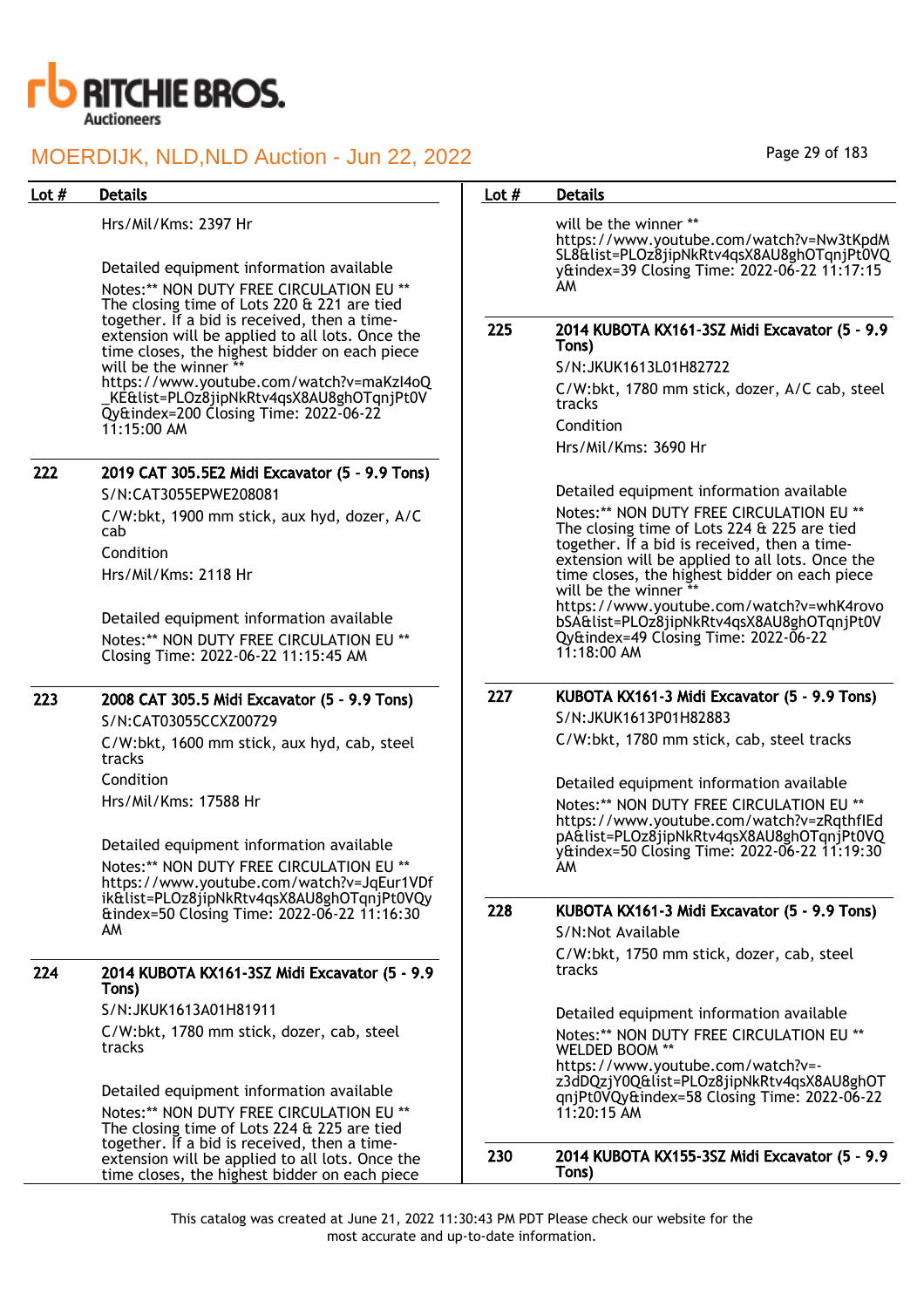

## S/N:JKUK1553J01H80855

C/W:bkt, 1480 mm stick, dozer, cab, steel tracks Condition Hrs/Mil/Kms: 8539 Hr

Detailed equipment information available Notes:\*\* NON DUTY FREE CIRCULATION EU \*\* https://www.youtube.com/watch?v=TiHRP5YNi 1E&list=PLOz8jipNkRtv4qsX8AU8ghOTqnjPt0VQ y&index=41 Closing Time: 2022-06-22 11:21:45 AM

### 231 KUBOTA KX-155-3SZ Midi Excavator (5 - 9.9 Tons)

S/N:JKUK1553L01H82305 C/W:bkt, 1500 mm stick, swing away boom, aux hyd, dozer, cab, steel tracks Condition Hrs/Mil/Kms: 4625 Hr

Detailed equipment information available Notes:https://www.youtube.com/watch?v=PE2 PXhuZH6w&list=PLOz8jipNkRtv4qsX8AU8ghOTq njPt0VQy&index=69 Closing Time: 2022-06-22 11:22:30 AM

## 233 2008 HYUNDAI R55-7 Midi Excavator (5 - 9.9 Tons)

S/N:905U71583

C/W:bkt, 1400 mm stick, dozer, A/C cab, steel tracks

Detailed equipment information available Notes:\*\* NON DUTY FREE CIRCULATION EU \*\* https://www.youtube.com/watch?v=ca\_LGv4D etE&list=PLOz8jipNkRtv4qsX8AU8ghOTqnjPt0VQ y&index=34 Closing Time: 2022-06-22 11:24:00 AM

## 234 2008 HYUNDAI R55-7 Midi Excavator (5 - 9.9 Tons)

S/N:905C72860 C/W:bkt, 1600 mm stick, dozer, cab Condition Hrs/Mil/Kms: 3821 Hr

Detailed equipment information available Notes:https://www.youtube.com/watch?v=-

### Lot # Details **Details According to the United States Lot # Details**

mA9\_r8jHKQ&list=PLOz8jipNkRtv4qsX8AU8ghOT qnjPt0VQy&index=56 Closing Time: 2022-06-22 11:24:45 AM

## 235 KUBOTA KX151-2 Midi Excavator (5 - 9.9 Tons)

S/N:5005 C/W:cleanup bkt, 1500 mm stick, swing away boom, dozer, cab Condition

Hrs/Mil/Kms: 6257 Hr

Detailed equipment information available

Notes:https://www.youtube.com/watch?v=TXR ZFcj6Tm8&list=PLOz8jipNkRtv4qsX8AU8ghOTqn jPt0VQy&index=257 Closing Time: 2022-06-22 11:25:30 AM

### 236 2021 YANMAR VIO50-6A Mini Excavator (1 - 4.9 Tons)

S/N:YCEVIO50TAED14007

C/W:2 extra bkts, hyd Q/C bkt, 1750 mm stick, swing away boom, aux hyd, check valves, dozer, cab

Condition

AM

Hrs/Mil/Kms: 650 Hr

Detailed equipment information available

Notes:\*\* The closing time of Lots 236 & 237 are tied together. If a bid is received, then a timeextension will be applied to all lots. Once the time closes, the highest bidder on each piece will be the winner \*\* https://www.youtube.com/watch?v=Q56NI4Mtc e4&list=PLOz8jipNkRtv4qsX8AU8ghOTqnjPt0VQ y&index=139 Closing Time: 2022-06-22 11:26:15

### 237 2021 YANMAR VIO50-6A Mini Excavator (1 - 4.9 Tons)

S/N:YCEVIO50CAED09632

C/W:2 extra bkts, hyd Q/C bkt, 1750 mm stick, swing away boom, aux hyd, check valves, dozer, cab Condition

Hrs/Mil/Kms: 986 Hr

Detailed equipment information available

Notes:\*\* The closing time of Lots 236 & 237 are tied together. If a bid is received, then a timeextension will be applied to all lots. Once the time closes, the highest bidder on each piece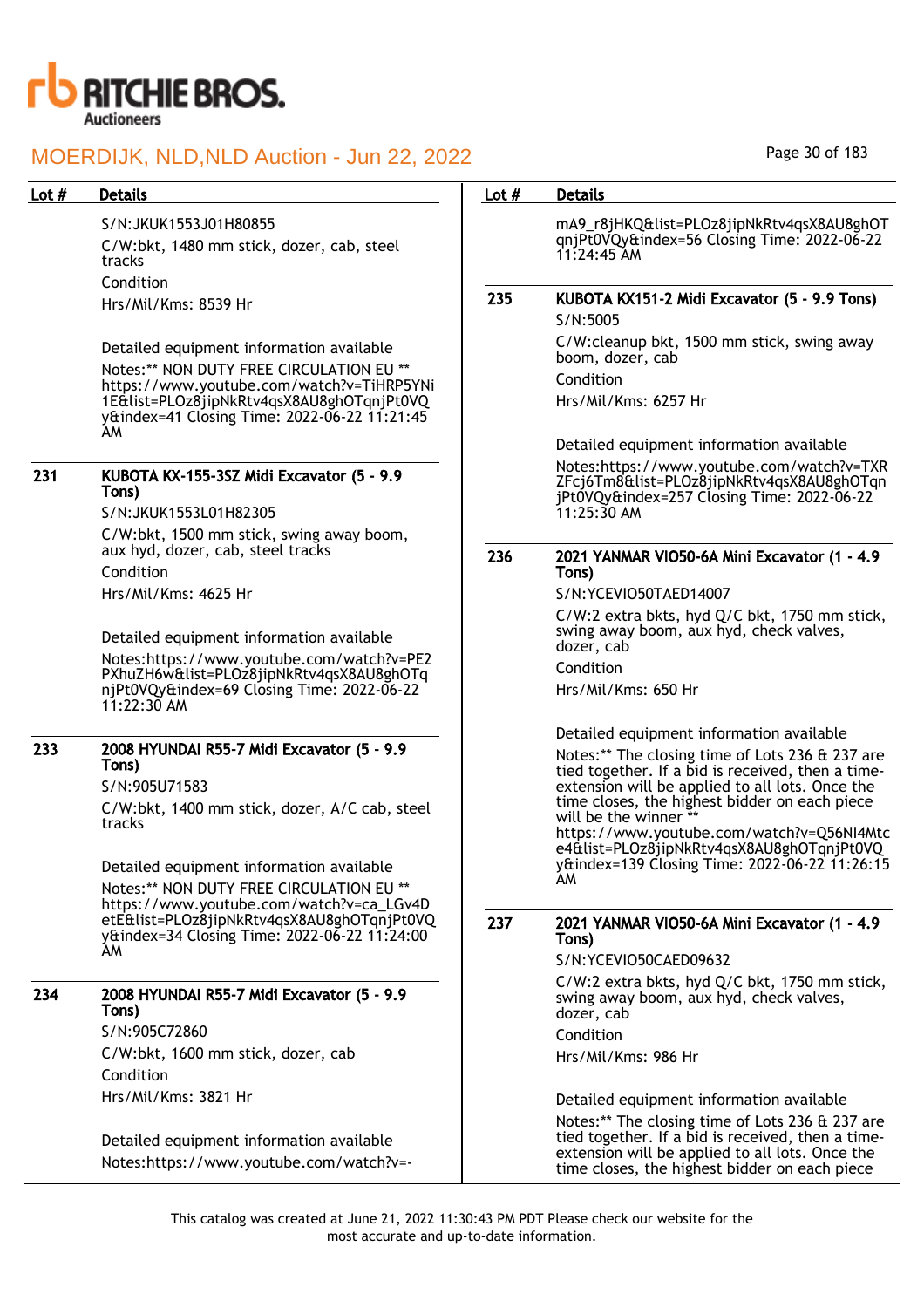

## Lot # Details **Details According to the United States Lot # Details** will be the winner \*\* https://www.youtube.com/watch?v=BccLWvAk rrY&list=PLOz8jipNkRtv4qsX8AU8ghOTqnjPt0VQ y&index=133 Closing Time: 2022-06-22 11:27:00 AM 238 2020 YANMAR VIO50-6A Mini Excavator (1 - 4.9 Tons) S/N:YCEVIO50JAED02105 C/W:Q/C bkt, 1750 mm stick, swing away boom, aux hyd, dozer, A/C Condition Hrs/Mil/Kms: 1157 Hr Detailed equipment information available Notes:\*\* The closing time of Lots 238 & 239 are tied together. If a bid is received, then a timeextension will be applied to all lots. Once the time closes, the highest bidder on each piece will be the winner https://www.youtube.com/watch?v=sz903hVX\_ fE&list=PLOz8jipNkRtv4qsX8AU8ghOTqnjPt0VQy &index=99 Closing Time: 2022-06-22 11:27:45 AM 239 2020 YANMAR VIO50-6A Mini Excavator (1 - 4.9 Tons) S/N:YCEVIO50KAED02099 C/W:Q/C bkt, 1750 mm stick, swing away boom, aux hyd, dozer, A/C cab Condition

Hrs/Mil/Kms: 1435 Hr

Detailed equipment information available

Notes:\*\* The closing time of Lots 238 & 239 are tied together. If a bid is received, then a timeextension will be applied to all lots. Once the time closes, the highest bidder on each piece will be the winner https://www.youtube.com/watch?v=6SVLZLFhi FE&list=PLOz8jipNkRtv4qsX8AU8ghOTqnjPt0VQ

y&index=103 Closing Time: 2022-06-22 11:28:30 AM

## 240 2014 VOLVO ECR48C Mini Excavator (1 - 4.9 Tons)

S/N:VCECR48CC00005986

C/W:Q/C bkt, 1450 mm stick, swing away boom, aux hyd, check valves, dozer, cab Condition Hrs/Mil/Kms: 5056 Hr

Detailed equipment information available Notes:https://www.youtube.com/watch?v=HDX lDYx5jic&list=PLOz8jipNkRtv4qsX8AU8ghOTqnjP t0VQy&index=67 Closing Time: 2022-06-22 11:29:15 AM 241 2021 BOBCAT E35Z Mini Excavator (1 - 4.9 Tons) S/N:B3Y412244 C/W:Q/C clamshell bkt, 1400 mm stick, swivel boom, aux hyd, dozer, cab Condition Hrs/Mil/Kms: 942 Hr Detailed equipment information available Notes:\*\* The closing time of Lots 241, 242 & 243 are tied together. If a bid is received, then a time-extension will be applied to all lots. Once the time closes, the highest bidder on each piece will be the winner \*\* https://www.youtube.com/watch?v=S9w86EXO ebA&list=PLOz8jipNkRtv4qsX8AU8ghOTqnjPt0V Qy&index=147 Closing Time: 2022-06-22 11:30:00 AM 242 2021 BOBCAT E35Z Mini Excavator (1 - 4.9 Tons) S/N:B3Y412352 C/W:Q/C bkt, 1350 mm stick, swing away boom, aux hyd, dozer, EPA 2021 Condition Hrs/Mil/Kms: 971 Hr Detailed equipment information available Notes:\*\* The closing time of Lots 241, 242 & 243 are tied together. If a bid is received, then a time-extension will be applied to all lots. Once the time closes, the highest bidder on each piece will be the winner \*\* Closing Time:

## 243 2021 BOBCAT E35Z Mini Excavator (1 - 4.9 Tons)

2022-06-22 11:30:45 AM

S/N:B3Y412251

C/W:Q/C bkt, 1350 mm stick, swing away boom, aux hyd, dozer, cab, EPA 2020 Condition Hrs/Mil/Kms: 975 Hr

Detailed equipment information available

Notes:\*\* The closing time of Lots 241, 242 & 243 are tied together. If a bid is received, then a time-extension will be applied to all lots. Once the time closes, the highest bidder on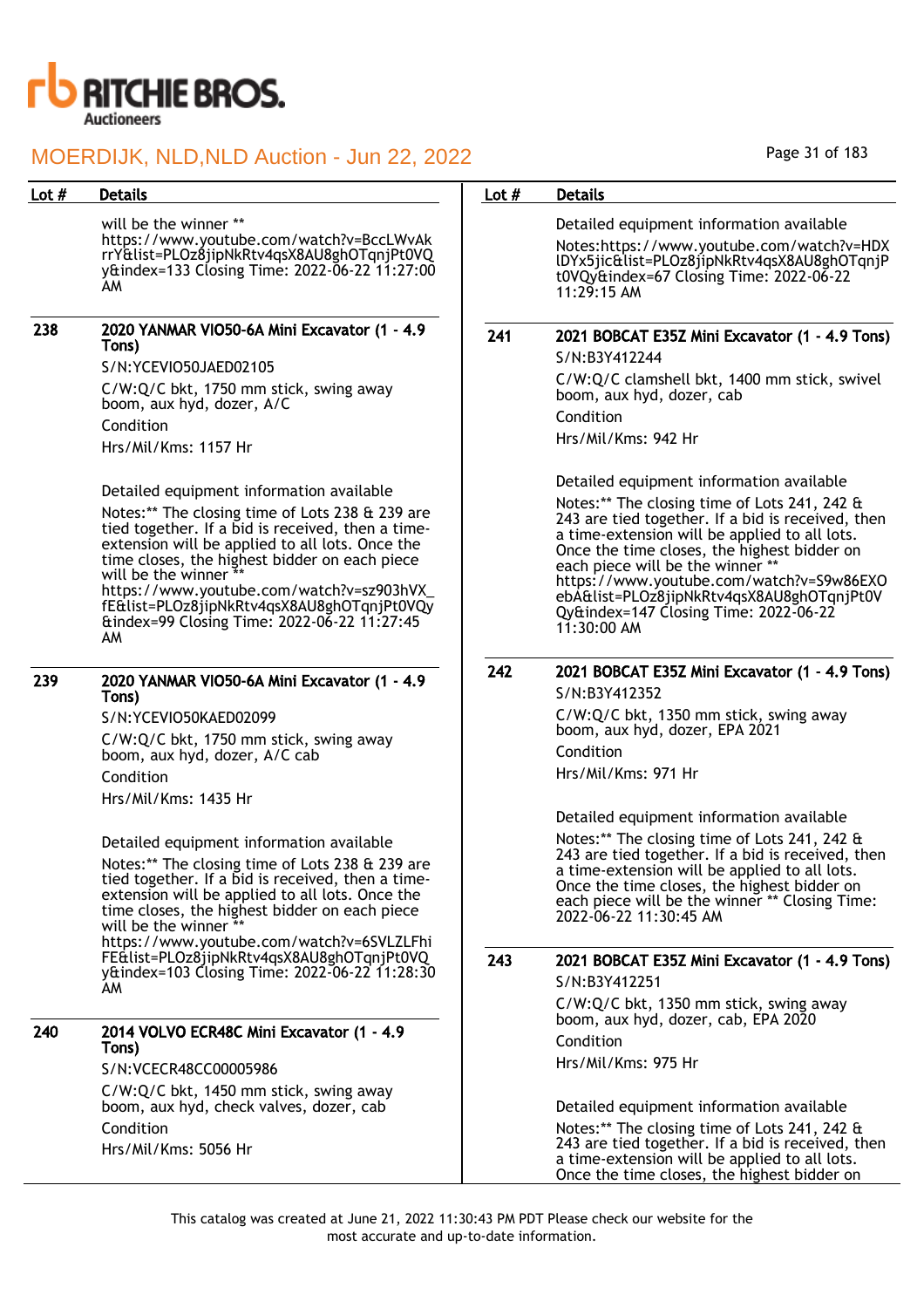

| Lot $#$ | <b>Details</b>                                                                                                                                                                                                                                                                             | Lot $#$ | <b>Details</b>                                                                                                                                                                                                                                                                                                                                                                                                                                              |
|---------|--------------------------------------------------------------------------------------------------------------------------------------------------------------------------------------------------------------------------------------------------------------------------------------------|---------|-------------------------------------------------------------------------------------------------------------------------------------------------------------------------------------------------------------------------------------------------------------------------------------------------------------------------------------------------------------------------------------------------------------------------------------------------------------|
|         | each piece will be the winner **<br>https://www.youtube.com/watch?v=tfKVY5hYf<br>TI&list=PLOz8jipNkRtv4qsX8AU8ghOTqnjPt0VQy<br>&index=150 Closing Time: 2022-06-22 11:31:30<br>AM                                                                                                          |         | C/W:Q/C bkt, 1470 mm stick, aux hyd, dozer,<br>cab<br>Condition<br>Hrs/Mil/Kms: 971 Hr                                                                                                                                                                                                                                                                                                                                                                      |
| 244     | 2021 BOBCAT E35Z Mini Excavator (1 - 4.9 Tons)<br>S/N:B3Y412205<br>C/W:Q/C bkt, 1330 mm stick, aux hyd, dozer,<br>cab<br>Condition                                                                                                                                                         |         | Detailed equipment information available<br>Notes:https://www.youtube.com/watch?v=YRr<br>Hzzyrjzl&list=PLOz8jipNkRtv4qsX8AU8ghOTqnjP<br>t0VQy&index=237 Closing Time: 2022-06-22<br>11:34:30 AM                                                                                                                                                                                                                                                             |
|         | Hrs/Mil/Kms: 1013 Hr<br>Detailed equipment information available<br>Notes: Closing Time: 2022-06-22 11:32:15 AM                                                                                                                                                                            | 248     | 2020 YANMAR VIO33-6 Mini Excavator (1 - 4.9<br>Tons)<br>S/N:YMRVIO33TLYJ61545<br>C/W:Q/C bkt, 1500 mm stick, swing away<br>boom, aux hyd, dozer, cab                                                                                                                                                                                                                                                                                                        |
| 245     | 2018 CAT 303.5E CR Mini Excavator (1 - 4.9<br>Tons)<br>S/N:CAT3035EPJX201844<br>C/W:hyd Q/C bkt, 1600 mm stick, swing away<br>boom, aux hyd, check valves, cab<br>Condition                                                                                                                |         | Condition<br>Hrs/Mil/Kms: 1045 Hr<br>Detailed equipment information available<br>Notes:https://www.youtube.com/watch?v=YRr<br>Hzzyrjzl&list=PLOz8jipNkRtv4qsX8AU8ghOTqnjP                                                                                                                                                                                                                                                                                   |
|         | Hrs/Mil/Kms: 2173 Hr<br>Detailed equipment information available<br>Notes:** NON DUTY FREE CIRCULATION EU **<br>COPY OF CE CERTIFICATE AVAILABLE **<br>https://www.youtube.com/watch?v=twWKqiKS                                                                                            | 249     | t0VQy&index=236 Closing Time: 2022-06-22<br>$11:35:15$ AM<br>2018 KOMATSU PC26MR-3 Mini Excavator (1 -<br>4.9 Tons)<br>S/N:KMTPC211EHUF32597                                                                                                                                                                                                                                                                                                                |
|         | Jqo&list=PLOz8jipNkRtv4qsX8AU8ghOTqnjPt0V<br>Qy&index=138 Closing Time: 2022-06-22<br>$11:33:00$ AM                                                                                                                                                                                        |         | C/W:1350 mm stick, swing away boom, aux<br>hyd, check valves, dozer, cab, rubber tracks<br>Condition<br>Hrs/Mil/Kms: 1426 Hr                                                                                                                                                                                                                                                                                                                                |
| 246     | 2015 VOLVO EC35C Mini Excavator (1 - 4.9<br>Tons)<br>S/N:VCEC35C0H00006159<br>C/W:cleanup bkt, 2 additional buckets 58mm &<br>28mm, 1700 mm stick, swing away boom, aux<br>hyd, dozer, cab, rubber tracks<br>Condition<br>Hrs/Mil/Kms: 3488 Hr<br>Detailed equipment information available |         | Detailed equipment information available<br>Notes:** NON DUTY FREE CIRCULATION EU **<br>The closing time of Lots 249, 250, 251 & 252<br>are tied together. If a bid is received, then a<br>time-extension will be applied to all lots. Once<br>the time closes, the highest bidder on each<br>piece will be the winner **<br>https://www.youtube.com/watch?v=TqZg3Lp8<br>7Po&list=PLOz8jipNkRtv4qsX8AU8ghOTqnjPt0V<br>Qy&index=153 Closing Time: 2022-06-22 |
|         | Notes:https://www.youtube.com/watch?v=v8ai<br>eq8n_2k&list=PLOz8jipNkRtv4qsX8AU8ghOTqnjP<br>t0VQy&index=201 Closing Time: 2022-06-22                                                                                                                                                       |         | $11:36:00$ AM                                                                                                                                                                                                                                                                                                                                                                                                                                               |
|         | $11:33:45$ AM                                                                                                                                                                                                                                                                              | 250     | 2018 KOMATSU PC26MR-3 Mini Excavator (1 -<br>4.9 Tons)<br>S/N:KMTPC211KJUF33325                                                                                                                                                                                                                                                                                                                                                                             |
| 247     | 2020 YANMAR VIO33-6A Mini Excavator (1 - 4.9<br>Tons)<br>S/N:YMRVIO33AKYJ61505                                                                                                                                                                                                             |         | C/W:1350 mm stick, swing away boom, aux<br>hyd, check valves, dozer, cab, rubber tracks<br>Condition                                                                                                                                                                                                                                                                                                                                                        |

Page 32 of 183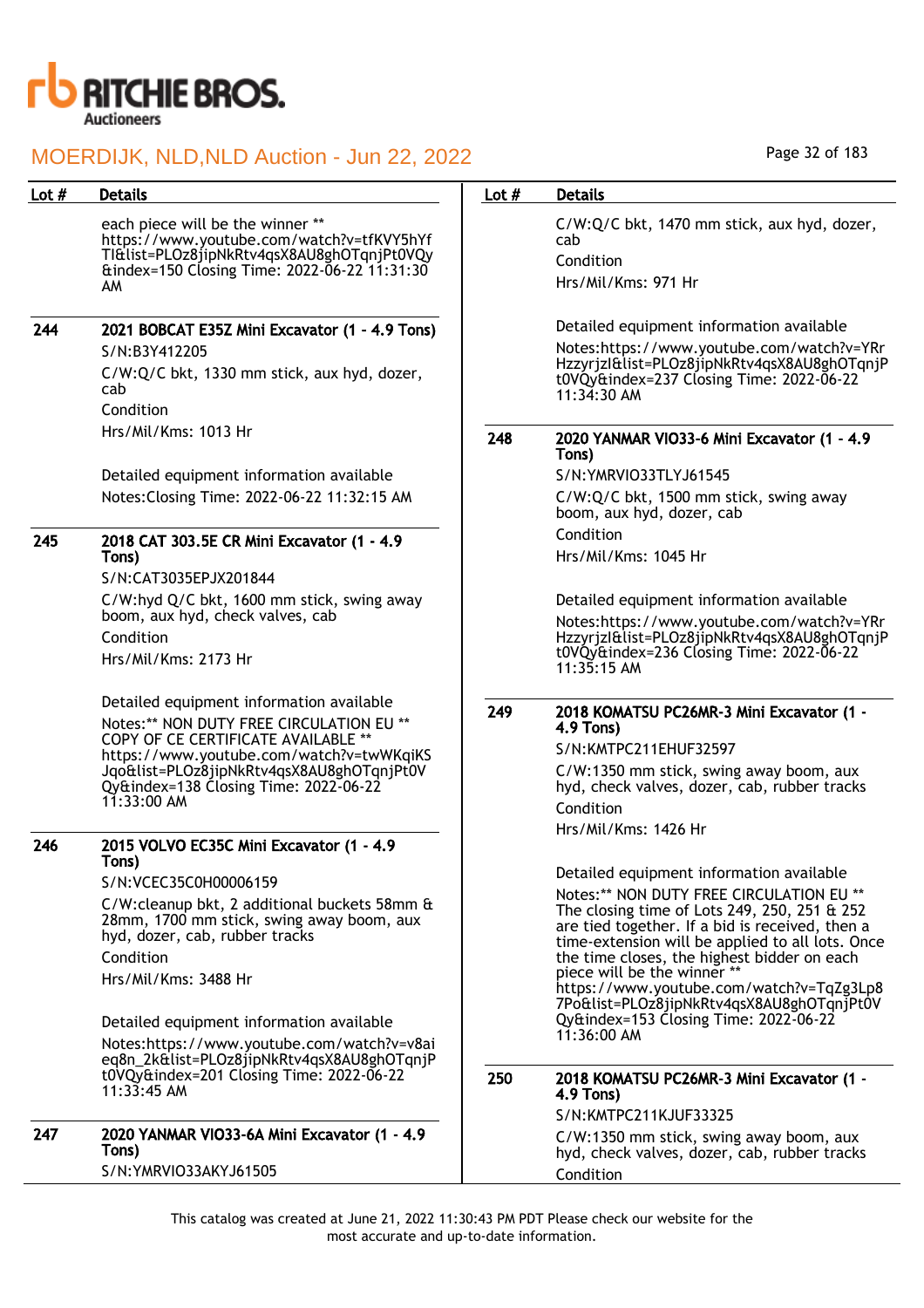

Hrs/Mil/Kms: 1576 Hr

Detailed equipment information available

Notes:\*\* NON DUTY FREE CIRCULATION EU \*\* The closing time of Lots 249, 250, 251 & 252 are tied together. If a bid is received, then a time-extension will be applied to all lots. Once the time closes, the highest bidder on each piece will be the winner \*\* https://www.youtube.com/watch?v=HOMc\_CIK wKc&list=PLOz8jipNkRtv4qsX8AU8ghOTqnjPt0V Qy&index=161 Closing Time: 2022-06-22 11:36:45 AM

#### 251 2018 KOMATSU PC26MR-3 Mini Excavator (1 - 4.9 Tons)

S/N:JMTPC2110JUF33370

C/W:aux hyd, check valves, dozer, cab, rubber tracks

Condition

Hrs/Mil/Kms: 1785 Hr

Detailed equipment information available Notes:\*\* NON DUTY FREE CIRCULATION EU \*\* The closing time of Lots 249, 250, 251 & 252 are tied together. If a bid is received, then a time-extension will be applied to all lots. Once the time closes, the highest bidder on each piece will be the winner \* https://www.youtube.com/watch?v=\_Mwxov6\_ eDo&list=PLOz8jipNkRtv4qsX8AU8ghOTqnjPt0V Qy&index=160 Closing Time: 2022-06-22 11:37:30 AM

### 252 2018 KOMATSU PC26MR-3 Mini Excavator (1 - 4.9 Tons)

S/N:KMTPC211TJUF33385

C/W:1350 mm stick, swing away boom, aux hyd, dozer, cab

Condition

Hrs/Mil/Kms: 1903 Hr

Detailed equipment information available

Notes:\*\* NON DUTY FREE CIRCULATION EU \*\* The closing time of Lots 249, 250, 251 & 252 are tied together. If a bid is received, then a time-extension will be applied to all lots. Once the time closes, the highest bidder on each piece will be the winner https://www.youtube.com/watch?v=1cmlLhKru

vQ&list=PLOz8jipNkRtv4qsX8AU8ghOTqnjPt0VQ y&index=157 Closing Time: 2022-06-22 11:38:15 AM

### Lot # Details **Details According to the United States Lot # Details**

## 253 2012 YANMAR VIO25-4 Mini Excavator (1 - 4.9 Tons)

S/N:YCEVIO25ACG407977

C/W:Q/C bkt, 2 extra buckets, 1150 mm stick, swing away boom, aux hyd, check valves, cab, EPA 2012

Condition

Hrs/Mil/Kms: 4491 Hr

Detailed equipment information available Notes:https://www.youtube.com/watch?v=cU WC-URVW2I&list=PLOz8jipNkRtv4qsX8AU8ghOTqnjP

t0VQy&index=96 Closing Time: 2022-06-22 11:39:00 AM

### 254 2011 YANMAR VIO25-4 Mini Excavator (1 - 4.9 Tons)

S/N:YCEVIO25LBG410426

C/W:Q/C, 1150 mm stick, swing away boom, aux hyd, check valves, dozer, canopy

Condition

Hrs/Mil/Kms: 3664 Hr

Detailed equipment information available

Notes:\*\* The closing time of Lots 254, 255 & 256 are tied together. If a bid is received, then a time-extension will be applied to all lots. Once the time closes, the highest bidder on each piece will be the winner \* https://www.youtube.com/watch?v=B3iWBC4E QiU&list=PLOz8jipNkRtv4qsX8AU8ghOTqnjPt0V Qy&index=65 Closing Time: 2022-06-22 11:39:45 AM

### 255 2011 YANMAR VIO25-4 Mini Excavator (1 - 4.9 Tons)

S/N:YCEVIO25VBG411226

C/W:Q/C, 1200 mm stick, swing away boom, aux hyd, check valves, dozer, cab, EPA 2011 Condition

Hrs/Mil/Kms: 3708 Hr

Detailed equipment information available

Notes:\*\* The closing time of Lots 254, 255 & 256 are tied together. If a bid is received, then a time-extension will be applied to all lots. Once the time closes, the highest bidder on each piece will be the winner \* https://www.youtube.com/watch?v=RIKMaQRy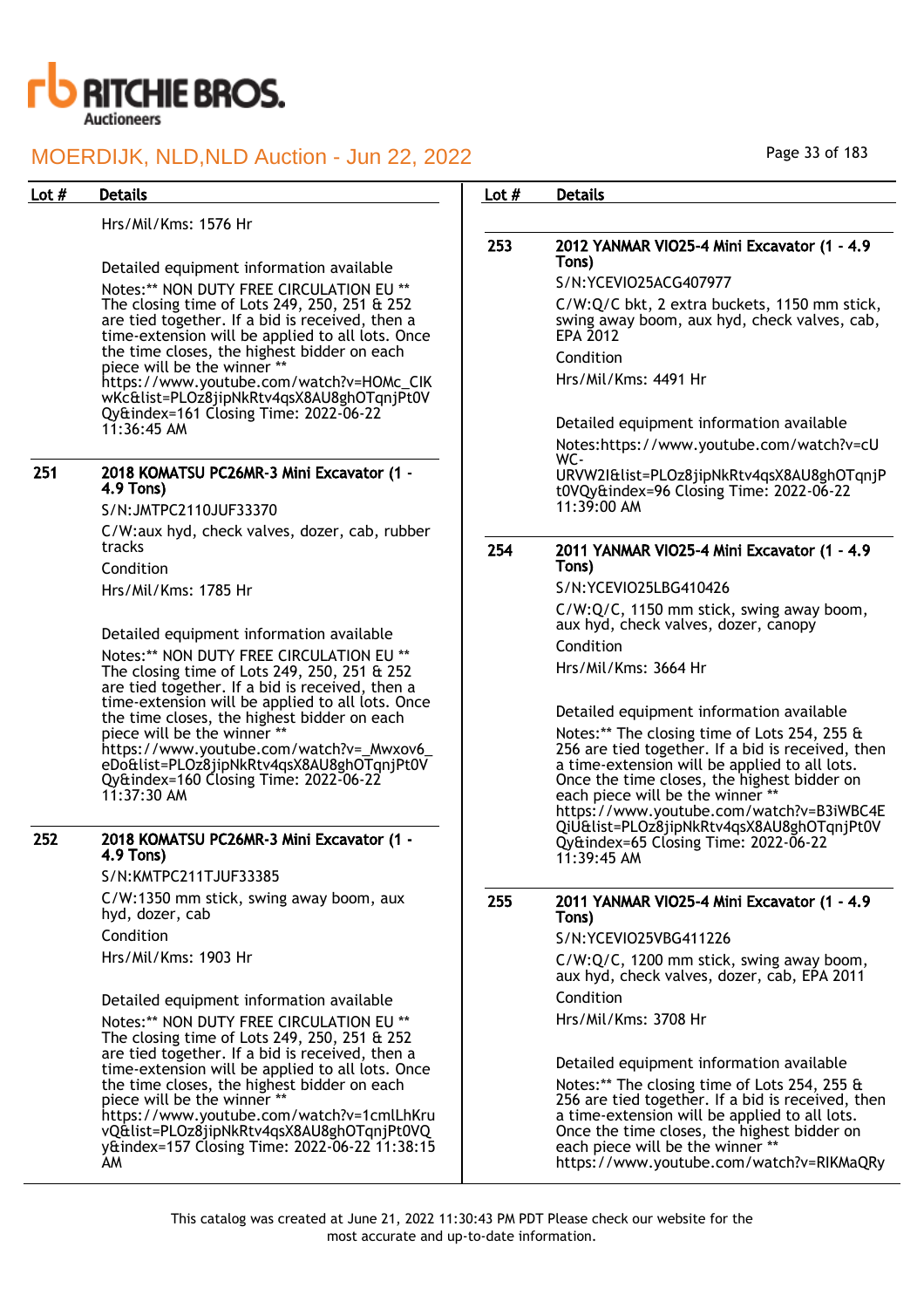

w4s&list=PLOz8jipNkRtv4qsX8AU8ghOTqnjPt0V Qy&index=74 Closing Time: 2022-06-22 11:40:30 AM

256 2011 YANMAR VIO25-4 Mini Excavator (1 - 4.9 Tons)

> S/N:YCEVIO25KBG411441 C/W:Q/C bkt, 1150 mm stick, aux hyd, check valves, cab Condition Hrs/Mil/Kms: 3787 Hr

Detailed equipment information available Notes:\*\* The closing time of Lots 254, 255 & 256 are tied together. If a bid is received, then a time-extension will be applied to all lots. Once the time closes, the highest bidder on each piece will be the winner \*\* https://www.youtube.com/watch?v=\_R8eIMeq TBg&list=PLOz8jipNkRtv4qsX8AU8ghOTqnjPt0V Qy&index=24 Closing Time: 2022-06-22 11:41:15 AM

### 257 2012 YANMAR VIO20-4 Mini Excavator (1 - 4.9 Tons)

S/N:YCEVIO20JCF401635

C/W:Q/C bkt, 2 extra buckets, 1200 mm stick, swing away boom, aux hyd, check valves, dozer, cab, EPA 2011 Condition

Hrs/Mil/Kms: 3535 Hr

Detailed equipment information available Notes:https://www.youtube.com/watch?v=2SP pd03xaA8&list=PLOz8jipNkRtv4qsX8AU8ghOTqn jPt0VQy&index=68 Closing Time: 2022-06-22 11:42:00 AM

## 258 YANMAR VIO20-4 Mini Excavator (1 - 4.9 Tons)

S/N:YCEVIO20ABF411181

C/W:Q/C bkt, 1200 mm stick, swing away boom, aux hyd, check valves, dozer, cab Condition

Hrs/Mil/Kms: 3553 Hr

Detailed equipment information available

Notes:https://www.youtube.com/watch?v=1s3f 3qplEuo&list=PLOz8jipNkRtv4qsX8AU8ghOTqnjP t0VQy&index=72 Closing Time: 2022-06-22 11:42:45 AM

## Lot # Details **Details According to the United States Lot # Details**

## 259 2012 KUBOTA U20-3A Mini Excavator (1 - 4.9 Tons)

S/N:21757

C/W:Q/C hyd tilting bkt, 2 extra buckets, 1250 mm stick, swing away boom, aux hyd, dozer, cab, extendable steel tracks, red key

Condition Hrs/Mil/Kms: 1977 Hr

Detailed equipment information available Notes:\*\* NON DUTY FREE CIRCULATION EU \*\* COPY OF CE CERTIFICATE AVAILABLE https://www.youtube.com/watch?v=RRMZgXnY b6Q&list=PLOz8jipNkRtv4qsX8AU8ghOTqnjPt0V Qy&index=66 Closing Time: 2022-06-22 11:43:30 AM

## 260 2021 KUBOTA KX019-4 Mini Excavator (1 - 4.9 Tons)

S/N:KBCGF22BHMZD74587

C/W:bkt, 1200 mm stick, swing away boom, aux hyd, dozer, cab, hyd extendable tracks Condition

Hrs/Mil/Kms: 837 Hr

Detailed equipment information available Notes:\*\* The closing time of Lots 260 & 261 are tied together. If a bid is received, then a timeextension will be applied to all lots. Once the time closes, the highest bidder on each piece will be the winner \*\*

https://www.youtube.com/watch?v=JMJPkEqZj fs&list=PLOz8jipNkRtv4qsX8AU8ghOTqnjPt0VQy &index=149 Closing Time: 2022-06-22 11:44:15 AM

### 261 2021 KUBOTA KX019-4 Mini Excavator (1 - 4.9 Tons)

S/N:KBCGF22BPMZF74830

C/W:bkt, 1200 mm stick, swing away boom, aux hyd, cab, hyd extendable tracks Condition

Hrs/Mil/Kms: 866 Hr

Detailed equipment information available

Notes:\*\* The closing time of Lots 260 & 261 are tied together. If a bid is received, then a timeextension will be applied to all lots. Once the time closes, the highest bidder on each piece will be the winner https://www.youtube.com/watch?v=rRrZCL\_De nU&list=PLOz8jipNkRtv4qsX8AU8ghOTqnjPt0VQ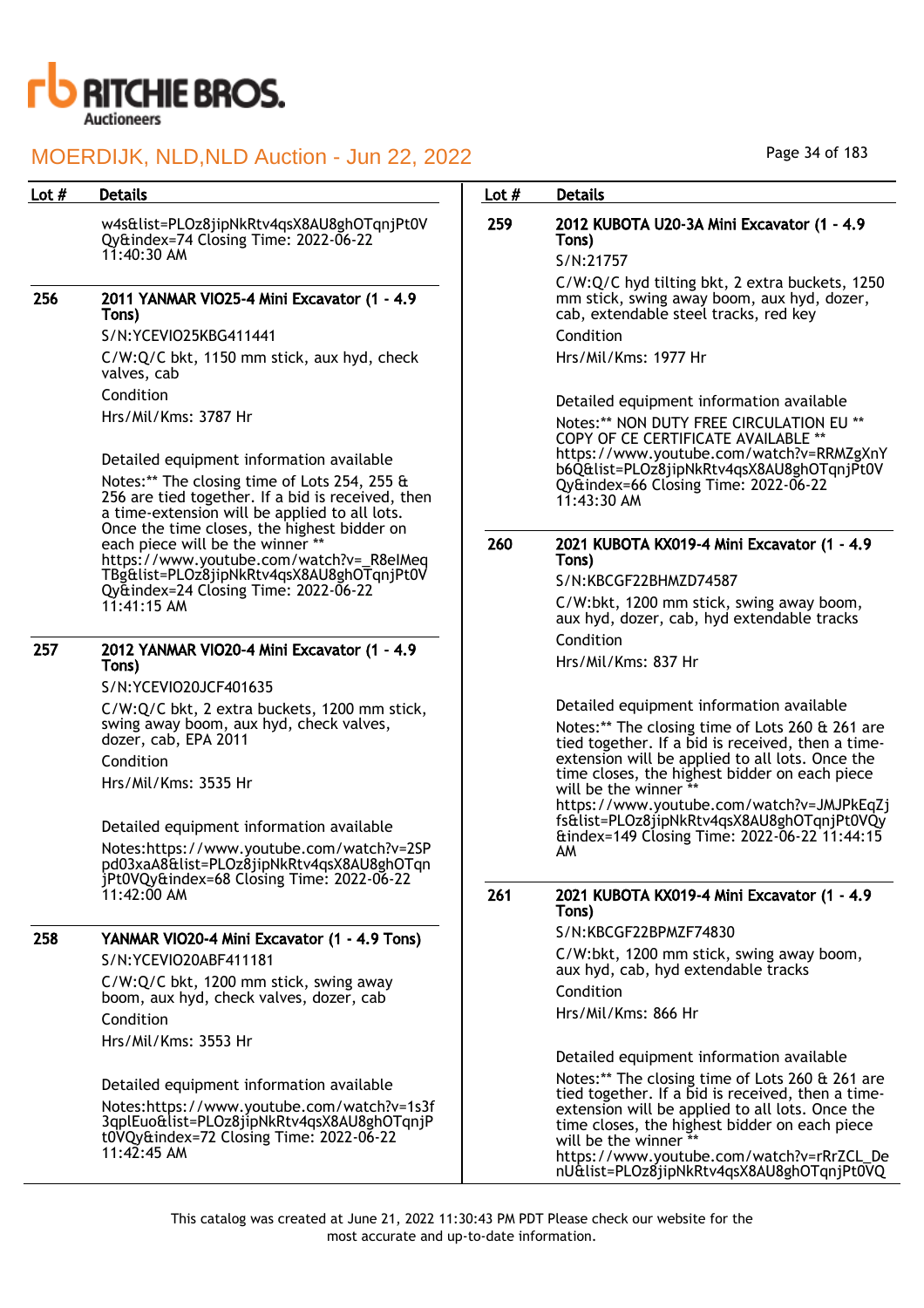

| Lot $#$ | Detail |
|---------|--------|
|         |        |

y&index=148 Closing Time: 2022-06-22 11:45:00 AM

## 262 2013 JCB 8018CTS Mini Excavator (1 - 4.9 Tons) S/N:JCB08018L02074405

C/W:Q/C, additional 270mm bck., 1250 mm stick, swing away boom, aux hyd, dozer, cab, hyd extendable tracks Condition Hrs/Mil/Kms: 3344 Hr

Detailed equipment information available Notes:Closing Time: 2022-06-22 11:45:45 AM

## 263 2015 KOMATSU PC14R-3HS Mini Excavator (1 - 4.9 Tons)

S/N:KMTPC209VFUF50550

C/W:1100 mm stick, swing away boom, aux hyd, dozer, canopy, hyd extendable tracks Condition Hrs/Mil/Kms: 1497 Hr

Detailed equipment information available Notes:\*\* NON DUTY FREE CIRCULATION EU \*\* https://www.youtube.com/watch?v=MUPIVxZA PtA&list=PLOz8jipNkRtv4qsX8AU8ghOTqnjPt0VQ y&index=158 Closing Time: 2022-06-22 11:46:30 AM

#### 264 2021 PLUS POWER VTW-15 (UNUSED) Mini Excavator (1 - 4.9 Tons) S/N:21101728

C/W:CE marked, weight: 1280 kg, bkt, extra 1000mm bkt, 900 mm stick, aux hyd, dozer Condition Hrs/Mil/Kms: 2 Hr

Detailed equipment information available Notes:\*\* ORIGINAL CE CERTIFICATE AVAILABLE IN ELECTRONIC FORM \*\* The closing time of Lots 264, 265, 266 & 267 are tied together. If a bid is received, then a time-extension will be applied to all lots. Once the time closes, the highest bidder on each piece will be the winner Closing Time: 2022-06-22 11:47:15 AM

265 2021 PLUS POWER VTW-15 (UNUSED) Mini Excavator (1 - 4.9 Tons) S/N:21101721

## Page 35 of 183

## Lot # Details **Details According to the United States Lot # Details**

C/W:CE marked, weight: 1280 kg, bkt, extra 1000mm bkt, 900 mm stick, aux hyd, dozer Condition

Hrs/Mil/Kms: 2 Hr

Detailed equipment information available

Notes:\*\* ORIGINAL CE CERTIFICATE AVAILABLE IN ELECTRONIC FORM \*\* The closing time of Lots 264, 265, 266 & 267 are tied together. If a bid is received, then a time-extension will be applied to all lots. Once the time closes, the highest bidder on each piece will be the winner \*\* Closing Time: 2022-06-22 11:48:00 AM

## 266 2021 PLUS POWER VTW-15 (UNUSED) Mini Excavator (1 - 4.9 Tons)

S/N:21101723

C/W:CE marked, weight: 1280 kg, bkt, extra 1000mm bkt, 900 mm stick, aux hyd, dozer Condition

Hrs/Mil/Kms: 2 Hr

Detailed equipment information available Notes:\*\* ORIGINAL CE CERTIFICATE AVAILABLE IN ELECTRONIC FORM \*\* The closing time of Lots 264, 265, 266 & 267 are tied together. If a bid is received, then a time-extension will be applied to all lots. Once the time closes, the highest bidder on each piece will be the winner \*\* Closing Time: 2022-06-22 11:48:45 AM

## 267 2021 PLUS POWER VTW-15 (UNUSED) Mini Excavator (1 - 4.9 Tons)

S/N:21101720

C/W:CE marked, weight: 1280 kg, bkt, extra 1000mm bkt, 900 mm stick, aux hyd, dozer

Condition Hrs/Mil/Kms: 2 Hr

Detailed equipment information available Notes:\*\* ORIGINAL CE CERTIFICATE AVAILABLE IN ELECTRONIC FORM \*\* The closing time of Lots 264, 265, 266 & 267 are tied together. If a bid is received, then a time-extension will be applied to all lots. Once the time closes, the highest bidder on each piece will be the winner \*\* Closing Time: 2022-06-22 11:49:30 AM

268 2022 JPC HT15 (UNUSED) Mini Excavator (1 - 4.9 Tons) S/N:MD202215027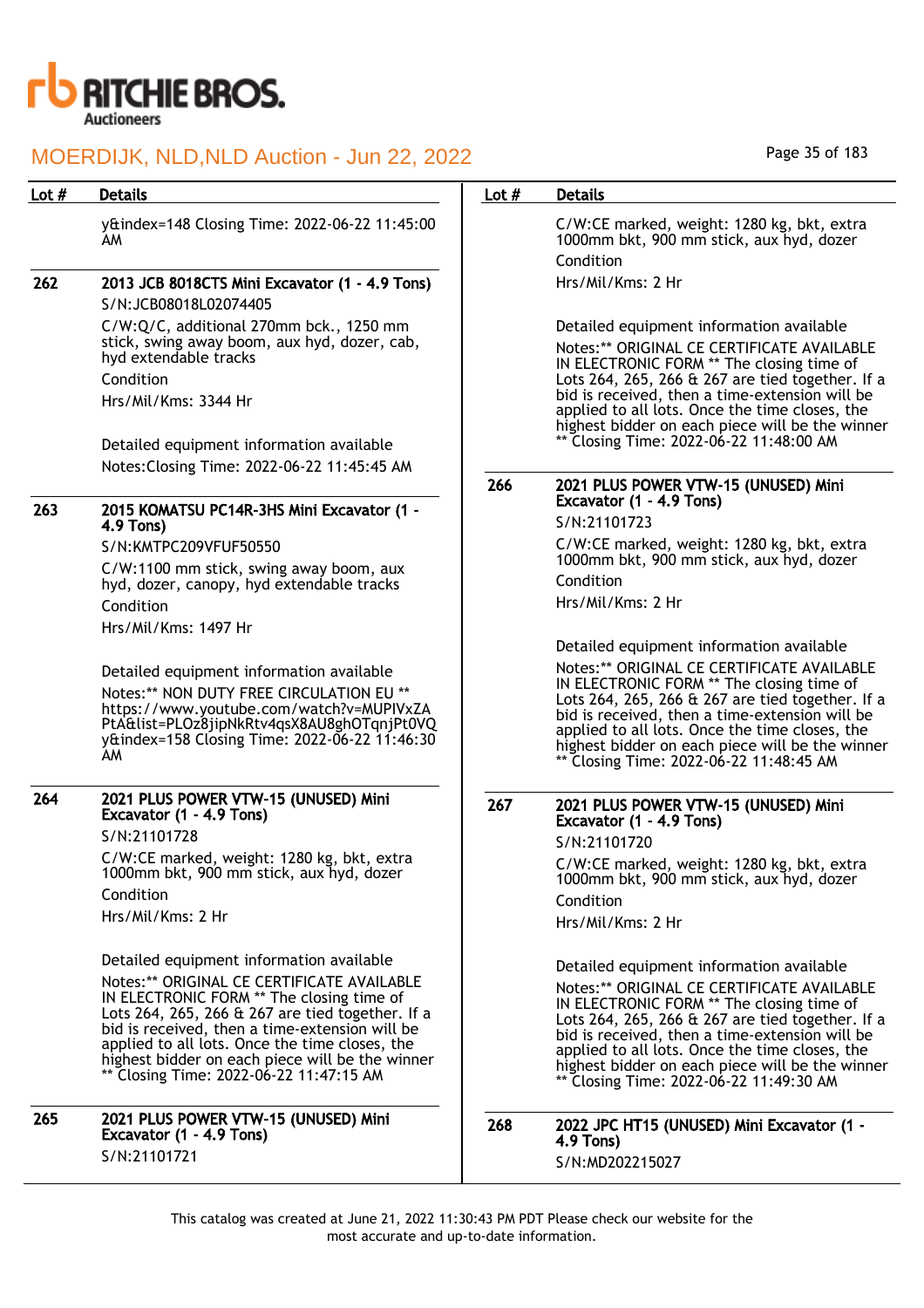

| Lot $#$ | <b>Details</b>                                                                       | Lot $#$ | <b>Details</b>                                                                   |
|---------|--------------------------------------------------------------------------------------|---------|----------------------------------------------------------------------------------|
|         | C/W:bkt, 800 mm stick, aux hyd, dozer, canopy<br>Condition                           |         | Closing Time: 2022-06-22 11:54:00 AM                                             |
|         | Hrs/Mil/Kms: 1 Hr                                                                    | 274     | 2022 SHANDING SD13E (UNUSED) Mini Excavator<br>$(1 - 4.9$ Tons)                  |
|         | Detailed equipment information available                                             |         | S/N:22049616                                                                     |
|         | Notes:** COPY OF CE CERTIFICATE AVAILABLE **<br>Closing Time: 2022-06-22 11:50:15 AM |         | C/W:bkt, 800 mm stick, swing away boom, aux<br>hyd, dozer, canopy<br>Condition   |
| 270     | 2022 SHANDING SD15E (UNUSED) Mini Excavator<br>$(1 - 4.9$ Tons)                      |         | Hrs/Mil/Kms: 2 Hr                                                                |
|         | S/N:22047881                                                                         |         | Detailed equipment information available                                         |
|         | C/W:800 mm stick, aux hyd<br>Condition                                               |         | Notes:** NON DUTY FREE CIRCULATION EU **<br>Closing Time: 2022-06-22 11:54:45 AM |
|         | Hrs/Mil/Kms: 3 Hr                                                                    | 275     | 2022 SHANDING SD12E (UNUSED) Mini Excavator<br>$(1 - 4.9$ Tons)                  |
|         | Detailed equipment information available                                             |         | S/N:22048870                                                                     |
|         | Notes: ** NON DUTY FREE CIRCULATION EU **<br>Closing Time: 2022-06-22 11:51:45 AM    |         | C/W:bkt, 800 mm stick, swing away boom, aux<br>hyd, dozer, canopy, Rubber tracks |
| 271     | 2022 SHANDING SD15E (UNUSED) Mini Excavator<br>$(1 - 4.9$ Tons)                      |         | Detailed equipment information available                                         |
|         | S/N:22046778                                                                         |         | Notes:** NON DUTY FREE CIRCULATION EU **<br>Closing Time: 2022-06-22 11:55:30 AM |
|         | C/W:bkt, 800 mm stick, swing away boom, aux<br>hyd, canopy                           |         |                                                                                  |
|         | Condition                                                                            | 276     | 2022 SHANDING SD12E (UNUSED) Mini Excavator<br>$(1 - 4.9$ Tons)                  |
|         | Hrs/Mil/Kms: 2 Hr                                                                    |         | S/N:22048869                                                                     |
|         |                                                                                      |         | C/W:bkt, 800 mm stick, aux hyd, canopy                                           |
|         | Detailed equipment information available                                             |         |                                                                                  |
|         | Notes:** NON DUTY FREE CIRCULATION EU **<br>Closing Time: 2022-06-22 11:52:30 AM     |         | Detailed equipment information available                                         |
|         |                                                                                      |         | Notes:** NON DUTY FREE CIRCULATION EU **                                         |
| 272     | 2022 SHANDING SD12E (UNUSED) Mini Excavator<br>$(1 - 4.9$ Tons)                      |         | Closing Time: 2022-06-22 11:56:15 AM                                             |
|         | S/N:22048389                                                                         | 277     | 2022 SHANDING SD12E (UNUSED) Mini Excavator                                      |
|         | C/W:800 mm stick, aux hyd, canopy                                                    |         | $(1 - 4.9$ Tons)<br>S/N:22048861                                                 |
|         | Notes:** NON DUTY FREE CIRCULATION EU **<br>Closing Time: 2022-06-22 11:53:15 AM     |         | C/W:bkt, 800 mm stick, swing away boom, aux<br>hyd, dozer, canopy, Rubber tracks |
|         |                                                                                      |         | Detailed equipment information available                                         |
| 273     | 2022 SHANDING SD12E (UNUSED) Mini Excavator<br>$(1 - 4.9$ Tons)<br>S/N:22048873      |         | Notes:** NON DUTY FREE CIRCULATION EU **<br>Closing Time: 2022-06-22 11:57:00 AM |
|         | C/W:bkt, 800 mm stick, swing away boom, aux<br>hyd, dozer, canopy, Rubber tracks     | 278     | 2022 JPC HT12 (UNUSED) Mini Excavator (1 -<br>4.9 Tons)                          |
|         |                                                                                      |         | S/N:MD202203018                                                                  |
|         | Detailed equipment information available<br>Notes:** NON DUTY FREE CIRCULATION EU ** |         | C/W:bkt, 800 mm stick, aux hyd, dozer, canopy                                    |
|         |                                                                                      |         | Condition                                                                        |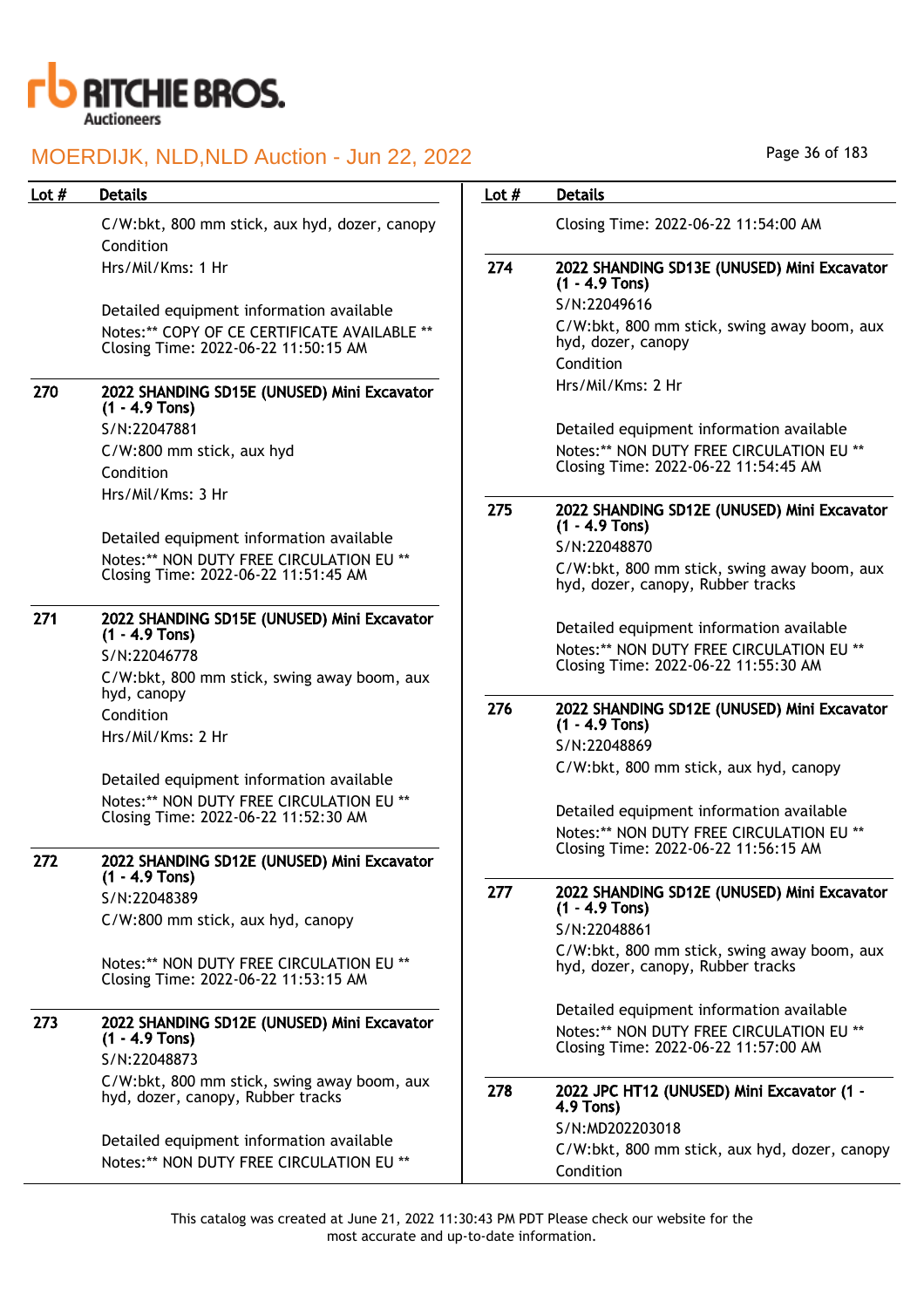

Hrs/Mil/Kms: 1 Hr

Detailed equipment information available Notes:\*\* COPY OF CE CERTIFICATE AVAILABLE \*\* Closing Time: 2022-06-22 11:57:45 AM

#### 279 2021 DEEWOO DW13 (UNUSED) Mini Excavator (1 - 4.9 Tons)

S/N:DW21070406 C/W:bkt, 800 mm stick, canopy Condition Hrs/Mil/Kms: 37 Hr

Detailed equipment information available Notes:\*\* NON DUTY FREE CIRCULATION EU \*\* https://www.youtube.com/watch?v=HCuJ2C07 Op0&list=PLOz8jipNkRtv4qsX8AU8ghOTqnjPt0V Qy&index=15 Closing Time: 2022-06-22 11:58:30 AM

## 280 2022 JPC HT12 (UNUSED) Mini Excavator (1 - 4.9 Tons)

S/N:MD202203017 C/W:bkt, 800 mm stick, aux hyd, dozer, canopy

Detailed equipment information available Notes:\*\* COPY OF CE CERTIFICATE AVAILABLE \*\* The closing time of Lots 280, 281, 282 & 283 are tied together. If a bid is received, then a time-extension will be applied to all lots. Once the time closes, the highest bidder on each piece will be the winner \*\* Closing Time: 2022- 06-22 11:59:15 AM

## 281 2022 JPC HT12 (UNUSED) Mini Excavator (1 - 4.9 Tons)

S/N:MD202203053

C/W:bkt, 800 mm stick, aux hyd, dozer, canopy Condition Hrs/Mil/Kms: 2 Hr

Detailed equipment information available

Notes:\*\* COPY OF CE CERTIFICATE AVAILABLE \*\* The closing time of Lots 280, 281, 282 & 283 are tied together. If a bid is received, then a time-extension will be applied to all lots. Once the time closes, the highest bidder on each piece will be the winner \*\* Closing Time: 2022- 06-22 12:00:00 PM

## Lot # Details **Details According to the United States Lot # Details**

## 282 2022 JPC HT12 (UNUSED) Mini Excavator (1 - 4.9 Tons)

S/N:MD202203007

C/W:bkt, 800 mm stick, aux hyd, dozer, canopy Condition

Hrs/Mil/Kms: 2 Hr

Detailed equipment information available

Notes:\*\* COPY OF CE CERTIFICATE AVAILABLE \*\* The closing time of Lots 280, 281, 282 & 283 are tied together. If a bid is received, then a time-extension will be applied to all lots. Once the time closes, the highest bidder on each piece will be the winner \*\* Closing Time: 2022- 06-22 12:00:45 PM

### 283 2022 JPC HT12 (UNUSED) Mini Excavator (1 - 4.9 Tons)

S/N:MD202203037 C/W:bkt, 800 mm stick, aux hyd, dozer Condition Hrs/Mil/Kms: 1 Hr

Detailed equipment information available Notes:\*\* COPY OF CE CERTIFICATE AVAILABLE \*\* The closing time of Lots 280, 281, 282 & 283 are tied together. If a bid is received, then a time-extension will be applied to all lots. Once the time closes, the highest bidder on each piece will be the winner \*\* Closing Time: 2022- 06-22 12:01:30 PM

## 284 2022 JPC 12HP Mini Excavator (1 - 4.9 Tons)

S/N:MD202201087 C/W:bkt, 600 mm stick, aux hyd, dozer Condition

Hrs/Mil/Kms: 3 Hr

Detailed equipment information available Notes:Closing Time: 2022-06-22 12:02:15 PM

285 2021 PLUS POWER VTW-10 (UNUSED) Mini Excavator (1 - 4.9 Tons) S/N:21101024 C/W:CE marked, weight: 870kg, 1 cyl, bkt, extra 250mm bkt, 800 mm stick, aux hyd, dozer Condition Hrs/Mil/Kms: 3 Hr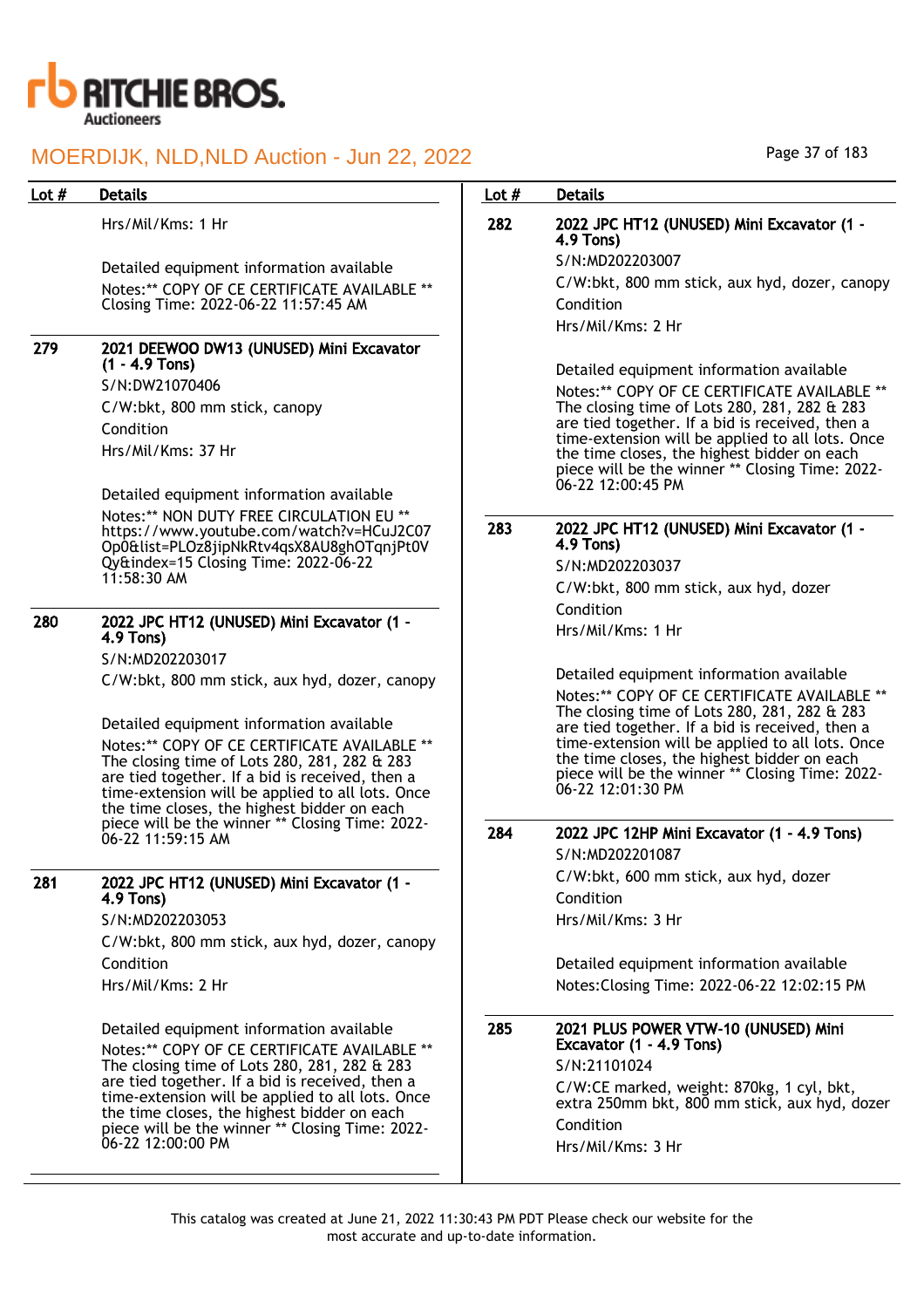

Detailed equipment information available Notes:\*\* ORIGINAL CE CERTIFICATE AVAILABLE IN ELECTRONIC FORM \*\* The closing time of Lots 285, 286, 287 & 288 are tied together. If a bid is received, then a time-extension will be applied to all lots. Once the time closes, the highest bidder on each piece will be the winner \*\* Closing Time: 2022-06-22 12:03:00 PM

#### 286 2021 PLUS POWER VTW-10 (UNUSED) Mini Excavator (1 - 4.9 Tons) S/N:21101023

C/W:CE marked, weight: 870kg, 1 cyl, bkt, extra 250mm bkt, 800 mm stick, aux hyd, dozer Condition Hrs/Mil/Kms: 3 Hr

Detailed equipment information available Notes:\*\* ORIGINAL CE CERTIFICATE AVAILABLE IN ELECTRONIC FORM \*\* The closing time of Lots 285, 286, 287 & 288 are tied together. If a bid is received, then a time-extension will be applied to all lots. Once the time closes, the highest bidder on each piece will be the winner \*\* Closing Time: 2022-06-22 12:03:45 PM

#### 287 2021 PLUS POWER VTW-10 (UNUSED) Mini Excavator (1 - 4.9 Tons)

S/N:21101019

C/W:CE marked, weight: 870kg, 1 cyl, bkt, extra 250mm bkt, 800 mm stick, aux hyd, dozer Condition Hrs/Mil/Kms: 3 Hr

Detailed equipment information available Notes:\*\* ORIGINAL CE CERTIFICATE AVAILABLE IN ELECTRONIC FORM \*\* The closing time of Lots 285, 286, 287 & 288 are tied together. If a bid is received, then a time-extension will be applied to all lots. Once the time closes, the highest bidder on each piece will be the winner \*\* Closing Time: 2022-06-22 12:04:30 PM

### 288 2021 PLUS POWER VTW-10 (UNUSED) Mini Excavator (1 - 4.9 Tons)

S/N:21101021 C/W:CE marked, weight: 870kg, 1 cyl, bkt, extra 250mm bkt, 800 mm stick, aux hyd, dozer Condition Hrs/Mil/Kms: 3 Hr

### Lot # Details **Details According to the United States Lot # Details**

Detailed equipment information available Notes:\*\* ORIGINAL CE CERTIFICATE AVAILABLE IN ELECTRONIC FORM \*\* The closing time of Lots 285, 286, 287 & 288 are tied together. If a bid is received, then a time-extension will be applied to all lots. Once the time closes, the highest bidder on each piece will be the winner \*\* Closing Time: 2022-06-22 12:05:15 PM

#### 289 2021 DEEWOO DW10 (UNUSED) Mini Excavator (1 - 4.9 Tons)

S/N:DW21070405 C/W:bkt, 700 mm stick, canopy Condition

Hrs/Mil/Kms: 3 Hr

Detailed equipment information available Notes:\*\* NON DUTY FREE CIRCULATION EU \*\* https://www.youtube.com/watch?v=epCeXqIU Q34&list=PLOz8jipNkRtv4qsX8AU8ghOTqnjPt0V Qy&index=16 Closing Time: 2022-06-22 12:06:00 PM

#### 290 2022 JPC PC10 (UNUSED) Mini Excavator (1 - 4.9 Tons)

S/N:MD202201096 C/W:bkt, 700 mm stick, aux hyd, dozer Condition Hrs/Mil/Kms: 1 Hr

Detailed equipment information available

Notes:\*\* COPY OF CE CERTIFICATE AVAILABLE \*\* The closing time of Lots 290, 291 & 292 are tied together. If a bid is received, then a timeextension will be applied to all lots. Once the time closes, the highest bidder on each piece will be the winner \*\* Closing Time: 2022-06-22 12:06:45 PM

#### 291 2022 JPC PC10 (UNUSED) Mini Excavator (1 - 4.9 Tons)

S/N:MD202201078 C/W:bkt, 700 mm stick, aux hyd, dozer Condition Hrs/Mil/Kms: 2 Hr

Detailed equipment information available Notes:\*\* COPY OF CE CERTIFICATE AVAILABLE \*\* The closing time of Lots 290, 291 & 292 are tied together. If a bid is received, then a timeextension will be applied to all lots. Once the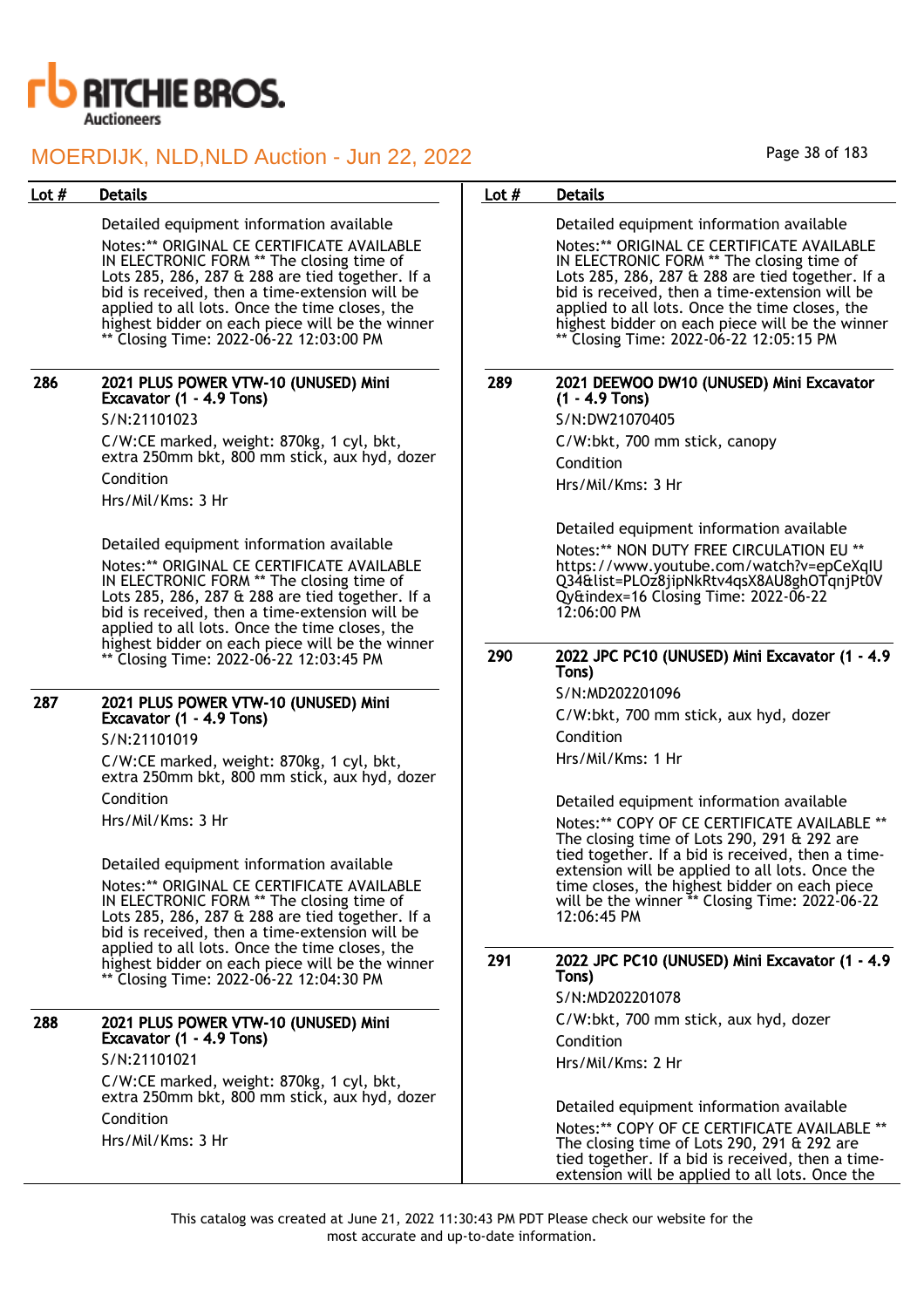

| Lot $#$ | <b>Details</b>                                                                                                                                        | Lot $#$ | <b>Details</b>                                                                                                                                                         |
|---------|-------------------------------------------------------------------------------------------------------------------------------------------------------|---------|------------------------------------------------------------------------------------------------------------------------------------------------------------------------|
|         | time closes, the highest bidder on each piece<br>will be the winner ** Closing Time: 2022-06-22<br>12:07:30 PM                                        | 297     | 2011 BOBCAT E50EM Midi Excavator (5 - 9.9<br>Tons)<br>S/N:AHHE12226                                                                                                    |
| 292     | 2022 JPC PC10 (UNUSED) Mini Excavator (1 - 4.9<br>Tons)                                                                                               |         | C/W:Q/C bkt, 1550 mm stick, swing away<br>boom, rubber tracks, Tier 4, EPA 2011<br>Condition                                                                           |
|         | S/N:YFE10LT2201031                                                                                                                                    |         | Hrs/Mil/Kms: 5331 Hr                                                                                                                                                   |
|         | C/W:bkt, 700 mm stick, aux hyd, dozer                                                                                                                 |         |                                                                                                                                                                        |
|         | Condition                                                                                                                                             |         | Detailed equipment information available                                                                                                                               |
|         | Hrs/Mil/Kms: 1 Hr                                                                                                                                     |         | Notes:** DRIVE MOTOR OIL LEAK **<br>https://www.youtube.com/watch?v=N25J6nkN                                                                                           |
|         | Detailed equipment information available                                                                                                              |         | NRw&list=PLOz8jipNkRtv4qsX8AU8ghOTqnjPt0V                                                                                                                              |
|         | Notes:** COPY OF CE CERTIFICATE AVAILABLE **<br>The closing time of Lots 290, 291 & 292 are                                                           |         | Qy&index=64 Closing Time: 2022-06-22<br>$12:12:00 \text{ PM}$                                                                                                          |
|         | tied together. If a bid is received, then a time-<br>extension will be applied to all lots. Once the<br>time closes, the highest bidder on each piece | 298     | 2014 YANMAR VIO33 Mini Excavator (1 - 4.9<br>Tons)                                                                                                                     |
|         | will be the winner ** Closing Time: 2022-06-22<br>12:08:15 PM                                                                                         |         | S/N:YCEVIO33EEAA02602                                                                                                                                                  |
|         |                                                                                                                                                       |         | C/W:Q/C bkt, 1500 mm stick, swing away<br>boom, aux hyd, check valves, dozer, cab                                                                                      |
| 294     | 2022 SHANDING SD10D (UNUSED) Mini Excavator<br>$(1 - 4.9$ Tons)                                                                                       |         | Condition                                                                                                                                                              |
|         | S/N:22048886                                                                                                                                          |         | Hrs/Mil/Kms: 3282 Hr                                                                                                                                                   |
|         | C/W:bkt, 800 mm stick, swing away boom, aux<br>hyd, dozer, canopy, Rubber tracks                                                                      |         | Detailed equipment information available                                                                                                                               |
|         | Detailed equipment information available<br>Notes:** NON DUTY FREE CIRCULATION EU **<br>Closing Time: 2022-06-22 12:09:45 PM                          |         | Notes:** INOPERABLE **<br>https://www.youtube.com/watch?v=sKkjCLE_L<br>J4&list=PLOz8jipNkRtv4qsX8AU8ghOTqnjPt0VQy<br>&index=29 Closing Time: 2022-06-22 12:12:45<br>PM |
| 295     | 2022 SHANDING SD10D (UNUSED) Mini Excavator<br>$(1 - 4.9$ Tons)                                                                                       | 299     | 2013 VOLVO ECR25D Mini Excavator (1 - 4.9<br>Tons)                                                                                                                     |
|         | S/N:22048880                                                                                                                                          |         | S/N:VCECR25DC00002569                                                                                                                                                  |
|         | C/W:bkt, 800 mm stick, swing away boom, aux<br>hyd, dozer, canopy, Rubber tracks                                                                      |         | C/W:Q/C bkt, 1100 mm stick, swing away<br>boom, aux hyd, dozer, cab, EPA 2013                                                                                          |
|         |                                                                                                                                                       |         | Condition                                                                                                                                                              |
|         | Detailed equipment information available                                                                                                              |         | Hrs/Mil/Kms: 4208 Hr                                                                                                                                                   |
|         | Notes:** NON DUTY FREE CIRCULATION EU **<br>Closing Time: 2022-06-22 12:10:30 PM                                                                      |         |                                                                                                                                                                        |
|         |                                                                                                                                                       |         | Detailed equipment information available                                                                                                                               |
| 296     | 2011 CAT 306 Midi Excavator (5 - 9.9 Tons)                                                                                                            |         | Notes:** INOPERABLE ** Closing Time: 2022-06-<br>22 12:13:30 PM                                                                                                        |
|         | S/N:CAT00306KMXH00997                                                                                                                                 |         |                                                                                                                                                                        |
|         | C/W:bkt, 1650 mm stick, dozer, steel tracks                                                                                                           | 300     | 2014 YANMAR VIO25-4 Mini Excavator (1 - 4.9<br>Tons)                                                                                                                   |
|         | Detailed equipment information available                                                                                                              |         | S/N:YCEVIO25JECC06472                                                                                                                                                  |
|         | Notes:** INOPERABLE ** NON DUTY FREE<br>CIRCULATION EU ** Closing Time: 2022-06-22                                                                    |         | C/W:Q/C, 1150 mm stick, swing away boom,<br>aux hyd, check valves, dozer, cab                                                                                          |
|         | 12:11:15 PM                                                                                                                                           |         | Detailed equipment information available                                                                                                                               |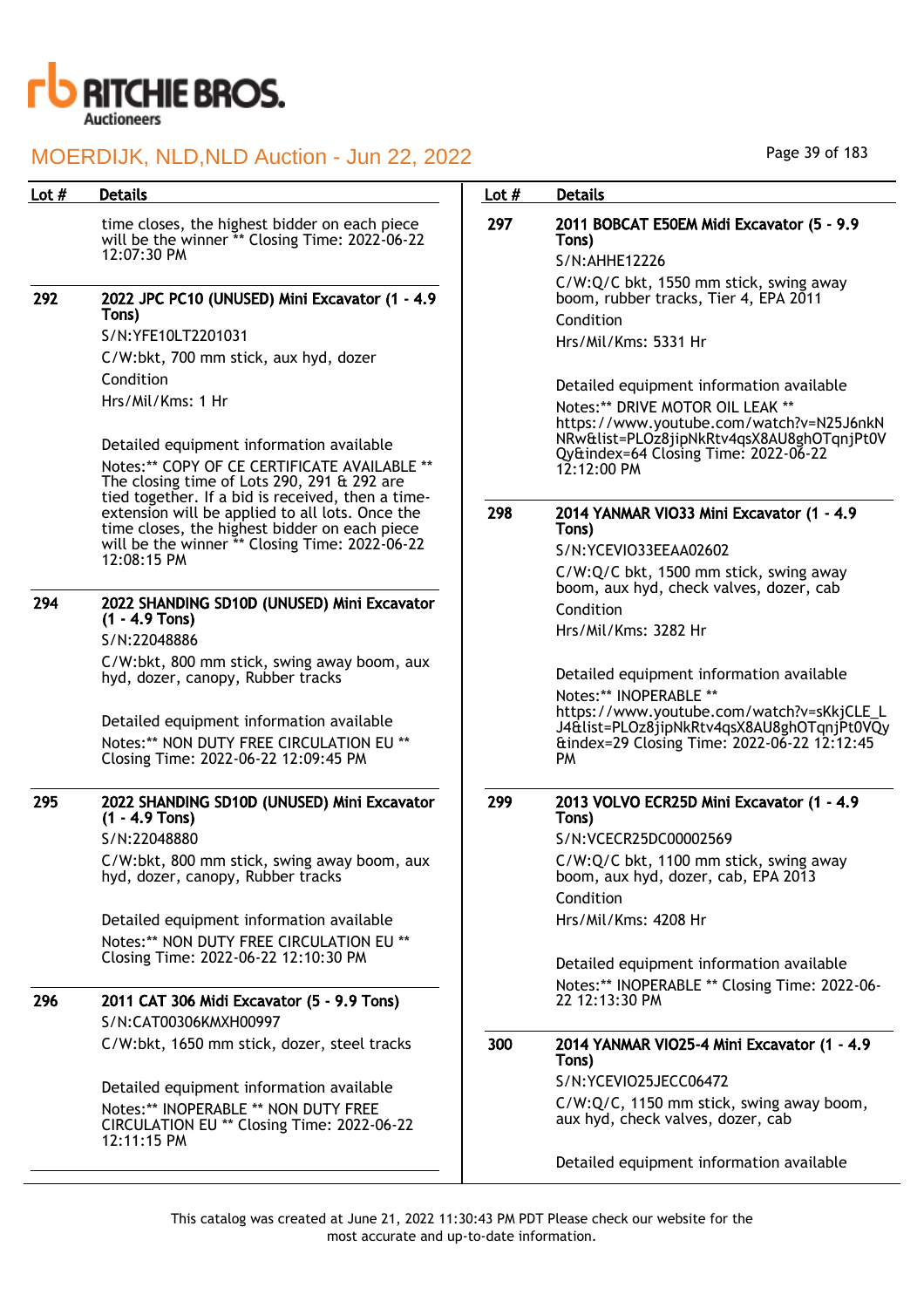

| Lot $#$ | <b>Details</b>                                                   | Lot $#$ | <b>Details</b>   |
|---------|------------------------------------------------------------------|---------|------------------|
|         | Notes: Closing Time: 2022-06-22 12:14:15 PM                      |         | S/N:AF           |
|         |                                                                  |         | $C/W:$ tc        |
| 301     | 2022 MUSTANG HM102 (UNUSED) Excavator<br><b>Hydraulic Hammer</b> |         |                  |
|         | S/N:AH220423                                                     |         | Notes:           |
|         | C/W:to fit 1.2 - 3.5 ton excavators                              | 308     | 2022 M           |
|         |                                                                  |         | Hydrau           |
|         | Notes: Closing Time: 2022-06-22 12:15:00 PM                      |         | S/N:AF           |
|         |                                                                  |         | $C/W:$ tc        |
| 302     | 2022 MUSTANG HM102 (UNUSED) Excavator<br><b>Hydraulic Hammer</b> |         | Notes:           |
|         | S/N:AH220424                                                     |         |                  |
|         | C/W:to fit 1.2 - 3.5 ton excavators                              | 309     | 2022 M<br>Hydrau |
|         | Notes: Closing Time: 2022-06-22 12:15:45 PM                      |         | S/N:AF           |
|         |                                                                  |         | $C/W:$ tc        |
| 303     | 2022 MUSTANG HM152 (UNUSED) Excavator<br><b>Hydraulic Hammer</b> |         |                  |
|         | S/N:AH220425                                                     |         | Notes:           |
|         | C/W:to fit 1.5 - 4.5 ton excavators                              | 310     | 2022 M<br>Hydrau |
|         | Notes: Closing Time: 2022-06-22 12:16:30 PM                      |         | S/N:AF           |
|         |                                                                  |         | $C/W:$ tc        |
| 304     | 2022 MUSTANG HM152 (UNUSED) Excavator<br><b>Hydraulic Hammer</b> |         | Notes:           |
|         | S/N:AH220426                                                     |         |                  |
|         | C/W:to fit 1.5 - 4.5 ton excavators                              | 311     | 2022 M<br>Hydrau |
|         | Notes: Closing Time: 2022-06-22 12:17:15 PM                      |         | S/N:AF           |
|         |                                                                  |         | $C/W:$ tc        |
| 305     | 2022 MUSTANG HM152 (UNUSED) Excavator<br><b>Hydraulic Hammer</b> |         |                  |
|         | S/N:AH220427                                                     |         | Notes:           |
|         | C/W:to fit 1.5 - 4.5 ton excavators                              | 312     | 2022 M           |
|         |                                                                  |         | Hydrau           |
|         | Notes: Closing Time: 2022-06-22 12:18:00 PM                      |         | S/N:AF           |
|         |                                                                  |         | $C/W:$ tc        |
| 306     | 2022 MUSTANG HM202 (UNUSED) Excavator<br><b>Hydraulic Hammer</b> |         | Notes:           |
|         | S/N:AH220428                                                     |         |                  |
|         | C/W:to fit 2.7 - 5.5 ton excavators                              | 313     | 2022 M<br>Hydrau |
|         | Notes: Closing Time: 2022-06-22 12:18:45 PM                      |         | S/N:AF           |
|         |                                                                  |         | $C/W:$ tc        |
| 307     | 2022 MUSTANG HM202 (UNUSED) Excavator<br><b>Hydraulic Hammer</b> |         | Notes:           |

| Page 40 of 183 |  |  |  |
|----------------|--|--|--|
|----------------|--|--|--|

| Lot $#$ | <b>Details</b>                                                                   |
|---------|----------------------------------------------------------------------------------|
|         | S/N:AH220429                                                                     |
|         | C/W:to fit 2.7 - 5.5 ton excavators                                              |
|         | Notes: Closing Time: 2022-06-22 12:19:30 PM                                      |
| 308     | 2022 MUSTANG HM202 (UNUSED) Excavator<br><b>Hydraulic Hammer</b>                 |
|         | S/N:AH220430                                                                     |
|         | C/W:to fit 2.7 - 5.5 ton excavators                                              |
|         | Notes: Closing Time: 2022-06-22 12:20:15 PM                                      |
| 309     | 2022 MUSTANG HM252 (UNUSED) Excavator<br><b>Hydraulic Hammer</b>                 |
|         | S/N:AH220431                                                                     |
|         | C/W:to fit 3.2 - 6.5 ton excavators                                              |
|         | Notes: Closing Time: 2022-06-22 12:21:00 PM                                      |
| 310     | 2022 MUSTANG HM252 (UNUSED) Excavator<br><b>Hydraulic Hammer</b>                 |
|         | S/N:AH220432                                                                     |
|         | C/W:to fit 3.2 - 6.5 ton excavators                                              |
|         | Notes: Closing Time: 2022-06-22 12:21:45 PM                                      |
| 311     | 2022 MUSTANG HM252 (UNUSED) Excavator<br><b>Hydraulic Hammer</b><br>S/N:AH220433 |
|         | C/W:to fit 3.2 - 6.5 ton excavators                                              |
|         |                                                                                  |
|         | Notes: Closing Time: 2022-06-22 12:22:30 PM                                      |
| 312     | 2022 MUSTANG HM252 (UNUSED) Excavator<br><b>Hydraulic Hammer</b>                 |
|         | S/N:AH220434                                                                     |
|         | C/W:to fit 3.2 - 6.5 ton excavators                                              |
|         | Notes: Closing Time: 2022-06-22 12:23:15 PM                                      |
| 313     | 2022 MUSTANG HM302 (UNUSED) Excavator<br><b>Hydraulic Hammer</b>                 |
|         | S/N:AH220435                                                                     |
|         | C/W:to fit 4.2 - 9.5 ton excavators                                              |
|         | Notes: Closing Time: 2022-06-22 12:24:00 PM                                      |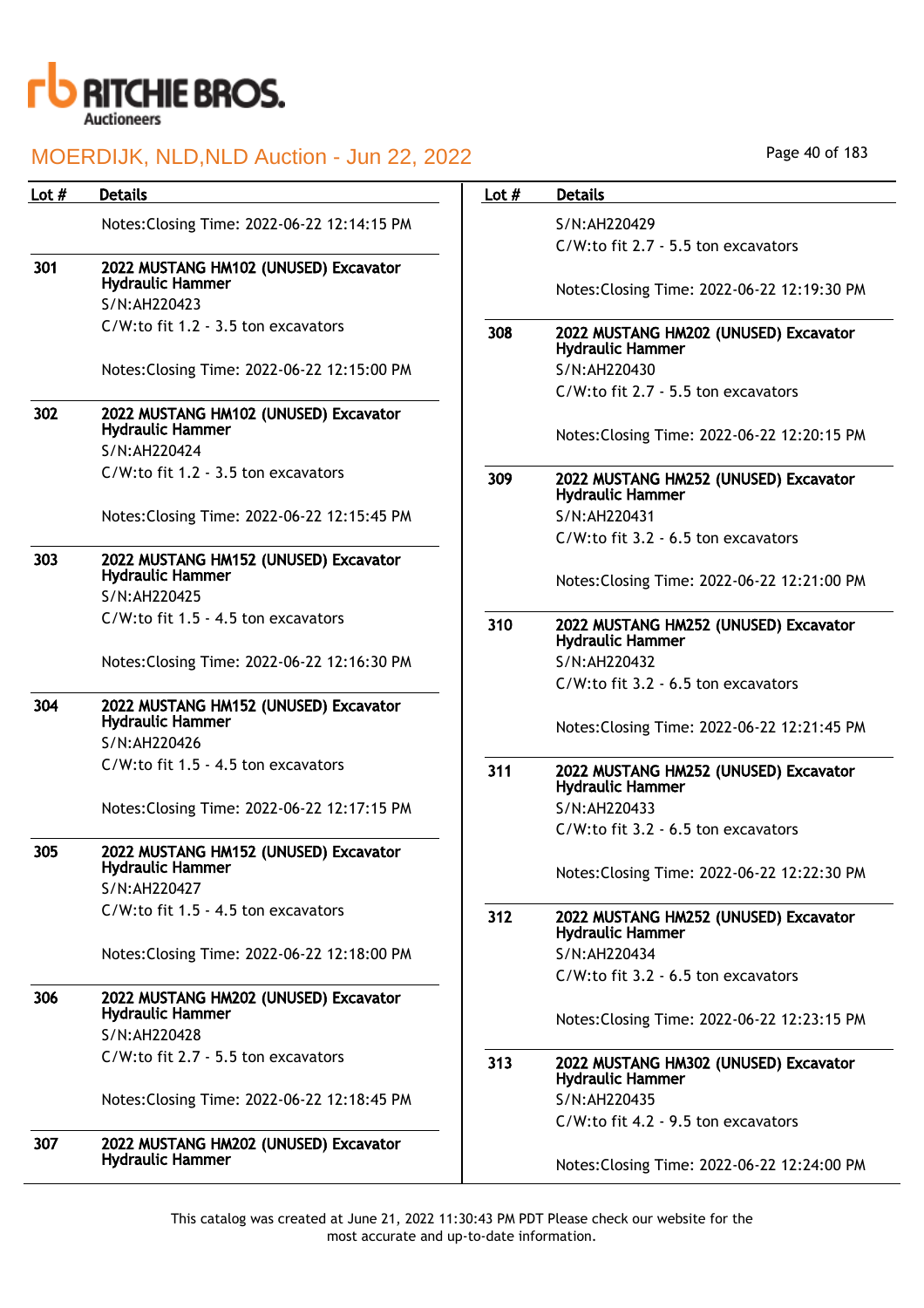

| Lot # | <b>Details</b>                                                    | Lot $#$ | <b>Details</b>                                        |
|-------|-------------------------------------------------------------------|---------|-------------------------------------------------------|
|       |                                                                   |         | C/W:to fit 24 - 45 ton excavators                     |
| 314   | 2022 MUSTANG HM302 (UNUSED) Excavator<br><b>Hydraulic Hammer</b>  |         |                                                       |
|       | S/N:AH220436                                                      |         | Notes: Closing Time: 2022-06-22 12:29:15 PM           |
|       | C/W:to fit 4.2 - 9.5 ton excavators                               | 321     | 1999 NPK H3XA Excavator Hydraulic Hammer              |
|       |                                                                   |         | S/N:Not Available                                     |
|       | Notes: Closing Time: 2022-06-22 12:24:45 PM                       |         |                                                       |
|       |                                                                   |         | Notes: Closing Time: 2022-06-22 12:30:00 PM           |
| 315   | 2022 MUSTANG HM500 (UNUSED) Excavator<br><b>Hydraulic Hammer</b>  |         |                                                       |
|       | S/N:AH220437                                                      | 322     | DEHACO DHB75 Q/C Excavator Hydraulic<br><b>Hammer</b> |
|       | C/W:to fit 5.2 - 11.5 ton excavators                              |         | S/N:Not Available                                     |
|       |                                                                   |         |                                                       |
|       | Notes: Closing Time: 2022-06-22 12:25:30 PM                       |         | Notes: Closing Time: 2022-06-22 12:30:45 PM           |
| 316   | 2022 MUSTANG HM1000 (UNUSED) Excavator                            | 323     | <b>Excavator Hydraulic Hammer</b>                     |
|       | <b>Hydraulic Hammer</b><br>S/N:AH220438                           |         | S/N:Not Available                                     |
|       | C/W:to fit 8.2 - 16.5 ton excavators                              |         |                                                       |
|       |                                                                   |         | Notes: Closing Time: 2022-06-22 12:31:30 PM           |
|       | Notes: Closing Time: 2022-06-22 12:26:15 PM                       |         |                                                       |
|       |                                                                   | 324     | <b>Excavator Hydraulic Hammer</b>                     |
| 317   | 2022 MUSTANG HM1500 (UNUSED) Excavator<br><b>Hydraulic Hammer</b> |         | S/N:Not Available                                     |
|       | S/N:AH220440                                                      |         | Notes: Closing Time: 2022-06-22 12:32:15 PM           |
|       | C/W:to fit 18 - 35 ton excavators                                 |         |                                                       |
|       |                                                                   | 325     | <b>Excavator Hydraulic Hammer</b>                     |
|       | Notes: Closing Time: 2022-06-22 12:27:00 PM                       |         | S/N:Not Available                                     |
| 318   | 2022 MUSTANG HM1300 (UNUSED) Excavator                            |         | Notes: Closing Time: 2022-06-22 12:33:00 PM           |
|       | <b>Hydraulic Hammer</b>                                           |         |                                                       |
|       | S/N:AH220439                                                      | 326     | Excavator Hydraulic Hammer                            |
|       | C/W:to fit 15 - 30 ton excavators                                 |         | S/N:Not Available                                     |
|       | Notes: Closing Time: 2022-06-22 12:27:45 PM                       |         | Notes: Closing Time: 2022-06-22 12:33:45 PM           |
|       |                                                                   |         |                                                       |
| 319   | 2022 MUSTANG HM1700 (UNUSED) Excavator                            | 327     | Qty Of 2 Excavator Hydraulic Hammer                   |
|       | <b>Hydraulic Hammer</b><br>S/N:AH220443                           |         | S/N:Not Available                                     |
|       | C/W:to fit 20 - 42 ton excavators                                 |         |                                                       |
|       |                                                                   |         | Notes: Closing Time: 2022-06-22 12:34:30 PM           |
|       | Notes: Closing Time: 2022-06-22 12:28:30 PM                       | 328     | 2022 PILEK 680 (UNUSED) Excavator Hydraulic           |
|       |                                                                   |         | <b>Hammer</b>                                         |
| 320   | 2022 MUSTANG HM1900 (UNUSED) Excavator<br><b>Hydraulic Hammer</b> |         | S/N:HZSB40E40579                                      |
|       | S/N:AH220444                                                      |         | Notes:** NON DUTY FREE CIRCULATION EU **              |
|       |                                                                   |         |                                                       |

Page 41 of 183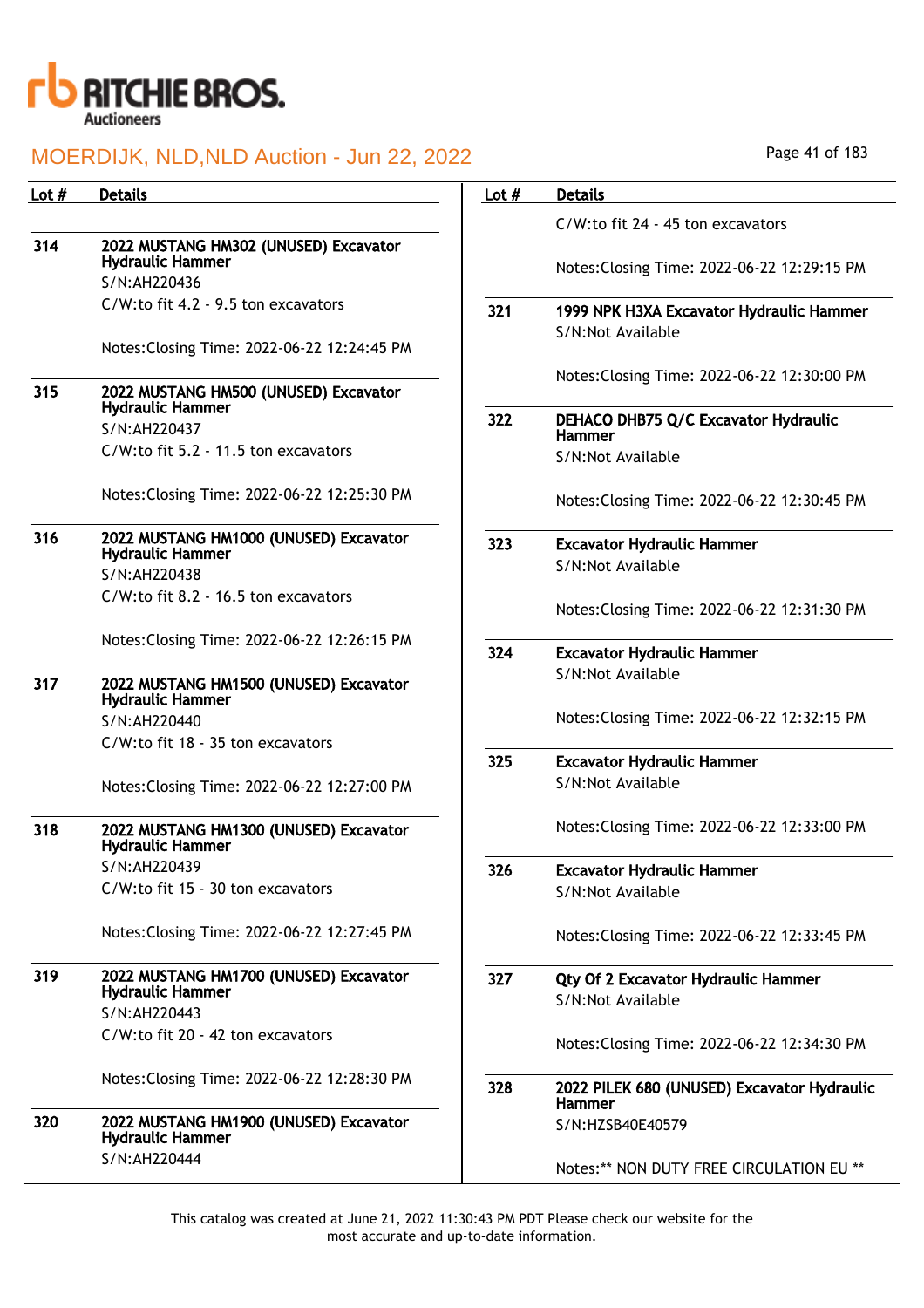

## MOERDIJK, NLD,NLD Auction - Jun 22, 2022

| Lot $#$ | <b>Details</b>                                                                   | Lot $#$ | <b>Details</b>                                                     |
|---------|----------------------------------------------------------------------------------|---------|--------------------------------------------------------------------|
|         | Closing Time: 2022-06-22 12:35:15 PM                                             |         |                                                                    |
| 329     | 2022 PILEK 680 (UNUSED) Excavator Hydraulic<br><b>Hammer</b>                     | 336     | Qty Of 2 Excavator Hydraulic Hammer<br>S/N:Not Available           |
|         | S/N:HZSB40E40416                                                                 |         | Notes: Closing Time: 2022-06-22 12:41:15 PM                        |
|         | Notes:** NON DUTY FREE CIRCULATION EU **<br>Closing Time: 2022-06-22 12:36:00 PM | 337     | IMI 1000 Excavator Hydraulic Hammer<br>S/N:E03426                  |
| 330     | 2022 PILEK 680 (UNUSED) Excavator Hydraulic<br><b>Hammer</b>                     |         | Notes: Closing Time: 2022-06-22 12:42:00 PM                        |
|         | S/N:HZSB40E39817                                                                 |         |                                                                    |
|         | Notes:** NON DUTY FREE CIRCULATION EU **<br>Closing Time: 2022-06-22 12:36:45 PM | 338     | <b>Excavator Hydraulic Hammer</b><br>S/N:Not Available             |
| 331     | 2022 PILEK 1400 (UNUSED) Excavator Hydraulic                                     |         | Notes: Closing Time: 2022-06-22 12:42:45 PM                        |
|         | <b>Hammer</b><br>S/N:CYU8120210915M                                              | 339     | NPK H-4X & H-08X Qty Of 2 Q/C Excavator<br><b>Hydraulic Hammer</b> |
|         |                                                                                  |         | S/N:Not Available                                                  |
|         | Notes:** NON DUTY FREE CIRCULATION EU **<br>Closing Time: 2022-06-22 12:37:30 PM |         | Notes: Closing Time: 2022-06-22 12:43:30 PM                        |
| 332     | 2020 ES MANUFACTURING LTD ESB06-11.0-16.0<br><b>Excavator Hydraulic Hammer</b>   | 340     | 2020 EPIROC EC165TCL Excavator Hydraulic<br><b>Hammer</b>          |
|         | S/N:ESB0620205319                                                                |         | S/N:DEQ201002                                                      |
|         | Notes: Closing Time: 2022-06-22 12:38:15 PM                                      |         | Notes: Closing Time: 2022-06-22 12:44:15 PM                        |
| 333     | 2020 ES MANUFACTURING LTD ESB06-11.0-16.0                                        | 341     | <b>EPIROC HB3100 Excavator Hydraulic Hammer</b>                    |
|         | <b>Excavator Hydraulic Hammer</b><br>S/N:ESB0620205362                           |         | S/N:32940                                                          |
|         | Notes: Closing Time: 2022-06-22 12:39:00 PM                                      |         | Notes: Closing Time: 2022-06-22 12:45:00 PM                        |
| 334     | ATLAS COPCO SBC650 Excavator Hydraulic<br><b>Hammer</b>                          | 342     | 2012 GB INDUSTRIES 11F Excavator Hydraulic<br><b>Hammer</b>        |
|         | S/N:Not Available                                                                |         | S/N:12002                                                          |
|         | Notes:** NON DUTY FREE CIRCULATION EU **<br>Closing Time: 2022-06-22 12:39:45 PM |         | Notes: Closing Time: 2022-06-22 12:45:45 PM                        |
| 335     |                                                                                  | 343     | RAMMER KG80 Excavator Hydraulic Hammer<br>S/N:KG8080BXB5092        |
|         | <b>RAMMER 4099 Excavator Hydraulic Hammer</b><br>S/N:Not Available               |         |                                                                    |
|         |                                                                                  |         | Notes: Closing Time: 2022-06-22 12:46:30 PM                        |
|         | Notes:** NON DUTY FREE CIRCULATION EU **<br>Closing Time: 2022-06-22 12:40:30 PM | 344     | <b>RAMMER S83 Excavator Hydraulic Hammer</b>                       |
|         |                                                                                  |         |                                                                    |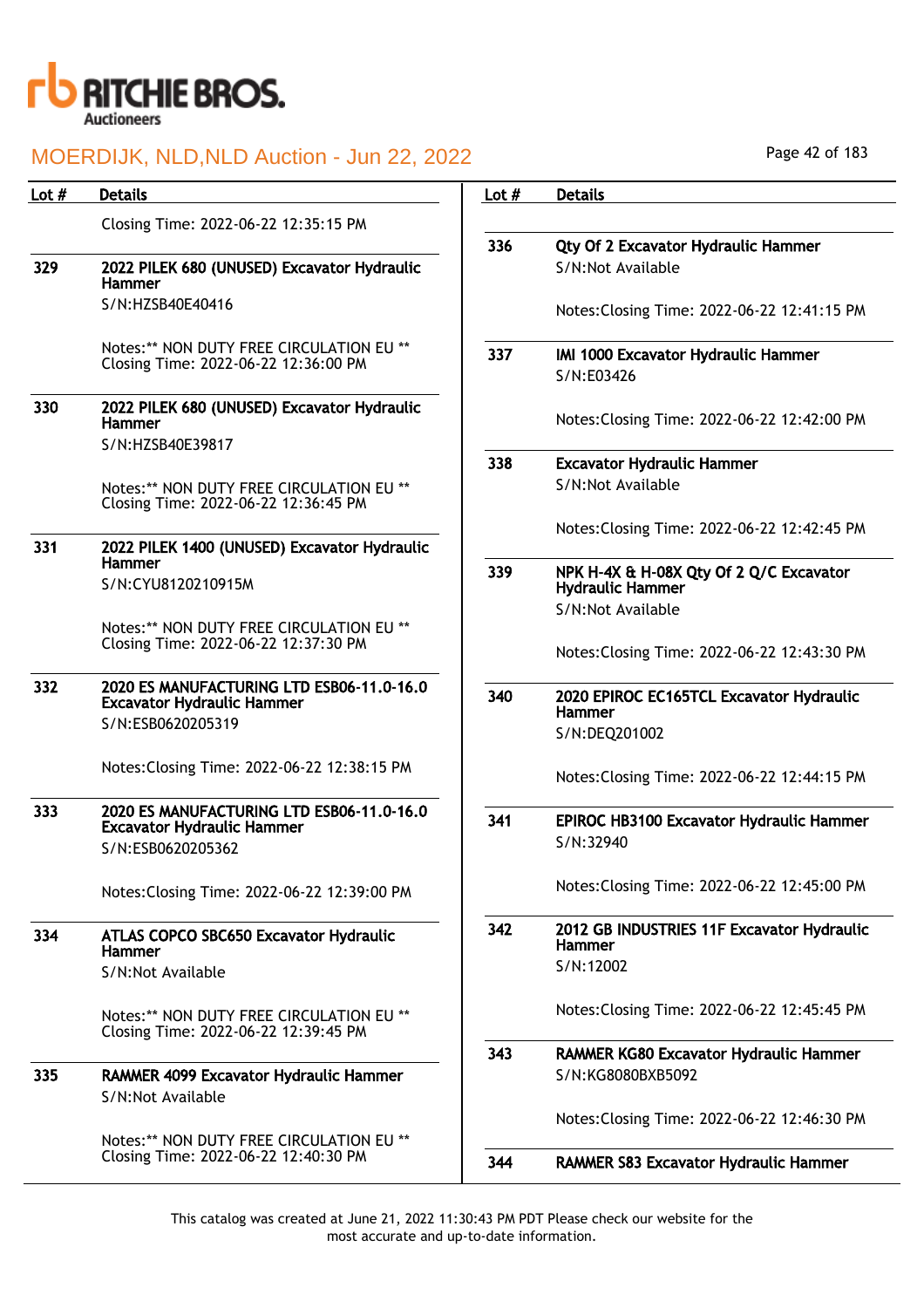

| Lot $#$ | <b>Details</b>                                                                       | Lot $#$ | <b>Details</b>                                                                       |
|---------|--------------------------------------------------------------------------------------|---------|--------------------------------------------------------------------------------------|
|         | S/N:2244                                                                             | 352     | 2022 HAENER HX400 (UNUSED) Excavator<br><b>Hydraulic Hammer</b>                      |
|         | Notes: Closing Time: 2022-06-22 12:47:15 PM                                          |         | S/N:3382201                                                                          |
|         |                                                                                      |         | C/W:to fit 1, 5-3 ton excavators                                                     |
| 345     | 1999 FURUKAWA F22 Excavator Hydraulic<br><b>Hammer</b>                               |         | Notes:** COPY OF CE CERTIFICATE AVAILABLE **<br>Closing Time: 2022-06-22 12:53:15 PM |
|         | S/N:1273                                                                             |         |                                                                                      |
|         | Notes: Closing Time: 2022-06-22 12:48:00 PM                                          | 353     | 2022 HAENER HX400 (UNUSED) Excavator<br><b>Hydraulic Hammer</b>                      |
| 346     |                                                                                      |         | S/N:3382202                                                                          |
|         | PLADDET PDH07 S Excavator Hydraulic Hammer<br>S/N:J17A07011                          |         | C/W:to fit 1, 5-3 ton excavators                                                     |
|         | Notes: Closing Time: 2022-06-22 12:48:45 PM                                          |         | Notes:** COPY OF CE CERTIFICATE AVAILABLE **<br>Closing Time: 2022-06-22 12:54:00 PM |
| 347     | JT Excavator Hydraulic Hammer<br>S/N:SHO2                                            | 354     | 2022 HAENER HX600 (UNUSED) Excavator<br><b>Hydraulic Hammer</b>                      |
|         |                                                                                      |         | S/N:3382064                                                                          |
|         | Notes: Closing Time: 2022-06-22 12:49:30 PM                                          |         | C/W:to fit 2, 5-4, 5 ton excavators                                                  |
| 348     | <b>Excavator Hydraulic Hammer</b><br>S/N:86605482C3572                               |         | Notes:** COPY OF CE CERTIFICATE AVAILABLE **<br>Closing Time: 2022-06-22 12:54:45 PM |
|         | Notes: Closing Time: 2022-06-22 12:50:15 PM                                          | 355     | 2022 HAENER HX600 (UNUSED) Excavator<br><b>Hydraulic Hammer</b>                      |
|         |                                                                                      |         | S/N:3382063                                                                          |
| 349     | <b>Excavator Hydraulic Hammer</b><br>S/N:86605599D30619                              |         | C/W:to fit 2, 5-4, 5 ton excavators                                                  |
|         | Notes: Closing Time: 2022-06-22 12:51:00 PM                                          |         | Notes:** COPY OF CE CERTIFICATE AVAILABLE **<br>Closing Time: 2022-06-22 12:55:30 PM |
| 350     | 2022 HAENER HX300 (UNUSED) Excavator<br><b>Hydraulic Hammer</b>                      | 356     | 2022 HAENER HX650 (UNUSED) Excavator<br><b>Hydraulic Hammer</b>                      |
|         | S/N:3382180                                                                          |         | S/N:3382190                                                                          |
|         | C/W:to fit 1, 2-2 ton excavators                                                     |         | C/W:to fit 3, 5-6, 5 ton excavators                                                  |
|         | Notes:** COPY OF CE CERTIFICATE AVAILABLE **<br>Closing Time: 2022-06-22 12:51:45 PM |         | Notes:** COPY OF CE CERTIFICATE AVAILABLE **<br>Closing Time: 2022-06-22 12:56:15 PM |
| 351     | 2022 HAENER HX300 (UNUSED) Excavator<br><b>Hydraulic Hammer</b>                      | 357     | 2022 HAENER HX700 (UNUSED) Excavator<br><b>Hydraulic Hammer</b>                      |
|         | S/N:3382178                                                                          |         | S/N:3382094                                                                          |
|         | C/W:to fit 1, 2-2 ton excavators                                                     |         | C/W:to fit 4-8 ton excavators                                                        |
|         | Notes:** COPY OF CE CERTIFICATE AVAILABLE **<br>Closing Time: 2022-06-22 12:52:30 PM |         | Notes:** COPY OF CE CERTIFICATE AVAILABLE **<br>Closing Time: 2022-06-22 12:57:00 PM |

Page 43 of 183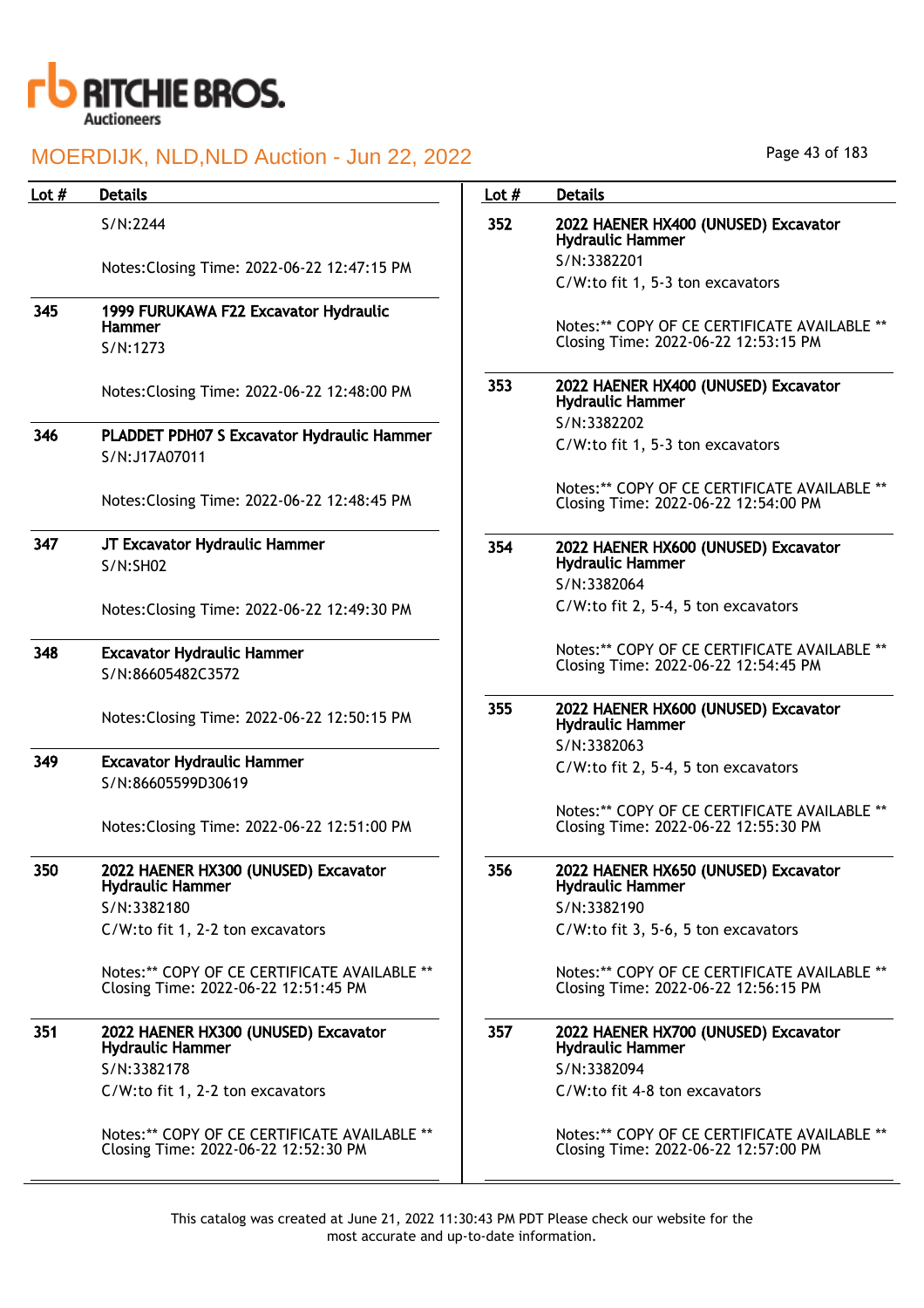

| Lot $#$ | <b>Details</b>                                                                       | Lot $#$ | <b>Details</b>                                                                   |
|---------|--------------------------------------------------------------------------------------|---------|----------------------------------------------------------------------------------|
| 358     | 2022 HAENER HX1000 (UNUSED) Excavator<br><b>Hydraulic Hammer</b>                     |         | C/W:to fit 7-12 ton excavators                                                   |
|         | S/N:3382166                                                                          |         | Notes: Closing Time: 2022-06-22 01:03:00 PM                                      |
|         | C/W:to fit 10-18 ton excavators                                                      |         |                                                                                  |
|         | Notes:** COPY OF CE CERTIFICATE AVAILABLE **<br>Closing Time: 2022-06-22 12:57:45 PM | 366     | MONTABERT BRH-270 Excavator Hydraulic<br>Hammer                                  |
|         |                                                                                      |         | S/N:Not Available                                                                |
| 359     | <b>CAT H180DS Excavator Hydraulic Hammer</b>                                         |         |                                                                                  |
|         | S/N:Not Available                                                                    |         | Notes: Closing Time: 2022-06-22 01:03:45 PM                                      |
|         | C/W:to fit 40-75 ton excavators                                                      | 367     | <b>RAMMER E68 CITY (UNUSED) Excavator</b><br><b>Hydraulic Hammer</b>             |
|         | Notes: Closing Time: 2022-06-22 12:58:30 PM                                          |         | S/N:68XB0579                                                                     |
| 360     | <b>CAT H160DS Excavator Hydraulic Hammer</b><br>S/N:Not Available                    |         | Notes: Closing Time: 2022-06-22 01:04:30 PM                                      |
|         | C/W:to fit 32-55 ton excavators                                                      | 368     | (UNUSED) Excavator Hydraulic Hammer<br>S/N:0088                                  |
|         | Notes: Closing Time: 2022-06-22 12:59:15 PM                                          |         | C/W:to fit 5-8 Ton hydraulic excavator                                           |
| 361     | <b>CAT H140DS Excavator Hydraulic Hammer</b>                                         |         | Notes:** NON DUTY FREE CIRCULATION EU **<br>Closing Time: 2022-06-22 01:05:15 PM |
|         | S/N:Not Available                                                                    |         |                                                                                  |
|         | Notes: Closing Time: 2022-06-22 01:00:00 PM                                          | 369     | (UNUSED) Excavator Hydraulic Hammer<br>S/N:1104                                  |
| 362     | <b>CAT H130 S Excavator Hydraulic Hammer</b>                                         |         | C/W:to fit 5-8 Ton hydraulic excavator                                           |
|         | S/N:Not Available                                                                    |         |                                                                                  |
|         | C/W:to fit 19-32 ton excavators                                                      |         | Notes:** NON DUTY FREE CIRCULATION EU **<br>Closing Time: 2022-06-22 01:06:00 PM |
|         | Notes: Closing Time: 2022-06-22 01:00:45 PM                                          | 370     | (UNUSED) Excavator Hydraulic Hammer                                              |
| 363     | <b>CAT H110ES Excavator Hydraulic Hammer</b>                                         |         | S/N:1044<br>C/W:to fit 5-8 Ton hydraulic excavator                               |
|         | S/N:Not Available                                                                    |         |                                                                                  |
|         | C/W:to fit 8-16 ton excavators                                                       |         | Notes:** NON DUTY FREE CIRCULATION EU **                                         |
|         |                                                                                      |         | Closing Time: 2022-06-22 01:06:45 PM                                             |
|         | Notes: Closing Time: 2022-06-22 01:01:30 PM                                          |         |                                                                                  |
|         |                                                                                      | 371     | (UNUSED) Excavator Hydraulic Hammer                                              |
| 364     | EPIROC MB1700 Excavator Hydraulic Hammer<br>S/N:Not Available                        |         | S/N:1563                                                                         |
|         | C/W:to fit 19-32 ton excavators                                                      |         | C/W:to fit 5-8 Ton hydraulic excavator                                           |
|         |                                                                                      |         |                                                                                  |
|         | Notes: Closing Time: 2022-06-22 01:02:15 PM                                          |         | Notes:** NON DUTY FREE CIRCULATION EU **<br>Closing Time: 2022-06-22 01:07:30 PM |
| 365     | HYDRARAM FX-90 Excavator Hydraulic Hammer                                            | 372     | EPIROC MB1200 Excavator Hydraulic Hammer                                         |
|         | S/N:Not Available                                                                    |         | S/N:Not Available                                                                |

Page 44 of 183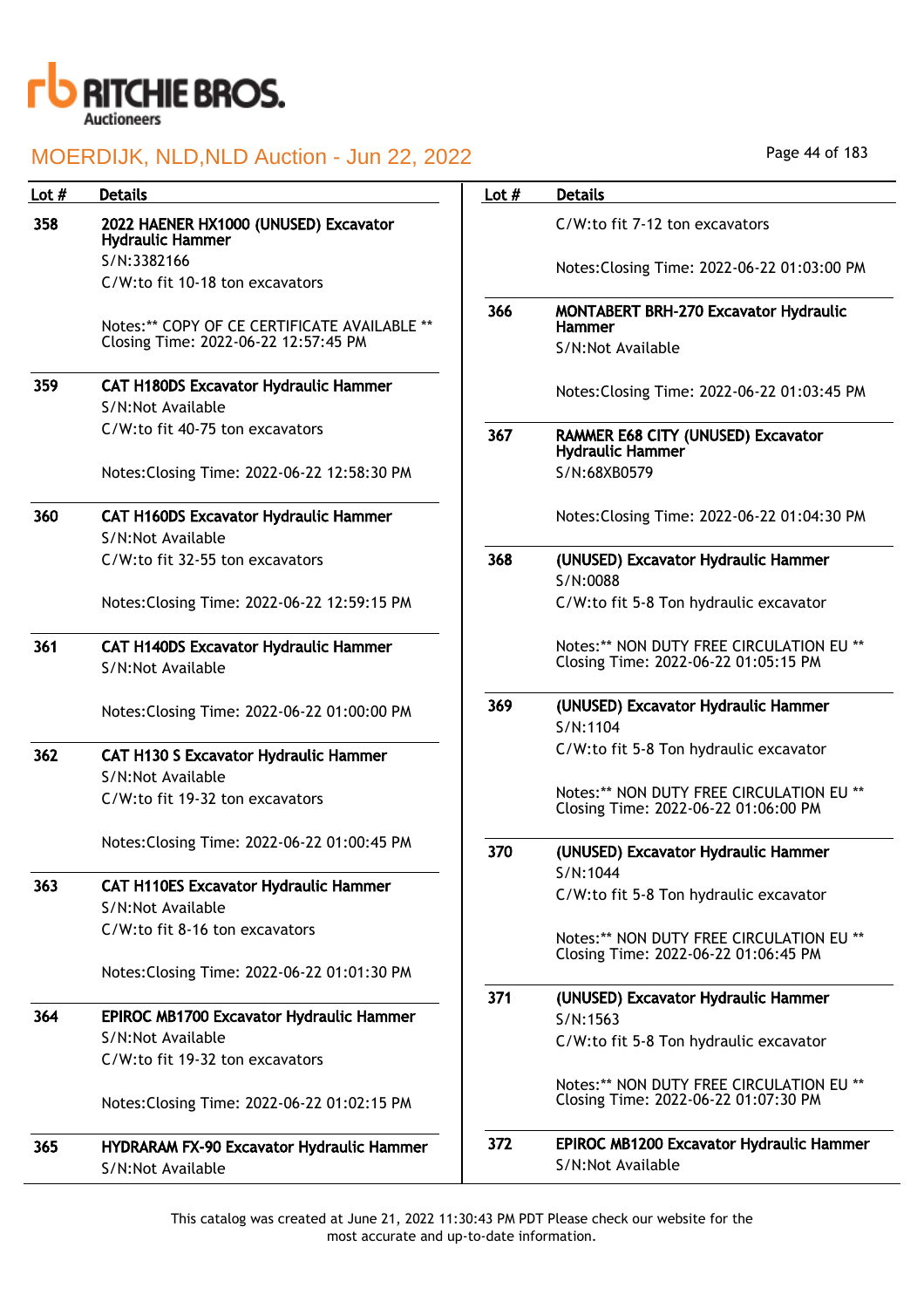

| Lot $#$ | <b>Details</b>                                                  | Lot $#$ | <b>Details</b>                                               |
|---------|-----------------------------------------------------------------|---------|--------------------------------------------------------------|
|         |                                                                 |         | <b>Hydraulic Hammer</b>                                      |
|         | Notes: Closing Time: 2022-06-22 01:08:15 PM                     |         | S/N:40FD03616                                                |
|         |                                                                 |         | C/W:to fit 4-7 ton excavators                                |
| 373     | NPK H-7X Excavator Hydraulic Hammer                             |         |                                                              |
|         | S/N:Not Available                                               |         | Notes:** NON DUTY FREE CIRC                                  |
|         | C/W:to fit 12-20 ton excavators                                 |         | Closing Time: 2022-06-22 01:1                                |
|         | Notes: Closing Time: 2022-06-22 01:09:00 PM                     | 380     | 2022 JCB JCBHD700 (UNUSED)<br><b>Hydraulic Hammer</b>        |
| 374     | ATLAS-COPCO TEX-900H Excavator Hydraulic                        |         | S/N:40FD03542                                                |
|         | <b>Hammer</b>                                                   |         | C/W:to fit 4-7 ton excavators                                |
|         | S/N:Not Available                                               |         |                                                              |
|         | C/W:to fit 14-24 ton excavators                                 |         | Notes:** NON DUTY FREE CIRC<br>Closing Time: 2022-06-22 01:1 |
|         | Notes: Closing Time: 2022-06-22 01:09:45 PM                     |         |                                                              |
|         |                                                                 | 384     | <b>Excavator Hydraulic Hammer</b>                            |
| 375     | ATLAS-COPCO HB-4200 Excavator Hydraulic<br><b>Hammer</b>        |         | S/N:Not Available                                            |
|         | S/N:Not Available                                               |         | Notes: Closing Time: 2022-06-2                               |
|         | C/W:to fit 40-80 ton                                            |         |                                                              |
|         |                                                                 | 385     | Qty Of 2 Q/C Excavator Bucke                                 |
|         | Notes: Closing Time: 2022-06-22 01:10:30 PM                     |         | S/N:Not Available                                            |
| 376     | <b>INDECO HP900FS Excavator Hydraulic Hammer</b>                |         | Notes: Closing Time: 2022-06-2                               |
|         | S/N:Not Available                                               |         |                                                              |
|         | C/W:to fit 5-14 ton excavators                                  | 386     | Qty Of 2 Q/C Excavator Bucke                                 |
|         |                                                                 |         | S/N:Not Available                                            |
|         | Notes: Closing Time: 2022-06-22 01:11:15 PM                     |         |                                                              |
|         |                                                                 |         | Notes: Closing Time: 2022-06-2                               |
| 377     | 2022 JCB (UNUSED) Excavator Hydraulic<br><b>Hammer</b>          | 387     | Qty Of 2 Q/C Excavator Bucke                                 |
|         | S/N:40FD03656                                                   |         | S/N:Not Available                                            |
|         | C/W:to fit 4-7 ton excavators                                   |         |                                                              |
|         |                                                                 |         | Notes: Closing Time: 2022-06-2                               |
|         | Notes:** NON DUTY FREE CIRCULATION EU **                        |         |                                                              |
|         | Closing Time: 2022-06-22 01:12:00 PM                            | 388     | Qty Of 2 Q/C Excavator Bucke                                 |
|         |                                                                 |         | S/N:Not Available                                            |
| 378     | 2022 JCB JCBHD700 (UNUSED) Excavator<br><b>Hydraulic Hammer</b> |         |                                                              |
|         | S/N:40FD03815                                                   |         | Notes: Closing Time: 2022-06-2                               |
|         | C/W:to fit 4-7 ton excavators                                   |         |                                                              |
|         |                                                                 | 389     | <b>Q/C Excavator Bucket</b>                                  |
|         | Notes:** NON DUTY FREE CIRCULATION EU **                        |         | S/N:Not Available                                            |
|         | Closing Time: 2022-06-22 01:12:45 PM                            |         |                                                              |
|         |                                                                 |         | Notes: Closing Time: 2022-06-2                               |
| 379     | 2022 JCB JCBHD700 (UNUSED) Excavator                            |         |                                                              |
|         |                                                                 |         |                                                              |

# aulic Hammer 40FD03616

s:\*\* NON DUTY FREE CIRCULATION EU \*\* ng Time: 2022-06-22 01:13:30 PM JCB JCBHD700 (UNUSED) Excavator aulic Hammer S/N:40FD03542 to fit 4-7 ton excavators s: \*\* NON DUTY FREE CIRCULATION EU \*\* ng Time: 2022-06-22 01:14:15 PM

s:Closing Time: 2022-06-22 01:17:15 PM

| 385 | Qty Of 2 Q/C Excavator Bucket |  |  |
|-----|-------------------------------|--|--|
|     | S/N:Not Available             |  |  |

s:Closing Time: 2022-06-22 01:18:00 PM

## Of 2 Q/C Excavator Bucket **Not Available**

s:Closing Time: 2022-06-22 01:18:45 PM

- Of 2 Q/C Excavator Bucket Not Available s:Closing Time: 2022-06-22 01:19:30 PM Of 2 Q/C Excavator Bucket Not Available s:Closing Time: 2022-06-22 01:20:15 PM **Excavator Bucket** 
	- Not Available

s:Closing Time: 2022-06-22 01:21:00 PM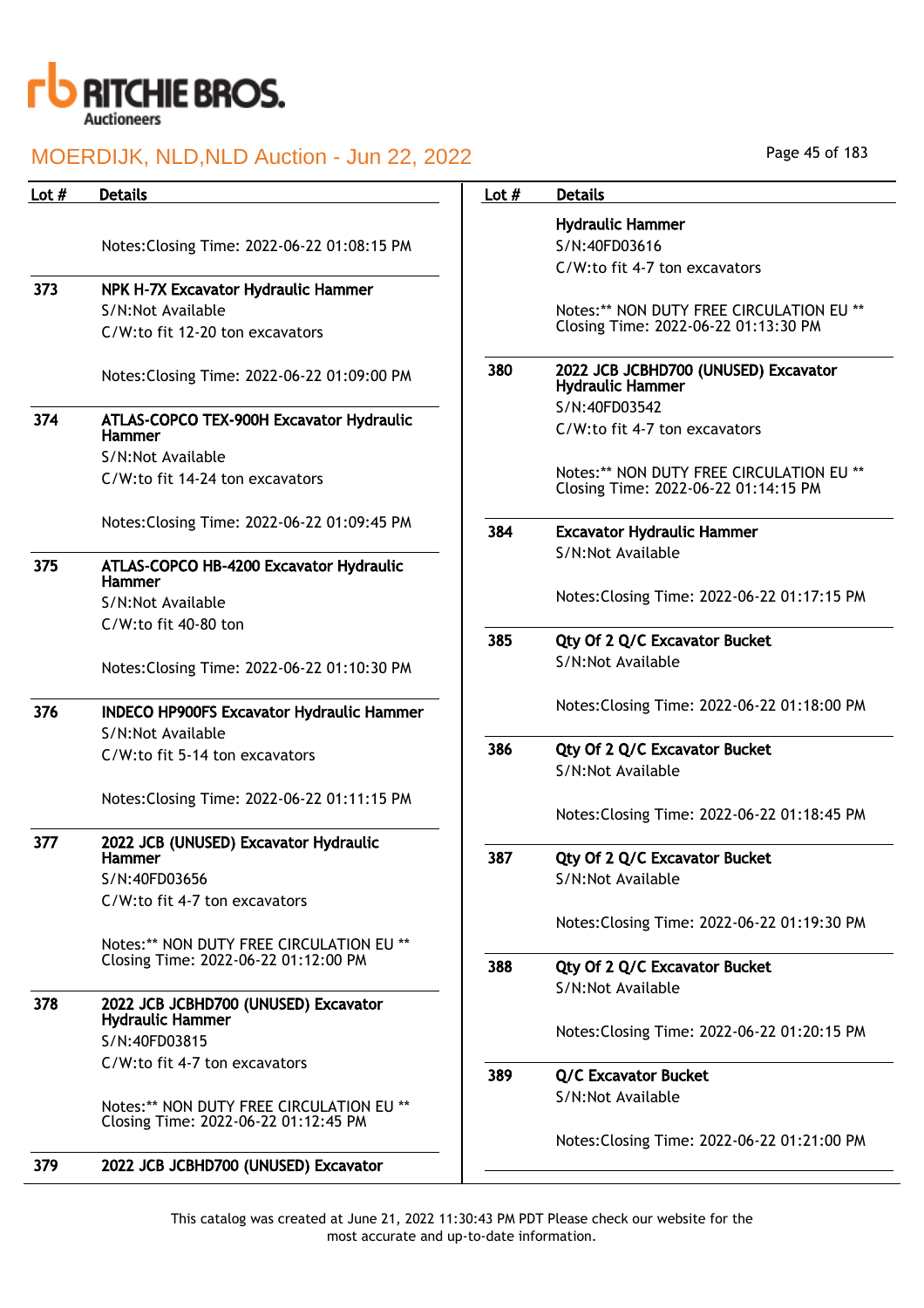

| Lot $#$ | <b>Details</b>                              | Lot $#$ | <b>Details</b>                              |
|---------|---------------------------------------------|---------|---------------------------------------------|
| 390     | Qty Of 3 Q/C Excavator Bucket               |         |                                             |
|         | S/N:Not Available                           | 399     | <b>Q/C Excavator Bucket</b>                 |
|         |                                             |         | S/N:Not Available                           |
|         | Notes: Closing Time: 2022-06-22 01:21:45 PM |         |                                             |
|         |                                             |         | Notes: Closing Time: 2022-06-22 01:28:30 PM |
| 391     | <b>Q/C Excavator Bucket</b>                 |         |                                             |
|         | S/N:Not Available                           | 400     | Qty Of 2 Q/C Excavator Bucket               |
|         |                                             |         | S/N:Not Available                           |
|         | Notes: Closing Time: 2022-06-22 01:22:30 PM |         |                                             |
|         |                                             |         | Notes: Closing Time: 2022-06-22 01:29:15 PM |
| 392     | <b>Q/C Excavator Bucket</b>                 |         |                                             |
|         | S/N:Not Available                           | 401     | <b>Q/C Excavator Bucket</b>                 |
|         |                                             |         | S/N:Not Available                           |
|         | Notes: Closing Time: 2022-06-22 01:23:15 PM |         | Notes: Closing Time: 2022-06-22 01:30:00 PM |
| 393     | <b>Q/C Excavator Bucket</b>                 |         |                                             |
|         | S/N:Not Available                           | 402     | Qty Of 2 Q/C Excavator Bucket               |
|         |                                             |         | S/N:Not Available                           |
|         | Notes: Closing Time: 2022-06-22 01:24:00 PM |         |                                             |
|         |                                             |         | Notes: Closing Time: 2022-06-22 01:30:45 PM |
| 394     | <b>Q/C Excavator Bucket</b>                 |         |                                             |
|         | S/N:Not Available                           | 403     | Q/C Excavator Bucket                        |
|         |                                             |         | S/N:Not Available                           |
|         | Notes: Closing Time: 2022-06-22 01:24:45 PM |         | C/W:Excavator Adapter Plate And Coupler     |
|         |                                             |         |                                             |
| 395     | 2002 MATT NIELEN Q/C Skeleton Excavator     |         | Notes: Closing Time: 2022-06-22 01:31:30 PM |
|         | <b>Bucket</b>                               |         |                                             |
|         | S/N:Not Available                           | 404     | Qty Of 4 Banana Excavator Bucket            |
|         |                                             |         | S/N:Not Available                           |
|         | Notes: Closing Time: 2022-06-22 01:25:30 PM |         |                                             |
| 396     | <b>KUBOTA Q/C Excavator Bucket</b>          |         | Notes: Closing Time: 2022-06-22 01:32:15 PM |
|         | S/N:Not Available                           |         |                                             |
|         |                                             | 405     | Qty Of 2 Q/C Excavator Bucket               |
|         | Notes: Closing Time: 2022-06-22 01:26:15 PM |         | S/N:Not Available                           |
|         |                                             |         |                                             |
| 397     | Qty Of 2 Q/C Excavator Bucket               |         | Notes: Closing Time: 2022-06-22 01:33:00 PM |
|         | S/N:Not Available                           | 406     | <b>Excavator Bucket</b>                     |
|         |                                             |         | S/N:Not Available                           |
|         | Notes: Closing Time: 2022-06-22 01:27:00 PM |         |                                             |
|         |                                             |         | Notes: Closing Time: 2022-06-22 01:33:45 PM |
| 398     | Q/C Excavator Bucket                        |         |                                             |
|         | S/N:Not Available                           | 407     | <b>Qty Of 2 Excavator Bucket</b>            |
|         |                                             |         | S/N:Not Available                           |
|         | Notes: Closing Time: 2022-06-22 01:27:45 PM |         |                                             |

Page 46 of 183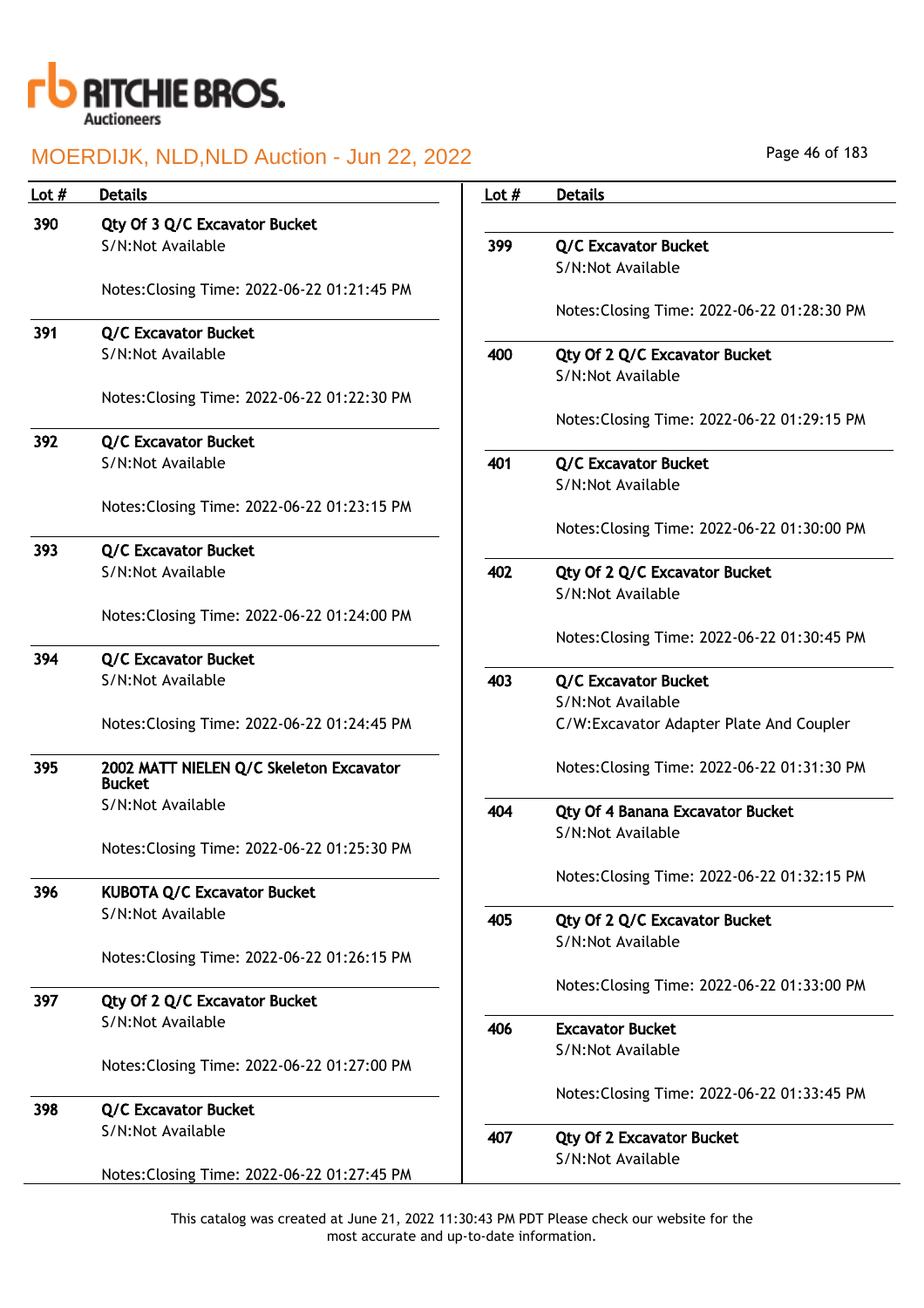

| Lot $#$ | <b>Details</b>                                     | Lot $#$ | <b>Details</b> |
|---------|----------------------------------------------------|---------|----------------|
|         |                                                    |         | S/N:No         |
|         | Notes: Closing Time: 2022-06-22 01:34:30 PM        |         | Notes:         |
| 408     | <b>Q/C Excavator Bucket</b>                        |         |                |
|         | S/N:Not Available                                  | 417     | Excava         |
|         | Notes: Closing Time: 2022-06-22 01:35:15 PM        |         | S/N:No         |
|         |                                                    |         | Notes:         |
| 409     | Qty Of 3 Q/C Excavator Bucket<br>S/N:Not Available | 418     | <b>Excava</b>  |
|         |                                                    |         | S/N:No         |
|         | Notes: Closing Time: 2022-06-22 01:36:00 PM        |         |                |
| 410     | Qty Of 3 Q/C Excavator Bucket                      |         | Notes:         |
|         | S/N:Not Available                                  | 419     | <b>Excava</b>  |
|         |                                                    |         | S/N:No         |
|         | Notes: Closing Time: 2022-06-22 01:36:45 PM        |         | Notes:         |
| 411     | <b>Excavator Bucket</b>                            |         |                |
|         | S/N:Not Available                                  | 420     | <b>Excava</b>  |
|         |                                                    |         | S/N:No         |
|         | Notes: Closing Time: 2022-06-22 01:37:30 PM        |         | Notes:         |
| 412     | <b>Qty Of 3 Banana Excavator Bucket</b>            |         |                |
|         | S/N:Not Available                                  | 421     | <b>Excava</b>  |
|         |                                                    |         | S/N:No         |
|         | Notes: Closing Time: 2022-06-22 01:38:15 PM        |         | Notes:         |
| 413     | <b>Q/C Excavator Bucket</b>                        |         |                |
|         | S/N:Not Available                                  | 422     | <b>Excava</b>  |
|         | Notes: Closing Time: 2022-06-22 01:39:00 PM        |         | S/N:No         |
|         |                                                    |         | Notes:         |
| 414     | <b>Qty Of 2 Excavator Bucket</b>                   |         |                |
|         | S/N:Not Available                                  | 423     | Excava         |
|         |                                                    |         | S/N:No         |
|         | Notes: Closing Time: 2022-06-22 01:39:45 PM        |         | Notes:         |
| 415     | Qty Of 2 Q/C Excavator Bucket                      |         |                |
|         | S/N:Not Available                                  | 424     | <b>Excava</b>  |
|         |                                                    |         | S/N:No         |
|         | Notes: Closing Time: 2022-06-22 01:40:30 PM        |         | Notes:         |
| 416     | <b>Excavator Bucket</b>                            |         |                |
|         |                                                    |         |                |

| Lot $#$ | <b>Details</b>                               |
|---------|----------------------------------------------|
|         | S/N:Not Available                            |
|         | Notes: Closing Time: 2022-06-22 01:41:15 PM  |
| 417     | <b>Excavator Bucket</b><br>S/N:Not Available |
|         |                                              |
|         | Notes: Closing Time: 2022-06-22 01:42:00 PM  |
| 418     | <b>Excavator Bucket</b>                      |
|         | S/N:Not Available                            |
|         |                                              |
|         | Notes: Closing Time: 2022-06-22 01:42:45 PM  |
| 419     | <b>Excavator Bucket</b>                      |
|         | S/N:Not Available                            |
|         |                                              |
|         | Notes: Closing Time: 2022-06-22 01:43:30 PM  |
| 420     | <b>Excavator Bucket</b>                      |
|         | S/N:Not Available                            |
|         |                                              |
|         | Notes: Closing Time: 2022-06-22 01:44:15 PM  |
| 421     | <b>Excavator Bucket</b>                      |
|         | S/N:Not Available                            |
|         |                                              |
|         | Notes: Closing Time: 2022-06-22 01:45:00 PM  |
| 422     | <b>Excavator Bucket</b>                      |
|         | S/N:Not Available                            |
|         |                                              |
|         | Notes: Closing Time: 2022-06-22 01:45:45 PM  |
| 423     | <b>Excavator Bucket</b>                      |
|         | S/N:Not Available                            |
|         |                                              |
|         | Notes: Closing Time: 2022-06-22 01:46:30 PM  |
| 424     | <b>Excavator Bucket</b>                      |
|         | S/N:Not Available                            |
|         |                                              |
|         | Notes: Closing Time: 2022-06-22 01:47:15 PM  |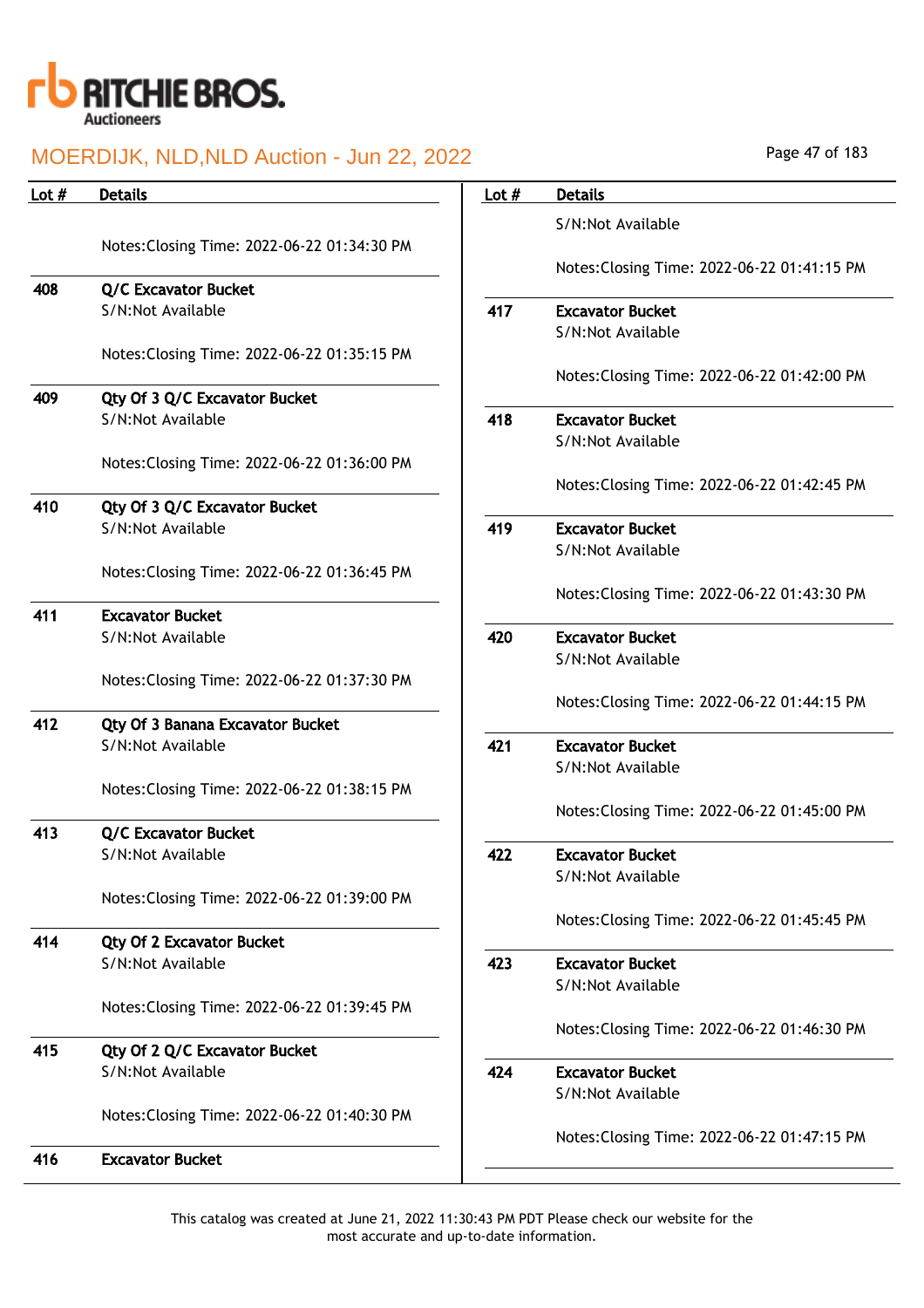

| Lot $#$ | <b>Details</b>                              | Lot $#$ | <b>Details</b>                              |
|---------|---------------------------------------------|---------|---------------------------------------------|
| 425     | <b>Excavator Bucket</b>                     |         |                                             |
|         | S/N:Not Available                           | 434     | <b>Excavator Bucket</b>                     |
|         |                                             |         | S/N:Not Available                           |
|         | Notes: Closing Time: 2022-06-22 01:48:00 PM |         |                                             |
|         |                                             |         | Notes: Closing Time: 2022-06-22 01:54:45 PM |
| 426     | <b>Excavator Bucket</b>                     |         |                                             |
|         | S/N:Not Available                           | 435     | <b>Excavator Bucket</b>                     |
|         | Notes: Closing Time: 2022-06-22 01:48:45 PM |         | S/N:Not Available                           |
|         |                                             |         | Notes: Closing Time: 2022-06-22 01:55:30 PM |
| 427     | <b>Excavator Bucket</b>                     |         |                                             |
|         | S/N:Not Available                           | 436     | <b>Excavator Bucket</b>                     |
|         |                                             |         | S/N:Not Available                           |
|         | Notes: Closing Time: 2022-06-22 01:49:30 PM |         |                                             |
|         |                                             |         | Notes: Closing Time: 2022-06-22 01:56:15 PM |
| 428     | <b>Excavator Bucket</b>                     |         |                                             |
|         | S/N:Not Available                           | 437     | Qty Of 7 Banana Bucket                      |
|         |                                             |         | S/N:Not Available                           |
|         | Notes: Closing Time: 2022-06-22 01:50:15 PM |         | C/W:to fit KX41                             |
| 429     | <b>Excavator Bucket</b>                     |         | Notes: Closing Time: 2022-06-22 01:57:00 PM |
|         | S/N:Not Available                           |         |                                             |
|         |                                             | 438     | <b>Excavator Bucket</b>                     |
|         | Notes: Closing Time: 2022-06-22 01:51:00 PM |         | S/N:Not Available                           |
|         |                                             |         |                                             |
| 430     | <b>Excavator Bucket</b>                     |         | Notes: Closing Time: 2022-06-22 01:57:45 PM |
|         | S/N:Not Available                           |         |                                             |
|         |                                             | 439     | <b>Qty Of 4 Excavator Bucket</b>            |
|         | Notes: Closing Time: 2022-06-22 01:51:45 PM |         | S/N:Not Available                           |
| 431     | <b>Excavator Bucket</b>                     |         | Notes: Closing Time: 2022-06-22 01:58:30 PM |
|         | S/N:Not Available                           |         |                                             |
|         |                                             | 440     | <b>Qty Of 4 Excavator Bucket</b>            |
|         | Notes: Closing Time: 2022-06-22 01:52:30 PM |         | S/N:Not Available                           |
|         |                                             |         |                                             |
| 432     | <b>Excavator Bucket</b>                     |         | Notes: Closing Time: 2022-06-22 01:59:15 PM |
|         | S/N:Not Available                           |         |                                             |
|         |                                             | 441     | <b>Qty Of 4 Excavator Bucket</b>            |
|         | Notes: Closing Time: 2022-06-22 01:53:15 PM |         | S/N:Not Available                           |
| 433     | <b>Excavator Bucket</b>                     |         |                                             |
|         | S/N:Not Available                           |         | Notes: Closing Time: 2022-06-22 02:00:00 PM |
|         |                                             | 442     | <b>Qty Of 4 Excavator Bucket</b>            |
|         | Notes: Closing Time: 2022-06-22 01:54:00 PM |         | S/N:Not Available                           |
|         |                                             |         |                                             |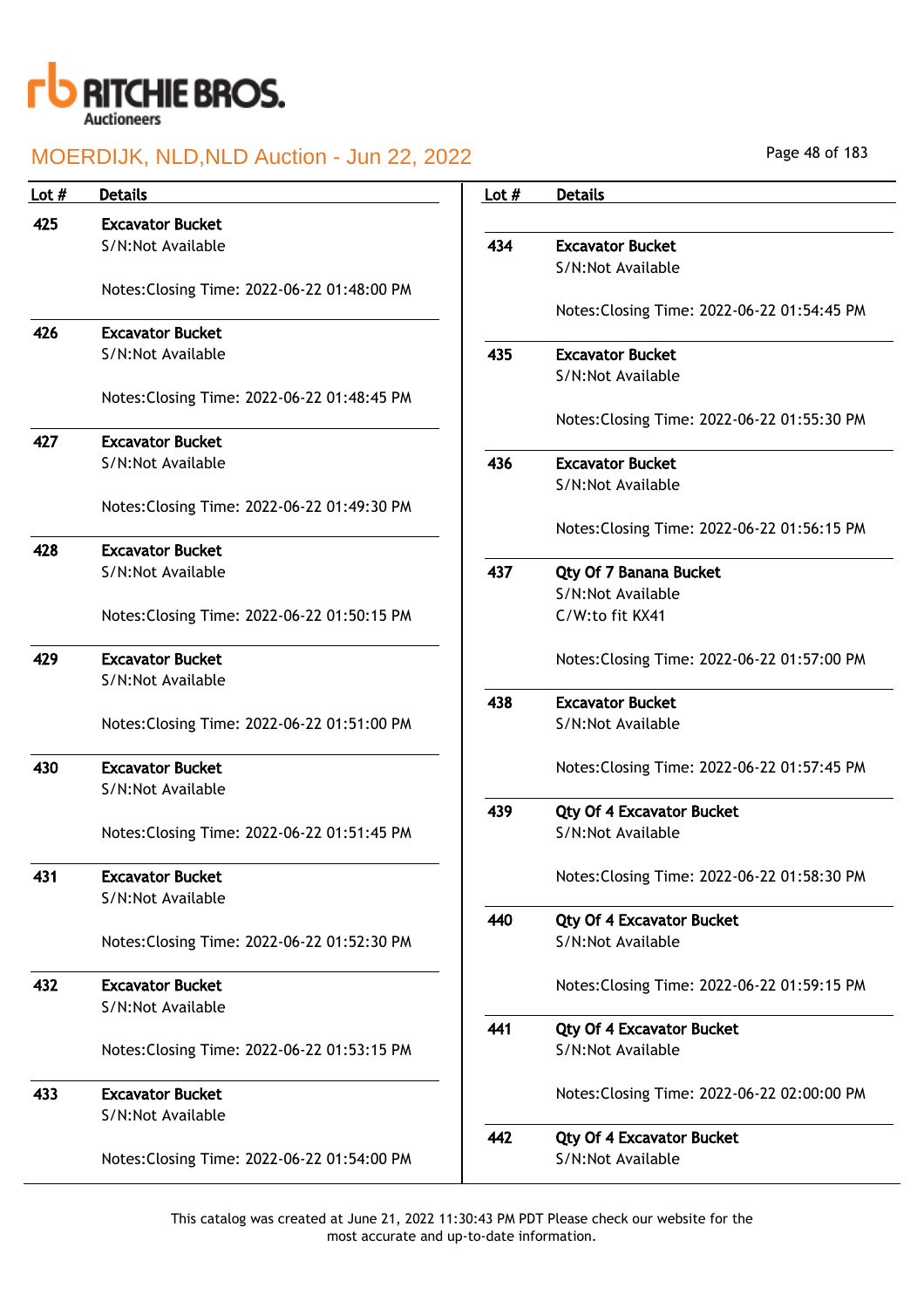

| Lot $#$ | <b>Details</b>                                        | Lot $#$ | <b>Details</b>                                                   |
|---------|-------------------------------------------------------|---------|------------------------------------------------------------------|
|         |                                                       |         | S/N:Not Available                                                |
|         | Notes: Closing Time: 2022-06-22 02:00:45 PM           |         |                                                                  |
|         |                                                       |         | Notes: Closing Time: 2022-06-22 02:07:30 PM                      |
| 443     | <b>Qty Of 4 Excavator Bucket</b>                      |         |                                                                  |
|         | S/N:Not Available                                     | 452     | <b>Q/C Excavator Bucket</b>                                      |
|         |                                                       |         | S/N:Not Available                                                |
|         | Notes: Closing Time: 2022-06-22 02:01:30 PM           |         | C/W:to fit Cat hex                                               |
| 444     | <b>Qty Of 4 Excavator Bucket</b>                      |         | Notes: Closing Time: 2022-06-22 02:08:15 PM                      |
|         | S/N:Not Available                                     |         |                                                                  |
|         |                                                       | 453     | <b>Q/C Excavator Bucket</b>                                      |
|         | Notes: Closing Time: 2022-06-22 02:02:15 PM           |         | S/N:Not Available                                                |
|         |                                                       |         | C/W:to fit Cat hex                                               |
| 445     | Qty Of 4 Excavator Bucket                             |         |                                                                  |
|         | S/N:Not Available                                     |         | Notes: Closing Time: 2022-06-22 02:09:00 PM                      |
|         | Notes: Closing Time: 2022-06-22 02:03:00 PM           | 454     | <b>Q/C Excavator Bucket</b>                                      |
|         |                                                       |         | S/N:Not Available                                                |
| 446     | Qty Of 4 Excavator Bucket                             |         | C/W:to fit Cat hex                                               |
|         | S/N:Not Available                                     |         |                                                                  |
|         |                                                       |         | Notes: Closing Time: 2022-06-22 02:09:45 PM                      |
|         | Notes: Closing Time: 2022-06-22 02:03:45 PM           |         |                                                                  |
| 447     |                                                       | 455     | <b>Q/C Excavator Bucket</b><br>S/N:Not Available                 |
|         | <b>Qty Of 2 Excavator Bucket</b><br>S/N:Not Available |         | C/W:to fit Cat hex                                               |
|         |                                                       |         |                                                                  |
|         | Notes: Closing Time: 2022-06-22 02:04:30 PM           |         | Notes: Closing Time: 2022-06-22 02:10:30 PM                      |
| 448     | Qty Of 2 Bucket                                       | 456     | <b>Q/C Excavator Bucket</b>                                      |
|         | S/N:Not Available                                     |         | S/N:Not Available                                                |
|         |                                                       |         | C/W:to fit Cat hex                                               |
|         | Notes: Closing Time: 2022-06-22 02:05:15 PM           |         |                                                                  |
|         |                                                       |         | Notes: Closing Time: 2022-06-22 02:11:15 PM                      |
| 449     | Qty Of 2 Q/C Excavator Bucket                         |         |                                                                  |
|         | S/N:Not Available                                     | 457     | <b>Cleanup Excavator Bucket</b>                                  |
|         |                                                       |         | S/N:Not Available                                                |
|         | Notes: Closing Time: 2022-06-22 02:06:00 PM           |         | C/W:to fit 8 - 9 ton excavators, 1800 mm; 600<br>mm pin diameter |
| 450     | Qty Of 2 Q/C Excavator Bucket                         |         |                                                                  |
|         | S/N:Not Available                                     |         | Notes: Closing Time: 2022-06-22 02:12:00 PM                      |
|         |                                                       | 458     | <b>Excavator Bucket</b>                                          |
|         | Notes: Closing Time: 2022-06-22 02:06:45 PM           |         | S/N:Not Available                                                |
| 451     |                                                       |         | C/W:to fit 21 - 24 ton excavators, 1200 mm; 80                   |
|         | Qty Of 2 Q/C Excavator Bucket                         |         | mm pin diameter                                                  |

Page 49 of 183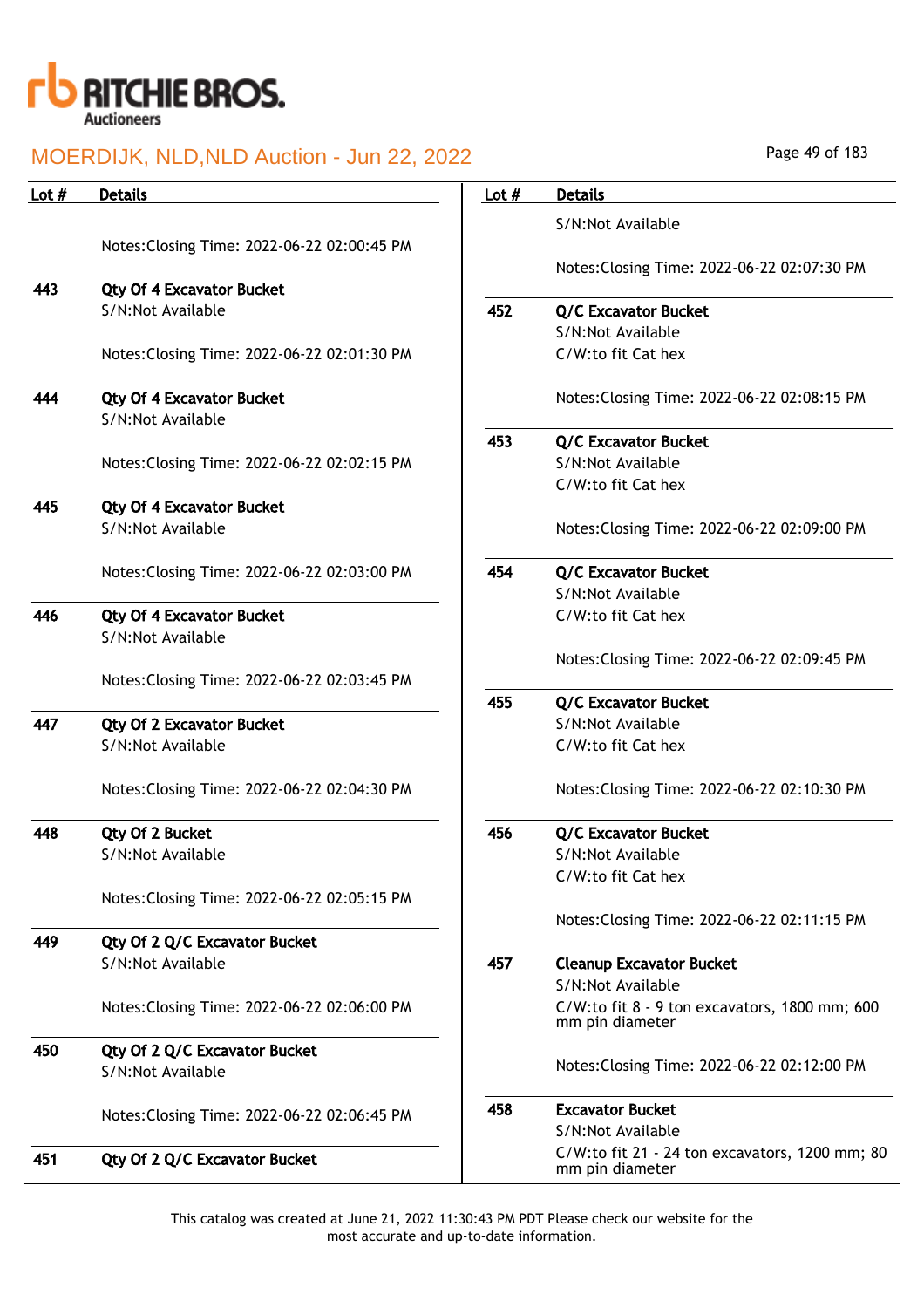

| Lot $#$ | <b>Details</b>                                                                        | Lot $#$ | <b>Details</b>                                                              |
|---------|---------------------------------------------------------------------------------------|---------|-----------------------------------------------------------------------------|
|         | Notes: Closing Time: 2022-06-22 02:12:45 PM                                           |         | C/W:to fit mini excavator, 350mm, 200mm,<br>200mm on 30mm Pins              |
| 459     | <b>Excavator Bucket</b>                                                               |         | Notes: Closing Time: 2022-06-22 02:18:00 PM                                 |
|         | S/N:Not Available<br>C/W:to fit 21 - 24 ton excavators, 950 mm; 80<br>mm pin diameter | 466     | 2000 mm Hydraulic Tilting Excavator Bucket<br>S/N:Not Available             |
|         | Notes: Closing Time: 2022-06-22 02:13:30 PM                                           |         | C/W:to fit Komatsu PW 160-7K<br>Notes: Closing Time: 2022-06-22 02:18:45 PM |
| 460     | <b>Excavator Bucket</b>                                                               |         |                                                                             |
|         | S/N:Not Available                                                                     | 467     | 1000 mm Excavator Bucket                                                    |
|         | C/W:to fit 16 - 18 ton excavators, 850 mm; 65                                         |         | S/N:Not Available                                                           |
|         | mm pin diameter                                                                       |         | C/W:to fit Komatsu PW 160-7K                                                |
|         | Notes: Closing Time: 2022-06-22 02:14:15 PM                                           |         | Notes: Closing Time: 2022-06-22 02:19:30 PM                                 |
| 461     | <b>Excavator Bucket</b>                                                               | 468     | <b>Excavator Bucket</b>                                                     |
|         | S/N:Not Available                                                                     |         | S/N:Not Available                                                           |
|         | C/W:to fit 16 - 18 ton excavators, 800 mm; 65<br>mm pin diameter                      |         | C/W:to fit KX080, 80cm w/teeth                                              |
|         | Notes: Closing Time: 2022-06-22 02:15:00 PM                                           |         | Notes: Closing Time: 2022-06-22 02:20:15 PM                                 |
| 462     | <b>Excavator Bucket</b>                                                               | 469     | <b>SCHAEFF Qty Of 3 Excavator Bucket</b>                                    |
|         | S/N:Not Available                                                                     |         | S/N:Not Available                                                           |
|         | C/W:to fit 16 - 18 ton excavators, 800 mm, 65<br>mm pin diameter                      |         | Notes: Closing Time: 2022-06-22 02:21:00 PM                                 |
|         | Notes: Closing Time: 2022-06-22 02:15:45 PM                                           | 470     | <b>SCHAEFF Excavator Bucket</b>                                             |
|         |                                                                                       |         | S/N:Not Available                                                           |
| 463     | <b>Excavator Bucket</b>                                                               |         |                                                                             |
|         | S/N:Not Available                                                                     |         | Notes: Closing Time: 2022-06-22 02:21:45 PM                                 |
|         | C/W:to fit 8 - 10 ton excavators, 900 mm                                              | 474     |                                                                             |
|         | Notes: Closing Time: 2022-06-22 02:16:30 PM                                           |         | Grapple Crane Accessory - Other<br>S/N:Not Available                        |
| 464     | <b>Excavator Bucket</b>                                                               |         | Notes:. Closing Time: 2022-06-22 02:24:45 PM                                |
|         | S/N:Not Available                                                                     |         |                                                                             |
|         | C/W:to fit 8 - 10 ton excavators, 450 mm                                              | 475     | <b>Grapple Crane Accessory - Other</b>                                      |
|         |                                                                                       |         | S/N:Not Available                                                           |
|         | Notes: Closing Time: 2022-06-22 02:17:15 PM                                           |         | Notes:. Closing Time: 2022-06-22 02:25:30 PM                                |
| 465     | <b>Qty Of 3 Excavator Bucket</b>                                                      |         |                                                                             |
|         | S/N:Not Available                                                                     | 476     | <b>Grapple Crane Accessory - Other</b><br>S/N:Not Available                 |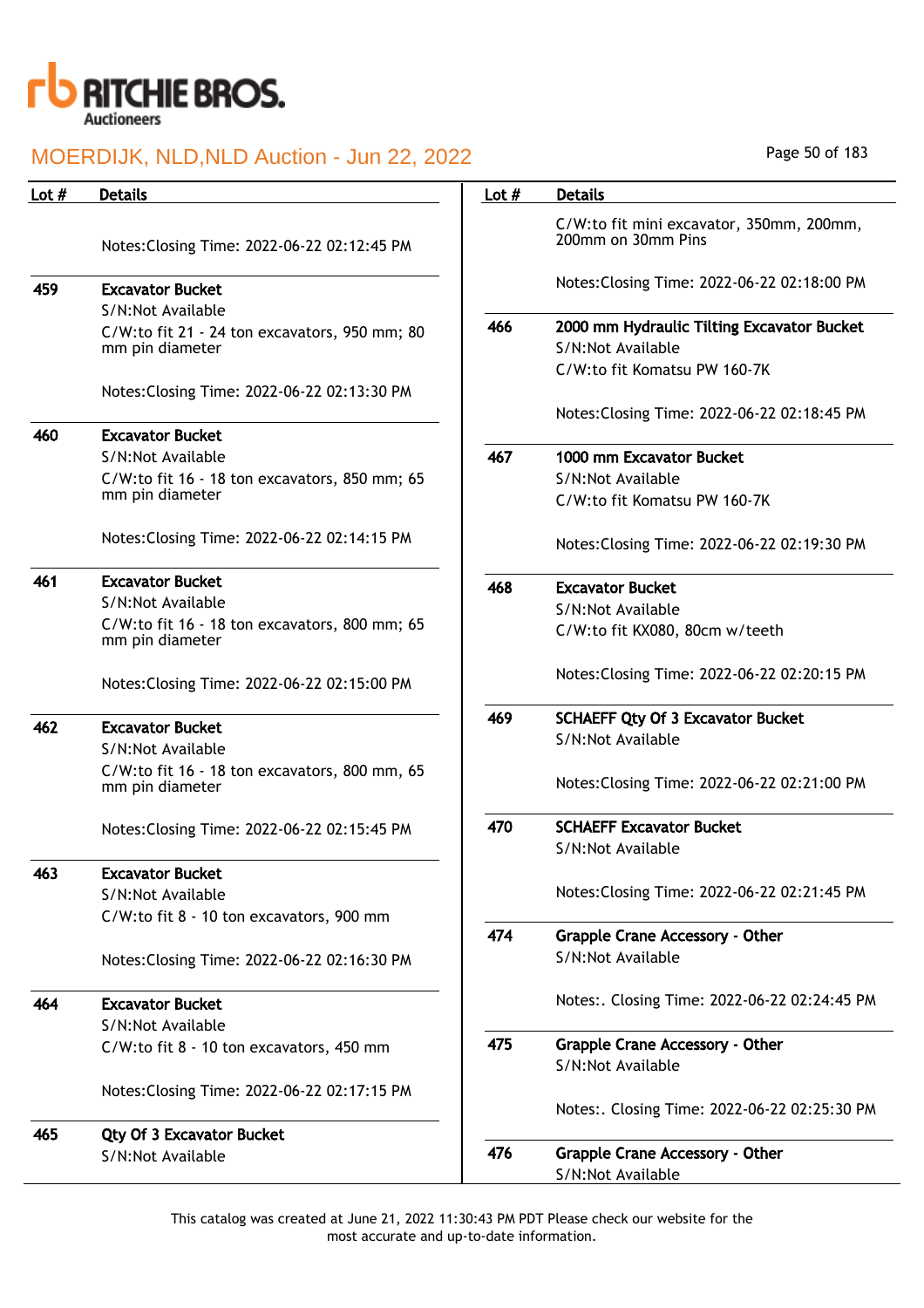

| Lot $#$ | <b>Details</b>                                                            | Lot $#$ | <b>Details</b>                                                                            |
|---------|---------------------------------------------------------------------------|---------|-------------------------------------------------------------------------------------------|
|         | Notes:. Closing Time: 2022-06-22 02:26:15 PM                              | 485     | 2022 KIMHO 08 (UNUSED) Excavator Ripper<br>S/N:XM20T0502N<br>C/W:to fit 5-9 ton excavator |
| 477     | Grapple Crane Accessory - Other                                           |         |                                                                                           |
|         | S/N:Not Available                                                         |         | Notes:** NON DUTY FREE CIRCULATION EU **<br>Closing Time: 2022-06-22 02:33:00 PM          |
|         | Notes:. Closing Time: 2022-06-22 02:27:00 PM                              | 486     | 2022 KIMHO 08 (UNUSED) Excavator Ripper                                                   |
| 478     | <b>Grapple Crane Accessory - Other</b><br>S/N:Not Available               |         | S/N:XM20T0508N<br>C/W:to fit 5-9 ton excavator                                            |
|         | Notes:. Closing Time: 2022-06-22 02:27:45 PM                              |         | Notes:** NON DUTY FREE CIRCULATION EU **<br>Closing Time: 2022-06-22 02:33:45 PM          |
| 479     | Grapple<br>S/N:Not Available                                              | 487     | 2022 (UNUSED) Hydraulic Excavator Plate<br>Compactor                                      |
|         | Notes: Closing Time: 2022-06-22 02:28:30 PM                               |         | S/N:XM04HT2616Z                                                                           |
| 480     | <b>Hydraulic Clamshell Excavator Bucket</b>                               |         | Notes:** NON DUTY FREE CIRCULATION EU **<br>Closing Time: 2022-06-22 02:34:30 PM          |
|         | S/N:Not Available                                                         |         |                                                                                           |
|         | Notes: Closing Time: 2022-06-22 02:29:15 PM                               | 488     | 2022 (UNUSED) Hydraulic Excavator Plate<br>Compactor<br>S/N:XM04HT2613Z                   |
| 481     | 2022 HAENER HWG100 (UNUSED) Wood<br><b>Excavator Grapple</b>              |         | Notes:** NON DUTY FREE CIRCULATION EU **                                                  |
|         | S/N:33382756                                                              |         | Closing Time: 2022-06-22 02:35:15 PM                                                      |
|         | Notes: Closing Time: 2022-06-22 02:30:00 PM                               | 489     | Q/C Excavator Adapter Plate Excavator<br>Attachment - Other                               |
| 482     | 2022 HAENER HWG100R (UNUSED) Hydraulic<br>Rotating Wood Excavator Grapple |         | S/N:Not Available                                                                         |
|         | S/N:33382753                                                              |         | Notes: Closing Time: 2022-06-22 02:36:00 PM                                               |
|         | Notes: Closing Time: 2022-06-22 02:30:45 PM                               | 490     | 2022 YINQIAN (UNUSED) Excavator Ripper<br>S/N:STQ49T002                                   |
| 483     | <b>KAMPS DE WILD Tractor Grapple</b>                                      |         |                                                                                           |
|         | S/N:Not Available                                                         |         | Notes:** NON DUTY FREE CIRCULATION EU **<br>Closing Time: 2022-06-22 02:36:45 PM          |
|         | Notes: Closing Time: 2022-06-22 02:31:30 PM                               | 491     | <b>GEITH Qty Of 3 Coupler</b>                                                             |
| 484     | <b>KAMPS DE WILD Tractor Grapple</b>                                      |         | S/N:Not Available                                                                         |
|         | S/N:Not Available                                                         |         | Notes: Closing Time: 2022-06-22 02:37:30 PM                                               |
|         | Notes: Closing Time: 2022-06-22 02:32:15 PM                               | 492     | <b>Magnet Attachment</b><br>S/N:Not Available                                             |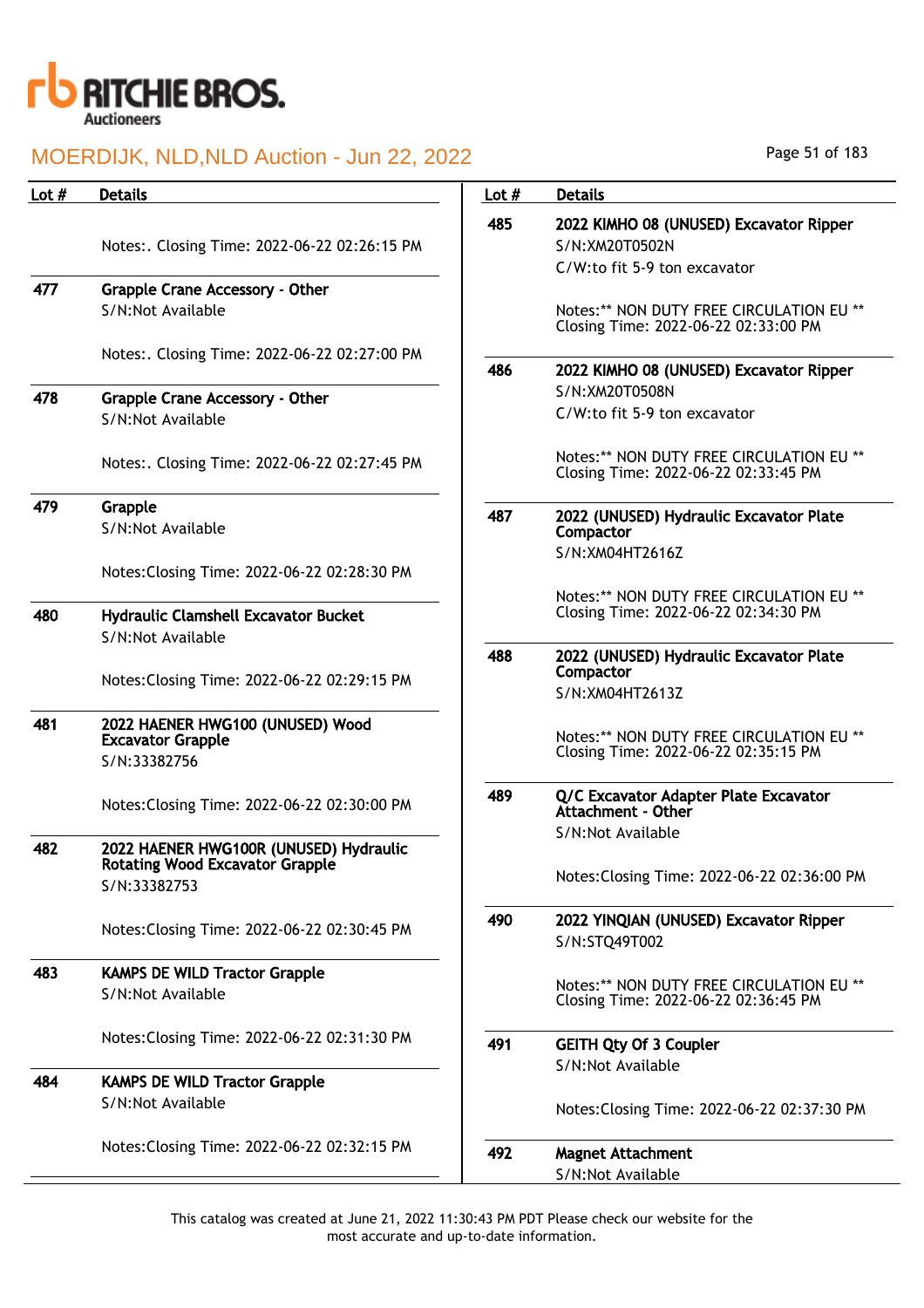

| Lot $#$ | <b>Details</b>                                            | Lot $#$ | <b>Details</b>                                                                           |
|---------|-----------------------------------------------------------|---------|------------------------------------------------------------------------------------------|
|         |                                                           |         | Notes: Closing Time: 2022-06-22 02:44:15 PM                                              |
|         | Notes: Closing Time: 2022-06-22 02:38:15 PM               |         |                                                                                          |
|         |                                                           | 501     | Q/C Coupling Plate Equipment Attachment -                                                |
| 493     | <b>Quick Couplers Excavator Attachment - Other</b>        |         | Other                                                                                    |
|         | S/N:Not Available                                         |         | S/N:Not Available                                                                        |
|         | Notes: Closing Time: 2022-06-22 02:39:00 PM               |         | Notes: Closing Time: 2022-06-22 02:45:00 PM                                              |
| 494     | Coupler                                                   | 502     | Q/C Coupling Plate Equipment Attachment -<br><b>Other</b>                                |
|         | S/N:Not Available                                         |         | S/N:Not Available                                                                        |
|         | Notes: Closing Time: 2022-06-22 02:39:45 PM               |         |                                                                                          |
|         |                                                           |         | Notes: Closing Time: 2022-06-22 02:45:45 PM                                              |
| 495     | Coupler                                                   | 503     | Q/C Coupling Plate Equipment Attachment -                                                |
|         | S/N:Not Available                                         |         | <b>Other</b>                                                                             |
|         | Notes: Closing Time: 2022-06-22 02:40:30 PM               |         | S/N:Not Available                                                                        |
|         |                                                           |         | Notes: Closing Time: 2022-06-22 02:46:30 PM                                              |
| 496     | Coupler                                                   |         |                                                                                          |
|         | S/N:Not Available                                         | 504     | Q/C Coupling Plate Equipment Attachment -<br><b>Other</b>                                |
|         | Notes: Closing Time: 2022-06-22 02:41:15 PM               |         | S/N:Not Available                                                                        |
| 497     | Q/C Coupling Plate Excavator Attachment -<br><b>Other</b> |         | Notes: Closing Time: 2022-06-22 02:47:15 PM                                              |
|         | S/N:Not Available                                         | 505     | <b>Coupler Excavator Attachment - Other</b>                                              |
|         |                                                           |         | S/N:Not Available                                                                        |
|         | Notes: Closing Time: 2022-06-22 02:42:00 PM               |         |                                                                                          |
| 498     | Q/C Coupling Plate Equipment Attachment -                 |         | Notes: Closing Time: 2022-06-22 02:48:00 PM                                              |
|         | <b>Other</b>                                              |         |                                                                                          |
|         | S/N:Not Available                                         | 506     | <b>Coupler Excavator Attachment - Other</b><br>S/N:Not Available                         |
|         |                                                           |         |                                                                                          |
|         | Notes: Closing Time: 2022-06-22 02:42:45 PM               |         | Notes: Closing Time: 2022-06-22 02:48:45 PM                                              |
| 499     | Q/C Coupling Plate Equipment Attachment -                 | 507     | 2022 HAENER HKS180 (UNUSED) Wood Splitter                                                |
|         | <b>Other</b>                                              |         | <b>Excavator Attachment - Other</b>                                                      |
|         | S/N:Not Available                                         |         | S/N:33382771                                                                             |
|         | Notes: Closing Time: 2022-06-22 02:43:30 PM               |         | C/W:to fit 3-7 ton excavators                                                            |
|         |                                                           |         | Notes:** COPY OF CE CERTIFICATE AVAILABLE **                                             |
| 500     | Q/C Coupling Plate Excavator Attachment -<br><b>Other</b> |         | Closing Time: 2022-06-22 02:49:30 PM                                                     |
|         | S/N:Not Available                                         | 508     | 2022 HAENER HEB1200 (UNUSED) Excavator<br>Auger Earth Drill Excavator Attachment - Other |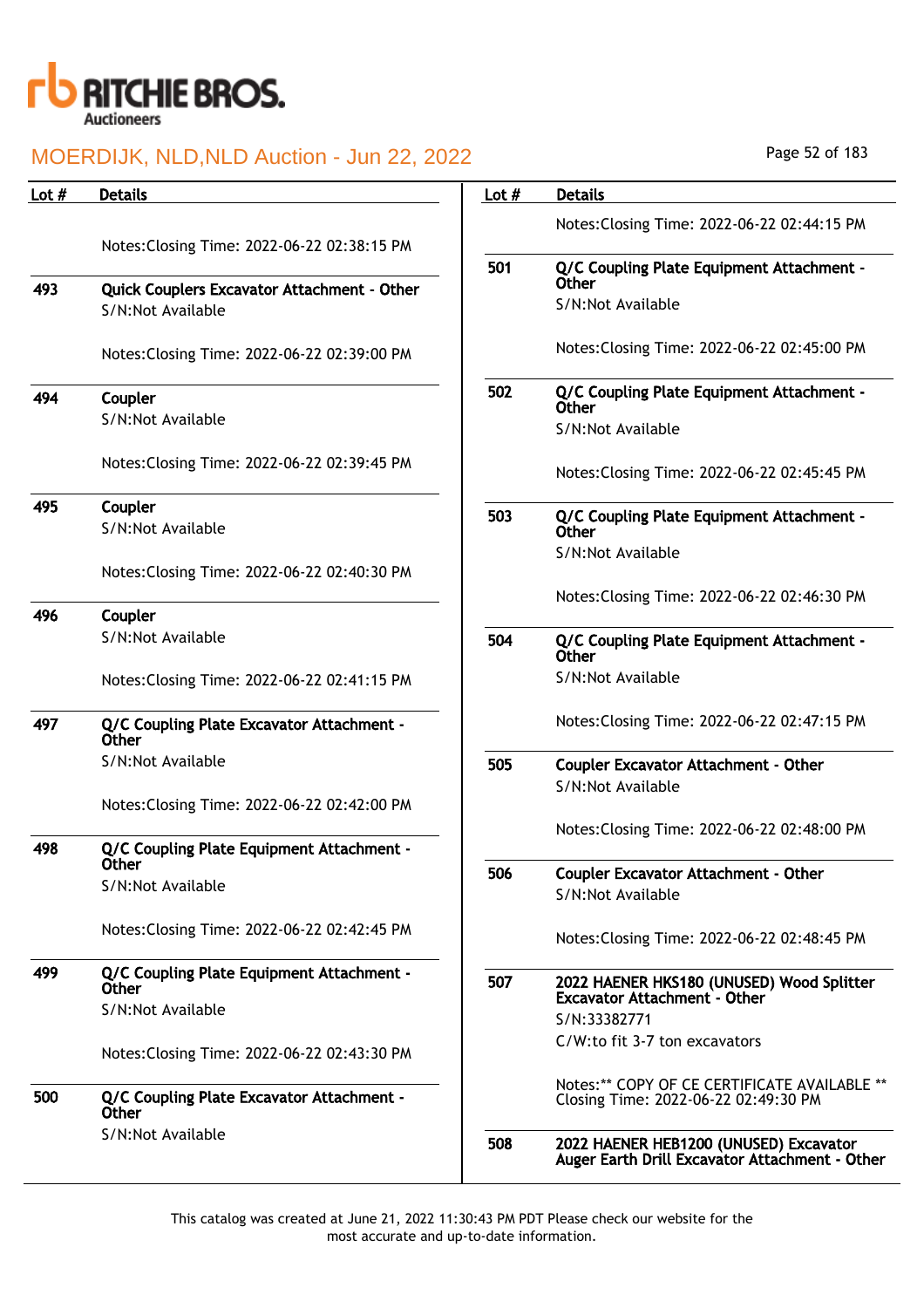

| Lot $#$ | <b>Details</b>                                                                                     | Lot $#$ | <b>Details</b>                                                                                            |
|---------|----------------------------------------------------------------------------------------------------|---------|-----------------------------------------------------------------------------------------------------------|
|         | S/N:33382769<br>C/W:to fit 1, 5-4 ton excavators                                                   |         | Notes:** COPY OF CE CERTIFICATE AVAILABLE **<br>Closing Time: 2022-06-22 02:54:45 PM                      |
|         | Notes:** COPY OF CE CERTIFICATE AVAILABLE **<br>Closing Time: 2022-06-22 02:50:15 PM               | 515     | 2022 HAENER HPC400 (UNUSED) Hydraulic<br><b>Excavator Plate Compactor</b><br>S/N:3382108                  |
| 509     | 2022 HAENER HAS600 (UNUSED) Excavator Saw<br>Head Excavator Attachment - Other                     |         | C/W:to fit 4-13 ton excavators                                                                            |
|         | S/N:33382750<br>C/W:to fit 3-8 ton excavators                                                      |         | Notes:** COPY OF CE CERTIFICATE AVAILABLE **<br>Closing Time: 2022-06-22 02:55:30 PM                      |
|         | Notes:** COPY OF CE CERTIFICATE AVAILABLE **<br>Closing Time: 2022-06-22 02:51:00 PM               | 516     | 2021 HANER BAUMASCHINEN HPC1500A<br><b>Hydraulic Excavator Plate Compactor</b><br>S/N:33380789            |
| 510     | 2022 HAENER HHE120 (UNUSED) Excavator<br>Hedge Cutter Excavator Attachment - Other<br>S/N:33382757 |         | Notes: Closing Time: 2022-06-22 02:56:15 PM                                                               |
|         | Notes:** COPY OF CE CERTIFICATE AVAILABLE **<br>Closing Time: 2022-06-22 02:51:45 PM               | 517     | 2020 CANGINI TRINCIA TC2 14C Hydraulic<br><b>Excavator Mulcher Excavator Attachment -</b><br><b>Other</b> |
| 511     | 2022 HAENER HHE150 (UNUSED) Excavator<br>Hedge Cutter Excavator Attachment - Other                 |         | S/N:00449556<br>Notes: Closing Time: 2022-06-22 02:57:00 PM                                               |
|         | S/N:33382759                                                                                       | 518     | <b>Excavator Stick</b>                                                                                    |
|         | Notes:** COPY OF CE CERTIFICATE AVAILABLE **<br>Closing Time: 2022-06-22 02:52:30 PM               |         | S/N:Not Available                                                                                         |
| 512     | 2022 HAENER HHE180 (UNUSED) Excavator                                                              |         | Notes: Closing Time: 2022-06-22 02:57:45 PM                                                               |
|         | Hedge Cutter Excavator Attachment - Other<br>S/N:33382763                                          | 519     | <b>Excavator Stick</b><br>S/N:Not Available                                                               |
|         | Notes: ** COPY OF CE CERTIFICATE AVAILABLE **<br>Closing Time: 2022-06-22 02:53:15 PM              |         | Notes: Closing Time: 2022-06-22 02:58:30 PM                                                               |
| 513     | 2022 HAENER HML800 (UNUSED) Excavator<br>Mower Excavator Attachment - Other                        | 520     | 2022 HAENER HNPF10-18T CW40 (UNUSED) Q/C<br><b>Excavator Pallet Fork Excavator Attachment -</b><br>Other  |
|         | S/N:33382764<br>C/W:to fit 1, 5-3 excavators                                                       |         | S/N:20220673                                                                                              |
|         |                                                                                                    |         | C/W:to fit 10-25 ton excavators                                                                           |
|         | Notes:** COPY OF CE CERTIFICATE AVAILABLE **<br>Closing Time: 2022-06-22 02:54:00 PM               |         | Notes: Closing Time: 2022-06-22 02:59:15 PM                                                               |
| 514     | 2022 HAENER HML1000 (UNUSED) Excavator<br>Mower Excavator Attachment - Other<br>S/N:33382766       | 521     | 2021 HAENER HNPF04-08T CW10 (UNUSED) Q/C<br><b>Excavator Pallet Fork Excavator Attachment -</b><br>Other  |
|         | C/W:to fit 2-5 ton mini excavator                                                                  |         | S/N:20210508                                                                                              |
|         |                                                                                                    |         | C/W:to fit 3, 5-10 ton excavators                                                                         |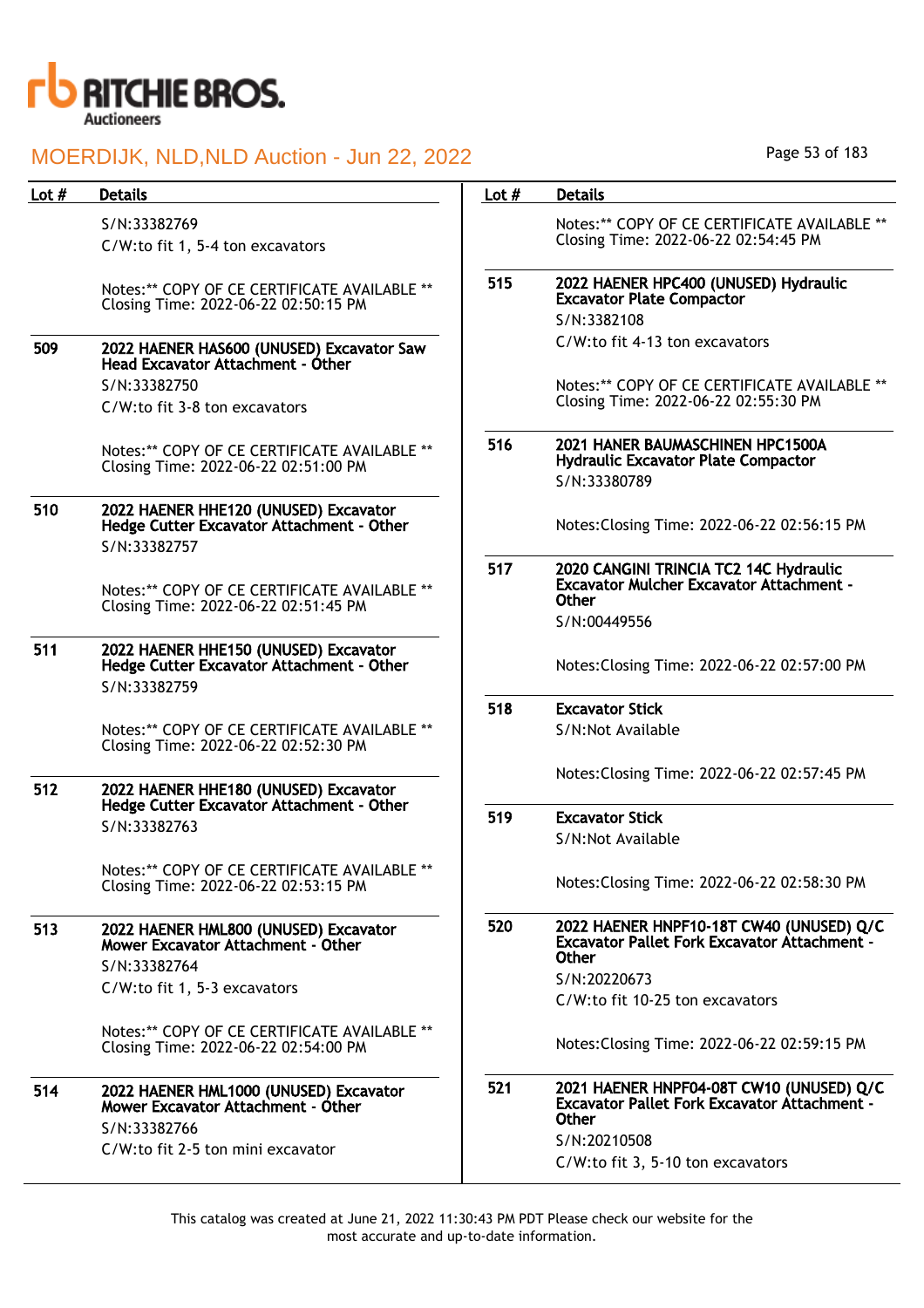

| Lot $#$ | <b>Details</b>                                                                               | Lot $#$ | <b>Details</b>                                                                       |
|---------|----------------------------------------------------------------------------------------------|---------|--------------------------------------------------------------------------------------|
|         |                                                                                              |         | C/W:to fit 15 - 35 ton excavators                                                    |
|         | Notes: Closing Time: 2022-06-22 03:00:00 PM                                                  |         |                                                                                      |
|         |                                                                                              |         | Notes: Closing Time: 2022-06-22 03:10:30 PM                                          |
| 522     | 2011 ERKAT EX45 (UNUSED) Asphalt Patch<br>Planer Asphalt Plant Component - Other             | 536     | 2022 HEINZ HT152CH (UNUSED) Hydraulic                                                |
|         | S/N:Not Available                                                                            |         | <b>Rotating Demolition Grapple</b>                                                   |
|         |                                                                                              |         | S/N:YBX22000103C                                                                     |
|         | Notes: Closing Time: 2022-06-22 03:00:45 PM                                                  |         | C/W:to fit 1.5 - 4.5 ton excavators                                                  |
| 523     | <b>BOART LONGYEAR Excavator Attachment -</b><br>Other                                        |         | Notes: Closing Time: 2022-06-22 03:11:15 PM                                          |
|         | S/N:Not Available                                                                            | 537     | 2022 HEINZ HT252CH (UNUSED) Hydraulic<br><b>Rotating Demolition Grapple</b>          |
|         | Notes: Closing Time: 2022-06-22 03:01:30 PM                                                  |         | S/N:YBX22000203C                                                                     |
|         |                                                                                              |         | C/W:to fit 3.2 - 9.5 ton excavators                                                  |
| 531     | 2022 MUSTANG GRP150 (UNUSED) Hydraulic<br><b>Rotating Demolition Grapple</b><br>S/N:AH220451 |         | Notes: Closing Time: 2022-06-22 03:12:00 PM                                          |
|         | C/W:to fit 1.5 - 4.5 ton excavators                                                          |         |                                                                                      |
|         |                                                                                              | 538     | 2022 HEINZ HT452D (UNUSED) Hydraulic<br><b>Rotating Demolition Grapple</b>           |
|         | Notes: Closing Time: 2022-06-22 03:07:30 PM                                                  |         | S/N:YBX22000403C                                                                     |
|         |                                                                                              |         | C/W:to fit 5.5 - 13.5 ton excavators                                                 |
| 532     | 2022 MUSTANG GRP250 (UNUSED) Hydraulic<br><b>Rotating Demolition Grapple</b>                 |         | Notes: Closing Time: 2022-06-22 03:12:45 PM                                          |
|         | S/N:AH220452                                                                                 |         |                                                                                      |
|         | C/W:to fit 3.2 - 9.5 ton excavators                                                          | 539     | 2022 MUSTANG GRP450D (UNUSED) Hydraulic<br><b>Rotating Demolition Grapple</b>        |
|         | Notes: Closing Time: 2022-06-22 03:08:15 PM                                                  |         | S/N:AH220453                                                                         |
|         |                                                                                              |         | C/W:to fit 5.5 - 13.5 ton excavators                                                 |
| 533     | 2022 MUSTANG GRP750 (UNUSED) Hydraulic<br><b>Rotating Demolition Grapple</b><br>S/N:AH220454 |         | Notes: Closing Time: 2022-06-22 03:13:30 PM                                          |
|         | C/W:to fit 5.5 - 13.5 ton excavators                                                         | 540     | 2022 HAENER HGR100 (UNUSED) Hydraulic                                                |
|         |                                                                                              |         | <b>Demolition Grapple</b>                                                            |
|         | Notes: Closing Time: 2022-06-22 03:09:00 PM                                                  |         | S/N:33382776                                                                         |
|         |                                                                                              |         | C/W:to fit 2-5 ton excavators                                                        |
| 534     | 2022 MUSTANG GRP1000 (UNUSED) Hydraulic<br><b>Rotating Demolition Grapple</b>                |         |                                                                                      |
|         | S/N:AH220455                                                                                 |         | Notes:** COPY OF CE CERTIFICATE AVAILABLE **<br>Closing Time: 2022-06-22 03:14:15 PM |
|         | C/W:to fit 10 - 25 ton excavators                                                            |         |                                                                                      |
|         |                                                                                              | 541     | 2022 HAENER HGR100R (UNUSED) Hydraulic                                               |
|         | Notes: Closing Time: 2022-06-22 03:09:45 PM                                                  |         | <b>Rotating Demolition Grapple</b>                                                   |
|         |                                                                                              |         | S/N:33382774<br>C/W:to fit 2-5 ton excavators                                        |
| 535     | 2022 MUSTANG GRP1500 (UNUSED) Hydraulic<br><b>Rotating Demolition Grapple</b>                |         |                                                                                      |
|         | S/N:AH220456                                                                                 |         | Notes:** COPY OF CE CERTIFICATE AVAILABLE **<br>Closing Time: 2022-06-22 03:15:00 PM |

Page 54 of 183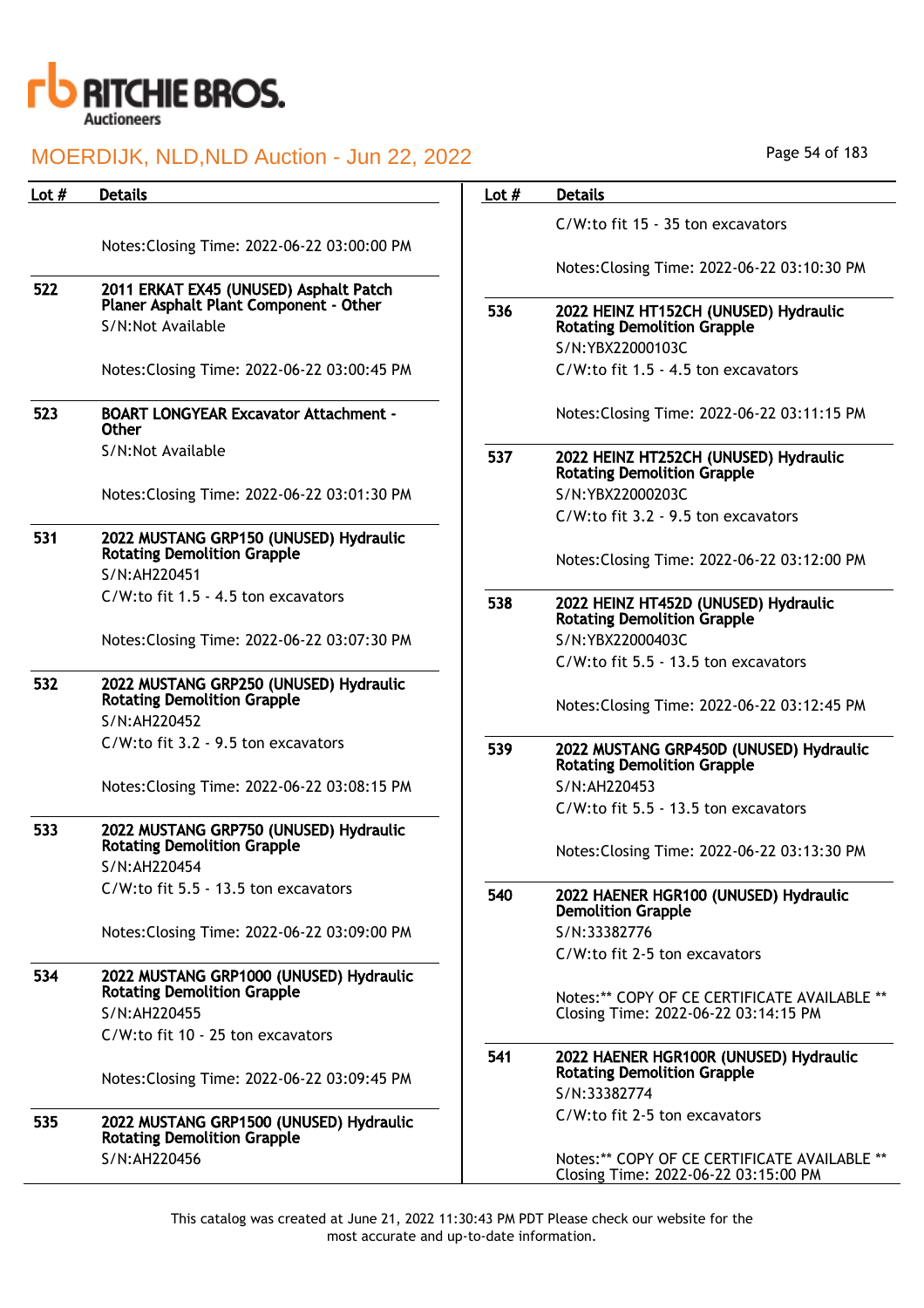

| Lot # | <b>Details</b>                                                                       | Lot $#$ | <b>Details</b>                                                                |
|-------|--------------------------------------------------------------------------------------|---------|-------------------------------------------------------------------------------|
|       |                                                                                      |         |                                                                               |
| 542   | 2022 HAENER HGR300R (UNUSED) Hydraulic<br><b>Rotating Demolition Grapple</b>         |         | Notes: Closing Time: 2022-06-22 03:20:15 PM                                   |
|       | S/N:33382787                                                                         | 549     | 2022 MUSTANG RH12 (UNUSED) Hydraulic                                          |
|       | C/W:to fit 3-5 ton excavators                                                        |         | <b>Rotating Pulverizer Attachment</b>                                         |
|       |                                                                                      |         | S/N:AH220447                                                                  |
|       | Notes:** COPY OF CE CERTIFICATE AVAILABLE **<br>Closing Time: 2022-06-22 03:15:45 PM |         | C/W:to fit 10 - 22 ton excavators                                             |
| 543   | 2022 HAENER HGR500R (UNUSED) Hydraulic<br><b>Rotating Demolition Grapple</b>         |         | Notes: Closing Time: 2022-06-22 03:21:00 PM                                   |
|       | S/N:33382788                                                                         | 550     | 2022 MUSTANG RH16 (UNUSED) Hydraulic<br><b>Rotating Pulverizer Attachment</b> |
|       | C/W:to fit 7-12 ton excavators                                                       |         | S/N:AH220448                                                                  |
|       |                                                                                      |         | C/W:to fit 12 - 35 ton excavators                                             |
|       | Notes:** COPY OF CE CERTIFICATE AVAILABLE **<br>Closing Time: 2022-06-22 03:16:30 PM |         |                                                                               |
|       |                                                                                      |         | Notes: Closing Time: 2022-06-22 03:21:45 PM                                   |
| 544   | <b>MUSTANG Hydraulic Rotating Demolition</b>                                         |         |                                                                               |
|       | Grapple                                                                              | 551     | 2022 MUSTANG RH20 (UNUSED) Hydraulic<br>Rotating Pulverizer Attachment        |
|       | S/N:Not Available                                                                    |         | S/N:AH220449                                                                  |
|       | C/W:to fit 2-4 ton excavators                                                        |         | C/W:to fit 16 - 40 ton excavators                                             |
|       | Notes: Closing Time: 2022-06-22 03:17:15 PM                                          |         |                                                                               |
|       |                                                                                      |         | Notes: Closing Time: 2022-06-22 03:22:30 PM                                   |
| 545   | 2021 MUSTANG GRP1000 (UNUSED) Hydraulic                                              |         |                                                                               |
|       | <b>Rotating Demolition Grapple</b>                                                   | 552     | 2022 HEINZ HR15 (UNUSED) Hydraulic Rotating<br><b>Pulverizer Attachment</b>   |
|       | S/N:AH211983                                                                         |         | S/N:YBX220015R02D                                                             |
|       | Notes: Closing Time: 2022-06-22 03:18:00 PM                                          |         | C/W:to fit 12 - 35 ton excavators                                             |
|       |                                                                                      |         |                                                                               |
| 546   | 2021 MUSTANG GRP1500 (UNUSED) Hydraulic<br><b>Rotating Demolition Grapple</b>        |         | Notes: Closing Time: 2022-06-22 03:23:15 PM                                   |
|       | S/N:AH211992                                                                         | 553     | 2022 HEINZ HR20 (UNUSED) Hydraulic Rotating<br><b>Pulverizer Attachment</b>   |
|       | Notes: Closing Time: 2022-06-22 03:18:45 PM                                          |         | S/N:YBX220020R01D                                                             |
|       |                                                                                      |         | C/W:to fit 16 - 40 ton excavators                                             |
| 547   | 2022 MUSTANG RH05 (UNUSED) Hydraulic<br><b>Rotating Pulverizer Attachment</b>        |         | Notes: Closing Time: 2022-06-22 03:24:00 PM                                   |
|       | S/N:AH220445                                                                         | 554     |                                                                               |
|       | C/W:to fit 4 - 12 ton excavators                                                     |         | 2022 MUSTANG RH24 (UNUSED) Hydraulic<br><b>Rotating Pulverizer Attachment</b> |
|       | Notes: Closing Time: 2022-06-22 03:19:30 PM                                          |         | S/N:AH220450                                                                  |
|       |                                                                                      |         | C/W:to fit 20 - 55 ton excavators                                             |
| 548   | 2022 MUSTANG RH08 (UNUSED) Hydraulic<br><b>Rotating Pulverizer Attachment</b>        |         | Notes: Closing Time: 2022-06-22 03:24:45 PM                                   |
|       | S/N:AH220446<br>C/W:to fit 6 - 13 ton excavators                                     | 555     | 2007 DEMAREC DRP30 Pulverizer Attachment                                      |
|       |                                                                                      |         |                                                                               |

Page 55 of 183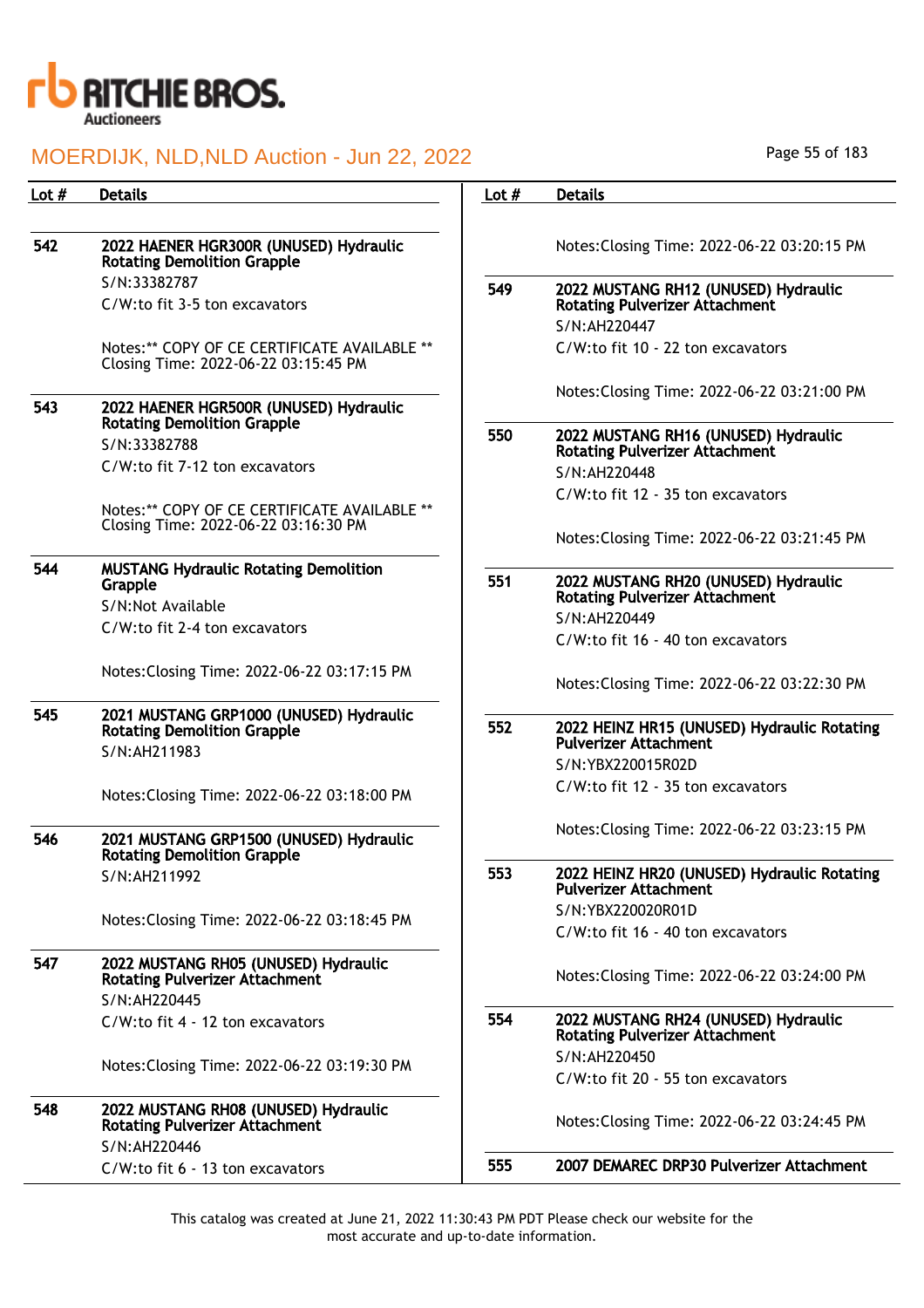

| Lot $#$ | <b>Details</b>                                                       | Lot $#$ | <b>Details</b>                                               |
|---------|----------------------------------------------------------------------|---------|--------------------------------------------------------------|
|         | S/N:Not Available                                                    |         | ton excavators                                               |
|         | Notes: Closing Time: 2022-06-22 03:25:30 PM                          |         | Notes: Closing Time: 2022-06-22 03:31:30 PM                  |
| 556     | NPK G18 Pulverizer Attachment                                        | 564     | <b>CAT S250 Shear</b>                                        |
|         | S/N:Not Available                                                    |         | S/N:Not Available                                            |
|         |                                                                      |         | C/W:to fit 50-70 ton excavators                              |
|         | Notes: Closing Time: 2022-06-22 03:26:15 PM                          |         | Notes: Closing Time: 2022-06-22 03:32:15 PM                  |
| 557     | <b>NPK G18 Pulverizer Attachment</b>                                 |         |                                                              |
|         | S/N:Not Available                                                    | 565     | CAT S-280 Shear                                              |
|         |                                                                      |         | S/N:Not Available                                            |
|         | Notes: Closing Time: 2022-06-22 03:27:00 PM                          |         | C/W:to fit 80-100 ton excavators                             |
| 558     | LA BOUNTY MSD-70 Shear                                               |         | Notes: Closing Time: 2022-06-22 03:33:00 PM                  |
|         | S/N:Not Available                                                    |         |                                                              |
|         |                                                                      | 566     | CAT S-280 Shear                                              |
|         | Notes: Closing Time: 2022-06-22 03:27:45 PM                          |         | S/N:Not Available                                            |
|         |                                                                      |         | C/W:to fit 80-100 ton excavators                             |
| 559     | CAT S-230 Shear                                                      |         |                                                              |
|         | S/N:Not Available                                                    |         | Notes: Closing Time: 2022-06-22 03:33:45 PM                  |
|         | C/W:to fit 30-42 ton excavators                                      |         |                                                              |
|         |                                                                      | 567     | <b>CAT S250 Shear</b>                                        |
|         | Notes: Closing Time: 2022-06-22 03:28:30 PM                          |         | S/N:Not Available                                            |
|         |                                                                      |         | C/W:to fit 50-70 ton excavators                              |
| 560     | 2020 TREVIBENNE CS12RS Hydraulic Rotating<br><b>Shear</b>            |         |                                                              |
|         | S/N:BD3122                                                           |         | Notes: Closing Time: 2022-06-22 03:34:30 PM                  |
|         |                                                                      | 568     | <b>KOMATSU JHSS-400R Shear</b>                               |
|         | Notes: Closing Time: 2022-06-22 03:29:15 PM                          |         | S/N:Not Available                                            |
|         |                                                                      |         | C/W:to fit 32-50 ton excavators                              |
| 561     | <b>MBI MS-40 Hydraulic Rotating Shear</b>                            |         |                                                              |
|         | S/N:Not Available                                                    |         | Notes: Closing Time: 2022-06-22 03:35:15 PM                  |
|         | C/W:to fit 35-50 ton excavators                                      |         |                                                              |
|         |                                                                      | 569     | FRD VM-22 Crusher                                            |
|         | Notes: Closing Time: 2022-06-22 03:30:00 PM                          |         | S/N:Not Available                                            |
|         |                                                                      |         |                                                              |
| 562     | <b>Hydraulic Rotating Pulverizer Attachment</b><br>S/N:Not Available |         | Notes: Closing Time: 2022-06-22 03:36:00 PM                  |
|         | Notes: Closing Time: 2022-06-22 03:30:45 PM                          | 570     | 2018 CAT DE275E0 275 KVA Gen Set (10-249<br>Kw/12.5-310 Kva) |
|         |                                                                      |         | S/N:CAT000C9HLX901173                                        |
| 563     | CAT S365 Shear                                                       |         | $C/W:6$ cyl                                                  |
|         | S/N:111207                                                           |         | Condition                                                    |
|         | C/W:to fit VERACHTERT SKP-60-2-BOOM 40-65                            |         | Hrs/Mil/Kms: 7754 Hr                                         |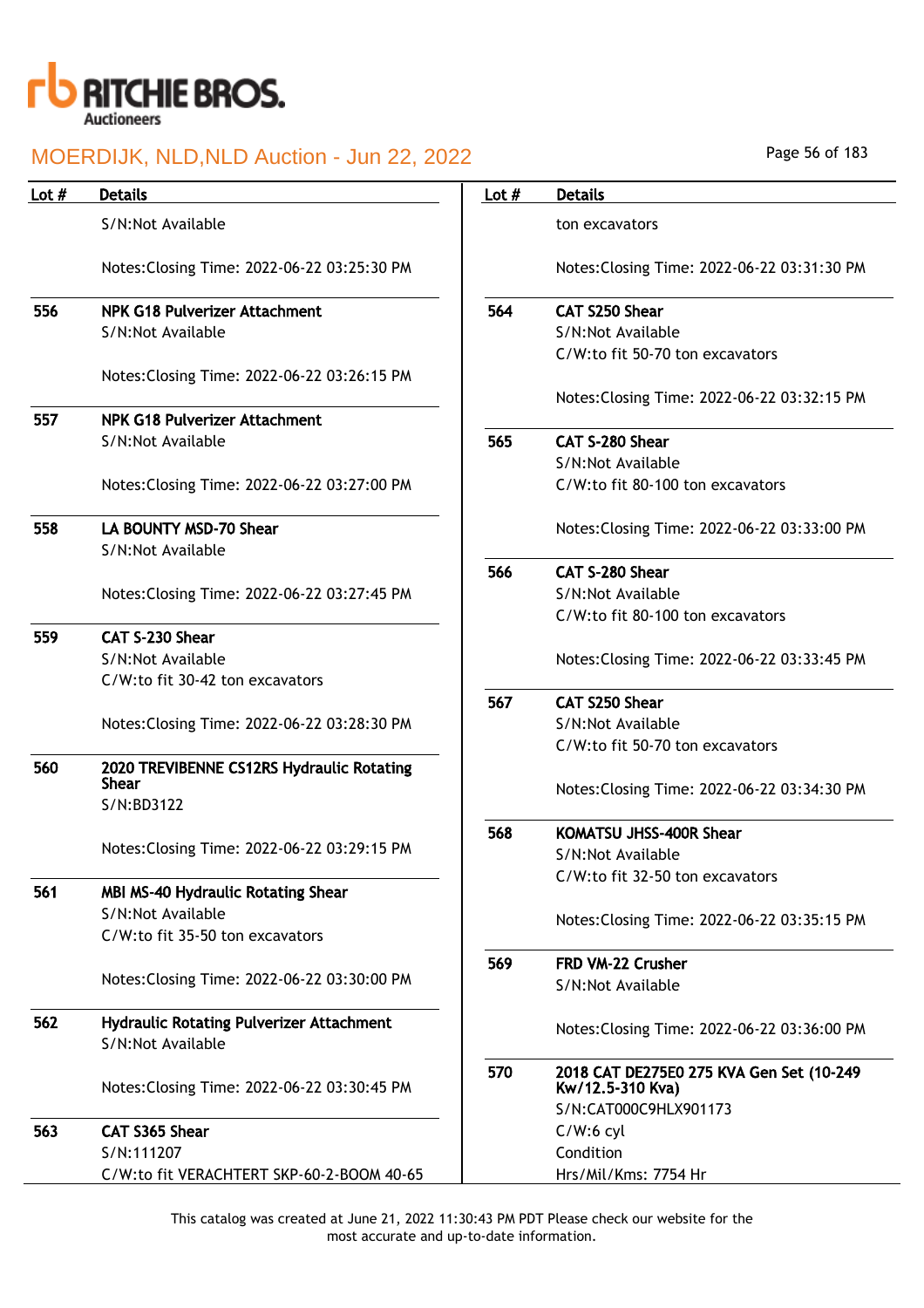

| Lot $#$ | <b>Details</b>                                                                                                                                                                                                                                                                                                                                          | Lot $#$ | <b>Details</b>                                                                                                                                                                                                                                                                                                                                |
|---------|---------------------------------------------------------------------------------------------------------------------------------------------------------------------------------------------------------------------------------------------------------------------------------------------------------------------------------------------------------|---------|-----------------------------------------------------------------------------------------------------------------------------------------------------------------------------------------------------------------------------------------------------------------------------------------------------------------------------------------------|
|         |                                                                                                                                                                                                                                                                                                                                                         |         |                                                                                                                                                                                                                                                                                                                                               |
|         | Notes:**The closing time of Lots 570, 571, 572<br>& 573 are tied together. If a bid is received,<br>then a time-extension will be applied to all<br>lots. Once the time closes, the highest bidder<br>on each piece will be the winner ** Closing<br>Time: 2022-06-22 03:36:45 PM                                                                       | 574     | 2017 CAT DE275EO 275 KVA Gen Set (10-249<br>Kw/12.5-310 Kva)<br>S/N:CAT000C9CLN900823<br>$C/W:6$ cyl<br>Condition                                                                                                                                                                                                                             |
| 571     | 2018 CAT DE275E0 275 KVA Gen Set (10-249<br>Kw/12.5-310 Kva)                                                                                                                                                                                                                                                                                            |         | Hrs/Mil/Kms: 7200 Hr                                                                                                                                                                                                                                                                                                                          |
|         | S/N:CAT000C9CLX901161<br>$C/W:6$ cyl<br>Condition<br>Hrs/Mil/Kms: 8423 Hr                                                                                                                                                                                                                                                                               |         | Detailed equipment information available<br>Notes:**The closing time of Lots 574 & 575 are<br>tied together. If a bid is received, then a time-<br>extension will be applied to all lots. Once the<br>time closes, the highest bidder on each piece<br>will be the winner ** Closing Time: 2022-06-22<br>03:39:45 PM                          |
|         | Detailed equipment information available<br>Notes:**The closing time of Lots 570, 571, 572<br>& 573 are tied together. If a bid is received,<br>then a time-extension will be applied to all<br>lots. Once the time closes, the highest bidder<br>on each piece will be the winner ** Closing<br>Time: 2022-06-22 03:37:30 PM                           | 575     | 2017 CAT DE275E0 275 KVA Gen Set (10-249<br>Kw/12.5-310 Kva)<br>S/N:CAT000C9CLN900877<br>$C/W:6$ cyl<br>Condition                                                                                                                                                                                                                             |
| 572     | 2018 CAT DE275E0 275 KVA Gen Set (10-249<br>Kw/12.5-310 Kva)<br>S/N:CAT000C9CLX901175<br>$C/W:6$ cyl<br>Condition<br>Hrs/Mil/Kms: 9884 Hr<br>Notes:** The closing time of Lots 570, 571, 572                                                                                                                                                            |         | Hrs/Mil/Kms: 10155 Hr<br>Detailed equipment information available<br>Notes:**The closing time of Lots 574 & 575 are<br>tied together. If a bid is received, then a time-<br>extension will be applied to all lots. Once the<br>time closes, the highest bidder on each piece<br>will be the winner ** Closing Time: 2022-06-22<br>03:40:30 PM |
|         | & 573 are tied together. If a bid is received,<br>then a time-extension will be applied to all<br>lots. Once the time closes, the highest bidder<br>on each piece will be the winner ** Closing<br>Time: 2022-06-22 03:38:15 PM                                                                                                                         | 576     | 2007 HIMOINSA HSW300 240 KW Gen Set (10-<br>249 Kw/12.5-310 Kva)<br>S/N:7117222<br>C/W:Scania 6 cyl<br>Condition                                                                                                                                                                                                                              |
| 573     | 2018 CAT DE275E0 275 KVA Gen Set (10-249<br>Kw/12.5-310 Kva)<br>S/N:CAT000C9KLX901178<br>$C/W:6$ cyl<br>Condition                                                                                                                                                                                                                                       |         | Hrs/Mil/Kms: 7872 Hr<br>Detailed equipment information available<br>Notes: Closing Time: 2022-06-22 03:41:15 PM                                                                                                                                                                                                                               |
|         | Hrs/Mil/Kms: 10604 Hr<br>Detailed equipment information available<br>Notes:** The closing time of Lots 570, 571, 572<br>& 573 are tied together. If a bid is received,<br>then a time-extension will be applied to all<br>lots. Once the time closes, the highest bidder<br>on each piece will be the winner ** Closing<br>Time: 2022-06-22 03:39:00 PM | 577     | 2012 GENSET MG170 SS-P 170 KVA Gen Set (10-<br>249 Kw/12.5-310 Kva)<br>S/N:2912644<br>C/W:Perkins 6 cyl<br>Notes:** INOPERABLE ** Closing Time: 2022-06-<br>22 03:42:00 PM                                                                                                                                                                    |

Page 57 of 183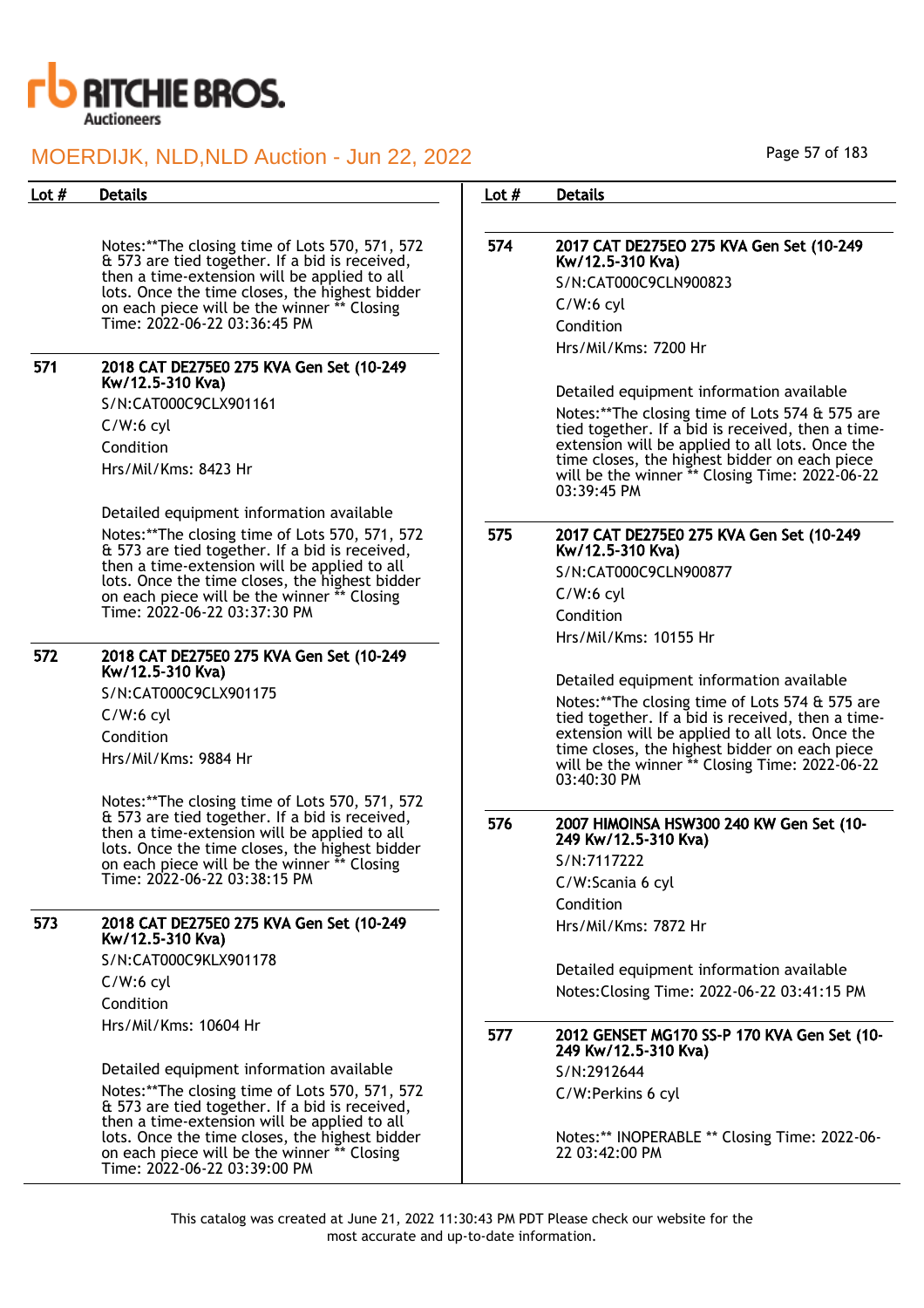

| Lot # | <b>Details</b>                                                                                                                                                                                                                                   | Lot $#$ | <b>Details</b>                                                                                                                               |
|-------|--------------------------------------------------------------------------------------------------------------------------------------------------------------------------------------------------------------------------------------------------|---------|----------------------------------------------------------------------------------------------------------------------------------------------|
| 578   | 2021 ASHITA AG3-150 (UNUSED) 150 Kva Gen<br>Set (10-249 Kw/12.5-310 Kva)                                                                                                                                                                         |         | (10-249 Kw/12.5-310 Kva)<br>S/N:22040180                                                                                                     |
|       | S/N:2105036                                                                                                                                                                                                                                      |         | C/W:CE Marked, 100kW, 3 phase, 1500RPM,                                                                                                      |
|       | $C/W:6$ cyl                                                                                                                                                                                                                                      |         | 230/400V, 180A, 50Hz, 4 cyl, diesel, sound<br>suppression                                                                                    |
|       | Detailed equipment information available                                                                                                                                                                                                         |         |                                                                                                                                              |
|       | Notes:** NON DUTY FREE CIRCULATION EU **<br>Closing Time: 2022-06-22 03:42:45 PM                                                                                                                                                                 |         | Notes:** ORIGINAL CE CERTIFICATE AVAILABLE<br>IN ELECTRONIC FORM ** Closing Time: 2022-06-<br>22 03:45:05 PM                                 |
| 579   | 2022 FUJI FD110 (UNUSED) Gen Set (10-249<br>Kw/12.5-310 Kva)                                                                                                                                                                                     | 581B    | 2022 PLUS POWER GF2-100 (UNUSED) Gen Set<br>(10-249 Kw/12.5-310 Kva)                                                                         |
|       | S/N:202101035                                                                                                                                                                                                                                    |         | S/N:22040732                                                                                                                                 |
|       | $C/W:4$ cyl                                                                                                                                                                                                                                      |         | C/W:CE Marked, 100kW, 3 phase, 1500RPM,<br>230/400V, 180A, 50Hz, 4 cyl, diesel, sound                                                        |
|       | Detailed equipment information available                                                                                                                                                                                                         |         | suppression                                                                                                                                  |
|       | Notes:** NON DUTY FREE CIRCULATION EU **<br>The closing time of Lots 579, 580 & 581 are<br>tied together. If a bid is received, then a time-<br>extension will be applied to all lots. Once the<br>time closes, the highest bidder on each piece |         | Notes:** ORIGINAL CE CERTIFICATE AVAILABLE<br>IN ELECTRONIC FORM ** Closing Time: 2022-06-<br>22 03:45:10 PM                                 |
|       | will be the winner ** Closing Time: 2022-06-22<br>03:43:30 PM                                                                                                                                                                                    | 581C    | 2022 PLUS POWER GF2-100 (UNUSED) Gen Set<br>(10-249 Kw/12.5-310 Kva)                                                                         |
| 580   | 2022 FUJI FD110 (UNUSED) Gen Set (10-249                                                                                                                                                                                                         |         | S/N:22040177                                                                                                                                 |
|       | Kw/12.5-310 Kva)                                                                                                                                                                                                                                 |         | C/W:CE Marked, 100kW, 3 phase, 1500RPM,                                                                                                      |
|       | S/N:202101036                                                                                                                                                                                                                                    |         | 230/400V, 180A, 50Hz, 4 cyl, diesel, sound<br>suppression                                                                                    |
|       | $C/W:4$ cyl                                                                                                                                                                                                                                      |         |                                                                                                                                              |
|       | Notes:** NON DUTY FREE CIRCULATION EU **<br>The closing time of Lots 579, 580 & 581 are<br>tied together. If a bid is received, then a time-                                                                                                     |         | Notes:** ORIGINAL CE CERTIFICATE AVAILABLE<br>IN ELECTRONIC FORM ** Closing Time: 2022-06-<br>22 03:45:15 PM                                 |
|       | extension will be applied to all lots. Once the<br>time closes, the highest bidder on each piece<br>will be the winner ** Closing Time: 2022-06-22                                                                                               | 582     | 2022 DELTA POWER DP90 (UNUSED) Gen Set<br>(10-249 Kw/12.5-310 Kva)                                                                           |
|       | 03:44:15 PM                                                                                                                                                                                                                                      |         | S/N:202201026                                                                                                                                |
| 581   |                                                                                                                                                                                                                                                  |         | $C/W:4$ cyl                                                                                                                                  |
|       | 2022 FUJI FD110 (UNUSED) Gen Set (10-249<br>Kw/12.5-310 Kva)                                                                                                                                                                                     |         |                                                                                                                                              |
|       | S/N:202101033                                                                                                                                                                                                                                    |         | Detailed equipment information available                                                                                                     |
|       | $C/W:4$ cyl                                                                                                                                                                                                                                      |         | Notes:** NON DUTY FREE CIRCULATION EU **<br>The closing time of Lots 582, 583 & 584 are<br>tied together. If a bid is received, then a time- |
|       | Detailed equipment information available                                                                                                                                                                                                         |         | extension will be applied to all lots. Once the                                                                                              |
|       | Notes:** NON DUTY FREE CIRCULATION EU **<br>The closing time of Lots 579, 580 & 581 are<br>tied together. If a bid is received, then a time-                                                                                                     |         | time closes, the highest bidder on each piece<br>will be the winner ** Closing Time: 2022-06-22<br>03:45:45 PM                               |
|       | extension will be applied to all lots. Once the<br>time closes, the highest bidder on each piece                                                                                                                                                 | 583     | 2022 DELTA POWER DP90 (UNUSED) Gen Set                                                                                                       |
|       | will be the winner ** Closing Time: 2022-06-22<br>03:45:00 PM                                                                                                                                                                                    |         | (10-249 Kw/12.5-310 Kva)                                                                                                                     |
|       |                                                                                                                                                                                                                                                  |         | S/N:202201028                                                                                                                                |
| 581A  | 2022 PLUS POWER GF2-100 (UNUSED) Gen Set                                                                                                                                                                                                         |         | $C/W:4$ cyl                                                                                                                                  |

Page 58 of 183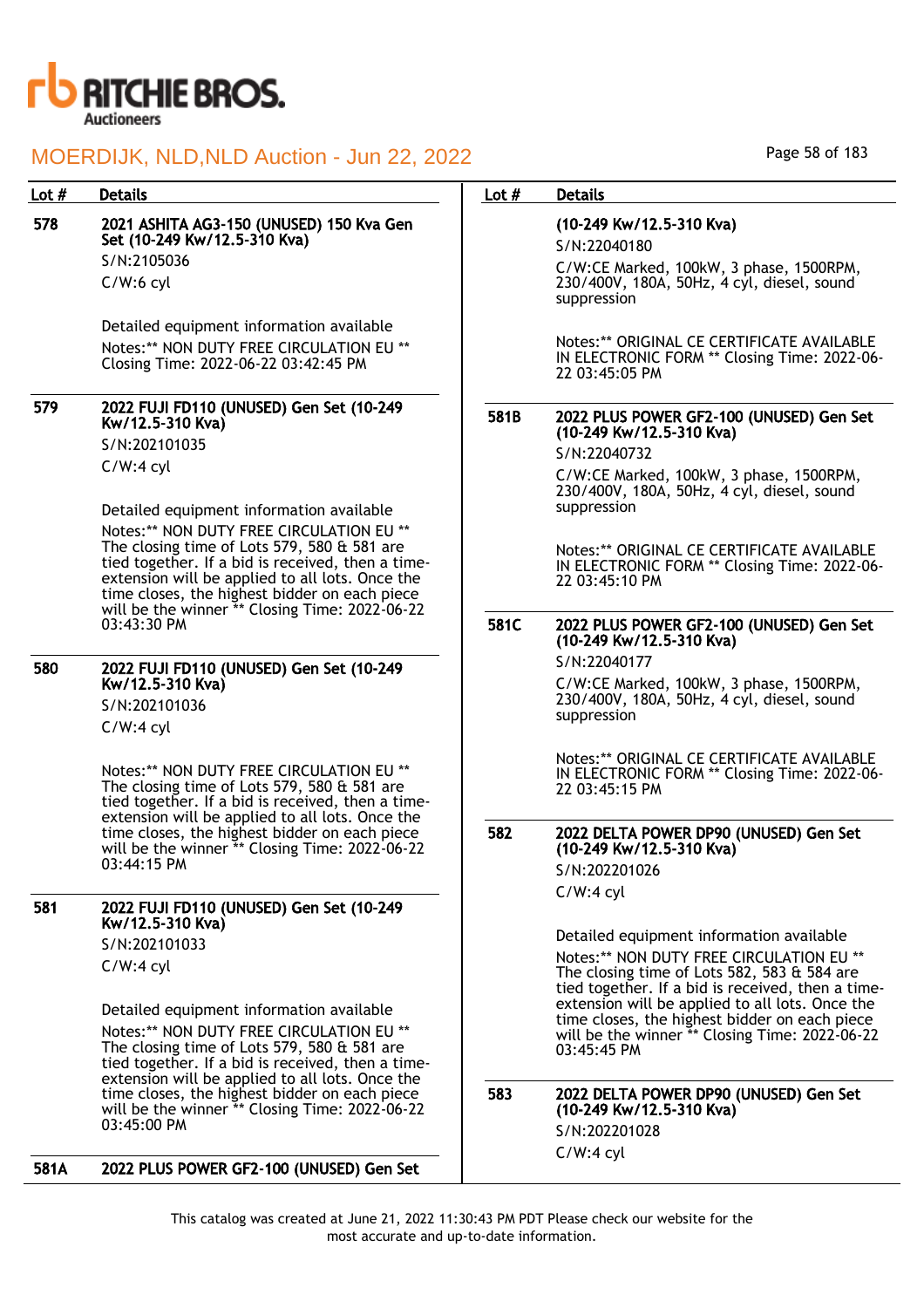

| <b>Details</b><br>Lot $#$<br>Lot $#$<br><b>Details</b>                                                                                                                                                                                                                                                                                                                                                          |                                                                                                                                                                                                         |
|-----------------------------------------------------------------------------------------------------------------------------------------------------------------------------------------------------------------------------------------------------------------------------------------------------------------------------------------------------------------------------------------------------------------|---------------------------------------------------------------------------------------------------------------------------------------------------------------------------------------------------------|
| Detailed equipment information available<br>The closing time of Lots 587, 588 $\&$ 589 are<br>Notes:** NON DUTY FREE CIRCULATION EU **<br>The closing time of Lots 582, 583 & 584 are<br>tied together. If a bid is received, then a time-<br>extension will be applied to all lots. Once the<br>03:49:30 PM<br>time closes, the highest bidder on each piece<br>will be the winner ** Closing Time: 2022-06-22 | tied together. If a bid is received, then a time-<br>extension will be applied to all lots. Once the<br>time closes, the highest bidder on each piece<br>will be the winner ** Closing Time: 2022-06-22 |
| 03:46:30 PM<br>588<br>Kw/12.5-310 Kva)                                                                                                                                                                                                                                                                                                                                                                          | 2022 ELEKTRA EL80 (UNUSED) Gen Set (10-249                                                                                                                                                              |
| S/N:202201020<br>584<br>2022 DELTA POWER DP90 (UNUSED) Gen Set<br>(10-249 Kw/12.5-310 Kva)<br>$C/W:4$ cyl                                                                                                                                                                                                                                                                                                       |                                                                                                                                                                                                         |
| S/N:202201025                                                                                                                                                                                                                                                                                                                                                                                                   |                                                                                                                                                                                                         |
| $C/W:4$ cyl<br>The closing time of Lots 587, 588 & 589 are<br>Detailed equipment information available<br>Notes:** NON DUTY FREE CIRCULATION EU **                                                                                                                                                                                                                                                              | Notes:** NON DUTY FREE CIRCULATION EU **<br>tied together. If a bid is received, then a time-<br>extension will be applied to all lots. Once the<br>time closes, the highest bidder on each piece       |
| The closing time of Lots 582, 583 & 584 are<br>tied together. If a bid is received, then a time-<br>03:50:15 PM<br>extension will be applied to all lots. Once the                                                                                                                                                                                                                                              | will be the winner ** Closing Time: 2022-06-22                                                                                                                                                          |
| time closes, the highest bidder on each piece<br>589<br>will be the winner ** Closing Time: 2022-06-22<br>Kw/12.5-310 Kva)<br>03:47:15 PM                                                                                                                                                                                                                                                                       | 2022 ELEKTRA EL80 (UNUSED) Gen Set (10-249                                                                                                                                                              |
| S/N:202201022                                                                                                                                                                                                                                                                                                                                                                                                   |                                                                                                                                                                                                         |
| 585<br>2021 DELTA POWER DP90 (UNUSED) Gen Set<br>$C/W:4$ cyl<br>(10-249 Kw/12.5-310 Kva)                                                                                                                                                                                                                                                                                                                        |                                                                                                                                                                                                         |
| S/N:202111021<br>Detailed equipment information available                                                                                                                                                                                                                                                                                                                                                       |                                                                                                                                                                                                         |
| $C/W:4$ cyl                                                                                                                                                                                                                                                                                                                                                                                                     | Notes:** NON DUTY FREE CIRCULATION EU **                                                                                                                                                                |
| Condition<br>The closing time of Lots 587, 588 & 589 are<br>Hrs/Mil/Kms: 6 Hr                                                                                                                                                                                                                                                                                                                                   | tied together. If a bid is received, then a time-<br>extension will be applied to all lots. Once the                                                                                                    |
| Detailed equipment information available<br>03:51:00 PM                                                                                                                                                                                                                                                                                                                                                         | time closes, the highest bidder on each piece<br>will be the winner ** Closing Time: 2022-06-22                                                                                                         |
| Notes: Closing Time: 2022-06-22 03:48:00 PM                                                                                                                                                                                                                                                                                                                                                                     |                                                                                                                                                                                                         |
| 590<br>586<br>CATERPILLAR SR4 90 KVA Gen Set (10-249<br>(10-249 Kw/12.5-310 Kva)<br>Kw/12.5-310 Kva)                                                                                                                                                                                                                                                                                                            | 2021 ASHITA AG-70 (UNUSED) 70 Kva Gen Set                                                                                                                                                               |
| S/N:2105052<br>S/N:9AB03041                                                                                                                                                                                                                                                                                                                                                                                     |                                                                                                                                                                                                         |
| $C/W:4$ cyl<br>C/W:Caterpillar 3304                                                                                                                                                                                                                                                                                                                                                                             |                                                                                                                                                                                                         |
| Condition                                                                                                                                                                                                                                                                                                                                                                                                       |                                                                                                                                                                                                         |
| Detailed equipment information available<br>Hrs/Mil/Kms: 9685 Hr                                                                                                                                                                                                                                                                                                                                                | Notes:** NON DUTY FREE CIRCULATION EU **                                                                                                                                                                |
| Detailed equipment information available                                                                                                                                                                                                                                                                                                                                                                        | The closing time of Lots 590, 591, 592, 593 &<br>594 are tied together. If a bid is received, then                                                                                                      |
| a time-extension will be applied to all lots.<br>Notes: Closing Time: 2022-06-22 03:48:45 PM<br>Once the time closes, the highest bidder on                                                                                                                                                                                                                                                                     | each piece will be the winner ** Closing Time:                                                                                                                                                          |
| 2022-06-22 03:51:45 PM<br>587<br>2022 ELEKTRA EL80 (UNUSED) Gen Set (10-249<br>Kw/12.5-310 Kva)                                                                                                                                                                                                                                                                                                                 |                                                                                                                                                                                                         |
| S/N:202201019<br>591<br>(10-249 Kw/12.5-310 Kva)<br>$C/W:4$ cyl                                                                                                                                                                                                                                                                                                                                                 | 2021 ASHITA AG-70 (UNUSED) 70 Kva Gen Set                                                                                                                                                               |
| S/N:2105047                                                                                                                                                                                                                                                                                                                                                                                                     |                                                                                                                                                                                                         |
| $C/W:4$ cyl<br>Notes:** NON DUTY FREE CIRCULATION EU **                                                                                                                                                                                                                                                                                                                                                         |                                                                                                                                                                                                         |

Page 59 of 183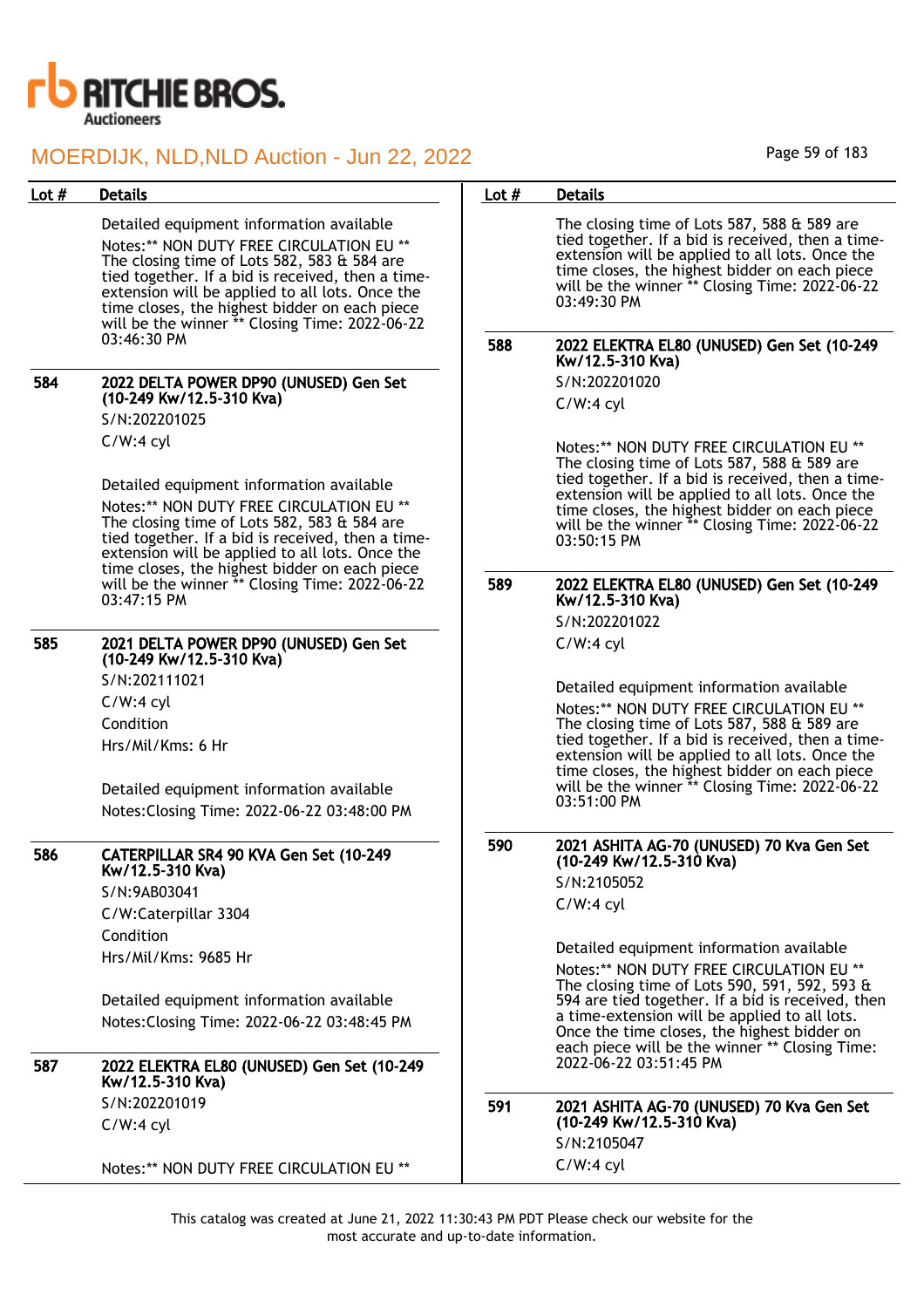

Detailed equipment information available Notes:\*\* NON DUTY FREE CIRCULATION EU \*\* The closing time of Lots 590, 591, 592, 593 & 594 are tied together. If a bid is received, then a time-extension will be applied to all lots. Once the time closes, the highest bidder on each piece will be the winner \*\* Closing Time: 2022-06-22 03:52:30 PM

592 2021 ASHITA AG-70 (UNUSED) 70 Kva Gen Set (10-249 Kw/12.5-310 Kva) S/N:2105049

> C/W:4 cyl Detailed equipment information available Notes:\*\* NON DUTY FREE CIRCULATION EU \*\* The closing time of Lots 590, 591, 592, 593 & 594 are tied together. If a bid is received, then a time-extension will be applied to all lots. Once the time closes, the highest bidder on each piece will be the winner \*\* Closing Time:

593 2021 ASHITA AG-70 (UNUSED) 70 Kva Gen Set (10-249 Kw/12.5-310 Kva) S/N:2105050

2022-06-22 03:53:15 PM

C/W:4 cyl

Detailed equipment information available Notes:\*\* NON DUTY FREE CIRCULATION EU \*\* The closing time of Lots 590, 591, 592, 593 & 594 are tied together. If a bid is received, then a time-extension will be applied to all lots. Once the time closes, the highest bidder on each piece will be the winner \*\* Closing Time: 2022-06-22 03:54:00 PM

594 2021 ASHITA AG-70 (UNUSED) 70 Kva Gen Set (10-249 Kw/12.5-310 Kva) S/N:2105051 C/W:4 cyl

> Detailed equipment information available Notes:\*\* NON DUTY FREE CIRCULATION EU \*\* The closing time of Lots 590, 591, 592, 593 & 594 are tied together. If a bid is received, then a time-extension will be applied to all lots. Once the time closes, the highest bidder on each piece will be the winner \*\* Closing Time: 2022-06-22 03:54:45 PM

### Lot # Details **Details According to the United States Lot # Details**

## 595 2022 ELLITE ELT68 (UNUSED) Gen Set (10-249 Kw/12.5-310 Kva)

S/N:202201047 C/W:4 cyl

Detailed equipment information available

Notes:\*\* NON DUTY FREE CIRCULATION EU \*\* The closing time of Lots 595, 596 & 597 are tied together. If a bid is received, then a timeextension will be applied to all lots. Once the time closes, the highest bidder on each piece will be the winner \*\* Closing Time: 2022-06-22 03:55:30 PM

## 596 2022 ELLITE ELT68 (UNUSED) Gen Set (10-249 Kw/12.5-310 Kva)

S/N:202201048 C/W:4 cyl

Detailed equipment information available

Notes:\*\* NON DUTY FREE CIRCULATION EU \*\* The closing time of Lots 595, 596 & 597 are tied together. If a bid is received, then a timeextension will be applied to all lots. Once the time closes, the highest bidder on each piece will be the winner \*\* Closing Time: 2022-06-22 03:56:15 PM

## 597 2022 ELLITE ELT68 (UNUSED) Gen Set (10-249 Kw/12.5-310 Kva)

S/N:202201045

C/W:4 cyl

Detailed equipment information available Notes:\*\* NON DUTY FREE CIRCULATION EU \*\* The closing time of Lots 595, 596 & 597 are tied together. If a bid is received, then a timeextension will be applied to all lots. Once the time closes, the highest bidder on each piece will be the winner \*\* Closing Time: 2022-06-22 03:57:00 PM

598 2022 ALFA A60 (UNUSED) Gen Set (10-249 Kw/12.5-310 Kva)

S/N:202201003 C/W:4 cyl

Detailed equipment information available Notes:\*\* NON DUTY FREE CIRCULATION EU \*\* The closing time of Lots 598, 599 & 600 are tied together. If a bid is received, then a time-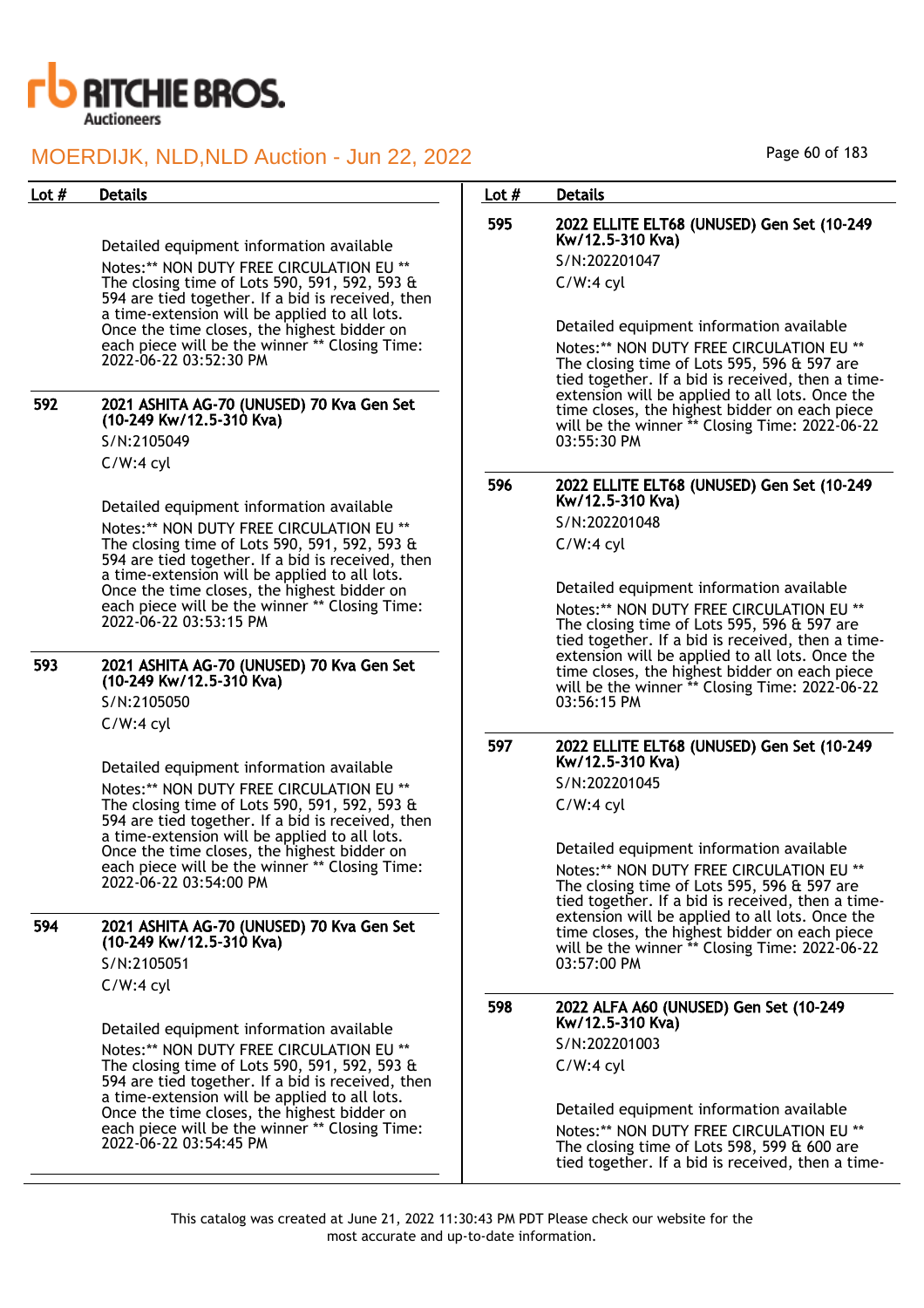

| Lot $#$ | <b>Details</b>                                                                                                                                                                                                                                                                                                                                                                                                                                                      | Lot $#$ | <b>Details</b>                                                                                                                                                                                                                                                                                                                                                                                                                                                       |
|---------|---------------------------------------------------------------------------------------------------------------------------------------------------------------------------------------------------------------------------------------------------------------------------------------------------------------------------------------------------------------------------------------------------------------------------------------------------------------------|---------|----------------------------------------------------------------------------------------------------------------------------------------------------------------------------------------------------------------------------------------------------------------------------------------------------------------------------------------------------------------------------------------------------------------------------------------------------------------------|
| 599     | extension will be applied to all lots. Once the<br>time closes, the highest bidder on each piece<br>will be the winner ** Closing Time: 2022-06-22<br>03:57:45 PM<br>2022 ALFA A60 (UNUSED) Gen Set (10-249<br>Kw/12.5-310 Kva)<br>S/N:202201006<br>$C/W:4$ cyl                                                                                                                                                                                                     |         | Detailed equipment information available<br>Notes:** NON DUTY FREE CIRCULATION EU **<br>The closing time of Lots 601 & 602 are tied<br>together. If a bid is received, then a time-<br>extension will be applied to all lots. Once the<br>time closes, the highest bidder on each piece<br>will be the winner ** Closing Time: 2022-06-22<br>04:00:45 PM                                                                                                             |
|         | Detailed equipment information available<br>Notes:** NON DUTY FREE CIRCULATION EU **<br>The closing time of Lots 598, 599 $\&$ 600 are<br>tied together. If a bid is received, then a time-<br>extension will be applied to all lots. Once the<br>time closes, the highest bidder on each piece<br>will be the winner ** Closing Time: 2022-06-22<br>03:58:30 PM                                                                                                    | 603     | 2021 ASHITA AG3-60 YTO (UNUSED) 60 Kva Gen<br>Set (10-249 Kw/12.5-310 Kva)<br>S/N:2105034<br>$C/W:3$ cyl<br>Detailed equipment information available<br>Notes:** NON DUTY FREE CIRCULATION EU **<br>The closing time of Lots 603 & 604 are tied<br>together. If a bid is received, then a time-                                                                                                                                                                      |
| 600     | 2022 ALFA A60 (UNUSED) Gen Set (10-249<br>Kw/12.5-310 Kva)<br>S/N:202201005<br>$C/W:4$ cyl                                                                                                                                                                                                                                                                                                                                                                          |         | extension will be applied to all lots. Once the<br>time closes, the highest bidder on each piece<br>will be the winner ** Closing Time: 2022-06-22<br>04:01:30 PM                                                                                                                                                                                                                                                                                                    |
|         | Detailed equipment information available<br>Notes:** NON DUTY FREE CIRCULATION EU **<br>The closing time of Lots 598, 599 $\&$ 600 are<br>tied together. If a bid is received, then a time-<br>extension will be applied to all lots. Once the<br>time closes, the highest bidder on each piece<br>will be the winner ** Closing Time: 2022-06-22<br>03:59:15 PM                                                                                                    | 604     | 2021 ASHITA AG3-60 YTO (UNUSED) 60 Kva Gen<br>Set (10-249 Kw/12.5-310 Kva)<br>S/N:2105035<br>$C/W:3$ cyl<br>Detailed equipment information available<br>Notes:** NON DUTY FREE CIRCULATION EU **<br>The closing time of Lots 603 & 604 are tied<br>together. If a bid is received, then a time-<br>extension will be applied to all lots. Once the<br>time closes, the highest bidder on each piece<br>will be the winner ** Closing Time: 2022-06-22<br>04:02:15 PM |
| 601     | 2021 ASHITA AG-60 (UNUSED) 60 Kva Gen Set<br>(10-249 Kw/12.5-310 Kva)<br>S/N:2105038<br>$C/W:4$ cyl                                                                                                                                                                                                                                                                                                                                                                 |         |                                                                                                                                                                                                                                                                                                                                                                                                                                                                      |
| 602     | Detailed equipment information available<br>Notes:** NON DUTY FREE CIRCULATION EU **<br>The closing time of Lots $601$ & $602$ are tied<br>together. If a bid is received, then a time-<br>extension will be applied to all lots. Once the<br>time closes, the highest bidder on each piece<br>will be the winner ** Closing Time: 2022-06-22<br>04:00:00 PM<br>2021 ASHITA AG-60 (UNUSED) 60 Kva Gen Set<br>(10-249 Kw/12.5-310 Kva)<br>S/N:2105039<br>$C/W:4$ cyl | 605     | 2022 ACTIVE ACD58 (UNUSED) Gen Set (10-249<br>Kw/12.5-310 Kva)<br>S/N:243V2021G<br>$C/W:4$ cyl<br>Detailed equipment information available<br>Notes:** NON DUTY FREE CIRCULATION EU **<br>The closing time of Lots 605 & 606 are tied<br>together. If a bid is received, then a time-<br>extension will be applied to all lots. Once the<br>time closes, the highest bidder on each piece<br>will be the winner ** Closing Time: 2022-06-22<br>04:03:00 PM           |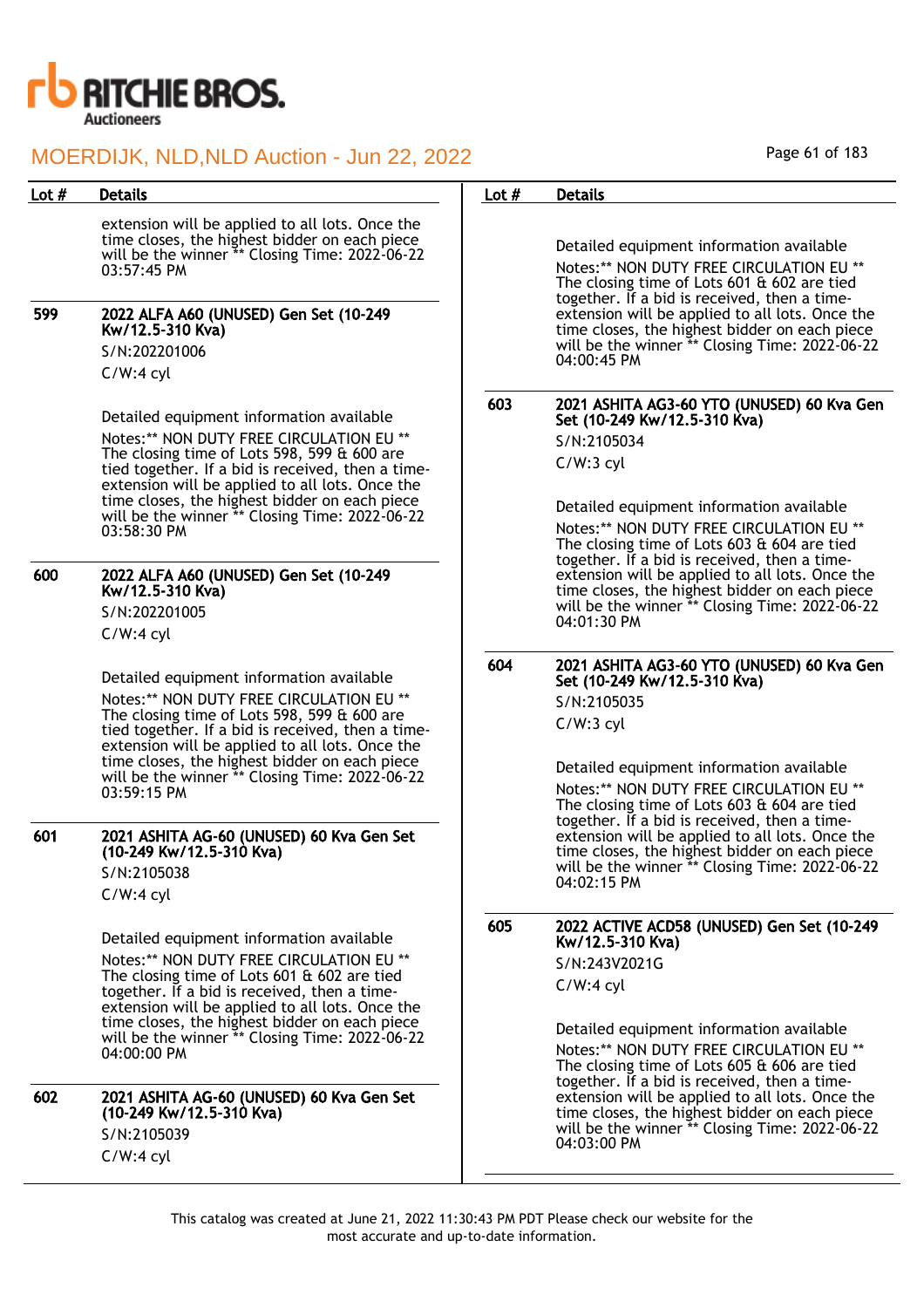

| Lot # | <b>Details</b>                                                                                               | Lot $#$ | <b>Details</b>                                                                                               |
|-------|--------------------------------------------------------------------------------------------------------------|---------|--------------------------------------------------------------------------------------------------------------|
| 606   | 2022 ACTIVE ACD58 (UNUSED) Gen Set (10-249<br>Kw/12.5-310 Kva)                                               |         | 230/400V, 90A, 50Hz, 4 cyl, diesel, sound<br>suppression                                                     |
|       | S/N:244V2021G                                                                                                |         |                                                                                                              |
|       | $C/W:4$ cyl                                                                                                  |         | Notes:** ORIGINAL CE CERTIFICATE AVAILABLE<br>IN ELECTRONIC FORM ** Closing Time: 2022-06-<br>22 04:04:05 PM |
|       | Detailed equipment information available                                                                     |         |                                                                                                              |
|       | Notes:** NON DUTY FREE CIRCULATION EU **                                                                     | 606E    | 2022 PLUS POWER GF2-50 (UNUSED) Gen Set                                                                      |
|       | The closing time of Lots 605 & 606 are tied<br>together. If a bid is received, then a time-                  |         | (10-249 Kw/12.5-310 Kva)                                                                                     |
|       | extension will be applied to all lots. Once the                                                              |         | S/N:22040172                                                                                                 |
|       | time closes, the highest bidder on each piece                                                                |         | C/W:CE Marked, 50kW, 3 phase, 1500RPM,                                                                       |
|       | will be the winner ** Closing Time: 2022-06-22<br>04:03:45 PM                                                |         | 230/400V, 90A, 50Hz, 4 cyl, diesel, sound<br>suppression                                                     |
| 606A  | 2022 PLUS POWER GF2-50 (UNUSED) Gen Set                                                                      |         |                                                                                                              |
|       | (10-249 Kw/12.5-310 Kva)                                                                                     |         | Notes:** ORIGINAL CE CERTIFICATE AVAILABLE<br>IN ELECTRONIC FORM ** Closing Time: 2022-06-                   |
|       | S/N:22040721                                                                                                 |         | 22 04:04:10 PM                                                                                               |
|       | C/W:CE Marked, 50kW, 3 phase, 1500RPM,                                                                       |         |                                                                                                              |
|       | 230/400V, 90A, 50Hz, 4 cyl, diesel, sound<br>suppression                                                     | 606F    | 2022 PLUS POWER GF2-50 (UNUSED) Gen Set<br>(10-249 Kw/12.5-310 Kva)                                          |
|       |                                                                                                              |         | S/N:22040658                                                                                                 |
|       | Notes:** ORIGINAL CE CERTIFICATE AVAILABLE<br>IN ELECTRONIC FORM ** Closing Time: 2022-06-<br>22 04:03:50 PM |         | C/W:CE Marked, 50kW, 3 phase, 1500RPM,<br>230/400V, 90A, 50Hz, 4 cyl, diesel, sound<br>suppression           |
| 606B  | 2022 PLUS POWER GF2-50 (UNUSED) Gen Set                                                                      |         | Notes:** ORIGINAL CE CERTIFICATE AVAILABLE                                                                   |
|       | (10-249 Kw/12.5-310 Kva)                                                                                     |         | IN ELECTRONIC FORM ** Closing Time: 2022-06-                                                                 |
|       | S/N:22040703                                                                                                 |         | 22 04:04:15 PM                                                                                               |
|       | C/W:CE Marked, 50kW, 3 phase, 1500RPM,                                                                       |         |                                                                                                              |
|       | 230/400V, 90A, 50Hz, 4 cyl, diesel, sound<br>suppression                                                     | 606G    | 2022 PLUS POWER GF2-50 (UNUSED) Gen Set                                                                      |
|       |                                                                                                              |         | (10-249 Kw/12.5-310 Kva)                                                                                     |
|       | Notes:** ORIGINAL CE CERTIFICATE AVAILABLE                                                                   |         | S/N:22040660                                                                                                 |
|       | IN ELECTRONIC FORM ** Closing Time: 2022-06-                                                                 |         | C/W:CE Marked, 50kW, 3 phase, 1500RPM,<br>230/400V, 90A, 50Hz, 4 cyl, diesel, sound                          |
|       | 22 04:03:55 PM                                                                                               |         | suppression                                                                                                  |
|       |                                                                                                              |         |                                                                                                              |
| 606C  | 2022 PLUS POWER GF2-50 (UNUSED) Gen Set<br>(10-249 Kw/12.5-310 Kva)                                          |         | Notes:** ORIGINAL CE CERTIFICATE AVAILABLE                                                                   |
|       | S/N:22040171                                                                                                 |         | IN ELECTRONIC FORM ** Closing Time: 2022-06-<br>22 04:04:20 PM                                               |
|       | C/W:CE Marked, 50kW, 3 phase, 1500RPM,                                                                       |         |                                                                                                              |
|       | 230/400V, 90A, 50Hz, 4 cyl, diesel, sound                                                                    | 606H    | 2022 PLUS POWER GF2-50 Gen Set (10-249                                                                       |
|       | suppression                                                                                                  |         | Kw/12.5-310 Kva)                                                                                             |
|       |                                                                                                              |         | S/N:22040693                                                                                                 |
|       | Notes:** ORIGINAL CE CERTIFICATE AVAILABLE<br>IN ELECTRONIC FORM ** Closing Time: 2022-06-<br>22 04:04:00 PM |         | C/W:CE Marked, 50kW, 3 phase, 1500RPM,<br>230/400V, 90A, 50Hz, 4 cyl, diesel, sound<br>suppression           |
| 606D  | 2022 PLUS POWER GF2-50 (UNUSED) Gen Set                                                                      |         |                                                                                                              |
|       | (10-249 Kw/12.5-310 Kva)                                                                                     |         | Notes:** ORIGINAL CE CERTIFICATE AVAILABLE<br>IN ELECTRONIC FORM ** Closing Time: 2022-06-                   |
|       | S/N:22040697                                                                                                 |         | 22 04:04:25 PM                                                                                               |
|       | C/W:CE Marked, 50kW, 3 phase, 1500RPM,                                                                       |         |                                                                                                              |

Page 62 of 183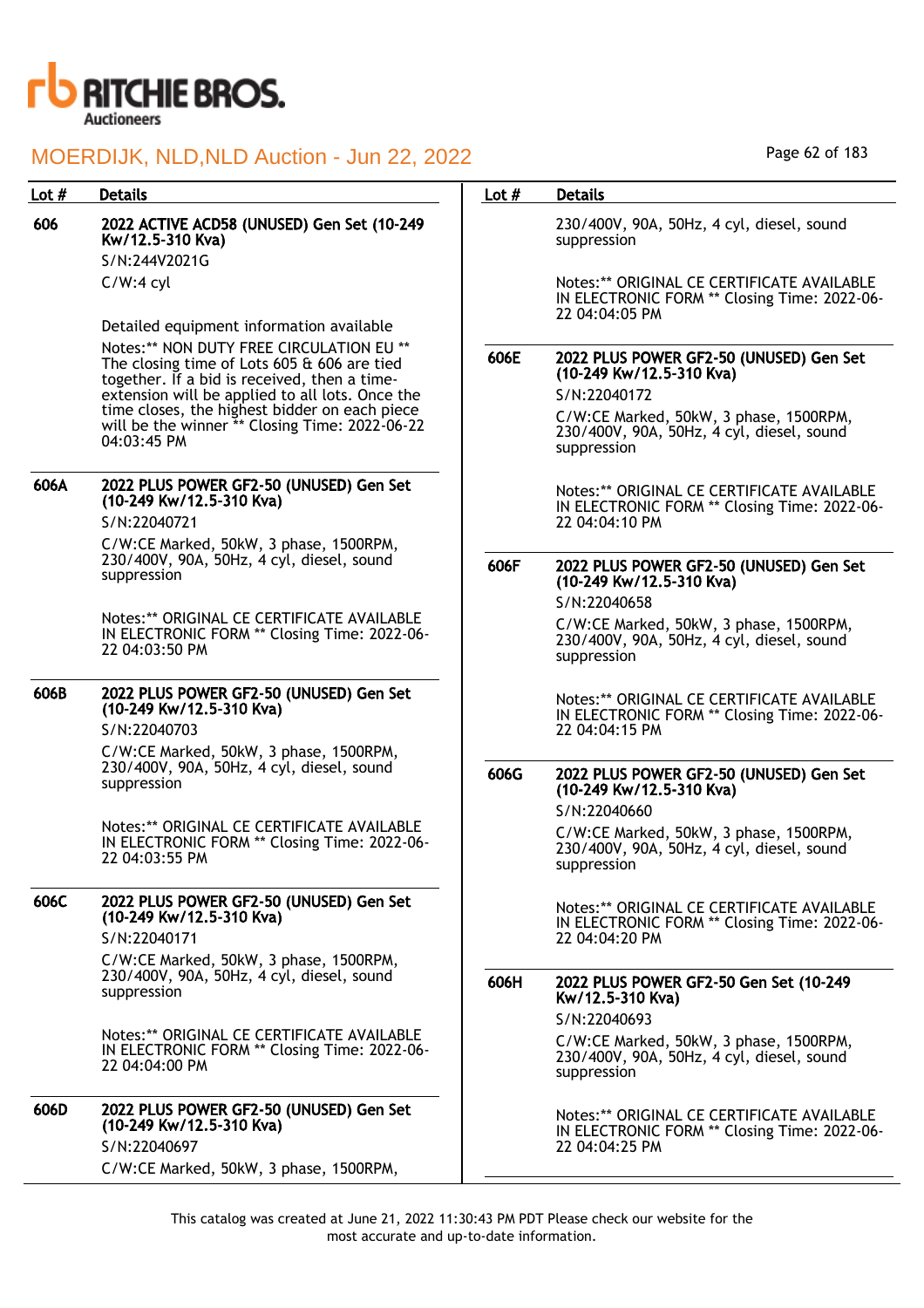

| Lot $#$ | <b>Details</b>                                                                                                                                                                                                                                                                                                                                                                                                                       | Lot $#$ | <b>Details</b>                                                                                                                                                                                                                                                                                                                                         |
|---------|--------------------------------------------------------------------------------------------------------------------------------------------------------------------------------------------------------------------------------------------------------------------------------------------------------------------------------------------------------------------------------------------------------------------------------------|---------|--------------------------------------------------------------------------------------------------------------------------------------------------------------------------------------------------------------------------------------------------------------------------------------------------------------------------------------------------------|
| 607     | 2022 PLASMA P50 (UNUSED) Gen Set (10-249<br>Kw/12.5-310 Kva)<br>S/N:202201010<br>$C/W:4$ cyl                                                                                                                                                                                                                                                                                                                                         |         | time-extension will be applied to all lots. Once<br>the time closes, the highest bidder on each<br>piece will be the winner ** Closing Time: 2022-<br>06-22 04:06:45 PM                                                                                                                                                                                |
|         | Detailed equipment information available<br>Notes:** NON DUTY FREE CIRCULATION EU **<br>The closing time of Lots 607, 608 & 609 are<br>tied together. If a bid is received, then a time-<br>extension will be applied to all lots. Once the<br>time closes, the highest bidder on each piece<br>will be the winner ** Closing Time: 2022-06-22<br>04:04:30 PM                                                                        | 611     | 2021 ASHITA AG-50 (UNUSED) 50 Kva Gen Set<br>(10-249 Kw/12.5-310 Kva)<br>S/N:2105033<br>$C/W:4$ cyl<br>Detailed equipment information available<br>Notes:** NON DUTY FREE CIRCULATION EU **<br>The closing time of Lots $610, 611, 612$ & $613$                                                                                                        |
| 608     | 2022 PLASMA P50 (UNUSED) Gen Set (10-249<br>Kw/12.5-310 Kva)<br>S/N:202201011<br>$C/W:4$ cyl                                                                                                                                                                                                                                                                                                                                         |         | are tied together. If a bid is received, then a<br>time-extension will be applied to all lots. Once<br>the time closes, the highest bidder on each<br>piece will be the winner ** Closing Time: 2022-<br>06-22 04:07:30 PM                                                                                                                             |
| 609     | 612<br>Detailed equipment information available<br>Notes:** NON DUTY FREE CIRCULATION EU **<br>The closing time of Lots 607, 608 & 609 are<br>tied together. If a bid is received, then a time-<br>extension will be applied to all lots. Once the<br>time closes, the highest bidder on each piece<br>will be the winner ** Closing Time: 2022-06-22<br>04:05:15 PM<br>2022 PLASMA P50 (UNUSED) Gen Set (10-249<br>Kw/12.5-310 Kva) |         | 2021 ASHITA AG-50 (UNUSED) 50 Kva Gen Set<br>(10-249 Kw/12.5-310 Kva)<br>S/N:2105030<br>$C/W:4$ cyl<br>Detailed equipment information available<br>Notes:** NON DUTY FREE CIRCULATION EU **<br>The closing time of Lots $610, 611, 612$ & $613$<br>are tied together. If a bid is received, then a<br>time-extension will be applied to all lots. Once |
|         | S/N:202201012<br>$C/W:4$ cyl                                                                                                                                                                                                                                                                                                                                                                                                         | 613     | the time closes, the highest bidder on each<br>piece will be the winner ** Closing Time: 2022-<br>06-22 04:08:15 PM                                                                                                                                                                                                                                    |
| 610     | Detailed equipment information available<br>Notes:** NON DUTY FREE CIRCULATION EU **<br>The closing time of Lots 607, 608 & 609 are<br>tied together. If a bid is received, then a time-<br>extension will be applied to all lots. Once the<br>time closes, the highest bidder on each piece<br>will be the winner ** Closing Time: 2022-06-22<br>$04:06:00$ PM                                                                      |         | 2021 ASHITA AG-50 (UNUSED) 50 Kva Gen Set<br>(10-249 Kw/12.5-310 Kva)<br>S/N:2105031<br>$C/W:4$ cyl<br>Detailed equipment information available<br>Notes:** NON DUTY FREE CIRCULATION EU **<br>The closing time of Lots $610, 611, 612$ & $613$<br>are tied together. If a bid is received, then a                                                     |
|         | 2021 ASHITA AG-50 (UNUSED) 50 Kva Gen Set<br>(10-249 Kw/12.5-310 Kva)<br>S/N:2105032<br>$C/W:4$ cyl                                                                                                                                                                                                                                                                                                                                  |         | time-extension will be applied to all lots. Once<br>the time closes, the highest bidder on each<br>piece will be the winner ** Closing Time: 2022-<br>06-22 04:09:00 PM                                                                                                                                                                                |
|         | Detailed equipment information available<br>Notes:** NON DUTY FREE CIRCULATION EU **<br>The closing time of Lots $610, 611, 612$ & $613$<br>are tied together. If a bid is received, then a                                                                                                                                                                                                                                          | 614     | 2021 ASHITA AG3-50 YTO (UNUSED) 50 Kva Gen<br>Set (10-249 Kw/12.5-310 Kva)<br>S/N:2105042<br>$C/W:3$ cyl                                                                                                                                                                                                                                               |

Page 63 of 183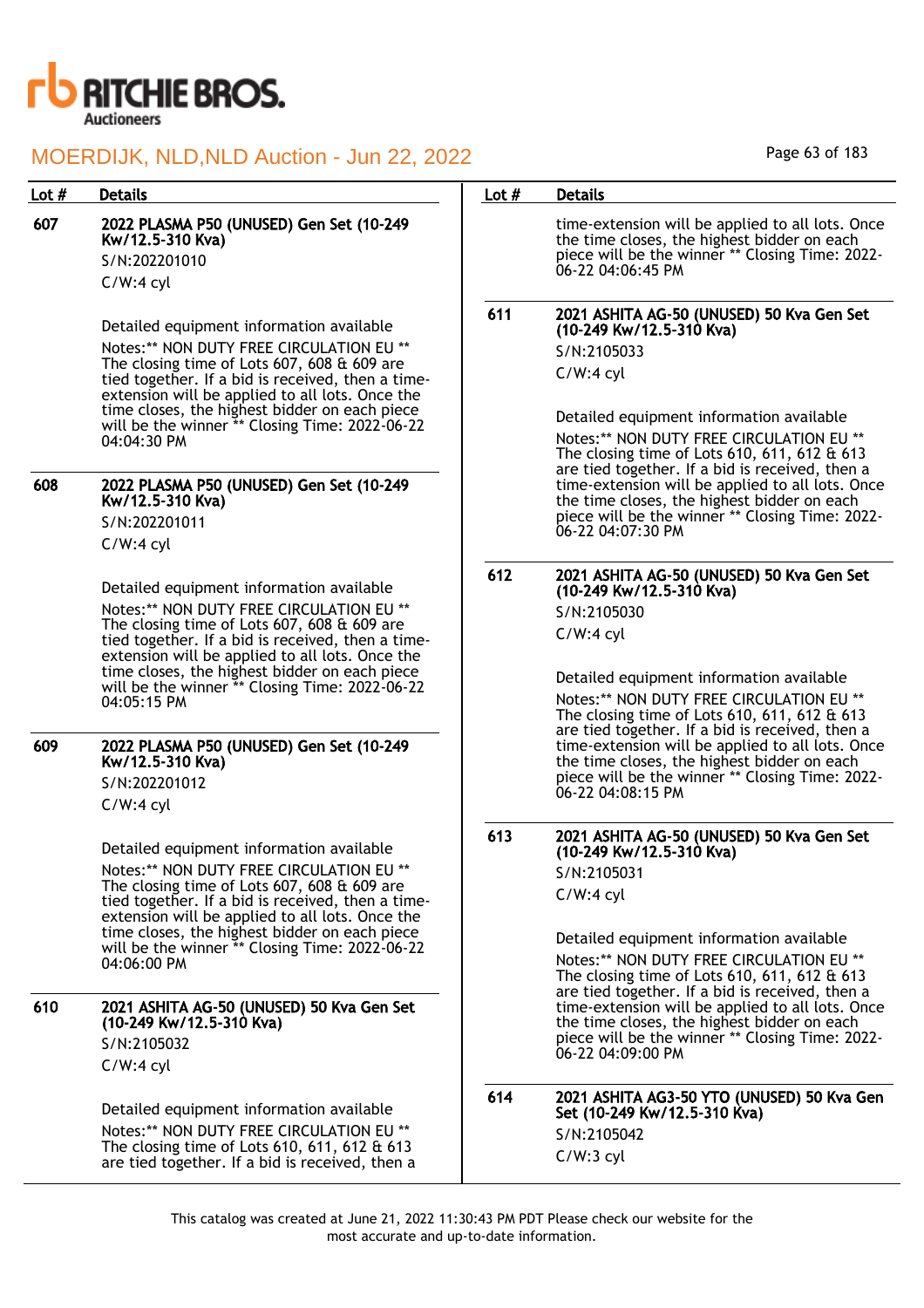

| MOERDIJK, NLD, NLD Auction - Jun 22, 2022 |                                                                                                                                                                                                                                                                                                                                                                                |         | Page 64 of 183                                                                                                                                                                                                                                                                                                                                                    |  |
|-------------------------------------------|--------------------------------------------------------------------------------------------------------------------------------------------------------------------------------------------------------------------------------------------------------------------------------------------------------------------------------------------------------------------------------|---------|-------------------------------------------------------------------------------------------------------------------------------------------------------------------------------------------------------------------------------------------------------------------------------------------------------------------------------------------------------------------|--|
| Lot $#$                                   | <b>Details</b>                                                                                                                                                                                                                                                                                                                                                                 | Lot $#$ | <b>Details</b>                                                                                                                                                                                                                                                                                                                                                    |  |
|                                           | Detailed equipment information available<br>Notes:** NON DUTY FREE CIRCULATION EU **<br>The closing time of Lots 614, 615, 616 & 617                                                                                                                                                                                                                                           | 618     | 2022 EAAGLE EAG48 (UNUSED) Gen Set (10-249<br>Kw/12.5-310 Kva)<br>S/N:202201040<br>$C/W:4$ cyl                                                                                                                                                                                                                                                                    |  |
| 615                                       | are tied together. If a bid is received, then a<br>time-extension will be applied to all lots. Once<br>the time closes, the highest bidder on each<br>piece will be the winner ** Closing Time: 2022-<br>06-22 04:09:45 PM<br>2021 ASHITA AG3-50 YTO (UNUSED) 50 Kva Gen<br>Set (10-249 Kw/12.5-310 Kva)<br>S/N:2105043<br>$C/W:3$ cyl                                         |         | Detailed equipment information available<br>Notes:** NON DUTY FREE CIRCULATION EU **<br>The closing time of Lots $618, 619$ & $620$ are<br>tied together. If a bid is received, then a time-<br>extension will be applied to all lots. Once the<br>time closes, the highest bidder on each piece<br>will be the winner ** Closing Time: 2022-06-22<br>04:12:45 PM |  |
|                                           | Detailed equipment information available<br>Notes:** NON DUTY FREE CIRCULATION EU **<br>The closing time of Lots 614, 615, 616 & 617<br>are tied together. If a bid is received, then a<br>time-extension will be applied to all lots. Once<br>the time closes, the highest bidder on each<br>piece will be the winner ** Closing Time: 2022-<br>06-22 04:10:30 PM             | 619     | 2022 EAAGLE EAG48 (UNUSED) Gen Set (10-249<br>Kw/12.5-310 Kva)<br>S/N:202201037<br>$C/W:4$ cyl<br>Detailed equipment information available<br>Notes:** NON DUTY FREE CIRCULATION EU **<br>The closing time of Lots $618, 619$ & $620$ are<br>tied together. If a bid is received, then a time-                                                                    |  |
| 616                                       | 2021 ASHITA AG3-50 YTO (UNUSED) 50 Kva Gen<br>Set (10-249 Kw/12.5-310 Kva)<br>S/N:2105044<br>$C/W:3$ cyl                                                                                                                                                                                                                                                                       |         | extension will be applied to all lots. Once the<br>time closes, the highest bidder on each piece<br>will be the winner ** Closing Time: 2022-06-22<br>04:13:30 PM                                                                                                                                                                                                 |  |
|                                           | Detailed equipment information available<br>Notes:** NON DUTY FREE CIRCULATION EU **<br>The closing time of Lots 614, 615, 616 & 617<br>are tied together. If a bid is received, then a<br>time-extension will be applied to all lots. Once<br>the time closes, the highest bidder on each<br>piece will be the winner ** Closing Time: 2022-<br>06-22 04:11:15 PM             | 620     | 2022 EAAGLE EAG48 (UNUSED) Gen Set (10-249<br>Kw/12.5-310 Kva)<br>S/N:202201038<br>$C/W:4$ cyl<br>Detailed equipment information available<br>Notes:** NON DUTY FREE CIRCULATION EU **<br>The closing time of Lots $618, 619$ & $620$ are<br>tied together. If a bid is received, then a time-                                                                    |  |
| 617                                       | 2021 ASHITA AG3-50 YTO (UNUSED) 50 Kva Gen<br>Set (10-249 Kw/12.5-310 Kva)<br>S/N:2105045<br>$C/W:3$ cyl                                                                                                                                                                                                                                                                       |         | extension will be applied to all lots. Once the<br>time closes, the highest bidder on each piece<br>will be the winner ** Closing Time: 2022-06-22<br>04:14:15 PM                                                                                                                                                                                                 |  |
|                                           | Detailed equipment information available<br>Notes:** NON DUTY FREE CIRCULATION EU **<br>The closing time of Lots $614, 615, 616 \text{ ft } 617$<br>are tied together. If a bid is received, then a<br>time-extension will be applied to all lots. Once<br>the time closes, the highest bidder on each<br>piece will be the winner ** Closing Time: 2022-<br>06-22 04:12:00 PM | 621     | 2022 RICARDO R45 (UNUSED) Gen Set (10-249<br>Kw/12.5-310 Kva)<br>S/N:202201016<br>$C/W:4$ cyl<br>Detailed equipment information available<br>Notes:** NON DUTY FREE CIRCULATION EU **<br>The closing time of Lots $621, 622$ & $623$ are<br>tied together. If a bid is received, then a time-                                                                     |  |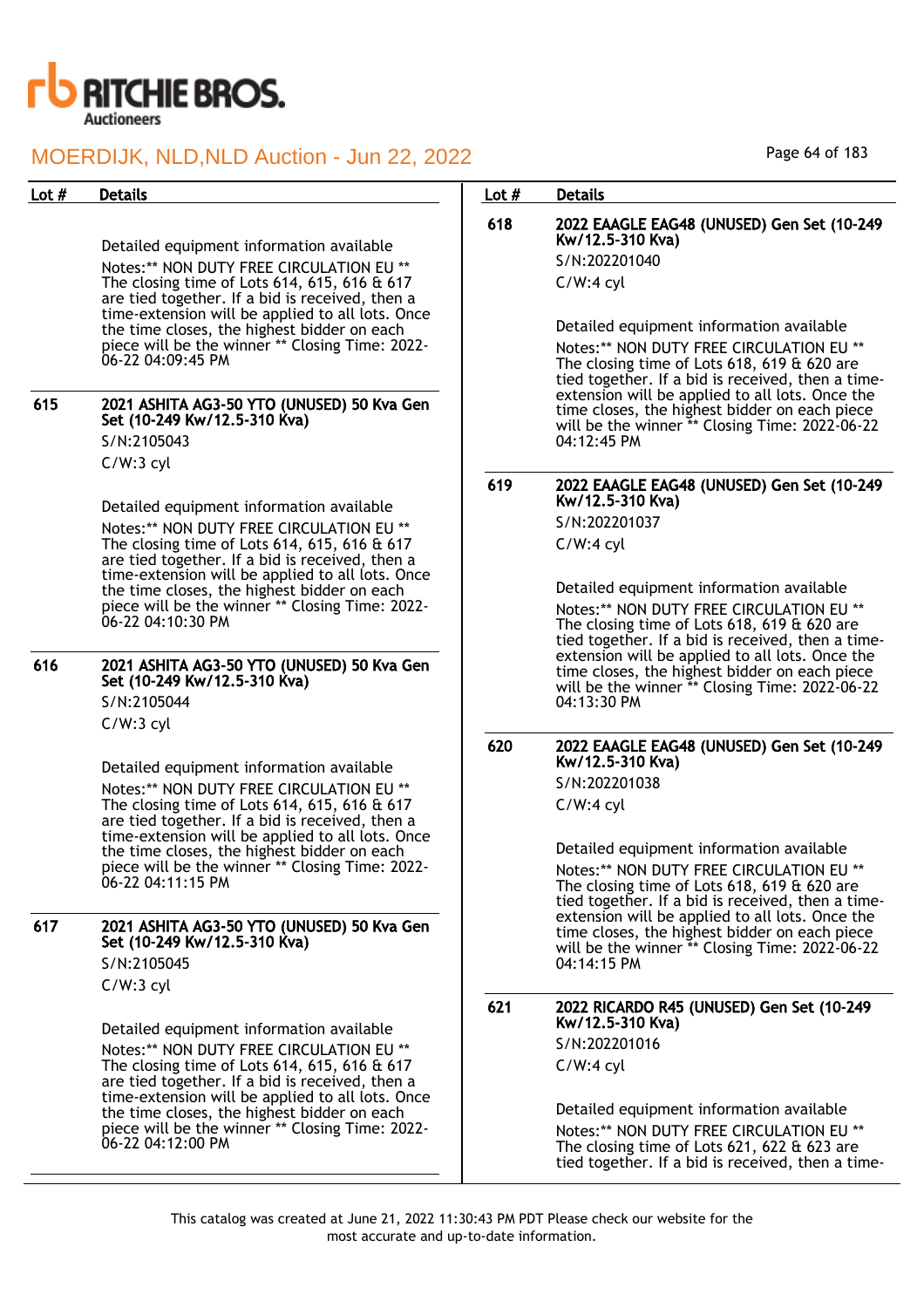

| Lot $#$ | <b>Details</b>                                                                                                                                                                                                                                                                                                                                                                                                                                                     | Lot $#$      | <b>Details</b>                                                                                                                                                                                                                                                                                                                                                                   |
|---------|--------------------------------------------------------------------------------------------------------------------------------------------------------------------------------------------------------------------------------------------------------------------------------------------------------------------------------------------------------------------------------------------------------------------------------------------------------------------|--------------|----------------------------------------------------------------------------------------------------------------------------------------------------------------------------------------------------------------------------------------------------------------------------------------------------------------------------------------------------------------------------------|
|         | extension will be applied to all lots. Once the<br>time closes, the highest bidder on each piece<br>will be the winner ** Closing Time: 2022-06-22<br>04:15:00 PM                                                                                                                                                                                                                                                                                                  |              | tied together. If a bid is received, then a time-<br>extension will be applied to all lots. Once the<br>time closes, the highest bidder on each piece<br>will be the winner ** Closing Time: 2022-06-22<br>$04:18:00 \text{ PM}$                                                                                                                                                 |
| 622     | 2022 RICARDO R45 (UNUSED) Gen Set (10-249<br>Kw/12.5-310 Kva)<br>S/N:202201017<br>$C/W:4$ cyl<br>Detailed equipment information available<br>Notes:** NON DUTY FREE CIRCULATION EU **<br>The closing time of Lots $621, 622$ & $623$ are<br>tied together. If a bid is received, then a time-<br>extension will be applied to all lots. Once the<br>time closes, the highest bidder on each piece<br>will be the winner ** Closing Time: 2022-06-22<br>04:15:45 PM | 625A<br>625B | 2022 PLUS POWER GF2-30 (UNUSED) Gen Set<br>(10-249 Kw/12.5-310 Kva)<br>S/N:22040020<br>C/W:CE Marked, 30kW, 3 phase, 1500RPM,<br>230/400V, 54A, 50Hz, 4 cyl, diesel, sound<br>suppression<br>Notes:** ORIGINAL CE CERTIFICATE AVAILABLE<br>IN ELECTRONIC FORM ** Closing Time: 2022-06-<br>22 04:18:04 PM<br>2022 PLUS POWER GF2-30 (UNUSED) Gen Set<br>(10-249 Kw/12.5-310 Kva) |
| 623     | 2022 RICARDO R45 (UNUSED) Gen Set (10-249<br>Kw/12.5-310 Kva)<br>S/N:202201015<br>$C/W:4$ cyl<br>Detailed equipment information available<br>Notes:** NON DUTY FREE CIRCULATION EU **                                                                                                                                                                                                                                                                              |              | S/N:22040037<br>C/W:CE Marked, 30kW, 3 phase, 1500RPM,<br>230/400V, 54A, 50Hz, 4 cyl, diesel, sound<br>suppression<br>Notes:** ORIGINAL CE CERTIFICATE AVAILABLE<br>IN ELECTRONIC FORM ** Closing Time: 2022-06-<br>22 04:18:08 PM                                                                                                                                               |
|         | The closing time of Lots $621, 622$ & $623$ are<br>tied together. If a bid is received, then a time-<br>extension will be applied to all lots. Once the<br>time closes, the highest bidder on each piece<br>will be the winner ** Closing Time: 2022-06-22<br>04:16:30 PM                                                                                                                                                                                          | 625C         | 2022 PLUS POWER GF2-30 (UNUSED) Gen Set<br>(10-249 Kw/12.5-310 Kva)<br>S/N:22040069<br>C/W:CE Marked, 30kW, 3 phase, 1500RPM,<br>230/400V, 54A, 50Hz, 4 cyl, diesel, sound                                                                                                                                                                                                       |
| 624     | 2021 PRAMAST VG-R30 (UNUSED) Gen Set (10-<br>249 Kw/12.5-310 Kva)<br>S/N:Not Available<br>$C/W:4$ cyl                                                                                                                                                                                                                                                                                                                                                              |              | suppression<br>Notes:** ORIGINAL CE CERTIFICATE AVAILABLE<br>IN ELECTRONIC FORM ** Closing Time: 2022-06-<br>22 04:18:12 PM                                                                                                                                                                                                                                                      |
|         | Notes:** The closing time of Lots 624 & 625 are<br>tied together. If a bid is received, then a time-<br>extension will be applied to all lots. Once the<br>time closes, the highest bidder on each piece<br>will be the winner ** Closing Time: 2022-06-22<br>04:17:15 PM                                                                                                                                                                                          | 625D         | 2022 PLUS POWER GF2-30 (UNUSED) Gen Set<br>(10-249 Kw/12.5-310 Kva)<br>S/N:22040066<br>C/W:CE Marked, 30kW, 3 phase, 1500RPM,<br>230/400V, 54A, 50Hz, 4 cyl, diesel, sound<br>suppression                                                                                                                                                                                        |
| 625     | 2022 PRAMAST VG-R30 (UNUSED) Gen Set (10-<br>249 Kw/12.5-310 Kva)<br>S/N:Not Available<br>$C/W:4$ cyl                                                                                                                                                                                                                                                                                                                                                              |              | Notes:** ORIGINAL CE CERTIFICATE AVAILABLE<br>IN ELECTRONIC FORM ** Closing Time: 2022-06-<br>22 04:18:16 PM                                                                                                                                                                                                                                                                     |
|         | Notes:** The closing time of Lots 624 & 625 are                                                                                                                                                                                                                                                                                                                                                                                                                    | 625E         | 2022 PLUS POWER GF2-30 (UNUSED) Gen Set                                                                                                                                                                                                                                                                                                                                          |

Page 65 of 183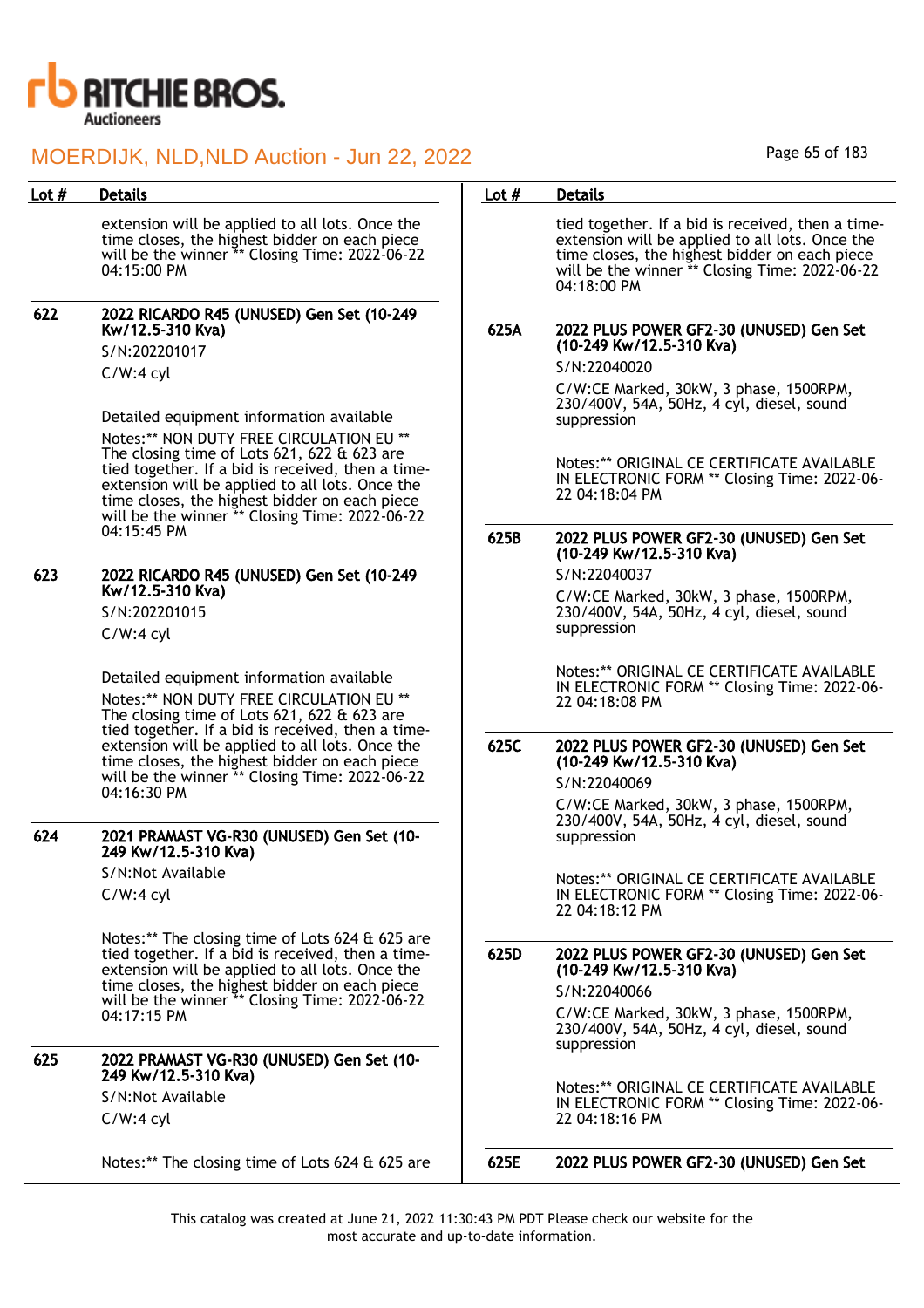

#### Lot # Details **Details According to the United States Lot # Details** (10-249 Kw/12.5-310 Kva) S/N:22040057 C/W:CE Marked, 30kW, 3 phase, 1500RPM, 230/400V, 54A, 50Hz, 4 cyl, diesel, sound suppression Detailed equipment information available Notes:\*\* ORIGINAL CE CERTIFICATE AVAILABLE IN ELECTRONIC FORM \*\* Closing Time: 2022-06- 22 04:18:20 PM 625F 2022 PLUS POWER GF2-30 (UNUSED) Gen Set (10-249 Kw/12.5-310 Kva) S/N:22040022 C/W:CE Marked, 30kW, 3 phase, 1500RPM, 230/400V, 54A, 50Hz, 4 cyl, diesel, sound suppression Notes:\*\* ORIGINAL CE CERTIFICATE AVAILABLE IN ELECTRONIC FORM \*\* Closing Time: 2022-06- 22 04:18:24 PM 625G 2022 PLUS POWER GF2-30 (UNUSED) Gen Set (10-249 Kw/12.5-310 Kva) S/N:22040067 C/W:CE Marked, 30kW, 3 phase, 1500RPM, 230/400V, 54A, 50Hz, 4 cyl, diesel, sound suppression Notes:\*\* ORIGINAL CE CERTIFICATE AVAILABLE IN ELECTRONIC FORM \*\* Closing Time: 2022-06- 22 04:18:28 PM 625H 2022 PLUS POWER GF2-30 (UNUSED) Gen Set (10-249 Kw/12.5-310 Kva) S/N:22040014 C/W:CE Marked, 30kW, 3 phase, 1500RPM, 230/400V, 54A, 50Hz, 4 cyl, diesel, sound suppression Notes:\*\* ORIGINAL CE CERTIFICATE AVAILABLE IN ELECTRONIC FORM \*\* Closing Time: 2022-06- 22 04:18:32 PM 625K 2022 PLUS POWER GF2-30 (UNUSED) Gen Set (10-249 Kw/12.5-310 Kva) S/N:22040032 C/W:CE Marked, 30kW, 3 phase, 1500RPM, 230/400V, 54A, 50Hz, 4 cyl, diesel, sound suppression Notes:\*\* ORIGINAL CE CERTIFICATE AVAILABLE IN ELECTRONIC FORM \*\* Closing Time: 2022-06- 22 04:18:36 PM 625M 2022 PLUS POWER GF2-30 (UNUSED) Gen Set (10-249 Kw/12.5-310 Kva) S/N:22040072 C/W:CE Marked, 30kW, 3 phase, 1500RPM, 230/400V, 54A, 50Hz, 4 cyl, diesel, sound suppression Notes:\*\* ORIGINAL CE CERTIFICATE AVAILABLE IN ELECTRONIC FORM \*\* Closing Time: 2022-06- 22 04:18:40 PM 626 2018 VISA ONIS P21CK 20 KVA Gen Set (10-249 Kw/12.5-310 Kva) S/N:14/546000075 C/W:Perkins 4 cyl Condition Hrs/Mil/Kms: 11869 Hr Detailed equipment information available Notes:\*\* The closing time of Lots 626, 627 & 628 are tied together. If a bid is received, then a time-extension will be applied to all lots. Once the time closes, the highest bidder on each piece will be the winner \*\* Closing Time: 2022-06-22 04:18:45 PM 627 2017 VISA ONIS P21CK 20 KVA Gen Set (10-249 Kw/12.5-310 Kva) S/N:4/546000017 C/W:Perkins 4 cyl Condition Hrs/Mil/Kms: 7842 Hr Notes:\*\* The closing time of Lots 626, 627 & 628 are tied together. If a bid is received, then a time-extension will be applied to all lots. Once the time closes, the highest bidder on each piece will be the winner \*\* Closing Time: 2022-06-22 04:19:30 PM 628 2019 VISA ONIS P21CK 20 KVA Gen Set (10-249 Kw/12.5-310 Kva) S/N:64/546000075 C/W:Perkins 4 cyl Condition Hrs/Mil/Kms: 6136 Hr

Page 66 of 183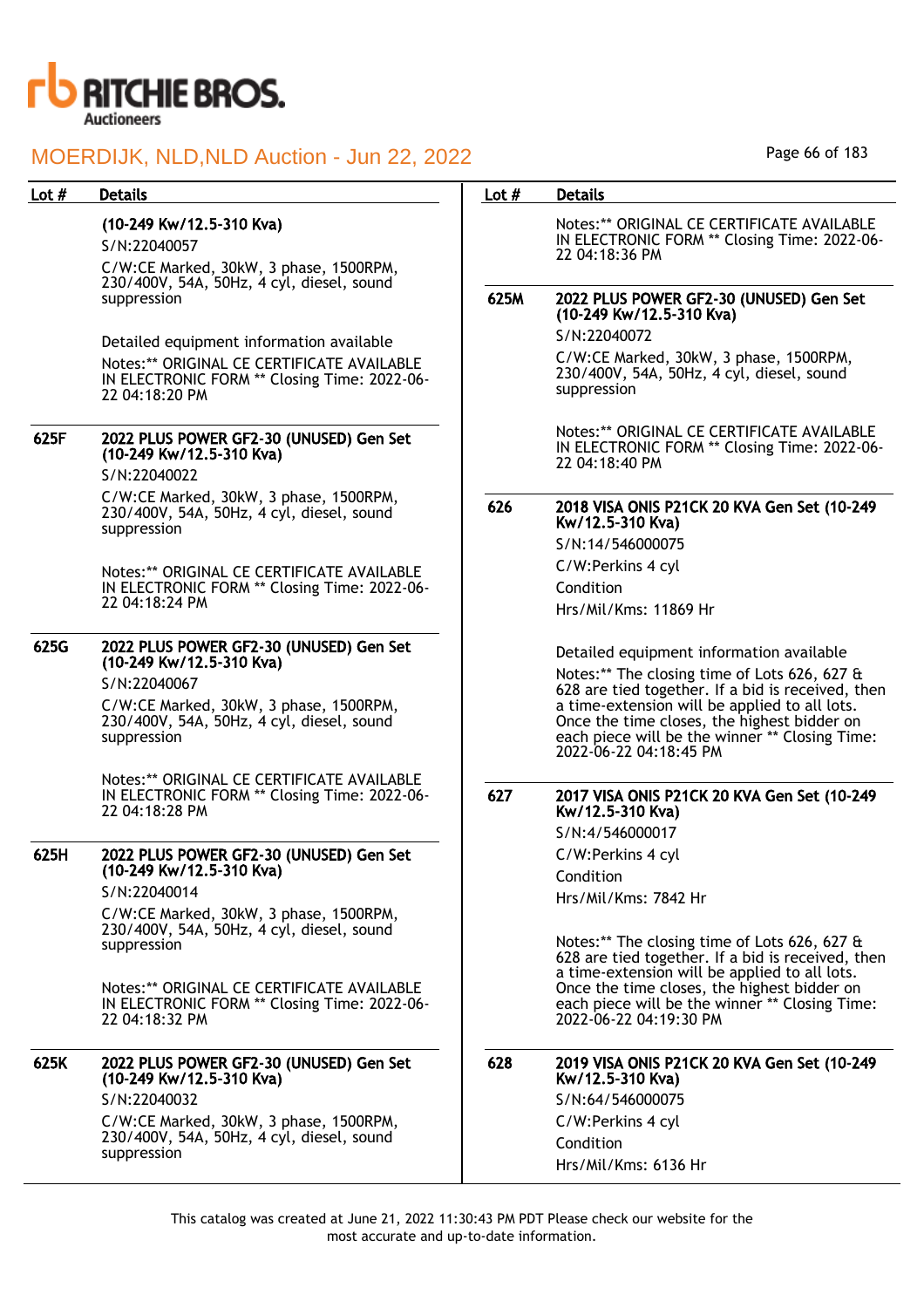

| Lot $#$ | <b>Details</b>                                                                                                                                                                                                                                                                | Lot $#$ | <b>Details</b>                                                                                                                                                                                                                                                                                                                  |
|---------|-------------------------------------------------------------------------------------------------------------------------------------------------------------------------------------------------------------------------------------------------------------------------------|---------|---------------------------------------------------------------------------------------------------------------------------------------------------------------------------------------------------------------------------------------------------------------------------------------------------------------------------------|
|         |                                                                                                                                                                                                                                                                               |         | C/W:Polish Registration                                                                                                                                                                                                                                                                                                         |
|         | Detailed equipment information available                                                                                                                                                                                                                                      |         |                                                                                                                                                                                                                                                                                                                                 |
|         | Notes:** The closing time of Lots 626, 627 &<br>628 are tied together. If a bid is received, then<br>a time-extension will be applied to all lots.<br>Once the time closes, the highest bidder on<br>each piece will be the winner ** Closing Time:<br>2022-06-22 04:20:15 PM |         | Notes:** INOPERABLE ** PROOF OF LOSS -<br>POLISH REGISRATION ** The closing time of Lots<br>633 & 634 are tied together. If a bid is<br>received, then a time-extension will be applied<br>to all lots. Once the time closes, the highest<br>bidder on each piece will be the winner **<br>Closing Time: 2022-06-22 04:24:00 PM |
| 629     | 2022 LUCLA GLU-50 (UNUSED) Gen Set (10-249<br>Kw/12.5-310 Kva)                                                                                                                                                                                                                | 634     | 2008 ATLAS COPCO QAX30 30 KVA Portable Gen                                                                                                                                                                                                                                                                                      |
|         | S/N:20214701068                                                                                                                                                                                                                                                               |         | Set (10-249 Kw/12.5-310 Kva)                                                                                                                                                                                                                                                                                                    |
|         | $C/W:4$ cyl                                                                                                                                                                                                                                                                   |         | S/N:YA306256980729123                                                                                                                                                                                                                                                                                                           |
|         | Condition                                                                                                                                                                                                                                                                     |         | C/W:Polish Registration                                                                                                                                                                                                                                                                                                         |
|         | Hrs/Mil/Kms: 110 Hr                                                                                                                                                                                                                                                           |         |                                                                                                                                                                                                                                                                                                                                 |
| 630     | Detailed equipment information available<br>Notes: Closing Time: 2022-06-22 04:21:00 PM<br>2011 MG70 SS-P Gen Set (10-249 Kw/12.5-310                                                                                                                                         |         | Notes:** INOPERABLE ** The closing time of Lots<br>633 & 634 are tied together. If a bid is<br>received, then a time-extension will be applied<br>to all lots. Once the time closes, the highest<br>bidder on each piece will be the winner **<br>Closing Time: 2022-06-22 04:24:45 PM                                          |
|         | Kva)                                                                                                                                                                                                                                                                          | 635     | PETBOW AHCX253A 315 KVA Gen Set (250-749                                                                                                                                                                                                                                                                                        |
|         | S/N:2908865                                                                                                                                                                                                                                                                   |         | Kw/310-950 Kva)                                                                                                                                                                                                                                                                                                                 |
|         | Condition                                                                                                                                                                                                                                                                     |         | S/N:66265                                                                                                                                                                                                                                                                                                                       |
|         | Hrs/Mil/Kms: 2944 Hr                                                                                                                                                                                                                                                          |         | C/W:Cummins 6 cyl                                                                                                                                                                                                                                                                                                               |
|         | Notes:** INOPERABLE ** Closing Time: 2022-06-<br>22 04:21:45 PM                                                                                                                                                                                                               |         | Detailed equipment information available<br>Notes:** STARTS ON STARTER ENGINE **<br>https://www.youtube.com/watch?v=MSNK3Hhb                                                                                                                                                                                                    |
| 631     | 2011 MG70 SS-P 66 KVA Gen Set (10-249<br>Kw/12.5-310 Kva)                                                                                                                                                                                                                     |         | Za4&list=PLOz8jipNkRtv4qsX8AU8ghOTqnjPt0V<br>Qy&index=254 Closing Time: 2022-06-22<br>04:25:30 PM                                                                                                                                                                                                                               |
|         | S/N:2908864                                                                                                                                                                                                                                                                   |         |                                                                                                                                                                                                                                                                                                                                 |
|         | Condition                                                                                                                                                                                                                                                                     | 636     | JODAP Gen Set (10-249 Kw/12.5-310 Kva)                                                                                                                                                                                                                                                                                          |
|         | Hrs/Mil/Kms: 3156 Hr                                                                                                                                                                                                                                                          |         | S/N:Not Available                                                                                                                                                                                                                                                                                                               |
|         | Notes:** INOPERABLE ** Closing Time: 2022-06-<br>22 04:22:30 PM                                                                                                                                                                                                               |         | Notes:** PARTS ONLY ** NO ALTERNATOR **<br>Closing Time: 2022-06-22 04:26:15 PM                                                                                                                                                                                                                                                 |
| 632     | 2017 CATERPILLAR XQP150-2 Gen Set (10-249                                                                                                                                                                                                                                     |         |                                                                                                                                                                                                                                                                                                                                 |
|         | Kw/12.5-310 Kva)                                                                                                                                                                                                                                                              | 637     | 2006 TOYOTA 7FBRE20-1 Electric Reach Truck<br><b>Electric Forklift</b>                                                                                                                                                                                                                                                          |
|         | S/N:CATXQP15TPJ700121                                                                                                                                                                                                                                                         |         | S/N:948298                                                                                                                                                                                                                                                                                                                      |
|         | C/W:Caterpillar C7.1                                                                                                                                                                                                                                                          |         | C/W:charger, forks, SS, 2 stage mast                                                                                                                                                                                                                                                                                            |
|         | Notes:** INOPERABLE ** Closing Time: 2022-06-                                                                                                                                                                                                                                 |         | Condition                                                                                                                                                                                                                                                                                                                       |
|         | 22 04:23:15 PM                                                                                                                                                                                                                                                                |         | Hrs/Mil/Kms: 1636 Hr                                                                                                                                                                                                                                                                                                            |
| 633     | 2008 ATLAS COPCO QAX30 30 KVA Portable Gen<br>Set (10-249 Kw/12.5-310 Kva)<br>S/N:YA306256080731794                                                                                                                                                                           |         | Notes:https://www.youtube.com/watch?v=Gcp<br>18RWKoVo&list=PLOz8jipNkRtv4qsX8AU8ghOTq<br>njPt0VQy&index=37 Closing Time: 2022-06-23<br>$08:30:00$ AM                                                                                                                                                                            |

Page 67 of 183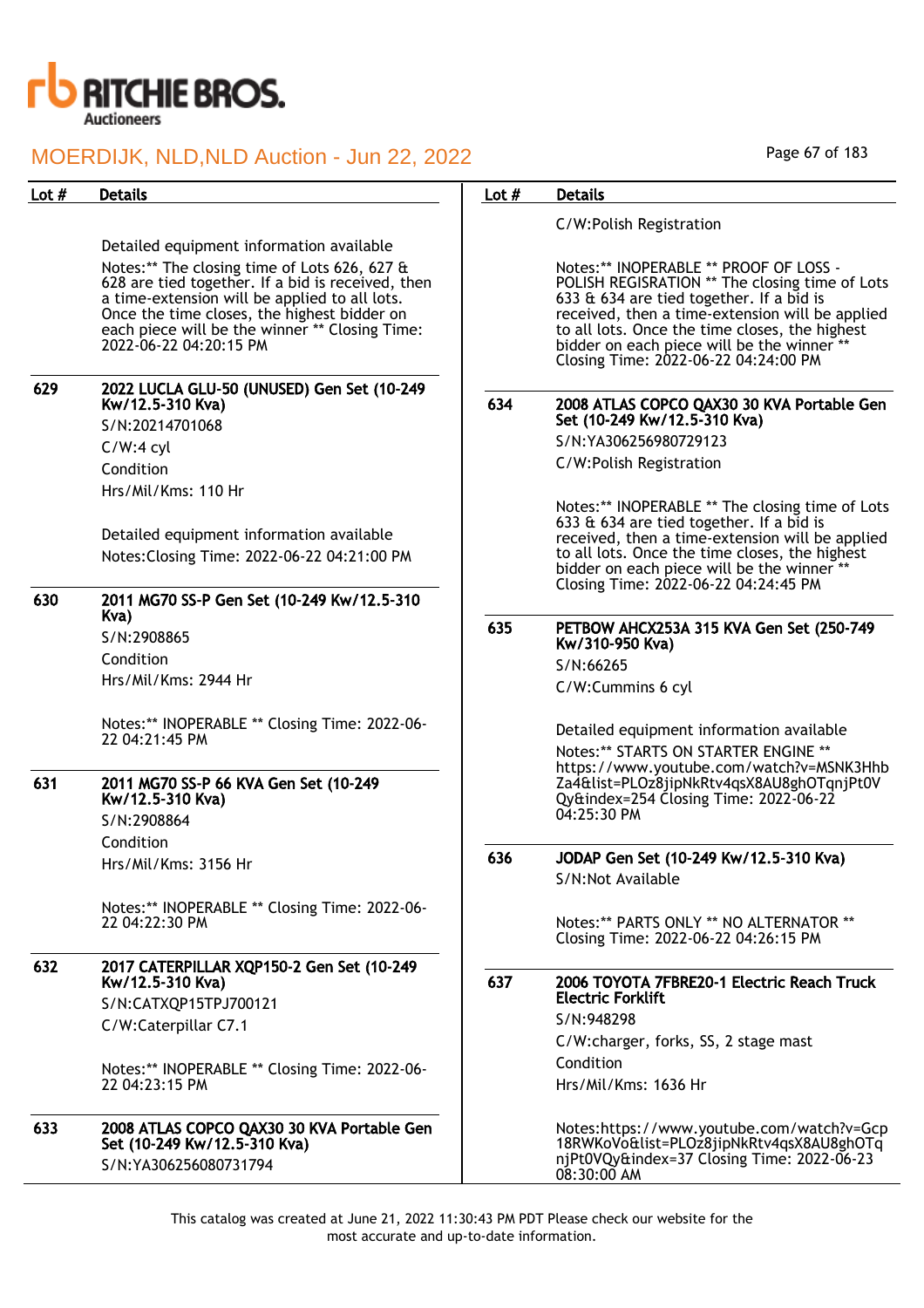

| Lot $#$ | <b>Details</b>                                                                            | Lot $#$ | <b>Details</b>                                                                                                                                     |
|---------|-------------------------------------------------------------------------------------------|---------|----------------------------------------------------------------------------------------------------------------------------------------------------|
|         |                                                                                           |         | 4360 mm, cab                                                                                                                                       |
| 638     | 2014 BT RRE160 Electric Reach Truck Electric                                              |         | Condition                                                                                                                                          |
|         | <b>Forklift</b>                                                                           |         | Hrs/Mil/Kms: 7222 Hr                                                                                                                               |
|         | S/N:6340461                                                                               |         |                                                                                                                                                    |
|         | C/W:charger, forks, SS, 2 stage mast                                                      |         | Detailed equipment information available                                                                                                           |
|         | Condition                                                                                 |         | Notes:** NON DUTY FREE CIRCULATION EU **                                                                                                           |
|         | Hrs/Mil/Kms: 6120 Hr                                                                      |         | https://www.youtube.com/watch?v=2mBmh9L<br>4NZ8&list=PLOz8jipNkRtv4qsX8AU8ghOTqnjPt0                                                               |
|         | Notes:https://www.youtube.com/watch?v=aXk<br>kB4W4-                                       |         | VQy&index=25 Closing Time: 2022-06-23<br>08:37:05 AM                                                                                               |
|         | 8&list=PLOz8jipNkRtv4qsX8AU8ghOTqnjPt0VQy                                                 |         |                                                                                                                                                    |
|         | &index=36 Closing Time: 2022-06-23 08:31:25<br>AM                                         | 643     | 2006 JUNGHEINRICH DFG 680 Forklift                                                                                                                 |
|         |                                                                                           |         | S/N:82406713                                                                                                                                       |
| 639     | 2012 TCM FB30-7 Electric Forklift                                                         |         | C/W:VM motori, diesel, forks, hyd positioner,<br>SS, aux hyd, 3 stage mast, cab                                                                    |
|         | S/N:81U02160                                                                              |         | Condition                                                                                                                                          |
|         | C/W:forks, positioner, SS                                                                 |         | Hrs/Mil/Kms: 9329 Hr                                                                                                                               |
|         | Condition                                                                                 |         |                                                                                                                                                    |
|         | Hrs/Mil/Kms: 541 Km                                                                       |         | Notes:https://www.youtube.com/watch?v=_cE<br>7coud44w&list=PLOz8jipNkRtv4qsX8AU8ghOTqn                                                             |
|         | Notes:https://www.youtube.com/watch?v=vGg<br>AuN-aJ-                                      |         | jPt0VQy&index=233 Closing Time: 2022-06-23<br>$08:38:30$ AM                                                                                        |
|         | 8&list=PLOz8jipNkRtv4qsX8AU8ghOTqnjPt0VQy<br>&index=40 Closing Time: 2022-06-23 08:32:50  | 644     | 2006 TOYOTA 5FG60 Forklift                                                                                                                         |
|         | AM                                                                                        |         | S/N:5FG6012248                                                                                                                                     |
|         |                                                                                           |         | C/W:forks, hyd positioner, SS, cab                                                                                                                 |
| 640     | 2010 TOYOTA 8FBMT16 Electric Forklift                                                     |         | Condition                                                                                                                                          |
|         | S/N:10175                                                                                 |         | Hrs/Mil/Kms: 10708 Hr                                                                                                                              |
|         | C/W:charger, forks, SS, 2 stage mast, full free<br>lift                                   |         |                                                                                                                                                    |
|         | Condition                                                                                 |         | Detailed equipment information available                                                                                                           |
|         | Hrs/Mil/Kms: 9499 Hr                                                                      |         | Notes:https://www.youtube.com/watch?v=sSa                                                                                                          |
|         |                                                                                           |         | phgtv_4o&list=PLOz8jipNkRtv4qsX8AU8ghOTqnj<br>Pt0VQy&index=231 Closing Time: 2022-06-23                                                            |
|         | Notes:** BROKEN GAS THROTTLE PADDLE **                                                    |         | 08:39:55 AM                                                                                                                                        |
|         | https://www.youtube.com/watch?v=-                                                         |         |                                                                                                                                                    |
|         | UW1UVuS3j4&list=PLOz8jipNkRtv4qsX8AU8ghOT<br>qnjPt0VQy&index=120 Closing Time: 2022-06-23 | 645     | 2000 NISSAN VF05H60U Forklift                                                                                                                      |
|         | 08:34:15 AM                                                                               |         | S/N:VF05E001483                                                                                                                                    |
|         |                                                                                           |         | C/W:6 cyl, diesel, forks, 2 stage mast                                                                                                             |
| 641     | 2002 TOYOTA FBMF25 Electric Forklift                                                      |         | Condition                                                                                                                                          |
|         | S/N:14351                                                                                 |         | Hrs/Mil/Kms: 6555 Hr                                                                                                                               |
|         | C/W:charger, forks, 3 stage mast, full free lift                                          |         |                                                                                                                                                    |
|         |                                                                                           |         | Detailed equipment information available                                                                                                           |
|         | Notes:** INOPERABLE ** Closing Time: 2022-06-<br>23 08:35:40 AM                           |         | Notes:https://www.youtube.com/watch?v=C96<br>fXc4uLEM&list=PLOz8jipNkRtv4qsX8AU8ghOTqnj<br>Pt0VQy&index=98 Closing Time: 2022-06-23<br>08:41:20 AM |
| 642     | 2011 LINDE H160 Forklift                                                                  |         |                                                                                                                                                    |
|         | S/N:C1X358B00005                                                                          | 646     | 2005 LINDE H35D Forklift                                                                                                                           |
|         | C/W:6 cyl, diesel, forks, hyd positioner, SS,                                             |         |                                                                                                                                                    |

Page 68 of 183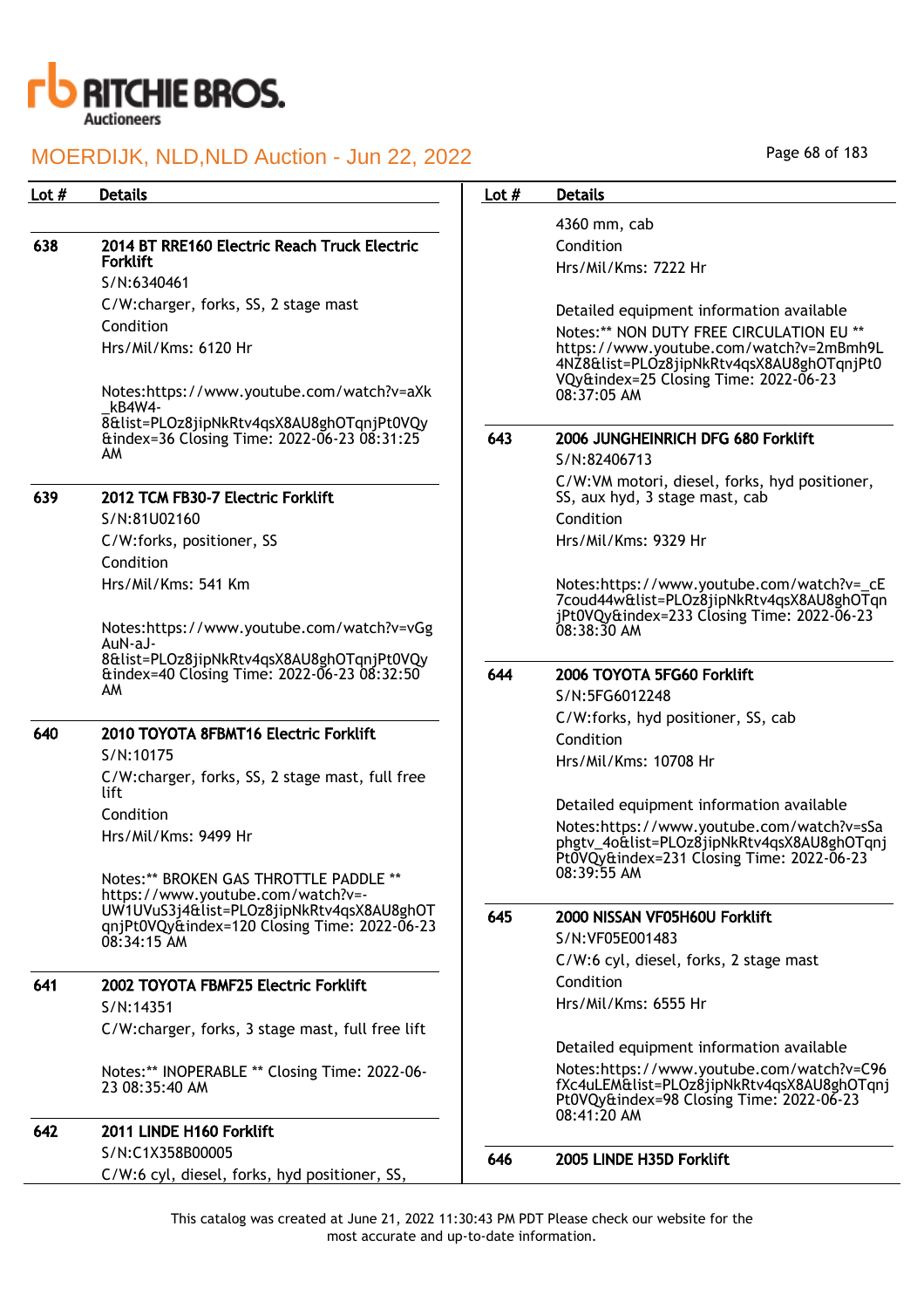

S/N:H2X393S06471 C/W:forks, SS, 2 stage mast Condition Hrs/Mil/Kms: 12567 Hr

Detailed equipment information available Notes:https://www.youtube.com/watch?v=O0H 9Uv1 cvs&list=PLOz8jipNkRtv4qsX8AU8ghOTqnjPt0VQ y&index=245 Closing Time: 2022-06-23 08:42:45 AM

## 647 2021 ASHITA FD30A Forklift

S/N:1808300 C/W:4 cyl, diesel, forks, 3 stage mast, full free lift Condition Hrs/Mil/Kms: 104 Hr

Detailed equipment information available Notes:\*\* NON DUTY FREE CIRCULATION EU \*\* Closing Time: 2022-06-23 08:44:10 AM

## 648 2016 TOYOTA 02-8FDF30 Forklift

S/N:62234 Condition Hrs/Mil/Kms: 7771 Hr

Detailed equipment information available Notes:https://www.youtube.com/watch?v=4W \_vdLIJnl8&list=PLOz8jipNkRtv4qsX8AU8ghOTqnj Pt0VQy&index=187 Closing Time: 2022-06-23 08:45:35 AM

## 649 2012 TOYOTA 02-8FDF30 Forklift

S/N:8FDF3030655 C/W:4 cyl, diesel, forks, hyd positioner, SS, 3 stage mast, full free lift Condition Hrs/Mil/Kms: 3688 Hr

Detailed equipment information available

Notes:https://www.youtube.com/watch?v=\_cu G57H1M5g&list=PLOz8jipNkRtv4qsX8AU8ghOTqn jPt0VQy&index=131 Closing Time: 2022-06-23 08:47:00 AM

650 2010 OMG ERGOS 30D Forklift

### Lot # Details **Details According to Lot # Details**

S/N:18HLL3C2013 C/W:Yanmar 4 cyl, diesel, forks, hyd positioner, SS, cab Condition Hrs/Mil/Kms: 3268 Hr

Detailed equipment information available Notes:https://www.youtube.com/watch?v=liSn j2ePgfE&list=PLOz8jipNkRtv4qsX8AU8ghOTqnjP t0VQy&index=13 Closing Time: 2022-06-23 08:48:25 AM

## 651 LINDE H30D-03 Forklift

S/N:H2X351M0697530 C/W:Perkins 3 cyl, diesel, forks, SS, 2 stage mast, full free lift

Detailed equipment information available Notes:https://www.youtube.com/watch?v=Dge a2-

Cb6ic&list=PLOz8jipNkRtv4qsX8AU8ghOTqnjPt0 VQy&index=126 Closing Time: 2022-06-23 08:49:50 AM

652 2022 PLUS POWER VTDD-25 (UNUSED) Forklift

S/N:Q211178153H C/W:CE marked, 4 cyl, diesel, forks, 3000 mm 2 stage mast, side shift Condition Hrs/Mil/Kms: 2 Hr

Detailed equipment information available Notes:\*\* ORIGINAL CE CERTIFICATE AVAILABLE IN ELECTRONIC FORM \*\* The closing time of Lots 652, 653, 654, 655, 656 & 657 are tied together. If a bid is received, then a timeextension will be applied to all lots. Once the time closes, the highest bidder on each piece will be the winner\* https://www.youtube.com/watch?v=qJqfuCCcJ4&list=PLOz8jipNkRtv4qsX8AU8ghOTqnjPt 0VQy&index=109 Closing Time: 2022-06-23 08:51:15 AM

## 653 2022 PLUS POWER VTDD-25 (UNUSED) Forklift

S/N:QC2201AG828K C/W:CE marked, 4 cyl, diesel, forks, 3000 mm 2 stage mast, side shift Condition Hrs/Mil/Kms: 2 Hr

This catalog was created at June 21, 2022 11:30:43 PM PDT Please check our website for the most accurate and up-to-date information.

Page 69 of 183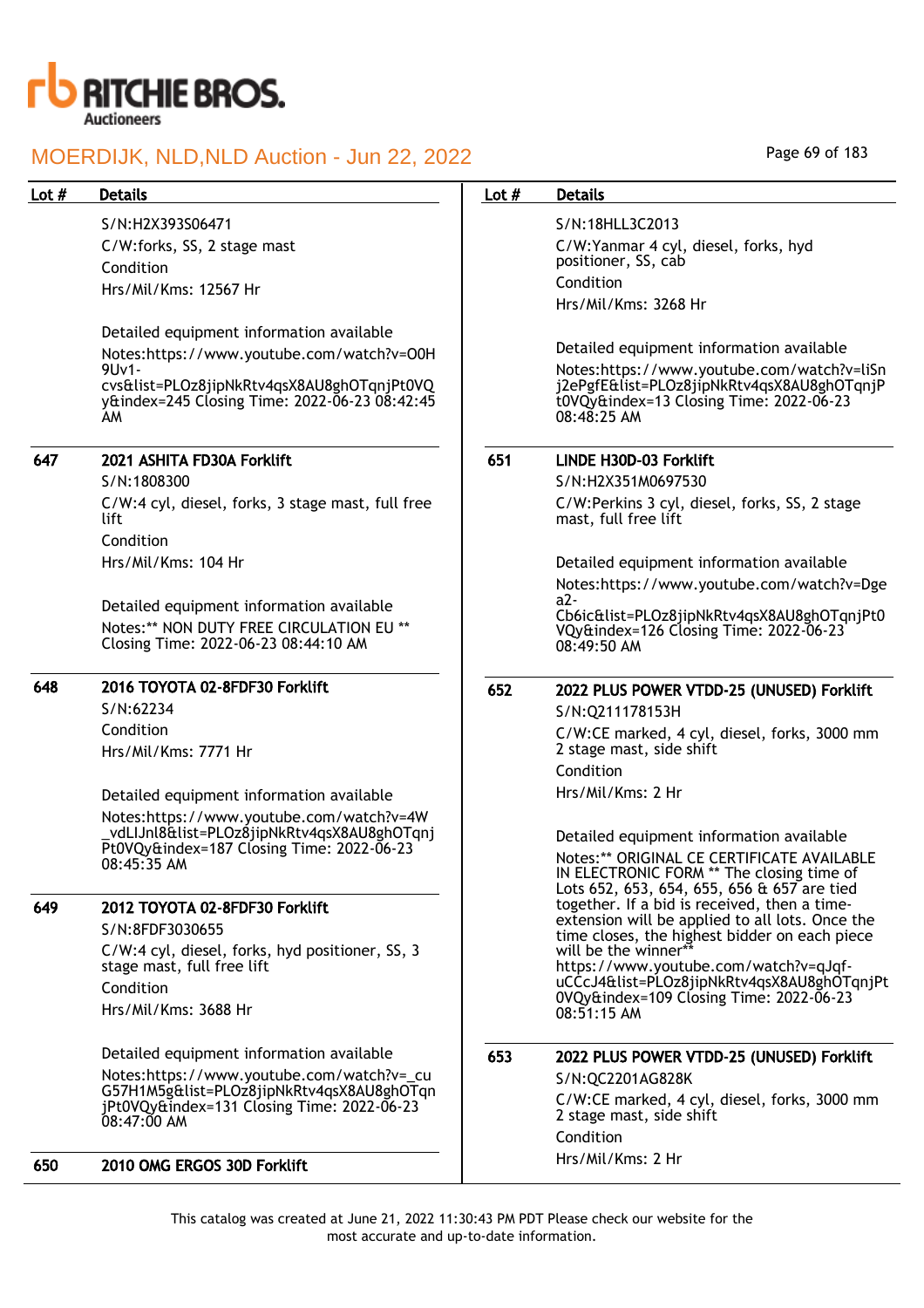

Detailed equipment information available Notes:\*\* ORIGINAL CE CERTIFICATE AVAILABLE IN ELECTRONIC FORM \*\* The closing time of Lots 652, 653, 654, 655, 656 & 657 are tied together. If a bid is received, then a timeextension will be applied to all lots. Once the time closes, the highest bidder on each piece will be the winner\*\* Closing Time: 2022-06-23 08:52:40 AM

| 654 | 2022 PLUS POWER VTDD-25 (UNUSED) Forklift                                |  |  |
|-----|--------------------------------------------------------------------------|--|--|
|     | S/N:QC2201AG814K                                                         |  |  |
|     | C/W:CE marked, 4 cyl, diesel, forks, 3000 mm<br>2 stage mast, side shift |  |  |
|     |                                                                          |  |  |

Condition

Hrs/Mil/Kms: 2 Hr

Detailed equipment information available Notes:\*\* ORIGINAL CE CERTIFICATE AVAILABLE IN ELECTRONIC FORM \*\* The closing time of Lots 652, 653, 654, 655, 656 & 657 are tied together. If a bid is received, then a timeextension will be applied to all lots. Once the time closes, the highest bidder on each piece will be the winner\* https://www.youtube.com/watch?v=k\_tJyrAkk ao&list=PLOz8jipNkRtsa0RWqVgf-P40o3lbJj164&index=17 Closing Time: 2022-06-23 08:54:05 AM

## 655 2022 PLUS POWER VTDD-25 (UNUSED) Forklift

S/N:QC2201AG841K C/W:CE marked, 4 cyl, diesel, forks, 3000 mm 2 stage mast, side shift Condition Hrs/Mil/Kms: 2 Hr

Detailed equipment information available Notes:\*\* ORIGINAL CE CERTIFICATE AVAILABLE IN ELECTRONIC FORM \*\* The closing time of Lots 652, 653, 654, 655, 656 & 657 are tied together. If a bid is received, then a timeextension will be applied to all lots. Once the time closes, the highest bidder on each piece will be the winner\*\* Closing Time: 2022-06-23 08:55:30 AM

### 656 2022 PLUS POWER VTDD-25 (UNUSED) Forklift S/N:QC2201AG802K

C/W:CE marked, 4 cyl, diesel, forks, 3000 mm 2 stage mast, side shift

#### Page 70 of 183

### Lot # Details **Details According to Lot # Details**

Condition Hrs/Mil/Kms: 2 Hr

Detailed equipment information available

Notes:\*\* ORIGINAL CE CERTIFICATE AVAILABLE IN ELECTRONIC FORM \*\* The closing time of Lots 652, 653, 654, 655, 656 & 657 are tied together. If a bid is received, then a timeextension will be applied to all lots. Once the time closes, the highest bidder on each piece will be the winner\*\* Closing Time: 2022-06-23 08:56:55 AM

## 657 2022 PLUS POWER VTDD-25 (UNUSED) Forklift

S/N:QC2201AG838K

C/W:CE marked, 4 cyl, diesel, forks, 3000 mm 2 stage mast, side shift Condition

Hrs/Mil/Kms: 2 Hr

Detailed equipment information available Notes:\*\* NO KEY \*\* ORIGINAL CE CERTIFICATE AVAILABLE IN ELECTRONIC FORM \*\* The closing time of Lots 652, 653, 654, 655, 656 & 657 are tied together. If a bid is received, then a timeextension will be applied to all lots. Once the time closes, the highest bidder on each piece will be the winner\*\* Closing Time: 2022-06-23 08:58:20 AM

## 658 2007 MANITOU CD25P Forklift

S/N:850417 C/W:Isuzu 4 cyl, diesel, forks, 2 stage mast Condition Hrs/Mil/Kms: 2739 Hr

Detailed equipment information available

Notes:\*\* LEAKS OIL \*\* https://www.youtube.com/watch?v=RX5Xv8A9 SSc&list=PLOz8jipNkRtv4qsX8AU8ghOTqnjPt0VQ y&index=125 Closing Time: 2022-06-23 08:59:45 AM

#### 659 2002 LINDE H25D-03 Forklift

S/N:H2X351N01906 C/W:Perkins 3 cyl, diesel, forks, 2 stage mast, EPA 2002 Condition Hrs/Mil/Kms: 14255 Hr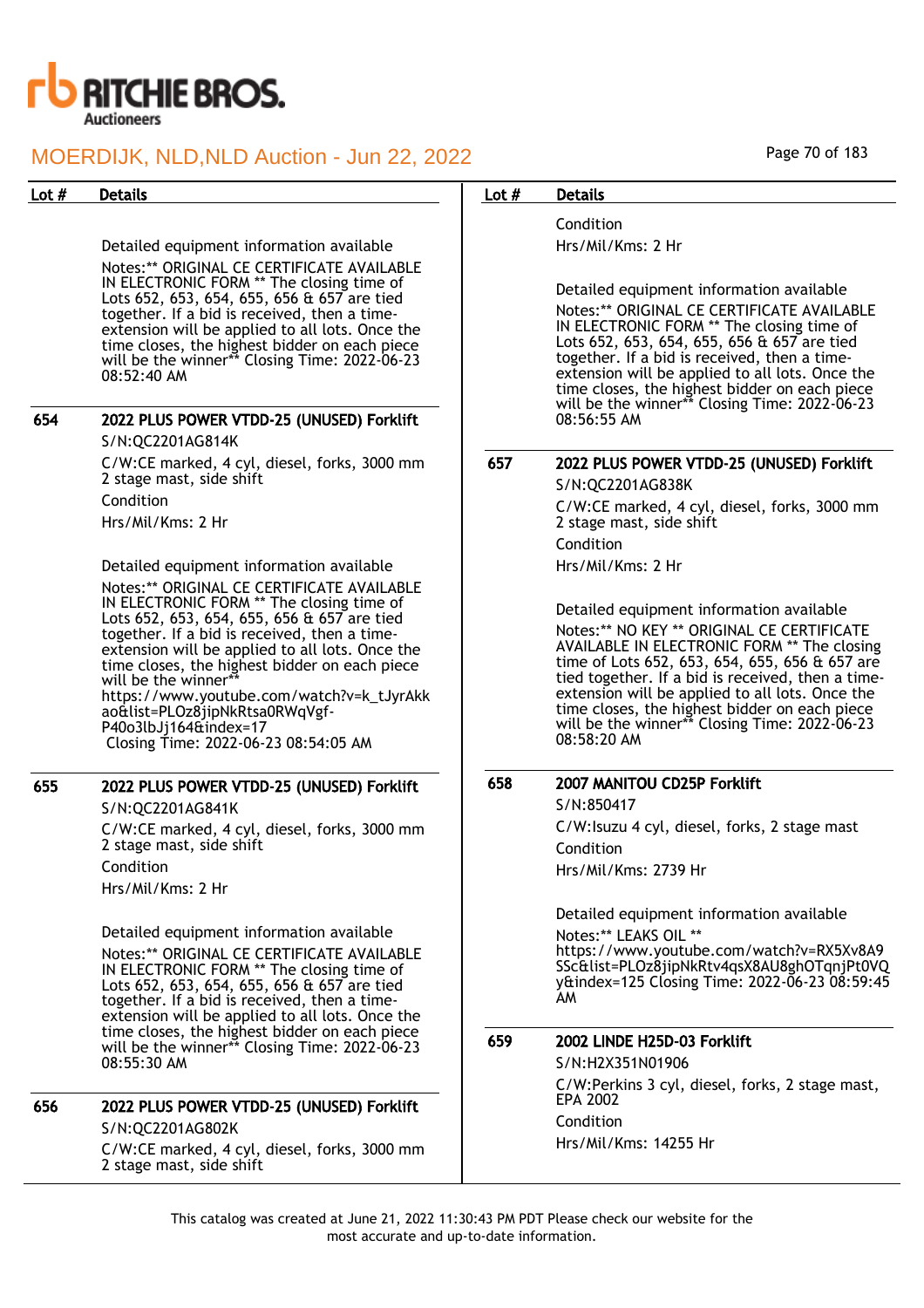

| Lot $#$ | <b>Details</b>                                                                                             | Lot $#$ | <b>Details</b>                                                                                                                                     |
|---------|------------------------------------------------------------------------------------------------------------|---------|----------------------------------------------------------------------------------------------------------------------------------------------------|
|         | Detailed equipment information available                                                                   |         |                                                                                                                                                    |
|         | Notes:** NON DUTY FREE CIRCULATION EU **<br>Closing Time: 2022-06-23 09:01:10 AM                           | 664     | 2010 MANITOU MRT2540 Privilege 4x4x4<br><b>Telescopic Forklift</b>                                                                                 |
|         |                                                                                                            |         | S/N:759051                                                                                                                                         |
| 660     | 1996 TOYOTA 626FDF25 Forklift<br>S/N:6FDF2510845                                                           |         | C/W:Mercedes-Benz 4 cyl, Q/C forks, aux hyd,<br>cab, hyd leveling, 4 hyd stabilizers, EPA 2010                                                     |
|         | C/W:4 cyl, diesel, forks, SS, 3 stage mast, full<br>free lift, canopy                                      |         | Condition<br>Hrs/Mil/Kms: 6055 Hr                                                                                                                  |
|         | Condition                                                                                                  |         |                                                                                                                                                    |
|         | Hrs/Mil/Kms: 6903 Hr                                                                                       |         | Detailed equipment information available                                                                                                           |
|         | Detailed equipment information available<br>Notes: Closing Time: 2022-06-23 09:02:35 AM                    |         | Notes:https://www.youtube.com/watch?v=SH_<br>6x3ZDCls&list=PLOz8jipNkRtv4qsX8AU8ghOTqnj<br>Pt0VQy&index=77 Closing Time: 2022-06-23<br>09:08:15 AM |
| 661     | 2007 TOYOTA 02-7FDF30 Forklift<br>S/N:7FDJF3515319                                                         | 665     | 2009 DIECI PEGASUS 45.21 4x4x4 Telescopic<br><b>Forklift</b>                                                                                       |
|         | C/W:Toyota 4 cyl, diesel, forks, SS, 3 stage                                                               |         | S/N:HVL1551236                                                                                                                                     |
|         | mast, full free lift, cab                                                                                  |         | C/W:manbasket, Perkins 4 cyl, hyd Q/C forks,<br>aux hyd, A/C cab, hyd leveling, 4 hyd<br>stabilizers                                               |
|         | Detailed equipment information available                                                                   |         | Condition                                                                                                                                          |
|         | Notes:** INOPERABLE ** Closing Time: 2022-06-<br>23 09:04:00 AM                                            |         | Hrs/Mil/Kms: 10574 Hr                                                                                                                              |
| 662     | 2000 MANITOU M26-4 Rough Terrain Forklift<br>S/N:1150553                                                   |         | Notes: Closing Time: 2022-06-23 09:09:40 AM                                                                                                        |
|         | C/W:Perkins 4 cyl, forks, aux hyd, 3 stage<br>mast, full free lift, cab                                    | 666     | 2013 MAGNI RTH5.21 4x4x4 Telescopic Forklift<br>S/N:00000166                                                                                       |
|         | Detailed equipment information available                                                                   |         | C/W:JCB 4 cyl, Q/C forks, aux hyd, A/C cab,<br>hyd leveling, 4 hyd stabilizers                                                                     |
|         | Notes:https://www.youtube.com/watch?v=aFn                                                                  |         | Condition                                                                                                                                          |
|         | ajxawL7Q&list=PLOz8jipNkRtv4qsX8AU8ghOTqn<br>jPt0VQy&index=28 Closing Time: 2022-06-23<br>09:05:25 AM      |         | Hrs/Mil/Kms: 3765 Hr                                                                                                                               |
|         |                                                                                                            |         | Detailed equipment information available                                                                                                           |
| 663     | 2011 MERLO ROTO 40.26MCSS 4x4x4 Telescopic<br><b>Forklift</b>                                              |         | Notes:https://www.youtube.com/watch?v=dnD<br>CeAlqs9Q&list=PLOz8jipNkRtv4qsX8AU8ghOTqnj<br>Pt0VQy&index=180 Closing Time: 2022-06-23               |
|         | S/N:C1213180                                                                                               |         | 09:11:05 AM                                                                                                                                        |
|         | C/W:Iveco 6 cyl, Q/C forks, aux hyd, hyd<br>leveling, 4 hyd stabilizers, remote ctrl, hyd tilt<br>cab      | 667     | 2017 MAGNI RTH 4.18 Smart-D/C 4x4x4                                                                                                                |
|         | Condition                                                                                                  |         | <b>Telescopic Forklift</b><br>S/N:00001348                                                                                                         |
|         | Hrs/Mil/Kms: 12627 Hr                                                                                      |         | C/W:Deutz, hyd Q/C forks, aux hyd, cab, hyd<br>leveling, hyd stabilizers, remote ctrl, EPA 2017                                                    |
|         | Detailed equipment information available                                                                   |         | Condition                                                                                                                                          |
|         | Notes: https://www.youtube.com/watch?v=iXA                                                                 |         | Hrs/Mil/Kms: 1607 Hr                                                                                                                               |
|         | 2a-<br>4IUYc&list=PLOz8jipNkRtv4qsX8AU8ghOTqnjPt0<br>VQy&index=121 Closing Time: 2022-06-23<br>09:06:50 AM |         | Detailed equipment information available                                                                                                           |

Page 71 of 183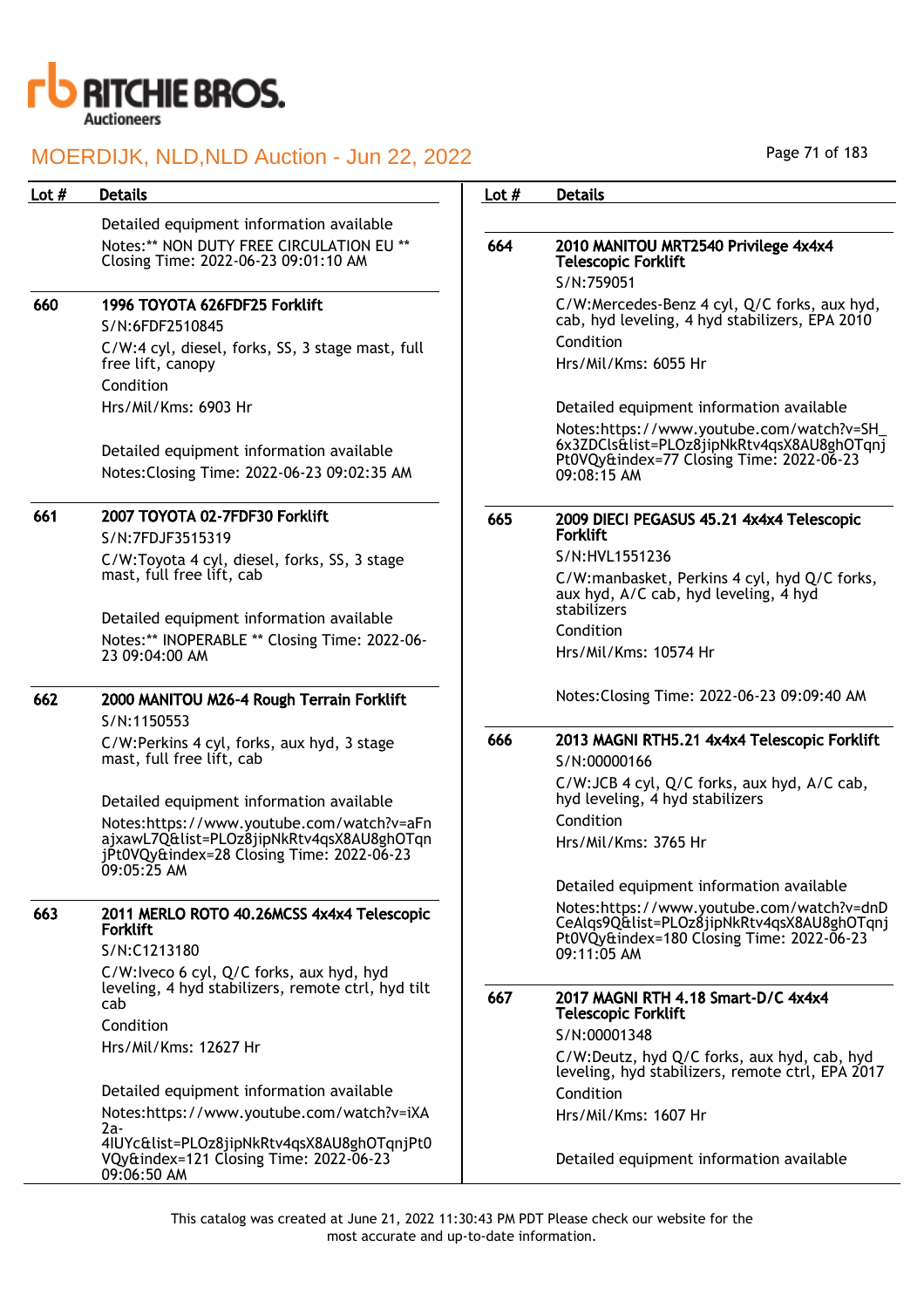

#### Lot # Details **Details According to Lot # Details** Notes:\*\* STABILIZERS PROBLEMS \*\* https://www.youtube.com/watch?v=F-4m25mB6I0&list=PLOz8jipNkRtv4qsX8AU8ghOTq njPt0VQy&index=222 Closing Time: 2022-06-23 09:12:30 AM 668 2011 HAULOTTE HTL4017 4x4x4 Telescopic Forklift S/N:CT401138 C/W:Deutz 4 cyl, Q/C forks, aux hyd, cab, hyd leveling, 2 hyd stabilizers, EPA 2011 Condition Hrs/Mil/Kms: 2798 Hr Detailed equipment information available Notes:https://www.youtube.com/watch?v=C8Z sIKNATNk&list=PLOz8jipNkRtv4qsX8AU8ghOTqnj Pt0VQy&index=54 Closing Time: 2022-06-23 09:13:55 AM 669 2006 MANITOU MT1740SLT 4x4x4 Telescopic Forklift S/N:220419 C/W:Perkins 4 cyl, Q/C forks, aux hyd, cab, hyd leveling, 2 hyd stabilizers, EPA 2005 Condition Hrs/Mil/Kms: 4535 Hr Detailed equipment information available Notes:https://www.youtube.com/watch?v=XIN 2zc5Z4KU&list=PLOz8jipNkRtv4qsX8AU8ghOTqn jPt0VQy&index=52 Closing Time: 2022-06-23 09:15:20 AM 670 2016 MANITOU MT1335 4x4x4 Telescopic Forklift S/N:958796 C/W:Q/C forks, aux hyd, A/C cab, hyd leveling, hyd stabilizers Condition Hrs/Mil/Kms: 3865 Hr Detailed equipment information available Notes:https://www.youtube.com/watch?v=g4O dP2- 3ZO0&list=PLOz8jipNkRtv4qsX8AU8ghOTqnjPt0 VQy&index=196 Closing Time: 2022-06-23 09:16:45 AM 671 2014 JCB 535-125 4x4x4 Telescopic Forklift S/N:JCB5ANXGL02341547 C/W:Q/C forks, aux hyd, A/C cab, hyd leveling, 2 hyd stabilizers, EPA 2014 Condition Hrs/Mil/Kms: 4125 Hr Detailed equipment information available Notes:https://www.youtube.com/watch?v=EL\_ qSS46B4Q&list=PLOz8jipNkRtv4qsX8AU8ghOTqn jPt0VQy&index=80 Closing Time: 2022-06-23 09:18:10 AM 672 JCB 535-125 4x2x4 Telescopic Forklift S/N:JCB5ABTGK81512313 C/W:JCB 4 cyl, forks, aux hyd, cab, hyd stabilizers, EPA 2008 Condition Hrs/Mil/Kms: 4311 Hr Detailed equipment information available Notes:https://www.youtube.com/watch?v=LtU HBj\_fFXk&list=PLOz8jipNkRtv4qsX8AU8ghOTqnj Pt0VQy&index=189 Closing Time: 2022-06-23 09:19:35 AM 673 2008 MANITOU MT1235S 4x4x4 Telescopic **Forklift** S/N:1258953 C/W:Perkins 4 cyl, Q/C forks, cab, EPA 2008 Condition Hrs/Mil/Kms: 3565 Hr Detailed equipment information available Notes:https://www.youtube.com/watch?v=fiTi srxjzEw&list=PLOz8jipNkRtv4qsX8AU8ghOTqnjP t0VQy&index=137 Closing Time: 2022-06-23 09:21:00 AM 674 2016 DIECI SAMSON 75.10 4x4x4 Telescopic Forklift S/N:CVC1791963 C/W:aux hyd, cab, hyd leveling, AdBlue Condition Hrs/Mil/Kms: 8780 Hr Detailed equipment information available Notes:https://www.youtube.com/watch?v=F5Q 0PG09ajU&list=PLOz8jipNkRtv4qsX8AU8ghOTqn

This catalog was created at June 21, 2022 11:30:43 PM PDT Please check our website for the most accurate and up-to-date information.

jPt0VQy&index=90 Closing Time: 2022-06-23

Page 72 of 183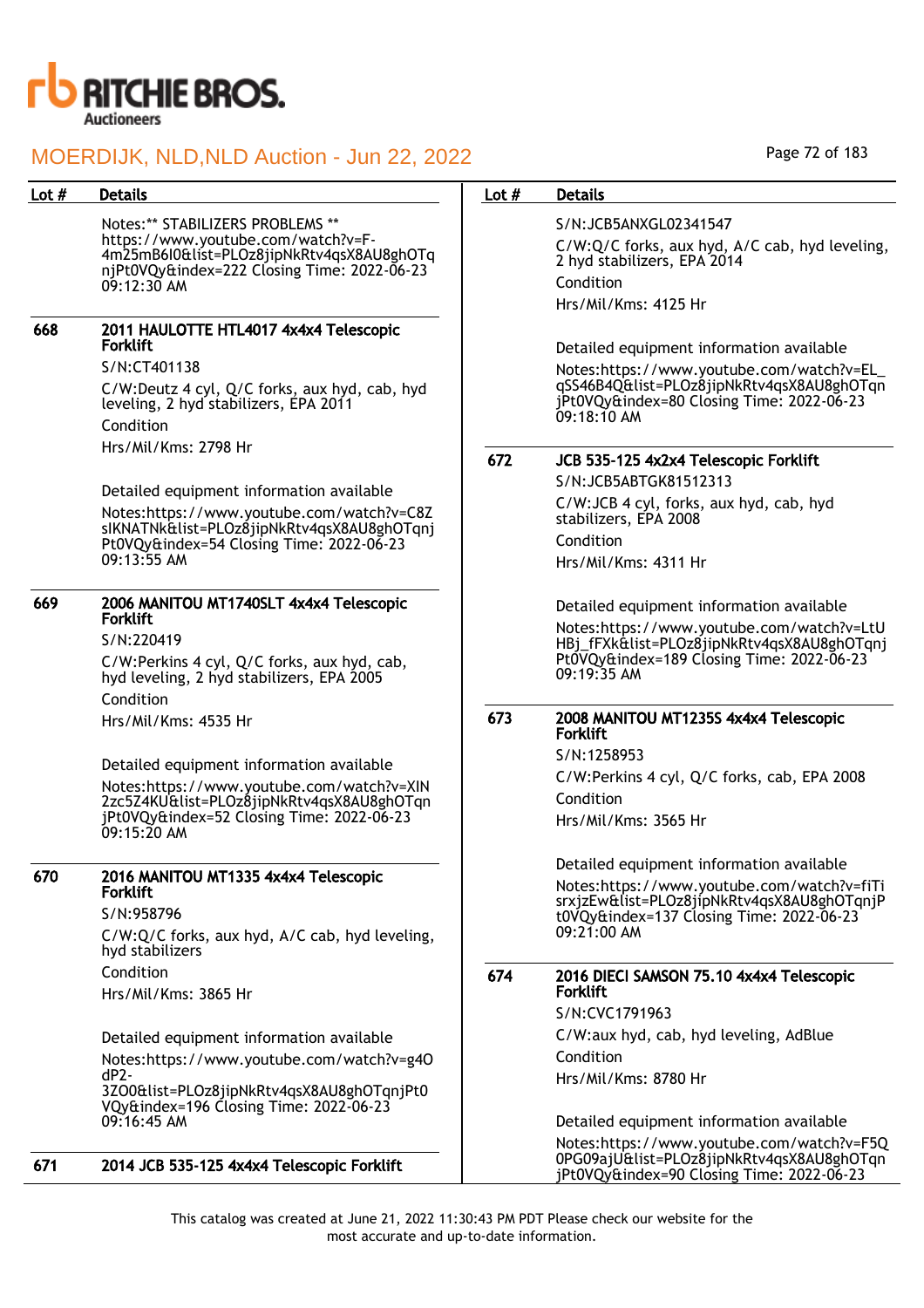

| Lot $#$ | <b>Details</b>                                                                                                                                      | Lot $#$ | <b>Details</b>                                                                                                                               |
|---------|-----------------------------------------------------------------------------------------------------------------------------------------------------|---------|----------------------------------------------------------------------------------------------------------------------------------------------|
|         | 09:22:25 AM                                                                                                                                         |         |                                                                                                                                              |
|         |                                                                                                                                                     |         | Detailed equipment information available                                                                                                     |
| 676     | 2019 JCB 535-95 4x4x4 Telescopic Forklift                                                                                                           |         | Notes:https://www.youtube.com/watch?v=Rth                                                                                                    |
|         | S/N:JCB5ABMGTK2862618                                                                                                                               |         | $v46t8-$<br>Dw&list=PLOz8jipNkRtv4qsX8AU8ghOTqnjPt0VQ                                                                                        |
|         | C/W:4 cyl, Q/C forks, aux hyd, cab                                                                                                                  |         | y&index=128 Closing Time: 2022-06-23 09:29:30                                                                                                |
|         | Condition                                                                                                                                           |         | AM.                                                                                                                                          |
|         | Hrs/Mil/Kms: 2931 Hr                                                                                                                                |         |                                                                                                                                              |
|         |                                                                                                                                                     | 680     | <b>MERLO Telescopic Forklift</b>                                                                                                             |
|         | Detailed equipment information available                                                                                                            |         | S/N:Not Available                                                                                                                            |
|         | Notes:** COPY OF CE CERTIFICATE AVAILABLE **<br>https://www.youtube.com/watch?v=iwHmkwP<br>cbZM&list=PLOz8jipNkRtv4qsX8AU8ghOTqnjPt0                |         | Notes:. Closing Time: 2022-06-23 09:30:55 AM                                                                                                 |
|         | VQy&index=127 Closing Time: 2022-06-23<br>09:25:15 AM                                                                                               | 681     | 2011 MANITOU MT1840 4x4x4 Telescopic<br><b>Forklift</b>                                                                                      |
| 677     | 2015 FARESIN FH9.30 4x4x4 Telescopic Forklift                                                                                                       |         | S/N:598532                                                                                                                                   |
|         | S/N:FR010930E4317                                                                                                                                   |         | C/W:Perkins 4 cyl, Q/C forks, aux hyd, cab,                                                                                                  |
|         | C/W:Deutz, hyd Q/C forks, aux hyd, cab, EPA                                                                                                         |         | hyd leveling, 2 hyd stabilizers, EPA 2011<br>Condition                                                                                       |
|         | 2014                                                                                                                                                |         | Hrs/Mil/Kms: 4016 Hr                                                                                                                         |
|         | Condition                                                                                                                                           |         |                                                                                                                                              |
|         | Hrs/Mil/Kms: 845 Hr                                                                                                                                 |         | Detailed equipment information available                                                                                                     |
|         | Detailed equipment information available                                                                                                            |         | Notes:** INOPERABLE **                                                                                                                       |
|         | Notes:https://www.youtube.com/watch?v=yc2<br>Er7xLroA&list=PLOz8jipNkRtv4qsX8AU8ghOTqnj<br>Pt0VQy&index=216 Closing Time: 2022-06-23<br>09:26:40 AM |         | https://www.youtube.com/watch?v=t3Ax4Zew<br>7M8&list=PLOz8jipNkRtv4qsX8AU8ghOTqnjPt0V<br>Qy&index=38 Closing Time: 2022-06-23<br>09:32:20 AM |
|         |                                                                                                                                                     |         |                                                                                                                                              |
| 678     | 2011 GENIE GTH3007 4x4x4 Telescopic Forklift                                                                                                        | 682     | 2015 MANITOU MLT840 Telescopic Forklift<br>S/N:950102                                                                                        |
|         | S/N:21506                                                                                                                                           |         | C/W:forks, A/C cab                                                                                                                           |
|         | C/W:Deutz 4 cyl, Q/C forks, cab, extra bkt,                                                                                                         |         | Condition                                                                                                                                    |
|         | <b>EPA 2011</b>                                                                                                                                     |         | Hrs/Mil/Kms: 9084 Hr                                                                                                                         |
|         | Condition                                                                                                                                           |         |                                                                                                                                              |
|         | Hrs/Mil/Kms: 1126 Hr                                                                                                                                |         | Detailed equipment information available                                                                                                     |
|         | Detailed equipment information available                                                                                                            |         | Notes:** PARTS ONLY ** Closing Time: 2022-06-                                                                                                |
|         | Notes:https://www.youtube.com/watch?v=rGy                                                                                                           |         | 23 09:33:45 AM                                                                                                                               |
|         | xFpu44k8&list=PLOz8jipNkRtv4qsX8AU8ghOTqnj                                                                                                          |         |                                                                                                                                              |
|         | Pt0VQy&index=84 Closing Time: 2022-06-23<br>09:28:05 AM                                                                                             | 683     | 2013 JCB 515-40TH Telescopic Forklift                                                                                                        |
|         |                                                                                                                                                     |         | S/N:JCB51540V01769015                                                                                                                        |
| 679     | 2018 JCB 536-60 Agri Super 4x4x4 Telescopic                                                                                                         |         | C/W:Kohler 4 cyl, Q/C, aux hyd, cab<br>Condition                                                                                             |
|         | <b>Forklift</b>                                                                                                                                     |         | Hrs/Mil/Kms: 2926 Hr                                                                                                                         |
|         | S/N:JCB5XC3JCJ2733638                                                                                                                               |         |                                                                                                                                              |
|         | C/W:AdBlue, 4 cyl, hyd Q/C forks, aux hyd,<br>A/C cab, 460/70R24, hyd rear hitch, rear aux                                                          |         | Detailed equipment information available                                                                                                     |
|         | Condition                                                                                                                                           |         | Notes:** INOPERABLE **                                                                                                                       |
|         | Hrs/Mil/Kms: 3213 Hr                                                                                                                                |         | https://www.youtube.com/watch?v=TRUBTlXZ<br>9xo&list=PLOz8jipNkRtv4qsX8AU8ghOTqnjPt0V                                                        |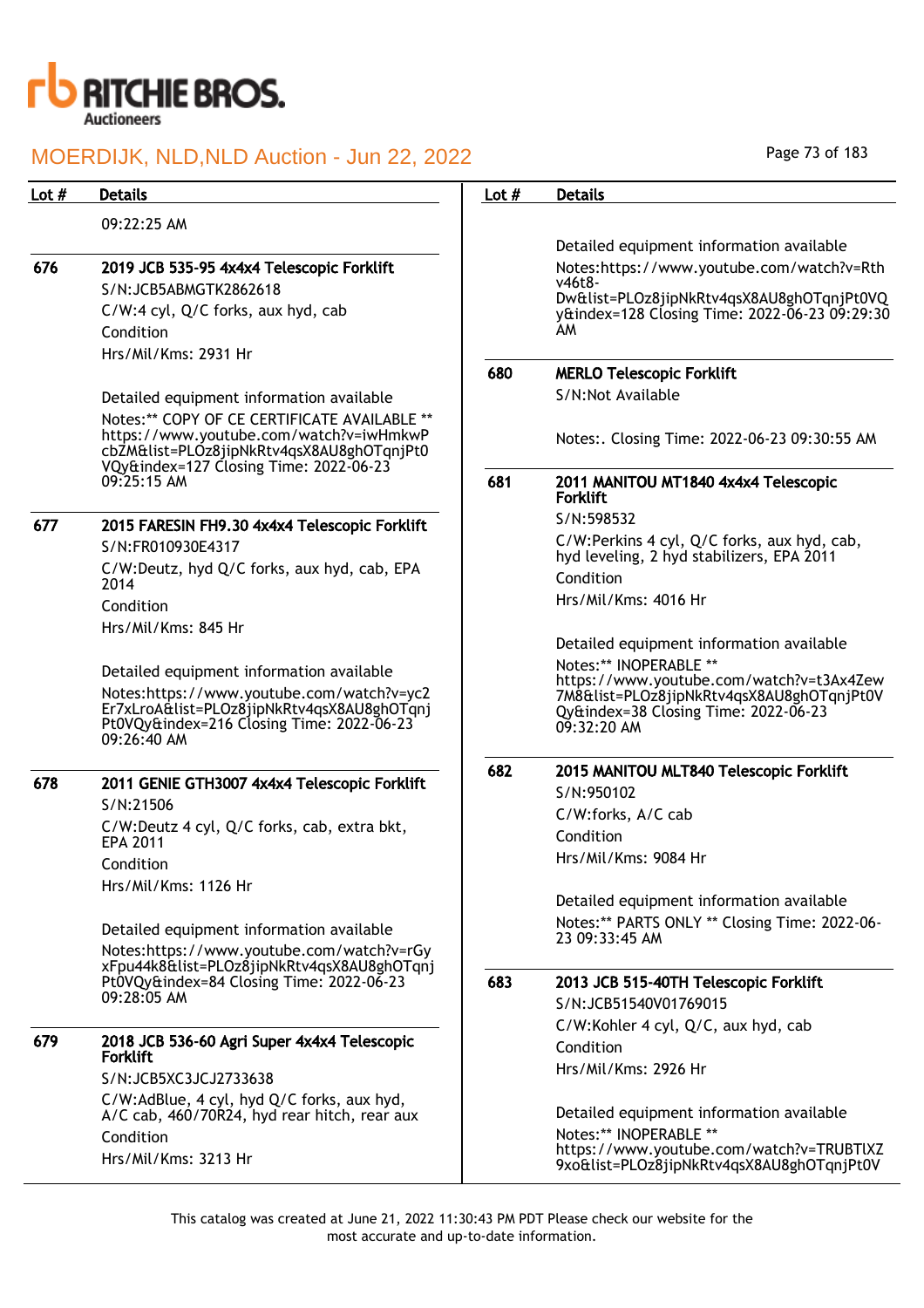

| Lot $#$ | <b>Details</b>                                                                          | Lot $#$ | <b>Details</b>                                                                                                                                                                                      |
|---------|-----------------------------------------------------------------------------------------|---------|-----------------------------------------------------------------------------------------------------------------------------------------------------------------------------------------------------|
|         | Qy&index=43 Closing Time: 2022-06-23<br>09:35:10 AM                                     | 690     | 2011 SKY JACK SJ9250 4x4 Scissorlift<br>S/N:50000744                                                                                                                                                |
|         |                                                                                         |         | C/W:Kubota 3 cyl, remote ctrl                                                                                                                                                                       |
| 684     | 2014 PB LIFTTECHNIK S270-24E 4x4 Electric<br>Scissorlift                                |         |                                                                                                                                                                                                     |
|         | S/N:127041116                                                                           |         | Notes:** The closing time of Lots 690, 691 &                                                                                                                                                        |
|         | C/W:remote ctrl                                                                         |         | 692 are tied together. If a bid is received, then<br>a time-extension will be applied to all lots.<br>Once the time closes, the highest bidder on<br>each piece will be the winner ** Closing Time: |
|         | Detailed equipment information available<br>Notes: Closing Time: 2022-06-23 09:36:35 AM |         | 2022-06-23 09:45:05 AM                                                                                                                                                                              |
|         |                                                                                         | 691     | 2011 SKY JACK SJ9250 4x4 Scissorlift                                                                                                                                                                |
| 685     | 2007 JLG SL210-25 4x4 Scissorlift                                                       |         | S/N:50000731                                                                                                                                                                                        |
|         | S/N:1200014026                                                                          |         | C/W:remote ctrl                                                                                                                                                                                     |
|         | C/W:Deutz 4 cyl, remote ctrl, EPA 2007                                                  |         |                                                                                                                                                                                                     |
|         | Condition                                                                               |         | Notes:** The closing time of Lots 690, 691 &                                                                                                                                                        |
|         | Hrs/Mil/Kms: 3905 Hr                                                                    |         | 692 are tied together. If a bid is received, then<br>a time-extension will be applied to all lots.                                                                                                  |
|         |                                                                                         |         | Once the time closes, the highest bidder on                                                                                                                                                         |
|         | Notes:** NON DUTY FREE CIRCULATION EU **<br>COPY OF CE CERTIFICATE AVAILABLE ** Closing |         | each piece will be the winner ** Closing Time:<br>2022-06-23 09:46:30 AM                                                                                                                            |
|         | Time: 2022-06-23 09:38:00 AM                                                            |         |                                                                                                                                                                                                     |
|         |                                                                                         | 692     | 2011 SKY JACK SJ9250 4x4 Scissorlift                                                                                                                                                                |
| 686     | 2006 HOLLAND LIFT B-195DXL25 4x4 Scissorlift                                            |         | S/N:50000782                                                                                                                                                                                        |
|         | S/N:B195025821                                                                          |         | C/W:remote ctrl                                                                                                                                                                                     |
|         | C/W:Hatz 3 cyl, remote ctrl                                                             |         | Condition                                                                                                                                                                                           |
|         | Condition                                                                               |         | Hrs/Mil/Kms: 746 Hr                                                                                                                                                                                 |
|         | Hrs/Mil/Kms: 3837 Hr                                                                    |         |                                                                                                                                                                                                     |
|         | Notes: Closing Time: 2022-06-23 09:39:25 AM                                             |         | Notes:** The closing time of Lots 690, 691 &<br>692 are tied together. If a bid is received, then<br>a time-extension will be applied to all lots.<br>Once the time closes, the highest bidder on   |
| 687     | 2005 HAULOTTE H18SX 4x4 Scissorlift                                                     |         | each piece will be the winner ** Closing Time:                                                                                                                                                      |
|         | S/N:CD107631                                                                            |         | 2022-06-23 09:47:55 AM                                                                                                                                                                              |
|         | C/W:remote ctrl                                                                         |         |                                                                                                                                                                                                     |
|         | Condition                                                                               | 693     | <b>SKY JACK SJ9241 Scissorlift</b>                                                                                                                                                                  |
|         | Hrs/Mil/Kms: 4945 Hr                                                                    |         | S/N:55000031                                                                                                                                                                                        |
|         |                                                                                         |         | C/W:Kubota 3 cyl, remote ctrl                                                                                                                                                                       |
|         | Notes: Closing Time: 2022-06-23 09:40:50 AM                                             |         | Notes: Closing Time: 2022-06-23 09:49:20 AM                                                                                                                                                         |
| 689     | 2008 HAULOTTE H15SX 4x4 Scissorlift                                                     |         |                                                                                                                                                                                                     |
|         | S/N:CD115345                                                                            | 694     | 2008 GENIE GS4390 Scissorlift                                                                                                                                                                       |
|         | C/W:Hatz 2 cyl, remote ctrl, EPA 2007                                                   |         | S/N:GS900846501                                                                                                                                                                                     |
|         | Condition                                                                               |         | C/W:Deutz 3 cyl, remote ctrl                                                                                                                                                                        |
|         | Hrs/Mil/Kms: 2749 Hr                                                                    |         | Condition                                                                                                                                                                                           |
|         |                                                                                         |         | Hrs/Mil/Kms: 1869 Hr                                                                                                                                                                                |
|         | Notes: Closing Time: 2022-06-23 09:43:40 AM                                             |         |                                                                                                                                                                                                     |
|         |                                                                                         |         | Notes:** NON DUTY FREE CIRCULATION EU **<br>COPY OF CE CERTIFICATE AVAILABLE ** Closing                                                                                                             |

Page 74 of 183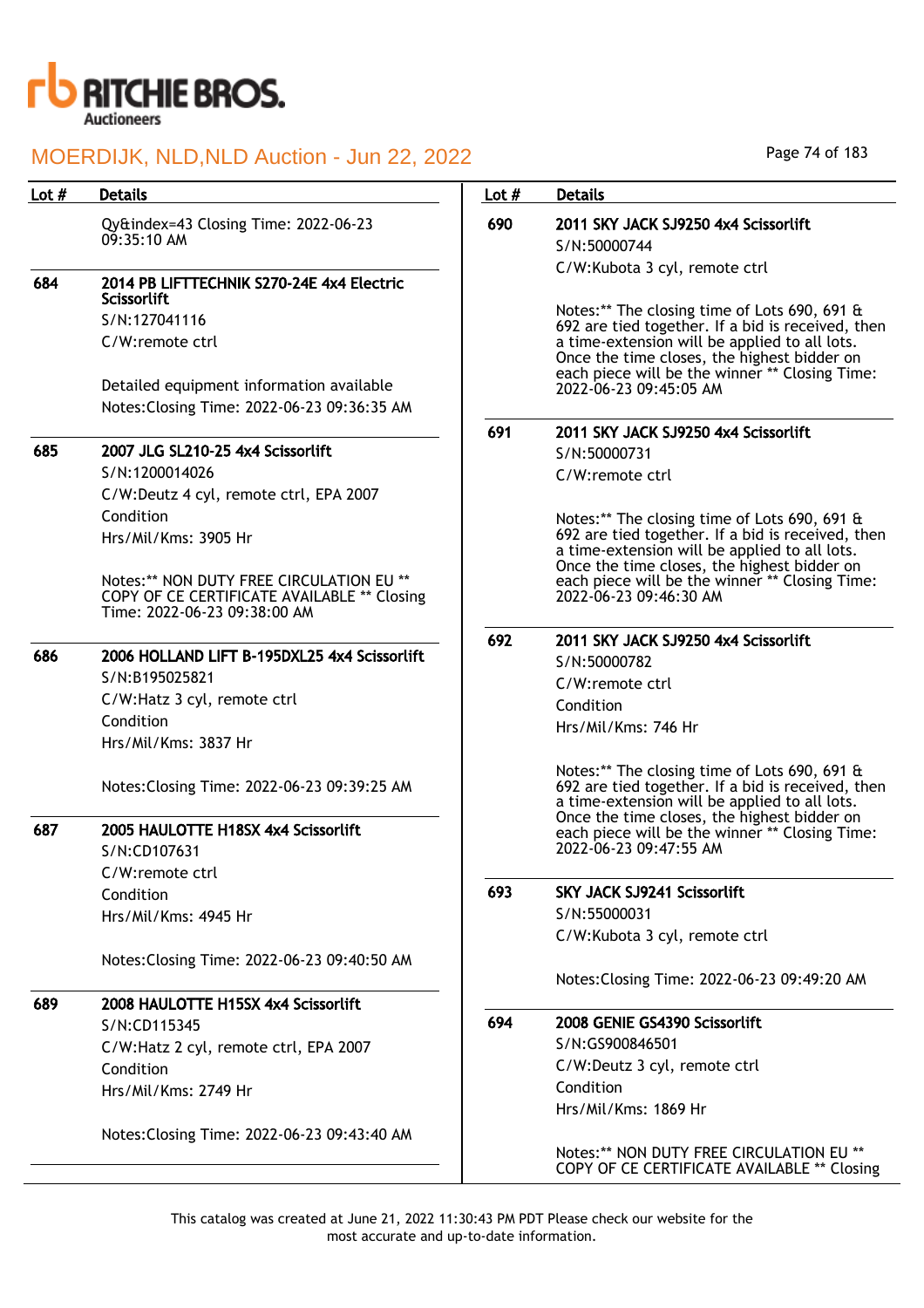

Time: 2022-06-23 09:50:45 AM

## 696 2015 MEC 3392RT-T 4x4 Scissorlift

S/N:13600036 C/W:Kubota 4 cyl, remote ctrl Condition Hrs/Mil/Kms: 2752 Hr

Notes:\*\* NON DUTY FREE CIRCULATION EU \*\* The closing time of Lots 696 & 697 are tied together. If a bid is received, then a timeextension will be applied to all lots. Once the time closes, the highest bidder on each piece will be the winner \*\* Closing Time: 2022-06-23 09:53:35 AM

## 697 2014 MEC 3392RT-T 4x4 Scissorlift S/N:13600026

C/W:Kubota 4 cyl, remote ctrl

Notes:\*\* NON DUTY FREE CIRCULATION EU \*\* The closing time of Lots 696 & 697 are tied together. If a bid is received, then a timeextension will be applied to all lots. Once the time closes, the highest bidder on each piece will be the winner \*\* Closing Time: 2022-06-23 09:55:00 AM

## 698 2008 HAULOTTE H12SX 4x4 Scissorlift

S/N:CD115257 C/W:Perkins 3 cyl, remote ctrl Condition Hrs/Mil/Kms: 2386 Hr

Notes:\*\* The closing time of Lots 698 & 699 are tied together. If a bid is received, then a timeextension will be applied to all lots. Once the time closes, the highest bidder on each piece will be the winner \*\* Closing Time: 2022-06-23 09:56:25 AM

### 699 2008 HAULOTTE H12SX Scissorlift

S/N:CD115041 C/W:Perkins 3 cyl, remote ctrl, EPA 2007 Condition Hrs/Mil/Kms: 2268 Hr

Notes:\*\* The closing time of Lots 698 & 699 are tied together. If a bid is received, then a timeextension will be applied to all lots. Once the

#### Page 75 of 183

### Lot # Details **Details According to the United States Lot # Details**

time closes, the highest bidder on each piece will be the winner \*\* Closing Time: 2022-06-23 09:57:50 AM

### 700 2015 SKYJACK SJ6832RT 4x4 Scissorlift

S/N:37007381 C/W:Kubota 3 cyl, pwr to platform, remote ctrl, EPA 2015 Condition Hrs/Mil/Kms: 863 Hr

Notes:Closing Time: 2022-06-23 09:59:15 AM

## 701 2014 SKYJACK SJ6832RT 4x4 Scissorlift

S/N:37005885 C/W:Kubota 3 cyl, pwr to platform, remote ctrl, EPA 2014 Condition Hrs/Mil/Kms: 1520 Hr

Notes:Closing Time: 2022-06-23 10:00:40 AM

## 702 2007 SKYJACK SJ6832RT Scissorlift

S/N:37000756 C/W:remote ctrl Condition Hrs/Mil/Kms: 20402 Hr

Notes:Closing Time: 2022-06-23 10:02:05 AM

703 2008 GENIE GS3390 4x4 Scissorlift

S/N:GS900846193 C/W:pwr to platform, remote ctrl Condition Hrs/Mil/Kms: 2483 Hr

Notes:\*\* NON DUTY FREE CIRCULATION EU \*\* COPY OF CE CERTIFICATE AVAILABLE \*\* Closing Time: 2022-06-23 10:03:30 AM

#### 704 2007 GENIE GS-3268 Scissorlift

S/N:GS680749518 C/W:remote ctrl Condition Hrs/Mil/Kms: 2563 Hr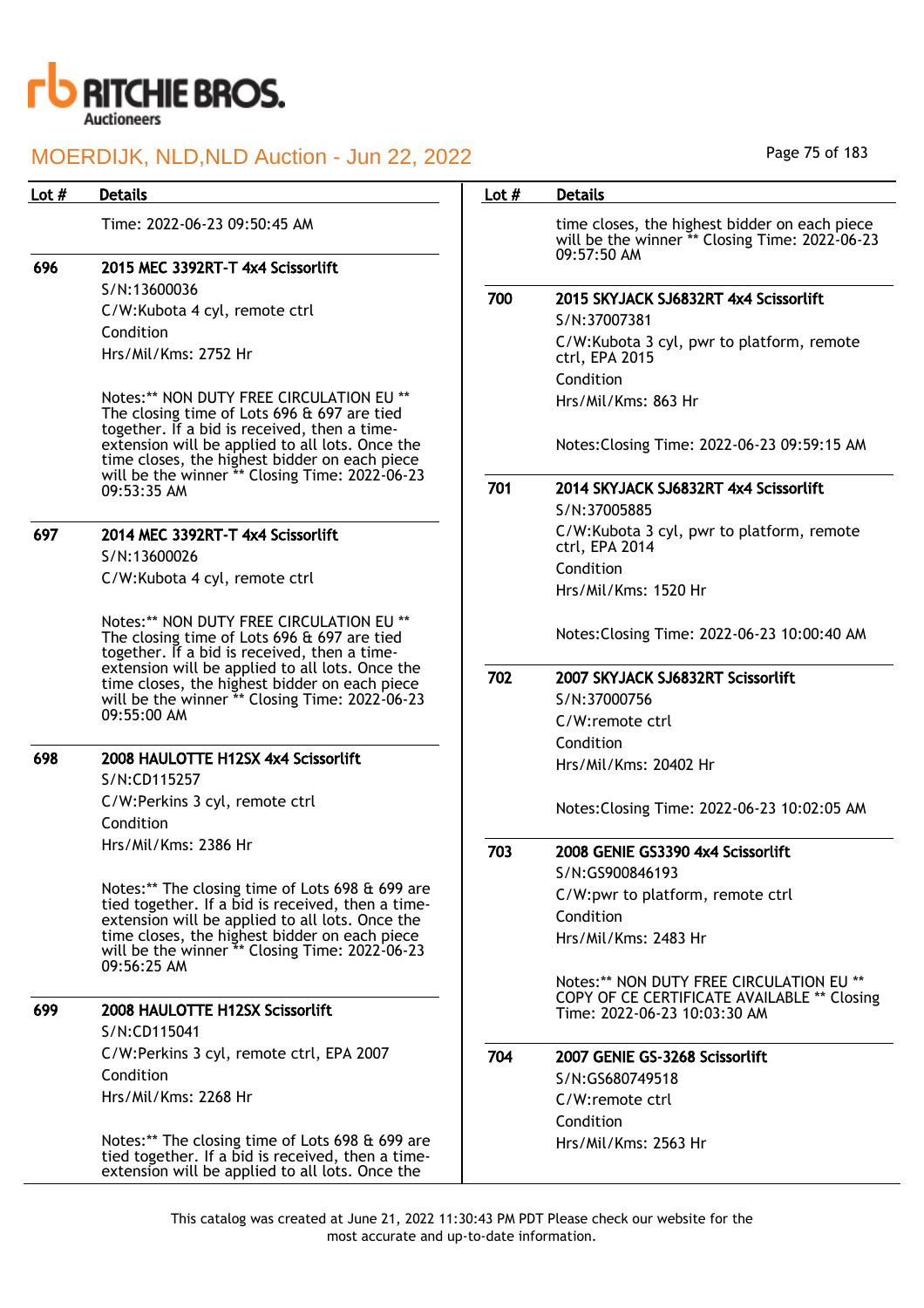

| Lot $#$ | <b>Details</b>                                                                                   | Lot $#$ | <b>Details</b>                                                                                                          |
|---------|--------------------------------------------------------------------------------------------------|---------|-------------------------------------------------------------------------------------------------------------------------|
|         | Notes: Closing Time: 2022-06-23 10:04:55 AM                                                      | 709     | 2006 GENIE GS2668 Scissorlift                                                                                           |
|         |                                                                                                  |         | S/N:GS680748240                                                                                                         |
| 705     | 2006 GENIE GS3268RT Scissorlift                                                                  |         | C/W:remote ctrl                                                                                                         |
|         | S/N:GS680748011                                                                                  |         | Condition                                                                                                               |
|         | C/W:remote ctrl                                                                                  |         | Hrs/Mil/Kms: 2629 Hr                                                                                                    |
|         | Condition                                                                                        |         |                                                                                                                         |
|         | Hrs/Mil/Kms: 2929 Hr                                                                             |         | Notes:** NON DUTY FREE CIRCULATION EU **<br>COPY OF CE CERTIFICATE AVAILABLE ** Closing<br>Time: 2022-06-23 10:12:00 AM |
|         | Notes:** DRIVER MOTOR LEAKING ** Closing<br>Time: 2022-06-23 10:06:20 AM                         |         |                                                                                                                         |
|         |                                                                                                  | 711     | 2013 MEC 2684RT 4x4 Scissorlift                                                                                         |
| 706     | 2014 MEC 2684RT 4x4 Scissorlift                                                                  |         | S/N:12800053                                                                                                            |
|         | S/N:12800068                                                                                     |         | C/W:remote ctrl                                                                                                         |
|         | C/W:Kubota 3 cyl, remote ctrl                                                                    |         | Condition                                                                                                               |
|         | Condition                                                                                        |         | Hrs/Mil/Kms: 1341 Hr                                                                                                    |
|         | Hrs/Mil/Kms: 1409 Hr                                                                             |         |                                                                                                                         |
|         |                                                                                                  |         | Notes:** NON DUTY FREE CIRCULATION EU **<br>Closing Time: 2022-06-23 10:14:50 AM                                        |
|         | Notes:** NON DUTY FREE CIRCULATION EU **                                                         |         |                                                                                                                         |
|         | Closing Time: 2022-06-23 10:07:45 AM                                                             | 712     | 2007 HOLLAND LIFT Q-135EL18 Electric<br><b>Scissorlift</b>                                                              |
| 707     | 2007 GENIE GS2668 4x4 Scissorlift                                                                |         | S/N:Q135046418                                                                                                          |
|         | S/N:GS680850898                                                                                  |         | C/W:remote ctrl                                                                                                         |
|         | C/W:Kubota 3 cyl, remote ctrl                                                                    |         | Condition                                                                                                               |
|         | Condition                                                                                        |         | Hrs/Mil/Kms: 927 Hr                                                                                                     |
|         | Hrs/Mil/Kms: 2496 Hr                                                                             |         |                                                                                                                         |
|         | Notes:** NON DUTY FREE CIRCULATION EU **<br>COPY OF CE CERTIFICATE AVAILABLE ** ** The           |         | Notes: Closing Time: 2022-06-23 10:16:15 AM                                                                             |
|         | closing time of Lots 707 & 708 are tied                                                          | 713     | 2012 JLG 4069LE Electric Scissorlift                                                                                    |
|         | together. If a bid is received, then a time-                                                     |         | S/N:0200207077                                                                                                          |
|         | extension will be applied to all lots. Once the<br>time closes, the highest bidder on each piece |         | C/W:pwr to platform, remote ctrl                                                                                        |
|         | will be the winner ** Closing Time: 2022-06-23                                                   |         | Condition                                                                                                               |
|         | 10:09:10 AM                                                                                      |         | Hrs/Mil/Kms: 248 Hr                                                                                                     |
| 708     | 2007 GENIE GS2668RT 4x4 Scissorlift                                                              |         |                                                                                                                         |
|         | S/N:GS680749215                                                                                  |         | Notes:** The closing time of Lots 713 & 714 are<br>tied together. If a bid is received, then a time-                    |
|         | C/W:Kubota 3 cyl, remote ctrl                                                                    |         | extension will be applied to all lots. Once the                                                                         |
|         | Condition                                                                                        |         | time closes, the highest bidder on each piece<br>will be the winner ** Closing Time: 2022-06-23                         |
|         | Hrs/Mil/Kms: 2297 Hr                                                                             |         | 10:17:40 AM                                                                                                             |
|         | Notes:** NON DUTY FREE CIRCULATION EU **                                                         | 714     | 2011 JLG 4069LE Electric Scissorlift                                                                                    |
|         | The closing time of Lots 707 & 708 are tied                                                      |         | S/N:0200203328                                                                                                          |
|         | together. If a bid is received, then a time-                                                     |         | C/W:remote ctrl                                                                                                         |
|         | extension will be applied to all lots. Once the<br>time closes, the highest bidder on each piece |         | Condition                                                                                                               |
|         | will be the winner ** Closing Time: 2022-06-23                                                   |         | Hrs/Mil/Kms: 234 Hr                                                                                                     |
|         | 10:10:35 AM                                                                                      |         |                                                                                                                         |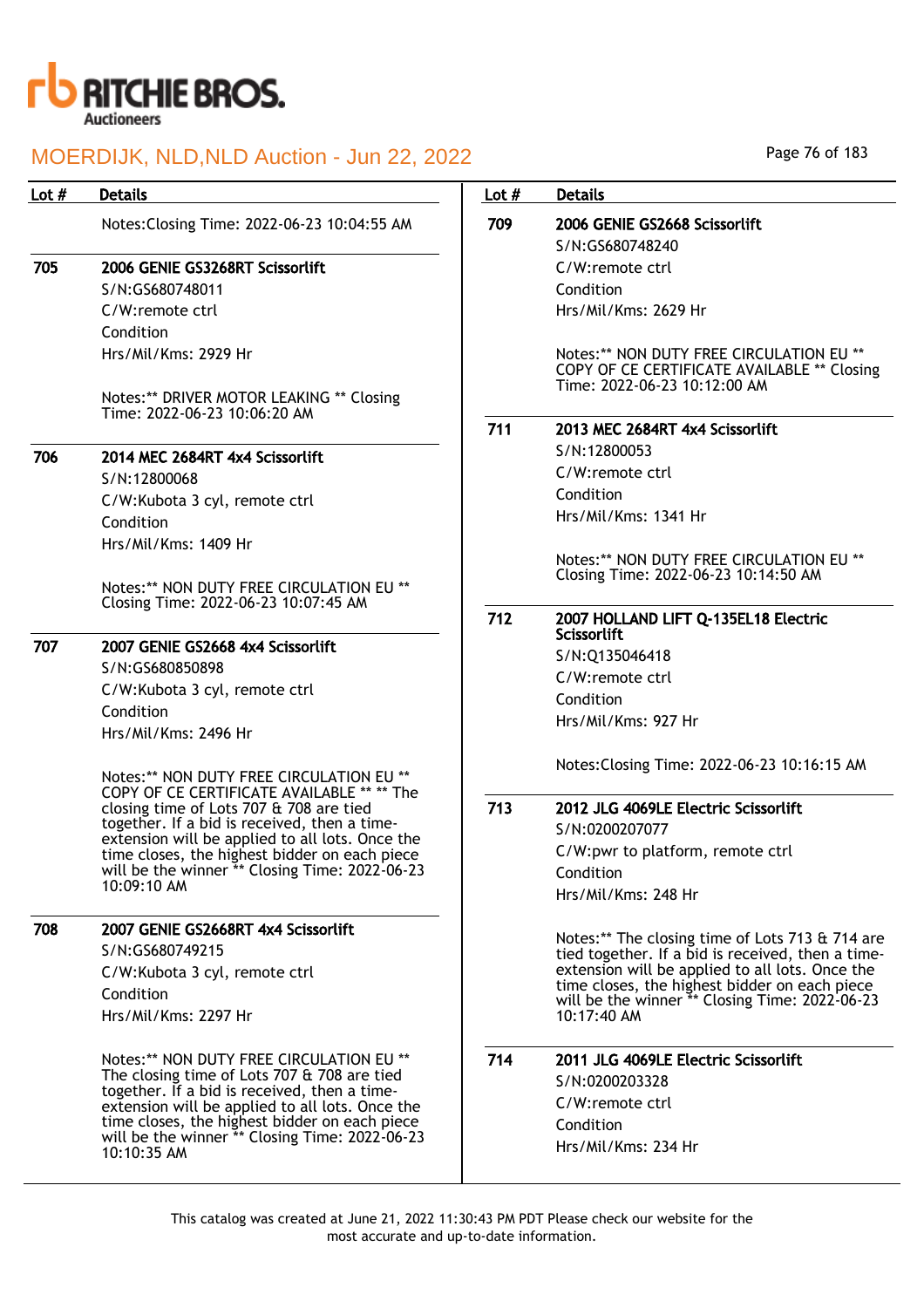

| Lot $#$ | <b>Details</b>                                                                                                                                     | Lot $#$ | <b>Details</b>                                                                                                             |
|---------|----------------------------------------------------------------------------------------------------------------------------------------------------|---------|----------------------------------------------------------------------------------------------------------------------------|
|         | Notes:** The closing time of Lots 713 & 714 are<br>tied together. If a bid is received, then a time-                                               |         | Hrs/Mil/Kms: 661 Hr                                                                                                        |
|         | extension will be applied to all lots. Once the<br>time closes, the highest bidder on each piece<br>will be the winner ** Closing Time: 2022-06-23 |         | Notes: Closing Time: 2022-06-23 10:27:35 AM                                                                                |
|         | 10:19:05 AM                                                                                                                                        | 721     | 2008 GENIE GS3246 Electric Scissorlift                                                                                     |
|         |                                                                                                                                                    |         | S/N:GS460892458                                                                                                            |
| 715     | 2007 JLG 4069LE Electric Scissorlift                                                                                                               |         | C/W:remote ctrl                                                                                                            |
|         | S/N:0200167371                                                                                                                                     |         | Condition                                                                                                                  |
|         | C/W:remote ctrl                                                                                                                                    |         | Hrs/Mil/Kms: 103 Hr                                                                                                        |
|         | Condition                                                                                                                                          |         |                                                                                                                            |
|         | Hrs/Mil/Kms: 681 Hr                                                                                                                                |         | Detailed equipment information available                                                                                   |
|         |                                                                                                                                                    |         | Notes:** NON DUTY FREE CIRCULATION EU **                                                                                   |
|         | Notes: Closing Time: 2022-06-23 10:20:30 AM                                                                                                        |         | COPY OF CE CERTIFICATE AVAILABLE ** Closing<br>Time: 2022-06-23 10:29:00 AM                                                |
| 716     | 2006 GENIE GS3268 Electric Scissorlift                                                                                                             |         |                                                                                                                            |
|         | S/N:GS680748136                                                                                                                                    | 722     | 2007 GENIE GS 3246 Electric Scissorlift                                                                                    |
|         | C/W:remote ctrl                                                                                                                                    |         | S/N:GS460786995                                                                                                            |
|         | Condition                                                                                                                                          |         | C/W:remote ctrl                                                                                                            |
|         | Hrs/Mil/Kms: 625 Hr                                                                                                                                |         | Condition                                                                                                                  |
|         |                                                                                                                                                    |         | Hrs/Mil/Kms: 514 Hr                                                                                                        |
|         | Notes:** NON DUTY FREE CIRCULATION EU **<br>COPY OF CE CERTIFICATE AVAILABLE ** Closing<br>Time: 2022-06-23 10:21:55 AM                            |         | Notes:** CANNOT VERIFY WORKING CONDITION<br>** COPY OF CE CERTIFICATE AVAILABLE **<br>Closing Time: 2022-06-23 10:30:25 AM |
| 717     | 2012 GENIE GS4047 Electric Scissorlift                                                                                                             |         |                                                                                                                            |
|         | S/N:GS4713C566                                                                                                                                     | 723     | 2006 JLG 3246ES Electric Scissorlift                                                                                       |
|         | C/W:pwr to platform, remote ctrl                                                                                                                   |         | S/N:1200006703                                                                                                             |
|         |                                                                                                                                                    |         | C/W:remote ctrl                                                                                                            |
|         | Notes: Closing Time: 2022-06-23 10:23:20 AM                                                                                                        |         | Condition                                                                                                                  |
|         |                                                                                                                                                    |         | Hrs/Mil/Kms: 578 Hr                                                                                                        |
| 718     | 2017 AIRO X12 Electric Scissorlift                                                                                                                 |         |                                                                                                                            |
|         | S/N:SF226331                                                                                                                                       |         | Notes:** NON DUTY FREE CIRCULATION EU **                                                                                   |
|         |                                                                                                                                                    |         | COPY OF CE CERTIFICATE AVAILABLE ** Closing                                                                                |
|         | C/W:remote ctrl                                                                                                                                    |         | Time: 2022-06-23 10:31:50 AM                                                                                               |
|         |                                                                                                                                                    |         |                                                                                                                            |
|         | Notes: Closing Time: 2022-06-23 10:24:45 AM                                                                                                        | 724     | 2004 JLG 3246ES Electric Scissorlift                                                                                       |
|         |                                                                                                                                                    |         | S/N:1200001529                                                                                                             |
| 719     | 2015 GENIE GS3246 Scissorlift                                                                                                                      |         | C/W:remote ctrl                                                                                                            |
|         | S/N:GS4615C14634                                                                                                                                   |         | Condition                                                                                                                  |
|         | Notes: Closing Time: 2022-06-23 10:26:10 AM                                                                                                        |         | Hrs/Mil/Kms: 971 Hr                                                                                                        |
|         |                                                                                                                                                    |         | Notes: Closing Time: 2022-06-23 10:33:15 AM                                                                                |
| 720     | 2007 GENIE GS3246 Electric Scissorlift                                                                                                             |         |                                                                                                                            |
|         | S/N:GS460787611                                                                                                                                    | 725     | 2015 GENIE GS3232 Electric Scissorlift                                                                                     |
|         | C/W:remote ctrl                                                                                                                                    |         | S/N:GS3215A137645                                                                                                          |
|         | Condition                                                                                                                                          |         | C/W:remote ctrl                                                                                                            |
|         |                                                                                                                                                    |         |                                                                                                                            |

Page 77 of 183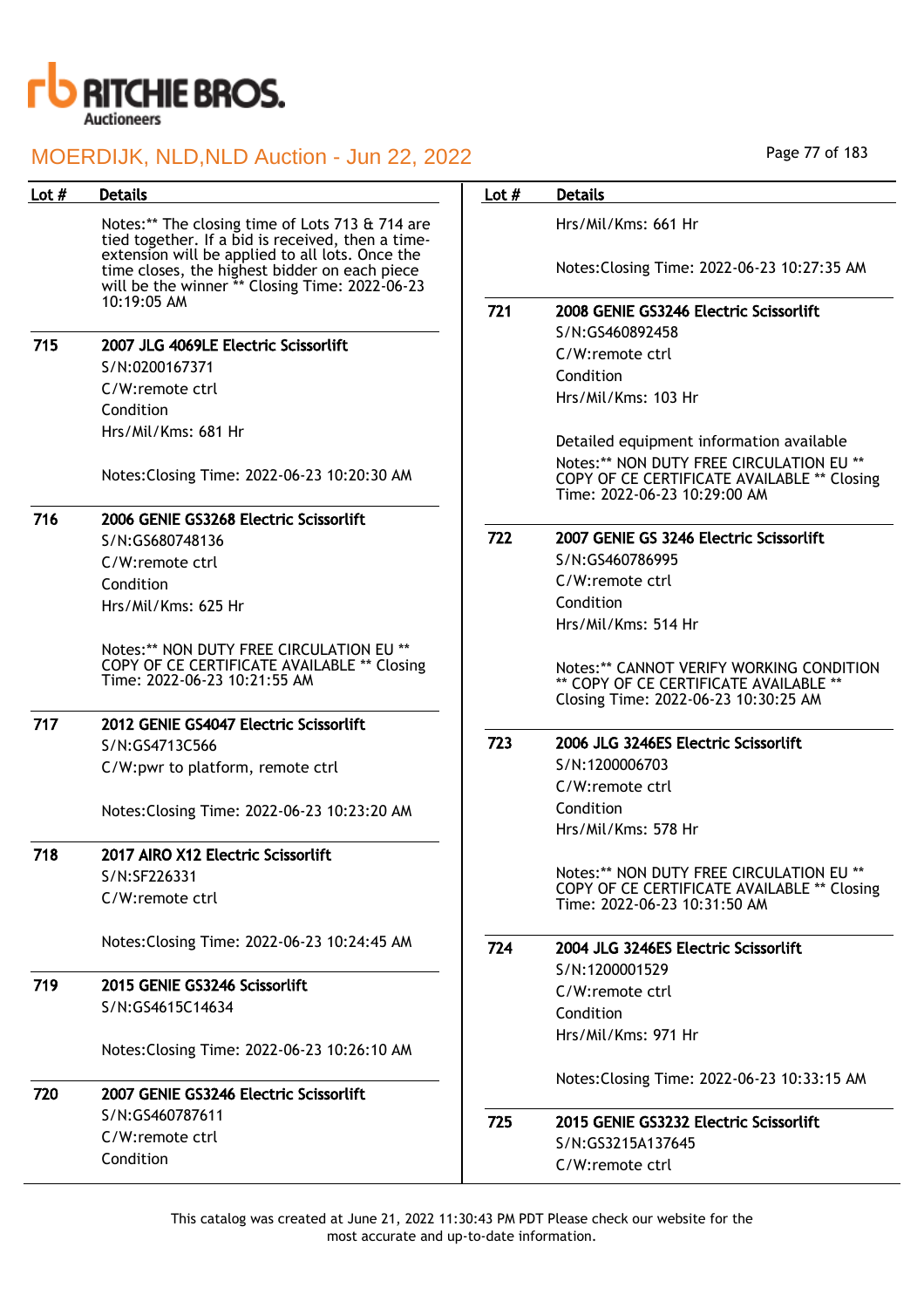

| Lot $#$ | <b>Details</b>                                                                                                                     | Lot $#$ | <b>Details</b>                                                                                                 |
|---------|------------------------------------------------------------------------------------------------------------------------------------|---------|----------------------------------------------------------------------------------------------------------------|
|         | Condition                                                                                                                          |         | Condition                                                                                                      |
|         | Hrs/Mil/Kms: 115 Hr                                                                                                                |         | Hrs/Mil/Kms: 391 Hr                                                                                            |
|         | Detailed equipment information available<br>Notes:** CANNOT VERIFY WORKING CONDITION<br>** NON DUTY FREE CIRCULATION EU ** Closing |         | Notes:** COPY OF CE CERTIFICATE AVAILABLE **<br>Closing Time: 2022-06-23 10:41:45 AM                           |
|         | Time: 2022-06-23 10:34:40 AM                                                                                                       | 731     | 2013 SKYJACK SJIII3220 Electric Scissorlift<br>S/N:60003774                                                    |
| 726     | 2008 HAULOTTE COMPACT 12 Electric Scissorlift<br>S/N:CE137382                                                                      |         | C/W:pwr to platform, remote ctrl                                                                               |
|         | C/W:remote ctrl<br>Condition                                                                                                       |         | Notes: Closing Time: 2022-06-23 10:43:10 AM                                                                    |
|         | Hrs/Mil/Kms: 520 Hr                                                                                                                | 732     | 2013 SKYJACK SJ3219 Electric Scissorlift<br>S/N:22044391                                                       |
|         | Notes:** CANNOT VERIFY WORKING CONDITION                                                                                           |         | Condition                                                                                                      |
|         | ** Closing Time: 2022-06-23 10:36:05 AM                                                                                            |         | Hrs/Mil/Kms: 1059 Hr                                                                                           |
| 727     | 2006 HAULOTTE COMPACT 12 Electric Scissorlift                                                                                      |         | Notes:** INOPERABLE ** Closing Time: 2022-06-                                                                  |
|         | S/N:CE124500                                                                                                                       |         | 23 10:44:35 AM                                                                                                 |
|         | C/W:remote ctrl                                                                                                                    |         |                                                                                                                |
|         | Condition<br>Hrs/Mil/Kms: 403 Hr                                                                                                   | 733     | 2016 GENIE GS2646 Electric Scissorlift                                                                         |
|         |                                                                                                                                    |         | S/N:GS4616C16998                                                                                               |
|         | Notes:** COPY OF CE CERTIFICATE AVAILABLE **                                                                                       |         | C/W:pwr to platform, remote ctrl                                                                               |
|         | INOPERABLE ** Closing Time: 2022-06-23                                                                                             |         | Condition                                                                                                      |
|         | 10:37:30 AM                                                                                                                        |         | Hrs/Mil/Kms: 77 Hr                                                                                             |
| 728     | 2004 HAULOTTE COMPACT 12 Electric Scissorlift<br>S/N:CE111426                                                                      |         | Notes:** The closing time of Lots 733 & 734 are<br>tied together. If a bid is received, then a time-           |
|         | C/W:remote ctrl                                                                                                                    |         | extension will be applied to all lots. Once the<br>time closes, the highest bidder on each piece               |
|         | Condition                                                                                                                          |         | will be the winner ** Closing Time: 2022-06-23                                                                 |
|         | Hrs/Mil/Kms: 1578 Hr                                                                                                               |         | 10:46:00 AM                                                                                                    |
|         | Notes: Closing Time: 2022-06-23 10:38:55 AM                                                                                        | 734     | 2016 GENIE GS2646 Electric Scissorlift                                                                         |
|         |                                                                                                                                    |         | S/N:GS4616C16599                                                                                               |
| 729     | 2004 HAULOTTE COMPACT 12 Electric Scissorlift                                                                                      |         | C/W:remote ctrl                                                                                                |
|         | S/N:CE112520                                                                                                                       |         | Condition<br>Hrs/Mil/Kms: 127 Hr                                                                               |
|         | C/W:remote ctrl                                                                                                                    |         |                                                                                                                |
|         | Condition                                                                                                                          |         | Notes:** The closing time of Lots 733 & 734 are                                                                |
|         | Hrs/Mil/Kms: 459 Hr                                                                                                                |         | tied together. If a bid is received, then a time-<br>extension will be applied to all lots. Once the           |
|         | Notes: Closing Time: 2022-06-23 10:40:20 AM                                                                                        |         | time closes, the highest bidder on each piece<br>will be the winner ** Closing Time: 2022-06-23<br>10:47:25 AM |
| 730     | 2004 HAULOTTE COMPACT 12 Electric Scissorlift                                                                                      |         |                                                                                                                |
|         | S/N:CE111402                                                                                                                       | 735     | 2012 GENIE GS2646 Electric Scissorlift                                                                         |
|         | C/W:remote ctrl                                                                                                                    |         | S/N:GS4612C1483                                                                                                |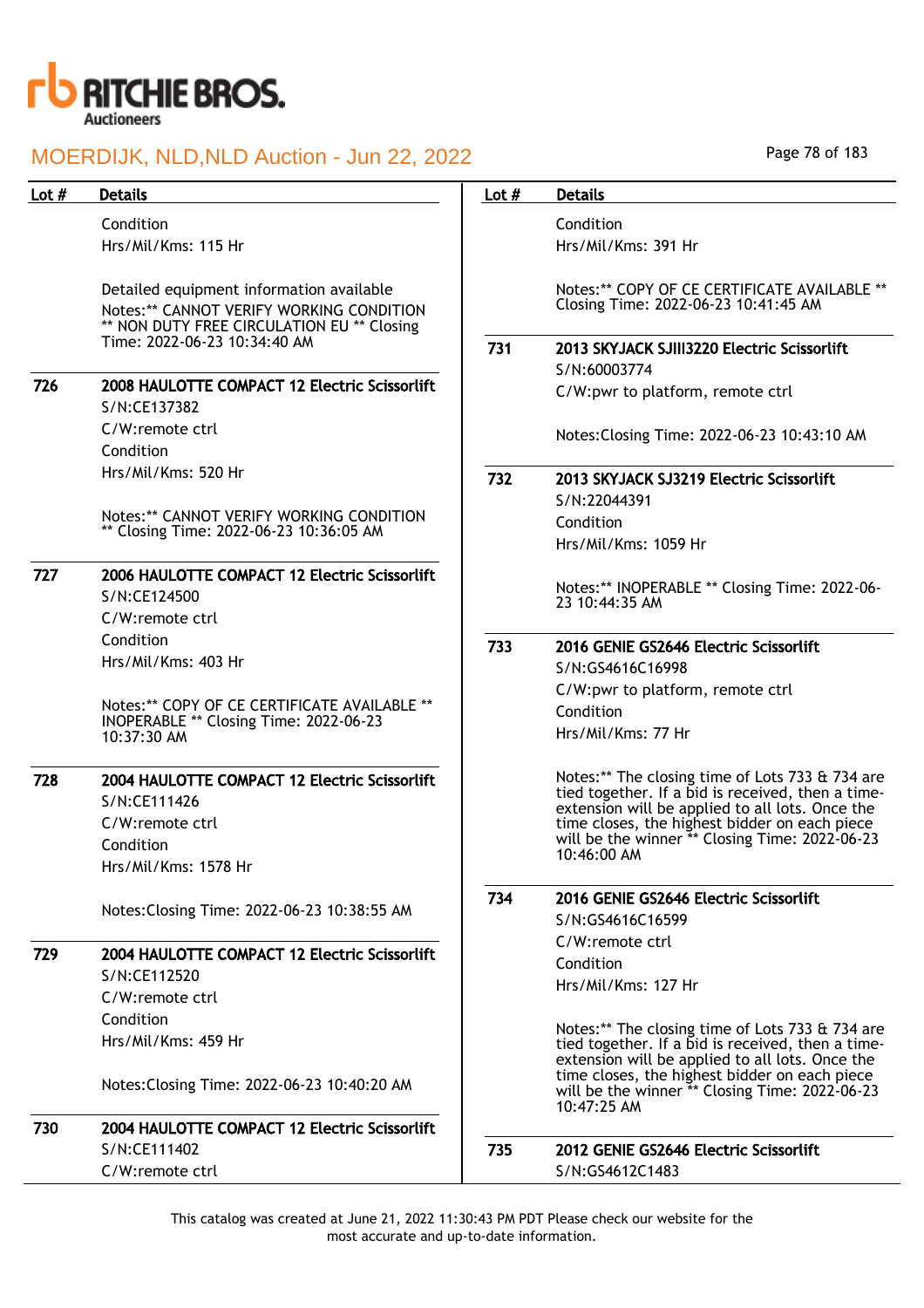

C/W:remote ctrl Condition Hrs/Mil/Kms: 222 Hr

Notes:\*\* The closing time of Lots 735 & 736 are tied together. If a bid is received, then a timeextension will be applied to all lots. Once the time closes, the highest bidder on each piece will be the winner \*\* Closing Time: 2022-06-23 10:48:50 AM

## 736 2012 GENIE GS2646 Electric Scissorlift

S/N:GS4612C10425

C/W:remote ctrl

Notes:\*\* The closing time of Lots 735 & 736 are tied together. If a bid is received, then a timeextension will be applied to all lots. Once the time closes, the highest bidder on each piece will be the winner \*\* Closing Time: 2022-06-23 10:50:15 AM

## 737 2010 GENIE GS 2646 Electric Scissorlift S/N:GS4610C321 C/W:remote ctrl

Condition Hrs/Mil/Kms: 305 Hr

Notes:\*\* The closing time of Lots 737 & 738 are tied together. If a bid is received, then a timeextension will be applied to all lots. Once the time closes, the highest bidder on each piece will be the winner \*\* Closing Time: 2022-06-23 10:51:40 AM

## 738 2010 GENIE GS 2646 Electric Scissorlift S/N:GS4610C354

C/W:remote ctrl Condition Hrs/Mil/Kms: 420 Hr

Notes:\*\* COPY OF CE CERTIFICATE AVAILABLE \*\* The closing time of Lots 737 & 738 are tied together. If a bid is received, then a timeextension will be applied to all lots. Once the time closes, the highest bidder on each piece will be the winner \*\* Closing Time: 2022-06-23 10:53:05 AM

| 739 | 2006 GENIE GS 2646 Electric Scissorlift | 743 | 2007 JLG 2630ES Electric So |
|-----|-----------------------------------------|-----|-----------------------------|
|     |                                         |     | S/N.0200178332              |

Page 79 of 183

## Lot # Details **Details According to the United States Lot # Details**

S/N:GS460783769 C/W:remote ctrl Condition Hrs/Mil/Kms: 404 Hr

Notes:\*\* COPY OF CE CERTIFICATE AVAILABLE \*\* The closing time of Lots 739 & 740 are tied together. If a bid is received, then a timeextension will be applied to all lots. Once the time closes, the highest bidder on each piece will be the winner \*\* Closing Time: 2022-06-23 10:54:30 AM

## 740 2006 GENIE GS 2646 Electric Scissorlift

S/N:GS460679490 C/W:remote ctrl Condition Hrs/Mil/Kms: 534 Hr

Notes:\*\* COPY OF CE CERTIFICATE AVAILABLE \*\* The closing time of Lots 739 & 740 are tied together. If a bid is received, then a timeextension will be applied to all lots. Once the time closes, the highest bidder on each piece will be the winner \*\* Closing Time: 2022-06-23 10:55:55 AM

## 741 2007 JLG 2646ES Scissorlift

S/N:1200015905 C/W:remote ctrl Condition Hrs/Mil/Kms: 259 Hr

> Notes:\*\* COPY OF CE CERTIFICATE AVAILABLE \*\* Closing Time: 2022-06-23 10:57:20 AM

## 742 2008 JLG 2646ES Electric Scissorlift S/N:1200018585 C/W:remote ctrl

Condition Hrs/Mil/Kms: 335 Hr

Detailed equipment information available Notes:\*\* NON DUTY FREE CIRCULATION EU \*\* COPY OF CE CERTIFICATE AVAILABLE \*\* Closing Time: 2022-06-23 10:58:45 AM

| 743 | 2007 JLG 2630ES Electric Scissorlift |
|-----|--------------------------------------|
|     | S/N:0200178332                       |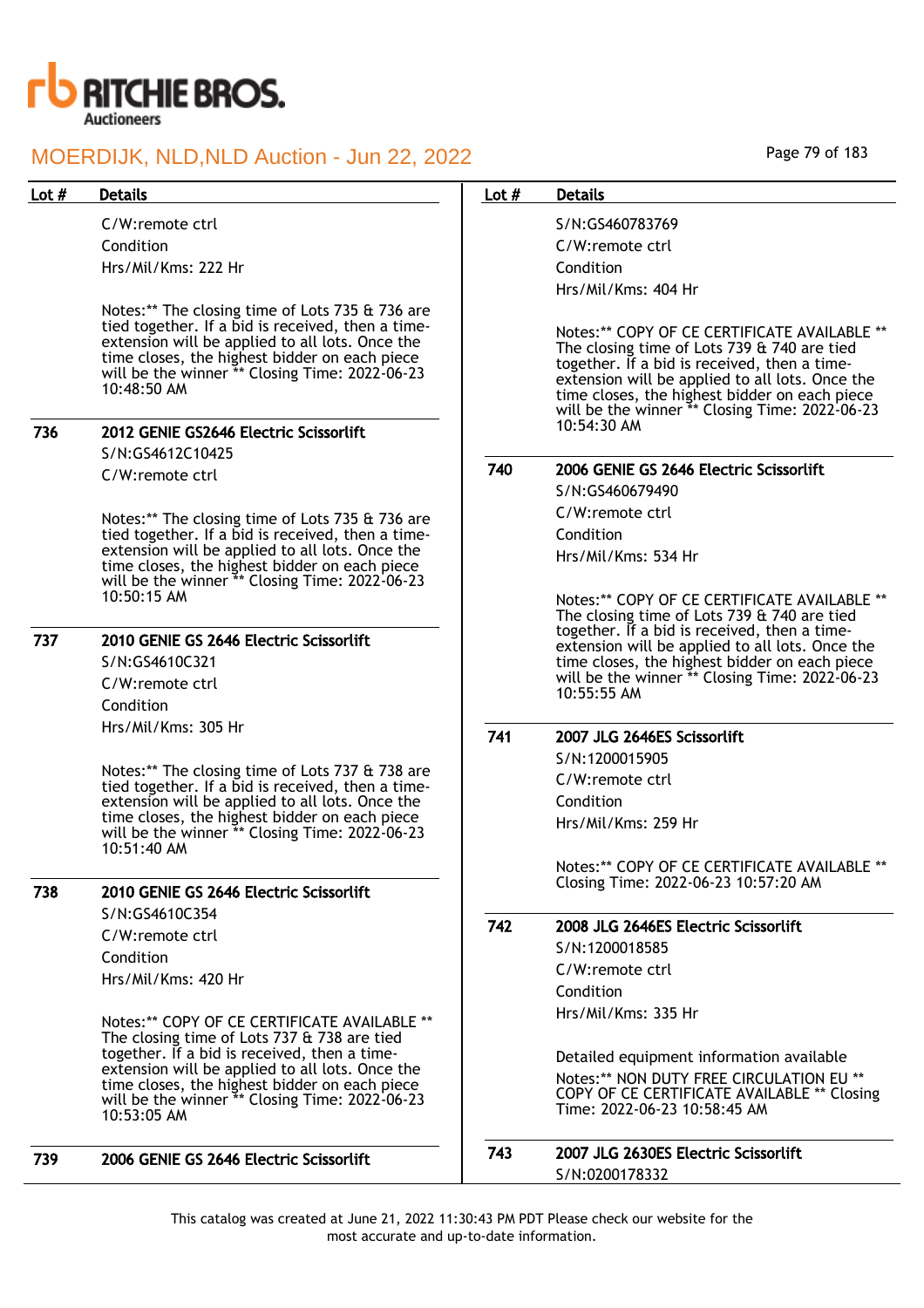

C/W:remote ctrl Condition Hrs/Mil/Kms: 262 Hr

Detailed equipment information available Notes:\*\* NON DUTY FREE CIRCULATION EU \*\* COPY OF CE CERTIFICATE AVAILABLE \*\* Closing Time: 2022-06-23 11:00:10 AM

| 744 | 2004 HAULOTTE COMPACT 10 Electric Scissorlift |
|-----|-----------------------------------------------|
|     | S/N:CE112802                                  |
|     | C/W:remote ctrl                               |
|     | Condition                                     |

Hrs/Mil/Kms: 311 Hr

Notes:\*\* COPY OF CE CERTIFICATE AVAILABLE \*\* Closing Time: 2022-06-23 11:01:35 AM

## 745 2011 GENIE GS1932 Electric Scissorlift

S/N:GS3011C4209 C/W:remote ctrl Condition

Hrs/Mil/Kms: 321 Hr

Notes:Closing Time: 2022-06-23 11:03:00 AM

## 746 2008 GENIE GS1932 Electric Scissorlift

S/N:GS3008C00248 Condition Hrs/Mil/Kms: 332 Hr

Notes:Closing Time: 2022-06-23 11:04:25 AM

## 747 2008 GENIE GS3246 Electric Scissorlift

S/N:GS460891352 C/W:remote ctrl Condition Hrs/Mil/Kms: 425 Hr

Detailed equipment information available Notes:\*\* NON DUTY FREE CIRCULATION EU \*\* COPY OF CE CERTIFICATE AVAILABLE \*\* Closing Time: 2022-06-23 11:05:50 AM

748 2006 GENIE GS2632 Electric Scissorlift S/N:GS320784176

## Page 80 of 183

### Lot # Details **Details According to the United States Lot # Details**

C/W:remote ctrl Condition Hrs/Mil/Kms: 501 Hr

Detailed equipment information available Notes:\*\* NON DUTY FREE CIRCULATION EU \*\* COPY OF CE CERTIFICATE AVAILABLE \*\* Closing Time: 2022-06-23 11:07:15 AM

## 749 2007 GENIE GS2032 Electric Scissorlift

S/N:GS320889542 C/W:remote ctrl Condition Hrs/Mil/Kms: 267 Hr

Notes:\*\* CANNOT VERIFY WORKING CONDITION \*\* NON DUTY FREE CIRCULATION EU \*\* COPY OF CE CERTIFICATE AVAILABLE \*\* The closing time of Lots 749 & 750 are tied together. If a bid is received, then a time-extension will be applied to all lots. Once the time closes, the highest bidder on each piece will be the winner Closing Time: 2022-06-23 11:08:40 AM

## 750 2007 GENIE GS2032 Electric Scissorlift

S/N:GS320786227 C/W:remote ctrl Condition Hrs/Mil/Kms: 373 Hr

Detailed equipment information available Notes:\*\* CANNOT VERIFY WORKING CONDITION \*\* NON DUTY FREE CIRCULATION EU \*\* COPY OF CE CERTIFICATE AVAILABLE \*\* The closing time of Lots 749 & 750 are tied together. If a bid is received, then a time-extension will be applied to all lots. Once the time closes, the highest bidder on each piece will be the winner Closing Time: 2022-06-23 11:10:05 AM

## 751 2014 GENIE GS1932 Electric Scissorlift

S/N:GS3014C15383 C/W:remote ctrl Condition Hrs/Mil/Kms: 152 Hr

Detailed equipment information available Notes:\*\* NON DUTY FREE CIRCULATION EU \*\* The closing time of Lots 751, 752 & 753 are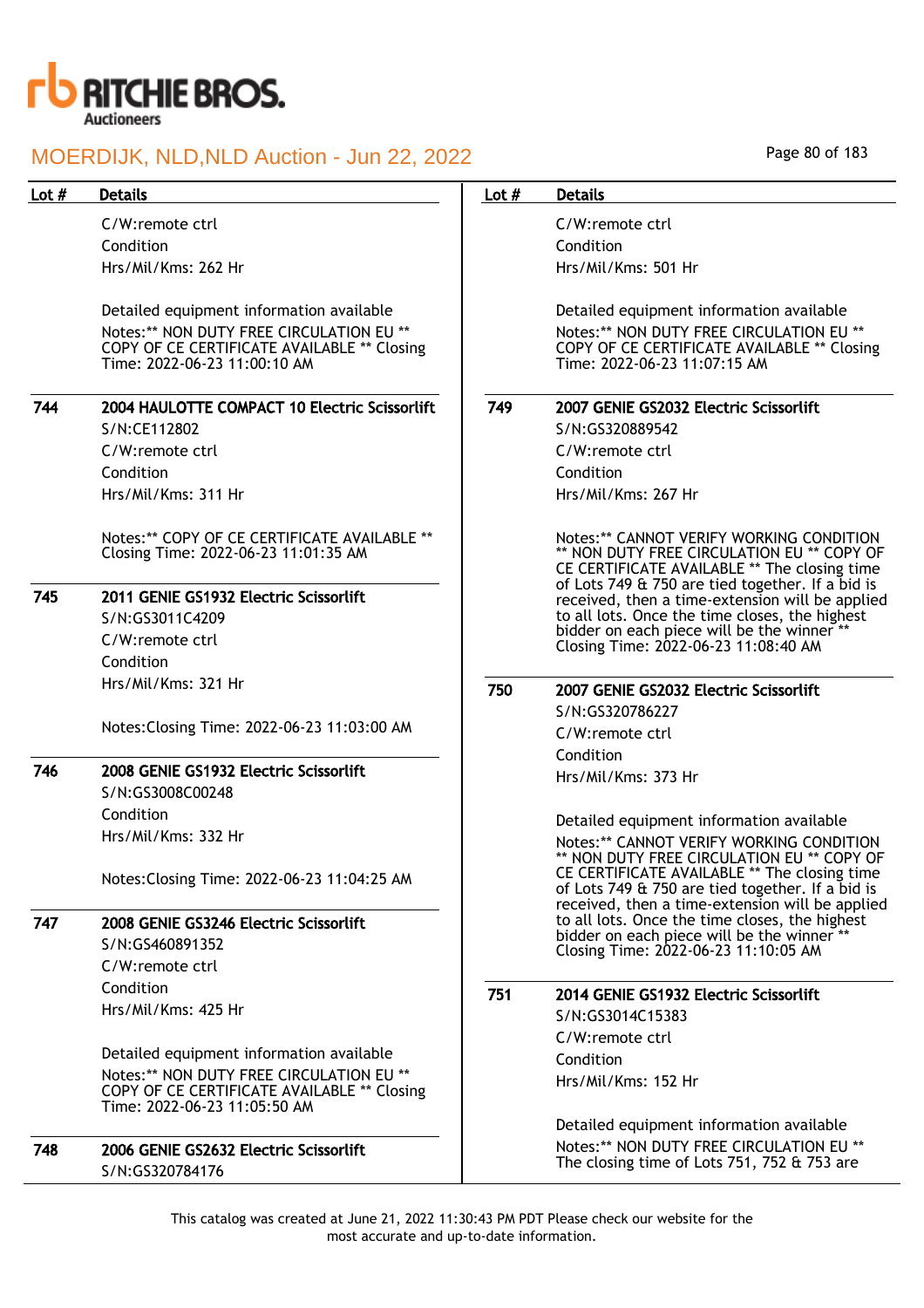

| Lot $#$ | <b>Details</b>                                                                                                                                                                                          | Lot $#$ | <b>Details</b>                                                                                                                              |
|---------|---------------------------------------------------------------------------------------------------------------------------------------------------------------------------------------------------------|---------|---------------------------------------------------------------------------------------------------------------------------------------------|
|         | tied together. If a bid is received, then a time-<br>extension will be applied to all lots. Once the<br>time closes, the highest bidder on each piece<br>will be the winner ** Closing Time: 2022-06-23 |         | Condition<br>Hrs/Mil/Kms: 294 Hr                                                                                                            |
|         | 11:11:30 AM                                                                                                                                                                                             |         | Detailed equipment information available<br>Notes:** CANNOT VERIFY WORKING CONDITION                                                        |
| 752     | 2014 GENIE GS1932 Electric Scissorlift<br>S/N:GS3014C15402                                                                                                                                              |         | ** NON DUTY FREE CIRCULATION EU ** Closing<br>Time: 2022-06-23 11:17:10 AM                                                                  |
|         | C/W:remote ctrl                                                                                                                                                                                         |         |                                                                                                                                             |
|         | Condition                                                                                                                                                                                               | 756     | 2010 GENIE GS1932 Scissorlift                                                                                                               |
|         | Hrs/Mil/Kms: 237 Hr                                                                                                                                                                                     |         | S/N:GS3010C2144                                                                                                                             |
|         | Detailed equipment information available<br>Notes:** NON DUTY FREE CIRCULATION EU **<br>The closing time of Lots 751, 752 & 753 are<br>tied together. If a bid is received, then a time-                |         | Detailed equipment information available<br>Notes:** NON DUTY FREE CIRCULATION EU **<br>Inoperable Closing Time: 2022-06-23 11:18:35<br>AM. |
|         | extension will be applied to all lots. Once the<br>time closes, the highest bidder on each piece<br>will be the winner ** Closing Time: 2022-06-23                                                      | 757     | 2010 GENIE GS1932 Electric Scissorlift<br>S/N:GS3010C2327                                                                                   |
|         | 11:12:55 AM                                                                                                                                                                                             |         | C/W:remote ctrl                                                                                                                             |
|         | 2014 GENIE GS1932 Electric Scissorlift                                                                                                                                                                  |         | Condition                                                                                                                                   |
| 753     | S/N:GS3014C15903                                                                                                                                                                                        |         | Hrs/Mil/Kms: 321 Hr                                                                                                                         |
|         | C/W:remote ctrl                                                                                                                                                                                         |         | Notes:** NON DUTY FREE CIRCULATION EU **                                                                                                    |
|         | Condition<br>Hrs/Mil/Kms: 219 Hr                                                                                                                                                                        |         | Closing Time: 2022-06-23 11:20:00 AM                                                                                                        |
|         |                                                                                                                                                                                                         | 758     | 2008 GENIE GS1932 Electric Scissorlift                                                                                                      |
|         | Detailed equipment information available<br>Notes:** NON DUTY FREE CIRCULATION EU **                                                                                                                    |         | S/N:GS3008C1331                                                                                                                             |
|         | The closing time of Lots 751, 752 & 753 are                                                                                                                                                             |         | C/W:remote ctrl                                                                                                                             |
|         | tied together. If a bid is received, then a time-                                                                                                                                                       |         | Condition                                                                                                                                   |
|         | extension will be applied to all lots. Once the<br>time closes, the highest bidder on each piece<br>will be the winner ** Closing Time: 2022-06-23                                                      |         | Hrs/Mil/Kms: 326 Hr                                                                                                                         |
|         | 11:14:20 AM                                                                                                                                                                                             |         | Detailed equipment information available                                                                                                    |
|         |                                                                                                                                                                                                         |         | Notes:** NON DUTY FREE CIRCULATION EU **                                                                                                    |
| 754     | 2012 GENIE GS1932 Electric Scissorlift                                                                                                                                                                  |         | Closing Time: 2022-06-23 11:21:25 AM                                                                                                        |
|         | S/N:GS3012C11912                                                                                                                                                                                        |         |                                                                                                                                             |
|         | C/W:remote ctrl                                                                                                                                                                                         | 759     | 2008 GENIE GS1932 Electric Scissorlift                                                                                                      |
|         | Condition                                                                                                                                                                                               |         | S/N:GS3008C1327                                                                                                                             |
|         | Hrs/Mil/Kms: 73 Hr                                                                                                                                                                                      |         | C/W:remote ctrl                                                                                                                             |
|         |                                                                                                                                                                                                         |         | Condition                                                                                                                                   |
|         | Detailed equipment information available                                                                                                                                                                |         | Hrs/Mil/Kms: 228 Hr                                                                                                                         |
|         | Notes:** NON DUTY FREE CIRCULATION EU **<br>Closing Time: 2022-06-23 11:15:45 AM                                                                                                                        |         |                                                                                                                                             |
|         |                                                                                                                                                                                                         |         | Detailed equipment information available                                                                                                    |
| 755     | 2011 GENIE GS1932 Electric Scissorlift<br>S/N:GS3011A103057                                                                                                                                             |         | Notes:** CANNOT VERIFY WORKING CONDITION<br>** NON DUTY FREE CIRCULATION EU ** Closing<br>Time: 2022-06-23 11:22:50 AM                      |
|         | C/W:remote ctrl                                                                                                                                                                                         |         |                                                                                                                                             |
|         |                                                                                                                                                                                                         | 760     | 2008 GENIE GS1932 Electric Scissorlift                                                                                                      |

Page 81 of 183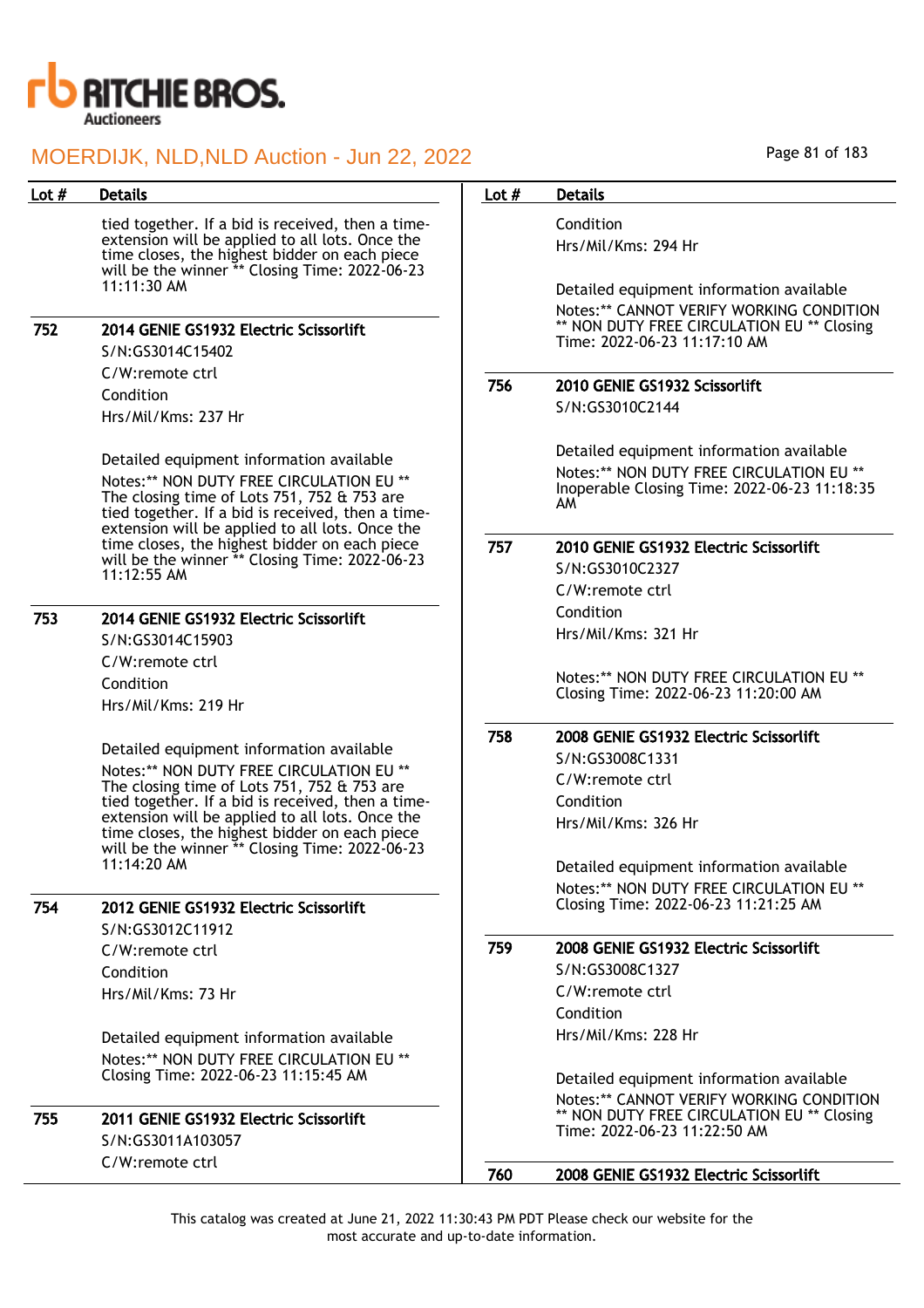

## Lot # Details **Details According to the United States Lot # Details**

S/N:GS3008C1325 C/W:remote ctrl Condition Hrs/Mil/Kms: 261 Hr

Detailed equipment information available Notes:\*\* NON DUTY FREE CIRCULATION EU \*\* Closing Time: 2022-06-23 11:24:15 AM

# 761 2014 GENIE GS1932 Electric Scissorlift

S/N:GS3014C15343 C/W:remote ctrl Condition Hrs/Mil/Kms: 215 Hr

Detailed equipment information available Notes:\*\* NON DUTY FREE CIRCULATION EU \*\* Closing Time: 2022-06-23 11:25:40 AM

### 762 2010 GENIE GS 1932 Electric Scissorlift S/N:GS3010A100759

C/W:remote ctrl Condition Hrs/Mil/Kms: 323 Hr

Notes:\*\* COPY OF CE CERTIFICATE AVAILABLE \*\* Closing Time: 2022-06-23 11:27:05 AM

## 763 2013 JLG 1930ES Electric Scissorlift S/N:B200012478 C/W:pwr to platform, remote ctrl Condition

Hrs/Mil/Kms: 309 Hr

Notes:\*\* NON DUTY FREE CIRCULATION EU \*\* Closing Time: 2022-06-23 11:28:30 AM

# 764 2012 JLG 1930 Electric Scissorlift

S/N:B200005996 C/W:remote ctrl Condition Hrs/Mil/Kms: 293 Hr

Notes:Closing Time: 2022-06-23 11:29:55 AM

### Page 82 of 183

# 765 2010 JLG 1930ES Electric Scissorlift S/N:1200022730

C/W:remote ctrl Condition Hrs/Mil/Kms: 232 Hr

Detailed equipment information available Notes:\*\* NON DUTY FREE CIRCULATION EU \*\* COPY OF CE CERTIFICATE AVAILABLE \*\* Closing Time: 2022-06-23 11:31:20 AM

## 766 2008 JLG 1930ES Electric Scissorlift

S/N:1200020077 C/W:pwr to platform, remote ctrl Condition Hrs/Mil/Kms: 307 Hr

Notes:\*\* NON DUTY FREE CIRCULATION EU \*\* COPY OF CE CERTIFICATE AVAILABLE \*\* Closing Time: 2022-06-23 11:32:45 AM

### 767 2008 JLG 1930ES Scissorlift

S/N:1200020488 C/W:pwr to platform, remote ctrl Condition Hrs/Mil/Kms: 378 Hr

Notes:\*\* CANNOT VERIFY WORKING CONDITION \*\* NON DUTY FREE CIRCULATION EU \*\* COPY OF CE CERTIFICATE AVAILABLE \*\* Closing Time: 2022-06-23 11:34:10 AM

## 768 2010 GENIE GS1930 Electric Scissorlift

S/N:GS3011C2921 C/W:remote ctrl Condition Hrs/Mil/Kms: 222 Hr

Notes:\*\* NON DUTY FREE CIRCULATION EU \*\* Closing Time: 2022-06-23 11:35:35 AM

## 769 2008 GENIE GS1930 Electric Scissorlift S/N:GS3008B89847

C/W:remote ctrl Condition Hrs/Mil/Kms: 346 Hr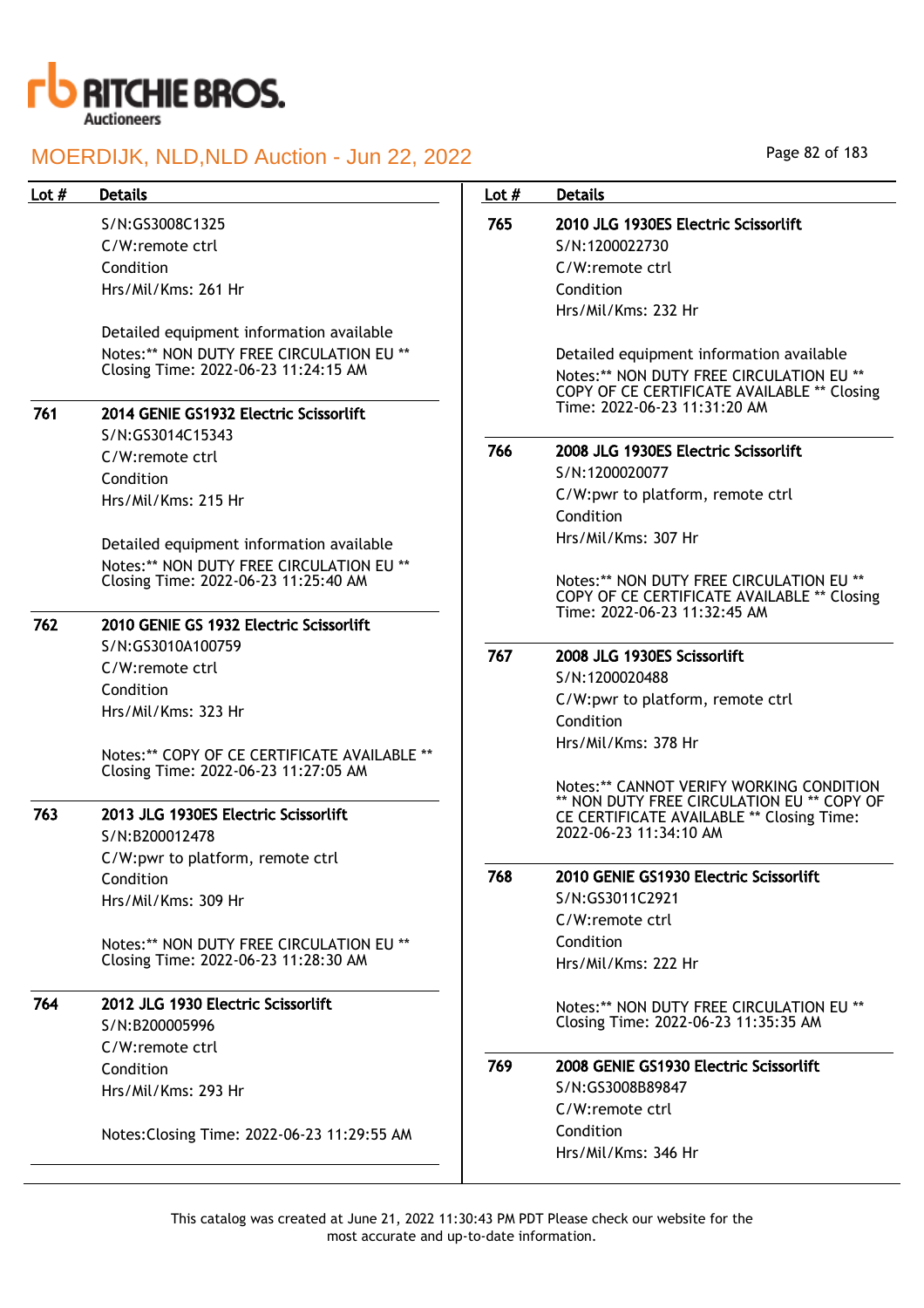

| Lot $#$ | <b>Details</b>                                                                                                                                                 | Lot $#$ | <b>Details</b>                                                                                              |
|---------|----------------------------------------------------------------------------------------------------------------------------------------------------------------|---------|-------------------------------------------------------------------------------------------------------------|
|         | Notes: Closing Time: 2022-06-23 11:37:00 AM                                                                                                                    | 777     | 2014 JLG 6RS Electric Scissorlift<br>S/N:B200015291                                                         |
| 770     | 2007 GENIE GS1930 Electric Scissorlift<br>S/N:GS3008B090318                                                                                                    |         | C/W:pwr to platform, remote ctrl                                                                            |
|         | C/W:remote ctrl                                                                                                                                                |         | Notes: Closing Time: 2022-06-23 11:48:20 AM                                                                 |
|         | Notes:** CANNOT VERIFY WORKING CONDITION<br>** Closing Time: 2022-06-23 11:38:25 AM                                                                            | 778     | 2008 GENIE GS1532 Electric Scissorlift<br>S/N:GS3008B91503                                                  |
| 771     | 2006 GENIE GS1930 Electric Scissorlift<br>S/N:GS3007A88100<br>C/W:remote ctrl                                                                                  |         | C/W:remote ctrl<br>Condition<br>Hrs/Mil/Kms: 328 Hr                                                         |
|         | Notes:** NON DUTY FREE CIRCULATION EU **                                                                                                                       |         | Notes: Closing Time: 2022-06-23 11:49:45 AM                                                                 |
|         | COPY OF CE CERTIFICATE AVAILABLE ** Closing<br>Time: 2022-06-23 11:39:50 AM                                                                                    | 779     | 2008 HAULOTTE OPTIMUM 8 Electric Scissorlift<br>S/N:CE135686                                                |
| 772     | 2006 GENIE GS1930 Electric Scissorlift<br>S/N:GS3006A83540<br>C/W:remote ctrl<br>Condition                                                                     |         | Notes:** PARTS ONLY **<br>COPY OF CE CERTIFICATE AVAILABLE ** Closing<br>Time: 2022-06-23 11:51:10 AM       |
|         | Hrs/Mil/Kms: 425 Hr                                                                                                                                            | 780     | 2008 HAULOTTE OPTIMUM 8 Scissorlift<br>S/N:CE138082                                                         |
| 774     | Notes:** NON DUTY FREE CIRCULATION EU **<br>COPY OF CE CERTIFICATE AVAILABLE ** Closing<br>Time: 2022-06-23 11:41:15 AM<br>2014 HAULOTTE OPTIMUM 8 Scissorlift |         | Detailed equipment information available<br>Notes:** INOPERABLE ** Closing Time: 2022-06-<br>23 11:52:35 AM |
|         | S/N:CE153641                                                                                                                                                   | 781     | 2007 HAULOTTE OPTIMUM 8 Electric Scissorlift                                                                |
|         | Notes: Closing Time: 2022-06-23 11:44:05 AM                                                                                                                    |         | S/N:CE128160<br>C/W:remote ctrl                                                                             |
| 775     | 2018 JLG 6RS Electric Scissorlift<br>S/N:1200026665<br>C/W:pwr to platform, remote ctrl                                                                        |         | Notes:** INOPERABLE ** COPY OF CE<br>CERTIFICATE AVAILABLE ** Closing Time: 2022-<br>06-23 11:54:00 AM      |
|         | Notes:** CANNOT VERYFY WORKING CONDITION<br>** Closing Time: 2022-06-23 11:45:30 AM                                                                            | 782     | 2007 HAULOTTE OPTIMUM 8 Electric Scissorlift<br>S/N:CE128156                                                |
| 776     | 2016 JLG 6RS Electric Scissorlift<br>S/N:B200026672                                                                                                            |         | Notes:** INOPERABLE ** Closing Time: 2022-06-<br>23 11:55:25 AM                                             |
|         | C/W:pwr to platform, remote ctrl<br>Notes:** CANNOT VERYFY WORKING CONDITION                                                                                   | 783     | 2007 HAULOTTE OPTIMUM 8 Scissor lift<br>S/N:CE113671                                                        |
|         | ** Closing Time: 2022-06-23 11:46:55 AM                                                                                                                        |         | Detailed equipment information available                                                                    |

Page 83 of 183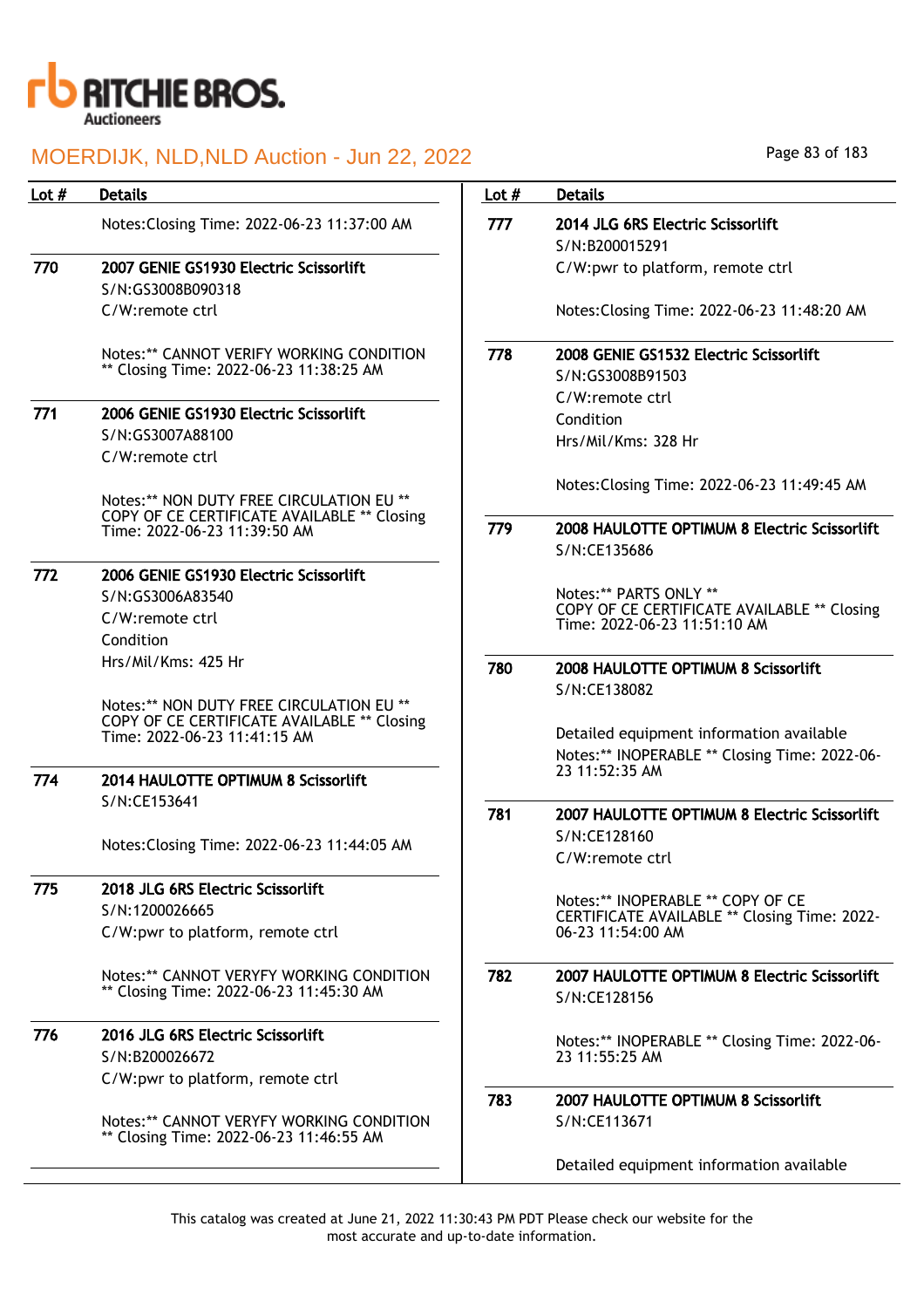

| Lot # | <b>Details</b>                                                                                                                                                                                 | Lot $#$ | <b>Details</b>                                                                                                                                      |
|-------|------------------------------------------------------------------------------------------------------------------------------------------------------------------------------------------------|---------|-----------------------------------------------------------------------------------------------------------------------------------------------------|
|       | Notes:** COPY OF CE CERTIFICATE AVAILABLE **<br>INOPERABLE ** Closing Time: 2022-06-23<br>11:56:50 AM                                                                                          |         | C/W:Deutz 4 cyl, extendable axles, EPA 2012<br>Condition<br>Hrs/Mil/Kms: 1787 Hr                                                                    |
| 784   | 2005 HAULOTTE OPTIMUM 8 Electric Scissorlift                                                                                                                                                   |         |                                                                                                                                                     |
|       | S/N:CE113299                                                                                                                                                                                   |         | Detailed equipment information available                                                                                                            |
|       | Notes:** PARTS ONLY ** Closing Time: 2022-06-<br>23 11:58:15 AM                                                                                                                                |         | Notes:https://www.youtube.com/watch?v=cT<br>WzWIoMcn8&list=PLOz8jipNkRtv4qsX8AU8ghOT<br>qnjPt0VQy&index=235 Closing Time: 2022-06-23<br>12:03:55 PM |
| 785   | 2004 HAULOTTE OPTIMUM 8 Electric Scissorlift                                                                                                                                                   | 790     | 2002 JLG 800AJ Boom Lift                                                                                                                            |
|       | S/N:CE109418<br>C/W:remote ctrl                                                                                                                                                                |         | S/N:0300068650<br>C/W:Deutz                                                                                                                         |
|       | Condition                                                                                                                                                                                      |         | Condition                                                                                                                                           |
|       | Hrs/Mil/Kms: 496 Hr                                                                                                                                                                            |         | Hrs/Mil/Kms: 6081 Hr                                                                                                                                |
|       |                                                                                                                                                                                                |         |                                                                                                                                                     |
|       | Notes:** COPY OF CE CERTIFICATE AVAILABLE **<br>The closing time of Lots 785 & 786 are tied<br>together. If a bid is received, then a time-<br>extension will be applied to all lots. Once the |         | Detailed equipment information available<br>Notes: Closing Time: 2022-06-23 12:06:45 PM                                                             |
|       | time closes, the highest bidder on each piece<br>will be the winner ** Closing Time: 2022-06-23<br>11:59:40 AM                                                                                 | 791     | 2008 GENIE Z-80/60 Articulated Boom Lift<br>S/N:Z80081932<br>C/W:Deutz                                                                              |
| 786   | 2004 HAULOTTE OPTIMUM 8 Electric Scissorlift                                                                                                                                                   |         | Condition                                                                                                                                           |
|       | S/N:CE112299                                                                                                                                                                                   |         | Hrs/Mil/Kms: 2487 Hr                                                                                                                                |
|       | C/W:remote ctrl                                                                                                                                                                                |         |                                                                                                                                                     |
|       | Condition                                                                                                                                                                                      |         | Notes: Closing Time: 2022-06-23 12:08:10 PM                                                                                                         |
|       | Hrs/Mil/Kms: 522 Hr                                                                                                                                                                            |         |                                                                                                                                                     |
|       |                                                                                                                                                                                                | 792     | 2008 GENIE Z80/60 Articulated Boom Lift                                                                                                             |
|       | Notes:** COPY OF CE CERTIFICATE AVAILABLE **                                                                                                                                                   |         | S/N:Z80082146                                                                                                                                       |
|       | The closing time of Lots 785 & 786 are tied<br>together. If a bid is received, then a time-                                                                                                    |         | C/W:pwr to platform                                                                                                                                 |
|       | extension will be applied to all lots. Once the                                                                                                                                                |         | Condition                                                                                                                                           |
|       | time closes, the highest bidder on each piece<br>will be the winner ** Closing Time: 2022-06-23                                                                                                |         | Hrs/Mil/Kms: 5492 Hr                                                                                                                                |
|       | 12:01:05 PM                                                                                                                                                                                    |         | Notes: Closing Time: 2022-06-23 12:09:35 PM                                                                                                         |
| 787   | 2007 GENIE GS2668RT Scissorlift                                                                                                                                                                | 793     | 2008 GENIE Z80/60 Articulated Boom Lift                                                                                                             |
|       | S/N:GS680749412                                                                                                                                                                                |         | S/N:Z80082158                                                                                                                                       |
|       | C/W:Kubota 3 cyl, remote ctrl                                                                                                                                                                  |         | C/W:pwr to platform                                                                                                                                 |
|       | Condition                                                                                                                                                                                      |         | Condition                                                                                                                                           |
|       | Hrs/Mil/Kms: 3109 Hr                                                                                                                                                                           |         | Hrs/Mil/Kms: 6335 Hr                                                                                                                                |
|       | Notes:** INOPERABLE ** Closing Time: 2022-06-<br>23 12:02:30 PM                                                                                                                                |         | Notes: Closing Time: 2022-06-23 12:11:00 PM                                                                                                         |
| 788   | 2014 JLG 1500SJ 4x4x4 Boom Lift                                                                                                                                                                | 794     | 2010 HAULOTTE H23TPX Boom Lift                                                                                                                      |
|       | S/N:0300183299                                                                                                                                                                                 |         | S/N:TD106506                                                                                                                                        |

Page 84 of 183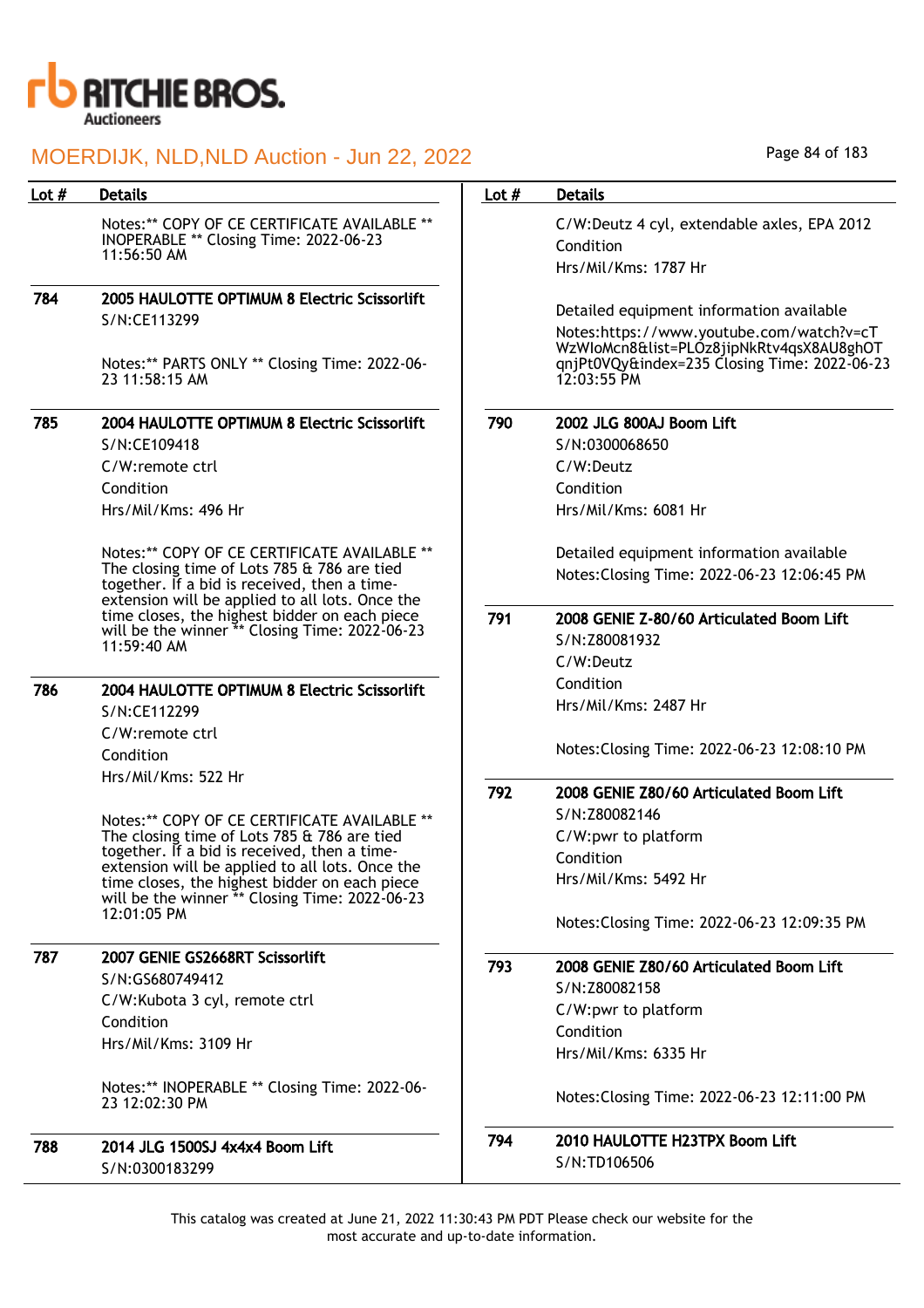

| Lot # | <b>Details</b>                                                                       | Lot $#$ | <b>Details</b>                                            |
|-------|--------------------------------------------------------------------------------------|---------|-----------------------------------------------------------|
|       |                                                                                      |         |                                                           |
|       | C/W:Hatz, hyd rotation, EPA 2010                                                     |         | Notes: Closing Time: 2022-06-23 12:18:05 PM               |
|       | Condition                                                                            |         |                                                           |
|       | Hrs/Mil/Kms: 3656 Hr                                                                 | 799     | 2006 GENIE S65 4x4 Telescopic Boom Lift<br>S/N:S600613059 |
|       | Detailed equipment information available                                             |         | C/W:Deutz 3 cyl, hyd leveling, EPA 2005                   |
|       | Notes: Closing Time: 2022-06-23 12:12:25 PM                                          |         | Condition                                                 |
|       |                                                                                      |         | Hrs/Mil/Kms: 3232 Hr                                      |
| 795   | 2011 JLG 660SJ 4x4 Boom Lift                                                         |         |                                                           |
|       | S/N:0300147920                                                                       |         | Detailed equipment information available                  |
|       | C/W:Deutz 4 cyl, pwr to platform, hyd                                                |         | Notes: Closing Time: 2022-06-23 12:19:30 PM               |
|       | leveling, EPA 2011                                                                   |         |                                                           |
|       | Condition                                                                            | 800     | 2005 GENIE S-65 Boom Lift                                 |
|       | Hrs/Mil/Kms: 5540 Hr                                                                 |         | S/N:S600511071                                            |
|       |                                                                                      |         | C/W:pwr to platform, hyd rotation                         |
|       | Detailed equipment information available                                             |         | Condition                                                 |
|       | Notes: Closing Time: 2022-06-23 12:13:50 PM                                          |         | Hrs/Mil/Kms: 6190 Hr                                      |
| 796   | 2008 JLG 660SJ 4x4 Boom Lift                                                         |         | Notes:** NON DUTY FREE CIRCULATION EU **                  |
|       | S/N:0300128845                                                                       |         | Closing Time: 2022-06-23 12:20:55 PM                      |
|       | C/W:Deutz 4 cyl, pwr to platform, hyd                                                |         |                                                           |
|       | leveling, EPA 2008                                                                   | 801     | 2008 GENIE Z60/34 4x4 Articulated Boom Lift               |
|       | Condition                                                                            |         | S/N:Z60088854                                             |
|       | Hrs/Mil/Kms: 3708 Hr                                                                 |         | C/W:Deutz 3 cyl                                           |
|       |                                                                                      |         | Condition                                                 |
|       | Detailed equipment information available<br>Notes:** NON DUTY FREE CIRCULATION EU ** |         | Hrs/Mil/Kms: 3086 Hr                                      |
|       | COPY OF CE CERTIFICATE AVAILABLE ** Closing                                          |         |                                                           |
|       | Time: 2022-06-23 12:15:15 PM                                                         |         | Detailed equipment information available                  |
|       |                                                                                      |         | Notes: Closing Time: 2022-06-23 12:22:20 PM               |
| 797   | 1999 JLG 660 SJ 4x4 Boom Lift                                                        | 802     | 2011 JLG 600AJ 4x4 Articulated Boom Lift                  |
|       | S/N:0300046888                                                                       |         | S/N:0300147089                                            |
|       | C/W:hyd leveling<br>Condition                                                        |         | C/W:Deutz 4 cyl, hyd leveling, EPA 2011                   |
|       | Hrs/Mil/Kms: 9590 Hr                                                                 |         |                                                           |
|       |                                                                                      |         | Detailed equipment information available                  |
|       | Detailed equipment information available                                             |         | Notes: Closing Time: 2022-06-23 12:23:45 PM               |
|       | Notes: Closing Time: 2022-06-23 12:16:40 PM                                          |         |                                                           |
|       |                                                                                      | 803     | 2006 AICHI SP21AJ Boom Lift                               |
| 798   | 2011 GENIE S65 4x4 Boom Lift                                                         |         | S/N:697239                                                |
|       | S/N:S601121689                                                                       |         | C/W:pwr to platform, hyd rotation                         |
|       | C/W:Deutz, pwr to platform, hyd leveling                                             |         | Condition                                                 |
|       | Condition                                                                            |         | Hrs/Mil/Kms: 5732 Hr                                      |
|       | Hrs/Mil/Kms: 3876 Hr                                                                 |         |                                                           |
|       |                                                                                      |         | Notes: Closing Time: 2022-06-23 12:25:10 PM               |
|       | Detailed equipment information available                                             |         |                                                           |
|       |                                                                                      | 804     | 2008 JLG 600AJ 4x4 Articulated Boom Lift                  |

Page 85 of 183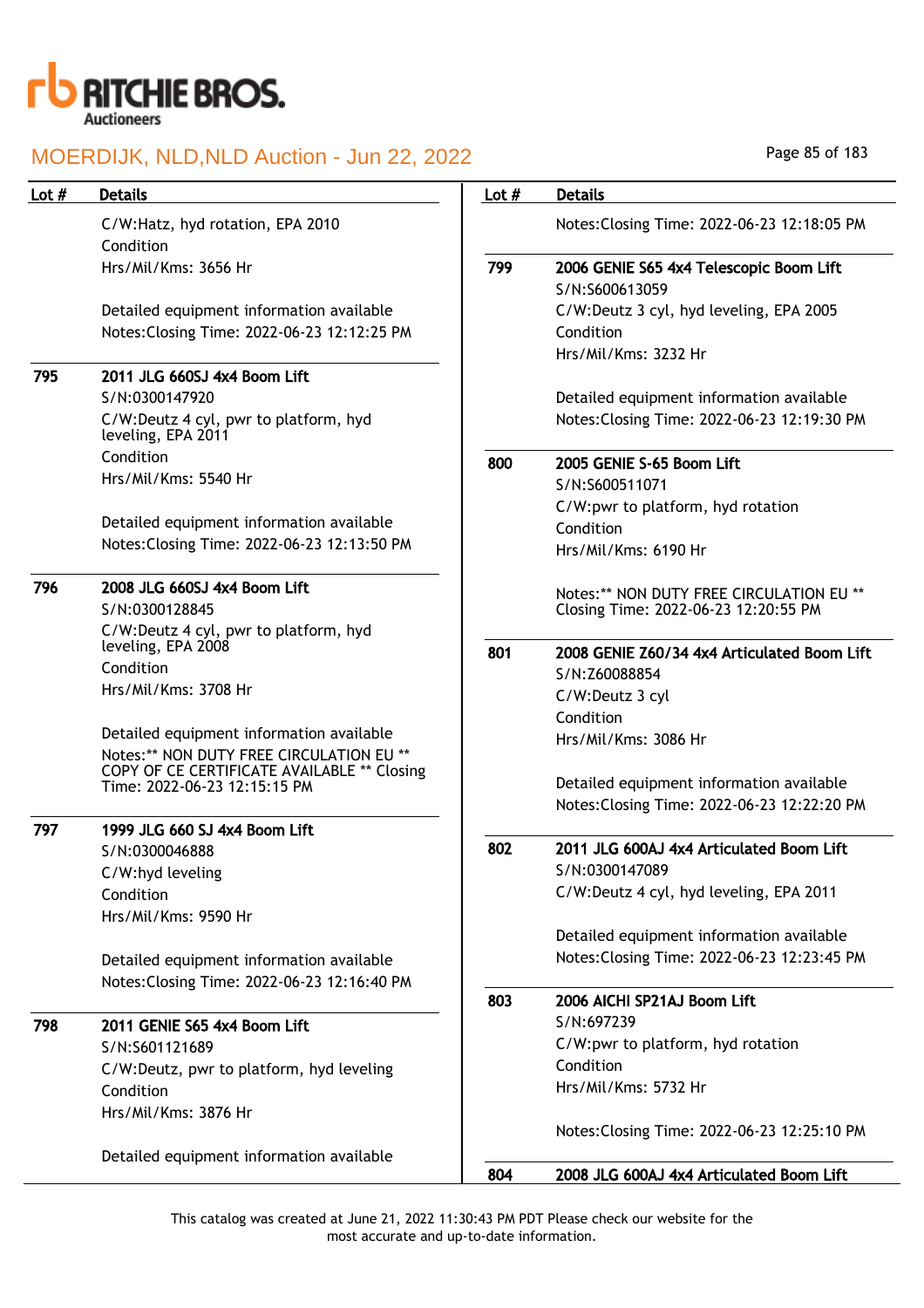

S/N:0300130050 C/W:Deutz 4 cyl, pwr to platform, hyd leveling, EPA 2008

Condition Hrs/Mil/Kms: 3332 Hr

Detailed equipment information available Notes:Closing Time: 2022-06-23 12:26:35 PM

## 805 2009 HAULOTTE HA20PX 4x4x4 Articulated Boom Lift

S/N:AD400299 C/W:Deutz 4 cyl, EPA 2008 Condition Hrs/Mil/Kms: 4893 Hr

Detailed equipment information available Notes:Closing Time: 2022-06-23 12:28:00 PM

#### 806 2011 GENIE Z51/30JRT 4x4 Articulated Boom Lift

S/N:Z513011B698 C/W:Deutz 3 cyl Condition Hrs/Mil/Kms: 3093 Hr

Detailed equipment information available Notes:Closing Time: 2022-06-23 12:29:25 PM

## 807 2010 GENIE Z51/30JRT Articulated Boom Lift S/N:Z513010B598

C/W:3 cyl, pwr to platform, hyd rotation

Detailed equipment information available Notes:\*\* NON DUTY FREE CIRCULATION EU \*\* COPY OF CE CERTIFICATE AVAILABLE \*\* Closing Time: 2022-06-23 12:30:50 PM

## 808 2008 GENIE Z51/30JRT 4x4 Articulated Boom Lift S/N:Z513008B414 C/W:Deutz 3 cyl Condition Hrs/Mil/Kms: 2722 Hr

Detailed equipment information available

## Lot # Details **Details According to the United States Lot # Details**

Notes:Closing Time: 2022-06-23 12:32:15 PM

## 809 2007 GENIE Z-51/30JRT 4x4 Articulated Boom Lift

S/N:Z513007496 C/W:Deutz 3 cyl Condition Hrs/Mil/Kms: 3116 Hr

Detailed equipment information available Notes:\*\* NON DUTY FREE CIRCULATION EU \*\* Closing Time: 2022-06-23 12:33:40 PM

## 810 2006 JLG 510 AJ 4x4 Articulated Boom Lift

S/N:1300002130 C/W:Deutz 3 cyl, pwr to platform, hyd leveling, EPA 2006 Condition Hrs/Mil/Kms: 4565 Hr

Detailed equipment information available Notes:Closing Time: 2022-06-23 12:35:05 PM

## 811 2004 JLG 510 AJ 4x4 Articulated Boom Lift

S/N:1300000377 C/W:Deutz 3 cyl, hyd leveling Condition Hrs/Mil/Kms: 4268 Hr

Detailed equipment information available Notes:Closing Time: 2022-06-23 12:36:30 PM

812 2007 JLG 510AJ 4x4 Articulated Boom Lift S/N:1300003168 C/W:Deutz 3 cyl, pwr to platform, hyd leveling, EPA 2006 Condition Hrs/Mil/Kms: 1285 Hr

> Detailed equipment information available Notes:\*\* NON DUTY FREE CIRCULATION EU \*\* Closing Time: 2022-06-23 12:37:55 PM

#### 814 2016 MANITOU 160ATJ 4x4x4 Articulated Boom Lift S/N:965479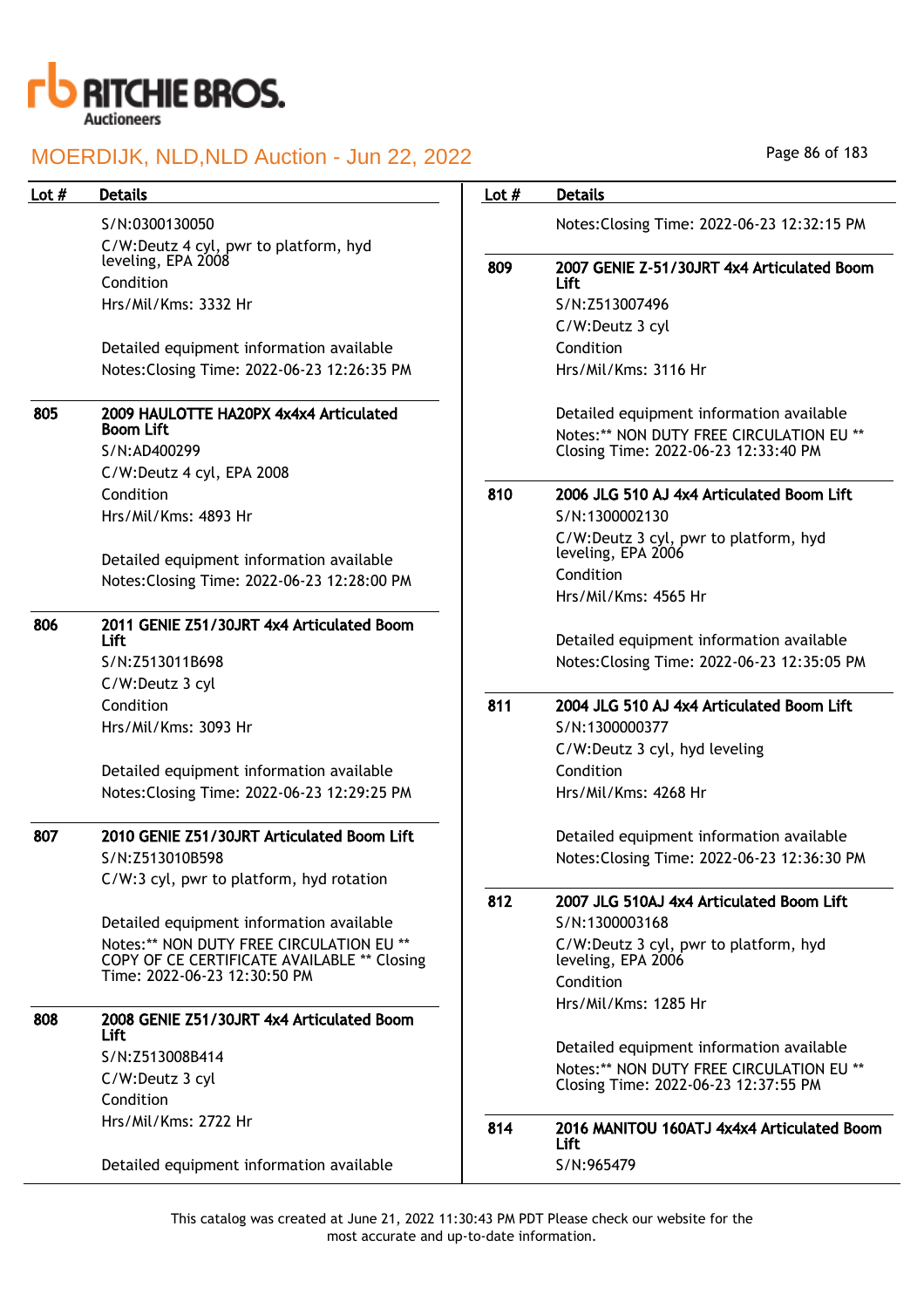

C/W:Kubota 4 cyl, hyd leveling Condition Hrs/Mil/Kms: 842 Hr

Detailed equipment information available Notes:\*\* NON DUTY FREE CIRCULATION EU \*\* Closing Time: 2022-06-23 12:40:45 PM

815 2007 MANITOU 160AJT Articulated Boom Lift S/N:512311

> Detailed equipment information available Notes:Closing Time: 2022-06-23 12:42:10 PM

## 816 2017 HAULOTTE H16TPX Boom Lift S/N:2021515

Notes:\*\* PARTS ONLY \*\* Closing Time: 2022-06- 23 12:43:35 PM

## 817 2011 HAULOTTE HA16SPX Articulated Boom Lift S/N:AD123396 C/W:Deutz 3 cyl, pwr to platform, EPA 2011 Condition Hrs/Mil/Kms: 4473 Hr

Detailed equipment information available Notes:Closing Time: 2022-06-23 12:45:00 PM

## 818 2009 HAULOTTE HA16PXNT 4x4x4 Articulated Boom Lift S/N:AD120904 C/W:Deutz 3 cyl Condition Hrs/Mil/Kms: 3848 Hr

Detailed equipment information available Notes:Closing Time: 2022-06-23 12:46:25 PM

## 819 2007 HAULOTTE H16TPX 4x4 Boom Lift S/N:TD104605 Condition Hrs/Mil/Kms: 3926 Hr

Notes:Closing Time: 2022-06-23 12:47:50 PM

# Lot # Details **Details According to the United States Lot # Details** 820 2008 JLG 460SJ 4x4 Boom Lift S/N:0300125243 C/W:4 cyl, pwr to platform, hyd leveling Condition Hrs/Mil/Kms: 3582 Hr Detailed equipment information available Notes:Closing Time: 2022-06-23 12:49:15 PM 821 2011 GENIE Z45/25 4x4 Articulated Boom Lift S/N:Z452512B2046 C/W:Deutz 3 cyl Condition Hrs/Mil/Kms: 2348 Hr Detailed equipment information available Notes:Closing Time: 2022-06-23 12:50:40 PM 822 JLG 460AJ Boom Lift S/N:0300118345 C/W:pwr to platform Condition Hrs/Mil/Kms: 2890 Hr Notes:Closing Time: 2022-06-23 12:52:05 PM 823 2011 GENIE Z-45/25 4x4 Articulated Boom Lift S/N:Z452512B2063 C/W:Deutz 3 cyl Condition Hrs/Mil/Kms: 2925 Hr Detailed equipment information available Notes:Closing Time: 2022-06-23 12:53:30 PM 824 2011 GENIE Z45/25 4x4 Articulated Boom Lift S/N:Z452511B1943 C/W:Deutz 3 cyl, pwr to platform, hyd leveling, EPA 2011 Condition Hrs/Mil/Kms: 2886 Hr Detailed equipment information available Notes:Closing Time: 2022-06-23 12:54:55 PM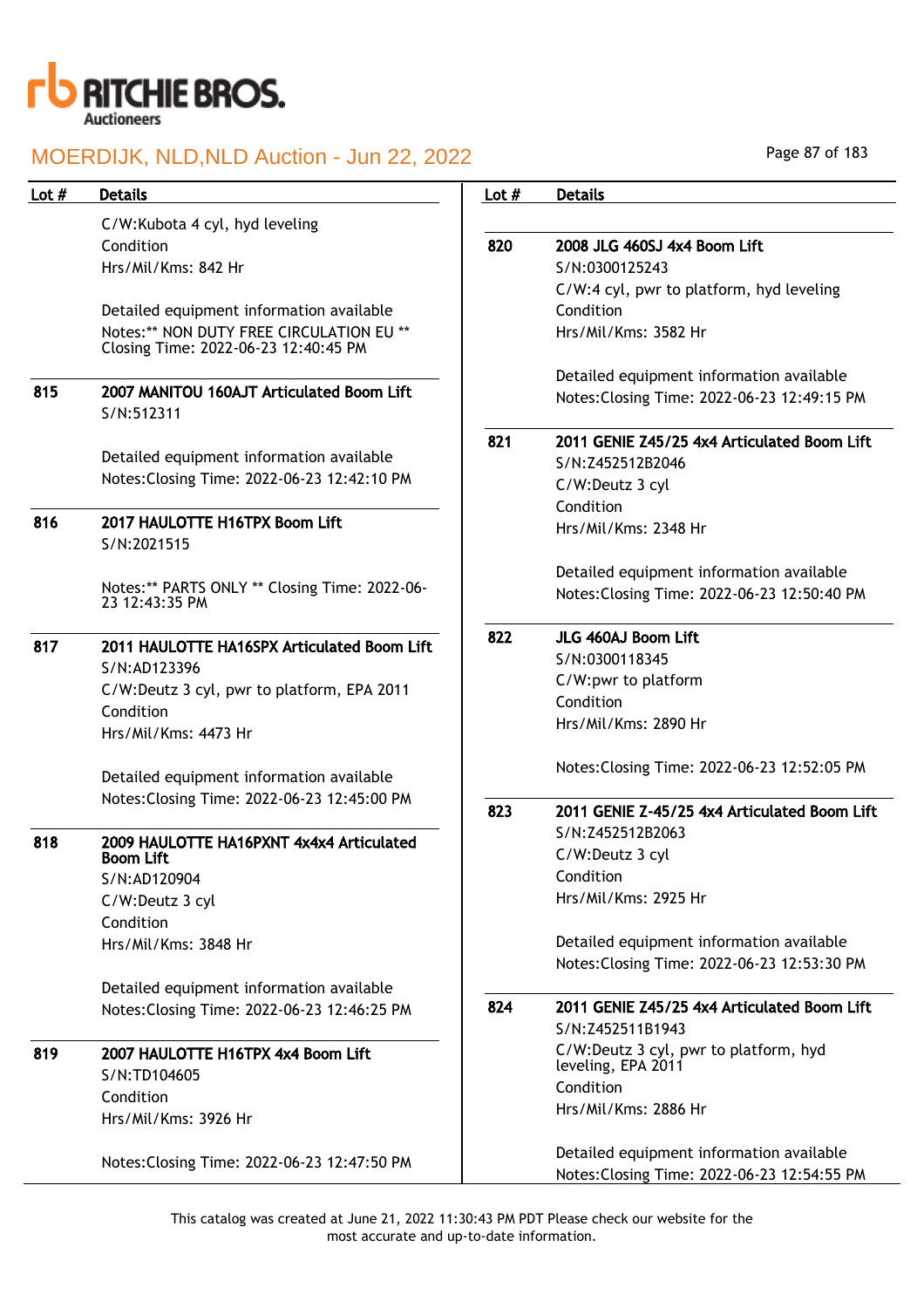

| Lot $#$ | <b>Details</b>                                                                                                          | Lot $#$ | <b>Details</b>                                                                       |
|---------|-------------------------------------------------------------------------------------------------------------------------|---------|--------------------------------------------------------------------------------------|
|         |                                                                                                                         |         |                                                                                      |
| 825     | 2007 GENIE Z45/25 Articulated Boom Lift                                                                                 |         | Notes: Closing Time: 2022-06-23 01:02:00 PM                                          |
|         | S/N:Z45250732325                                                                                                        |         |                                                                                      |
|         | C/W:3 cyl, pwr to platform, hyd rotation                                                                                | 830     | 2008 GENIE S45 4x4 Boom Lift                                                         |
|         | Condition                                                                                                               |         | S/N:S450815025                                                                       |
|         | Hrs/Mil/Kms: 2697 Hr                                                                                                    |         | C/W:Deutz 3 cyl, pwr to platform, hyd<br>leveling, EPA 2008                          |
|         |                                                                                                                         |         | Condition                                                                            |
|         | Detailed equipment information available                                                                                |         | Hrs/Mil/Kms: 3818 Hr                                                                 |
|         | Notes:** NON DUTY FREE CIRCULATION EU **<br>COPY OF CE CERTIFICATE AVAILABLE ** Closing<br>Time: 2022-06-23 12:56:20 PM |         |                                                                                      |
|         |                                                                                                                         |         | Detailed equipment information available<br>Notes:** NON DUTY FREE CIRCULATION EU ** |
| 826     | 2008 JLG 450 AJ 4x4 Articulated Boom Lift<br>S/N:0300132881                                                             |         | COPY OF CE CERTIFICATE AVAILABLE ** Closing<br>Time: 2022-06-23 01:03:25 PM          |
|         | C/W:Perkins 4 cyl, hyd leveling                                                                                         |         |                                                                                      |
|         | Condition                                                                                                               | 831     | 2003 GENIE Z45/25 Boom Lift                                                          |
|         | Hrs/Mil/Kms: 2769 Hr                                                                                                    |         | S/N:Z452503-22309                                                                    |
|         |                                                                                                                         |         | C/W:pwr to platform, hyd rotation<br>Condition                                       |
|         | Detailed equipment information available                                                                                |         | Hrs/Mil/Kms: 3429 Hr                                                                 |
|         | Notes: Closing Time: 2022-06-23 12:57:45 PM                                                                             |         |                                                                                      |
| 827     | 2006 JLG 450 AJ 4x4 Articulated Boom Lift                                                                               |         | Detailed equipment information available                                             |
|         | S/N:1300001749                                                                                                          |         | Notes: Closing Time: 2022-06-23 01:04:50 PM                                          |
|         | C/W:Deutz 3 cyl, pwr to platform, hyd leveling                                                                          |         |                                                                                      |
|         | Condition                                                                                                               | 832     | 2013 ATN ZEBRA 12 4x4 Articulated Boom Lift                                          |
|         | Hrs/Mil/Kms: 2528 Hr                                                                                                    |         | S/N:Z1213034                                                                         |
|         |                                                                                                                         |         | C/W:Kubota 4 cyl, pwr to platform                                                    |
|         | Detailed equipment information available                                                                                |         | Condition                                                                            |
|         | Notes: Closing Time: 2022-06-23 12:59:10 PM                                                                             |         | Hrs/Mil/Kms: 2574 Hr                                                                 |
| 828     | 2008 GENIE S45 4x4 Boom Lift                                                                                            |         | Detailed equipment information available                                             |
|         | S/N:S450814844                                                                                                          |         | Notes: Closing Time: 2022-06-23 01:06:15 PM                                          |
|         | C/W:Deutz 3 cyl                                                                                                         |         |                                                                                      |
|         | Condition                                                                                                               | 833     | 2012 NIFTY-LIFT HR12D 4x4 Articulated Boom<br>Lift                                   |
|         | Hrs/Mil/Kms: 3644 Hr                                                                                                    |         | S/N:1224629                                                                          |
|         |                                                                                                                         |         | C/W:Kubota 3 cyl                                                                     |
|         | Detailed equipment information available                                                                                |         |                                                                                      |
|         | Notes:** NON DUTY FREE CIRCULATION EU **                                                                                |         | Detailed equipment information available                                             |
|         | Closing Time: 2022-06-23 01:00:35 PM                                                                                    |         | Notes: Closing Time: 2022-06-23 01:07:40 PM                                          |
| 829     | 2004 GENIE Z45/25 4x4 Boom Lift                                                                                         |         |                                                                                      |
|         | S/N:Z45250423200                                                                                                        | 834     | 2003 AICHI SR21A Crawler Boom Lift                                                   |
|         | C/W:hyd rotation                                                                                                        |         | S/N:67028                                                                            |
|         | Condition                                                                                                               |         | C/W:Isuzu 4 cyl, EPA 2001                                                            |
|         | Hrs/Mil/Kms: 6334 Hr                                                                                                    |         | Condition                                                                            |
|         |                                                                                                                         |         |                                                                                      |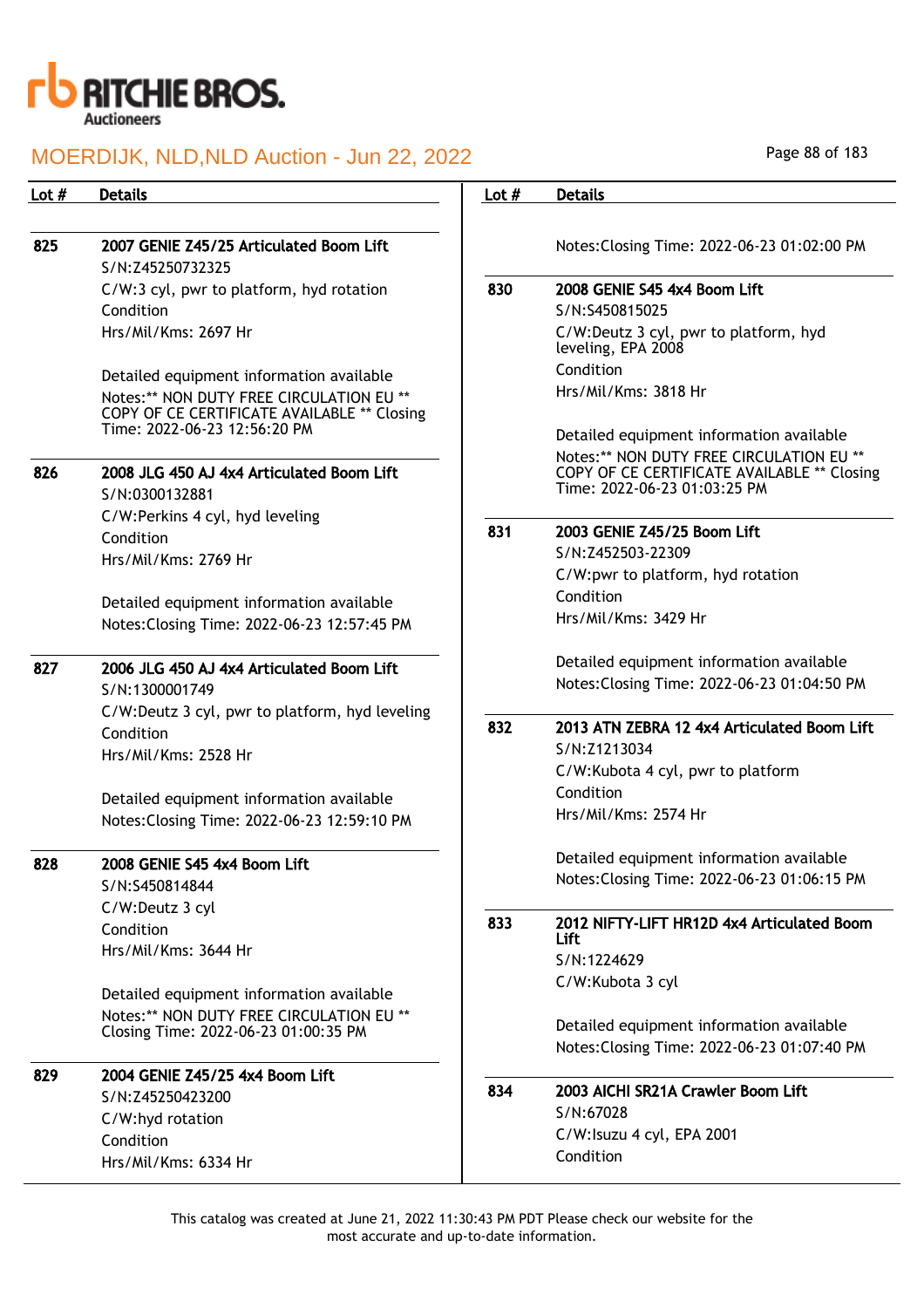

| Lot $#$ | <b>Details</b>                                                                          | Lot $#$ | <b>Details</b>                                                |
|---------|-----------------------------------------------------------------------------------------|---------|---------------------------------------------------------------|
|         | Hrs/Mil/Kms: 8723 Hr                                                                    |         | <b>Boom Lift</b>                                              |
|         |                                                                                         |         | S/N:140749                                                    |
|         | Detailed equipment information available                                                |         | $C/W:2$ cyl                                                   |
|         | Notes: Closing Time: 2022-06-23 01:09:05 PM                                             |         |                                                               |
|         |                                                                                         |         | Detailed equipment information available                      |
| 835     | 2000 AICHI SR123 Crawler Boom Lift                                                      |         | Notes: Closing Time: 2022-06-23 01:16:10 PM                   |
|         | S/N:664646                                                                              |         |                                                               |
|         | C/W:Isuzu 4 cyl, pwr to platform, EPA 1999                                              | 841     | 2006 JLG E450AJ Electric Boom Lift                            |
|         | Condition                                                                               |         | S/N:0300099607                                                |
|         | Hrs/Mil/Kms: 2619 Hr                                                                    |         | C/W:pwr to platform                                           |
|         |                                                                                         |         | Condition                                                     |
|         | Detailed equipment information available                                                |         | Hrs/Mil/Kms: 1986 Hr                                          |
|         | Notes: Closing Time: 2022-06-23 01:10:30 PM                                             |         |                                                               |
|         |                                                                                         |         | Notes: Closing Time: 2022-06-23 01:19:00 PM                   |
| 836     | 1998 AICHI SR 182 Crawler Boom Lift                                                     |         |                                                               |
|         | S/N:659338C                                                                             | 842     | 2006 JLG M450AJ Electric Articulated Boom Lift                |
|         | Condition                                                                               |         | S/N:0300102550                                                |
|         | Hrs/Mil/Kms: 2001 Hr                                                                    |         | C/W:generator                                                 |
|         |                                                                                         |         | Condition                                                     |
|         | Notes: Closing Time: 2022-06-23 01:11:55 PM                                             |         | Hrs/Mil/Kms: 496 Hr                                           |
| 837     | 2019 ATN MYGALE 23 Articulated Crawler Boom                                             |         | Detailed equipment information available                      |
|         | <b>Lift</b>                                                                             |         | Notes: Closing Time: 2022-06-23 01:20:25 PM                   |
|         | S/N:M2319005                                                                            |         |                                                               |
|         | C/W:2 cyl, remote ctrl<br>Condition                                                     | 843     | 2000 JLG M45AJ Electric Articulated Boom Lift                 |
|         | Hrs/Mil/Kms: 224 Hr                                                                     |         | S/N:0300053129                                                |
|         |                                                                                         |         | C/W:generator                                                 |
|         | Detailed equipment information available                                                |         | Detailed equipment information available                      |
|         | Notes:** TRACK DAMAGED **                                                               |         | Notes: Closing Time: 2022-06-23 01:21:50 PM                   |
|         | https://www.youtube.com/watch?v=uAacwazk<br>2Rc&list=PLOz8jipNkRtv4qsX8AU8ghOTqnjPt0V   |         |                                                               |
|         | $Qy$ &index=261 Closing Time: 2022-06-23<br>01:13:20 PM                                 | 844     | 2007 GENIE Z34/22N Electric Articulated Boom<br>Lift          |
|         |                                                                                         |         | S/N:Z34N077276                                                |
| 838     | 2014 HAULOTTE HA120PX 4x4 Articulated Boom                                              |         | C/W:pwr to platform, hyd rotation                             |
|         | <b>Lift</b>                                                                             |         | Condition                                                     |
|         | S/N:AD701609                                                                            |         | Hrs/Mil/Kms: 668 Hr                                           |
|         | C/W:Lombardini 4 cyl, pwr to platform                                                   |         |                                                               |
|         | Condition                                                                               |         | Detailed equipment information available                      |
|         | Hrs/Mil/Kms: 2117 Hr                                                                    |         | Notes:** NON DUTY FREE CIRCULATION EU **                      |
|         |                                                                                         |         | Closing Time: 2022-06-23 01:23:15 PM                          |
|         | Detailed equipment information available<br>Notes: Closing Time: 2022-06-23 01:14:45 PM |         |                                                               |
|         |                                                                                         | 845     | 2011 GENIE Z30/20NRJ Electric Articulated<br><b>Boom Lift</b> |
| 839     | 2008 TEUPEN LEO18GT Articulated Crawler                                                 |         | S/N:Z30N1112587                                               |
|         |                                                                                         |         |                                                               |

Page 89 of 183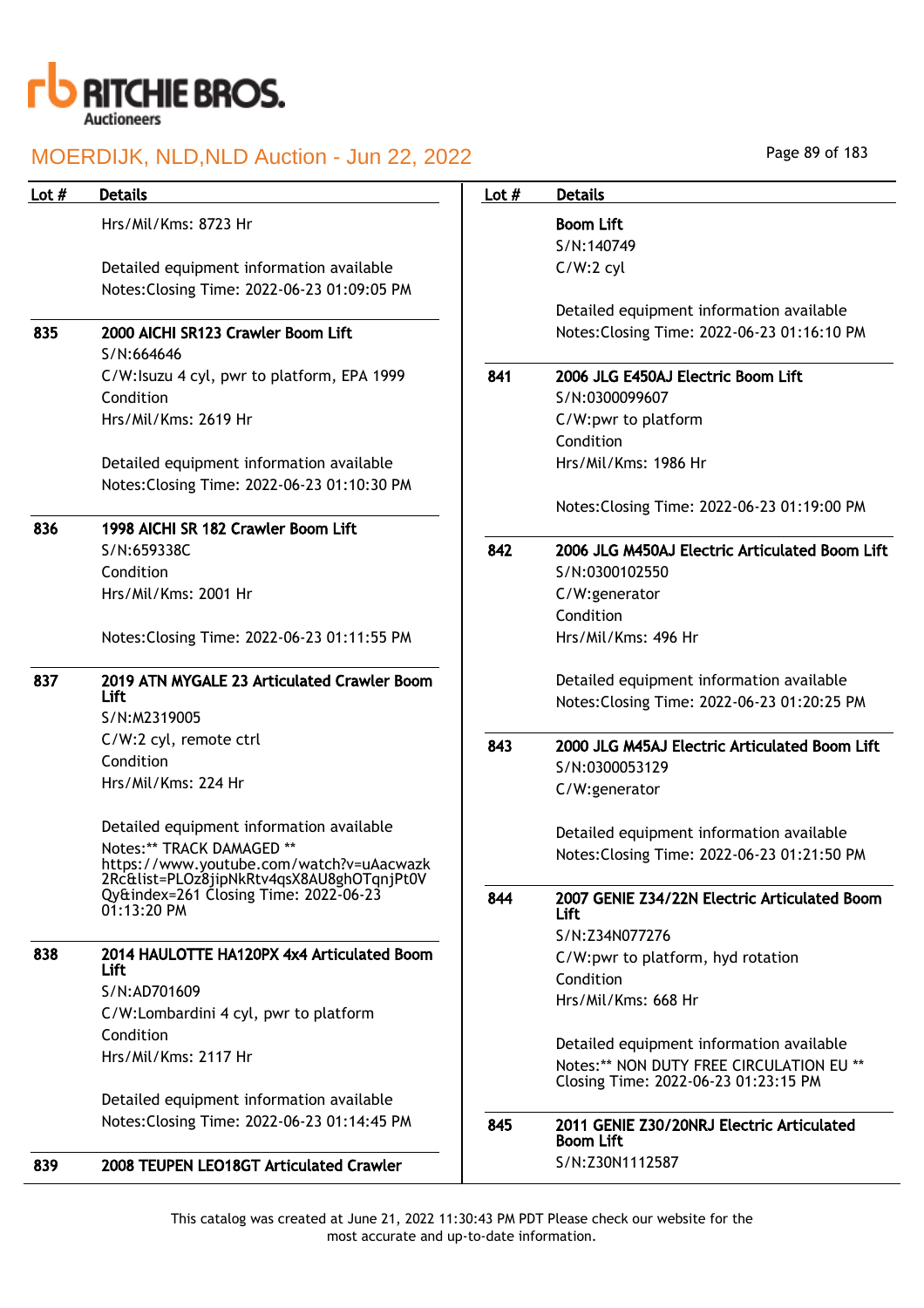

Condition Hrs/Mil/Kms: 443 Hr

Detailed equipment information available Notes:Closing Time: 2022-06-23 01:24:40 PM

## 846 2007 GENIE Z-30/20N Electric Articulated Boom Lift

S/N:Z30N079717 C/W:pwr to platform Condition Hrs/Mil/Kms: 885 Hr

Detailed equipment information available Notes:\*\* NON DUTY FREE CIRCULATION EU \*\* COPY OF CE CERTIFICATE AVAILABLE \*\* Closing Time: 2022-06-23 01:26:05 PM

## 847 2016 TEUPEN LEO15GT Articulated Crawler Boom Lift S/N:10000809

C/W:pwr to platform Condition Hrs/Mil/Kms: 351 Hr

Notes:\*\* NON DUTY FREE CIRCULATION EU \*\* Closing Time: 2022-06-23 01:27:30 PM

#### 848 2007 JLG E300AJP Electric Articulated Boom Lift S/N:0300108827 Condition

Hrs/Mil/Kms: 848 Hr

Detailed equipment information available Notes:Closing Time: 2022-06-23 01:28:55 PM

## 849 2002 JLG E300AJP Electric Articulated Boom Lift S/N:0300065981 C/W:pwr to platform

Detailed equipment information available Notes:Closing Time: 2022-06-23 01:30:20 PM

#### 850 2000 JLG E300AJP Electric Articulated Boom Lift S/N:YGCD160XTB0016800

Page 90 of 183

## Lot # Details **Details According to the United States Lot # Details** S/N:0300050483 Condition Hrs/Mil/Kms: 1749 Hr Detailed equipment information available Notes:Closing Time: 2022-06-23 01:31:45 PM 851 2001 JLG M450AJ Electric Boom Lift S/N:0300059747 Condition Hrs/Mil/Kms: 13820 Hr Notes:\*\* CANNOT VERIFY WORKING CONDITION \*\* Closing Time: 2022-06-23 01:33:10 PM 852 2011 DINO 180XT Electric Tow Behind Articulated Boom Lift S/N:YGCD180XTB0018908 C/W:Honda 1 cyl, pwr to platform Condition Hrs/Mil/Kms: 4397 Hr Detailed equipment information available Notes:\*\* NON DUTY FREE CIRCULATION EU \*\* NO REGISTRATION \*\* COPY OF CE CERTIFICATE AVAILABLE \*\* Closing Time: 2022-06-23 01:34:35 PM 853 2012 DINO 160XT Tow Behind Articulated Boom Lift S/N:YGCD160XTC0016883 C/W:Honda 1 cyl, pwr to platform Condition Hrs/Mil/Kms: 4372 Hr Detailed equipment information available Notes:\*\* NON DUTY FREE CIRCULATION EU \*\* NO REGISTRATION \*\* COPY OF CE CERTIFICATE AVAILABLE \*\* The closing time of Lots 853 & 854 are tied together. If a bid is received, then a time-extension will be applied to all lots. Once the time closes, the highest bidder on each piece will be the winner \*\* Closing Time: 2022-06-23 01:36:00 PM 854 2011 DINO 160XT Tow Behind Articulated Boom Lift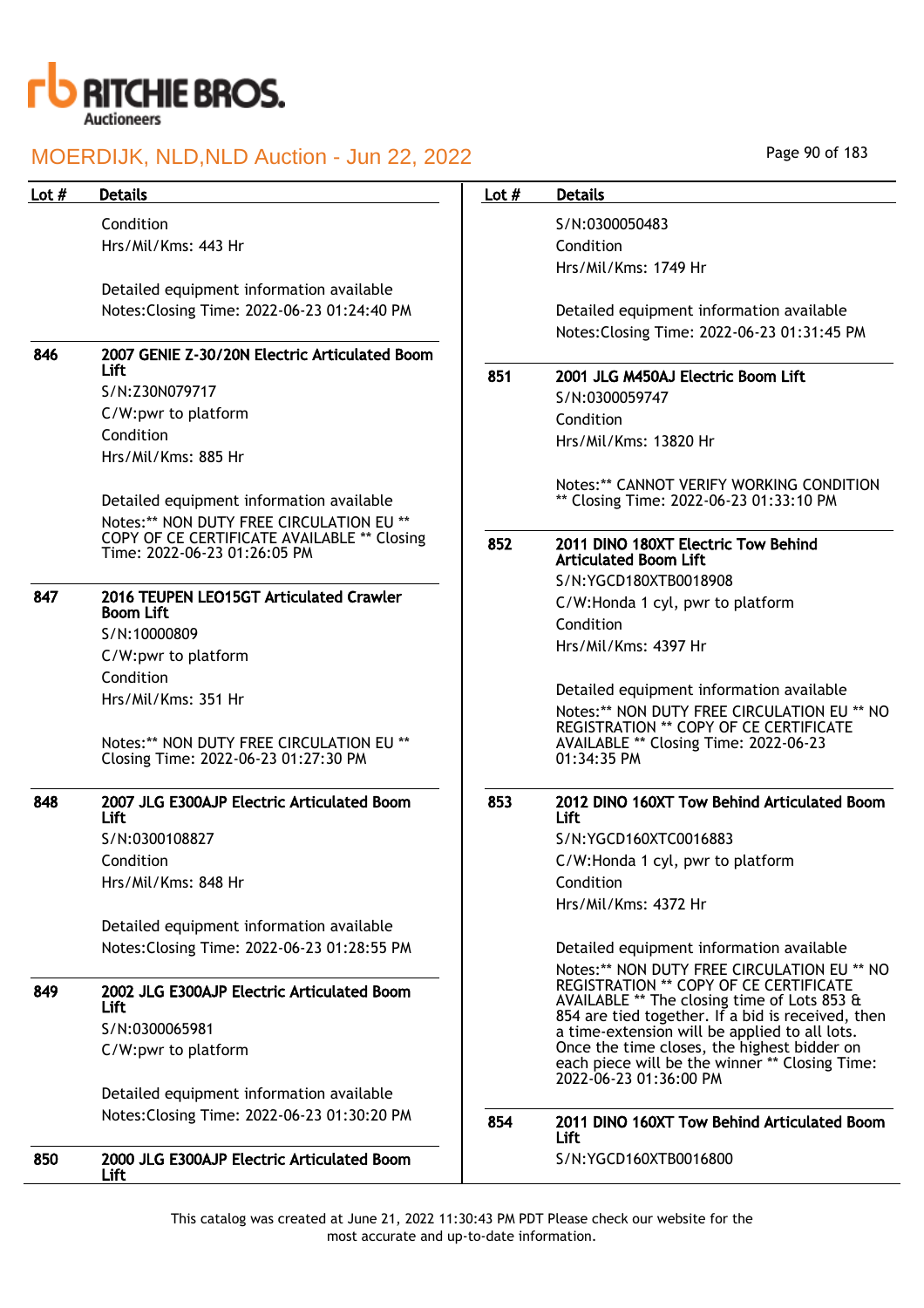

## 855 2005 DEXTER 15Z Boom Lift

### 856 2005 DEXTER 15Z Tow Behind Boom Lift S/N:YV913043050189002

## 857 2012 NIFTY-LIFT NL120 Electric Tow Behind Articulated Boom Lift S/N:SLN120TE0CM023639

## 858 2016 OMME 12EBX Electric Tow Behind Boom Lift

| Lot # | <b>Details</b>                                                                                  | Lot $#$ | <b>Details</b>                                                                       |
|-------|-------------------------------------------------------------------------------------------------|---------|--------------------------------------------------------------------------------------|
|       |                                                                                                 | 859     | 2015 JLG TOUCAN 12E PLUS Electric Vertical                                           |
|       | C/W:Honda 1 cyl, pwr to platform<br>Condition                                                   |         | <b>Manlift Boom Lift</b>                                                             |
|       | Hrs/Mil/Kms: 4503 Hr                                                                            |         | S/N:A300053235                                                                       |
|       |                                                                                                 |         |                                                                                      |
|       | Detailed equipment information available                                                        |         | Detailed equipment information available                                             |
|       | Notes:** NON DUTY FREE CIRCULATION EU ** NO                                                     |         | Notes:https://www.youtube.com/watch?v=HJQ                                            |
|       | REGISTRATION / NO PAPERWORK AVAILABLE **                                                        |         | igD6eUGM Closing Time: 2022-06-23 01:44:30<br>PM                                     |
|       | The closing time of Lots 853 & 854 are tied<br>together. If a bid is received, then a time-     |         |                                                                                      |
|       | extension will be applied to all lots. Once the                                                 | 860     | 2018 JLG TOUCAN 10E Electric Vertical Manlift                                        |
|       | time closes, the highest bidder on each piece<br>will be the winner ** Closing Time: 2022-06-23 |         | <b>Boom Lift</b>                                                                     |
|       | 01:37:25 PM                                                                                     |         | S/N:A300039286                                                                       |
|       |                                                                                                 |         |                                                                                      |
| 855   | 2005 DEXTER 15Z Boom Lift                                                                       |         | Detailed equipment information available<br>Notes:** CANNOT VERYFY WORKING CONDITION |
|       | S/N:YG913043050139008                                                                           |         | ** Closing Time: 2022-06-23 01:45:55 PM                                              |
|       | C/W:pwr to platform                                                                             |         |                                                                                      |
|       | Notes:** INOPERABLE ** NO REGISTRATION / NO                                                     | 861     | 2011 JLG TOUCAN T10E Electric Vertical Manlift                                       |
|       | PAPERWORK AVAILABLE ** Closing Time: 2022-                                                      |         | <b>Boom Lift</b>                                                                     |
|       | 06-23 01:38:50 PM                                                                               |         | S/N:A300090856                                                                       |
| 856   | 2005 DEXTER 15Z Tow Behind Boom Lift                                                            |         | Detailed equipment information available                                             |
|       | S/N:YV913043050189002                                                                           |         | Notes:** CANNOT VERIFY WORKING CONDITION                                             |
|       |                                                                                                 |         | ** Closing Time: 2022-06-23 01:47:20 PM                                              |
|       | Detailed equipment information available                                                        | 862     |                                                                                      |
|       | Notes:** NO REGISTRATION / NO PAPERWORK                                                         |         | 2014 ATN PIAF 1000R Electric Vertical Manlift<br><b>Boom Lift</b>                    |
|       | <b>AVAILABLE ** CANNOT VERIFY WORKING</b><br>CONDITION ** Closing Time: 2022-06-23              |         | S/N:P10014037                                                                        |
|       | 01:40:15 PM                                                                                     |         | Condition                                                                            |
|       |                                                                                                 |         | Hrs/Mil/Kms: 488 Hr                                                                  |
| 857   | 2012 NIFTY-LIFT NL120 Electric Tow Behind                                                       |         |                                                                                      |
|       | <b>Articulated Boom Lift</b>                                                                    |         | Detailed equipment information available                                             |
|       | S/N:SLN120TE0CM023639                                                                           |         | Notes:** CANNOT VERIFY WORKING CONDITION                                             |
|       | C/W:Dutch Registration                                                                          |         | ** Closing Time: 2022-06-23 01:48:45 PM                                              |
|       | Detailed equipment information available                                                        | 863     | 2012 ATN PIAF 1000R Electric Vertical Manlift                                        |
|       | Notes:** CANNOT VERIFY WORKING CONDITION                                                        |         | <b>Boom Lift</b>                                                                     |
|       | ** Closing Time: 2022-06-23 01:41:40 PM                                                         |         | S/N:P10012099                                                                        |
|       |                                                                                                 |         | Condition                                                                            |
| 858   | 2016 OMME 12EBX Electric Tow Behind Boom<br>Lift                                                |         | Hrs/Mil/Kms: 803 Hr                                                                  |
|       | S/N:8732EM                                                                                      |         |                                                                                      |
|       |                                                                                                 |         | Detailed equipment information available                                             |
|       | Detailed equipment information available                                                        |         | Notes:** CANNOT VERIFY WORKING CONDITION<br>** COPY OF CE CERTIFICATE AVAILABLE **   |
|       | Notes:** NO REGISTRATION / NO PAPERWORK                                                         |         | Closing Time: 2022-06-23 01:50:10 PM                                                 |
|       | AVAILABLE **Inoperable** Closing Time: 2022-<br>06-23 01:43:05 PM                               |         |                                                                                      |
|       |                                                                                                 | 864     | 2014 ATN PIAF 880R Electric Vertical Manlift<br><b>Boom Lift</b>                     |
|       |                                                                                                 |         |                                                                                      |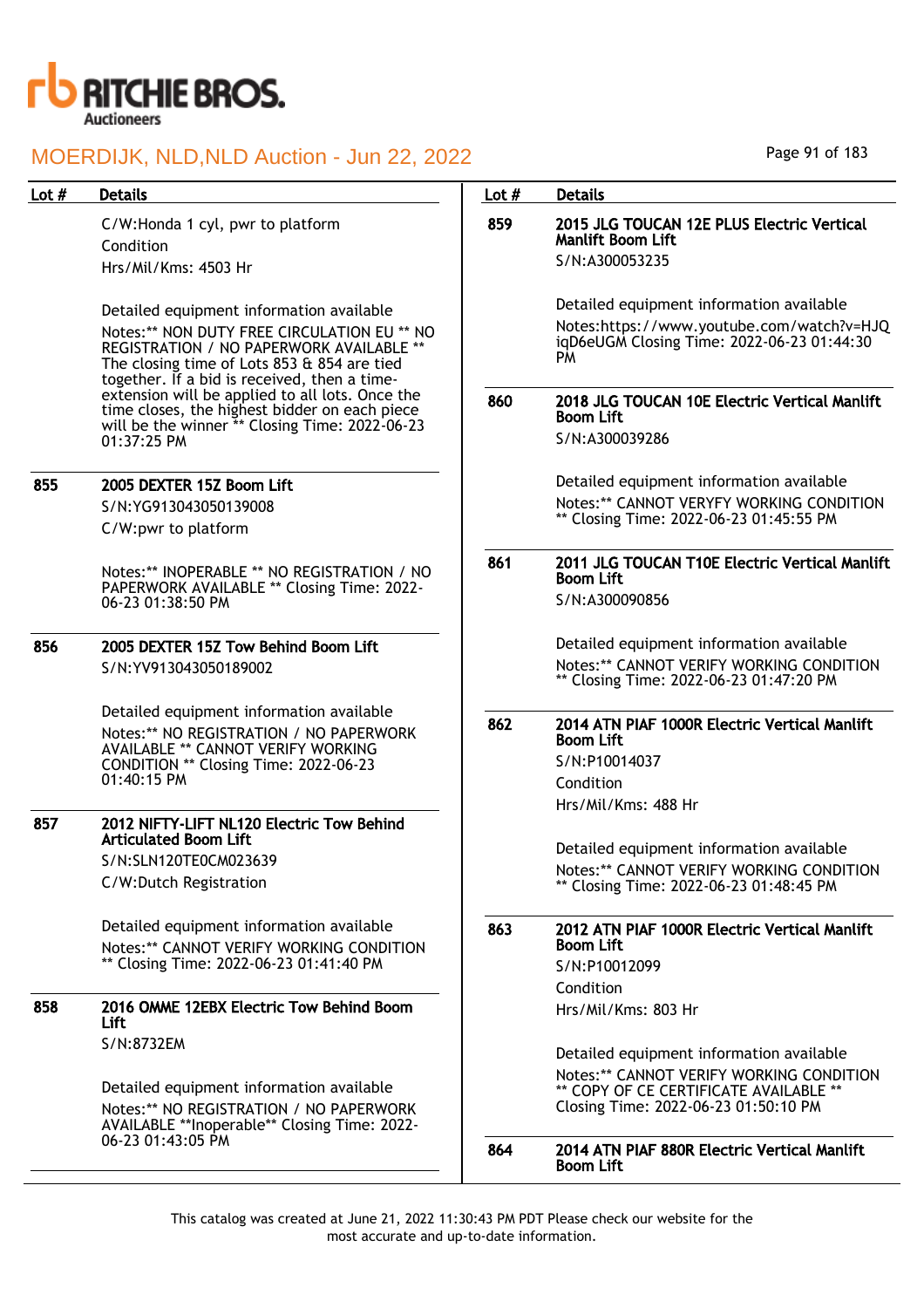

### Lot # Details **Details According to the United States Lot # Details**

S/N:P8814029 Condition Hrs/Mil/Kms: 534 Hr

Detailed equipment information available Notes:\*\* CANNOT VERIFY WORKING CONDITION

|     | Notes:** CANNOT VERIFY WORKING CONDITION<br>** Closing Time: 2022-06-23 01:51:35 PM                                                                                    |     | Notes:** PARTS ONLY ** Closing Time: 2022-06-<br>23 01:58:40 PM                                    |
|-----|------------------------------------------------------------------------------------------------------------------------------------------------------------------------|-----|----------------------------------------------------------------------------------------------------|
| 865 | 2015 ATN PIAF 1000R Electric Vertical Manlift<br><b>Boom Lift</b>                                                                                                      | 870 | 2015 JLG 1230ES Boom Lift<br>S/N:200241593                                                         |
|     | S/N:P10015071                                                                                                                                                          |     |                                                                                                    |
|     | C/W:pwr to platform                                                                                                                                                    |     | Notes: Closing Time: 2022-06-23 02:00:05 PM                                                        |
|     | Detailed equipment information available<br>Notes:** CANNOT VERIFY WORKING CONDITION<br>** COPY OF CE CERTIFICATE AVAILABLE **<br>Closing Time: 2022-06-23 01:53:00 PM | 871 | 2008 JLG 1230ES Electric Vertical Manlift Boom<br><b>Lift</b><br>S/N:A200008681<br>C/W:remote ctrl |
| 866 | 2011 OMME MINI15EZ Boom Lift                                                                                                                                           |     | Condition                                                                                          |
|     | S/N:7372FM                                                                                                                                                             |     | Hrs/Mil/Kms: 303 Hr                                                                                |
|     | C/W:pwr to platform<br>Condition<br>Hrs/Mil/Kms: 3814 Hr                                                                                                               |     | Detailed equipment information available<br>Notes: Closing Time: 2022-06-23 02:01:30 PM            |
|     | Notes:** NON DUTY FREE CIRCULATION EU ** NO<br><b>REGISTRATION ** COPY OF CE CERTIFICATE</b><br><b>AVAILABLE **</b>                                                    | 872 | 2017 SKYJACK SJ16 Electric Boom Lift<br>S/N:14012348                                               |
|     | Closing Time: 2022-06-23 01:54:25 PM                                                                                                                                   |     | Notes:** INOPERABLE ** Closing Time: 2022-06-<br>23 02:02:55 PM                                    |
| 867 | 2013 ATN PIAF 1100R Electric Vertical Manlift                                                                                                                          |     |                                                                                                    |
|     | <b>Boom Lift</b><br>S/N:P11013007                                                                                                                                      | 873 | 2011 SNORKEL M1230E Electric Boom Lift                                                             |
|     | Condition                                                                                                                                                              |     | S/N:54370                                                                                          |
|     | Hrs/Mil/Kms: 637 Hr                                                                                                                                                    |     | C/W:hyd rotation                                                                                   |
|     |                                                                                                                                                                        |     | Condition                                                                                          |
|     | Detailed equipment information available                                                                                                                               |     | Hrs/Mil/Kms: 334 Hr                                                                                |
|     | Notes:** CANNOT VERIFY WORKING CONDITION<br>** Closing Time: 2022-06-23 01:55:50 PM                                                                                    |     | Notes: Closing Time: 2022-06-23 02:04:20 PM                                                        |
| 868 | 2007 JLG 1230ES Electric Vertical Manlift Boom                                                                                                                         | 874 | 2009 UP-RIGHT TM12 Electric Boom Lift                                                              |
|     | Lift                                                                                                                                                                   |     | S/N:52556                                                                                          |
|     | S/N:A200006258                                                                                                                                                         |     |                                                                                                    |
|     | Condition                                                                                                                                                              |     | Notes:** INOPERABLE ** Closing Time: 2022-06-                                                      |
|     | Hrs/Mil/Kms: 524 Hr                                                                                                                                                    |     | 23 02:05:45 PM                                                                                     |
|     | Detailed equipment information available<br>Notes: ** NON DUTY FREE CIRCULATION EU **                                                                                  | 875 | 2007 GENIE GR-20 Electric Vertical Manlift<br><b>Boom Lift</b>                                     |
|     |                                                                                                                                                                        |     | S/N:GR078498                                                                                       |

This catalog was created at June 21, 2022 11:30:43 PM PDT Please check our website for the most accurate and up-to-date information.

Closing Time: 2022-06-23 01:57:15 PM

869 2017 JLG 1230ES Electric Boom Lift

S/N:130030412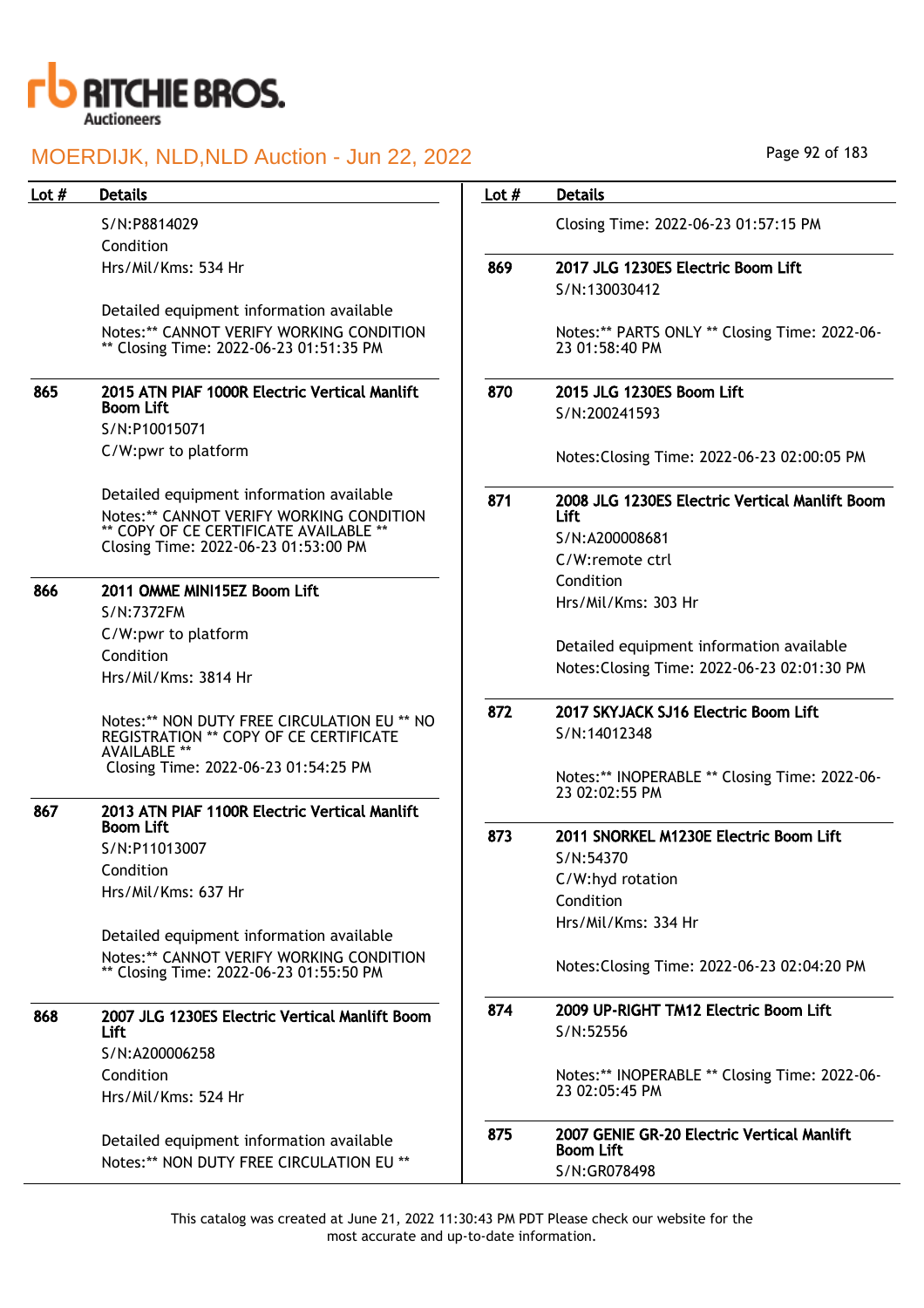

## Page 93 of 183

| Lot $#$ | <b>Details</b>                                                 | Lot $#$ | <b>Details</b>                                                                                   |
|---------|----------------------------------------------------------------|---------|--------------------------------------------------------------------------------------------------|
|         | C/W:remote ctrl                                                |         | Closing Time: 2022-06-23 02:12:50 PM                                                             |
|         | Condition                                                      |         |                                                                                                  |
|         | Hrs/Mil/Kms: 509 Hr                                            | 880     | <b>POWERTOWER NANO Electric Vertical Manlift</b><br><b>Boom Lift</b>                             |
|         | Detailed equipment information available                       |         | S/N:Not Available                                                                                |
|         | Notes:** COPY OF CE CERTIFICATE AVAILABLE **                   |         | C/W:remote ctrl                                                                                  |
|         | Closing Time: 2022-06-23 02:07:10 PM                           |         |                                                                                                  |
|         |                                                                |         | Detailed equipment information available                                                         |
| 876     | 2009 GENIE GR-20 Electric Vertical Manlift<br><b>Boom Lift</b> |         | Notes:** COPY OF CE CERTIFICATE AVAILABLE **<br>The closing time of Lots 880 & 881 are tied      |
|         | S/N:GR0914397                                                  |         | together. If a bid is received, then a time-                                                     |
|         | C/W:remote ctrl                                                |         | extension will be applied to all lots. Once the<br>time closes, the highest bidder on each piece |
|         | Condition                                                      |         | will be the winner ** Closing Time: 2022-06-23                                                   |
|         | Hrs/Mil/Kms: 530 Hr                                            |         | $02:14:15 \text{ PM}$                                                                            |
|         |                                                                |         |                                                                                                  |
|         | Detailed equipment information available                       | 881     | <b>POWERTOWER NANO Electric Vertical Manlift</b><br><b>Boom Lift</b>                             |
|         | Notes:** COPY OF CE CERTIFICATE AVAILABLE **                   |         | S/N:Not Available                                                                                |
|         | Closing Time: 2022-06-23 02:08:35 PM                           |         | C/W:remote ctrl                                                                                  |
|         |                                                                |         |                                                                                                  |
| 877     | 2012 GENIE GR15 Electric Vertical Manlift Boom<br>Lift         |         | Detailed equipment information available                                                         |
|         | S/N:GR11020758                                                 |         | Notes:** COPY OF CE CERTIFICATE AVAILABLE **                                                     |
|         | Condition                                                      |         | The closing time of Lots 880 & 881 are tied                                                      |
|         | Hrs/Mil/Kms: 361 Hr                                            |         | together. If a bid is received, then a time-<br>extension will be applied to all lots. Once the  |
|         |                                                                |         | time closes, the highest bidder on each piece                                                    |
|         | Detailed equipment information available                       |         | will be the winner ** Closing Time: 2022-06-23<br>02:15:40 PM                                    |
|         | Notes: Closing Time: 2022-06-23 02:10:00 PM                    |         |                                                                                                  |
|         |                                                                | 882     | 2018 POWERTOWER NANO SP Electric Vertical                                                        |
| 878     | 2011 GENIE GR15 Electric Vertical Manlift Boom                 |         | <b>Manlift Boom Lift</b>                                                                         |
|         | Lift                                                           |         | S/N:22852518D                                                                                    |
|         | S/N:GR1120742                                                  |         |                                                                                                  |
|         | Condition                                                      |         | Detailed equipment information available                                                         |
|         | Hrs/Mil/Kms: 294 Hr                                            |         | Notes:** CANNOT VERIFY WORKING CONDITION                                                         |
|         |                                                                |         | ** Closing Time: 2022-06-23 02:17:05 PM                                                          |
|         | Detailed equipment information available                       |         |                                                                                                  |
|         | Notes: Closing Time: 2022-06-23 02:11:25 PM                    | 883     | 2018 GENIE SLC24 Material Lift                                                                   |
|         |                                                                |         | S/N:SLCP-79837                                                                                   |
| 879     | 2006 GENIE GR15 Electric Vertical Manlift Boom                 |         |                                                                                                  |
|         | Lift.                                                          |         | Notes:** CANNOT VERIFY WORKING CONDITION                                                         |
|         | S/N:GR066285                                                   |         | ** Closing Time: 2022-06-23 02:18:30 PM                                                          |
|         | C/W:pwr to platform, remote ctrl                               |         |                                                                                                  |
|         | Condition                                                      | 884     | 2009 HAULOTTE H28 TJ+ 4x4 Boom Lift                                                              |
|         | Hrs/Mil/Kms: 651 Hr                                            |         | S/N:T106197                                                                                      |
|         |                                                                |         | $C/W:4$ cyl                                                                                      |
|         | Detailed equipment information available                       |         | Condition                                                                                        |
|         | Notes:** COPY OF CE CERTIFICATE AVAILABLE **                   |         | Hrs/Mil/Kms: 5299 Hr                                                                             |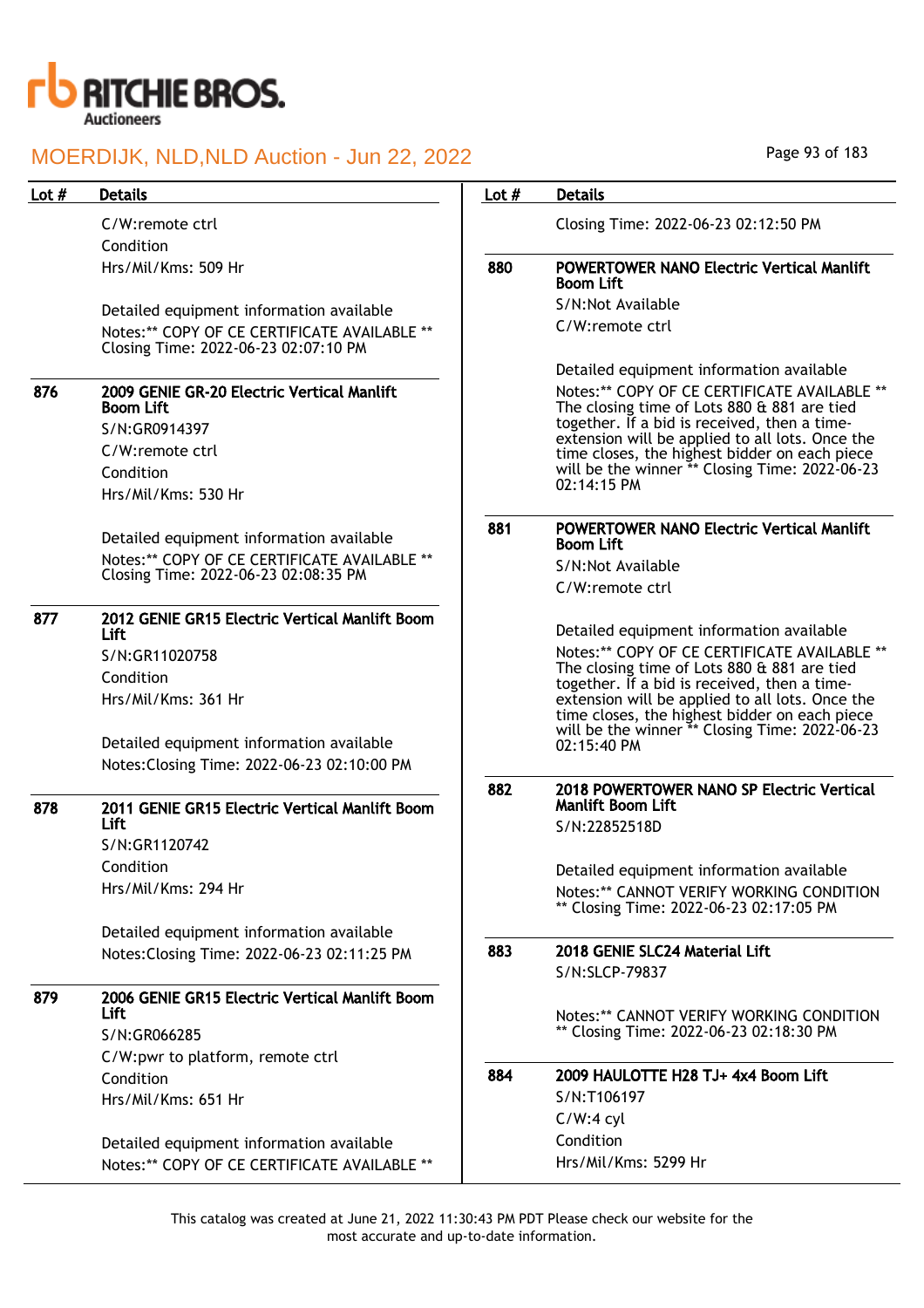

| Lot $#$ | <b>Details</b>                                                                                              | Lot $#$ | <b>Details</b>                                                                                                                                      |
|---------|-------------------------------------------------------------------------------------------------------------|---------|-----------------------------------------------------------------------------------------------------------------------------------------------------|
|         |                                                                                                             | 888     | 2014 MEGA ELECTRIC M10 Dump Truck (S/A)                                                                                                             |
|         | Detailed equipment information available                                                                    |         | S/N: VLGRNH90FM2017641                                                                                                                              |
|         | Notes:** PARTS ONLY ** BUYER RESPONSIBLE                                                                    |         | C/W:Electric, Polish Registration                                                                                                                   |
|         | FOR LOAD OUT ** Closing Time: 2022-06-23                                                                    |         | Condition                                                                                                                                           |
|         | $02:19:55$ PM                                                                                               |         | Hrs/Mil/Kms: 16140 Km                                                                                                                               |
| 885     | 2005 GENIE S65 4x4 Boom Lift                                                                                |         | Detailed equipment information available                                                                                                            |
|         | S/N:S600612647                                                                                              |         |                                                                                                                                                     |
|         | C/W:Deutz 3 cyl, EPA 2005                                                                                   |         | Notes:https://www.youtube.com/watch?v=4rc<br>ekhvBJpQ&list=PLOz8jipNkRtv4qsX8AU8ghOTqn                                                              |
|         | Condition                                                                                                   |         | jPt0VQy&index=215 Closing Time: 2022-06-23                                                                                                          |
|         | Hrs/Mil/Kms: 5727 Hr                                                                                        |         | $02:25:35$ PM                                                                                                                                       |
|         | Detailed equipment information available                                                                    | 889     | 1986 MAN TGA26.310 6x2 Bronto 28-2TI 28 m<br><b>Bucket Truck</b>                                                                                    |
|         | Notes:** INOPERABLE ** Closing Time: 2022-06-<br>23 02:21:20 PM                                             |         | S/N:WMAH20ZZZ3W049784                                                                                                                               |
|         |                                                                                                             |         | Condition                                                                                                                                           |
| 886     | 2005 MANITOU 160ATJ 4x4x4 Articulated Boom<br>Lift                                                          |         | Hrs/Mil/Kms: 73103 Km                                                                                                                               |
|         | S/N:507096                                                                                                  |         | Notes:** NO REGISTRATION / NO PAPERWORK                                                                                                             |
|         | C/W:4 cyl, pwr to platform                                                                                  |         | AVAILABLE ** Closing Time: 2022-06-23<br>02:27:00 PM                                                                                                |
|         | Notes:** PARTS ONLY ** HOLE IN ENGINE **<br>Closing Time: 2022-06-23 02:22:45 PM                            | 890     | 2013 NISSAN CABSTAR 35.12 4x2 w/2013<br>Palfinger P200A Bucket Truck                                                                                |
| 887     | 2007 GENIE Z-34/22 4x4 Articulated Boom Lift                                                                |         | S/N: VWASNFF24D3158123                                                                                                                              |
|         | S/N:Z34075714                                                                                               |         | C/W:Euro 5, manual, spring susp, 2 man<br>basket, 4 hyd stabilizers, Dutch Registration                                                             |
|         | $C/W:3$ cyl                                                                                                 |         | Condition                                                                                                                                           |
|         | Condition                                                                                                   |         | Hrs/Mil/Kms: 32965 Km                                                                                                                               |
|         | Hrs/Mil/Kms: 4823 Hr                                                                                        |         |                                                                                                                                                     |
|         |                                                                                                             |         | Detailed equipment information available                                                                                                            |
|         | Detailed equipment information available<br>Notes:** INOPERABLE ** Closing Time: 2022-06-<br>23 02:24:10 PM |         | Notes:https://www.youtube.com/watch?v=aXe<br>JX22mPAI&list=PLOz8jipNkRtv4qsX8AU8ghOTqn<br>jPt0VQy&index=122 Closing Time: 2022-06-23<br>02:28:25 PM |
| 887A    | 2017 LINDE P250 Tow Truck                                                                                   |         |                                                                                                                                                     |
|         | S/N:51X127H00336                                                                                            | 891     | 2020 FORD TRANSIT 2.0TDCI (UNUSED) 4x4<br>w/2021 Comet 17.11HQ Bucket Truck                                                                         |
|         | C/W: Right Hand Drive, Dutch Registration                                                                   |         | S/N:WF0AXXTTRALL35224                                                                                                                               |
|         | Condition                                                                                                   |         | C/W:A/C, 4 cyl, diesel, 130 hp, Euro 6, AdBlue,                                                                                                     |
|         | Hrs/Mil/Kms: 221 Hr                                                                                         |         | 6 spd manual, spring susp, rear ctr mtd<br>insulated 17 m 3 sec boom, 2 man basket, 4<br>hyd stabilizers, Romanian Registration                     |
|         | Detailed equipment information available                                                                    |         | Condition                                                                                                                                           |
|         | Notes: https://www.youtube.com/watch?v=YN                                                                   |         | Hrs/Mil/Kms: 16 Km                                                                                                                                  |
|         | WcgGmvq-<br>I&list=PLOz8jipNkRtv4qsX8AU8ghOTqnjPt0VQy&                                                      |         |                                                                                                                                                     |
|         | index=243 Closing Time: 2022-06-23 02:24:10                                                                 |         | Detailed equipment information available                                                                                                            |
|         | PM                                                                                                          |         | Notes:** The closing time of Lots 891, 892, 893,                                                                                                    |
|         |                                                                                                             |         | 894, 895 & 896 are tied together. If a bid is                                                                                                       |

Page 94 of 183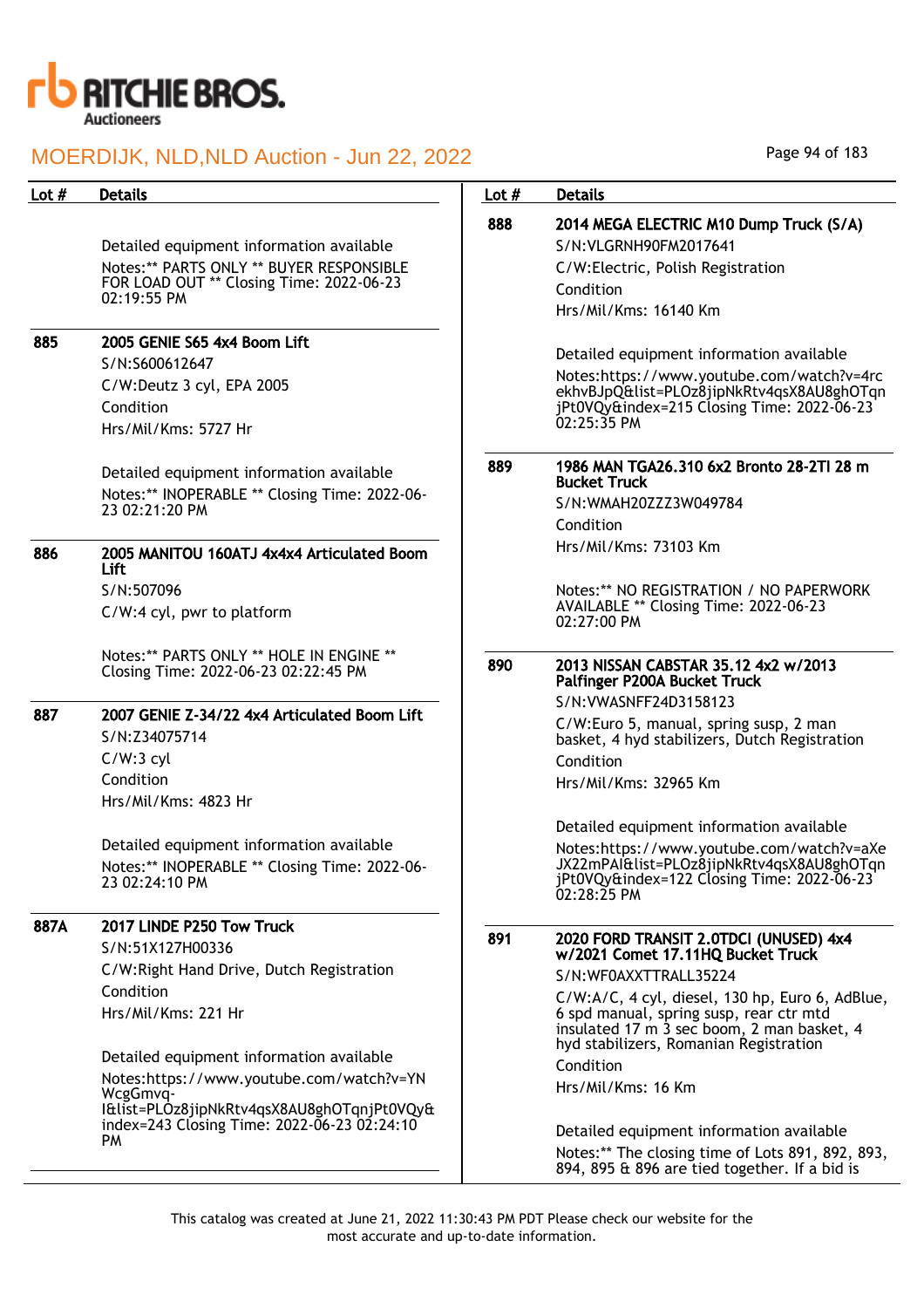

received, then a time-extension will be applied to all lots. Once the time closes, the highest bidder on each piece will be the winner \* https://www.youtube.com/watch?v=GeF7V4xR 1vU&list=PLOz8jipNkRtvMeo0kTrC7\_oSqbgR6F7t g&index=161 Closing Time: 2022-06-23 02:29:50 PM

#### 892 2020 FORD TRANSIT 2.0TDCI (UNUSED) 4x4 w/2021 Comet 17.11HQ Bucket Truck S/N:WF0AXXTTRALL34291

C/W:A/C, 4 cyl, diesel, 130 hp, Euro 6, AdBlue, 6 spd manual, spring susp, rear ctr mtd insulated 17 m 3 sec boom, 2 man basket, 4 hyd stabilizers, Romanian Registration Condition

Hrs/Mil/Kms: 17 Km

Detailed equipment information available Notes:\*\* The closing time of Lots 891, 892, 893, 894, 895 & 896 are tied together. If a bid is received, then a time-extension will be applied to all lots. Once the time closes, the highest bidder on each piece will be the winner https://www.youtube.com/watch?v=GeF7V4xR 1vU&list=PLOz8jipNkRtvMeo0kTrC7\_oSqbgR6F7t g&index=161 Closing Time: 2022-06-23 02:31:15 PM

## 893 2021 FORD TRANSIT 2.0TDCI (UNUSED) 4x4 w/2021 Comet 17.11HQ Bucket Truck

S/N:WF0AXXTTRALL33707

C/W:A/C, 4 cyl, diesel, 130 hp, Euro 6, AdBlue, 6 spd manual, spring susp, rear ctr mtd insulated 17 m 3 sec boom, 2 man basket, 4 hyd stabilizers, Romanian Registration

Condition

Hrs/Mil/Kms: 17 Km

#### Detailed equipment information available

Notes:\*\* The closing time of Lots 891, 892, 893, 894, 895 & 896 are tied together. If a bid is received, then a time-extension will be applied to all lots. Once the time closes, the highest bidder on each piece will be the winner https://www.youtube.com/watch?v=GeF7V4xR 1vU&list=PLOz8jipNkRtvMeo0kTrC7\_oSqbgR6F7t g&index=161 Closing Time: 2022-06-23 02:32:40 PM

894 2020 FORD TRANSIT 2.0TDCI (UNUSED) 4x4 w/2021 Comet 17.11HQ Bucket Truck S/N:WF0AXXTTRALL33959

### Lot # Details **Details According to the United States Lot # Details**

C/W:A/C, 4 cyl, diesel, 130 hp, Euro 6, AdBlue, 6 spd manual, spring susp, rear ctr mtd insulated 17 m 3 sec boom, 2 man basket, 4 hyd stabilizers, Romanian Registration Condition

Hrs/Mil/Kms: 22 Km

Detailed equipment information available

Notes:\*\* The closing time of Lots 891, 892, 893, 894, 895 & 896 are tied together. If a bid is received, then a time-extension will be applied to all lots. Once the time closes, the highest bidder on each piece will be the winner \*\* https://www.youtube.com/watch?v=GeF7V4xR 1vU&list=PLOz8jipNkRtvMeo0kTrC7\_oSqbgR6F7t g&index=161 Closing Time: 2022-06-23 02:34:05 PM

#### 895 2020 FORD TRANSIT 2.0TDCI (UNUSED) 4x4 w/2021 Comet 17.11HQ Bucket Truck S/N:WF0AXXTTRALL35384

C/W:A/C, 4 cyl, diesel, 130 hp, Euro 6, AdBlue, 6 spd manual, spring susp, rear ctr mtd insulated 17 m 3 sec boom, 2 man basket, 4 hyd stabilizers, Romanian Registration Condition

Hrs/Mil/Kms: 112 Km

Detailed equipment information available

Notes:\*\* The closing time of Lots 891, 892, 893, 894, 895 & 896 are tied together. If a bid is received, then a time-extension will be applied to all lots. Once the time closes, the highest bidder on each piece will be the winner \*\* https://www.youtube.com/watch?v=GeF7V4xR 1vU&list=PLOz8jipNkRtvMeo0kTrC7\_oSqbgR6F7t g&index=161 Closing Time: 2022-06-23 02:35:30 PM

## 896 2020 FORD TRANSIT 2.0TDCI (UNUSED) 4x4 w/2021 Comet 17.11HQ Bucket Truck

#### S/N:WF0AXXTTRALL35371

C/W:A/C, 4 cyl, diesel, 130 hp, Euro 6, AdBlue, 6 spd manual, spring susp, rear ctr mtd insulated 17 m 3 sec boom, 2 man basket, 4 hyd stabilizers, Romanian Registration Condition

Hrs/Mil/Kms: 16 Km

Detailed equipment information available

Notes:\*\* The closing time of Lots 891, 892, 893, 894, 895 & 896 are tied together. If a bid is received, then a time-extension will be applied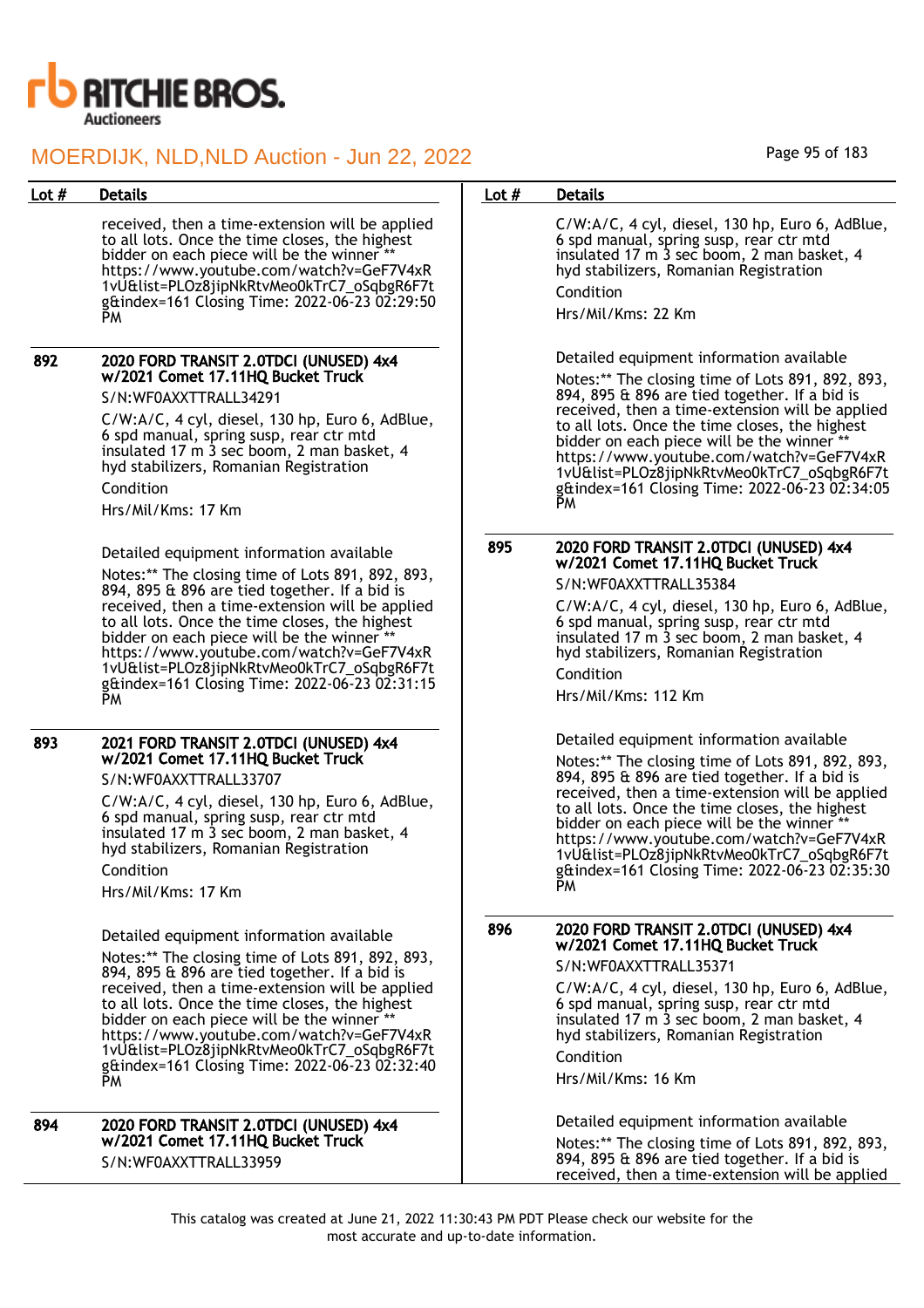

to all lots. Once the time closes, the highest bidder on each piece will be the winner<sup>\*</sup> https://www.youtube.com/watch?v=GeF7V4xR 1vU&list=PLOz8jipNkRtvMeo0kTrC7\_oSqbgR6F7t g&index=161 Closing Time: 2022-06-23 02:36:55 PM

#### 897 2016 MERCEDES-BENZ SPRINTER 310 4x2 w/2016 Time VTX-240 Bucket Truck

S/N:WDB9061351N667942

C/W:manual, rear ctr mtd boom, 2 man basket, Belgian Registration Condition Hrs/Mil/Kms: 20895 Km

Detailed equipment information available Notes:https://www.youtube.com/watch?v=PeN o7rnBao8&list=PLOz8jipNkRtv4qsX8AU8ghOTqnj Pt0VQy&index=129 Closing Time: 2022-06-23 02:38:20 PM

#### 898 2015 ISUZU D-MAX 2.5 4x4 w/2015 Time ETL-32-120-FZ Bucket Truck

S/N:MPATFS86JFT006008

C/W:Euro 5, manual, A/R susp, rear ctr mtd boom, 2 man basket, 2 hyd stabilizers, Belgian Registration Condition

Hrs/Mil/Kms: 19947 Km

Detailed equipment information available Notes:Closing Time: 2022-06-23 02:39:45 PM

## 899 2020 TATRA PHOENIX 8x8 Dump Truck (Tri/A)

S/N:TNU8P6R46KK002552

C/W:530 hp, retarder, Euro 6, AdBlue, A/T, frt A/R susp, spring susp, VS-Mount box, box vibrator, high lift gate, Swedish Registration Condition

Hrs/Mil/Kms: 14934 Km

Detailed equipment information available Notes:\*\* The closing time of Lots 899 & 900 are tied together. If a bid is received, then a timeextension will be applied to all lots. Once the time closes, the highest bidder on each piece will be the winner https://www.youtube.com/watch?v=rQvbbYdp gMI&list=PLOz8jipNkRtv4qsX8AU8ghOTqnjPt0VQ y&index=195 Closing Time: 2022-06-23 02:41:10 PM

Page 96 of 183

### Lot # Details **Details According to the United States Lot # Details**

## 900 2020 TATRA PHOENIX 8x8 Dump Truck (Tri/A) S/N:TNU8P6R46KK002551 C/W:530 hp, retarder, Euro 6, AdBlue, A/T, frt A/R susp, spring susp, VS-mont heated box, box vibrator, high lift gate, Swedish Registration Condition

Hrs/Mil/Kms: 28192 Km

02:42:35 PM

Detailed equipment information available

Notes:\*\* The closing time of Lots 899 & 900 are tied together. If a bid is received, then a timeextension will be applied to all lots. Once the time closes, the highest bidder on each piece will be the winner https://www.youtube.com/watch?v=VF-FwUgiizc&list=PLOz8jipNkRtv4qsX8AU8ghOTqnj Pt0VQy&index=194 Closing Time: 2022-06-23

901 2020 TATRA PHOENIX 8x8 Dump Truck (Tri/A) S/N:TNU8P6R46KK002539

C/W:530 hp, retarder, Euro 6, AdBlue, A/T, frt A/R susp, spring susp, VS-Mount heated box, box vibrator, high lift gate, Swedish Registration

Detailed equipment information available Notes:Closing Time: 2022-06-23 02:44:00 PM

## 902A 2012 DAF CF 85.410 8x4 Dump Truck (Tri/A)

S/N:XLRAD85MC0E784931 C/W:Daf, manual, Schmitz dump box, Romanian registration Condition Hrs/Mil/Kms: 385062 Km

Detailed equipment information available

Notes:https://www.youtube.com/watch?v=Wcl 2qdXFlXI&list=PLOz8jipNkRtv4qsX8AU8ghOTqnj Pt0VQy&index=256 Closing Time: 2022-06-23 02:45:25 PM

### 903 2017 VOLVO FLB3C 4x2 Flatbed Truck

S/N:YV2T0X1A4JZ116169 C/W:manual, A/R susp, Finnish Registration Condition Hrs/Mil/Kms: 69891 Km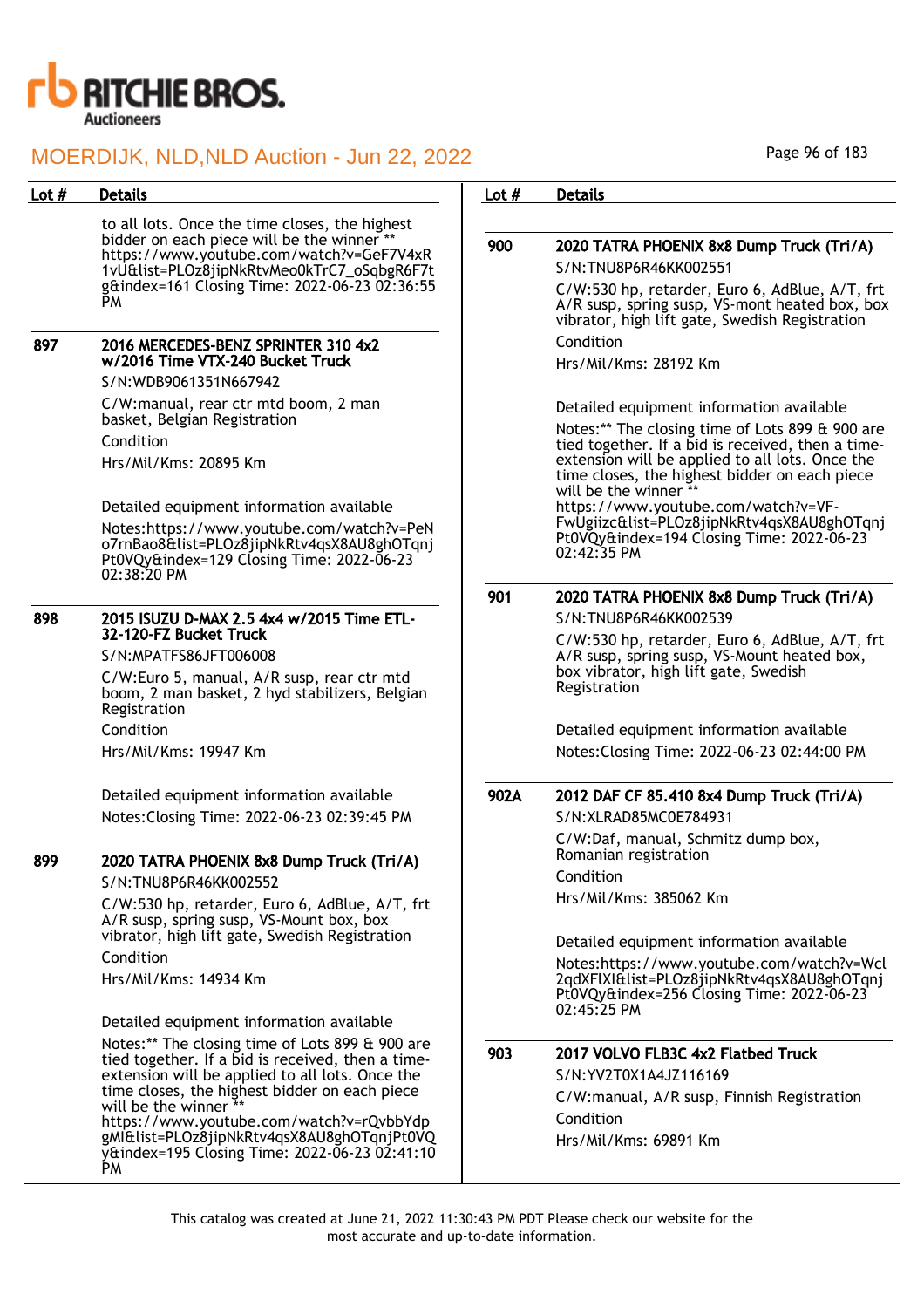

| Lot $#$ | <b>Details</b>                                                                                                                                                                                                                                                                        | Lot $#$ | <b>Details</b>                                                                                                                                                                                                                                                           |
|---------|---------------------------------------------------------------------------------------------------------------------------------------------------------------------------------------------------------------------------------------------------------------------------------------|---------|--------------------------------------------------------------------------------------------------------------------------------------------------------------------------------------------------------------------------------------------------------------------------|
|         | Detailed equipment information available<br>Notes:** CRANE DISMANTLED ** REGISTRATION<br>AVAILABLE 1-2 WEEKS AFTER AUCTION **<br>https://www.youtube.com/watch?v=CL4l7skN7<br>r8&list=PLOz8jipNkRtv4qsX8AU8ghOTqnjPt0VQy<br>&index=204 Closing Time: 2022-06-23 02:46:50<br><b>PM</b> | 906     | 2011 DAF XF105.460 4x2 Truck Tractor (S/A)<br>S/N:XLRTE47MS0E911184<br>C/W:A/T, A/R susp, Polish Registration<br>Condition<br>Hrs/Mil/Kms: 1928 Km                                                                                                                       |
| 903A    | 2013 MAN TGS18.440 4x4H Truck Tractor (S/A)<br>S/N:WMA22SZZ9DM630391<br>C/W:AdBlue, manual, A/R susp, hyd sys,<br>Romanian Registration<br>Condition                                                                                                                                  |         | Detailed equipment information available<br>Notes:https://www.youtube.com/watch?v=GbF<br>MPjvTMgY&list=PLOz8jipNkRtv4qsX8AU8ghOTqn<br>jPt0VQy&index=197 Closing Time: 2022-06-23<br>$02:51:05$ PM                                                                        |
|         | Hrs/Mil/Kms: 590440 Km                                                                                                                                                                                                                                                                | 907     | 2006 MAN TGA18.430 4x2 Truck Tractor (S/A)<br>S/N:WMAH06ZZ66M457049                                                                                                                                                                                                      |
|         | Detailed equipment information available<br>Notes:** REGISTRATION AVAILABLE 3-4 WEEKS<br>AFTER AUCTION **<br>https://www.youtube.com/watch?v=0Fsh_1wY<br>nHk&list=PLOz8jipNkRtv4qsX8AU8ghOTqnjPt0V<br>Qy&index=252 Closing Time: 2022-06-23<br>$02:46:50$ PM                          |         | C/W:manual, Romanian Registration (ONLY<br>Cartea de Identitate Available - IMPORTANT **<br>check if possible to Register in Country of<br>Destination)<br>Condition<br>Hrs/Mil/Kms: 609445 Km                                                                           |
| 904     | 2016 DAF XF460 4x2 Truck Tractor (S/A)<br>S/N:XLRTEH4300G100849<br>C/W:A/T, A/R susp, Romanian Registration<br>Condition                                                                                                                                                              |         | Detailed equipment information available<br>Notes:https://www.youtube.com/watch?v=UV<br>HYJFFTDO4&list=PLOz8jipNkRtv4qsX8AU8ghOTq<br>njPt0VQy&index=124 Closing Time: 2022-06-23<br>$02:52:30$ PM                                                                        |
|         | Hrs/Mil/Kms: 615979 Km<br>Detailed equipment information available<br>Notes: https://www.youtube.com/watch?v=jcn<br>pDb56bTY&list=PLOz8jipNkRtv4qsX8AU8ghOTqn<br>jPt0VQy&index=179 Closing Time: 2022-06-23<br>02:48:15 PM                                                            | 908     | 2011 MAN TGS18.440 4x2 Car Hauler Truck<br>S/N:WMA10SZZ69M544951<br>C/W:A/T *THIS LOT SOLD WITH: 2003 - ROLFO<br>C322 TRI/A CAR HAULER TRAILER s/n:<br>ZAHC2EAATY1030709;<br>Condition<br>Hrs/Mil/Kms: 873655 Km                                                         |
| 905     | 2018 DAF XF450 4x2 Truck Tractor (S/A)<br>S/N:XLRTEH4100G207819<br>C/W:A/T, A/R susp, former Romanian<br>Registration<br>Condition<br>Hrs/Mil/Kms: 557634 Km                                                                                                                          |         | Detailed equipment information available<br>Notes:** NO REGISTRATION ** ADDITIONAL<br><b>INFORMATION AVAILABLE **</b><br>https://www.youtube.com/watch?v=eDNJdZKY<br>DT0&list=PLOz8jipNkRtv4qsX8AU8ghOTqnjPt0V<br>Qy&index=192 Closing Time: 2022-06-23<br>$02:53:55$ PM |
|         | Detailed equipment information available<br>Notes:** REGISTRATION AVAILABLE 3-4 WEEKS<br>AFTER AUCTION **<br>https://www.youtube.com/watch?v=gNrg9TU2i<br>jY&list=PLOz8jipNkRtv4qsX8AU8ghOTqnjPt0VQy<br>&index=188 Closing Time: 2022-06-23 02:49:40<br><b>PM</b>                     | 909     | 2022 LIDER LD07 (UNUSED) 80 Ton Quad/A<br>Lowboy<br>S/N:NP9LD0700NK187041<br>C/W:spring susp, 11 m x 3 m deck, hyd ramps,<br>cable remote ctrl                                                                                                                           |

Page 97 of 183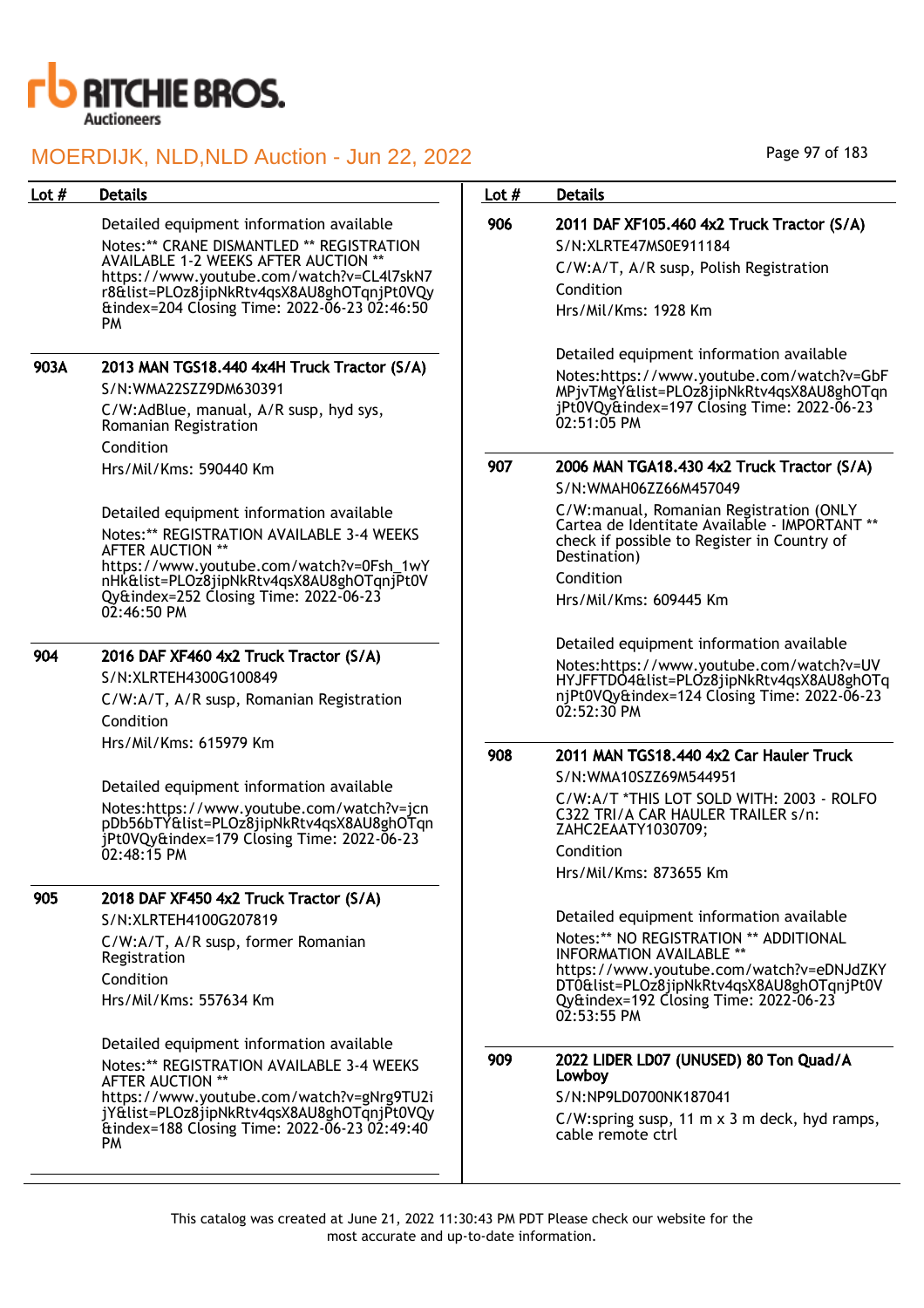

Notes:\*\* DUTIES PAID BUT NOT IMPORTED, A.TR DOCUMENT AVAILABLE \*\* NO REGISTRATION \*\* ORIGINAL CE CERTIFICATE AVAILABLE \*\* Closing Time: 2022-06-23 02:55:20 PM

## 910 2022 LIDER LD07 (UNUSED) 80 Ton Quad/A Lowboy

S/N:NP9LD0700NK187042

Detailed equipment information available Notes:\*\* DUTIES PAID BUT NOT IMPORTED, A.TR DOCUMENT AVAILABLE \*\* NO REGISTRATION \*\* ORIGINAL CE CERTIFICATE AVAILABLE \*\* Closing Time: 2022-06-23 02:56:45 PM

### 911 2022 LIDER LD07 (UNUSED) 80 Ton Quad/A Lowboy

S/N:NP9LD0700NK187043

Notes:\*\* DUTIES PAID BUT NOT IMPORTED, A.TR DOCUMENT AVAILABLE \*\* NO REGISTRATION \*\* ORIGINAL CE CERTIFICATE AVAILABLE \*\* Closing Time: 2022-06-23 02:58:10 PM

#### 912 2022 GVN TRAILER GVN4 (UNUSED) 68 Ton Quad/A Lowboy

S/N:NR9GVN429NK186016

C/W:air lift 1st axle, A/R susp, 10.7 m x 2.55 m deck, hyd ramps, 4th axle self-steerable, cable remote ctrl

Notes:\*\* DUTIES PAID BUT NOT IMPORTED, A.TR DOCUMENT AVAILABLE \*\* NO REGISTRATION \*\* ORIGINAL CE CERTIFICATE AVAILABLE \*\* Closing Time: 2022-06-23 02:59:35 PM

## 913 2022 GVN TRAILER GVN4 (UNUSED) 68 Ton Quad/A Lowboy

S/N:NR9GVN429NK186012

C/W:air lift 1st axle, A/R susp, 10.8 m x 2.55 m deck, hyd ramps, cable remote ctrl

Detailed equipment information available Notes:\*\* DUTIES PAID BUT NOT IMPORTED, A.TR DOCUMENT AVAILABLE \*\* NO REGISTRATION \*\* ORIGINAL CE CERTIFICATE AVAILABLE \*\* The closing time of Lots 913 & 914 are tied together. If a bid is received, then a timeextension will be applied to all lots. Once the time closes, the highest bidder on each piece will be the winner \*\* Closing Time: 2022-06-23 03:01:00 PM

### Lot # Details **Details According to the United States Lot # Details**

## 914 2022 GVN TRAILER GVN4 (UNUSED) 68 Ton Quad/A Lowboy

S/N:NR9GVN429NK186013

C/W:air lift 1st axle, A/R susp, 10.8 m x 2.55 m deck, hyd ramps, steerable 4th axle, cable remote ctrl

Detailed equipment information available

Notes:\*\* DUTIES PAID BUT NOT IMPORTED, A.TR DOCUMENT AVAILABLE \*\* NO REGISTRATION \*\* ORIGINAL CE CERTIFICATE AVAILABLE \*\* The closing time of Lots 913 & 914 are tied together. If a bid is received, then a timeextension will be applied to all lots. Once the time closes, the highest bidder on each piece will be the winner \*\* Closing Time: 2022-06-23 03:02:25 PM

### 915 2022 GALLEON TRAILER GLN3 (UNUSED) 60 Ton Tri/A Lowboy

S/N:NR9GLN329N1211010

C/W:spring susp, 9.5 m x 2.55 m deck, hyd ramps, cable remote ctrl, additional 0.27 m manual widening on both left & right sides

Notes:\*\* DUTIES PAID BUT NOT IMPORTED, A.TR DOCUMENT AVAILABLE \*\* NO REGISTRATION \*\* ORIGINAL CE CERTIFICATE AVAILABLE \*\* Closing Time: 2022-06-23 03:03:50 PM

### 916 2022 GALLEON TRAILER GLN3 (UNUSED) 60 Ton Tri/A Lowboy

S/N:NR9GLN329N1211011

C/W:spring susp, 9.5 m x 2.55 m deck, hyd ramps, cable remote ctrl, additional 0.27 m manual widening on both left & right sides

Notes:\*\* DUTIES PAID BUT NOT IMPORTED, A.TR DOCUMENT AVAILABLE \*\* NO REGISTRATION \*\* ORIGINAL CE CERTIFICATE AVAILABLE \*\* Closing Time: 2022-06-23 03:05:15 PM

## 917 2022 GALLEON TRAILER GLN3 (UNUSED) 60 Ton Tri/A Lowboy

S/N:NR9GLN329N1211012

C/W:spring susp,  $9.5$  m  $\times$  2.55 m deck, hyd ramps, cable remote ctrl, additional 0.27 m manual widening on both left & right sides

Notes:\*\* DUTIES PAID BUT NOT IMPORTED, A.TR DOCUMENT AVAILABLE \*\* NO REGISTRATION \*\*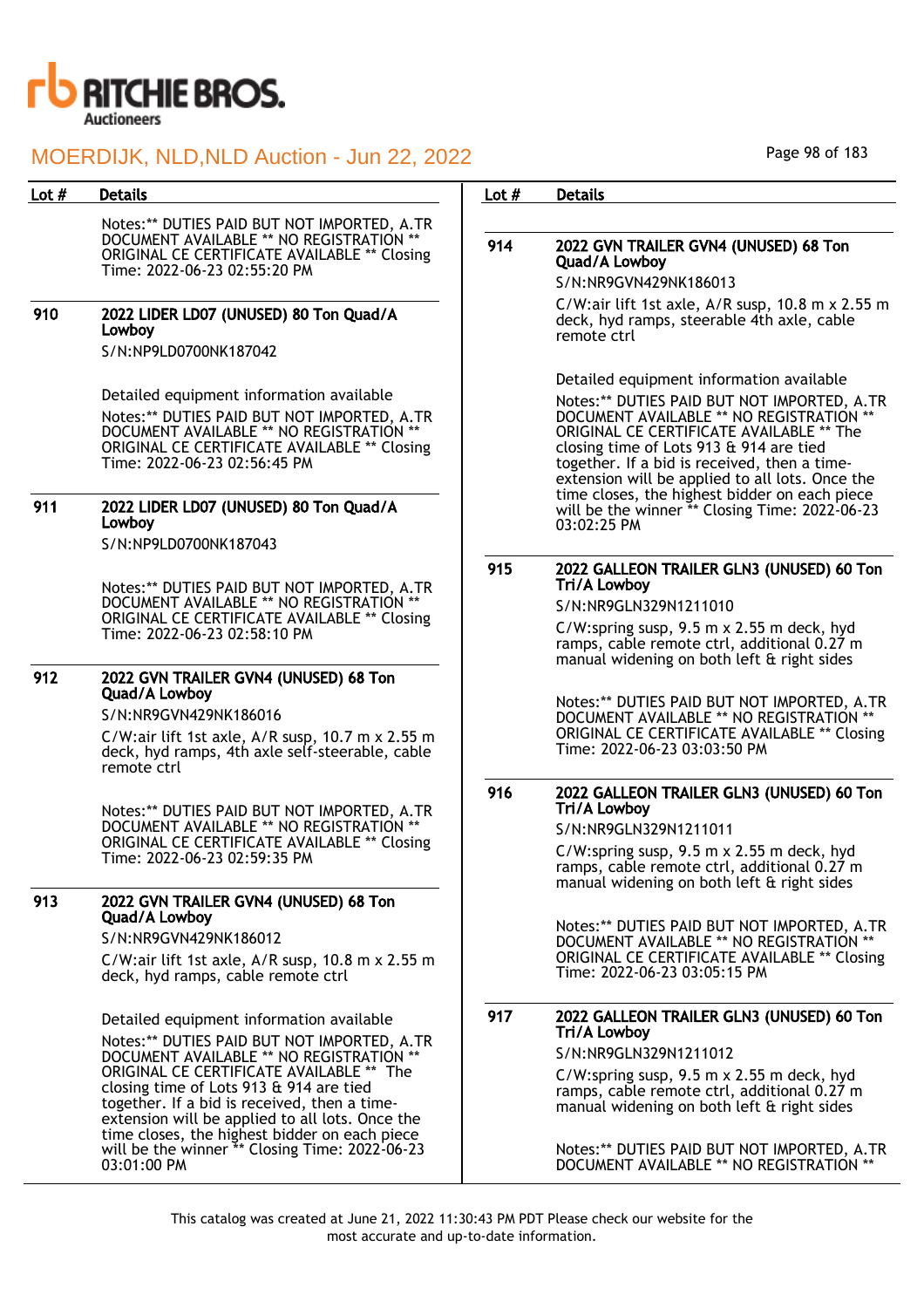

ORIGINAL CE CERTIFICATE AVAILABLE \*\* Closing Time: 2022-06-23 03:06:40 PM

## 918 2022 GALLEON TRAILER GLN3 (UNUSED) 60 Ton Tri/A Lowboy

S/N:NR9GLN329N1211013

C/W:air lift 1st axle, A/R susp, 9.5 m x 2.55 m deck, hyd ramps, cable remote ctrl, additional 0.27 m manual widening on both left & right sides

Notes:\*\* DUTIES PAID BUT NOT IMPORTED, A.TR DOCUMENT AVAILABLE \*\* NO REGISTRATION \*\* ORIGINAL CE CERTIFICATE AVAILABLE \*\* Closing Time: 2022-06-23 03:08:05 PM

## 919 2022 GVN TRAILER GVN3 (UNUSED) 56 Ton Tri/A Lowboy

S/N:NR9GVN329NK186109

C/W:air lift 1st axle, A/R susp, 10.8 m x 2.55 m deck, hyd ramps, cable remote control

Detailed equipment information available

Notes:\*\* DUTIES PAID BUT NOT IMPORTED, A.TR DOCUMENT AVAILABLE \*\* NO REGISTRATION \*\* ORIGINAL CE CERTIFICATE AVAILABLE \*\* Closing Time: 2022-06-23 03:09:30 PM

#### 920 2022 GVN TRAILER GVN3 (UNUSED) 56 Ton Tri/A Lowboy

S/N:NR9GVN329NK186111

C/W:air lift 1st axle, A/R susp, 8.9 m x 2.55 m deck, hyd ramps, cable remote ctrl

Notes:\*\* DUTIES PAID BUT NOT IMPORTED, A.TR DOCUMENT AVAILABLE \*\* NO REGISTRATION \*\* ORIGINAL CE CERTIFICATE AVAILABLE \*\* Closing Time: 2022-06-23 03:10:55 PM

#### 921 2022 GVN TRAILER GVN3 (UNUSED) 56 Ton Tri/A Lowboy S/N:NR9GVN329NK186110

C/W:air lift 1st axle, A/R susp, 8.9 m x 2.55 m

deck, hyd ramps, cable remote ctrl

Notes:\*\* DUTIES PAID BUT NOT IMPORTED, A.TR DOCUMENT AVAILABLE \*\* NO REGISTRATION \*\* ORIGINAL CE CERTIFICATE AVAILABLE \*\* Closing Time: 2022-06-23 03:12:20 PM

922 2022 ALPSAN TRAILER (UNUSED) 53 Ton Tri/A

### Lot # Details **Details According to the United States Lot # Details**

## Lowboy

S/N:NR9UMT329NK129015

C/W:air lift 1st axle, A/R susp, 8.65 m x 2.55 m deck, hyd ramps, cable remote ctrl

Notes:\*\* DUTIES PAID BUT NOT IMPORTED, A.TR DOCUMENT AVAILABLE \*\* NO REGISTRATION \* Closing Time: 2022-06-23 03:13:45 PM

#### 923 2022 ALSPAN BETA TRAILER (UNUSED) 53 Ton Tri/A Lowboy

S/N:NR9UMT329NK129017

C/W:air lift 1st axle, A/R susp, 9.85 m x 2.55 m deck, hyd ramps, cable remote ctrl

Detailed equipment information available

Notes:\*\* DUTIES PAID BUT NOT IMPORTED, A.TR DOCUMENT AVAILABLE \*\* NO REGISTRATION Closing Time: 2022-06-23 03:15:10 PM

### 924 2022 BETA TRAILER (UNUSED) 53 Ton Tri/A Lowboy

S/N:NR9UMT329NK129018

C/W:air lift 1st axle, A/R susp, 8.8 m x 2.55 m deck, hyd ramps, cable remote ctrl

Notes:\*\* DUTIES PAID BUT NOT IMPORTED, A.TR DOCUMENT AVAILABLE \*\* NO REGISTRATION \*\* Closing Time: 2022-06-23 03:16:35 PM

### 925 2022 ONDER TRAILER (UNUSED) 53 Ton Tri/A Lowboy

S/N:NR9UMT329NK129019

C/W:air lift 1st axle, A/R susp, 8.7 m x 2.55 m deck, hyd ramps, cable remote ctrl

Detailed equipment information available Notes:\*\* DUTIES PAID BUT NOT IMPORTED, A.TR DOCUMENT AVAILABLE \*\* NO REGISTRATION \*\*

Closing Time: 2022-06-23 03:18:00 PM

## 926 2022 UNSAL UNS3 Semi Tri/A Lowboy S/N:NR9UNS329N1088002 C/W:A/R susp

Detailed equipment information available Notes:\*\* NO REGISTRATION \*\* ORIGINAL CE CERTIFICATE AVAILABLE \*\* PROOF OF IMPORT AVAILABLE \*\* Closing Time: 2022-06-23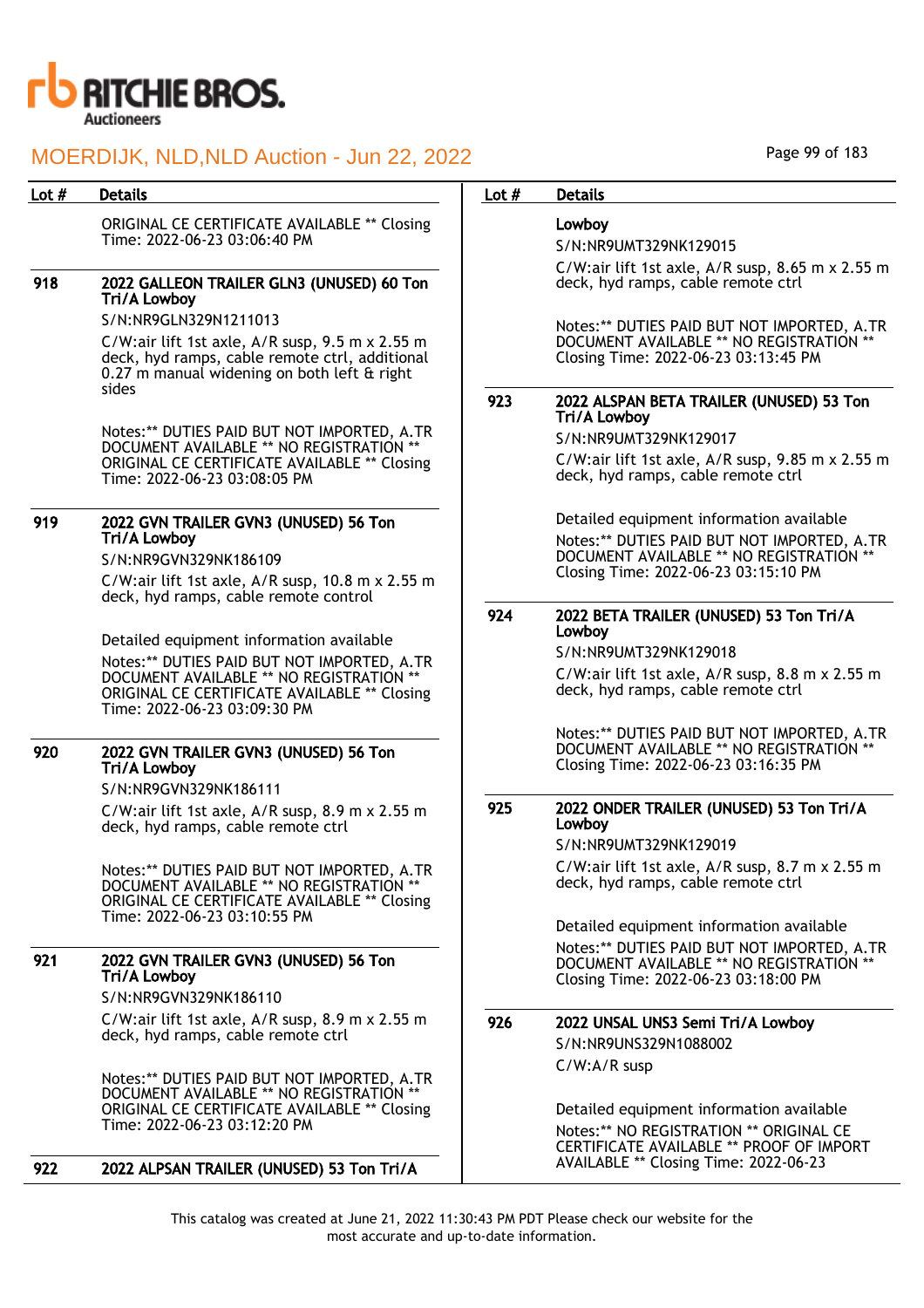

| Lot $#$ | <b>Details</b>                                                                                                                | Lot $#$ | <b>Details</b>                                                         |
|---------|-------------------------------------------------------------------------------------------------------------------------------|---------|------------------------------------------------------------------------|
|         | 03:19:25 PM                                                                                                                   |         | Detailed equipment information available                               |
|         |                                                                                                                               |         | Notes: Closing Time: 2022-06-23 03:27:55 PM                            |
| 927     | 2008 FLIEGL SDS 480T Tri/A Lowboy                                                                                             |         |                                                                        |
|         | S/N:WFDFLT34881000263                                                                                                         | 933     | 2005 ROBUSTE-KAISER S3803C Tri/A Extendable                            |
|         | C/W:A/R susp, hyd ramps                                                                                                       |         | <b>Flatbed Trailer</b>                                                 |
|         |                                                                                                                               |         | S/N:VHRS3803C52E05312                                                  |
|         | Notes:** INOPERABLE ** BRAKES STUCK ** NO<br>REGISTRATION / NO PAPERWORK AVAILABLE **<br>Closing Time: 2022-06-23 03:20:50 PM |         | C/W:French Registration<br>Notes: Closing Time: 2022-06-23 03:29:20 PM |
|         |                                                                                                                               |         |                                                                        |
| 928     | 1997 MOL D712 Lowboy                                                                                                          | 934     | 1999 VAN HOOL 3B0064 Tri/A Flatbed Trailer                             |
|         | S/N:YA2D38B0117136835                                                                                                         |         | S/N:98018                                                              |
|         | C/W:7.2 cm x 2.55 cm deck, Dutch Registration                                                                                 |         | C/W:Belgian Registration                                               |
|         | Detailed equipment information available                                                                                      |         | Detailed equipment information available                               |
|         | Notes: Closing Time: 2022-06-23 03:22:15 PM                                                                                   |         | Notes: Closing Time: 2022-06-23 03:30:45 PM                            |
| 929     | 2013 MULLER MITTELTAL TS3 PROFI 30 Semi<br>Lowboy                                                                             | 935     | 1999 VAN HOOL 3B0064 Tri/A Flatbed Trailer                             |
|         | S/N:WMM000000D0056650                                                                                                         |         | S/N:98019                                                              |
|         | C/W:air lift 1st axle, 3rd axle steerable, A/R<br>susp, German Registration                                                   |         | C/W:A/R susp, Belgian Registration                                     |
|         |                                                                                                                               |         | Notes: Closing Time: 2022-06-23 03:32:10 PM                            |
|         | Detailed equipment information available                                                                                      |         |                                                                        |
|         | Notes: Closing Time: 2022-06-23 03:23:40 PM                                                                                   | 936     | 1996 GROENEWEGEN DRO-12-27 Tri/A Flatbed<br><b>Trailer</b>             |
| 930     | 2013 SCHWARZMUELLER HKS2/E T/A End Dump                                                                                       |         | S/N:8816656                                                            |
|         | <b>Trailer</b>                                                                                                                |         | C/W:Dutch Registration                                                 |
|         | S/N:VAVKSM236DH328940                                                                                                         |         |                                                                        |
|         | C/W:A/R susp, 22 m3 box, tailgate, former<br><b>Swiss Registration</b>                                                        |         | Notes: Closing Time: 2022-06-23 03:33:35 PM                            |
|         |                                                                                                                               | 937     | 1993 PACTON PACO 1032 Tri/A Flatbed Trailer                            |
|         | Notes:** PROOF OF IMPORT AVAILABLE **                                                                                         |         | S/N:XLDTPD33700032128                                                  |
|         | Closing Time: 2022-06-23 03:25:05 PM                                                                                          |         | C/W:Dutch Registration                                                 |
| 931     | 1998 ATM OKMS18/20 T/A End Dump Trailer                                                                                       |         |                                                                        |
|         | S/N:980176                                                                                                                    |         | Detailed equipment information available                               |
|         | C/W:Belgian Registration                                                                                                      |         | Notes: Closing Time: 2022-06-23 03:35:00 PM                            |
|         |                                                                                                                               | 938     | 1991 FLANDRIA OPL339T Tri/A Flatbed Trailer                            |
|         | Detailed equipment information available<br>Notes: Closing Time: 2022-06-23 03:26:30 PM                                       |         | S/N:9553                                                               |
|         |                                                                                                                               |         | C/W:Belgian Registration                                               |
| 932     | 1992 ATM OKHS2/34 T/A End Dump Trailer                                                                                        |         |                                                                        |
|         | S/N:929824                                                                                                                    |         | Detailed equipment information available                               |
|         | C/W:Belgian Registration                                                                                                      |         | Notes: Closing Time: 2022-06-23 03:36:25 PM                            |
|         |                                                                                                                               | 939     | 1988 FLOOR FLO-17-30H Tri/A Flatbed Trailer                            |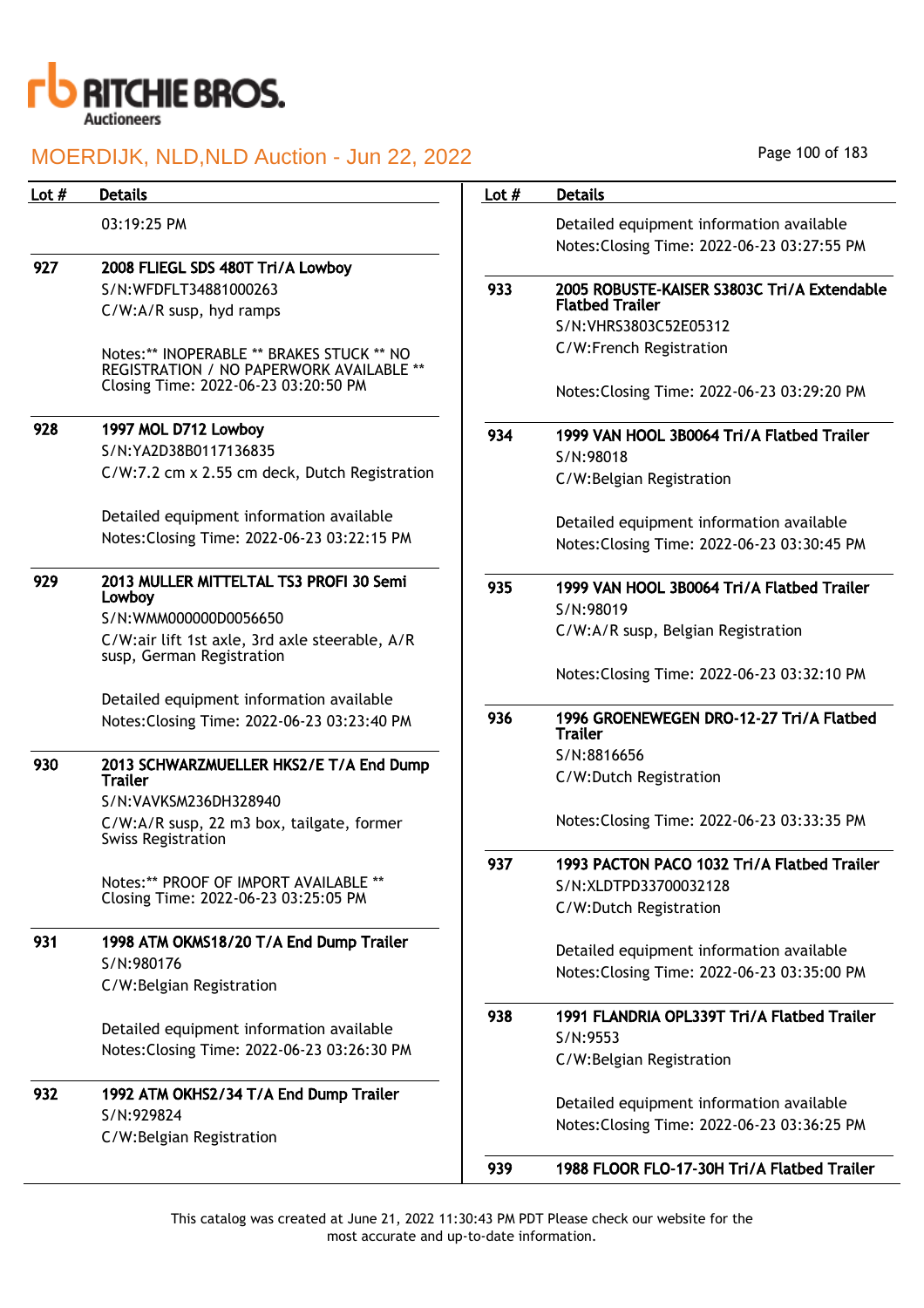

## 940 1969 SCHULZE-ECKEL O3 DB 9000 Ltr Watertanl Trailer Tank Trailer S/N:107

## 941 1971 FRUEHAUF FRANCE D30 T/A Equipment **Trailer** S/N:17037

## 942 Dolly

#### 943 2006 MERCEDES-BENZ SPRINTER 313 CDI Tarp **Truck** S/N:WDB9036231R876555

## 944 2007 MERCEDES-BENZ SPRINTER 311CDI Van S/N:WDB9066331S141220 C/W:manual, Dutch Registration

Notes:https://www.youtube.com/watch?v=Ch3 5x1Sx61g&list=PLOz8jipNkRtv4qsX8AU8ghOTqnj Pt0VQy&index=249 Closing Time: 2022-06-23

| Page 101 of 183 |  |  |  |
|-----------------|--|--|--|
|-----------------|--|--|--|

| Lot # | <b>Details</b>                                                                                                                              | Lot $#$ | <b>Details</b>                                                                                                                                                                                                                        |
|-------|---------------------------------------------------------------------------------------------------------------------------------------------|---------|---------------------------------------------------------------------------------------------------------------------------------------------------------------------------------------------------------------------------------------|
|       | S/N:7935<br>C/W:Dutch Registration                                                                                                          |         | 03:44:55 PM                                                                                                                                                                                                                           |
|       |                                                                                                                                             | 945     | 2018 FIAT DOBLO 1.4I - 16 Maxi Van                                                                                                                                                                                                    |
|       | Detailed equipment information available                                                                                                    |         | S/N:ZFA26300006L91112                                                                                                                                                                                                                 |
|       | Notes: Closing Time: 2022-06-23 03:37:50 PM                                                                                                 |         | C/W:Euro 6, manual, Belgian Registration<br>Condition                                                                                                                                                                                 |
| 940   | 1969 SCHULZE-ECKEL O3 DB 9000 Ltr Watertank<br><b>Trailer Tank Trailer</b>                                                                  |         | Hrs/Mil/Kms: 31602 Km                                                                                                                                                                                                                 |
|       | S/N:107                                                                                                                                     |         | Detailed equipment information available                                                                                                                                                                                              |
|       | C/W:Dutch registration                                                                                                                      |         | Notes:** The closing time of Lots 945, 946 &<br>947 are tied together. If a bid is received, then                                                                                                                                     |
|       | Notes: Closing Time: 2022-06-23 03:39:15 PM                                                                                                 |         | a time-extension will be applied to all lots.<br>Once the time closes, the highest bidder on<br>each piece will be the winner **                                                                                                      |
| 941   | 1971 FRUEHAUF FRANCE D30 T/A Equipment<br><b>Trailer</b>                                                                                    |         | https://www.youtube.com/watch?v=hIGbgjd5T<br>QI&list=PLOz8jipNkRtv4qsX8AU8ghOTqnjPt0VQy<br>&index=47 Closing Time: 2022-06-23 03:46:20                                                                                                |
|       | S/N:17037                                                                                                                                   |         | PM                                                                                                                                                                                                                                    |
|       | C/W:Belgian Registration                                                                                                                    |         |                                                                                                                                                                                                                                       |
|       |                                                                                                                                             | 946     | 2018 FIAT DOBLO 1.4 - 16V Maxi Van                                                                                                                                                                                                    |
|       | Detailed equipment information available                                                                                                    |         | S/N:ZFA26300006L97701                                                                                                                                                                                                                 |
|       | Notes: Closing Time: 2022-06-23 03:40:40 PM                                                                                                 |         | C/W: Euro 6, 5 spd, Belgian Registration                                                                                                                                                                                              |
|       |                                                                                                                                             |         | Condition                                                                                                                                                                                                                             |
| 942   | <b>Dolly</b>                                                                                                                                |         | Hrs/Mil/Kms: 45405 Km                                                                                                                                                                                                                 |
|       | S/N:17532                                                                                                                                   |         |                                                                                                                                                                                                                                       |
|       |                                                                                                                                             |         | Detailed equipment information available                                                                                                                                                                                              |
|       | Detailed equipment information available<br>Notes:** NO REGISTRATION / NO PAPERWORK<br>AVAILABLE ** Closing Time: 2022-06-23<br>03:42:05 PM |         | Notes:** The closing time of Lots 945, 946 &<br>947 are tied together. If a bid is received, then<br>a time-extension will be applied to all lots.<br>Once the time closes, the highest bidder on<br>each piece will be the winner ** |
| 943   | 2006 MERCEDES-BENZ SPRINTER 313 CDI Tarp                                                                                                    |         | https://www.youtube.com/watch?v=M02_yGicy                                                                                                                                                                                             |
|       | <b>Truck</b><br>S/N:WDB9036231R876555                                                                                                       |         | A&list=PLOz8jipNkRtv4qsX8AU8ghOTqnjPt0VQy<br>&index=186 Closing Time: 2022-06-23 03:47:45                                                                                                                                             |
|       | C/W:5 spd, Belgian Registration                                                                                                             |         | PM                                                                                                                                                                                                                                    |
|       | Condition                                                                                                                                   |         |                                                                                                                                                                                                                                       |
|       | Hrs/Mil/Kms: 302916 Km                                                                                                                      | 947     | 2018 FIAT DOBLO MAXI 1.3JTD Van<br>S/N:ZFA26300006K89181                                                                                                                                                                              |
|       | Detailed equipment information available                                                                                                    |         | C/W: Euro 6, 5 spd, Belgian Registration                                                                                                                                                                                              |
|       | Notes:** BAD GEARBOX ** Closing Time: 2022-                                                                                                 |         | Condition                                                                                                                                                                                                                             |
|       | 06-23 03:43:30 PM                                                                                                                           |         | Hrs/Mil/Kms: 38394 Km                                                                                                                                                                                                                 |
| 944   | 2007 MERCEDES-BENZ SPRINTER 311CDI Van                                                                                                      |         | Detailed equipment information available                                                                                                                                                                                              |
|       | S/N:WDB9066331S141220                                                                                                                       |         | Notes:** The closing time of Lots 945, 946 &                                                                                                                                                                                          |
|       | C/W:manual, Dutch Registration                                                                                                              |         | 947 are tied together. If a bid is received, then<br>a time-extension will be applied to all lots.<br>Once the time closes, the highest bidder on                                                                                     |
|       | Notes:https://www.youtube.com/watch?v=Ch3<br>5x1Sx61g&list=PLOz8ijpNkRty4qsX8ALI8ghOTqni                                                    |         | each piece will be the winner **<br>https://www.youtube.com/watch?v=51ELRzQd                                                                                                                                                          |

hUA&list=PLOz8jipNkRtv4qsX8AU8ghOTqnjPt0V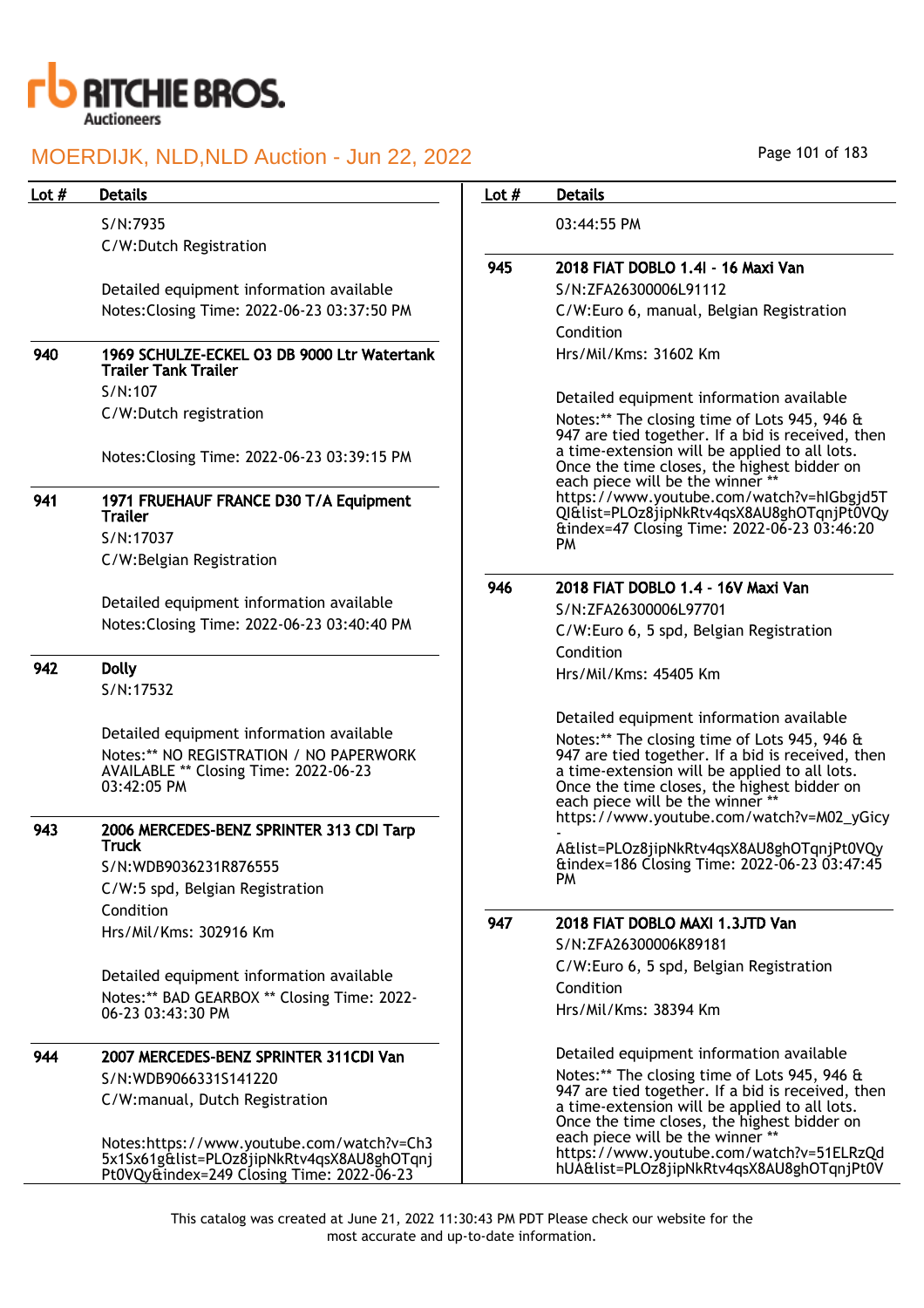

## Lot # Details **Details According to the United States Lot # Details**

Qy&index=185 Closing Time: 2022-06-23  $03:49:10 \text{ PM}$ 

## 948 2017 FIAT DOBLO MAXI 1.3JTD Van

S/N:ZFA26300006H06421 C/W:Euro 6, 5 spd, Belgian Registration Condition Hrs/Mil/Kms: 59625 Km

Detailed equipment information available Notes:\*\* The closing time of Lots 948, 949, 950, 951 & 953 are tied together. If a bid is received, then a time-extension will be applied to all lots. Once the time closes, the highest bidder on each piece will be the winner \*\* Closing Time: 2022-06-23 03:50:35 PM

## 949 2017 FIAT DOBLO 1.3JTD Maxi Van

S/N:ZFA26300006G67264 C/W:Euro 6, manual, Belgian Registration Condition Hrs/Mil/Kms: 62413 Km

Detailed equipment information available Notes:\*\* The closing time of Lots 948, 949, 950, 951 & 953 are tied together. If a bid is received, then a time-extension will be applied to all lots. Once the time closes, the highest bidder on each piece will be the winner \*\* https://www.youtube.com/watch?v=Qf6YRteE KfU&list=PLOz8jipNkRtv4qsX8AU8ghOTqnjPt0V Qy&index=6 Closing Time: 2022-06-23 03:52:00 PM

## 950 2017 FIAT DOBLO 1.3JTD Maxi Van

S/N:ZFA26300006G76622 C/W:Euro 6, manual, Belgian Registration Condition Hrs/Mil/Kms: 64163 Km

Detailed equipment information available

Notes:\*\* The closing time of Lots 948, 949, 950, 951 & 953 are tied together. If a bid is received, then a time-extension will be applied to all lots. Once the time closes, the highest bidder on each piece will be the winner https://www.youtube.com/watch?v=WenhEgUL XGY&list=PLOz8jipNkRtv4qsX8AU8ghOTqnjPt0V Qy&index=7 Closing Time: 2022-06-23 03:53:25 PM

## 951 2017 FIAT DOBLO 1.3JTD MAXI Van S/N:ZFA26300006G85586 C/W:Euro 6, manual, Belgian Registration Condition

Hrs/Mil/Kms: 79415 Km

Detailed equipment information available

Notes:\*\* The closing time of Lots 948, 949, 950, 951 & 953 are tied together. If a bid is received, then a time-extension will be applied to all lots. Once the time closes, the highest bidder on each piece will be the winner ttps://www.youtube.com/watch?v=0ZYWDFy9- 3Q&list=PLOz8jipNkRtv4qsX8AU8ghOTqnjPt0VQ y&index=42 Closing Time: 2022-06-23 03:54:50 PM

## 953 2017 FIAT DOBLO 1.3JTD Maxi Van

S/N:ZFA26300006G62575 C/W:Euro 6, 5 spd, Belgian Registration Condition Hrs/Mil/Kms: 105927 Km

Detailed equipment information available

Notes:\*\* The closing time of Lots 948, 949, 950, 951 & 953 are tied together. If a bid is received, then a time-extension will be applied to all lots. Once the time closes, the highest bidder on each piece will be the winner https://www.youtube.com/watch?v=ydoGS5DM SkI&list=PLOz8jipNkRtv4qsX8AU8ghOTqnjPt0VQ y&index=183 Closing Time: 2022-06-23 03:57:40 PM

## 954 2016 FIAT DOBLO 1.3JTD MAXI Van

S/N:ZFA26300006C07499

C/W:Euro 5, manual, Belgian Registration

Condition Hrs/Mil/Kms: 85520 Km

Condition

Detailed equipment information available Notes:https://www.youtube.com/watch?v=FU0 FWy0mKto&list=PLOz8jipNkRtv4qsX8AU8ghOTq njPt0VQy&index=46 Closing Time: 2022-06-23 03:59:05 PM

## 955 2016 RENAULT KANGOO 1.5DCI Maxi Van S/N:VF1FW18H555579007 C/W:Euro 5, 5 spd, Belgian Registration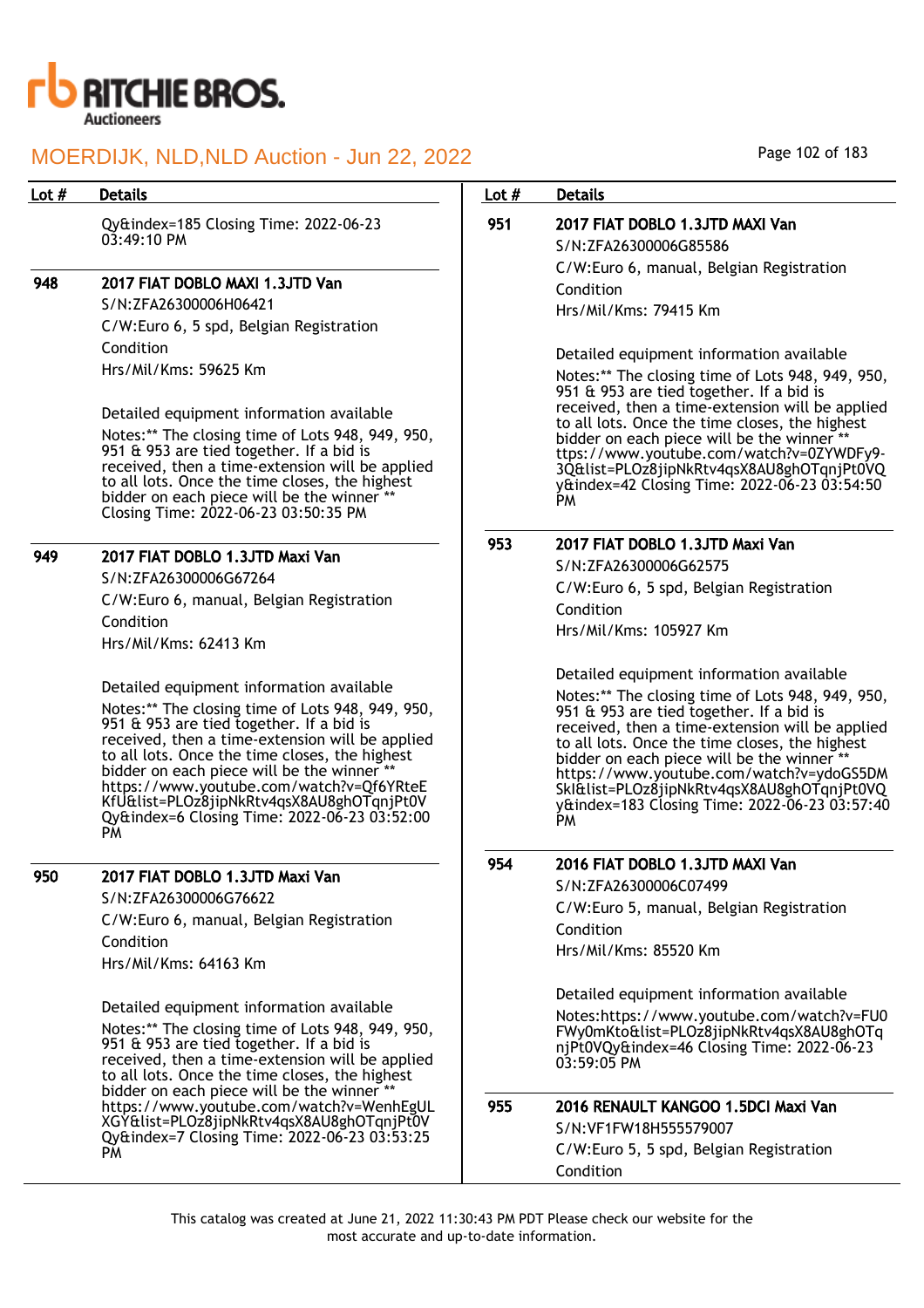

| Lot # | <b>Details</b>                                                                                       | Lot $#$ | <b>Details</b>                                                                                                                       |
|-------|------------------------------------------------------------------------------------------------------|---------|--------------------------------------------------------------------------------------------------------------------------------------|
|       | Hrs/Mil/Kms: 66841 Km                                                                                |         | Notes:** BAD CLUTCH **<br>https://www.youtube.com/watch?v=le1h_QvG                                                                   |
|       | Detailed equipment information available                                                             |         | hrk&list=PLOz8jipNkRtv4qsX8AU8ghOTqnjPt0VQ<br>y&index=108 Closing Time: 2022-06-23 04:04:45                                          |
|       | Notes:https://www.youtube.com/watch?v=Jcu<br>JwHFalgo&list=PLOz8jipNkRtv4qsX8AU8ghOTqnj              |         | <b>PM</b>                                                                                                                            |
|       | Pt0VQy&index=181 Closing Time: 2022-06-23<br>04:00:30 PM                                             | 959     | 2010 PEUGEOT BIPPER 1.4HDI Van<br>S/N:VF3AA8HSCA8038744                                                                              |
| 956   | 2015 RENAULT KANGOO MAXI 1.5DCI Van                                                                  |         | C/W:Euro 4, manual, Belgian Registration                                                                                             |
|       | S/N:VF1FW58H552848082                                                                                |         | Condition                                                                                                                            |
|       | C/W:Euro 5, 5 spd, A/C, cruise control, Dutch<br>Registration                                        |         | Hrs/Mil/Kms: 211315 Km                                                                                                               |
|       | Condition                                                                                            |         | Detailed equipment information available                                                                                             |
|       | Hrs/Mil/Kms: 145537 Km                                                                               |         | Notes:https://www.youtube.com/watch?v=VuT<br>mdNvNgRU&list=PLOz8jipNkRtv4qsX8AU8ghOTq<br>njPt0VQy&index=104 Closing Time: 2022-06-23 |
|       | Detailed equipment information available                                                             |         | 04:06:10 PM                                                                                                                          |
|       | Notes:** The closing time of Lots 956 & 957 are                                                      |         |                                                                                                                                      |
|       | tied together. If a bid is received, then a time-<br>extension will be applied to all lots. Once the | 960     | 2017 RENAULT CLIO 1.5DCI Van                                                                                                         |
|       | time closes, the highest bidder on each piece                                                        |         | S/N:VF15RBF0A58175962                                                                                                                |
|       | will be the winner *<br>https://www.youtube.com/watch?v=YBzHHyAl                                     |         | C/W:5 cyl, Euro 6, French Registration                                                                                               |
|       | pNw&list=PLOz8jipNkRtv4qsX8AU8ghOTqnjPt0V                                                            |         | Condition                                                                                                                            |
|       | Qy&index=182 Closing Time: 2022-06-23<br>04:01:55 PM                                                 |         | Hrs/Mil/Kms: 144234 Km                                                                                                               |
| 957   | 2015 RENAULT KANGOO MAXI 1.5DCI Van                                                                  |         | Detailed equipment information available                                                                                             |
|       | S/N:VF1FW58H552809098                                                                                |         | Notes:https://www.youtube.com/watch?v=chL                                                                                            |
|       | C/W:5 spd, Dutch Registration                                                                        |         | pDme_KQY&list=PLOz8jipNkRtv4qsX8AU8ghOTq<br>njPt0VQy&index=62 Closing Time: 2022-06-23                                               |
|       | Condition                                                                                            |         | 04:07:35 PM                                                                                                                          |
|       | Hrs/Mil/Kms: 164854 Km                                                                               |         |                                                                                                                                      |
|       |                                                                                                      | 961     | 2015 RENAULT CLIO 1.5DCI Van                                                                                                         |
|       | Detailed equipment information available                                                             |         | S/N:VF15RBF0A54085414                                                                                                                |
|       | Notes:** The closing time of Lots 956 & 957 are<br>tied together. If a bid is received, then a time- |         | $C/W:5$ spd                                                                                                                          |
|       | extension will be applied to all lots. Once the                                                      |         | Detailed equipment information available                                                                                             |
|       | time closes, the highest bidder on each piece<br>will be the winner **                               |         | Notes:** NO REGISTRATION / additional                                                                                                |
|       | https://www.youtube.com/watch?v=M3JZU4pk                                                             |         | information available ** ITEM CANNOT BE                                                                                              |
|       | JIY&list=PLOz8jipNkRtv4qsX8AU8ghOTqnjPt0VQ                                                           |         | <b>REGISTERED IN FRANCE **</b><br>https://www.youtube.com/watch?v=S8lc0aCu                                                           |
|       | y&index=184 Closing Time: 2022-06-23 04:03:20<br>PM                                                  |         | WDI&list=PLOz8jipNkRtv4qsX8AU8ghOTqnjPt0V<br>Qy&index=60 Closing Time: 2022-06-23<br>04:09:00 PM                                     |
| 958   | 2014 RENAULT KANGOO 1.5DCI Van                                                                       |         |                                                                                                                                      |
|       | S/N:VF1FW18B450537137                                                                                | 962     | 2016 RENAULT CLIO 1.5DCI Van                                                                                                         |
|       | C/W:Euro 5, manual, Belgian Registration                                                             |         | S/N:VF15RBF0A54728391                                                                                                                |
|       | Condition                                                                                            |         | C/W:Euro 6, 5 spd, French Registration                                                                                               |
|       | Hrs/Mil/Kms: 154392 Km                                                                               |         |                                                                                                                                      |
|       |                                                                                                      |         | Detailed equipment information available                                                                                             |
|       | Detailed equipment information available                                                             |         | Notes:https://www.youtube.com/watch?v=xlcP                                                                                           |

This catalog was created at June 21, 2022 11:30:43 PM PDT Please check our website for the most accurate and up-to-date information.

Notes:https://www.youtube.com/watch?v=xIcP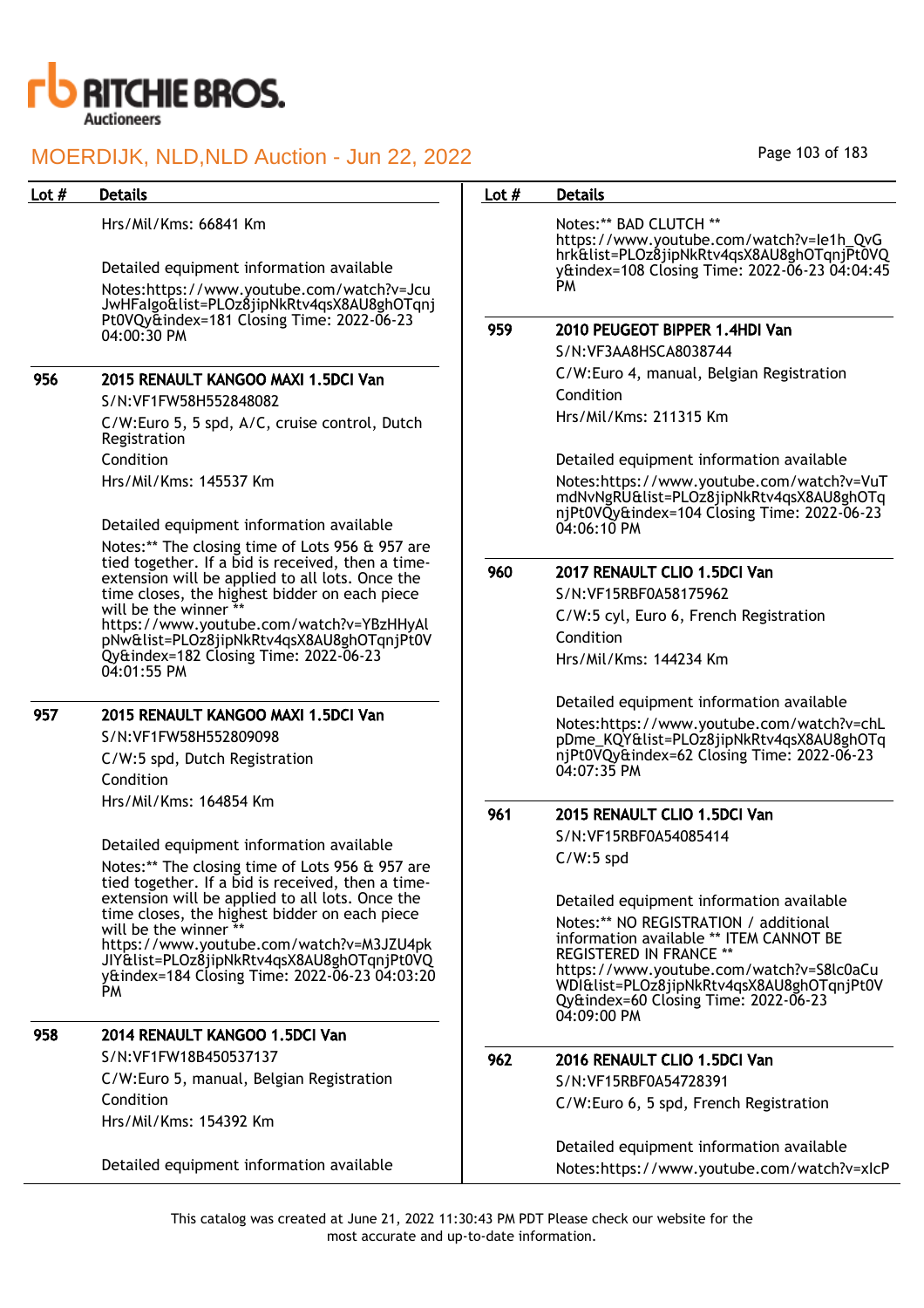

|         | <b>Details</b>                                                                                       |         | <b>Details</b>                                                                                       |
|---------|------------------------------------------------------------------------------------------------------|---------|------------------------------------------------------------------------------------------------------|
| Lot $#$ |                                                                                                      | Lot $#$ |                                                                                                      |
|         | OjylyU0&list=PLOz8jipNkRtv4qsX8AU8ghOTqnjP<br>t0VQy&index=63 Closing Time: 2022-06-23                |         | C/W:petrol, 6 spd, former Swiss Registration                                                         |
|         | 04:10:25 PM                                                                                          |         | Condition                                                                                            |
|         |                                                                                                      |         | Hrs/Mil/Kms: 146438 Km                                                                               |
| 963     | 2014 TOYOTA LAND CRUISER 4x4 Sport Utility<br>Vehicle                                                |         | Detailed equipment information available                                                             |
|         | S/N:JTEEU73J9E4200314                                                                                |         | Notes:** NON DUTY FREE CIRCULATION EU **                                                             |
|         | C/W:5 spd, former Swiss Registration                                                                 |         | The closing time of Lots 966, 967 & 968 are                                                          |
|         | Condition                                                                                            |         | tied together. If a bid is received, then a time-<br>extension will be applied to all lots. Once the |
|         | Hrs/Mil/Kms: 25640 Km                                                                                |         | time closes, the highest bidder on each piece                                                        |
|         |                                                                                                      |         | will be the winner **<br>https://www.youtube.com/watch?v=My8mIVwZ                                    |
|         | Detailed equipment information available                                                             |         | jCg&list=PLOz8jipNkRtv4qsX8AU8ghOTqnjPt0VQ                                                           |
|         | Notes:** NON DUTY FREE CIRCULATION EU **                                                             |         | y&index=8 Closing Time: 2022-06-23 04:17:30<br><b>PM</b>                                             |
|         | https://www.youtube.com/watch?v=ez5vCACf<br>CpM&list=PLOz8jipNkRtsa0RWqVgf-                          |         |                                                                                                      |
|         | P40o3lbJj164&index=251 Closing Time: 2022-                                                           | 968     | 2013 RENAULT DUSTER Sport Utility Vehicle                                                            |
|         | 06-23 04:11:50 PM                                                                                    |         | S/N:VF1HSRC8NDA681197                                                                                |
|         |                                                                                                      |         | C/W:6 spd, former Swiss Registration                                                                 |
| 965     | 2016 RENAULT DUSTER AWD HSAG Sport Utility<br><b>Vehicle</b>                                         |         | Condition                                                                                            |
|         | S/N:VF1HSRCGJ54805128                                                                                |         | Hrs/Mil/Kms: 150883 Km                                                                               |
|         | C/W:A/T, Left Hand Drive, former Swiss                                                               |         |                                                                                                      |
|         | Registration                                                                                         |         | Detailed equipment information available                                                             |
|         | Condition                                                                                            |         | Notes:** NON DUTY FREE CIRCULATION EU **<br>The closing time of Lots 966, 967 & 968 are              |
|         | Hrs/Mil/Kms: 129888 Km                                                                               |         | tied together. If a bid is received, then a time-                                                    |
|         | Detailed equipment information available                                                             |         | extension will be applied to all lots. Once the<br>time closes, the highest bidder on each piece     |
|         | Notes:** NON DUTY FREE CIRCULATION EU **                                                             |         | will be the winner **                                                                                |
|         | Closing Time: 2022-06-23 04:14:40 PM                                                                 |         | https://www.youtube.com/watch?v=V9rqBqBv<br>Qcw&list=PLOz8jipNkRtv4qsX8AU8ghOTqnjPt0V                |
|         |                                                                                                      |         | Qy&index=3 Closing Time: 2022-06-23 04:18:55                                                         |
| 966     | 2013 RENAULT DUSTER Sport Utility Vehicle                                                            |         | PM                                                                                                   |
|         | S/N:VF1HSRAJAEA687758                                                                                | 969     | 2016 RENAULT LODGY 7 Passenger Minivan                                                               |
|         | C/W:petrol, A/T, former Swiss Registration                                                           |         | S/N:VF1JSRFB454815459                                                                                |
|         | Condition                                                                                            |         | C/W:petrol, 5 spd, former Swiss Registration                                                         |
|         | Hrs/Mil/Kms: 111598 Km                                                                               |         | Condition                                                                                            |
|         | Detailed equipment information available                                                             |         | Hrs/Mil/Kms: 47721 Km                                                                                |
|         | Notes:** NON DUTY FREE CIRCULATION EU **                                                             |         |                                                                                                      |
|         | The closing time of Lots 966, 967 & 968 are                                                          |         | Detailed equipment information available                                                             |
|         | tied together. If a bid is received, then a time-<br>extension will be applied to all lots. Once the |         | Notes:** NON DUTY FREE CIRCULATION EU **                                                             |
|         | time closes, the highest bidder on each piece                                                        |         | https://www.youtube.com/watch?v=_L-<br>G_72x7_I&list=PLOz8jipNkRtv4qsX8AU8ghOTqnj                    |
|         | will be the winner **<br>https://www.youtube.com/watch?v=_I-SC8-                                     |         | Pt0VQy&index=4 Closing Time: 2022-06-23                                                              |
|         | p6W4&list=PLOz8jipNkRtv4qsX8AU8ghOTqnjPt0                                                            |         | 04:20:20 PM                                                                                          |
|         | VQy&index=5 Closing Time: 2022-06-23<br>04:16:05 PM                                                  | 970     | 2014 RENAULT LODGY 7 Passenger Minivan                                                               |
|         |                                                                                                      |         | S/N:VF1JSRFB4EG701552                                                                                |
| 967     | 2013 RENAULT DUSTER Sport Utility Vehicle                                                            |         | C/W:petrol, 5 spd, former Swiss Registration                                                         |
|         | S/N:VF1HSRC8N49703903                                                                                |         | Condition                                                                                            |

Page 104 of 183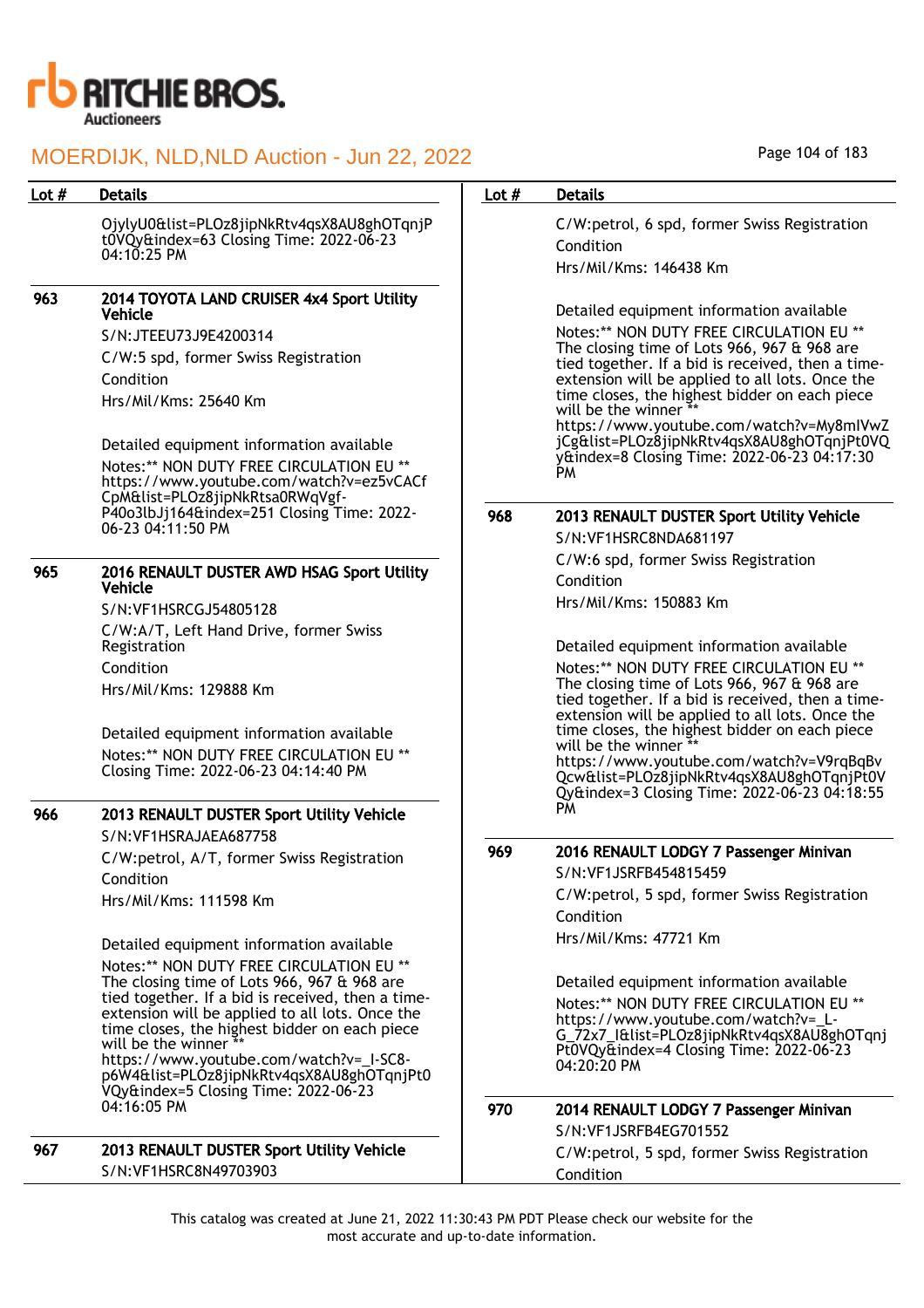

Hrs/Mil/Kms: 102433 Km

Detailed equipment information available Notes:\*\* NON DUTY FREE CIRCULATION EU \*\* https://www.youtube.com/watch?v=cpwa3oCB vMs&list=PLOz8jipNkRtv4qsX8AU8ghOTqnjPt0V Qy&index=19 Closing Time: 2022-06-23 04:21:45 PM

## 971 2013 CITROEN C1 1.0-16V Car

S/N:VF7PMCFB4DR575733

C/W:5 spd, French Registration Condition Hrs/Mil/Kms: 38798 Km

Detailed equipment information available Notes:https://www.youtube.com/watch?v=pHjI

 kIbeQc&list=PLOz8jipNkRtv4qsX8AU8ghOTqnjPt 0VQy&index=55 Closing Time: 2022-06-23 04:23:10 PM

## 972 2008 PEUGEOT 107 Car

S/N:VF3PNCFAC88302537 C/W:petrol, 5 spd, former Swiss Registration Condition Hrs/Mil/Kms: 120422 Km

Detailed equipment information available Notes:\*\* NON DUTY FREE CIRCULATION EU \*\* The closing time of Lots 972 & 973 are tied together. If a bid is received, then a timeextension will be applied to all lots. Once the time closes, the highest bidder on each piece will be the winner  $*$ https://www.youtube.com/watch?v=9xCDMGKb n40&list=PLOz8jipNkRtv4qsX8AU8ghOTqnjPt0V Qy&index=9 Closing Time: 2022-06-23 04:24:35 PM

## 973 2008 PEUGEOT 107 Car

S/N:VF3PNCFAC88295686

C/W:petrol, 5 spd, former Swiss Registration Condition Hrs/Mil/Kms: 128259 Km

Detailed equipment information available Notes:\*\* NON DUTY FREE CIRCULATION EU \*\* The closing time of Lots 972 & 973 are tied together. If a bid is received, then a time-

## Page 105 of 183

## Lot # Details **Details According to the United States Lot # Details**

extension will be applied to all lots. Once the time closes, the highest bidder on each piece will be the winner https://www.youtube.com/watch?v=aowstgLS MM0&list=PLOz8jipNkRtv4qsX8AU8ghOTqnjPt0V Qy&index=10 Closing Time: 2022-06-23 04:26:00 PM

#### 974 2006 MERCEDES-BENZ S 320 Car

S/N:WDD2210221A074441 C/W:A/T, Danish Registration Condition Hrs/Mil/Kms: 345705 Km

Detailed equipment information available

Notes:https://www.youtube.com/watch?v=biT oDlnnzFw&list=PLOz8jipNkRtv4qsX8AU8ghOTqnj Pt0VQy&index=105 Closing Time: 2022-06-23 04:27:25 PM

## 975 MAZDA RX8 Car

S/N:JMZSE173600138819 C/W:6 spd, Right Hand Drive

Detailed equipment information available Notes:\*\* INOPERABLE \*\* NO REGISTRATION / NO PAPERWORK AVAILABLE \*\* Closing Time: 2022- 06-23 04:28:50 PM

### 976 2007 MASERATI QUATTROPORTE 4x4 Car

S/N:ZAMCD39B000027936 Condition Hrs/Mil/Kms: 138021 Km

Detailed equipment information available Notes:\*\* INOPERABLE \*\* NO REGISTRATION \*\* PROOF OF IMPORT AVAILABLE \* https://www.youtube.com/watch?v=syg31C-Po10&list=PLOz8jipNkRtv4qsX8AU8ghOTqnjPt0V Qy&index=241 Closing Time: 2022-06-23 04:30:15 PM

#### 977 2019 MERCEDES-BENZ SPRINTER 514CDI Van Truck

S/N:WDB9071551N051378 C/W:Mercedes, hyd lift gate, French Registration

Notes:\*\* INOPERABLE \*\* Closing Time: 2022-06- 23 04:31:40 PM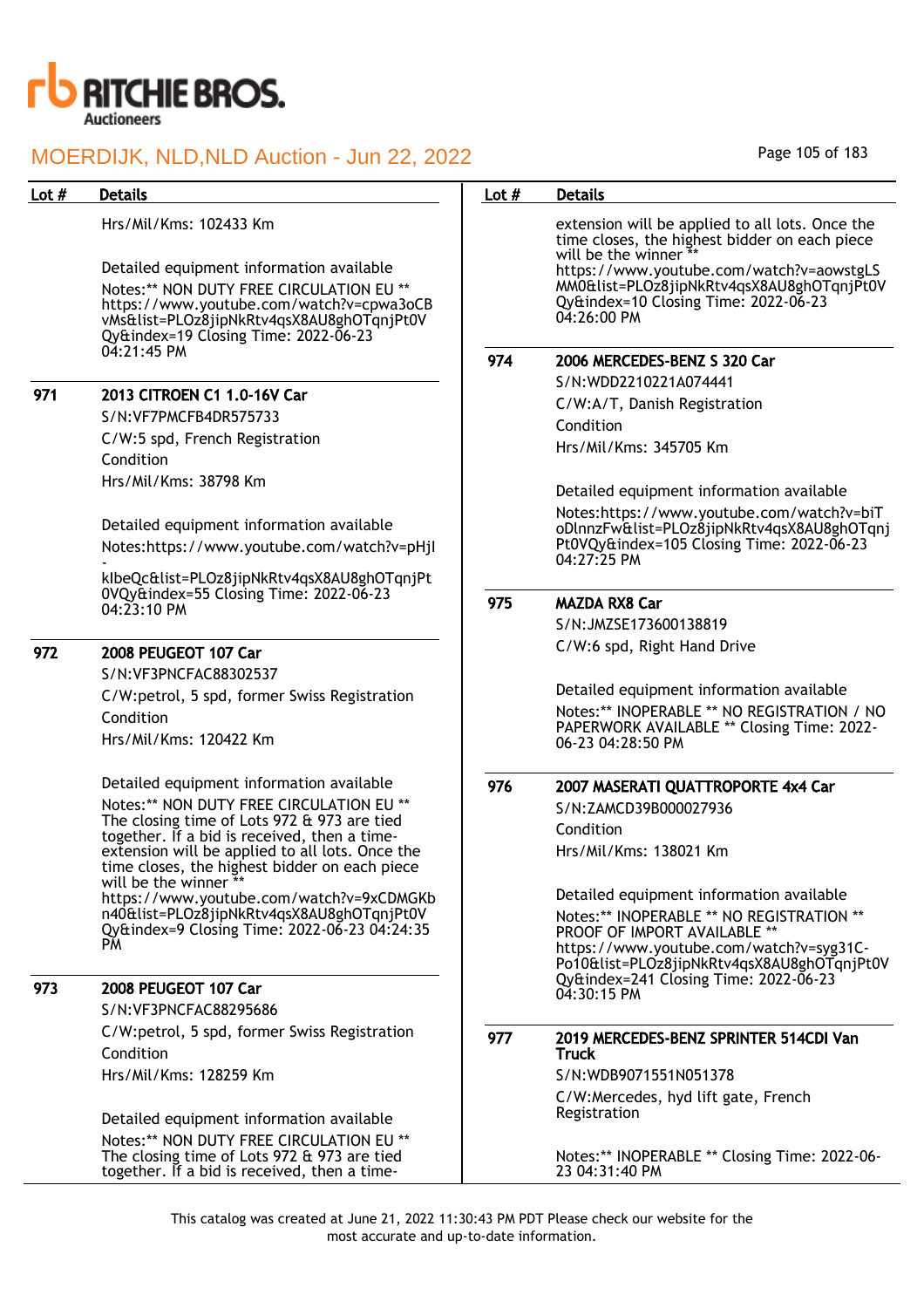

| Lot $#$ | <b>Details</b>                                                                   | Lot $#$ | <b>Details</b>                                                  |
|---------|----------------------------------------------------------------------------------|---------|-----------------------------------------------------------------|
|         |                                                                                  |         | S/N:Not Available                                               |
| 1000    | 2021 Mini Wind Turbine Misc Shop, Warehouse,                                     |         |                                                                 |
|         | Consumer<br>S/N:Not Available                                                    |         | Notes: Closing Time: 2022-06-24 08:31:30 AM                     |
|         | $C/W:500$ Watt                                                                   | 1007    | <b>MAKITA DHP482 Handheld Drill Hand Tools</b>                  |
|         |                                                                                  |         | S/N:Not Available                                               |
|         | Notes: Closing Time: 2022-06-24 08:30:00 AM                                      |         |                                                                 |
| 1001    |                                                                                  |         | Notes: Closing Time: 2022-06-24 08:31:45 AM                     |
|         | 2021 (UNUSED) Mini Wind Turbine Misc Shop,<br><b>Warehouse, Consumer</b>         |         |                                                                 |
|         | S/N:Not Available                                                                | 1008    | 2018 MAKITA DHP482 Handheld Drill Hand Tools                    |
|         | C/W:500 Watt                                                                     |         | S/N:Not Available                                               |
|         | Notes: Closing Time: 2022-06-24 08:30:15 AM                                      |         | Notes: Closing Time: 2022-06-24 08:32:00 AM                     |
|         |                                                                                  | 1009    | 2019 MAKITA DHP482 Handheld Drill Hand Tools                    |
| 1002    | 2021 (UNUSED) Mini Wind Turbine Misc Shop,<br>Warehouse, Consumer                |         | S/N:Not Available                                               |
|         | S/N:Not Available                                                                |         |                                                                 |
|         | C/W:500 Watt                                                                     |         | Notes: Closing Time: 2022-06-24 08:32:15 AM                     |
|         |                                                                                  | 1010    | 2019 MAKITA DHP482 Handheld Drill Hand Tools                    |
|         | Notes: Closing Time: 2022-06-24 08:30:30 AM                                      |         | S/N:Not Available                                               |
| 1003    | 2022 (UNUSED) Qty Of 10 Remote Controls<br>Parts - Other                         |         | Notes: Closing Time: 2022-06-24 08:32:30 AM                     |
|         | S/N:Not Available                                                                |         |                                                                 |
|         | C/W:to fit Genie electric scissorlift, GEN 5                                     | 1011    | HILTI Qty Of Handheld Hand Tools                                |
|         |                                                                                  |         | S/N:Not Available                                               |
|         | Notes:** NON DUTY FREE CIRCULATION EU **<br>Closing Time: 2022-06-24 08:30:45 AM |         |                                                                 |
|         |                                                                                  |         | Notes:** PARTS ONLY ** Closing Time: 2022-06-<br>24 08:32:45 AM |
| 1004    | 2022 (UNUSED) Qty Of 10 Remote Controls                                          |         |                                                                 |
|         | Parts - Other                                                                    | 1012    | HILTI Qty Of Handheld Hand Tools                                |
|         | S/N:Not Available<br>C/W:to fit Genie electric scissorlift, GEN 5                |         | S/N:Not Available                                               |
|         |                                                                                  |         |                                                                 |
|         | Notes:** NON DUTY FREE CIRCULATION EU **<br>Closing Time: 2022-06-24 08:31:00 AM |         | Notes:** PARTS ONLY ** Closing Time: 2022-06-<br>24 08:33:00 AM |
|         |                                                                                  | 1013    | <b>HILTI Qty Of Handheld Hand Tools</b>                         |
| 1005    | 2022 (UNUSED) Qty Of 10 Remote Controls<br>Parts - Other                         |         | S/N:Not Available                                               |
|         | S/N:Not Available                                                                |         | Notes:** PARTS ONLY ** Closing Time: 2022-06-                   |
|         | C/W:to fit Genie electric scissorlift, GEN 5                                     |         | 24 08:33:15 AM                                                  |
|         | Notes:** NON DUTY FREE CIRCULATION EU **                                         |         |                                                                 |
|         | Closing Time: 2022-06-24 08:31:15 AM                                             | 1014    | Qty Of Solar Panels Miscellaneous Industrial -<br>Other         |
| 1006    | <b>MAKITA DHP482 Handheld Drill Hand Tools</b>                                   |         | S/N:Not Available                                               |

Page 106 of 183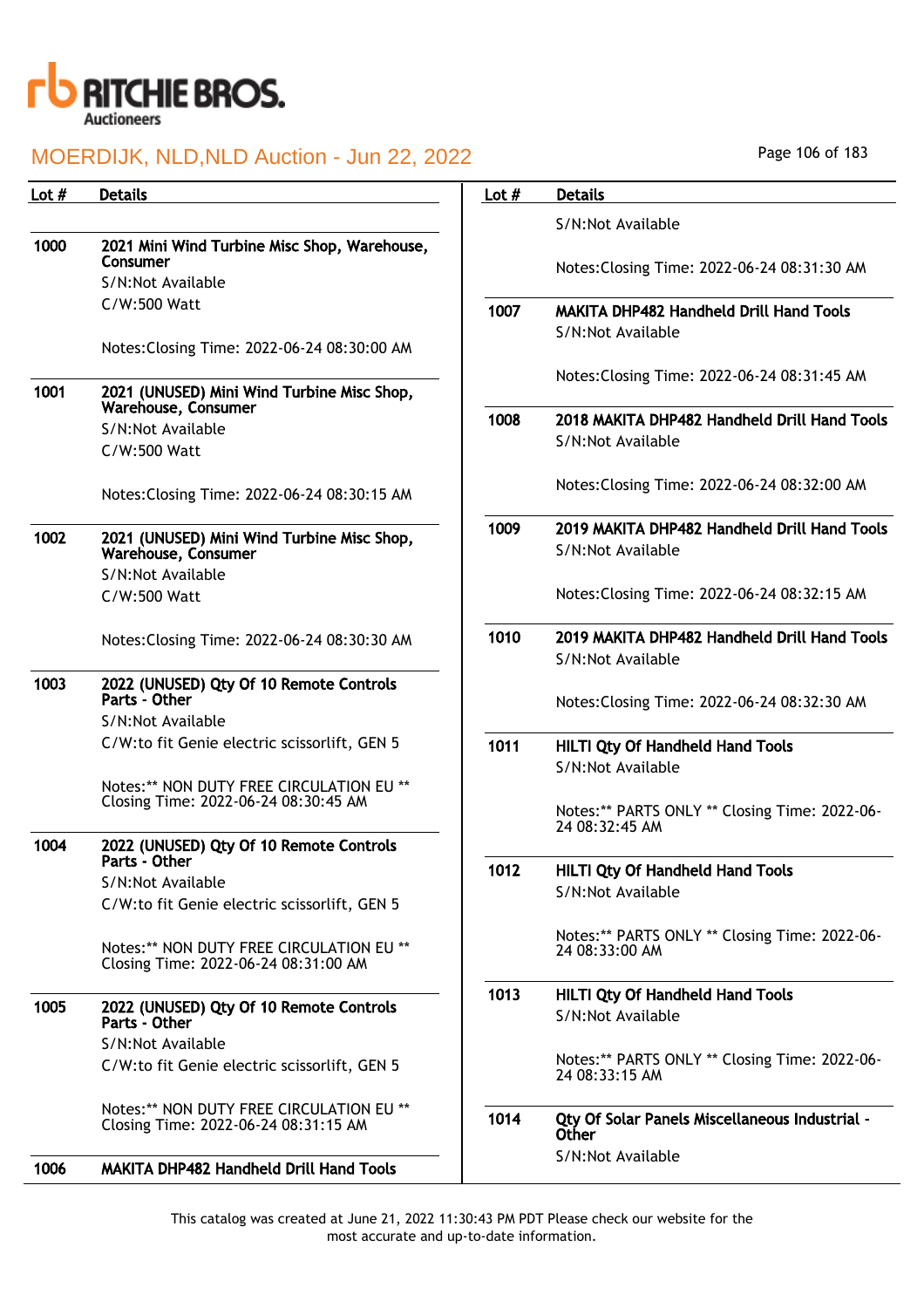

| Lot # | <b>Details</b>                                                 | Lot $#$ | <b>Details</b>                                                   |
|-------|----------------------------------------------------------------|---------|------------------------------------------------------------------|
|       | C/W:4 pallets, 200 panels                                      | 1021    | Qty Of Solar Panels Miscellaneous Industrial -<br>Other          |
|       | Notes: Closing Time: 2022-06-24 08:33:30 AM                    |         | S/N:Not Available                                                |
|       |                                                                |         | C/W:4 pallets, 200 panels                                        |
| 1015  | Qty Of Solar Panels Miscellaneous Industrial -<br><b>Other</b> |         | Notes: Closing Time: 2022-06-24 08:35:15 AM                      |
|       | S/N:Not Available                                              |         |                                                                  |
|       | C/W:4 pallets, 200 panels                                      | 1022    | Qty Of Solar Panels Miscellaneous Industrial -<br><b>Other</b>   |
|       | Notes: Closing Time: 2022-06-24 08:33:45 AM                    |         | S/N:Not Available                                                |
|       |                                                                |         | C/W:4 pallets, 200 panels                                        |
| 1016  | Qty Of Solar Panels Miscellaneous Industrial -<br><b>Other</b> |         | Notes: Closing Time: 2022-06-24 08:35:30 AM                      |
|       | S/N:Not Available                                              |         |                                                                  |
|       | C/W:4 pallets, 200 panels                                      | 1023    | <b>Qty Of Rental Equipment Misc Shop,</b><br>Warehouse, Consumer |
|       | Notes: Closing Time: 2022-06-24 08:34:00 AM                    |         | S/N:Not Available                                                |
| 1017  | Qty Of Solar Panels Miscellaneous Industrial -<br><b>Other</b> |         | Notes: Closing Time: 2022-06-24 08:35:45 AM                      |
|       | S/N:Not Available                                              | 1024    | <b>Pressure Washer</b>                                           |
|       | C/W:4 pallets, 200 panels                                      |         | S/N:Not Available                                                |
|       | Notes: Closing Time: 2022-06-24 08:34:15 AM                    |         | Notes:** PARTS ONLY ** Closing Time: 2022-0<br>24 08:36:00 AM    |
| 1018  | Qty Of Solar Panels Miscellaneous Industrial -<br>Other        | 1025    | Qty Of Rental Equipment Misc Shop,<br>Warehouse, Consumer        |
|       | S/N:Not Available                                              |         |                                                                  |
|       | C/W:4 pallets, 200 panels                                      |         | S/N:Not Available                                                |
|       | Notes: Closing Time: 2022-06-24 08:34:30 AM                    |         | Notes: Closing Time: 2022-06-24 08:36:15 AM                      |
| 1019  | Qty Of Solar Panels Miscellaneous Industrial -<br>Other        | 1026    | Qty Of Rental Equipment Misc Shop,<br>Warehouse, Consumer        |
|       | S/N:Not Available                                              |         | S/N:Not Available                                                |
|       | C/W:4 pallets, 200 panels                                      |         |                                                                  |
|       |                                                                |         | Notes: Closing Time: 2022-06-24 08:36:30 AM                      |
|       | Notes: Closing Time: 2022-06-24 08:34:45 AM                    | 1027    | Qty Of Rental Equipment Misc Shop,                               |
| 1020  | Qty Of Solar Panels Miscellaneous Industrial -<br><b>Other</b> |         | Warehouse, Consumer<br>S/N:Not Available                         |
|       | S/N:Not Available                                              |         |                                                                  |
|       | C/W:4 pallets, 200 panels                                      |         | Notes: Closing Time: 2022-06-24 08:36:45 AM                      |
|       | Notes: Closing Time: 2022-06-24 08:35:00 AM                    | 1028    | <b>Air Conditioner</b>                                           |
|       |                                                                |         | S/N:Not Available                                                |
|       |                                                                |         |                                                                  |

This catalog was created at June 21, 2022 11:30:43 PM PDT Please check our website for the most accurate and up-to-date information.

\*\* Closing Time: 2022-06-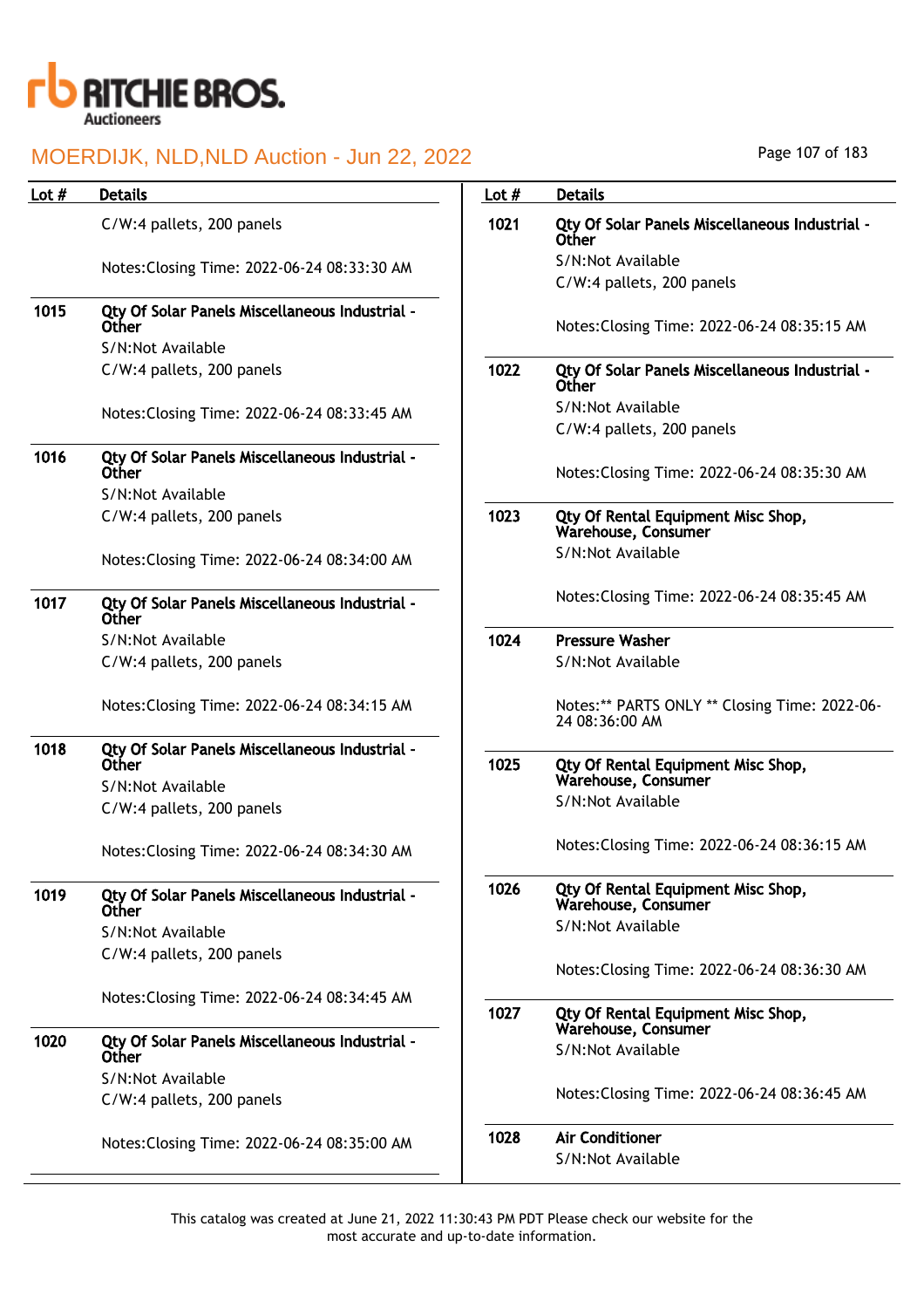

| Lot $#$ | <b>Details</b>                                                  | Lot $#$ | <b>Details</b>                                                |
|---------|-----------------------------------------------------------------|---------|---------------------------------------------------------------|
|         |                                                                 |         |                                                               |
|         | Notes: Closing Time: 2022-06-24 08:37:00 AM                     |         | Notes: Closing Time: 2022-06-24 08:39:00 AM                   |
| 1029    | Qty Of Rental Equipment Misc Shop,<br>Warehouse, Consumer       | 1037    | Qty Of 3 Tile Saws Misc Shop, Warehouse,<br>Consumer          |
|         | S/N:Not Available                                               |         | S/N:Not Available                                             |
|         | Notes: Closing Time: 2022-06-24 08:37:15 AM                     |         | Notes: Closing Time: 2022-06-24 08:39:15 AM                   |
| 1030    | Concrete Saw Misc Shop, Warehouse, Consumer                     | 1038    | Qty Of Rental Equipment Misc Shop,<br>Warehouse, Consumer     |
|         | S/N:Not Available                                               |         | S/N:Not Available                                             |
|         | Notes:** PARTS ONLY ** Closing Time: 2022-06-                   |         |                                                               |
|         | 24 08:37:30 AM                                                  |         | Notes: Closing Time: 2022-06-24 08:39:30 AM                   |
| 1031    | Tile Saw Misc Shop, Warehouse, Consumer<br>S/N:Not Available    | 1039    | Qty Of Rental Equipment Misc Shop,<br>Warehouse, Consumer     |
|         |                                                                 |         | S/N:Not Available                                             |
|         | Notes:** PARTS ONLY ** Closing Time: 2022-06-<br>24 08:37:45 AM |         | Notes: Closing Time: 2022-06-24 08:39:45 AM                   |
| 1032    | Compressor Misc Shop, Warehouse, Consumer<br>S/N:Not Available  | 1040    | High Pressure Washer Misc Shop, Warehouse,<br>Consumer        |
|         |                                                                 |         | S/N:Not Available                                             |
|         | Notes: Closing Time: 2022-06-24 08:38:00 AM                     |         | Notes: Closing Time: 2022-06-24 08:40:00 AM                   |
| 1033    | Wood Chipper Misc Shop, Warehouse, Consumer                     |         |                                                               |
|         | S/N:Not Available                                               | 1041    | Scarifier Misc Shop, Warehouse, Consumer<br>S/N:Not Available |
|         | Notes: Closing Time: 2022-06-24 08:38:15 AM                     |         |                                                               |
|         |                                                                 |         | Notes: Closing Time: 2022-06-24 08:40:15 AM                   |
| 1034    | Portable Concrete Mixer Misc Shop, Warehouse,<br>Consumer       | 1042    |                                                               |
|         | S/N:Not Available                                               |         | Qty Of Rental Equipment Misc Shop,<br>Warehouse, Consumer     |
|         |                                                                 |         | S/N:Not Available                                             |
|         | Notes: Closing Time: 2022-06-24 08:38:30 AM                     |         | Notes: Closing Time: 2022-06-24 08:40:30 AM                   |
| 1035    | Qty Of 3 Compaction Units Misc Shop,                            |         |                                                               |
|         | Warehouse, Consumer                                             | 1043    | Power Pac Unit Misc Shop, Warehouse,<br>Consumer              |
|         | S/N:Not Available                                               |         | S/N:Not Available                                             |
|         | Notes: Closing Time: 2022-06-24 08:38:45 AM                     |         | Notes: Closing Time: 2022-06-24 08:40:45 AM                   |
| 1036    | Qty Of 2 Generators Misc Shop, Warehouse,                       |         |                                                               |
|         | Consumer                                                        | 1044    | Scaffolding Misc Shop, Warehouse, Consumer                    |
|         | S/N:Not Available                                               |         | S/N:Not Available                                             |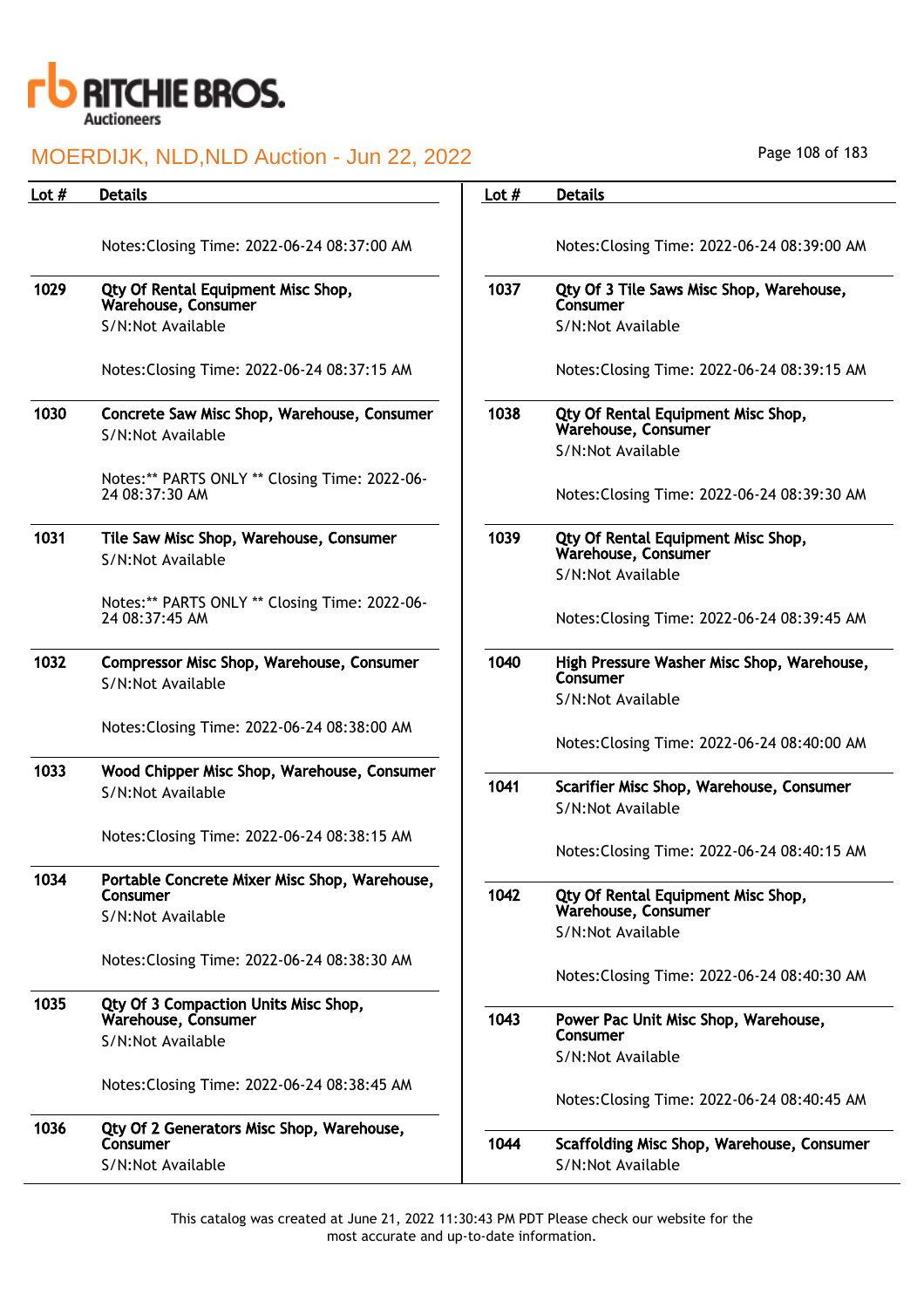

| Lot $#$ | <b>Details</b>                                                        | Lot $#$ | <b>Details</b>             |
|---------|-----------------------------------------------------------------------|---------|----------------------------|
|         | Notes: Closing Time: 2022-06-24 08:41:00 AM                           | 1053    | Heater<br>S/N:No           |
| 1045    | Qty Of Rental Equipment Misc Shop,<br>Warehouse, Consumer             |         |                            |
|         | S/N:Not Available                                                     |         | Notes:                     |
|         | Notes: Closing Time: 2022-06-24 08:41:15 AM                           | 1054    | Qty Of<br>Wareho<br>S/N:No |
| 1046    | Scaffolding Misc Shop, Warehouse, Consumer<br>S/N:Not Available       |         | Notes:                     |
|         | Notes: Closing Time: 2022-06-24 08:41:30 AM                           | 1055    | Tile Sa<br>S/N:No          |
| 1047    | <b>Cultivator Misc Shop, Warehouse, Consumer</b><br>S/N:Not Available |         | Notes:                     |
|         | Notes: Closing Time: 2022-06-24 08:41:45 AM                           | 1056    | Qty Of<br>Wareho           |
| 1048    | Generator Misc Shop, Warehouse, Consumer                              |         | S/N:No                     |
|         | S/N:Not Available                                                     |         | Notes:                     |
|         | Notes: Closing Time: 2022-06-24 08:42:00 AM                           | 1057    | Welder                     |
| 1049    | Generator Misc Shop, Warehouse, Consumer<br>S/N:Not Available         |         | Consun<br>S/N:No           |
|         | Notes: Closing Time: 2022-06-24 08:42:15 AM                           |         | Notes:                     |
| 1050    | Scarifier Misc Shop, Warehouse, Consumer<br>S/N:Not Available         | 1058    | Welder<br>Consun<br>S/N:No |
|         | Notes: Closing Time: 2022-06-24 08:42:30 AM                           |         | Notes:                     |
| 1051    | Qty Of 2 Compaction Units Misc Shop,<br>Warehouse, Consumer           | 1059    | Concre<br>S/N:No           |
|         | S/N:Not Available                                                     |         |                            |
|         | Notes: Closing Time: 2022-06-24 08:42:45 AM                           |         | Notes:                     |
| 1052    | Qty Of Rental Equipment Misc Shop,<br>Warehouse, Consumer             | 1060    | Qty Of<br>Wareho           |
|         | S/N:Not Available                                                     |         | S/N:No                     |
|         | Notes: Closing Time: 2022-06-24 08:43:00 AM                           |         | Notes:                     |

| Lot # | <b>Details</b>                                              |
|-------|-------------------------------------------------------------|
|       |                                                             |
| 1053  | Heater                                                      |
|       | S/N:Not Available                                           |
|       | Notes: Closing Time: 2022-06-24 08:43:15 AM                 |
| 1054  | Qty Of 2 Compaction Units Misc Shop,<br>Warehouse, Consumer |
|       | S/N:Not Available                                           |
|       | Notes: Closing Time: 2022-06-24 08:43:30 AM                 |
| 1055  | Tile Saw Misc Shop, Warehouse, Consumer                     |
|       | S/N:Not Available                                           |
|       | Notes: Closing Time: 2022-06-24 08:43:45 AM                 |
| 1056  | Qty Of Rental Equipment Misc Shop,<br>Warehouse, Consumer   |
|       | S/N:Not Available                                           |
|       | Notes: Closing Time: 2022-06-24 08:44:00 AM                 |
| 1057  | Welder Generator Misc Shop, Warehouse,<br>Consumer          |
|       | S/N:Not Available                                           |
|       | Notes: Closing Time: 2022-06-24 08:44:15 AM                 |
| 1058  | Welder Generator Misc Shop, Warehouse,<br>Consumer          |
|       | S/N:Not Available                                           |
|       | Notes: Closing Time: 2022-06-24 08:44:30 AM                 |
| 1059  | Concrete Saw Misc Shop, Warehouse, Consumer                 |
|       | S/N:Not Available                                           |
|       | Notes: Closing Time: 2022-06-24 08:44:45 AM                 |
| 1060  | Qty Of Rental Equipment Misc Shop,<br>Warehouse, Consumer   |
|       | S/N:Not Available                                           |
|       | Notes: Closing Time: 2022-06-24 08:45:00 AM                 |
|       |                                                             |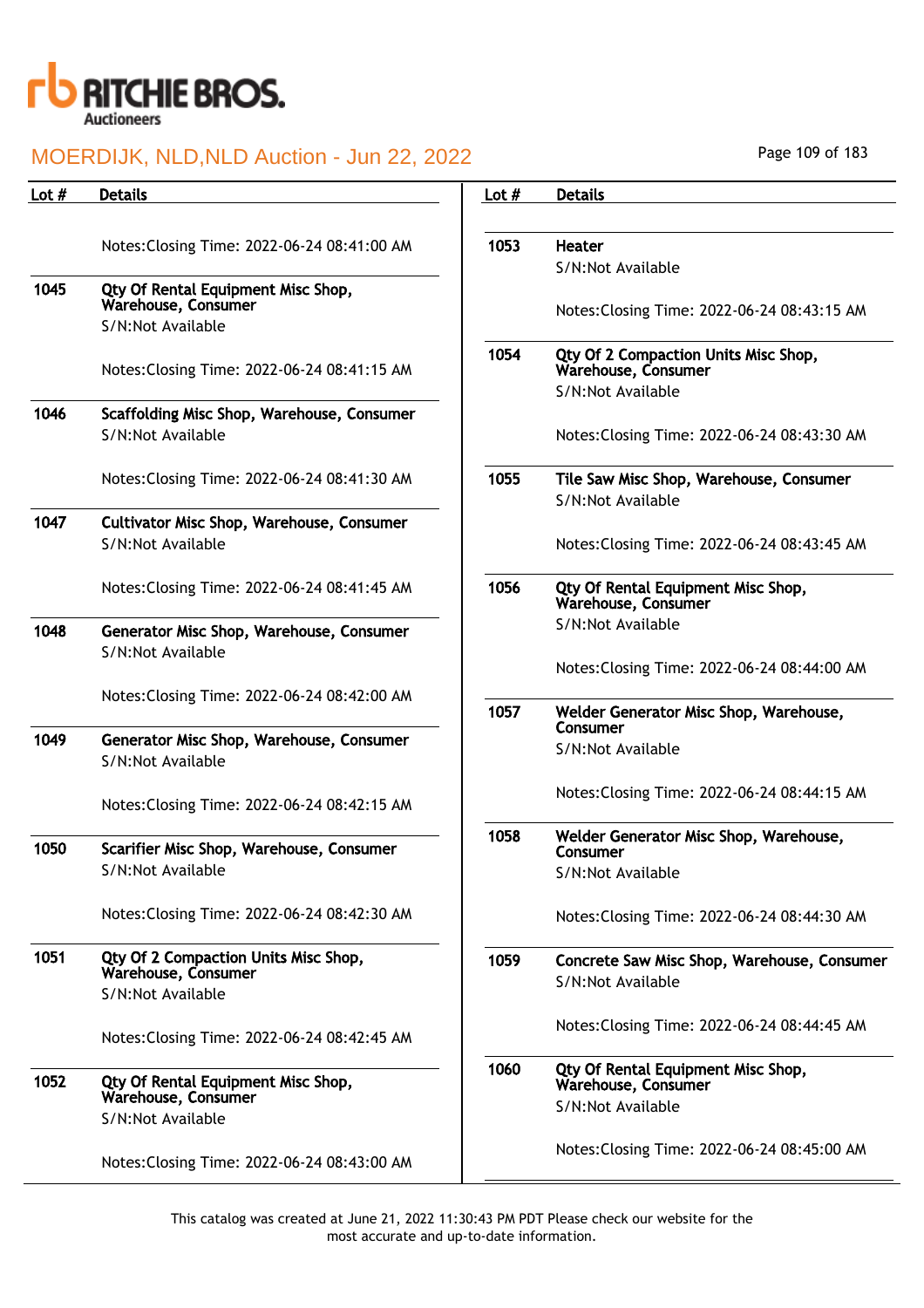

| Lot # | <b>Details</b>                                                   | Lot $#$ | <b>Details</b>                                                              |
|-------|------------------------------------------------------------------|---------|-----------------------------------------------------------------------------|
| 1061  | Wood Chipper Misc Shop, Warehouse, Consumer<br>S/N:Not Available |         | Notes: Closing Time: 2022-06-24 08:47:15 AM                                 |
|       | Notes: Closing Time: 2022-06-24 08:45:15 AM                      | 1070    | Concrete Saw Misc Shop, Warehouse, Consumer<br>S/N:Not Available            |
| 1062  | Generator Misc Shop, Warehouse, Consumer<br>S/N:Not Available    |         | Notes: Closing Time: 2022-06-24 08:47:30 AM                                 |
|       |                                                                  | 1071    | Qty Of 5 Heater                                                             |
|       | Notes: Closing Time: 2022-06-24 08:45:30 AM                      |         | S/N:Not Available                                                           |
| 1063  | Generator Misc Shop, Warehouse, Consumer<br>S/N:Not Available    |         | Notes: Closing Time: 2022-06-24 08:47:45 AM                                 |
|       | Notes: Closing Time: 2022-06-24 08:45:45 AM                      | 1072    | Concrete Saw Misc Shop, Warehouse, Consumer<br>S/N:Not Available            |
| 1064  | Generator Misc Shop, Warehouse, Consumer<br>S/N:Not Available    |         | Notes: Closing Time: 2022-06-24 08:48:00 AM                                 |
|       | Notes: Closing Time: 2022-06-24 08:46:00 AM                      | 1073    | Sand Blast Equipment Misc Shop, Warehouse,<br>Consumer<br>S/N:Not Available |
| 1065  | Scaffolding Misc Shop, Warehouse, Consumer                       |         |                                                                             |
|       | S/N:Not Available                                                |         | Notes: Closing Time: 2022-06-24 08:48:15 AM                                 |
|       | Notes: Closing Time: 2022-06-24 08:46:15 AM                      | 1074    | Sand Blast Equipment Misc Shop, Warehouse,<br>Consumer                      |
| 1066  | Qty Of 4 Air Conditioners Misc Shop,<br>Warehouse, Consumer      |         | S/N:Not Available                                                           |
|       | S/N:Not Available                                                |         | Notes: Closing Time: 2022-06-24 08:48:30 AM                                 |
|       | Notes: Closing Time: 2022-06-24 08:46:30 AM                      | 1075    | Sand Blast Equipment Misc Shop, Warehouse,<br>Consumer                      |
| 1067  | High Pressure Washer Misc Shop, Warehouse,<br>Consumer           |         | S/N:Not Available                                                           |
|       | S/N:Not Available                                                |         | Notes: Closing Time: 2022-06-24 08:48:45 AM                                 |
|       | Notes: Closing Time: 2022-06-24 08:46:45 AM                      | 1076    | Scarifier Misc Shop, Warehouse, Consumer<br>S/N:Not Available               |
| 1068  | Lifting Unit Misc Shop, Warehouse, Consumer<br>S/N:Not Available |         | Notes: Closing Time: 2022-06-24 08:49:00 AM                                 |
|       | Notes: Closing Time: 2022-06-24 08:47:00 AM                      | 1077    | Qty Of 3 Heater<br>S/N:Not Available                                        |
| 1069  | Concrete Saw Misc Shop, Warehouse, Consumer<br>S/N:Not Available |         | Notes: Closing Time: 2022-06-24 08:49:15 AM                                 |

Page 110 of 183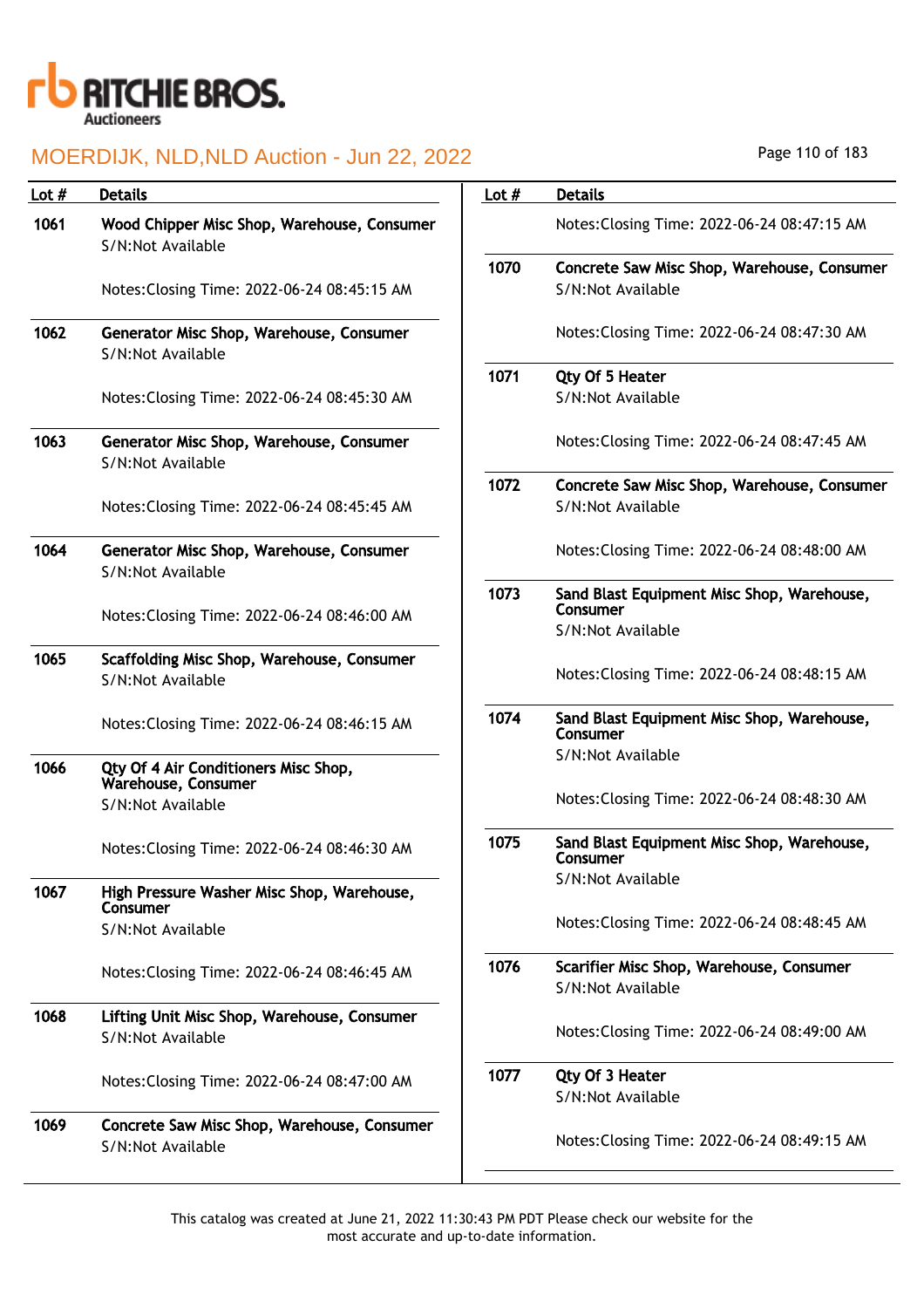

| Lot $#$ | <b>Details</b>                                                                  | Lot $#$ | <b>Details</b>                                                   |
|---------|---------------------------------------------------------------------------------|---------|------------------------------------------------------------------|
| 1078    | Concrete Saw Misc Shop, Warehouse, Consumer<br>S/N:Not Available                |         | S/N:Not Available                                                |
|         | Notes: Closing Time: 2022-06-24 08:49:30 AM                                     |         | Notes: Closing Time: 2022-06-24 08:51:30 AM                      |
|         |                                                                                 | 1087    | Rental Equipment Misc Shop, Warehouse,<br>Consumer               |
| 1079    | Qty Of 2 Vacuum Cleaners Misc Shop,<br>Warehouse, Consumer<br>S/N:Not Available |         | S/N:Not Available                                                |
|         | Notes: Closing Time: 2022-06-24 08:49:45 AM                                     |         | Notes: Closing Time: 2022-06-24 08:51:45 AM                      |
| 1080    | Qty Of 3 Tile Saws Misc Shop, Warehouse,                                        | 1088    | Rental Equipment Misc Shop, Warehouse,<br>Consumer               |
|         | Consumer<br>S/N:Not Available                                                   |         | S/N:Not Available                                                |
|         | Notes: Closing Time: 2022-06-24 08:50:00 AM                                     |         | Notes: Closing Time: 2022-06-24 08:52:00 AM                      |
| 1081    |                                                                                 | 1089    | Qty Of Rental Equipment Misc Shop,<br>Warehouse, Consumer        |
|         | Qty Of 2 Heater<br>S/N:Not Available                                            |         | S/N:Not Available                                                |
|         | Notes: Closing Time: 2022-06-24 08:50:15 AM                                     |         | Notes: Closing Time: 2022-06-24 08:52:15 AM                      |
| 1082    | Qty Of Rental Equipment Misc Shop,<br>Warehouse, Consumer                       | 1090    | Qty Of Rental Equipment Misc Shop,<br>Warehouse, Consumer        |
|         | S/N:Not Available                                                               |         | S/N:Not Available                                                |
|         | Notes: Closing Time: 2022-06-24 08:50:30 AM                                     |         | Notes: Closing Time: 2022-06-24 08:52:30 AM                      |
| 1083    | <b>Cultivator Misc Shop, Warehouse, Consumer</b><br>S/N:Not Available           | 1091    | Qty Of 2 High Pressure Washers Misc Shop,<br>Warehouse, Consumer |
|         |                                                                                 |         | S/N:Not Available                                                |
|         | Notes: Closing Time: 2022-06-24 08:50:45 AM                                     |         | Notes: Closing Time: 2022-06-24 08:52:45 AM                      |
| 1084    | Qty Of 2 Fans Misc Shop, Warehouse, Consumer<br>S/N:Not Available               | 1092    | Qty Of 2 High Pressure Washers Misc Shop,<br>Warehouse, Consumer |
|         | Notes: Closing Time: 2022-06-24 08:51:00 AM                                     |         | S/N:Not Available                                                |
|         |                                                                                 |         | Notes: Closing Time: 2022-06-24 08:53:00 AM                      |
| 1085    | Qty Of Rental Equipment Misc Shop,<br>Warehouse, Consumer                       | 1093    |                                                                  |
|         | S/N:Not Available                                                               |         | Scaffolding Misc Shop, Warehouse, Consumer<br>S/N:Not Available  |
|         | Notes: Closing Time: 2022-06-24 08:51:15 AM                                     |         | Notes: Closing Time: 2022-06-24 08:53:15 AM                      |
| 1086    | Sand Blast Equipment Misc Shop, Warehouse,<br>Consumer                          | 1094    | Qty Of 3 Vacuum Cleaners Misc Shop,                              |

Page 111 of 183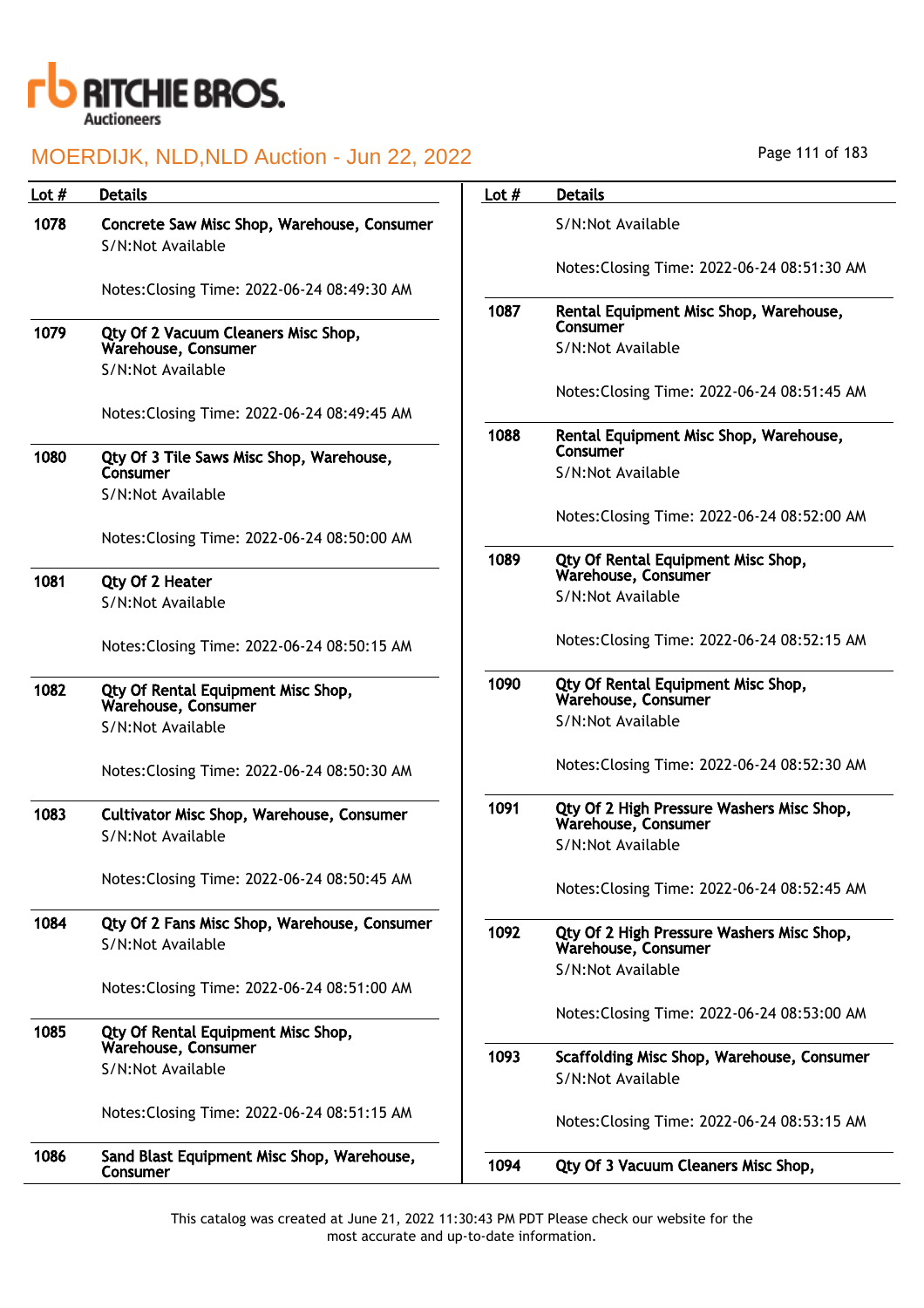

| Lot $#$ | <b>Details</b>                                                        | Lot $#$ | <b>Details</b>                                                   |
|---------|-----------------------------------------------------------------------|---------|------------------------------------------------------------------|
|         | Warehouse, Consumer                                                   |         |                                                                  |
|         | S/N:Not Available                                                     | 1103    | SDMO 3000 Generator Misc Shop, Warehouse,<br>Consumer            |
|         | Notes: Closing Time: 2022-06-24 08:53:30 AM                           |         | S/N:Not Available                                                |
| 1095    | Scaffolding Misc Shop, Warehouse, Consumer<br>S/N:Not Available       |         | Notes: Closing Time: 2022-06-24 08:55:45 AM                      |
|         |                                                                       | 1104    | Ladder                                                           |
|         | Notes: Closing Time: 2022-06-24 08:53:45 AM                           |         | S/N:Not Available                                                |
| 1096    | <b>Cultivator Misc Shop, Warehouse, Consumer</b><br>S/N:Not Available |         | Notes: Closing Time: 2022-06-24 08:56:00 AM                      |
|         |                                                                       | 1105    | Qty Of 4 Floor Grinders Misc Shop, Warehouse,<br>Consumer        |
|         | Notes: Closing Time: 2022-06-24 08:54:00 AM                           |         | S/N:Not Available                                                |
| 1097    | <b>Cultivator Misc Shop, Warehouse, Consumer</b><br>S/N:Not Available |         | Notes: Closing Time: 2022-06-24 08:56:15 AM                      |
|         | Notes: Closing Time: 2022-06-24 08:54:15 AM                           | 1106    | Power Trowel Misc Shop, Warehouse, Consumer<br>S/N:Not Available |
| 1098    | <b>Cultivator Misc Shop, Warehouse, Consumer</b><br>S/N:Not Available |         | Notes: Closing Time: 2022-06-24 08:56:30 AM                      |
|         | Notes: Closing Time: 2022-06-24 08:54:30 AM                           | 1107    | Scaffolding<br>S/N:Not Available                                 |
| 1099    | Scaffolding Misc Shop, Warehouse, Consumer<br>S/N:Not Available       |         | Notes: Closing Time: 2022-06-24 08:56:45 AM                      |
|         | Notes: Closing Time: 2022-06-24 08:54:45 AM                           | 1108    | Table Lift Misc Shop, Warehouse, Consumer<br>S/N:Not Available   |
| 1100    | Humidifier Misc Shop, Warehouse, Consumer<br>S/N:Not Available        |         | Notes: Closing Time: 2022-06-24 08:57:00 AM                      |
|         | Notes: Closing Time: 2022-06-24 08:55:00 AM                           | 1109    | Concrete Saw Misc Shop, Warehouse, Consumer<br>S/N:Not Available |
| 1101    | Power Pac Unit Misc Shop, Warehouse,<br>Consumer                      |         | Notes: Closing Time: 2022-06-24 08:57:15 AM                      |
|         | S/N:Not Available                                                     | 1110    | SDMO WELDARC 200 Welder Generator Misc                           |
|         | Notes: Closing Time: 2022-06-24 08:55:15 AM                           |         | Shop, Warehouse, Consumer<br>S/N:Not Available                   |
| 1102    | Generator Misc Shop, Warehouse, Consumer<br>S/N:Not Available         |         | Notes: Closing Time: 2022-06-24 08:57:30 AM                      |
|         |                                                                       | 1111    | Rental Equipment Misc Shop, Warehouse,                           |
|         | Notes: Closing Time: 2022-06-24 08:55:30 AM                           |         |                                                                  |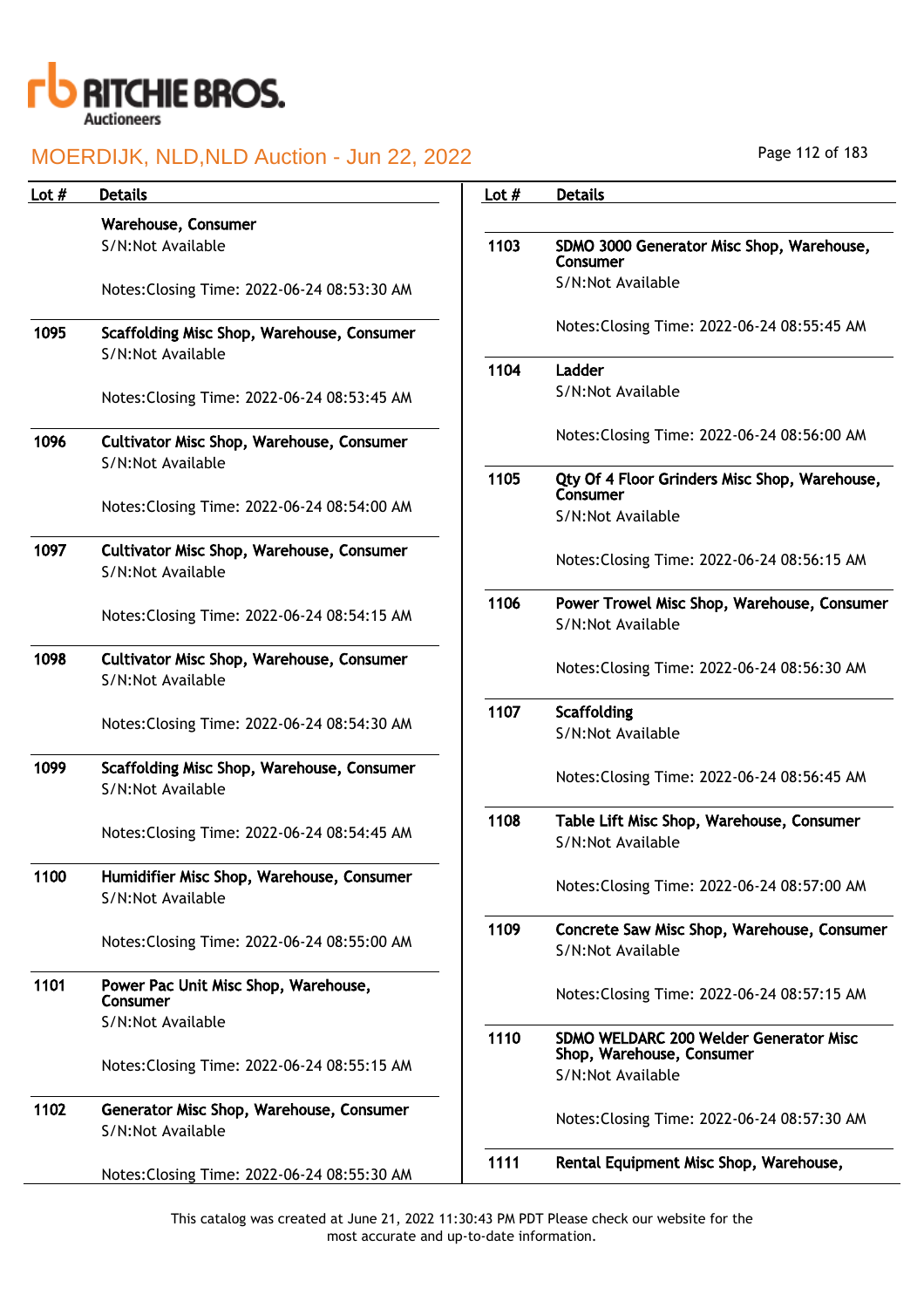

| Lot $#$ | <b>Details</b>                                                | Lot $#$ | <b>Details</b>                                                   |
|---------|---------------------------------------------------------------|---------|------------------------------------------------------------------|
|         | Consumer                                                      |         | Warehouse, Consumer                                              |
|         | S/N:Not Available                                             |         | S/N:Not Available                                                |
|         | Notes: Closing Time: 2022-06-24 08:57:45 AM                   |         | Notes: Closing Time: 2022-06-24 08:59:45 AM                      |
| 1112    | Rental Equipment Misc Shop, Warehouse,<br>Consumer            | 1120    | Qty Of Pneumatic Hammers Misc Shop,<br>Warehouse, Consumer       |
|         | S/N:Not Available                                             |         | S/N:Not Available                                                |
|         | Notes: Closing Time: 2022-06-24 08:58:00 AM                   |         | Notes: Closing Time: 2022-06-24 09:00:00 AM                      |
| 1113    | Scarifier Misc Shop, Warehouse, Consumer<br>S/N:Not Available | 1121    | Qty Of Pneumatic Hammers Misc Shop,<br>Warehouse, Consumer       |
|         |                                                               |         | S/N:Not Available                                                |
|         | Notes: Closing Time: 2022-06-24 08:58:15 AM                   |         | Notes: Closing Time: 2022-06-24 09:00:15 AM                      |
| 1114    | Rental Equipment Misc Shop, Warehouse,<br>Consumer            | 1122    | Qty Of Hammers Misc Shop, Warehouse,<br>Consumer                 |
|         | S/N:Not Available                                             |         | S/N:Not Available                                                |
|         | Notes: Closing Time: 2022-06-24 08:58:30 AM                   |         | Notes: Closing Time: 2022-06-24 09:00:30 AM                      |
| 1115    | Qty Of 5 Heater                                               |         |                                                                  |
|         | S/N:Not Available                                             | 1123    | Rental Equipment Misc Shop, Warehouse,<br>Consumer               |
|         | Notes: Closing Time: 2022-06-24 08:58:45 AM                   |         | S/N:Not Available                                                |
| 1116    | Qty Of 4 Floor Grinders Misc Shop, Warehouse,<br>Consumer     |         | Notes: Closing Time: 2022-06-24 09:00:45 AM                      |
|         | S/N:Not Available                                             | 1124    | Qty Of 2 Wheels Misc Shop, Warehouse,<br>Consumer                |
|         | Notes: Closing Time: 2022-06-24 08:59:00 AM                   |         | S/N:Not Available                                                |
| 1117    | Qty Of Rental Equipment Misc Shop,<br>Warehouse, Consumer     |         | Notes: Closing Time: 2022-06-24 09:01:00 AM                      |
|         | S/N:Not Available                                             | 1125    | 2013 Portable Mixer Misc Shop, Warehouse,<br>Consumer            |
|         | Notes: Closing Time: 2022-06-24 08:59:15 AM                   |         | S/N:Not Available                                                |
|         |                                                               |         | Notes: Closing Time: 2022-06-24 09:01:15 AM                      |
| 1118    | Qty Of Rental Equipment Misc Shop,<br>Warehouse, Consumer     |         |                                                                  |
|         | S/N:Not Available                                             | 1126    | Power Trowel Misc Shop, Warehouse, Consumer<br>S/N:Not Available |
|         | Notes: Closing Time: 2022-06-24 08:59:30 AM                   |         | Notes: Closing Time: 2022-06-24 09:01:30 AM                      |
| 1119    | Qty Of Rental Equipment Misc Shop,                            |         |                                                                  |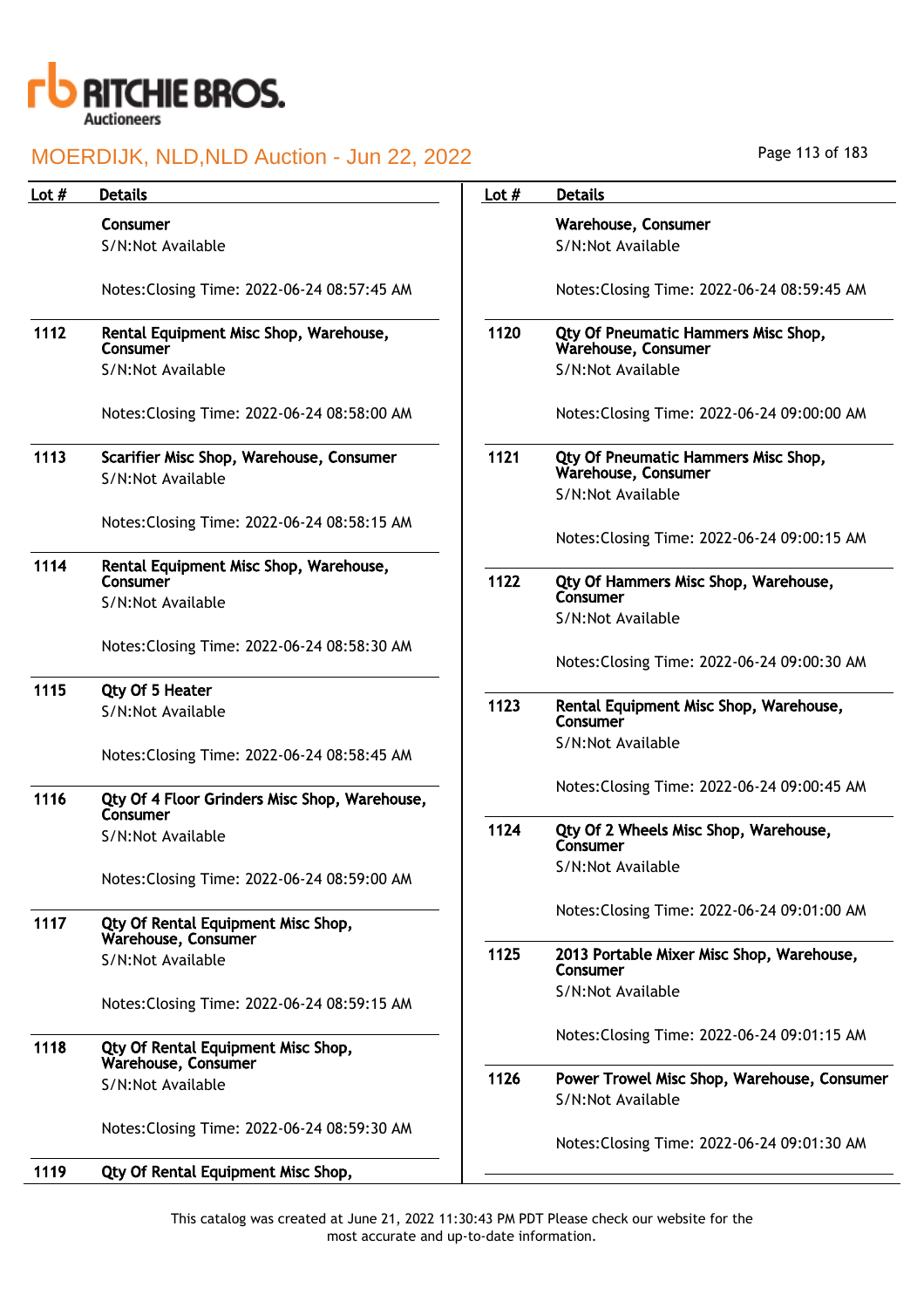

| Lot $#$ |                                                                             |         |                                                                                 |
|---------|-----------------------------------------------------------------------------|---------|---------------------------------------------------------------------------------|
|         | <b>Details</b>                                                              | Lot $#$ | <b>Details</b>                                                                  |
| 1127    | Material Lift Misc Shop, Warehouse, Consumer                                |         |                                                                                 |
|         | S/N:Not Available                                                           |         | Notes: Closing Time: 2022-06-24 09:03:45 AM                                     |
|         | Notes: Closing Time: 2022-06-24 09:01:45 AM                                 | 1136    | Qty Of 4 Tires Misc Shop, Warehouse, Consumer<br>S/N:Not Available              |
| 1128    | Sand Blast Equipment Misc Shop, Warehouse,<br>Consumer<br>S/N:Not Available |         | Notes: Closing Time: 2022-06-24 09:04:00 AM                                     |
|         | Notes: Closing Time: 2022-06-24 09:02:00 AM                                 | 1137    | Qty Of 2 Vacuum Cleaners Misc Shop,<br>Warehouse, Consumer<br>S/N:Not Available |
| 1129    | Tile Saw Misc Shop, Warehouse, Consumer                                     |         |                                                                                 |
|         | S/N:Not Available                                                           |         | Notes: Closing Time: 2022-06-24 09:04:15 AM                                     |
|         | Notes: Closing Time: 2022-06-24 09:02:15 AM                                 | 1138    | Qty Of 6 Tires Misc Shop, Warehouse, Consumer<br>S/N:Not Available              |
| 1130    | lifting Unit Misc Shop, Warehouse, Consumer                                 |         |                                                                                 |
|         | S/N:Not Available                                                           |         | Notes: Closing Time: 2022-06-24 09:04:30 AM                                     |
|         | Notes: Closing Time: 2022-06-24 09:02:30 AM                                 | 1139    | Power Pac Unit Misc Shop, Warehouse,<br>Consumer                                |
| 1131    | High Pressure Washer Misc Shop, Warehouse,                                  |         | S/N:Not Available                                                               |
|         | Consumer                                                                    |         | C/W:Demolition Hammer                                                           |
|         | S/N:Not Available                                                           |         |                                                                                 |
|         | Notes: Closing Time: 2022-06-24 09:02:45 AM                                 |         | Notes: Closing Time: 2022-06-24 09:04:45 AM                                     |
|         |                                                                             | 1140    | Core Drill Misc Shop, Warehouse, Consumer                                       |
| 1132    | Power Trowel Misc Shop, Warehouse, Consumer                                 |         | S/N:Not Available                                                               |
|         | S/N:Not Available                                                           |         |                                                                                 |
|         |                                                                             |         | Notes: Closing Time: 2022-06-24 09:05:00 AM                                     |
|         | Notes: Closing Time: 2022-06-24 09:03:00 AM                                 | 1141    | Qty Of Rental Equipment Misc Shop,                                              |
| 1133    | Lifting Unit Misc Shop, Warehouse, Consumer                                 |         | Warehouse, Consumer                                                             |
|         | S/N:Not Available                                                           |         | S/N:Not Available                                                               |
|         | Notes: Closing Time: 2022-06-24 09:03:15 AM                                 |         | Notes: Closing Time: 2022-06-24 09:05:15 AM                                     |
| 1134    | Qty Of Rental Equipment Misc Shop,<br>Warehouse, Consumer                   | 1142    | Winch Misc Shop, Warehouse, Consumer<br>S/N:Not Available                       |
|         | S/N:Not Available                                                           |         |                                                                                 |
|         | Notes: Closing Time: 2022-06-24 09:03:30 AM                                 |         | Notes: Closing Time: 2022-06-24 09:05:30 AM                                     |
|         |                                                                             | 1143    | Generator Misc Shop, Warehouse, Consumer                                        |
|         |                                                                             |         |                                                                                 |
| 1135    | Concrete Saw Misc Shop, Warehouse, Consumer                                 |         | S/N:Not Available                                                               |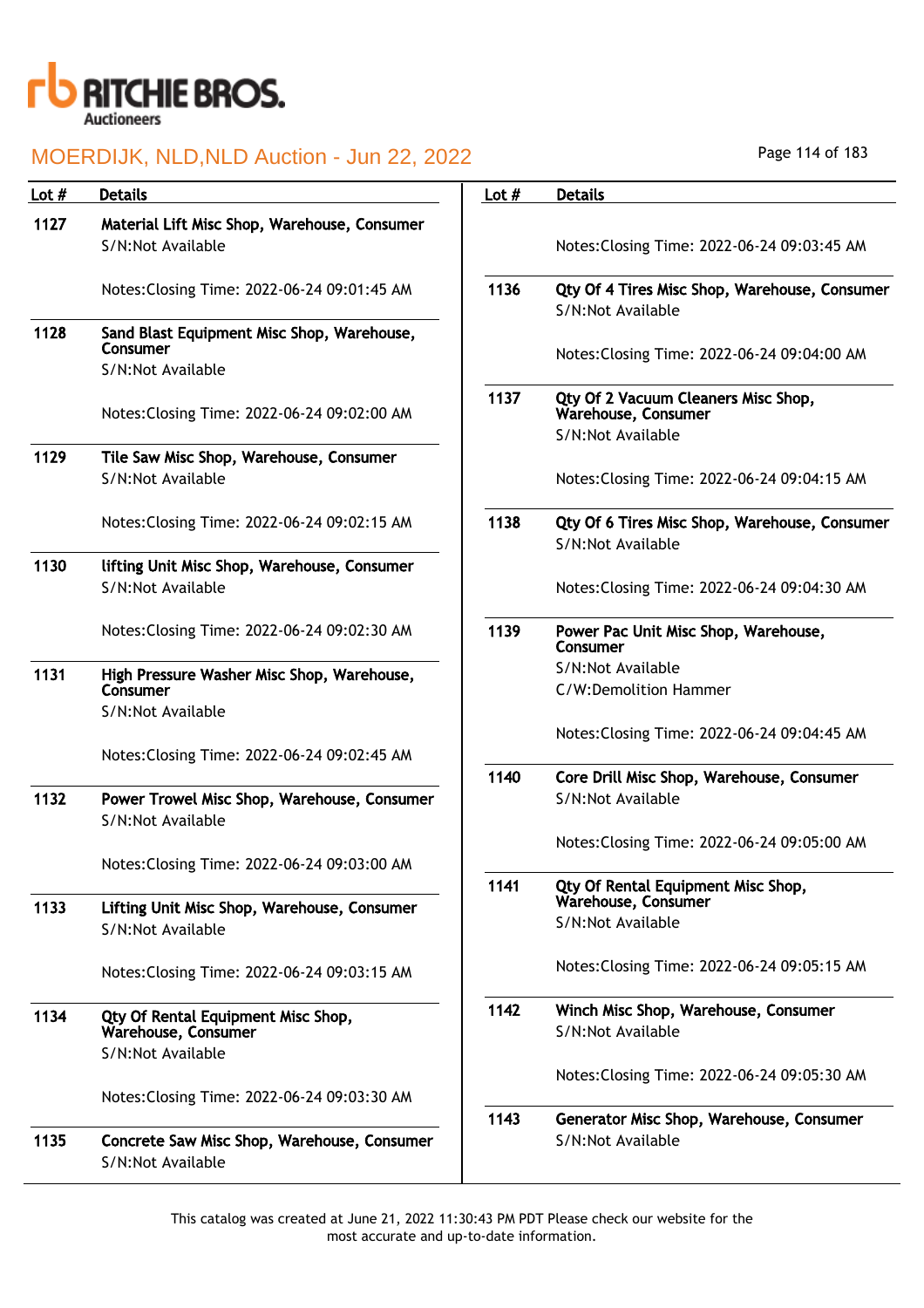

| Lot # | <b>Details</b>                                                | Lot $#$ | <b>Details</b>                                                |
|-------|---------------------------------------------------------------|---------|---------------------------------------------------------------|
|       | Notes: Closing Time: 2022-06-24 09:05:45 AM                   |         |                                                               |
| 1144  | Rental Equipment Misc Shop, Warehouse,                        | 1152    | Qty Of Pneumatic Hammer Misc Shop,<br>Warehouse, Consumer     |
|       | Consumer                                                      |         | S/N:Not Available                                             |
|       | S/N:Not Available                                             |         | Notes: Closing Time: 2022-06-24 09:08:00 AM                   |
|       | Notes: Closing Time: 2022-06-24 09:06:00 AM                   | 1153    | Qty Of 2 Concrete Saws Misc Shop, Warehouse,                  |
| 1145  | High Pressure Washer Misc Shop, Warehouse,<br>Consumer        |         | Consumer<br>S/N:Not Available                                 |
|       | S/N:Not Available                                             |         |                                                               |
|       | Notes: Closing Time: 2022-06-24 09:06:15 AM                   |         | Notes: Closing Time: 2022-06-24 09:08:15 AM                   |
| 1146  | Rental Equipment Misc Shop, Warehouse,                        | 1154    | Qty Of Rental Equipment Misc Shop,<br>Warehouse, Consumer     |
|       | Consumer<br>S/N:Not Available                                 |         | S/N:Not Available                                             |
|       |                                                               |         | Notes: Closing Time: 2022-06-24 09:08:30 AM                   |
|       | Notes: Closing Time: 2022-06-24 09:06:30 AM                   | 1155    | Qty Of Rental Equipment Misc Shop,                            |
| 1147  | Mower Misc Shop, Warehouse, Consumer                          |         | Warehouse, Consumer                                           |
|       | S/N:Not Available                                             |         | S/N:Not Available                                             |
|       | Notes: Closing Time: 2022-06-24 09:06:45 AM                   |         | Notes: Closing Time: 2022-06-24 09:08:45 AM                   |
| 1148  | Sandblast Equipment Misc Shop, Warehouse,<br>Consumer         | 1156    | Forks Misc Shop, Warehouse, Consumer<br>S/N:Not Available     |
|       | S/N:Not Available                                             |         | Notes: Closing Time: 2022-06-24 09:09:00 AM                   |
|       | Notes: Closing Time: 2022-06-24 09:07:00 AM                   |         |                                                               |
| 1149  | Scarifier Misc Shop, Warehouse, Consumer                      | 1157    | Qty Of Rental Equipment Misc Shop,<br>Warehouse, Consumer     |
|       | S/N:Not Available                                             |         | S/N:Not Available                                             |
|       | Notes: Closing Time: 2022-06-24 09:07:15 AM                   |         | Notes: Closing Time: 2022-06-24 09:09:15 AM                   |
| 1150  | Qty Of Rental Equipment Misc Shop,<br>Warehouse, Consumer     | 1158    | Generator Misc Shop, Warehouse, Consumer<br>S/N:Not Available |
|       | S/N:Not Available                                             |         |                                                               |
|       | Notes: Closing Time: 2022-06-24 09:07:30 AM                   |         | Notes: Closing Time: 2022-06-24 09:09:30 AM                   |
|       |                                                               | 1159    | Scaffolding Misc Shop, Warehouse, Consumer                    |
| 1151  | Generator Misc Shop, Warehouse, Consumer<br>S/N:Not Available |         | S/N:Not Available                                             |
|       |                                                               |         | Notes: Closing Time: 2022-06-24 09:09:45 AM                   |
|       | Notes: Closing Time: 2022-06-24 09:07:45 AM                   |         |                                                               |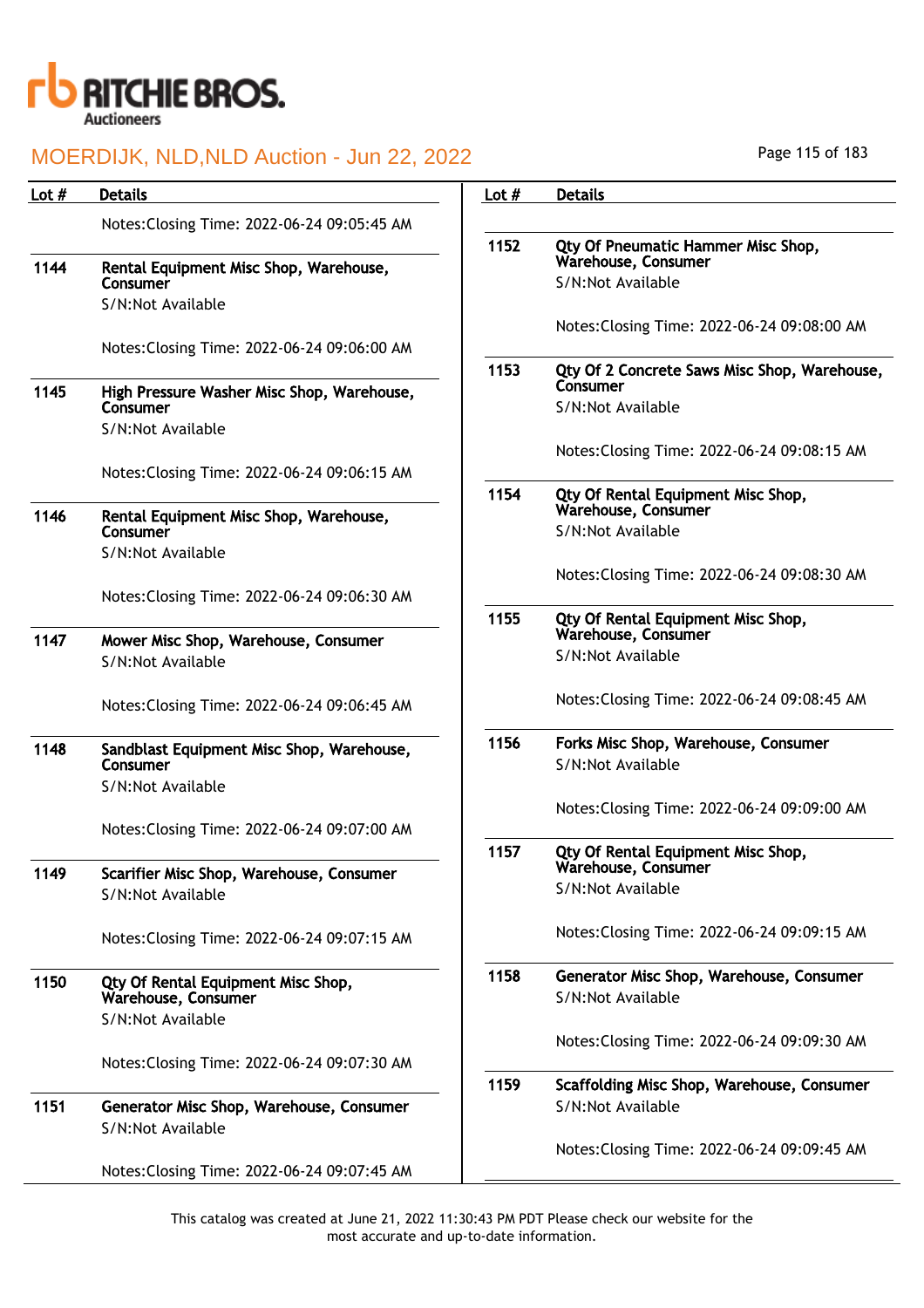

| Lot $#$ | <b>Details</b>                                                   | Lot $#$ | <b>Details</b>                                                |
|---------|------------------------------------------------------------------|---------|---------------------------------------------------------------|
| 1160    | Lifting Unit Misc Shop, Warehouse, Consumer<br>S/N:Not Available |         | Consumer<br>S/N:Not Available                                 |
|         | Notes: Closing Time: 2022-06-24 09:10:00 AM                      |         | Notes: Closing Time: 2022-06-24 09:12:00 AM                   |
| 1161    | Portable Mixer Misc Shop, Warehouse,<br>Consumer                 | 1169    | Generator Misc Shop, Warehouse, Consumer<br>S/N:Not Available |
|         | S/N:Not Available                                                |         |                                                               |
|         | Notes: Closing Time: 2022-06-24 09:10:15 AM                      |         | Notes: Closing Time: 2022-06-24 09:12:15 AM                   |
| 1162    | Qty Of 2 Generator Misc Shop, Warehouse,<br>Consumer             | 1170    | Generator Misc Shop, Warehouse, Consumer<br>S/N:Not Available |
|         | S/N:Not Available                                                |         | Notes: Closing Time: 2022-06-24 09:12:30 AM                   |
|         | Notes: Closing Time: 2022-06-24 09:10:30 AM                      | 1171    | Generator Misc Shop, Warehouse, Consumer                      |
| 1163    | Generator Misc Shop, Warehouse, Consumer                         |         | S/N:Not Available                                             |
|         | S/N:Not Available                                                |         | Notes: Closing Time: 2022-06-24 09:12:45 AM                   |
|         | Notes: Closing Time: 2022-06-24 09:10:45 AM                      | 1172    | Generator Misc Shop, Warehouse, Consumer                      |
|         |                                                                  |         | S/N:Not Available                                             |
| 1164    | Mower Misc Shop, Warehouse, Consumer<br>S/N:Not Available        |         | Notes: Closing Time: 2022-06-24 09:13:00 AM                   |
|         | Notes: Closing Time: 2022-06-24 09:11:00 AM                      | 1173    | Generator Misc Shop, Warehouse, Consumer                      |
| 1165    | Qty Of 3 Compaction Units Misc Shop,<br>Warehouse, Consumer      |         | S/N:Not Available                                             |
|         | S/N:Not Available                                                |         | Notes: Closing Time: 2022-06-24 09:13:15 AM                   |
|         | Notes: Closing Time: 2022-06-24 09:11:15 AM                      | 1174    | Qty Of Hammers Misc Shop, Warehouse,<br>Consumer              |
| 1166    | Sand Blast Equipment Misc Shop, Warehouse,<br>Consumer           |         | S/N:Not Available                                             |
|         | S/N:Not Available                                                |         | Notes: Closing Time: 2022-06-24 09:13:30 AM                   |
|         | Notes: Closing Time: 2022-06-24 09:11:30 AM                      | 1175    | Qty Of 2 Vacuum Cleaners Misc Shop,<br>Warehouse, Consumer    |
| 1167    | Qty Of 3 Floor Grinders Misc Shop, Warehouse,<br>Consumer        |         | S/N:Not Available                                             |
|         | S/N:Not Available                                                |         | Notes: Closing Time: 2022-06-24 09:13:45 AM                   |
|         | Notes: Closing Time: 2022-06-24 09:11:45 AM                      | 1176    | Qty Of Rental Equipment Misc Shop,<br>Warehouse, Consumer     |
| 1168    | Sand Blast Equipment Misc Shop, Warehouse,                       |         | S/N:Not Available                                             |

Page 116 of 183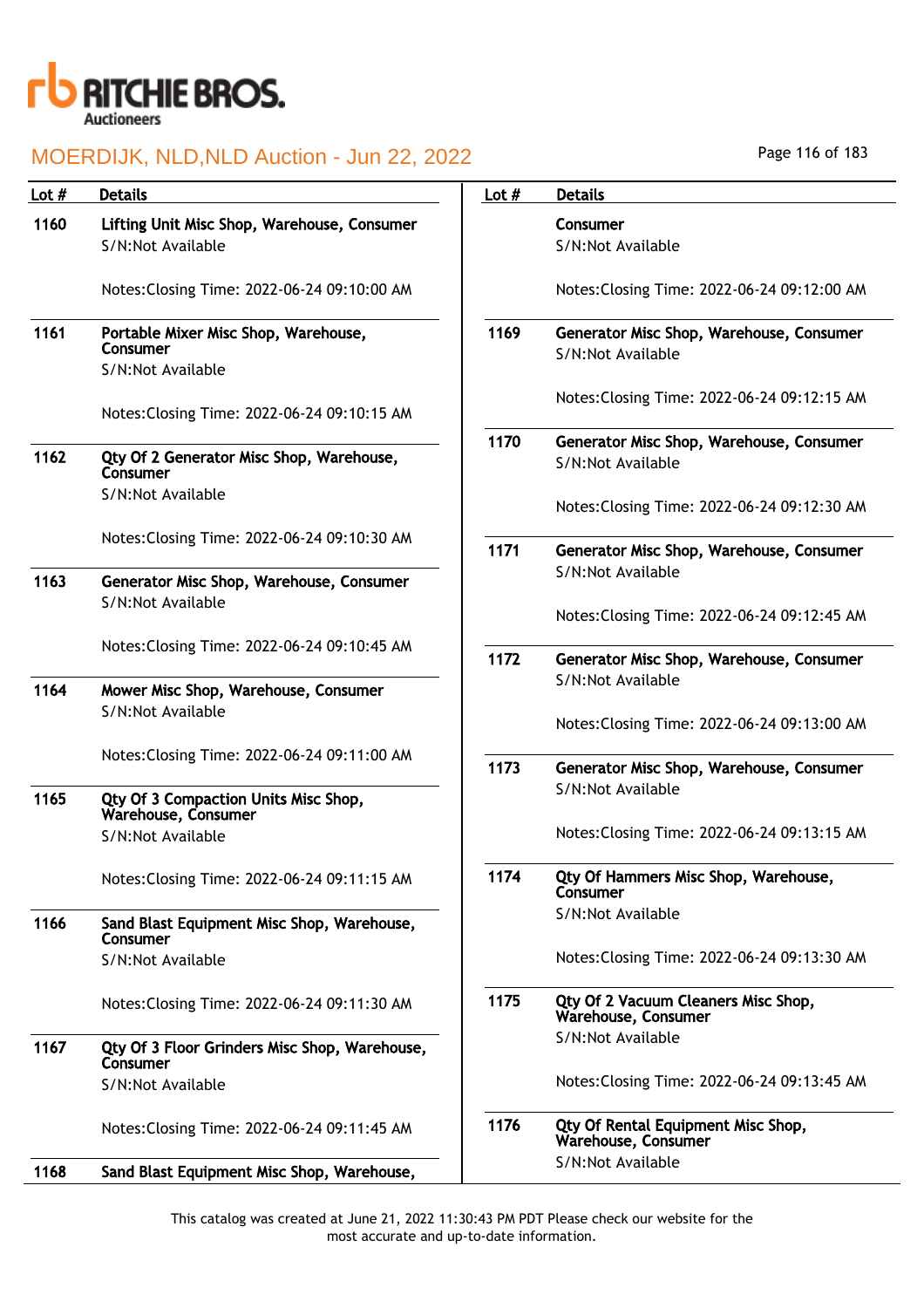

| Lot $#$ | <b>Details</b>                                         | Lot $#$ | <b>Details</b>                                                |
|---------|--------------------------------------------------------|---------|---------------------------------------------------------------|
|         |                                                        |         |                                                               |
|         | Notes: Closing Time: 2022-06-24 09:14:00 AM            |         | Notes: Closing Time: 2022-06-24 09:16:00 AM                   |
| 1177    | Lifting Unit Misc Shop, Warehouse, Consumer            | 1185    | Qty Of Rental Equipment Misc Shop,                            |
|         | S/N:Not Available                                      |         | Warehouse, Consumer<br>S/N:Not Available                      |
|         | Notes: Closing Time: 2022-06-24 09:14:15 AM            |         |                                                               |
|         |                                                        |         | Notes: Closing Time: 2022-06-24 09:16:15 AM                   |
| 1178    | High Pressure Washer Misc Shop, Warehouse,<br>Consumer | 1186    | High Pressure Washer Misc Shop, Warehouse,                    |
|         | S/N:Not Available                                      |         | Consumer                                                      |
|         |                                                        |         | S/N:Not Available                                             |
|         | Notes: Closing Time: 2022-06-24 09:14:30 AM            |         | Notes: Closing Time: 2022-06-24 09:16:30 AM                   |
| 1179    | Pile Excavator Hammer Excavator Attachment -           |         |                                                               |
|         | <b>Other</b>                                           | 1187    | Qty Of Rental Equipment Misc Shop,<br>Warehouse, Consumer     |
|         | S/N:Not Available                                      |         | S/N:Not Available                                             |
|         | Notes: Closing Time: 2022-06-24 09:14:45 AM            |         |                                                               |
|         |                                                        |         | Notes: Closing Time: 2022-06-24 09:16:45 AM                   |
| 1180    | Power Trowel Misc Shop, Warehouse, Consumer            | 1188    | Quick Coupler Misc Shop, Warehouse, Consumer                  |
|         | S/N:Not Available                                      |         | S/N:Not Available                                             |
|         | Notes: Closing Time: 2022-06-24 09:15:00 AM            |         |                                                               |
|         |                                                        |         | Notes: Closing Time: 2022-06-24 09:17:00 AM                   |
| 1181    | Construction Lift Misc Shop, Warehouse,<br>Consumer    | 1189    |                                                               |
|         | S/N:Not Available                                      |         | Qty Of Rental Equipment Misc Shop,<br>Warehouse, Consumer     |
|         |                                                        |         | S/N:Not Available                                             |
|         | Notes: Closing Time: 2022-06-24 09:15:15 AM            |         | Notes: Closing Time: 2022-06-24 09:17:15 AM                   |
| 1182    | Qty Of Concrete Pokers Misc Shop, Warehouse,           |         |                                                               |
|         | Consumer                                               | 1190    | High Pressure Washer Misc Shop, Warehouse,<br>Consumer        |
|         | S/N:Not Available                                      |         | S/N:Not Available                                             |
|         | Notes: Closing Time: 2022-06-24 09:15:30 AM            |         |                                                               |
|         |                                                        |         | Notes: Closing Time: 2022-06-24 09:17:30 AM                   |
| 1183    | Rental Equipment Misc Shop, Warehouse,<br>Consumer     | 1191    | Portable Mixer Misc Shop, Warehouse,                          |
|         | S/N:Not Available                                      |         | Consumer                                                      |
|         |                                                        |         | S/N:Not Available                                             |
|         | Notes: Closing Time: 2022-06-24 09:15:45 AM            |         | Notes: Closing Time: 2022-06-24 09:17:45 AM                   |
| 1184    | Rental Equipment Misc Shop, Warehouse,                 |         |                                                               |
|         | Consumer<br>S/N:Not Available                          | 1192    | Generator Misc Shop, Warehouse, Consumer<br>S/N:Not Available |
|         |                                                        |         |                                                               |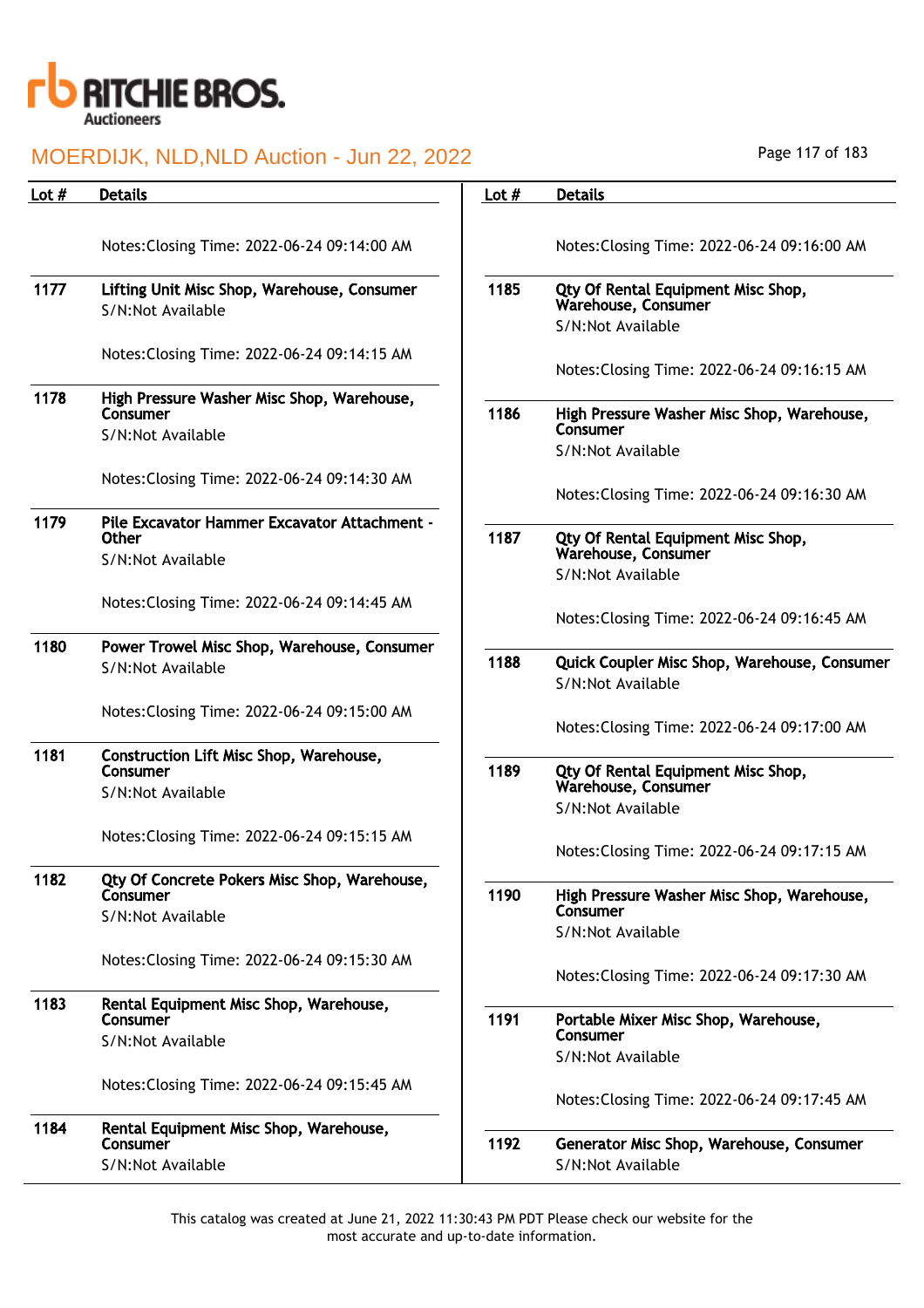

| Page 118 of 183 |  |  |  |  |  |
|-----------------|--|--|--|--|--|
|-----------------|--|--|--|--|--|

| Lot $#$ | <b>Details</b>                                     | Lot $#$ | <b>Details</b>                                                   |
|---------|----------------------------------------------------|---------|------------------------------------------------------------------|
|         |                                                    |         | Notes: Closing Time: 2022-06-24 09:20:00 AM                      |
|         | Notes: Closing Time: 2022-06-24 09:18:00 AM        |         |                                                                  |
| 1193    | Qty Of Rental Equipment Misc Shop,                 | 1201    | Crawler Dumper Misc Shop, Warehouse,<br>Consumer                 |
|         | Warehouse, Consumer                                |         | S/N:Not Available                                                |
|         | S/N:Not Available                                  |         |                                                                  |
|         | Notes: Closing Time: 2022-06-24 09:18:15 AM        |         | Notes: Closing Time: 2022-06-24 09:20:15 AM                      |
|         |                                                    | 1202    | Auger Misc Shop, Warehouse, Consumer                             |
| 1194    | Humidifier Misc Shop, Warehouse, Consumer          |         | S/N:Not Available                                                |
|         | S/N:Not Available                                  |         |                                                                  |
|         | Notes: Closing Time: 2022-06-24 09:18:30 AM        |         | Notes: Closing Time: 2022-06-24 09:20:30 AM                      |
|         |                                                    | 1203    | Qty Of Rental Equipment Misc Shop,                               |
| 1195    | Rental Equipment Misc Shop, Warehouse,<br>Consumer |         | Warehouse, Consumer<br>S/N:Not Available                         |
|         | S/N:Not Available                                  |         |                                                                  |
|         |                                                    |         | Notes: Closing Time: 2022-06-24 09:20:45 AM                      |
|         | Notes: Closing Time: 2022-06-24 09:18:45 AM        |         |                                                                  |
| 1196    | Qty Of Rental Equipment Misc Shop,                 | 1204    | Qty Of 2 Core Drills Misc Shop, Warehouse,<br>Consumer           |
|         | Warehouse, Consumer                                |         | S/N:Not Available                                                |
|         | S/N:Not Available                                  |         | Notes: Closing Time: 2022-06-24 09:21:00 AM                      |
|         | Notes: Closing Time: 2022-06-24 09:19:00 AM        |         |                                                                  |
|         |                                                    | 1205    | Generator Misc Shop, Warehouse, Consumer                         |
| 1197    | Compressor Misc Shop, Warehouse, Consumer          |         | S/N:Not Available                                                |
|         | S/N:Not Available                                  |         | Notes: Closing Time: 2022-06-24 09:21:15 AM                      |
|         | Notes: Closing Time: 2022-06-24 09:19:15 AM        |         |                                                                  |
|         |                                                    | 1206    | Scarifier Misc Shop, Warehouse, Consumer                         |
| 1198    | Rental Equipment Misc Shop, Warehouse,<br>Consumer |         | S/N:Not Available                                                |
|         | S/N:Not Available                                  |         | Notes: Closing Time: 2022-06-24 09:21:30 AM                      |
|         |                                                    |         |                                                                  |
|         | Notes: Closing Time: 2022-06-24 09:19:30 AM        | 1207    | Qty Of 3 High Pressure Washers Misc Shop,<br>Warehouse, Consumer |
| 1199    | Wood Chipper Misc Shop, Warehouse, Consumer        |         | S/N:Not Available                                                |
|         | S/N:Not Available                                  |         |                                                                  |
|         |                                                    |         | Notes: Closing Time: 2022-06-24 09:21:45 AM                      |
|         | Notes: Closing Time: 2022-06-24 09:19:45 AM        | 1208    | Qty Of 5 Handheld Concrete Saws Misc Shop,                       |
| 1200    | Rental Equipment Misc Shop, Warehouse,             |         | Warehouse, Consumer                                              |
|         | Consumer<br>S/N:Not Available                      |         | S/N:Not Available                                                |
|         |                                                    |         | Notes: Closing Time: 2022-06-24 09:22:00 AM                      |
|         |                                                    |         |                                                                  |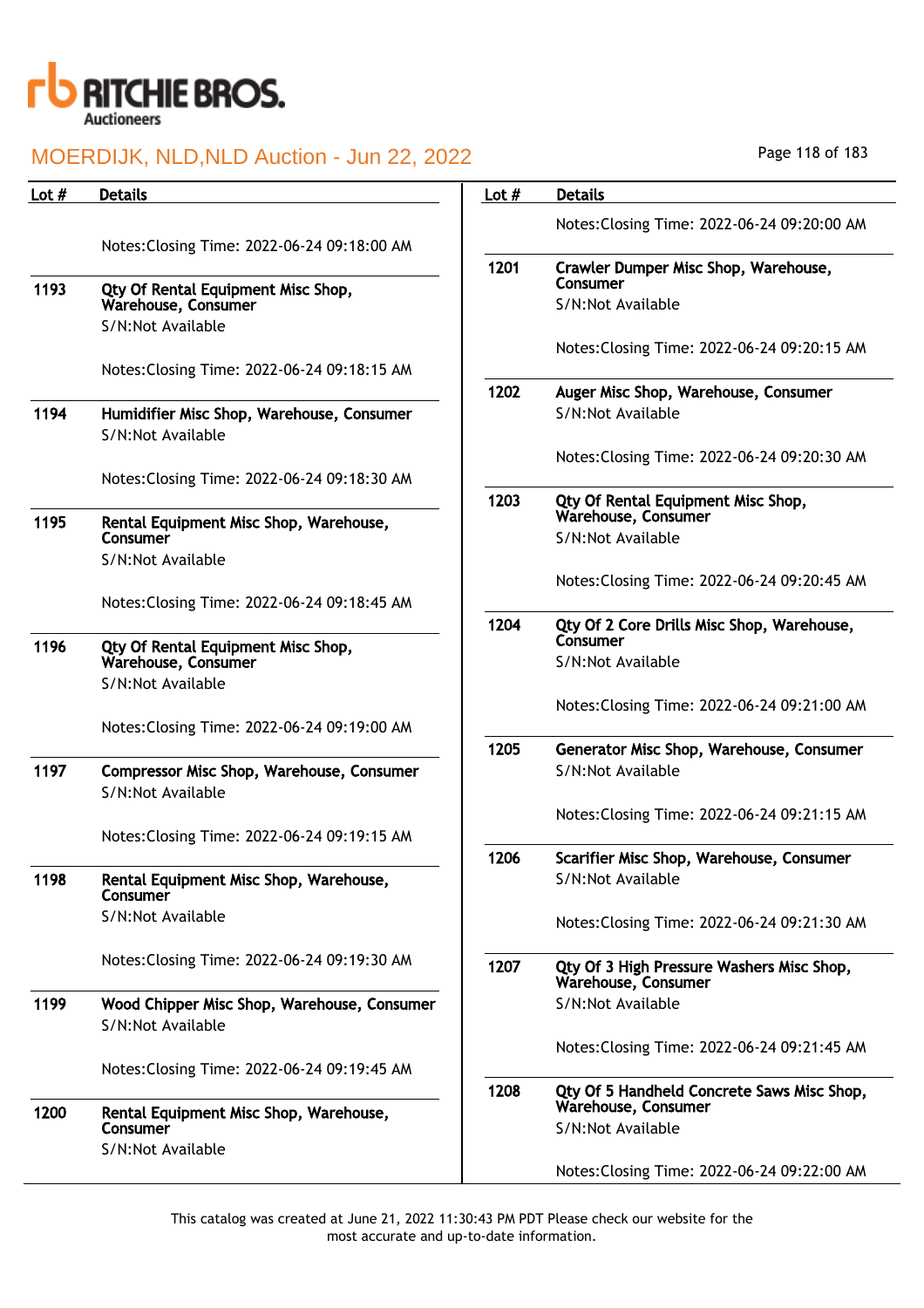

| Lot $#$ | <b>Details</b>                                                    | Lot $#$ | <b>Details</b>                                                   |
|---------|-------------------------------------------------------------------|---------|------------------------------------------------------------------|
|         |                                                                   | 1217    | Man Basket Misc Shop, Warehouse, Consumer                        |
| 1209    | High Pressure Washer Misc Shop, Warehouse,<br>Consumer            |         | S/N:Not Available                                                |
|         | S/N:Not Available                                                 |         | Notes: Closing Time: 2022-06-24 09:24:15 AM                      |
|         | Notes: Closing Time: 2022-06-24 09:22:15 AM                       | 1218    | High Pressure Washer Misc Shop, Warehouse,<br>Consumer           |
| 1210    | High Pressure Washer Misc Shop, Warehouse,<br>Consumer            |         | S/N:Not Available                                                |
|         | S/N:Not Available                                                 |         | Notes: Closing Time: 2022-06-24 09:24:30 AM                      |
|         | Notes: Closing Time: 2022-06-24 09:22:30 AM                       | 1219    | Qty Of 2 High Pressure Washers Misc Shop,<br>Warehouse, Consumer |
| 1211    | Painting Unit Misc Shop, Warehouse, Consumer<br>S/N:Not Available |         | S/N:Not Available                                                |
|         | Notes: Closing Time: 2022-06-24 09:22:45 AM                       |         | Notes:**PARTS ONLY** Closing Time: 2022-06-24<br>09:24:45 AM     |
| 1212    | Generator Misc Shop, Warehouse, Consumer<br>S/N:Not Available     | 1220    | Qty Of 2 Compaction Units Misc Shop,<br>Warehouse, Consumer      |
|         |                                                                   |         | S/N:Not Available                                                |
|         | Notes: Closing Time: 2022-06-24 09:23:00 AM                       |         | Notes:**PARTS ONLY** Closing Time: 2022-06-24<br>09:25:00 AM     |
| 1213    | Rental Equipment Misc Shop, Warehouse,<br>Consumer                |         |                                                                  |
|         | S/N:Not Available                                                 | 1221    | Qty Of Rental Equipment Misc Shop,<br>Warehouse, Consumer        |
|         | Notes: Closing Time: 2022-06-24 09:23:15 AM                       |         | S/N:Not Available                                                |
| 1214    | Qty Of 3 Hammers Misc Shop, Warehouse,<br>Consumer                |         | Notes:**PARTS ONLY** Closing Time: 2022-06-24<br>09:25:15 AM     |
|         | S/N:Not Available                                                 | 1222    | Humidifier Misc Shop, Warehouse, Consumer<br>S/N:Not Available   |
|         | Notes: Closing Time: 2022-06-24 09:23:30 AM                       |         | Notes: Closing Time: 2022-06-24 09:25:30 AM                      |
| 1215    | Lufting Unit Misc Shop, Warehouse, Consumer                       |         |                                                                  |
|         | S/N:Not Available                                                 | 1223    | Qty Of Rental Equipment Misc Shop,<br>Warehouse, Consumer        |
|         | Notes: Closing Time: 2022-06-24 09:23:45 AM                       |         | S/N:Not Available                                                |
| 1216    | Pallet Jack Misc Shop, Warehouse, Consumer<br>S/N:Not Available   |         | Notes: Closing Time: 2022-06-24 09:25:45 AM                      |
|         | Notes: Closing Time: 2022-06-24 09:24:00 AM                       | 1224    | Scarifier Misc Shop, Warehouse, Consumer<br>S/N:Not Available    |
|         |                                                                   |         | Notes: Closing Time: 2022-06-24 09:26:00 AM                      |

Page 119 of 183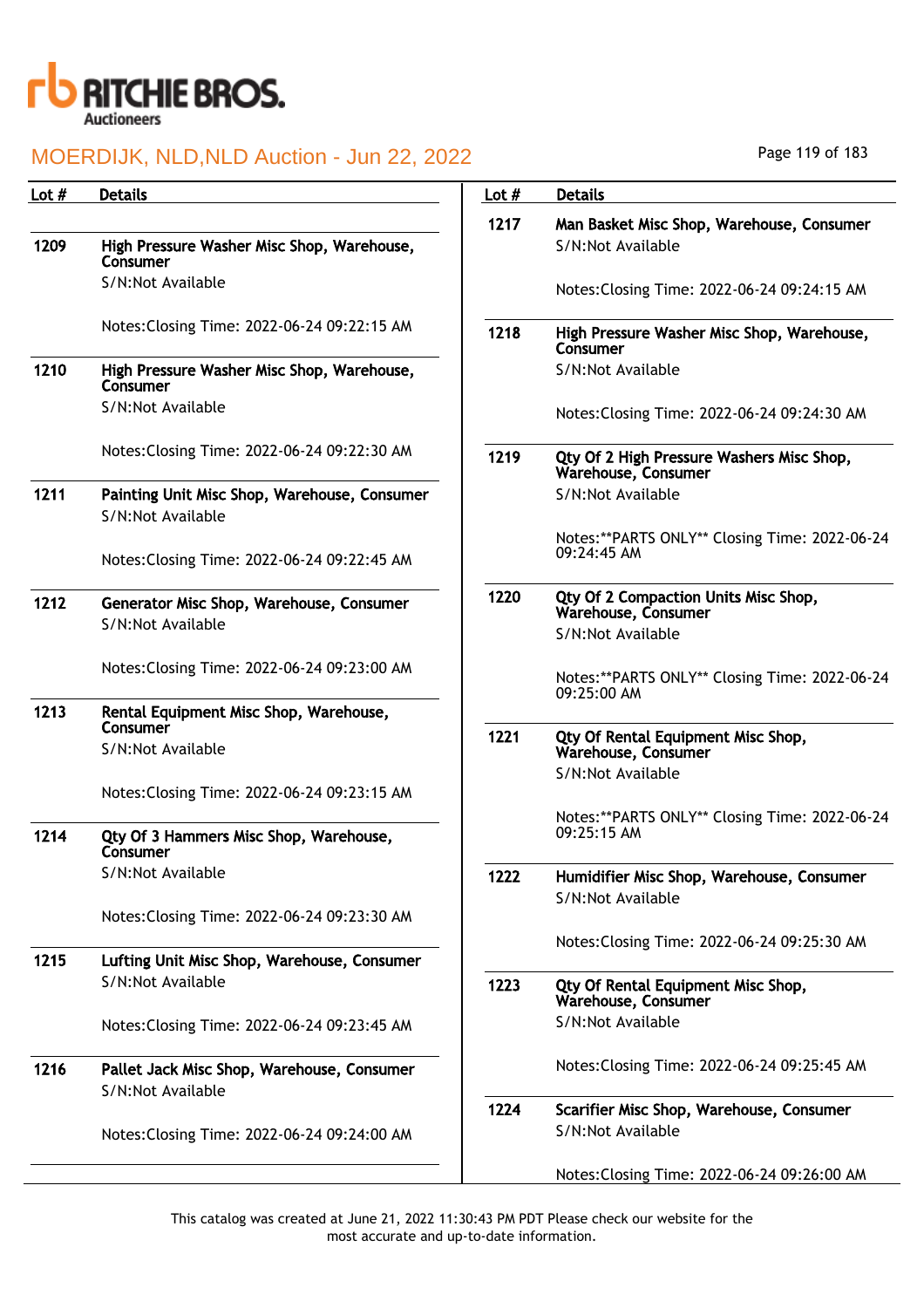

| Lot $#$ | <b>Details</b>                                                    | Lot $#$ | <b>Details</b>                                            |
|---------|-------------------------------------------------------------------|---------|-----------------------------------------------------------|
|         |                                                                   |         | Notes: Closing Time: 2022-06-24 09:28:00 AM               |
| 1225    | Qty Of Rental Equipment Misc Shop,<br>Warehouse, Consumer         |         |                                                           |
|         | S/N:Not Available                                                 | 1233    | <b>Heater</b><br>S/N:Not Available                        |
|         |                                                                   |         |                                                           |
|         | Notes: Closing Time: 2022-06-24 09:26:15 AM                       |         | Notes: Closing Time: 2022-06-24 09:28:15 AM               |
| 1226    | Broom Misc Shop, Warehouse, Consumer                              | 1234    | Qty Of 2 Compaction Units Misc Shop,                      |
|         | S/N:Not Available                                                 |         | Warehouse, Consumer                                       |
|         | Notes:**PARTS ONLY** Closing Time: 2022-06-24                     |         | S/N:Not Available                                         |
|         | 09:26:30 AM                                                       |         | Notes: Closing Time: 2022-06-24 09:28:30 AM               |
|         |                                                                   |         |                                                           |
| 1227    | Humidifier Misc Shop, Warehouse, Consumer<br>S/N:Not Available    | 1235    | Concrete Saw Misc Shop, Warehouse, Consumer               |
|         |                                                                   |         | S/N:Not Available                                         |
|         | Notes: Closing Time: 2022-06-24 09:26:45 AM                       |         | Notes: Closing Time: 2022-06-24 09:28:45 AM               |
| 1228    | Qty Of Rental Equipment Misc Shop,                                | 1236    | Scaffolding Misc Shop, Warehouse, Consumer                |
|         | Warehouse, Consumer<br>S/N:Not Available                          |         | S/N:Not Available                                         |
|         |                                                                   |         |                                                           |
|         | Notes:**PARTS ONLY** Closing Time: 2022-06-24                     |         | Notes: Closing Time: 2022-06-24 09:29:00 AM               |
|         | 09:27:00 AM                                                       | 1237    | Qty Of Rental Equipment Misc Shop,                        |
| 1229    | Qty Of Rental Equipment Misc Shop,                                |         | Warehouse, Consumer                                       |
|         | Warehouse, Consumer                                               |         | S/N:Not Available                                         |
|         | S/N:Not Available                                                 |         | Notes: Closing Time: 2022-06-24 09:29:15 AM               |
|         | Notes: Closing Time: 2022-06-24 09:27:15 AM                       |         |                                                           |
|         |                                                                   | 1238    | Shelving Misc Shop, Warehouse, Consumer                   |
| 1230    | Qty Of Rental Equipment Misc Shop,<br>Warehouse, Consumer         |         | S/N:Not Available                                         |
|         | S/N:Not Available                                                 |         | Notes: Closing Time: 2022-06-24 09:29:30 AM               |
|         |                                                                   |         |                                                           |
|         | Notes: Closing Time: 2022-06-24 09:27:30 AM                       | 1239    | Qty Of Rental Equipment Misc Shop,<br>Warehouse, Consumer |
| 1231    | Qty Of Rental Equipment Misc Shop,                                |         | S/N:Not Available                                         |
|         | Warehouse, Consumer                                               |         |                                                           |
|         | S/N:Not Available                                                 |         | Notes: Closing Time: 2022-06-24 09:29:45 AM               |
|         | Notes: Closing Time: 2022-06-24 09:27:45 AM                       | 1240    | Winch Misc Shop, Warehouse, Consumer                      |
|         |                                                                   |         | S/N:Not Available                                         |
| 1232    | Qty Of 5 Handheld Concrete Saws Misc Shop,<br>Warehouse, Consumer |         |                                                           |
|         | S/N:Not Available                                                 |         | Notes: Closing Time: 2022-06-24 09:30:00 AM               |
|         |                                                                   |         |                                                           |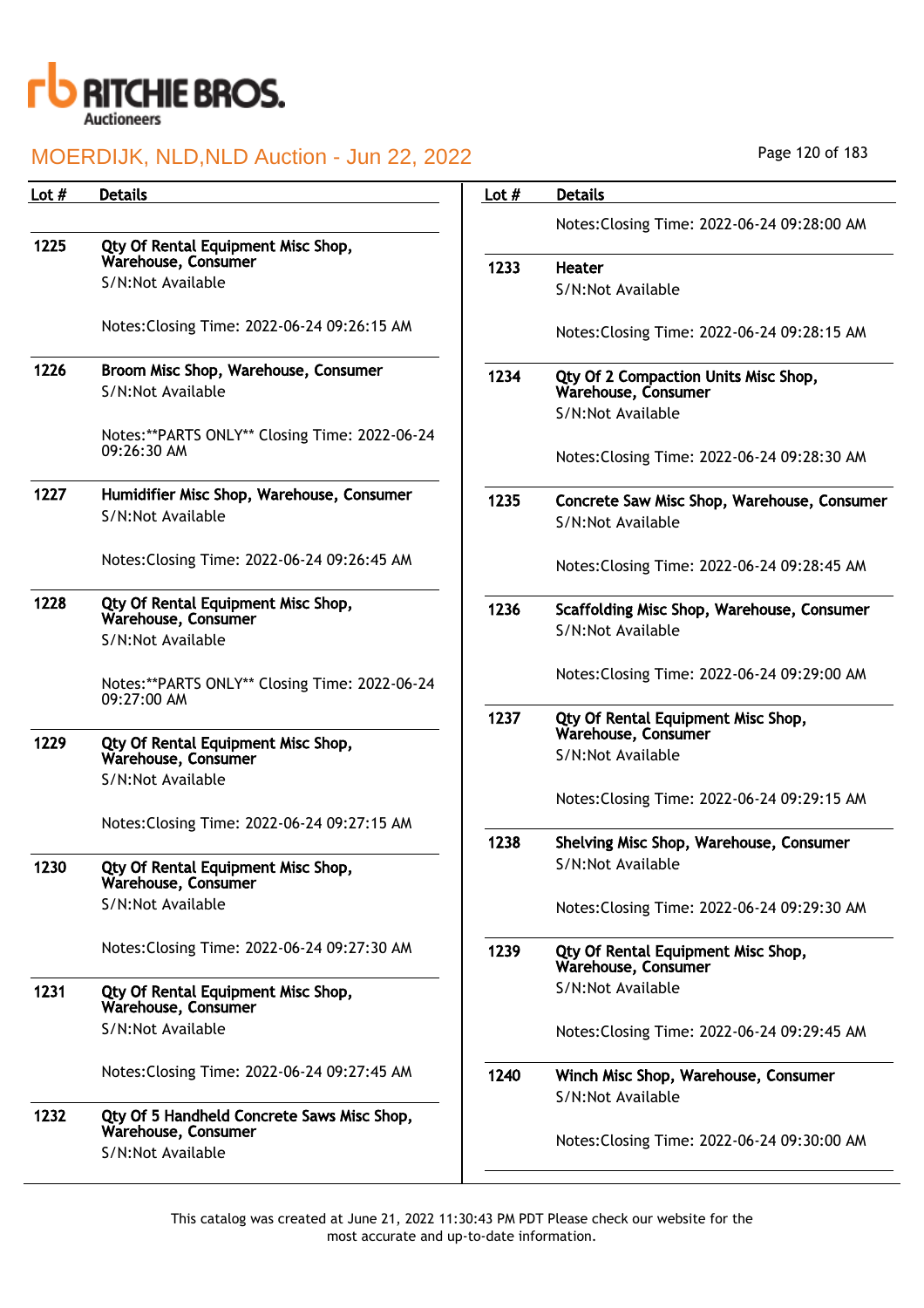

| <b>Details</b>                                                   | Lot $#$                                                                                                                                                                                                                                                                               | <b>Details</b>                                                  |
|------------------------------------------------------------------|---------------------------------------------------------------------------------------------------------------------------------------------------------------------------------------------------------------------------------------------------------------------------------------|-----------------------------------------------------------------|
| Winch Misc Shop, Warehouse, Consumer<br>S/N:Not Available        |                                                                                                                                                                                                                                                                                       | S/N:Not Available                                               |
| Notes: Closing Time: 2022-06-24 09:30:15 AM                      |                                                                                                                                                                                                                                                                                       | Notes: Closing Time: 2022-06-24 09:32:15 AM                     |
|                                                                  | 1250                                                                                                                                                                                                                                                                                  | Qty Of 4 Concrete Poker Units Misc Shop,<br>Warehouse, Consumer |
| Consumer                                                         |                                                                                                                                                                                                                                                                                       | S/N:Not Available                                               |
| Notes: Closing Time: 2022-06-24 09:30:30 AM                      |                                                                                                                                                                                                                                                                                       | Notes: Closing Time: 2022-06-24 09:32:30 AM                     |
|                                                                  | 1251                                                                                                                                                                                                                                                                                  | Qty Of 3 Floor Grinders Misc Shop, Warehouse,<br>Consumer       |
| S/N:Not Available                                                |                                                                                                                                                                                                                                                                                       | S/N:Not Available                                               |
| Notes: Closing Time: 2022-06-24 09:30:45 AM                      |                                                                                                                                                                                                                                                                                       | Notes: Closing Time: 2022-06-24 09:32:45 AM                     |
| <b>Heater</b>                                                    | 1252                                                                                                                                                                                                                                                                                  | Qty Of Rental Equipment Misc Shop,<br>Warehouse, Consumer       |
|                                                                  |                                                                                                                                                                                                                                                                                       | S/N:Not Available                                               |
| Notes: Closing Time: 2022-06-24 09:31:00 AM                      |                                                                                                                                                                                                                                                                                       | Notes: Closing Time: 2022-06-24 09:33:00 AM                     |
| Lifting Unit Misc Shop, Warehouse, Consumer<br>S/N:Not Available | 1253                                                                                                                                                                                                                                                                                  | Qty Of 2 Vacuum Cleaners Misc Shop,<br>Warehouse, Consumer      |
|                                                                  |                                                                                                                                                                                                                                                                                       | S/N:Not Available                                               |
|                                                                  |                                                                                                                                                                                                                                                                                       |                                                                 |
| Qty Of Hammers Misc Shop, Warehouse,                             |                                                                                                                                                                                                                                                                                       | Notes: Closing Time: 2022-06-24 09:33:15 AM                     |
| Consumer<br>S/N:Not Available                                    | 1254                                                                                                                                                                                                                                                                                  | Rental Equipment Misc Shop, Warehouse,<br>Consumer              |
|                                                                  |                                                                                                                                                                                                                                                                                       | S/N:Not Available                                               |
| Qty Of Rental Equipment Misc Shop,                               |                                                                                                                                                                                                                                                                                       | Notes:**INOPERABLE** Closing Time: 2022-06-24<br>09:33:30 AM    |
|                                                                  |                                                                                                                                                                                                                                                                                       |                                                                 |
|                                                                  |                                                                                                                                                                                                                                                                                       | Humidifier Misc Shop, Warehouse, Consumer<br>S/N:Not Available  |
| Notes: Closing Time: 2022-06-24 09:31:45 AM                      |                                                                                                                                                                                                                                                                                       | Notes: Closing Time: 2022-06-24 09:33:45 AM                     |
| Qty Of 2 Ladders Misc Shop, Warehouse,                           |                                                                                                                                                                                                                                                                                       |                                                                 |
|                                                                  | 1256                                                                                                                                                                                                                                                                                  | Qty Of Rental Equipment Misc Shop,                              |
|                                                                  |                                                                                                                                                                                                                                                                                       | Warehouse, Consumer<br>S/N:Not Available                        |
| Notes: Closing Time: 2022-06-24 09:32:00 AM                      |                                                                                                                                                                                                                                                                                       |                                                                 |
| Qty Of Rental Equipment Misc Shop,<br>Warehouse, Consumer        |                                                                                                                                                                                                                                                                                       | Notes: Closing Time: 2022-06-24 09:34:00 AM                     |
|                                                                  | Qty Of 3 Floor Grinders Misc Shop, Warehouse,<br>S/N:Not Available<br>Qty Of 4 Heater<br>S/N:Not Available<br>Notes: Closing Time: 2022-06-24 09:31:15 AM<br>Notes: Closing Time: 2022-06-24 09:31:30 AM<br>Warehouse, Consumer<br>S/N:Not Available<br>Consumer<br>S/N:Not Available | 1255                                                            |

Page 121 of 183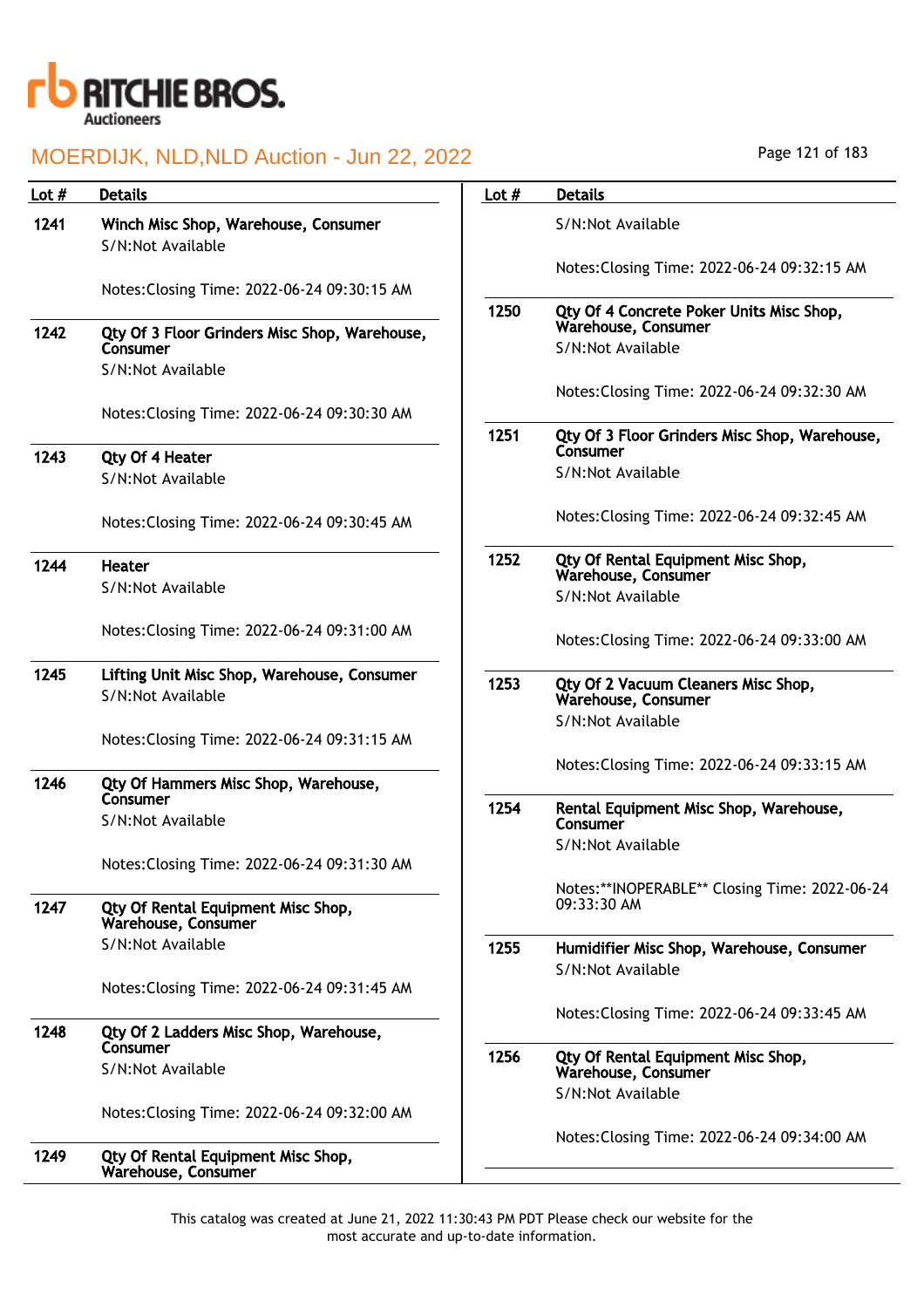

| Lot $#$ | <b>Details</b>                                                | Lot $#$ | <b>Details</b>                                                   |
|---------|---------------------------------------------------------------|---------|------------------------------------------------------------------|
| 1257    | Qty Of Rental Equipment Misc Shop,<br>Warehouse, Consumer     |         | S/N:Not Available                                                |
|         | S/N:Not Available                                             |         | Notes: Closing Time: 2022-06-24 09:36:15 AM                      |
|         | Notes: Closing Time: 2022-06-24 09:34:15 AM                   | 1266    | Sand Blast Equipment Misc Shop, Warehouse,<br>Consumer           |
| 1258    | Ladder                                                        |         | S/N:Not Available                                                |
|         | S/N:Not Available                                             |         |                                                                  |
|         | Notes: Closing Time: 2022-06-24 09:34:30 AM                   |         | Notes: Closing Time: 2022-06-24 09:36:30 AM                      |
|         |                                                               | 1267    | Ladder Misc Shop, Warehouse, Consumer                            |
| 1259    | Ladder                                                        |         | S/N:Not Available                                                |
|         | S/N:Not Available                                             |         |                                                                  |
|         | Notes: Closing Time: 2022-06-24 09:34:45 AM                   |         | Notes: Closing Time: 2022-06-24 09:36:45 AM                      |
|         |                                                               | 1268    | Scaffolding Misc Shop, Warehouse, Consumer                       |
| 1260    | Qty Of Rental Equipment Misc Shop,<br>Warehouse, Consumer     |         | S/N:Not Available                                                |
|         | S/N:Not Available                                             |         | Notes: Closing Time: 2022-06-24 09:37:00 AM                      |
|         | Notes: Closing Time: 2022-06-24 09:35:00 AM                   | 1269    | Junction Box Misc Shop, Warehouse, Consumer<br>S/N:Not Available |
| 1261    | Generator Misc Shop, Warehouse, Consumer                      |         |                                                                  |
|         | S/N:Not Available                                             |         | Notes: Closing Time: 2022-06-24 09:37:15 AM                      |
|         | Notes: Closing Time: 2022-06-24 09:35:15 AM                   | 1270    | Qty Of 2 Vacuum Cleaners Misc Shop,<br>Warehouse, Consumer       |
| 1262    | Qty Of Hammers Misc Shop, Warehouse,<br>Consumer              |         | S/N:Not Available                                                |
|         | S/N:Not Available                                             |         | Notes: Closing Time: 2022-06-24 09:37:30 AM                      |
|         | Notes: Closing Time: 2022-06-24 09:35:30 AM                   | 1271    | Rental Equipment Misc Shop, Warehouse,<br>Consumer               |
| 1263    | Generator Misc Shop, Warehouse, Consumer<br>S/N:Not Available |         | S/N:Not Available                                                |
|         |                                                               |         | Notes: Closing Time: 2022-06-24 09:37:45 AM                      |
|         | Notes: Closing Time: 2022-06-24 09:35:45 AM                   |         |                                                                  |
|         |                                                               | 1272    | Lifting Unit Misc Shop, Warehouse, Consumer                      |
| 1264    | Sand Blast Equipment Misc Shop, Warehouse,<br>Consumer        |         | S/N:Not Available                                                |
|         | S/N:Not Available                                             |         | Notes: Closing Time: 2022-06-24 09:38:00 AM                      |
|         | Notes: Closing Time: 2022-06-24 09:36:00 AM                   | 1273    | Generator Misc Shop, Warehouse, Consumer<br>S/N:Not Available    |
| 1265    | Qty Of Rental Equipment Misc Shop,<br>Warehouse, Consumer     |         |                                                                  |

Page 122 of 183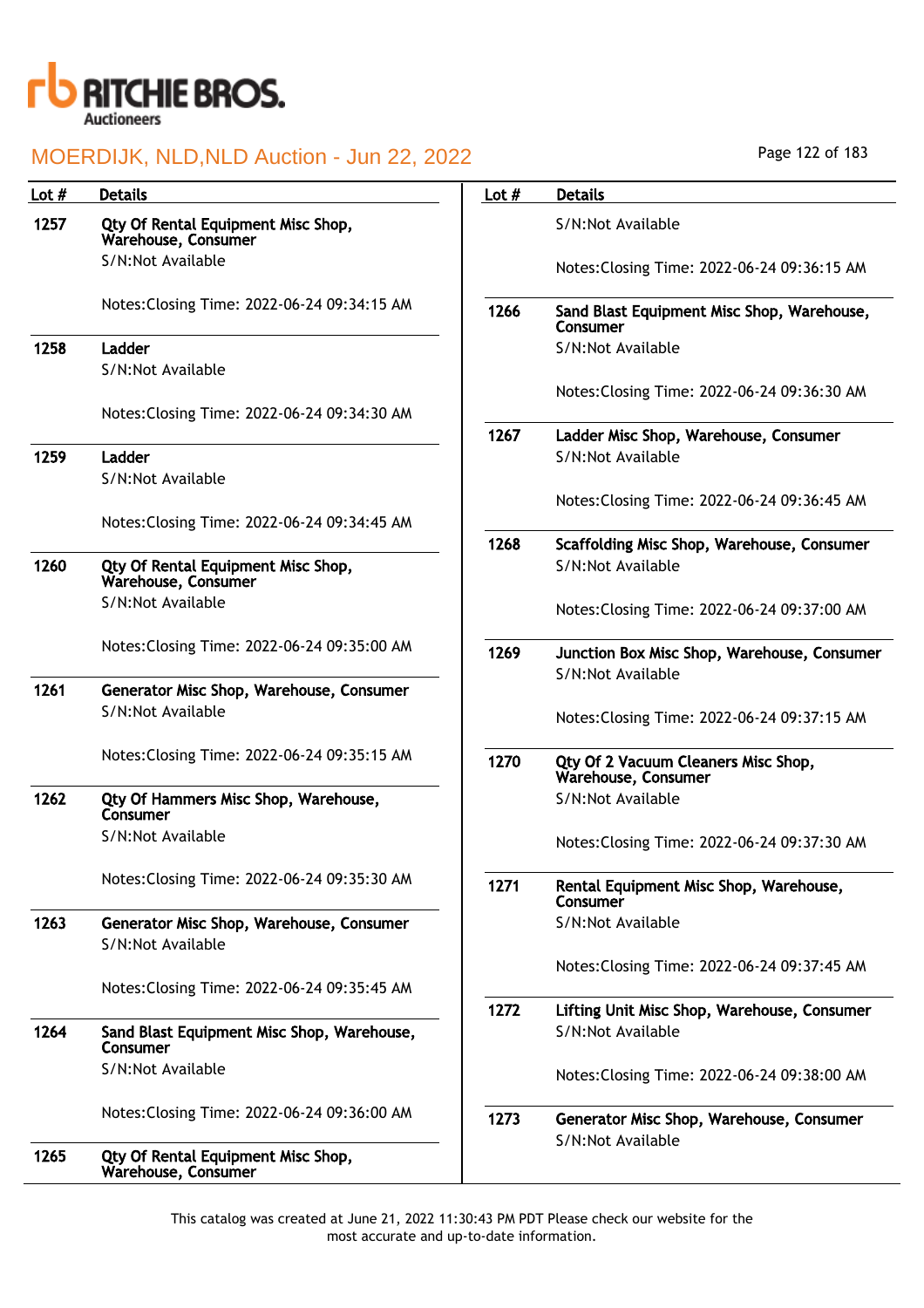

| Lot $#$ | <b>Details</b>                                                   | Lot $#$ | <b>Details</b>                                                     |
|---------|------------------------------------------------------------------|---------|--------------------------------------------------------------------|
|         | Notes: Closing Time: 2022-06-24 09:38:15 AM                      | 1282    | 2020 MASCHIO GASPARDO FRESA A 100                                  |
| 1274    | Qty Of Rental Equipment Misc Shop,                               |         | (UNUSED) Tiller                                                    |
|         | Warehouse, Consumer                                              |         | S/N:LCC780341                                                      |
|         | S/N:Not Available                                                |         | C/W:single speed, skids, Pto shaft                                 |
|         | Notes: Closing Time: 2022-06-24 09:38:30 AM                      |         | Notes: Closing Time: 2022-06-24 09:40:30 AM                        |
| 1275    | Junction Box Misc Shop, Warehouse, Consumer<br>S/N:Not Available | 1283    | 2020 MASCHIO GASPARDO FRESA H 185<br>(UNUSED) Tiller               |
|         |                                                                  |         | S/N:LII570279                                                      |
|         | Notes: Closing Time: 2022-06-24 09:38:45 AM                      |         | Notes: Closing Time: 2022-06-24 09:40:45 AM                        |
|         |                                                                  |         |                                                                    |
| 1276    | Qty Of 2 Concrete Poker Units Misc Shop,<br>Warehouse, Consumer  | 1284    | 2020 MASCHIO GASPARDO VIRAT 145 (UNUSED)<br><b>Tiller</b>          |
|         | S/N:Not Available                                                |         | S/N:LII5V0415                                                      |
|         |                                                                  |         |                                                                    |
|         | Notes: Closing Time: 2022-06-24 09:39:00 AM                      |         | Notes: Closing Time: 2022-06-24 09:41:00 AM                        |
| 1277    | Qty Of Rental Equipment Misc Shop,<br>Warehouse, Consumer        | 1285    | 2014 BOSCH GFT17 T28734 (UNUSED) Axial                             |
|         | S/N:Not Available                                                |         | <b>Piston Variable Engine</b><br>S/N:27769701                      |
|         | Notes: Closing Time: 2022-06-24 09:39:15 AM                      |         | C/W:hydrostatic drives                                             |
| 1278    | Concrete Saw Misc Shop, Warehouse, Consumer                      |         | Notes: Closing Time: 2022-06-24 09:41:15 AM                        |
|         | S/N:Not Available                                                |         |                                                                    |
|         |                                                                  | 1286    | BOSCH GFT17 T28734 (UNUSED) Axial Piston<br><b>Variable Engine</b> |
|         | Notes: Closing Time: 2022-06-24 09:39:30 AM                      |         | S/N:27870549                                                       |
|         |                                                                  |         | C/W:hydrostatic drives                                             |
| 1279    | Rental Equipment Misc Shop, Warehouse,<br>Consumer               |         |                                                                    |
|         | S/N:Not Available                                                |         | Notes: Closing Time: 2022-06-24 09:41:30 AM                        |
|         | Notes: Closing Time: 2022-06-24 09:39:45 AM                      | 1287    | BOSCH GFT17 T28734 (UNUSED) Axial Piston<br>Variable Engine        |
| 1280    | High Pressure Washer Misc Shop, Warehouse,<br>Consumer           |         | S/N:28024672<br>C/W:hydrostatic drives                             |
|         | S/N:Not Available                                                |         |                                                                    |
|         |                                                                  |         | Notes: Closing Time: 2022-06-24 09:41:45 AM                        |
|         | Notes: Closing Time: 2022-06-24 09:40:00 AM                      | 1288    | BOSCH GFT17 T28734 (UNUSED) Axial Piston                           |
| 1281    | <b>SOVELOR JUMBO 135F Heater</b>                                 |         | Variable Engine                                                    |
|         | S/N:Not Available                                                |         | S/N:27769698<br>C/W:hydrostatic drives                             |
|         | Notes: Closing Time: 2022-06-24 09:40:15 AM                      |         |                                                                    |
|         |                                                                  |         |                                                                    |

Page 123 of 183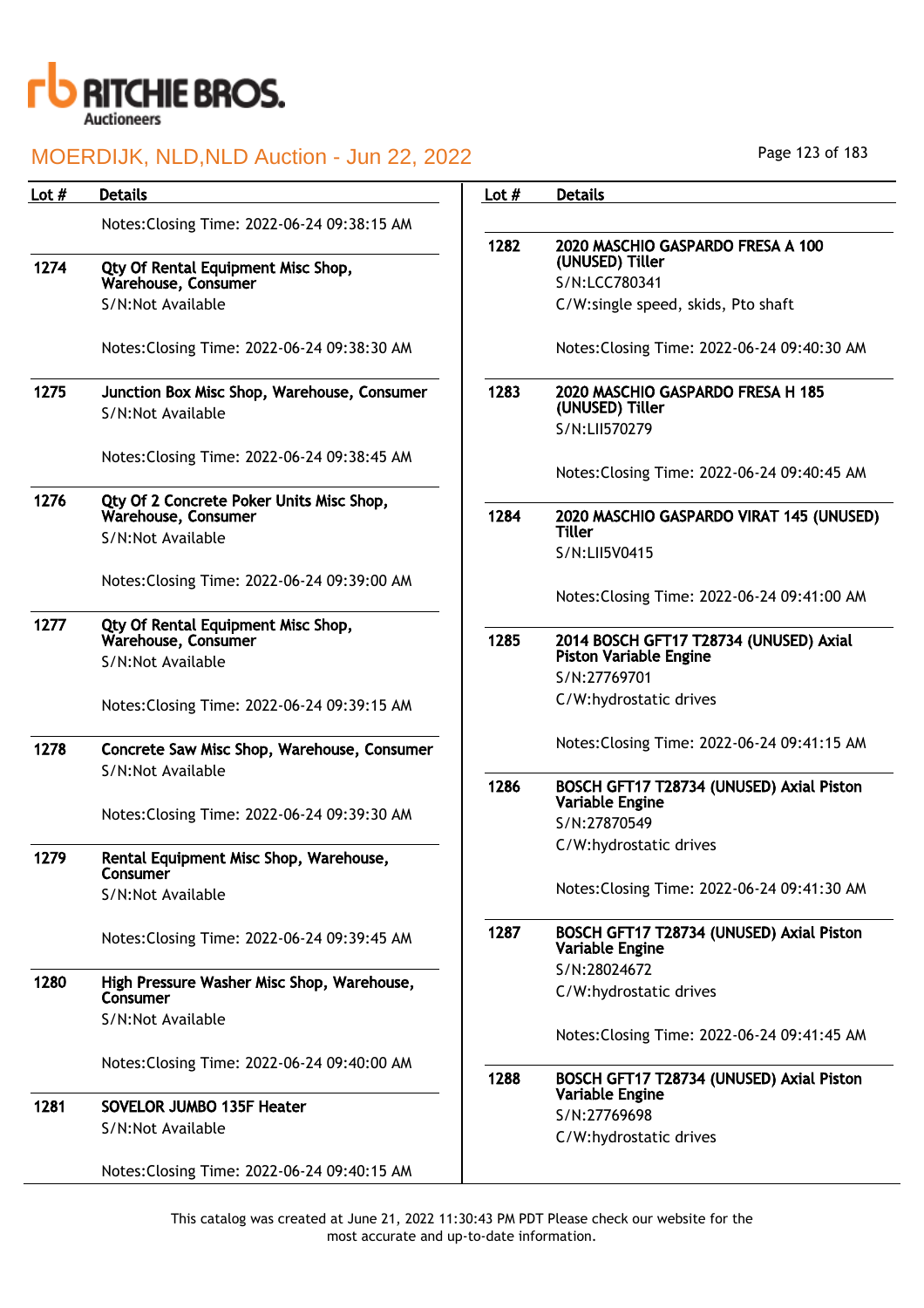

 $1291$ 

1293

#### MOERDIJK, NLD,NLD Auction - Jun 22, 2022

| Lot $#$ | <b>Details</b>                                                               | Lot $#$ | <b>Details</b>                                                                       |
|---------|------------------------------------------------------------------------------|---------|--------------------------------------------------------------------------------------|
|         | Notes: Closing Time: 2022-06-24 09:42:00 AM                                  |         |                                                                                      |
| 1289    | (UNUSED) Qty Of 6 Hydraulic Cylinder                                         | 1297    | (UNUSED) Qty Of 2 Transport Wheel Supports<br>Misc Shop, Warehouse, Consumer         |
|         | S/N:Not Available                                                            |         | S/N:Not Available                                                                    |
|         | Notes: Closing Time: 2022-06-24 09:42:15 AM                                  |         | Notes: Closing Time: 2022-06-24 09:44:15 AM                                          |
| 1290    | 60-120-233 (UNUSED) Qty Of 3 Hydraulic<br>Cylinder<br>S/N:Not Available      | 1298    | <b>Qty Of Discs Misc Shop, Warehouse, Consumer</b><br>S/N:Not Available              |
|         | Notes: Closing Time: 2022-06-24 09:42:30 AM                                  |         | Notes: Closing Time: 2022-06-24 09:44:30 AM                                          |
| 1291    | (UNUSED) Qty Of 2 Axle                                                       | 1299    | 70-115-486 (UNUSED) Qty Of 2 Hydraulic<br>Cylinder                                   |
|         | S/N:Not Available                                                            |         | S/N:Not Available                                                                    |
|         | Notes: Closing Time: 2022-06-24 09:42:45 AM                                  |         | Notes: Closing Time: 2022-06-24 09:44:45 AM                                          |
| 1292    | (UNUSED) Qty Of Springs Misc Shop, Warehouse,<br>Consumer                    | 1300    | 70-115-486 (UNUSED) Qty Of 2 Hydraulic<br>Cylinder                                   |
|         | S/N:Not Available                                                            |         | S/N:Not Available                                                                    |
|         | Notes: Closing Time: 2022-06-24 09:43:00 AM                                  |         | Notes: Closing Time: 2022-06-24 09:45:00 AM                                          |
| 1293    | 500L (UNUSED) Water Pump<br>S/N:Not Available                                | 1301    | 90-250-379 (UNUSED) Qty Of 2 Hydraulic<br>Cylinder                                   |
|         |                                                                              |         | S/N:Not Available                                                                    |
|         | Notes: Closing Time: 2022-06-24 09:43:15 AM                                  |         | Notes: Closing Time: 2022-06-24 09:45:15 AM                                          |
| 1294    | (UNUSED) Mudguard Misc Shop, Warehouse,<br>Consumer                          | 1302    | 90-250-379 (UNUSED) Qty Of 2 Hydraulic<br>Cylinder                                   |
|         | S/N:Not Available                                                            |         | S/N:Not Available                                                                    |
|         | Notes: Closing Time: 2022-06-24 09:43:30 AM                                  |         | Notes: Closing Time: 2022-06-24 09:45:30 AM                                          |
| 1295    | (UNUSED) Qty Of 2 Transport Wheel Supports<br><b>Wheel</b>                   | 1303    | 110-698-1117 (UNUSED) Qty Of 2 Hydraulic<br>Cylinder                                 |
|         | S/N:Not Available                                                            |         | S/N:Not Available                                                                    |
|         | Notes: Closing Time: 2022-06-24 09:43:45 AM                                  |         | Notes: Closing Time: 2022-06-24 09:45:45 AM                                          |
| 1296    | (UNUSED) Qty Of 2 Transport Wheel Supports<br>Misc Shop, Warehouse, Consumer | 1304    | 2021 MASCHIO GASPARDO ETNA 100 (UNUSED)<br>Mistblower Agricultural Equipment - Other |
|         | S/N:Not Available                                                            |         | S/N:MGU710208                                                                        |
|         | Notes: Closing Time: 2022-06-24 09:44:00 AM                                  |         | C/W:100L tank, mounted, 2 independent<br>adjustable diffusers                        |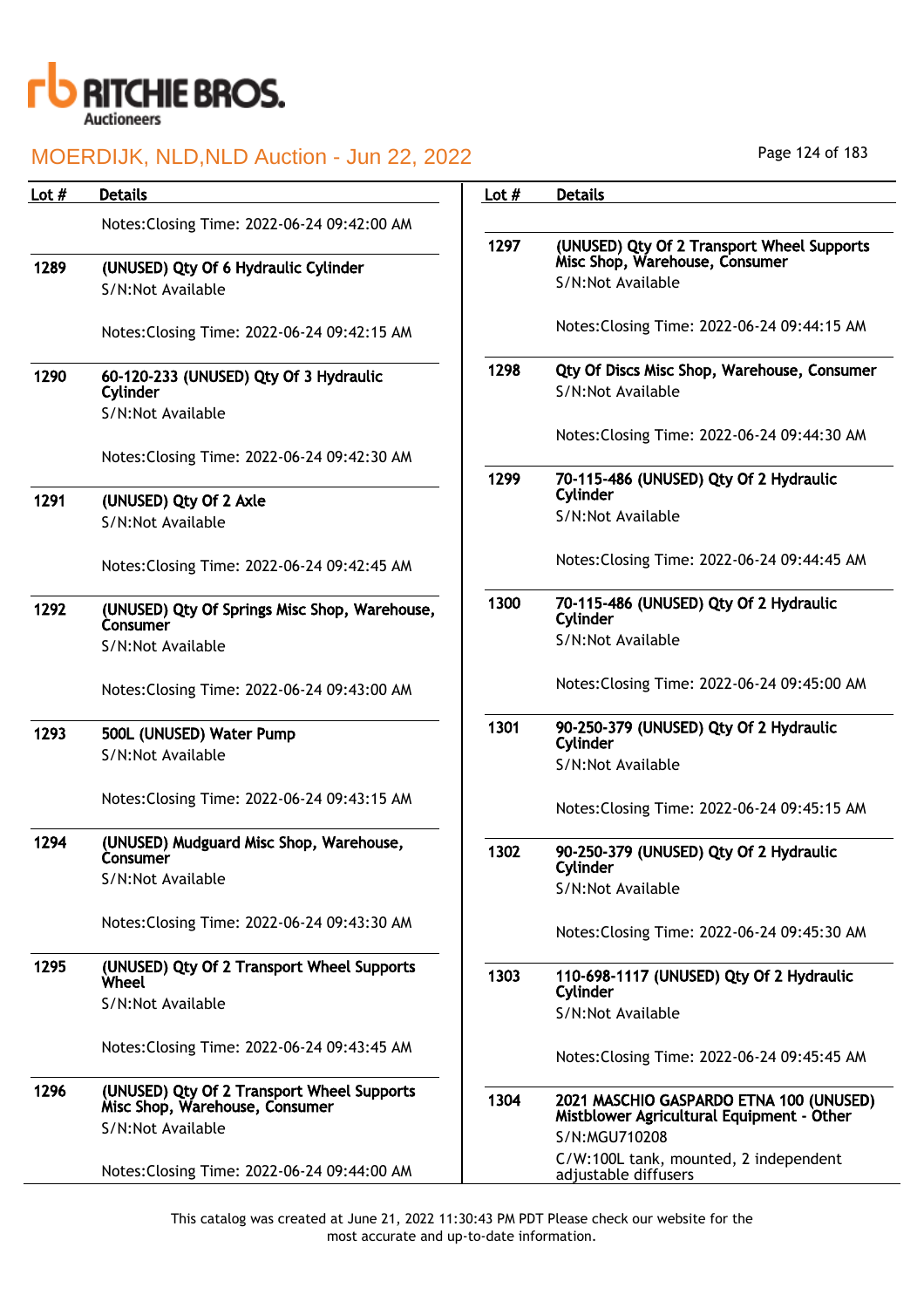

| Lot # | <b>Details</b>                                                       | Lot $#$ | <b>Details</b>                                                  |
|-------|----------------------------------------------------------------------|---------|-----------------------------------------------------------------|
|       | Notes: Closing Time: 2022-06-24 09:46:00 AM                          |         | S/N:460035                                                      |
| 1305  | 2017 JUMBO 651 Electric Masonry Saw Concrete                         |         | Notes: Closing Time: 2022-06-24 09:48:00 AM                     |
|       | Saw<br>S/N:170500029                                                 | 1313    | REGWIL AMK80 Air Dryer Misc Shop, Warehouse,<br>Consumer        |
|       | Notes: Closing Time: 2022-06-24 09:46:15 AM                          |         | S/N:AMK800142010                                                |
|       |                                                                      |         | Notes: Closing Time: 2022-06-24 09:48:15 AM                     |
| 1306  | 2017 JUMBO 651 Electric Masonry Saw Concrete<br>Saw<br>S/N:170490017 | 1314    | REGWIL AMK80 Air Dryer Misc Shop, Warehouse,<br>Consumer        |
|       | Notes: Closing Time: 2022-06-24 09:46:30 AM                          |         | S/N:AMK800302010                                                |
|       |                                                                      |         | Notes: Closing Time: 2022-06-24 09:48:30 AM                     |
| 1307  | 2016 JUMBO 651 Electric Masonry Saw Concrete<br>Saw<br>S/N:160240110 | 1315    | 2016 JUMBO 900 Electric Masonry Saw Concrete<br>Saw             |
|       |                                                                      |         | S/N:16059511                                                    |
|       | Notes: Closing Time: 2022-06-24 09:46:45 AM                          |         | Notes: Closing Time: 2022-06-24 09:48:45 AM                     |
| 1308  | 2016 JUMBO 651 Electric Masonry Saw Concrete<br>Saw<br>S/N:160240083 | 1316    | 2016 JUMBO 651 Electric Masonry Saw Concrete<br>Saw             |
|       |                                                                      |         | S/N:160240092                                                   |
|       | Notes: Closing Time: 2022-06-24 09:47:00 AM                          |         | Notes: Closing Time: 2022-06-24 09:49:00 AM                     |
| 1309  | 2016 JUMBO 651 Electric Masonry Saw Concrete<br>Saw<br>S/N:160240105 | 1317    | 2017 JUMBO 651 Electric Masonry Saw Concrete<br>Saw             |
|       |                                                                      |         | S/N:170490027                                                   |
|       | Notes: Closing Time: 2022-06-24 09:47:15 AM                          |         | Notes: Closing Time: 2022-06-24 09:49:15 AM                     |
| 1310  | 2017 JUMBO 651 Electric Masonry Saw Concrete<br>Saw                  | 1318    | 2007 MASTER MLS2500 Electric Welder                             |
|       | S/N:170490019                                                        |         | S/N:1563110                                                     |
|       | Notes: Closing Time: 2022-06-24 09:47:30 AM                          |         | Notes:** INOPERABLE ** Closing Time: 2022-06-<br>24 09:49:30 AM |
| 1311  | 2006 PRODRY 55 Misc Shop, Warehouse,<br>Consumer                     | 1319    | 2008 PUMA 175MM Electric Floor Grinder                          |
|       | S/N:500005                                                           |         | Miscellaneous Industrial - Other<br>S/N:0809808                 |
|       | Notes: Closing Time: 2022-06-24 09:47:45 AM                          |         | Notes: Closing Time: 2022-06-24 09:49:45 AM                     |
| 1312  | 2002 PRODRY 55 Misc Shop, Warehouse,<br>Consumer                     |         |                                                                 |

Page 125 of 183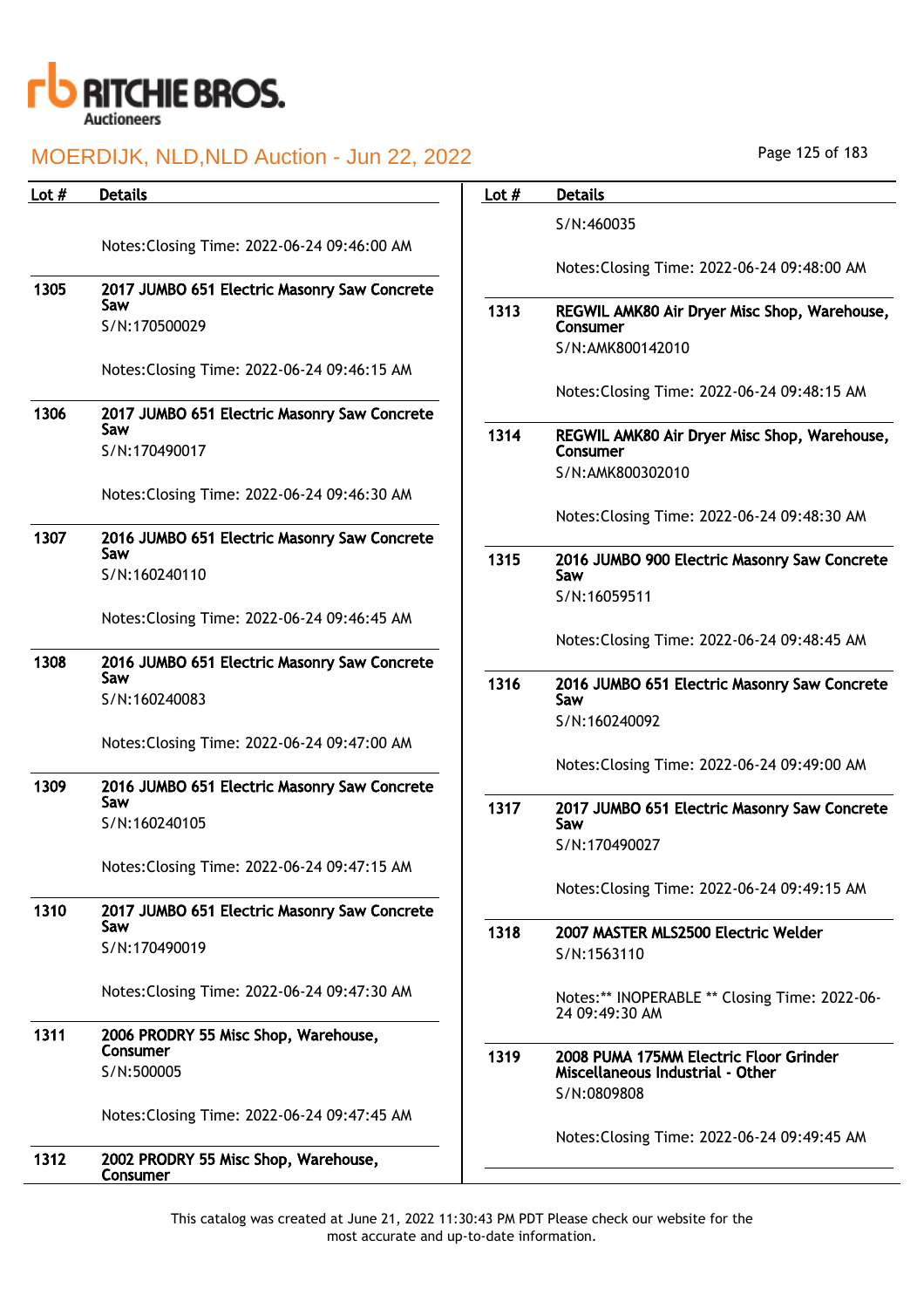

| Lot $#$ | <b>Details</b>                                                                       | Lot $#$ | <b>Details</b>                                                      |
|---------|--------------------------------------------------------------------------------------|---------|---------------------------------------------------------------------|
| 1320    | 2011 PUMA 175MM Electric Floor Grinder<br>Miscellaneous Industrial - Other           |         |                                                                     |
|         | S/N:1030803                                                                          | 1328    | 2012 LEOPARD Walk Behind Floor Grinder<br><b>Horizontal Grinder</b> |
|         | Notes: Closing Time: 2022-06-24 09:50:00 AM                                          |         | S/N:1215833                                                         |
|         |                                                                                      |         | Notes: Closing Time: 2022-06-24 09:52:00 AM                         |
| 1321    | 2012 PUMA 175MM Electric Floor Grinder<br>Miscellaneous Industrial - Other           | 1329    | 2012 HONDA WT20X Water Pump                                         |
|         | S/N:1108912                                                                          |         | S/N:WAAJ-1100599                                                    |
|         | Notes: Closing Time: 2022-06-24 09:50:15 AM                                          |         | Notes: Closing Time: 2022-06-24 09:52:15 AM                         |
| 1322    | 2009 MASTER DH62 Space Heater                                                        | 1330    | 2012 HONDA WT20X Water Pump                                         |
|         | S/N:94140003023                                                                      |         | S/N:WAAJ-1100406                                                    |
|         | Notes: Closing Time: 2022-06-24 09:50:30 AM                                          |         | Notes: Closing Time: 2022-06-24 09:52:30 AM                         |
| 1323    | 2011 FOGO FH7000 7 KVA Gen Set (<10 Kw Or<br>12.5 Kva)                               | 1331    | 2012 SCHWAMBOR BEF201 Electric Walk Behind                          |
|         | S/N:M25030                                                                           |         | <b>Floor Grinder Horizontal Grinder</b><br>S/N:7030                 |
|         | Notes: Closing Time: 2022-06-24 09:50:45 AM                                          |         | Notes: Closing Time: 2022-06-24 09:52:45 AM                         |
| 1324    | 2011 ENAR AFE2400T Electric Frequency<br><b>Converter Concrete Equipment - Other</b> | 1332    | 2012 RL2034 Submersible Pump                                        |
|         | S/N:11293503                                                                         |         | S/N:992587                                                          |
|         | Notes: Closing Time: 2022-06-24 09:51:00 AM                                          |         | Notes:** INOPERABLE ** Closing Time: 2022-06-<br>24 09:53:00 AM     |
| 1325    | 2012 METABO BKS450 Electric Table Circular<br>Saw Miscellaneous Industrial - Other   | 1333    | 2002 PRODRY 55 Misc Shop, Warehouse,                                |
|         | S/N:1444146085D                                                                      |         | Consumer<br>S/N:460042                                              |
|         | Notes: Closing Time: 2022-06-24 09:51:15 AM                                          |         | Notes: Closing Time: 2022-06-24 09:53:15 AM                         |
| 1326    | 2012 KARCHER HD5/12 Pressure Washer                                                  | 1334    | 2011 MASTER B360 Space Heater                                       |
|         | S/N:48361                                                                            |         | S/N:PC831204261                                                     |
|         | Notes:** INOPERABLE ** Closing Time: 2022-06-<br>24 09:51:30 AM                      |         | Notes: Closing Time: 2022-06-24 09:53:30 AM                         |
| 1327    | 2012 LEOPARD Walk Behind Floor Grinder                                               | 1335    | POLARTHERM TB1300 Space Heater                                      |
|         | <b>Horizontal Grinder</b><br>S/N:1026304                                             |         | S/N:2163070158                                                      |
|         |                                                                                      |         | Notes: Closing Time: 2022-06-24 09:53:45 AM                         |
|         | Notes: Closing Time: 2022-06-24 09:51:45 AM                                          |         |                                                                     |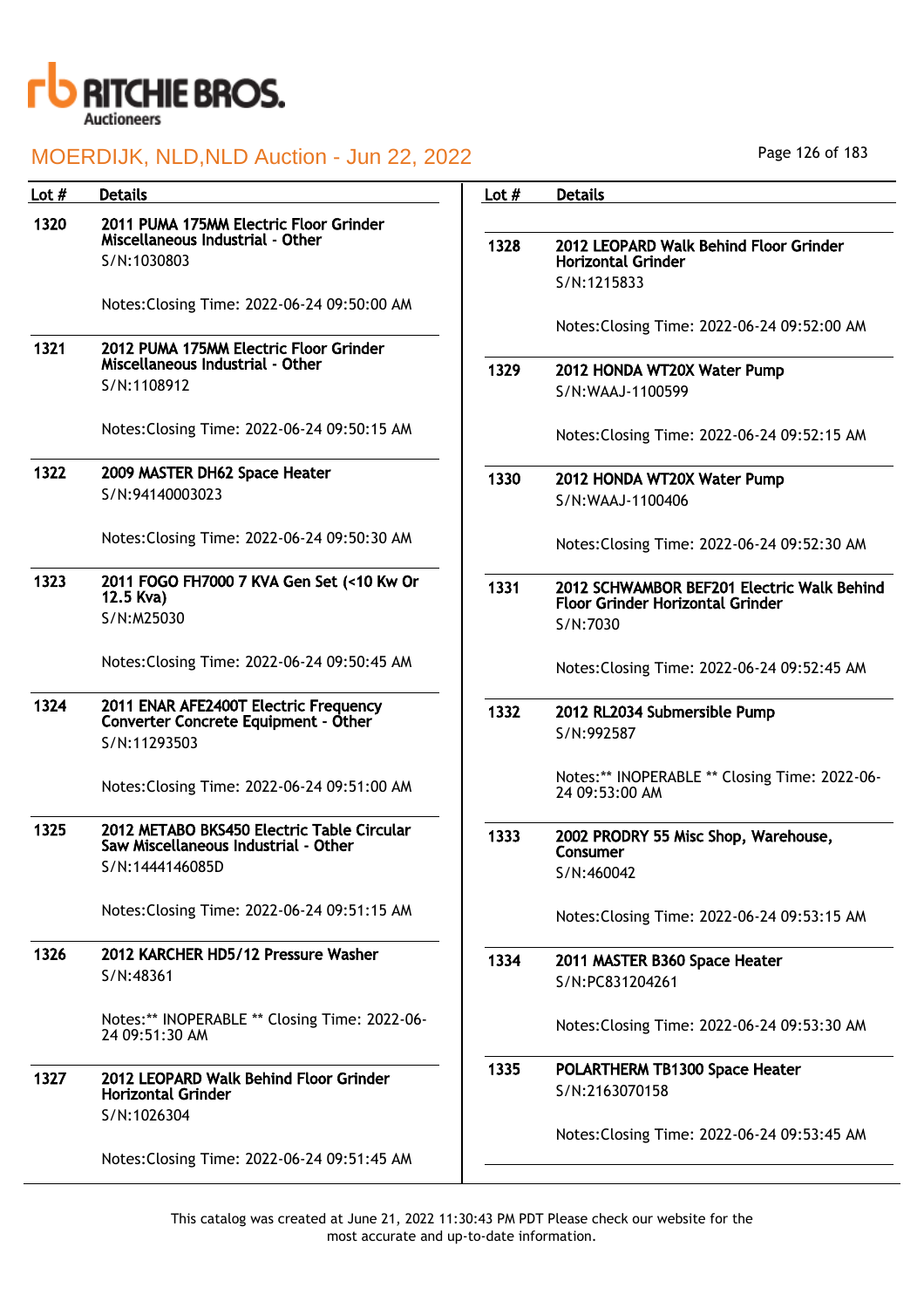

| Lot $#$ | <b>Details</b>                                                  | Lot $#$ | <b>Details</b>                                                  |
|---------|-----------------------------------------------------------------|---------|-----------------------------------------------------------------|
| 1336    | POLARTHERM TB1300 Space Heater<br>S/N:2163120243                |         | S/N:Not Available                                               |
|         |                                                                 |         | Notes: Closing Time: 2022-06-24 09:56:00 AM                     |
|         | Notes: Closing Time: 2022-06-24 09:54:00 AM                     |         |                                                                 |
|         |                                                                 | 1345    | 2010 MASTER DH62 Heater                                         |
| 1337    | POLARTHERM TB700 Space Heater                                   |         | S/N:Not Available                                               |
|         | S/N:2162120506                                                  |         | Notes:** INOPERABLE ** Closing Time: 2022-06-                   |
|         | Notes: Closing Time: 2022-06-24 09:54:15 AM                     |         | 24 09:56:15 AM                                                  |
|         |                                                                 | 1346    | GTM GTS1300 Wood Chipper                                        |
| 1338    | POLARTHERM TB700 Space Heater                                   |         | S/N:Not Available                                               |
|         | S/N:Not Available                                               |         |                                                                 |
|         | Notes: Closing Time: 2022-06-24 09:54:30 AM                     |         | Notes: Closing Time: 2022-06-24 09:56:30 AM                     |
| 1339    | POLARTHERM TB700 Space Heater                                   | 1347    | <b>BARRETO Walk Behind Rototiller</b>                           |
|         | S/N:2162080368                                                  |         | S/N:13278                                                       |
|         |                                                                 |         |                                                                 |
|         | Notes: Closing Time: 2022-06-24 09:54:45 AM                     |         | Notes:** INOPERABLE ** Closing Time: 2022-06-<br>24 09:56:45 AM |
| 1340    | POLARTHERM TB700 Space Heater                                   |         |                                                                 |
|         | S/N:2162080394                                                  | 1348    | (UNUSED) Construction Site Toilet Mobile<br>Structure - Other   |
|         |                                                                 |         | S/N:Not Available                                               |
|         | Notes: Closing Time: 2022-06-24 09:55:00 AM                     |         | C/W:Fresh Water Flush, Sink, Mirror, Soap                       |
|         |                                                                 |         | Dispenser, Discharge Valve                                      |
| 1341    | 2011 MASTER BV690FS Space Heater                                |         |                                                                 |
|         | S/N:11451403800298                                              |         | Notes: Closing Time: 2022-06-24 09:57:00 AM                     |
|         |                                                                 | 1349    | (UNUSED) Construction Site Toilet Mobile                        |
|         | Notes:** PARTS ONLY ** Closing Time: 2022-06-24 09:55:15 AM     |         | Structure - Other                                               |
|         |                                                                 |         | S/N:Not Available                                               |
| 1342    | 2005 PRODRY 80 Heater                                           |         | C/W:Fresh Water Flush, Sink, Mirror, Soap                       |
|         | S/N:Not Available                                               |         | Dispenser, Discharge Valve                                      |
|         | Condition                                                       |         |                                                                 |
|         | Hrs/Mil/Kms: 13977 Hr                                           |         | Notes: Closing Time: 2022-06-24 09:57:15 AM                     |
|         | Notes: Closing Time: 2022-06-24 09:55:30 AM                     | 1350    | (UNUSED) Construction Site Toilet Mobile<br>Structure - Other   |
|         |                                                                 |         | S/N:Not Available                                               |
| 1343    | <b>Pressure Washer</b>                                          |         | C/W:Fresh Water Flush, Sink, Mirror, Soap                       |
|         | S/N:Not Available                                               |         | Dispenser, Discharge Valve                                      |
|         | Notes:** INOPERABLE ** Closing Time: 2022-06-<br>24 09:55:45 AM |         | Notes: Closing Time: 2022-06-24 09:57:30 AM                     |
| 1344    | <b>Pressure Washer</b>                                          | 1351    | (UNUSED) Construction Site Toilet Mobile<br>Structure - Other   |

Page 127 of 183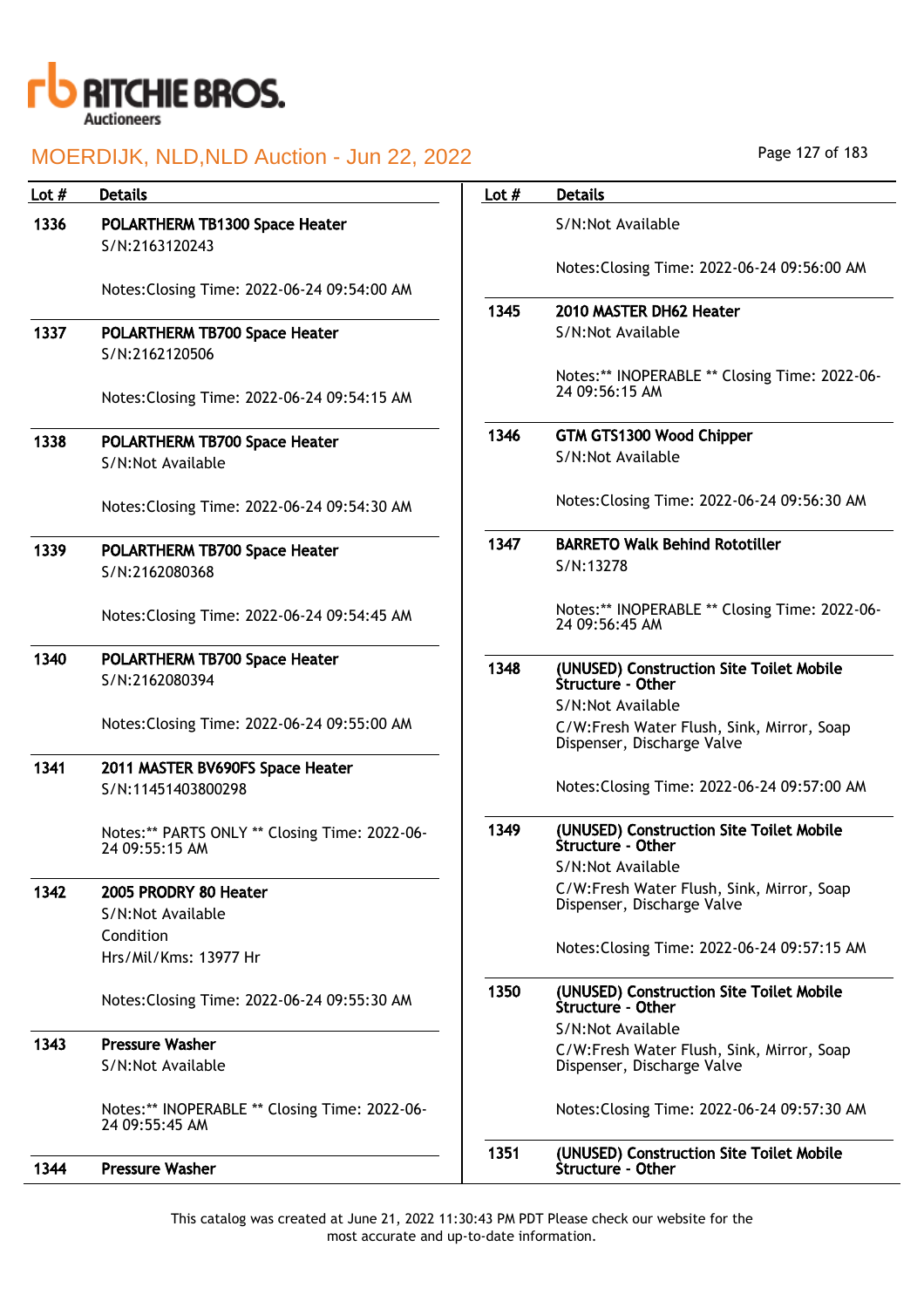

Structure - Other

#### MOERDIJK, NLD,NLD Auction - Jun 22, 2022

| Lot # | <b>Details</b>                                                          | Lot $#$ | <b>Details</b>                                                          |
|-------|-------------------------------------------------------------------------|---------|-------------------------------------------------------------------------|
|       | S/N:Not Available                                                       |         | S/N:Not Available                                                       |
|       | C/W:Fresh Water Flush, Sink, Mirror, Soap<br>Dispenser, Discharge Valve |         | C/W:Fresh Water Flush, Sink, Mirror, Soap<br>Dispenser, Discharge Valve |
|       | Notes: Closing Time: 2022-06-24 09:57:45 AM                             |         | Notes: Closing Time: 2022-06-24 09:59:15 AM                             |
| 1352  | (UNUSED) Construction Site Toilet Mobile<br>Structure - Other           | 1358    | (UNUSED) Construction Site Toilet Mobile<br>Structure - Other           |
|       | S/N:Not Available                                                       |         | S/N:Not Available                                                       |
|       | C/W:Fresh Water Flush, Sink, Mirror, Soap<br>Dispenser, Discharge Valve |         | C/W:Fresh Water Flush, Sink, Mirror, Soap<br>Dispenser, Discharge Valve |
|       | Notes: Closing Time: 2022-06-24 09:58:00 AM                             |         | Notes: Closing Time: 2022-06-24 09:59:30 AM                             |
| 1353  | (UNUSED) Construction Site Toilet Mobile<br>Structure - Other           | 1359    | (UNUSED) Construction Site Toilet Mobile<br>Structure - Other           |
|       | S/N:Not Available                                                       |         | S/N:Not Available                                                       |
|       | C/W:Fresh Water Flush, Sink, Mirror, Soap<br>Dispenser, Discharge Valve |         | C/W:Fresh Water Flush, Sink, Mirror, Soap<br>Dispenser, Discharge Valve |
|       | Notes: Closing Time: 2022-06-24 09:58:15 AM                             |         | Notes: Closing Time: 2022-06-24 09:59:45 AM                             |
| 1354  | (UNUSED) Construction Site Toilet Mobile<br>Structure - Other           | 1360    | (UNUSED) Construction Site Toilet Mobile<br>Structure - Other           |
|       | S/N:Not Available                                                       |         | S/N:Not Available                                                       |
|       | C/W:Fresh Water Flush, Sink, Mirror, Soap<br>Dispenser, Discharge Valve |         | C/W:Fresh Water Flush, Sink, Mirror, Soap<br>Dispenser, Discharge Valve |
|       | Notes: Closing Time: 2022-06-24 09:58:30 AM                             |         | Notes: Closing Time: 2022-06-24 10:00:00 AM                             |
| 1355  | (UNUSED) Construction Site Toilet Mobile<br><b>Structure - Other</b>    | 1361    | <b>Concrete Vibration Screed Concrete Equipment</b><br>- Other          |
|       | S/N:Not Available                                                       |         | S/N:Not Available                                                       |
|       | C/W:Fresh Water Flush, Sink, Mirror, Soap<br>Dispenser, Discharge Valve |         | Notes: Closing Time: 2022-06-24 10:00:15 AM                             |
|       | Notes: Closing Time: 2022-06-24 09:58:45 AM                             | 1362    | <b>SULLAIR Pneumatic Hammer Hand Tools</b>                              |
| 1356  | (UNUSED) Construction Site Toilet Mobile<br>Structure - Other           |         | S/N:Not Available                                                       |
|       | S/N:Not Available                                                       |         | Notes: Closing Time: 2022-06-24 10:00:30 AM                             |
|       | C/W:Fresh Water Flush, Sink, Mirror, Soap<br>Dispenser, Discharge Valve | 1363    | <b>SULLAIR Pneumatic Hammer Hand Tools</b><br>S/N:Not Available         |
|       | Notes: Closing Time: 2022-06-24 09:59:00 AM                             |         | Notes: Closing Time: 2022-06-24 10:00:45 AM                             |
| 1357  | (UNUSED) Construction Site Toilet Mobile                                |         |                                                                         |

1364 WACKER Pneumatic Hammer Hand Tools

Page 128 of 183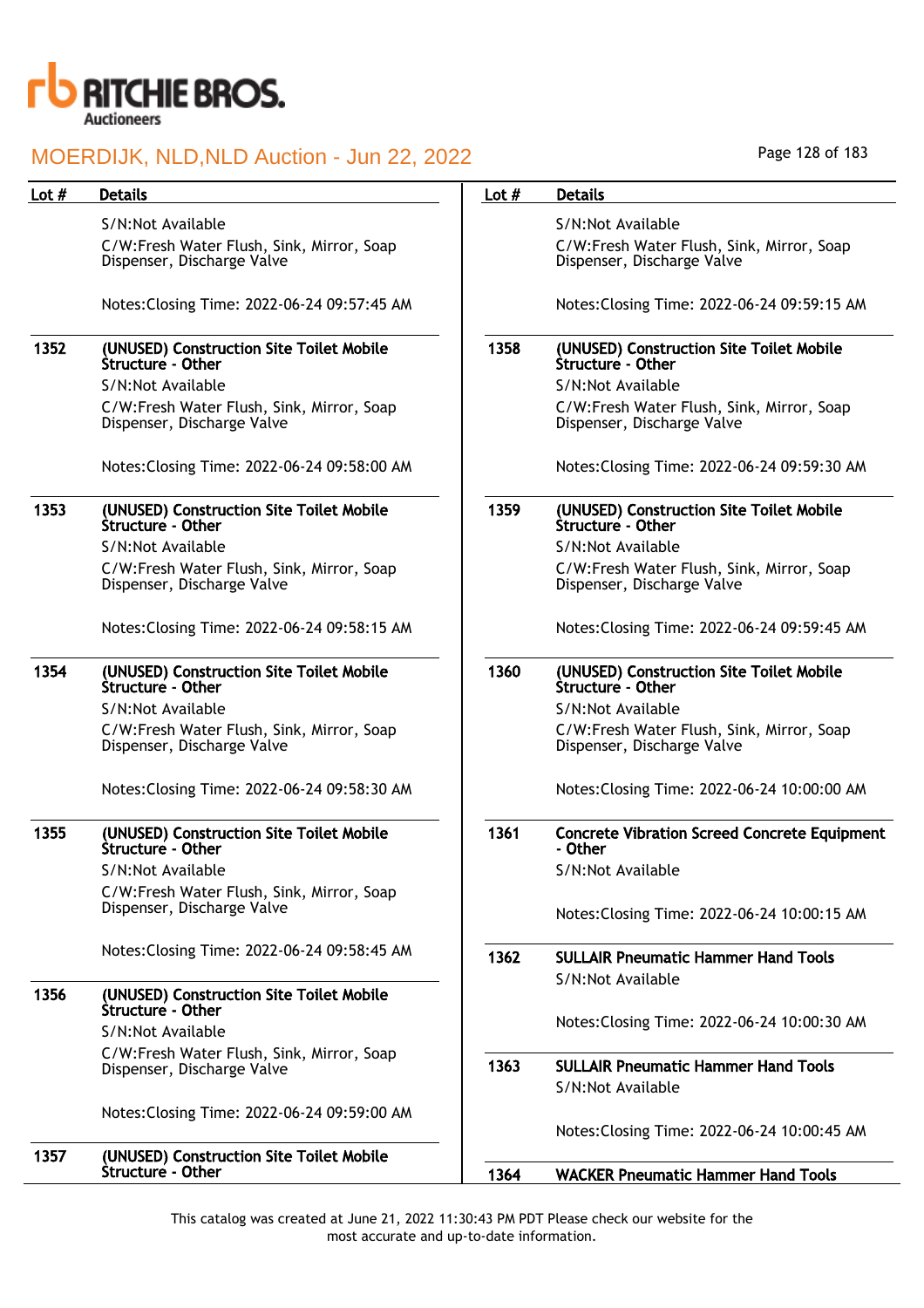

| Lot $#$ | <b>Details</b>                                                 | Lot $#$ | <b>Details</b>                                                                   |
|---------|----------------------------------------------------------------|---------|----------------------------------------------------------------------------------|
|         | S/N:Not Available                                              | 1373    | 2007 ARCOTHERM JUMBO 115M Space Heater<br>S/N:Not Available                      |
|         | Notes: Closing Time: 2022-06-24 10:01:00 AM                    |         | Notes:** NON DUTY FREE CIRCULATION EU **                                         |
| 1365    | <b>WACKER Pneumatic Hammer Hand Tools</b>                      |         | Closing Time: 2022-06-24 10:03:15 AM                                             |
|         | S/N:Not Available                                              | 1374    | REMKO HTL250-FB2 Space Heater                                                    |
|         | Notes: Closing Time: 2022-06-24 10:01:15 AM                    |         | S/N:Not Available                                                                |
| 1366    | <b>WACKER Pneumatic Hammer Hand Tools</b><br>S/N:Not Available |         | Notes:** NON DUTY FREE CIRCULATION EU **<br>Closing Time: 2022-06-24 10:03:30 AM |
|         |                                                                | 1375    | REMKO HTL250-FB2 Space Heater                                                    |
|         | Notes: Closing Time: 2022-06-24 10:01:30 AM                    |         | S/N:Not Available                                                                |
| 1367    | <b>WACKER Pneumatic Hammer Hand Tools</b><br>S/N:Not Available |         | Notes:** NON DUTY FREE CIRCULATION EU **                                         |
|         |                                                                |         | Closing Time: 2022-06-24 10:03:45 AM                                             |
|         | Notes: Closing Time: 2022-06-24 10:01:45 AM                    | 1376    | REMKO HTL250-FB2 Space Heater<br>S/N:Not Available                               |
| 1368    | <b>WACKER Pneumatic Hammer Hand Tools</b>                      |         |                                                                                  |
|         | S/N:Not Available                                              |         | Notes:** NON DUTY FREE CIRCULATION EU **<br>Closing Time: 2022-06-24 10:04:00 AM |
|         | Notes: Closing Time: 2022-06-24 10:02:00 AM                    |         |                                                                                  |
|         |                                                                | 1377    | REMKO HTL250-FB2 Space Heater                                                    |
| 1369    | IR 208V Pneumatic Hammer Hand Tools                            |         | S/N:Not Available                                                                |
|         | S/N:Not Available                                              |         | Notes:** NON DUTY FREE CIRCULATION EU **                                         |
|         | Notes: Closing Time: 2022-06-24 10:02:15 AM                    |         | Closing Time: 2022-06-24 10:04:15 AM                                             |
|         |                                                                | 1378    | REMKO HTL250-FB2 Space Heater                                                    |
| 1370    | IR 208V Pneumatic Hammer Hand Tools<br>S/N:Not Available       |         | S/N:Not Available                                                                |
|         | Notes: Closing Time: 2022-06-24 10:02:30 AM                    |         | Notes:** NON DUTY FREE CIRCULATION EU **<br>Closing Time: 2022-06-24 10:04:30 AM |
| 1371    | <b>Pneumatic Hammer Hand Tools</b>                             | 1379    | REMKO HTL250-FB2 Space Heater                                                    |
|         | S/N:Not Available                                              |         | S/N:Not Available                                                                |
|         | Notes: Closing Time: 2022-06-24 10:02:45 AM                    |         | Notes:** NON DUTY FREE CIRCULATION EU **<br>Closing Time: 2022-06-24 10:04:45 AM |
| 1372    | <b>REMKO CLK150 Space Heater</b>                               |         |                                                                                  |
|         | S/N:Not Available                                              | 1380    | REMKO HTL250-FB2 Space Heater<br>S/N:Not Available                               |
|         | Notes:** NON DUTY FREE CIRCULATION EU **                       |         |                                                                                  |
|         | Closing Time: 2022-06-24 10:03:00 AM                           |         | Notes:** NON DUTY FREE CIRCULATION EU **<br>Closing Time: 2022-06-24 10:05:00 AM |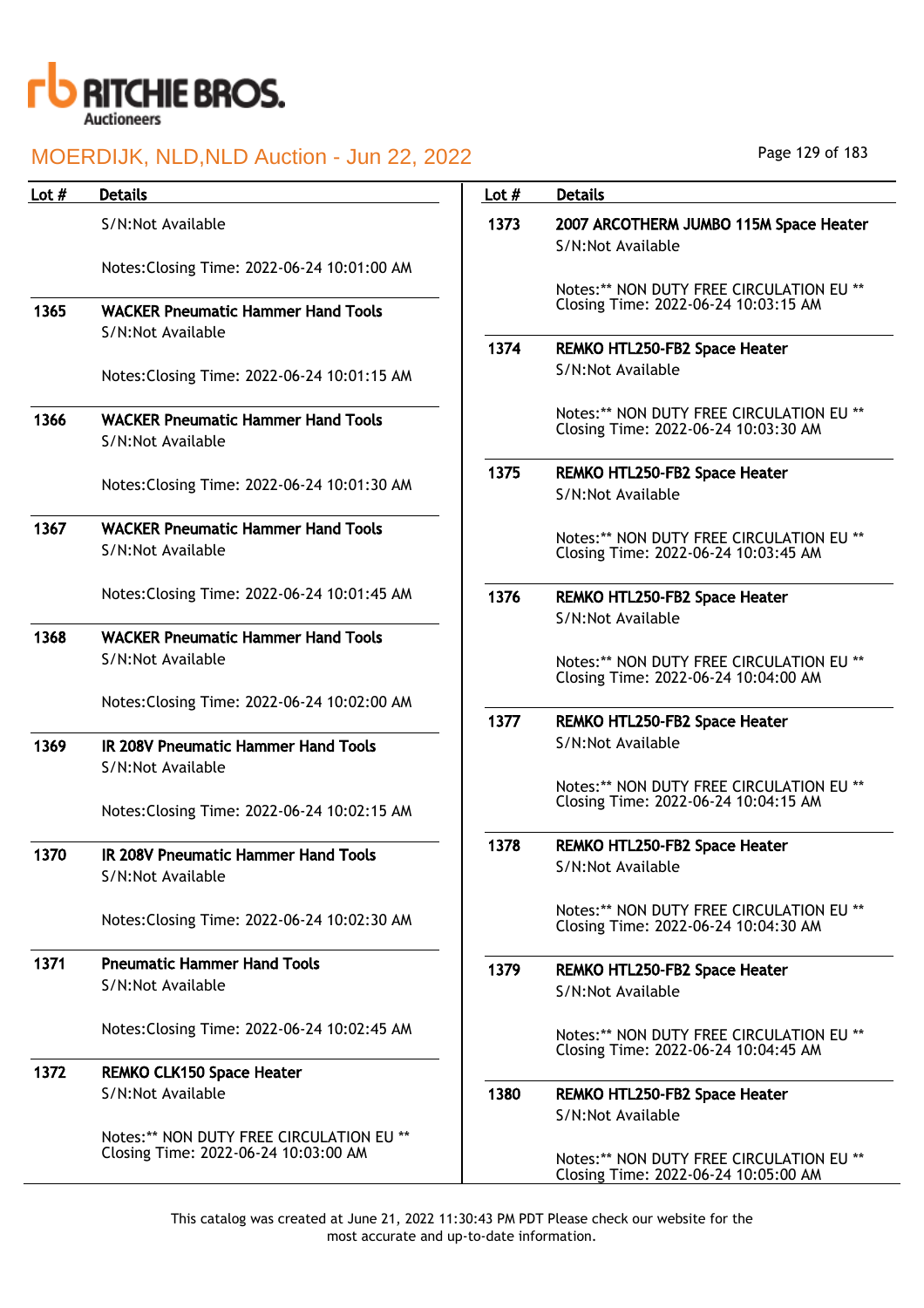

## MOERDIJK, NLD,NLD Auction - Jun 22, 2022

| Lot # | <b>Details</b>                                                                   | Lot $#$ | <b>Details</b>                                                          |
|-------|----------------------------------------------------------------------------------|---------|-------------------------------------------------------------------------|
|       |                                                                                  |         |                                                                         |
| 1381  | 2012 ARCOTHERM JUMBO 115M Space Heater                                           | 1389    | 2022 (UNUSED) Construction Site Toilet Camp                             |
|       | S/N:Not Available                                                                |         | S/N:Not Available                                                       |
|       | Notes:** NON DUTY FREE CIRCULATION EU **<br>Closing Time: 2022-06-24 10:05:15 AM |         | C/W:Fresh Water Flush, Sink, Mirror, Soap<br>Dispenser, Discharge Valve |
|       |                                                                                  |         | Notes: Closing Time: 2022-06-24 10:07:15 AM                             |
| 1382  | 2012 ARCOTHERM JUMBO 115M Space Heater                                           |         |                                                                         |
|       | S/N:Not Available                                                                | 1390    | 2022 (UNUSED) Construction Site Toilet Camp                             |
|       |                                                                                  |         | S/N:Not Available                                                       |
|       | Notes:** NON DUTY FREE CIRCULATION EU **<br>Closing Time: 2022-06-24 10:05:30 AM |         | C/W:Fresh Water Flush, Sink, Mirror, Soap<br>Dispenser, Discharge Valve |
| 1383  | 2009 ARCOTHERM JUMBO 115M Space Heater                                           |         | Notes: Closing Time: 2022-06-24 10:07:30 AM                             |
|       | S/N:Not Available                                                                |         |                                                                         |
|       | Notes:** NON DUTY FREE CIRCULATION EU **                                         | 1391    | 2022 (UNUSED) Construction Site Toilet Camp<br>S/N:Not Available        |
|       | Closing Time: 2022-06-24 10:05:45 AM                                             |         | C/W:Fresh Water Flush, Sink, Mirror, Soap<br>Dispenser, Discharge Valve |
| 1384  | <b>REMKO CLK70 Space Heater</b>                                                  |         |                                                                         |
|       | S/N:Not Available                                                                |         | Notes: Closing Time: 2022-06-24 10:07:45 AM                             |
|       | Notes:** NON DUTY FREE CIRCULATION EU **<br>Closing Time: 2022-06-24 10:06:00 AM | 1392    | 2022 (UNUSED) Construction Site Toilet Camp<br>S/N:Not Available        |
|       |                                                                                  |         | C/W:Fresh Water Flush, Sink, Mirror, Soap                               |
| 1385  | <b>REMKO CLK120 Space Heater</b><br>S/N:Not Available                            |         | Dispenser, Discharge Valve                                              |
|       |                                                                                  |         | Notes: Closing Time: 2022-06-24 10:08:00 AM                             |
|       | Notes:** NON DUTY FREE CIRCULATION EU **<br>Closing Time: 2022-06-24 10:06:15 AM |         |                                                                         |
|       |                                                                                  | 1393    | 2022 (UNUSED) Construction Site Toilet Camp                             |
|       |                                                                                  |         | S/N:Not Available                                                       |
| 1386  | 2012 ARCOTHERM JUMBO 115M Space Heater                                           |         | C/W:Fresh Water Flush, Sink, Mirror, Soap                               |
|       | S/N:Not Available                                                                |         | Dispenser, Discharge Valve                                              |
|       | Notes:** NON DUTY FREE CIRCULATION EU **<br>Closing Time: 2022-06-24 10:06:30 AM |         | Notes: Closing Time: 2022-06-24 10:08:15 AM                             |
|       |                                                                                  | 1394    | 2022 (UNUSED) Construction site Toilet Camp                             |
| 1387  | POULAN COUNTER VIBE 3400 Chain Saw                                               |         | S/N:Not Available                                                       |
|       | S/N:Not Available                                                                |         | C/W:Fresh Water Flush, Sink, Mirror, Soap<br>Dispenser, Discharge Valve |
|       | Notes: Closing Time: 2022-06-24 10:06:45 AM                                      |         |                                                                         |
| 1388  | 2011 HUSQVARNA Walk Behind Cultivator                                            |         | Notes: Closing Time: 2022-06-24 10:08:30 AM                             |
|       | S/N:1111309786                                                                   | 1395    | Electric Bicycle Misc Shop, Warehouse,<br>Consumer                      |
|       | Notes: Closing Time: 2022-06-24 10:07:00 AM                                      |         | S/N:Not Available                                                       |

Page 130 of 183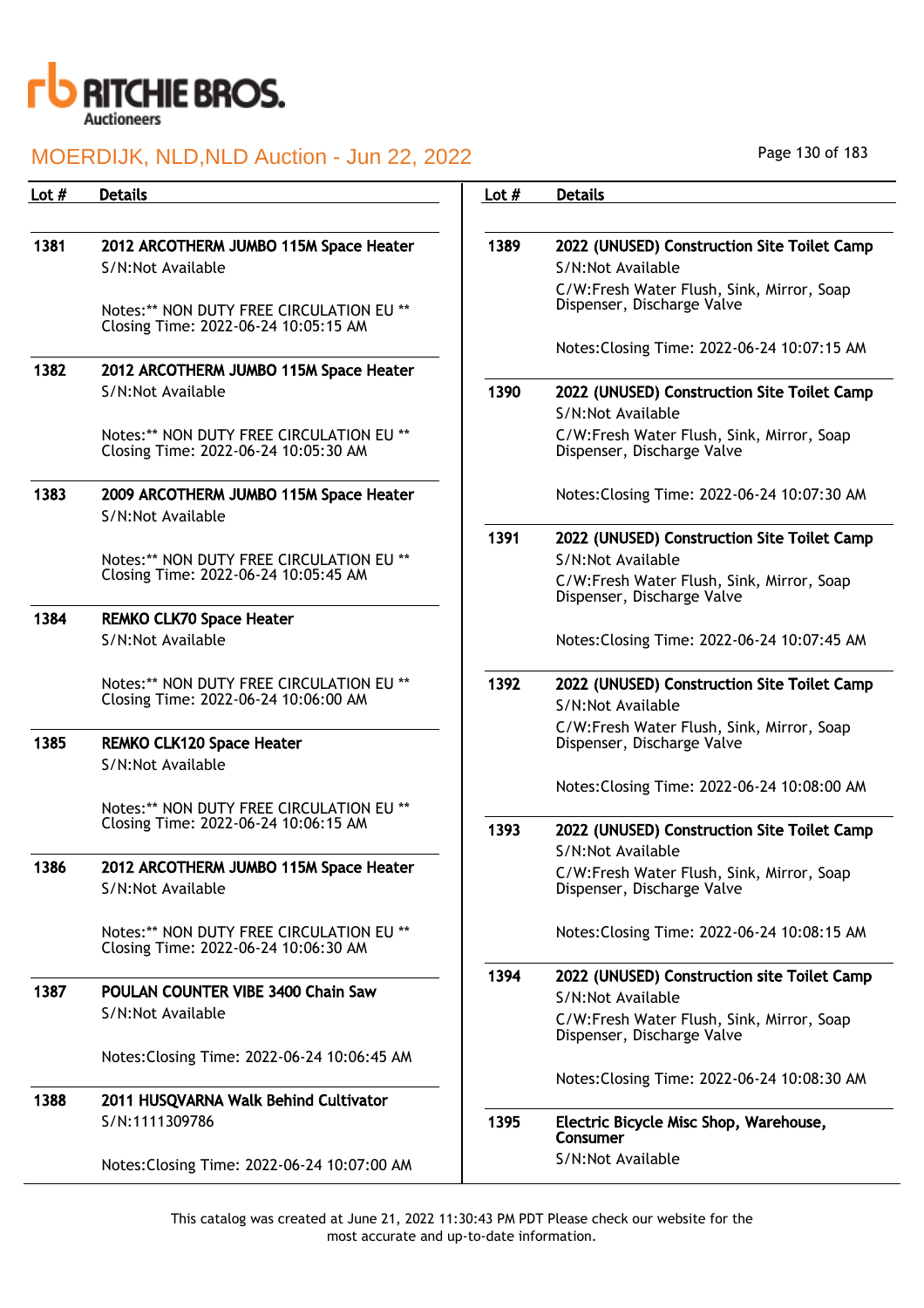

| Lot $#$ | <b>Details</b>                                                      | Lot $#$ | <b>Details</b>                                                             |
|---------|---------------------------------------------------------------------|---------|----------------------------------------------------------------------------|
|         |                                                                     |         | Notes: Closing Time: 2022-06-24 10:10:45 AM                                |
|         | Notes: Closing Time: 2022-06-24 10:08:45 AM                         |         |                                                                            |
|         |                                                                     | 1404    | <b>Traffic Controls</b>                                                    |
| 1396    | Qty Of 2 Heaters Misc Shop, Warehouse,                              |         | S/N:Not Available                                                          |
|         | Consumer                                                            |         |                                                                            |
|         | S/N:Not Available                                                   |         | Notes: Closing Time: 2022-06-24 10:11:00 AM                                |
|         | Notes: Closing Time: 2022-06-24 10:09:00 AM                         | 1405    | <b>Traffic Controls</b>                                                    |
|         |                                                                     |         | S/N:Not Available                                                          |
| 1397    | <b>DAF Rear Axle and Gearbox Truck Attachment -</b><br><b>Other</b> |         |                                                                            |
|         | S/N:Not Available                                                   |         | Notes: Closing Time: 2022-06-24 10:11:15 AM                                |
|         | C/W:to fit XF105                                                    |         |                                                                            |
|         |                                                                     | 1406    | <b>Traffic Controls</b>                                                    |
|         | Notes: Closing Time: 2022-06-24 10:09:15 AM                         |         | S/N:Not Available                                                          |
| 1398    | <b>Tent</b>                                                         |         | Notes: Closing Time: 2022-06-24 10:11:30 AM                                |
|         | S/N:Not Available                                                   |         |                                                                            |
|         | $C/W:6m \times 12m \times 3m$                                       | 1407    | <b>Traffic Controls</b>                                                    |
|         |                                                                     |         | S/N:Not Available                                                          |
|         | Notes: Closing Time: 2022-06-24 10:09:30 AM                         |         | Notes: Closing Time: 2022-06-24 10:11:45 AM                                |
| 1399    | <b>Mower Tractor</b>                                                | 1408    | <b>Water Pump</b>                                                          |
|         | S/N:Not Available                                                   |         | S/N:Not Available                                                          |
|         |                                                                     |         |                                                                            |
|         | Notes: Closing Time: 2022-06-24 10:09:45 AM                         |         | Notes: Closing Time: 2022-06-24 10:12:00 AM                                |
| 1400    | MTD GL 13.5/92T Mower Tractor                                       |         |                                                                            |
|         | S/N:13AH77KE640                                                     | 1409    | <b>Bandsaw</b>                                                             |
|         |                                                                     |         | S/N:Not Available                                                          |
|         | Notes: Closing Time: 2022-06-24 10:10:00 AM                         |         | Notes: Closing Time: 2022-06-24 10:12:15 AM                                |
|         |                                                                     |         |                                                                            |
| 1401    | <b>WHITE LR125 Mower Tractor</b>                                    | 1410    | Electric Drill Industrial Plant Equipment - Other                          |
|         | S/N:2L185                                                           |         | S/N:Not Available                                                          |
|         |                                                                     |         |                                                                            |
|         | Notes: Closing Time: 2022-06-24 10:10:15 AM                         |         | Notes: Closing Time: 2022-06-24 10:12:30 AM                                |
| 1402    | <b>ALBERT ZIEGLER Water Pump</b>                                    |         |                                                                            |
|         | S/N:Not Available                                                   | 1411    | ASHITA HHB-7000S (UNUSED) Hydraulic Jack<br>Misc Shop, Warehouse, Consumer |
|         |                                                                     |         | S/N:Not Available                                                          |
|         | Notes: Closing Time: 2022-06-24 10:10:30 AM                         |         |                                                                            |
|         |                                                                     |         | Notes:** NON DUTY FREE CIRCULATION EU **                                   |
| 1403    | Press Miscellaneous Industrial - Other<br>S/N:Not Available         |         | Closing Time: 2022-06-24 10:12:45 AM                                       |
|         |                                                                     | 1412    | <b>HONDA 160 Water Pump</b>                                                |
|         |                                                                     |         |                                                                            |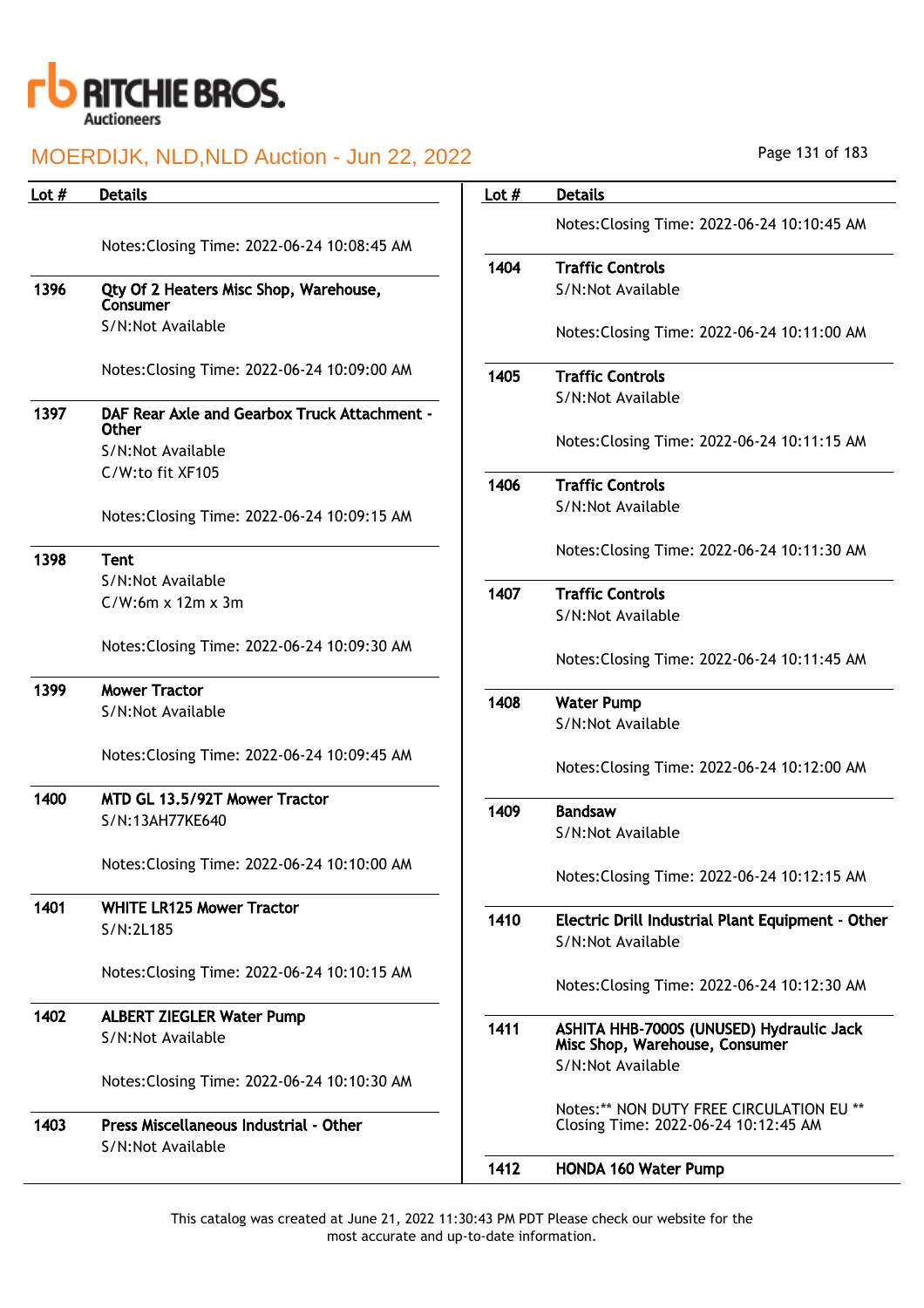

| Page 132 of 183 |
|-----------------|
|-----------------|

| Lot $#$ | <b>Details</b>                                           | Lot $#$ | <b>Details</b>                                          |
|---------|----------------------------------------------------------|---------|---------------------------------------------------------|
|         | S/N:Not Available                                        |         | S/N:Not Available                                       |
|         | Notes: Closing Time: 2022-06-24 10:13:00 AM              |         | Notes: Closing Time: 2022-06-24 10:15:00 AM             |
| 1413    | <b>HONDA Water Pump</b>                                  | 1421    | Set Of Aluminum Ramps Misc Shop, Warehouse,<br>Consumer |
|         | S/N:Not Available                                        |         | S/N:Not Available                                       |
|         | Notes: Closing Time: 2022-06-24 10:13:15 AM              |         | Notes: Closing Time: 2022-06-24 10:15:15 AM             |
| 1414    | <b>HONDA Water Pump</b>                                  |         |                                                         |
|         | S/N:Not Available                                        | 1422    | Set Of Aluminum Ramps Misc Shop, Warehouse,<br>Consumer |
|         | Notes: Closing Time: 2022-06-24 10:13:30 AM              |         | S/N:Not Available                                       |
| 1415    | 2008 GESAN S210DCV Multi-Function Unit                   |         | Notes: Closing Time: 2022-06-24 10:15:30 AM             |
|         | S/N:238287<br>C/W:Sincro EW220DC welder                  | 1423    | Set Of Aluminum Ramps Misc Shop, Warehouse,<br>Consumer |
|         | Notes: Closing Time: 2022-06-24 10:13:45 AM              |         | S/N:Not Available                                       |
|         |                                                          |         | Notes: Closing Time: 2022-06-24 10:15:45 AM             |
| 1416    | 2007 GESAN G8 Gen Set (<10 Kw Or 12.5 Kva)<br>S/N:219473 |         |                                                         |
|         |                                                          | 1424    | Set Of Aluminum Ramps Misc Shop, Warehouse,<br>Consumer |
|         | Notes: Closing Time: 2022-06-24 10:14:00 AM              |         | S/N:Not Available                                       |
| 1417    | EVERPOWER LT3000CL Gen Set (<10 Kw Or 12.5<br>Kva)       |         | Notes: Closing Time: 2022-06-24 10:16:00 AM             |
|         | S/N:Not Available                                        | 1425    | Set Of Aluminum Ramps Misc Shop, Warehouse,<br>Consumer |
|         | Notes: Closing Time: 2022-06-24 10:14:15 AM              |         | S/N:Not Available                                       |
| 1418    | Set Of Aluminum Ramps Misc Shop, Warehouse,<br>Consumer  |         | Notes: Closing Time: 2022-06-24 10:16:15 AM             |
|         | S/N:Not Available                                        | 1426    | Set Of Aluminum Ramps Misc Shop, Warehouse,<br>Consumer |
|         | Notes: Closing Time: 2022-06-24 10:14:30 AM              |         | S/N:Not Available                                       |
| 1419    | Set Of Aluminum Ramps Misc Shop, Warehouse,<br>Consumer  |         | Notes: Closing Time: 2022-06-24 10:16:30 AM             |
|         | S/N:Not Available                                        | 1427    | Set Of Aluminum Ramps Misc Shop, Warehouse,<br>Consumer |
|         | Notes: Closing Time: 2022-06-24 10:14:45 AM              |         | S/N:Not Available                                       |
| 1420    | Set Of Aluminum Ramps Misc Shop, Warehouse,<br>Consumer  |         | Notes: Closing Time: 2022-06-24 10:16:45 AM             |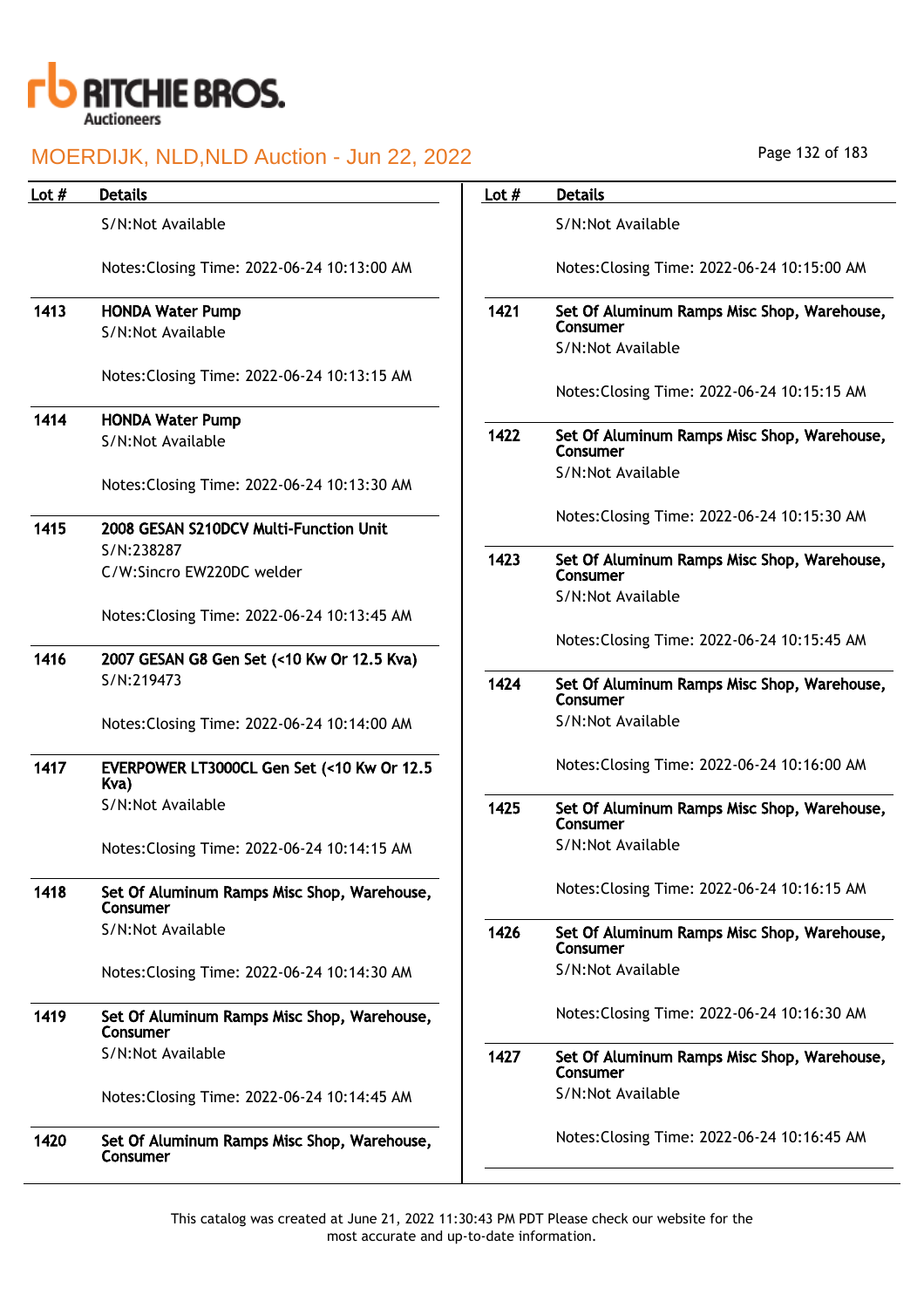

| Lot $#$ | <b>Details</b>                                                                   | Lot $#$ | <b>Details</b>                                                                   |
|---------|----------------------------------------------------------------------------------|---------|----------------------------------------------------------------------------------|
| 1428    | SCHMELZER S750*6-300 (UNUSED) Electric Shop<br><b>Air Compressor</b>             |         | 50Hz                                                                             |
|         | S/N:Not Available                                                                |         | Notes:** NON DUTY FREE CIRCULATION EU **                                         |
|         | C/W:300 ltr tank                                                                 |         | Closing Time: 2022-06-24 10:18:30 AM                                             |
|         | Notes:** NON DUTY FREE CIRCULATION EU **                                         | 1435    | <b>ARCOTHERM JUMBO 115M/C Heater</b>                                             |
|         | Closing Time: 2022-06-24 10:17:00 AM                                             |         | S/N:Not Available                                                                |
| 1429    | SCHMELZER ACS3-300 (UNUSED) Electric Shop<br><b>Air Compressor</b>               |         | Notes:** NON DUTY FREE CIRCULATION EU **<br>Closing Time: 2022-06-24 10:18:45 AM |
|         | S/N:Not Available                                                                |         |                                                                                  |
|         |                                                                                  | 1436    | <b>REMKO CLK70 Fuel Heater</b>                                                   |
|         | Notes:** NON DUTY FREE CIRCULATION EU **<br>Closing Time: 2022-06-24 10:17:15 AM |         | S/N:Not Available                                                                |
| 1430    | 2019 SCHMELZER ACS3-300 (UNUSED) Electric<br><b>Shop Air Compressor</b>          |         | Notes:** NON DUTY FREE CIRCULATION EU **<br>Closing Time: 2022-06-24 10:19:00 AM |
|         | S/N:Not Available                                                                | 1437    | <b>REMKO CLK70 Fuel Heater</b>                                                   |
|         | Notes:** NON DUTY FREE CIRCULATION EU **                                         |         | S/N:Not Available                                                                |
|         | Closing Time: 2022-06-24 10:17:30 AM                                             |         |                                                                                  |
|         |                                                                                  |         | Notes:** NON DUTY FREE CIRCULATION EU **<br>Closing Time: 2022-06-24 10:19:15 AM |
| 1431    | SCHMELZER Z2070-300 (UNUSED) Electric Shop<br>Air Compressor                     |         |                                                                                  |
|         | S/N:Not Available                                                                | 1438    | <b>REMKO CLK70 Fuel Heater</b>                                                   |
|         | C/W:300 ltr tank, belt-driven pump 230V 50Hz                                     |         | S/N:Not Available                                                                |
|         | Notes:** NON DUTY FREE CIRCULATION EU **                                         |         | Notes:** NON DUTY FREE CIRCULATION EU **                                         |
|         | Closing Time: 2022-06-24 10:17:45 AM                                             |         | Closing Time: 2022-06-24 10:19:30 AM                                             |
| 1432    | SCHMELZER Z2070-300 (UNUSED) Electric Shop                                       | 1439    | <b>REMKO CLK50 Fuel Heater</b>                                                   |
|         | Air Compressor                                                                   |         | S/N:Not Available                                                                |
|         | S/N:Not Available                                                                |         |                                                                                  |
|         | Notes:** NON DUTY FREE CIRCULATION EU **                                         |         | Notes:** NON DUTY FREE CIRCULATION EU **<br>Closing Time: 2022-06-24 10:19:45 AM |
|         | Closing Time: 2022-06-24 10:18:00 AM                                             |         |                                                                                  |
| 1433    | SCHMELZER M3065-300 (UNUSED) Electric Shop                                       | 1440    | <b>REMKO CLK50 Space Heater</b>                                                  |
|         | <b>Air Compressor</b>                                                            |         | S/N:401S2075                                                                     |
|         | S/N:Not Available                                                                |         | Notes:** NON DUTY FREE CIRCULATION EU **                                         |
|         |                                                                                  |         | Closing Time: 2022-06-24 10:20:00 AM                                             |
|         | Notes:** NON DUTY FREE CIRCULATION EU **<br>Closing Time: 2022-06-24 10:18:15 AM |         |                                                                                  |
|         |                                                                                  | 1441    | <b>REMKO CLK50 Space Heater</b>                                                  |
| 1434    | SCHMELZER M3065-300 (UNUSED) Air<br>Compressor                                   |         | S/N:401S2062                                                                     |
|         | S/N:Not Available                                                                |         | Notes:** NON DUTY FREE CIRCULATION EU **<br>Closing Time: 2022-06-24 10:20:15 AM |
|         | C/W:300liters Tank belt-driven pump 230V                                         |         |                                                                                  |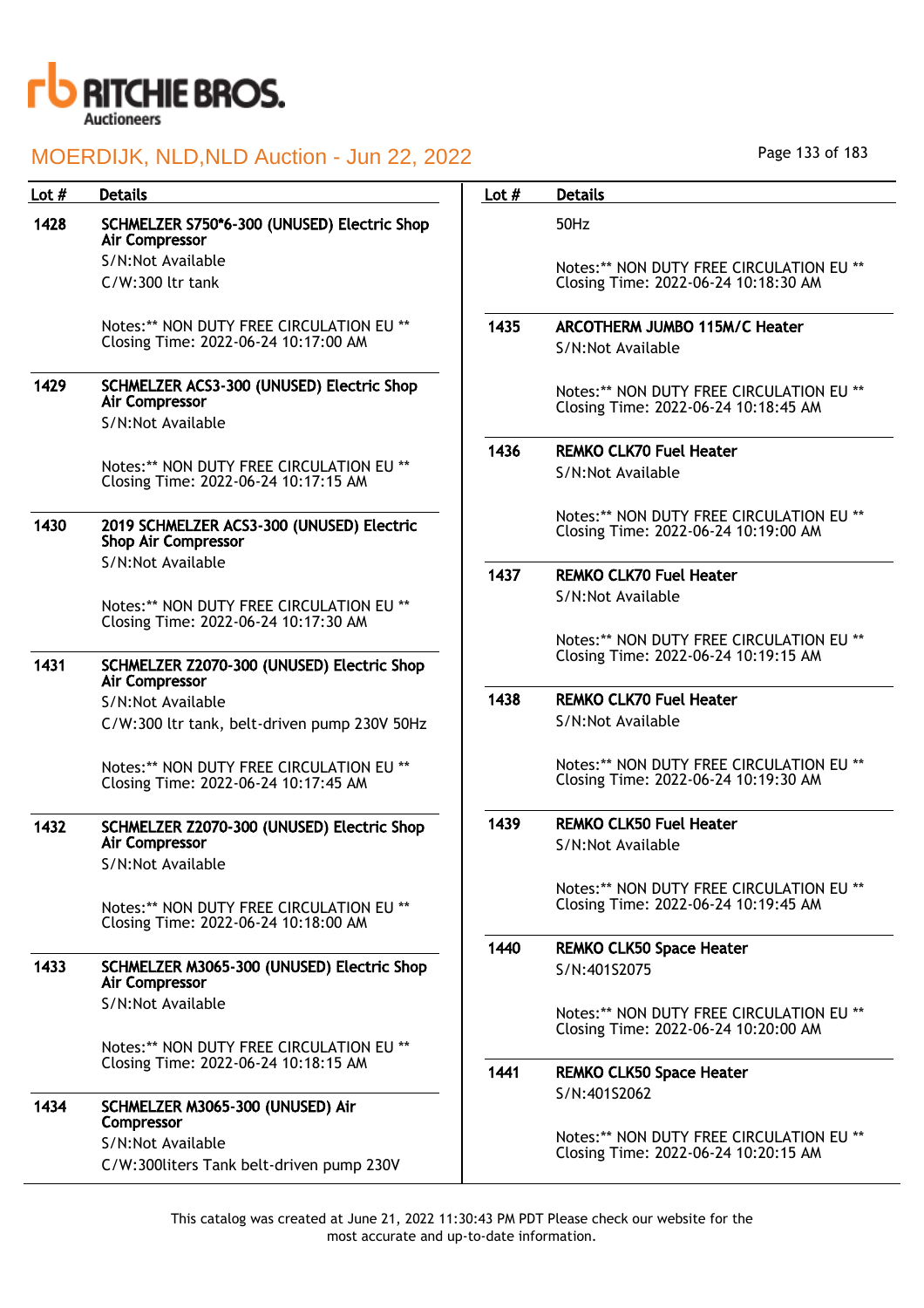

| 1442<br><b>REMKO CLK50 Space Heater</b><br>S/N:40152081<br>1450<br>S/N:401T2037<br>Notes:** NON DUTY FREE CIRCULATION EU ** | <b>REMKO CLK50 Space Heater</b>                                                  |
|-----------------------------------------------------------------------------------------------------------------------------|----------------------------------------------------------------------------------|
|                                                                                                                             |                                                                                  |
|                                                                                                                             |                                                                                  |
|                                                                                                                             |                                                                                  |
|                                                                                                                             |                                                                                  |
| Closing Time: 2022-06-24 10:20:30 AM                                                                                        | Notes:** NON DUTY FREE CIRCULATION EU **<br>Closing Time: 2022-06-24 10:22:30 AM |
| 1443<br><b>REMKO CLK50 Space Heater</b>                                                                                     |                                                                                  |
| 1451<br>S/N:401S2080                                                                                                        | <b>REMKO CLK50 Space Heater</b>                                                  |
| S/N:401T2030                                                                                                                |                                                                                  |
| Notes:** NON DUTY FREE CIRCULATION EU **                                                                                    |                                                                                  |
| Closing Time: 2022-06-24 10:20:45 AM                                                                                        | Notes:** NON DUTY FREE CIRCULATION EU **<br>Closing Time: 2022-06-24 10:22:45 AM |
| 1444<br><b>REMKO CLK50 Space Heater</b>                                                                                     |                                                                                  |
| S/N:401T2100<br>1452                                                                                                        | <b>REMKO CLK50 Space Heater</b>                                                  |
| S/N:401T2094                                                                                                                |                                                                                  |
| Notes:** NON DUTY FREE CIRCULATION EU **                                                                                    |                                                                                  |
| Closing Time: 2022-06-24 10:21:00 AM                                                                                        | Notes:** NON DUTY FREE CIRCULATION EU **                                         |
| 1445<br><b>REMKO CLK50 Space Heater</b>                                                                                     | Closing Time: 2022-06-24 10:23:00 AM                                             |
| 1453<br>S/N:401T2059                                                                                                        | <b>REMKO CLK50 Space Heater</b>                                                  |
| S/N:401T2099                                                                                                                |                                                                                  |
| Notes:** NON DUTY FREE CIRCULATION EU **                                                                                    |                                                                                  |
| Closing Time: 2022-06-24 10:21:15 AM                                                                                        | Notes:** NON DUTY FREE CIRCULATION EU **                                         |
| 1446                                                                                                                        | Closing Time: 2022-06-24 10:23:15 AM                                             |
| <b>REMKO CLK50 Space Heater</b><br>S/N:401T2054<br>1454                                                                     | <b>REMKO CLK50 Space Heater</b>                                                  |
| S/N:401T2083                                                                                                                |                                                                                  |
| Notes:** NON DUTY FREE CIRCULATION EU **                                                                                    |                                                                                  |
| Closing Time: 2022-06-24 10:21:30 AM                                                                                        | Notes:** NON DUTY FREE CIRCULATION EU **                                         |
| 1447                                                                                                                        | Closing Time: 2022-06-24 10:23:30 AM                                             |
| <b>REMKO CLK50 Space Heater</b><br>S/N:401T2065<br>1455                                                                     | <b>REMKO CLK50 Space Heater</b>                                                  |
| S/N:401T2077                                                                                                                |                                                                                  |
| Notes:** NON DUTY FREE CIRCULATION EU **                                                                                    |                                                                                  |
| Closing Time: 2022-06-24 10:21:45 AM                                                                                        | Notes:** NON DUTY FREE CIRCULATION EU **                                         |
|                                                                                                                             | Closing Time: 2022-06-24 10:23:45 AM                                             |
| 1448<br><b>REMKO CLK50 Space Heater</b><br>S/N:401T2029<br>1456                                                             | <b>REMKO CLK50 Space Heater</b>                                                  |
| S/N:401T2057                                                                                                                |                                                                                  |
| Notes:** NON DUTY FREE CIRCULATION EU **                                                                                    |                                                                                  |
| Closing Time: 2022-06-24 10:22:00 AM                                                                                        | Notes:** NON DUTY FREE CIRCULATION EU **                                         |
|                                                                                                                             | Closing Time: 2022-06-24 10:24:00 AM                                             |
| 1449<br><b>REMKO CLK50 Space Heater</b>                                                                                     |                                                                                  |
| S/N:401T2015<br>1457<br>S/N:401T2061                                                                                        | <b>REMKO CLK50 Space Heater</b>                                                  |
| Notes:** NON DUTY FREE CIRCULATION EU **                                                                                    |                                                                                  |
| Closing Time: 2022-06-24 10:22:15 AM                                                                                        |                                                                                  |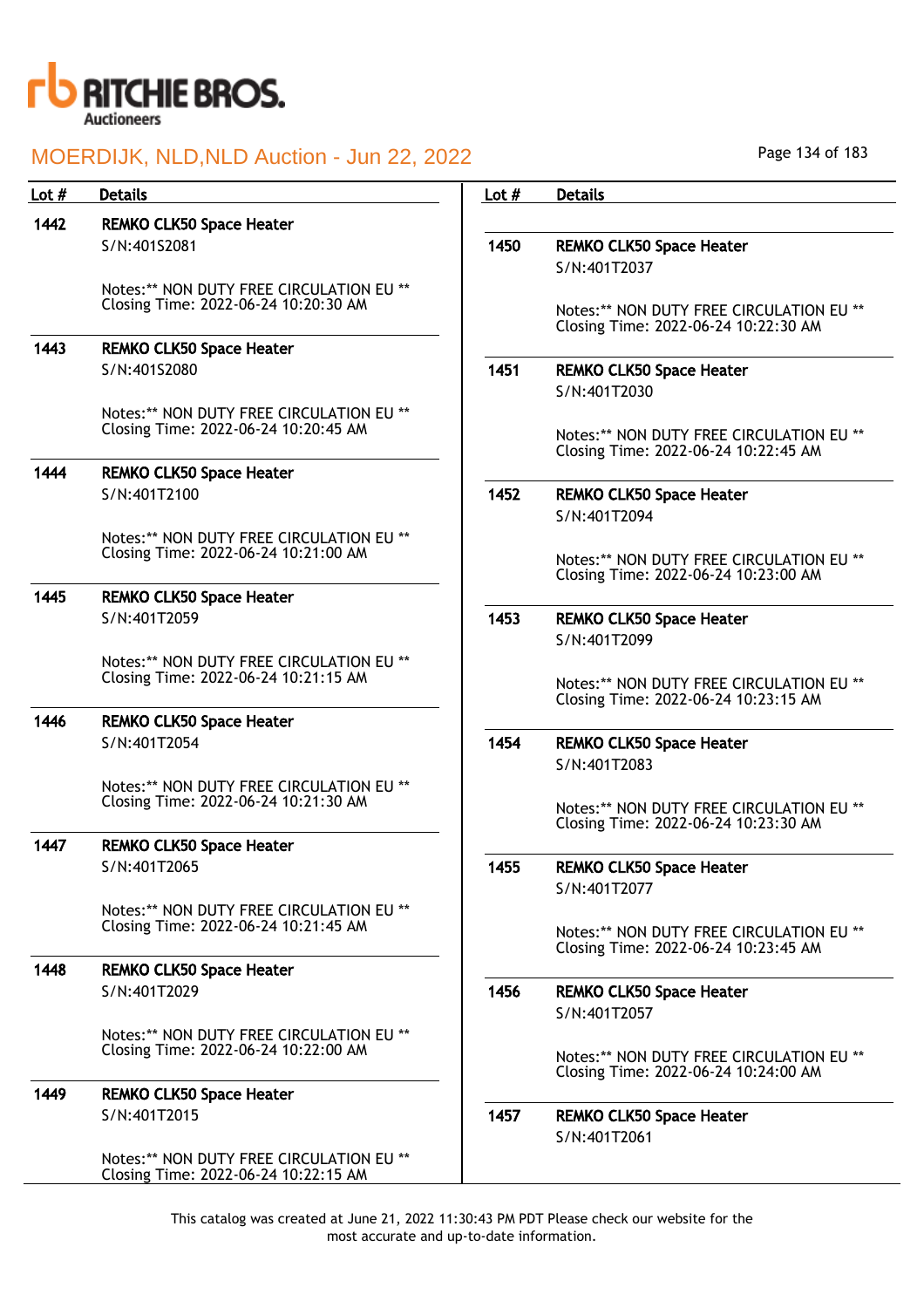

| Lot $#$ | <b>Details</b>                                                                   | Lot $#$ | <b>Details</b>                                                              |
|---------|----------------------------------------------------------------------------------|---------|-----------------------------------------------------------------------------|
|         | Notes:** NON DUTY FREE CIRCULATION EU **                                         |         | 9000 Litre Tank                                                             |
|         | Closing Time: 2022-06-24 10:24:15 AM                                             |         | S/N:77844                                                                   |
| 1458    | <b>REMKO CLK50 Space Heater</b>                                                  |         | C/W:steel                                                                   |
|         | S/N:401T2105                                                                     |         |                                                                             |
|         |                                                                                  |         | Notes: Closing Time: 2022-06-24 10:26:                                      |
|         | Notes:** NON DUTY FREE CIRCULATION EU **<br>Closing Time: 2022-06-24 10:24:30 AM | 1466    | 2022 EMILIANA SERBATOI TF3/50 (UNUS<br>3000 Litre Tank                      |
| 1459    | <b>REMKO CLK50 Space Heater</b>                                                  |         | S/N:77845                                                                   |
|         | S/N:401U2014                                                                     |         | C/W:steel                                                                   |
|         |                                                                                  |         | Notes: Closing Time: 2022-06-24 10:26:                                      |
|         | Notes:** NON DUTY FREE CIRCULATION EU **<br>Closing Time: 2022-06-24 10:24:45 AM |         |                                                                             |
|         |                                                                                  | 1467    | 2022 EMILIANA SERBATOI TF3/50 (UNUS<br>3000 Litre Tank                      |
| 1460    | <b>YINQIAN Qty Of Highway Cones</b>                                              |         | S/N:77846                                                                   |
|         | S/N:Not Available                                                                |         | C/W:steel                                                                   |
|         | Notes:** NON DUTY FREE CIRCULATION EU **<br>Closing Time: 2022-06-24 10:25:00 AM |         | Notes: Closing Time: 2022-06-24 10:26:4                                     |
| 1461    | <b>YINQIAN Qty Of Highway Cones</b>                                              | 1468    | 2022 EMILIANA SERBATOI CARRYTANK 4                                          |
|         | S/N:Not Available                                                                |         | (UNUSED) 440 Litre Portable Poly Tank<br>S/N:46243L                         |
|         |                                                                                  |         |                                                                             |
|         | Notes:** NON DUTY FREE CIRCULATION EU **<br>Closing Time: 2022-06-24 10:25:15 AM |         | Notes: Closing Time: 2022-06-24 10:27:                                      |
|         |                                                                                  |         |                                                                             |
| 1462    | <b>YINQIAN Qty Of Highway Cones</b>                                              | 1469    | 2022 EMILIANA SERBATOI CARRYTANK 4<br>(UNUSED) 440 Litre Portable Poly Tank |
|         | S/N:Not Available                                                                |         | S/N:46242L                                                                  |
|         | Notes:** NON DUTY FREE CIRCULATION EU **                                         |         |                                                                             |
|         | Closing Time: 2022-06-24 10:25:30 AM                                             |         | Notes: Closing Time: 2022-06-24 10:27:                                      |
| 1463    | <b>YINQIAN Qty Of 35 Site Fence</b>                                              | 1470    | 2022 EMILIANA SERBATOI CARRYTANK 4                                          |
|         | S/N:Not Available                                                                |         | (UNUSED) 440 Litre Portable Poly Tank<br>S/N:46241L                         |
|         |                                                                                  |         |                                                                             |
|         | Notes:** NON DUTY FREE CIRCULATION EU **                                         |         | Notes: Closing Time: 2022-06-24 10:27:                                      |
|         | Closing Time: 2022-06-24 10:25:45 AM                                             |         |                                                                             |
| 1464    | 2022 EMILIANA SERBATOI TF9/50 (UNUSED)                                           | 1471    | 2022 EMILIANA SERBATOI CARRYTANK 3<br>(UNUSED) 330 Litre Portable Poly Tank |
|         | 9000 Litre Tank                                                                  |         | S/N:5186T                                                                   |
|         | S/N:77843                                                                        |         |                                                                             |
|         | C/W:steel                                                                        |         | Notes: Closing Time: 2022-06-24 10:27:                                      |
|         | Notes: Closing Time: 2022-06-24 10:26:00 AM                                      |         |                                                                             |
|         |                                                                                  | 1472    | 2022 EMILIANA SERBATOI CARRYTANK 3<br>(UNUSED) 330 Litre Portable Poly Tank |
| 1465    | 2022 EMILIANA SERBATOI TF9/50 (UNUSED)                                           |         |                                                                             |

Page 135 of 183

# me: 2022-06-24 10:26:15 AM ERBATOI TF3/50 (UNUSED) me: 2022-06-24 10:26:30 AM ERBATOI TF3/50 (UNUSED) me: 2022-06-24 10:26:45 AM ERBATOI CARRYTANK 440Z1 itre Portable Poly Tank me: 2022-06-24 10:27:00 AM ERBATOI CARRYTANK 440Z1 itre Portable Poly Tank me: 2022-06-24 10:27:15 AM ERBATOI CARRYTANK 440Z1 itre Portable Poly Tank me: 2022-06-24 10:27:30 AM **ERBATOI CARRYTANK 330Z1**

 $me: 2022-06-24 10:27:45 AM$ 

#### **ERBATOI CARRYTANK 330Z1** itre Portable Poly Tank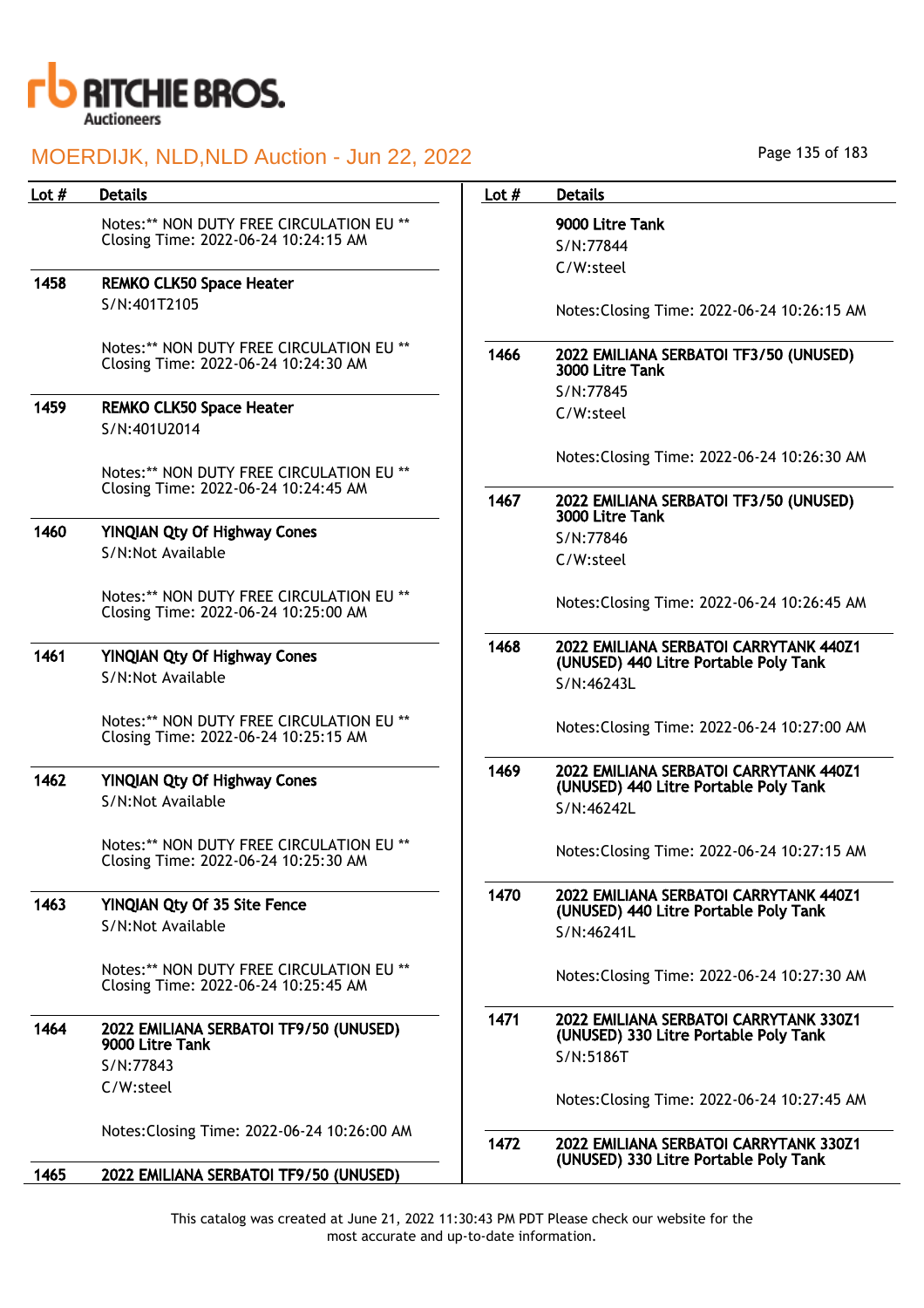

| Lot $#$ | <b>Details</b>                                                                  | Lot $#$ | <b>Details</b>                                                                                 |
|---------|---------------------------------------------------------------------------------|---------|------------------------------------------------------------------------------------------------|
|         | S/N:5185T                                                                       |         | Miscellaneous Industrial - Other<br>S/N:Not Available                                          |
|         | Notes: Closing Time: 2022-06-24 10:28:00 AM                                     |         | Notes: Closing Time: 2022-06-24 10:30:00 AM                                                    |
| 1473    | 2022 EMILIANA SERBATOI CARRYTANK 330Z1<br>(UNUSED) 330 Litre Portable Poly Tank |         |                                                                                                |
|         | S/N:5184T                                                                       | 1481    | <b>BANZAI TCM-1910NE Tire Changer Miscellaneous</b><br>Industrial - Other<br>S/N:Not Available |
|         | Notes: Closing Time: 2022-06-24 10:28:15 AM                                     |         |                                                                                                |
| 1474    | 2022 EMILIANA SERBATOI CARRYTANK 220Z1                                          |         | Notes: Closing Time: 2022-06-24 10:30:15 AM                                                    |
|         | (UNUSED) 220 Litre Portable Poly Tank<br>S/N:49569A                             | 1482    | Qty Of 3 Stone Cutters Miscellaneous Industrial<br>- Other                                     |
|         | Notes: Closing Time: 2022-06-24 10:28:30 AM                                     |         | S/N:Not Available                                                                              |
|         |                                                                                 |         | Notes: Closing Time: 2022-06-24 10:30:30 AM                                                    |
| 1475    | 2022 EMILIANA SERBATOI CARRYTANK 220Z1<br>(UNUSED) 220 Litre Portable Poly Tank | 1483    | Qty Of 2 Gen Set (<10 Kw Or 12.5 Kva)                                                          |
|         | S/N:49053A                                                                      |         | S/N:Not Available                                                                              |
|         | Notes: Closing Time: 2022-06-24 10:28:45 AM                                     |         | Notes:** INOPERABLE ** Closing Time: 2022-06-<br>24 10:30:45 AM                                |
| 1476    | 2022 EMILIANA SERBATOI CARRYTANK 220Z1<br>(UNUSED) 220 Litre Portable Poly Tank | 1484    | Qty Of 2 Jack                                                                                  |
|         | S/N:49568A                                                                      |         | S/N:Not Available                                                                              |
|         | Notes: Closing Time: 2022-06-24 10:29:00 AM                                     |         | Notes: Closing Time: 2022-06-24 10:31:00 AM                                                    |
| 1477    | <b>ETRAMO Qty Of 3 Conveyors Miscellaneous</b><br>Industrial - Other            | 1485    | <b>Concrete Saw And Seal Cleaner Miscellaneous</b><br>Industrial - Other                       |
|         | S/N:Not Available                                                               |         | S/N:Not Available                                                                              |
|         | Notes: Closing Time: 2022-06-24 10:29:15 AM                                     |         | Notes: Closing Time: 2022-06-24 10:31:15 AM                                                    |
| 1478    | <b>Qty Of Scaffolding With Rack Miscellaneous</b><br>Industrial - Other         | 1486    | VERCORS VTEB 220 Qty Of 2 Air Water Fan Coil<br><b>Air Conditioner</b>                         |
|         | S/N:Not Available                                                               |         | S/N:Not Available                                                                              |
|         | Notes: Closing Time: 2022-06-24 10:29:30 AM                                     |         | Notes: Closing Time: 2022-06-24 10:31:30 AM                                                    |
| 1479    | Fan Miscellaneous Industrial - Other<br>S/N:Not Available                       | 1487    | Qty Of 2 Equipment Misc Shop, Warehouse,<br>Consumer                                           |
|         |                                                                                 |         | S/N:Not Available                                                                              |
|         | Notes: Closing Time: 2022-06-24 10:29:45 AM                                     |         | Notes: Closing Time: 2022-06-24 10:31:45 AM                                                    |
| 1480    | <b>HERAS Qty Of 30 Fence Composite Blocks</b>                                   |         |                                                                                                |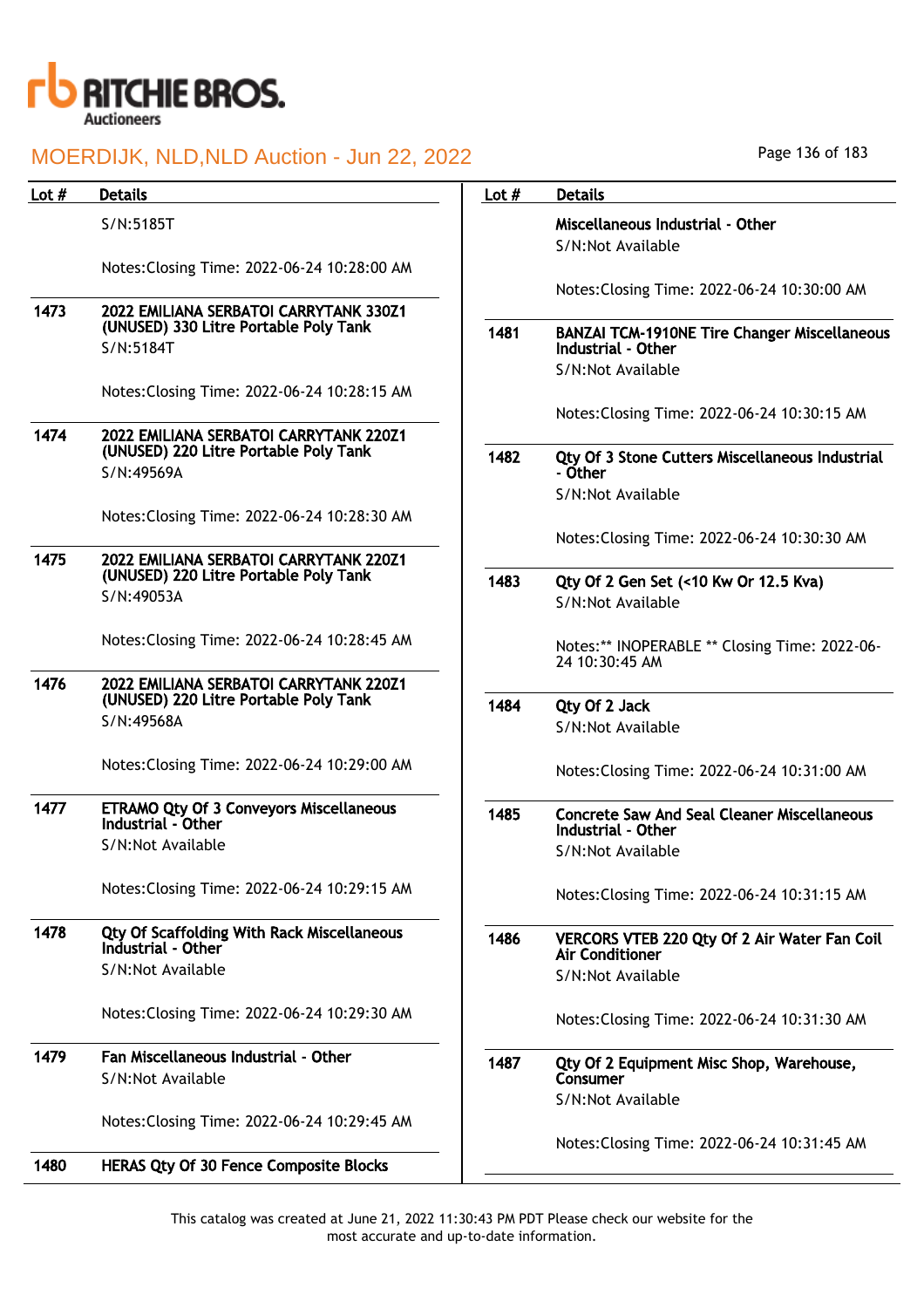

| Lot $#$ | <b>Details</b>                                                                           | Lot $#$ | <b>Details</b>                                                |
|---------|------------------------------------------------------------------------------------------|---------|---------------------------------------------------------------|
| 1488    | Qty Of Grease Fuels And Oil Pumps Misc Shop,<br>Warehouse, Consumer<br>S/N:Not Available | 1496    | 2021 ZELFIR 10HP (UNUSED) Air Compressor<br>S/N:Not Available |
|         | Notes: Closing Time: 2022-06-24 10:32:00 AM                                              |         | Notes: Closing Time: 2022-06-24 10:34:00 AM                   |
| 1489    | <b>Qty Of 4 Saws Hand Tools</b>                                                          | 1497    | 2022 (UNUSED) Forklift Broom Equipment<br>Attachment - Other  |
|         | S/N:Not Available                                                                        |         | S/N:Not Available                                             |
|         |                                                                                          |         | C/W:to fit Rolfi Forklift                                     |
|         | Notes: Closing Time: 2022-06-24 10:32:15 AM                                              |         |                                                               |
| 1490    | 2021 FLUIDMEX T.2SP (UNUSED) Oleodynamic                                                 |         | Notes: Closing Time: 2022-06-24 10:34:15 AM                   |
|         | Pipe Press Miscellaneous Industrial - Other<br>S/N:Not Available                         | 1498    | (UNUSED) Man Basket Equipment Attachment -<br><b>Other</b>    |
|         |                                                                                          |         | S/N:Not Available                                             |
|         | Notes: Closing Time: 2022-06-24 10:32:30 AM                                              |         |                                                               |
|         |                                                                                          |         | Notes: Closing Time: 2022-06-24 10:34:30 AM                   |
| 1491    | 2021 FLUIDMEX T.2SP (UNUSED) Oleodynamic<br>Pipe Press Miscellaneous Industrial - Other  | 1499    | (UNUSED) Man Basket Equipment Attachment -                    |
|         | S/N:Not Available                                                                        |         | <b>Other</b>                                                  |
|         |                                                                                          |         | S/N:Not Available                                             |
|         | Notes: Closing Time: 2022-06-24 10:32:45 AM                                              |         |                                                               |
|         |                                                                                          |         | Notes: Closing Time: 2022-06-24 10:34:45 AM                   |
| 1492    | 2021 FLUIDMEX T.2ST (UNUSED) Oleodynamic<br>Pipe Press Miscellaneous Industrial - Other  | 1500    | (UNUSED) Man Basket Equipment Attachment -                    |
|         | S/N:Not Available                                                                        |         | <b>Other</b>                                                  |
|         |                                                                                          |         | S/N:Not Available                                             |
|         | Notes: Closing Time: 2022-06-24 10:33:00 AM                                              |         | Notes: Closing Time: 2022-06-24 10:35:00 AM                   |
| 1493    | 2021 FLUIDMEX T.2ST (UNUSED) Oleodynamic<br>Pipe Press Miscellaneous Industrial - Other  |         |                                                               |
|         | S/N:Not Available                                                                        | 1501    | (UNUSED) Man Basket Equipment Attachment -<br>Other           |
|         |                                                                                          |         | S/N:Not Available                                             |
|         | Notes: Closing Time: 2022-06-24 10:33:15 AM                                              |         |                                                               |
|         |                                                                                          |         | Notes: Closing Time: 2022-06-24 10:35:15 AM                   |
| 1494    | 2022 RAPTOR VT900 (UNUSED) Robot Lawn                                                    |         |                                                               |
|         | Mower<br>S/N:Not Available                                                               | 1502    | (UNUSED) Man Basket Equipment Attachment -<br><b>Other</b>    |
|         |                                                                                          |         | S/N:Not Available                                             |
|         | Notes: Closing Time: 2022-06-24 10:33:30 AM                                              |         |                                                               |
|         |                                                                                          |         | Notes: Closing Time: 2022-06-24 10:35:30 AM                   |
| 1495    | 2021 ZELFIR 10HP (UNUSED) Air Compressor                                                 |         |                                                               |
|         | S/N:Not Available                                                                        | 1503    | (UNUSED) Man Basket Equipment Attachment -<br><b>Other</b>    |
|         | Notes: Closing Time: 2022-06-24 10:33:45 AM                                              |         | S/N:Not Available                                             |

Page 137 of 183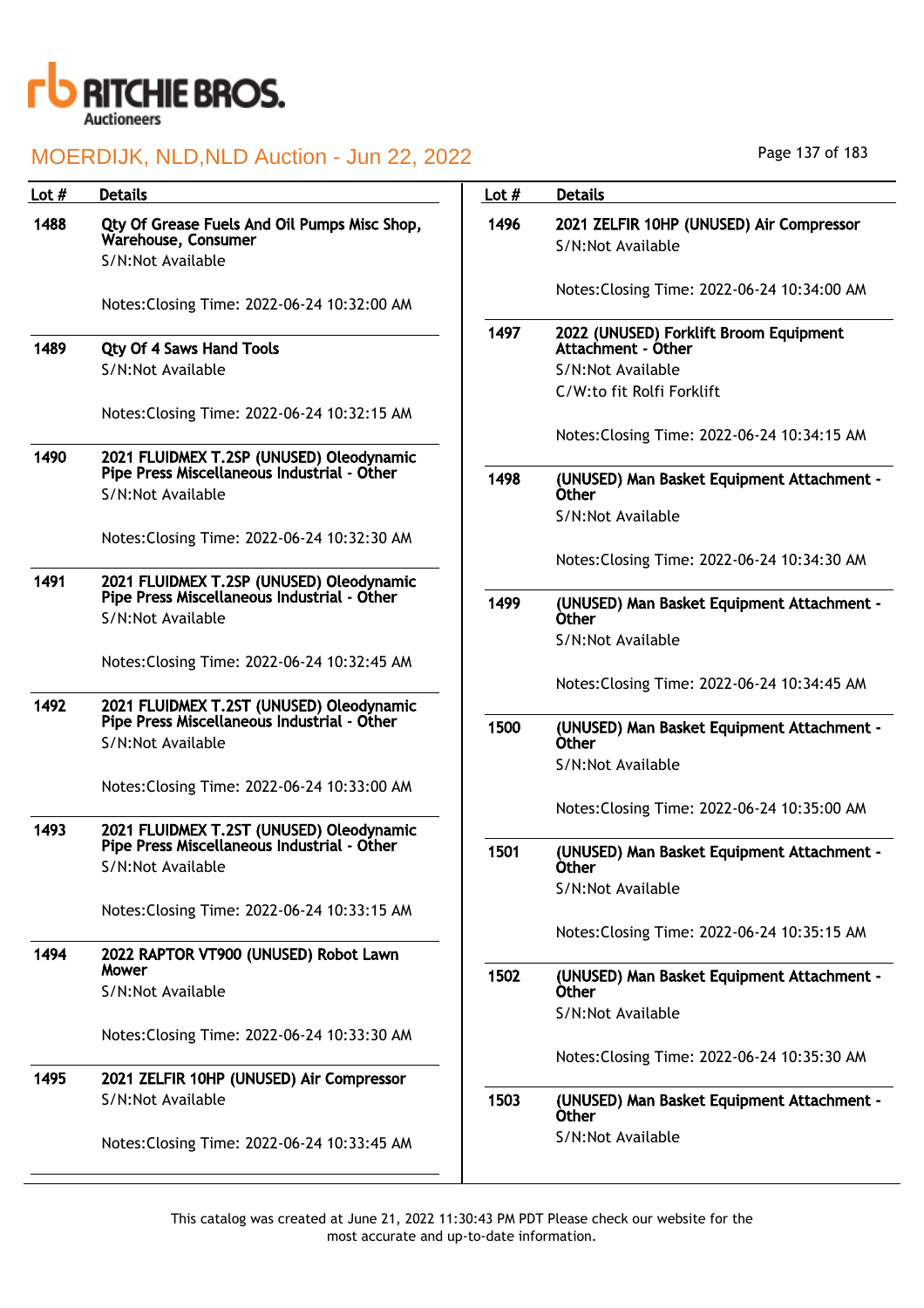

| Lot $#$ | <b>Details</b>                                             | Lot $#$ | <b>Details</b>                                                                                  |
|---------|------------------------------------------------------------|---------|-------------------------------------------------------------------------------------------------|
|         | Notes: Closing Time: 2022-06-24 10:35:45 AM                |         |                                                                                                 |
| 1504    | (UNUSED) Man Basket Equipment Attachment -                 |         | Notes: Closing Time: 2022-06-24 10:37:45 AM                                                     |
|         | <b>Other</b>                                               | 1512    | Edging Unit Misc Shop, Warehouse, Consumer                                                      |
|         | S/N:Not Available                                          |         | S/N:Not Available                                                                               |
|         | Notes: Closing Time: 2022-06-24 10:36:00 AM                |         | Notes: Closing Time: 2022-06-24 10:38:00 AM                                                     |
| 1505    | (UNUSED) Man Basket Equipment Attachment -<br><b>Other</b> | 1513    | <b>GHEYSEN &amp; VERPOORT Qty Of 8 Brake Drums</b>                                              |
|         | S/N:Not Available                                          |         | S/N:Not Available                                                                               |
|         |                                                            |         | C/W:brakes                                                                                      |
|         | Notes: Closing Time: 2022-06-24 10:36:15 AM                |         | Notes: Closing Time: 2022-06-24 10:38:15 AM                                                     |
| 1506    | (UNUSED) Man Basket Equipment Attachment -<br><b>Other</b> | 1514    | <b>GHEYSEN &amp; VERPOORT Qty Of 7 Spring</b>                                                   |
|         | S/N:Not Available                                          |         | <b>Suspensions Parts - Other</b>                                                                |
|         |                                                            |         | S/N:Not Available                                                                               |
|         | Notes: Closing Time: 2022-06-24 10:36:30 AM                |         | Notes: Closing Time: 2022-06-24 10:38:30 AM                                                     |
| 1507    | (UNUSED) Man Basket Equipment Attachment -                 |         |                                                                                                 |
|         | <b>Other</b>                                               | 1515    | <b>WEWELER Qty Of Spring Suspension Parts -</b><br>Other                                        |
|         | S/N:Not Available                                          |         | S/N:Not Available                                                                               |
|         | Notes: Closing Time: 2022-06-24 10:36:45 AM                |         | Notes: Closing Time: 2022-06-24 10:38:45 AM                                                     |
| 1508    | (UNUSED) Man Basket Equipment Attachment -<br><b>Other</b> | 1516    | <b>EX-GO TXT 4 Passenger Golf Cart</b>                                                          |
|         | S/N:Not Available                                          |         | S/N:2100799                                                                                     |
|         | Notes: Closing Time: 2022-06-24 10:37:00 AM                |         | Notes:** NO REGISTRATION / NO PAPERWORK<br>AVAILABLE ** Closing Time: 2022-06-24<br>10:39:00 AM |
| 1509    | (UNUSED) Man Basket Equipment Attachment -                 |         |                                                                                                 |
|         | Other<br>S/N:Not Available                                 | 1517    | <b>ITALCAR 8 Passenger Golf Cart</b><br>S/N:11120014                                            |
|         | Notes: Closing Time: 2022-06-24 10:37:15 AM                |         |                                                                                                 |
|         |                                                            |         | Notes:** NO REGISTRATION / NO PAPERWORK<br>AVAILABLE ** Closing Time: 2022-06-24                |
| 1510    | Mowing Arm Tractor Attachment - Other<br>S/N:Not Available |         | 10:39:15 AM                                                                                     |
|         | Notes: Closing Time: 2022-06-24 10:37:30 AM                | 1518    | 1996 ATLAS-COPCO ZE110 Electric Air<br>Compressor<br>S/N:ATE034971                              |
| 1511    | Mobile Sandblast Kettle Misc Shop, Warehouse,<br>Consumer  |         | Notes: Closing Time: 2022-06-24 10:39:30 AM                                                     |
|         | S/N:Not Available                                          |         |                                                                                                 |

Page 138 of 183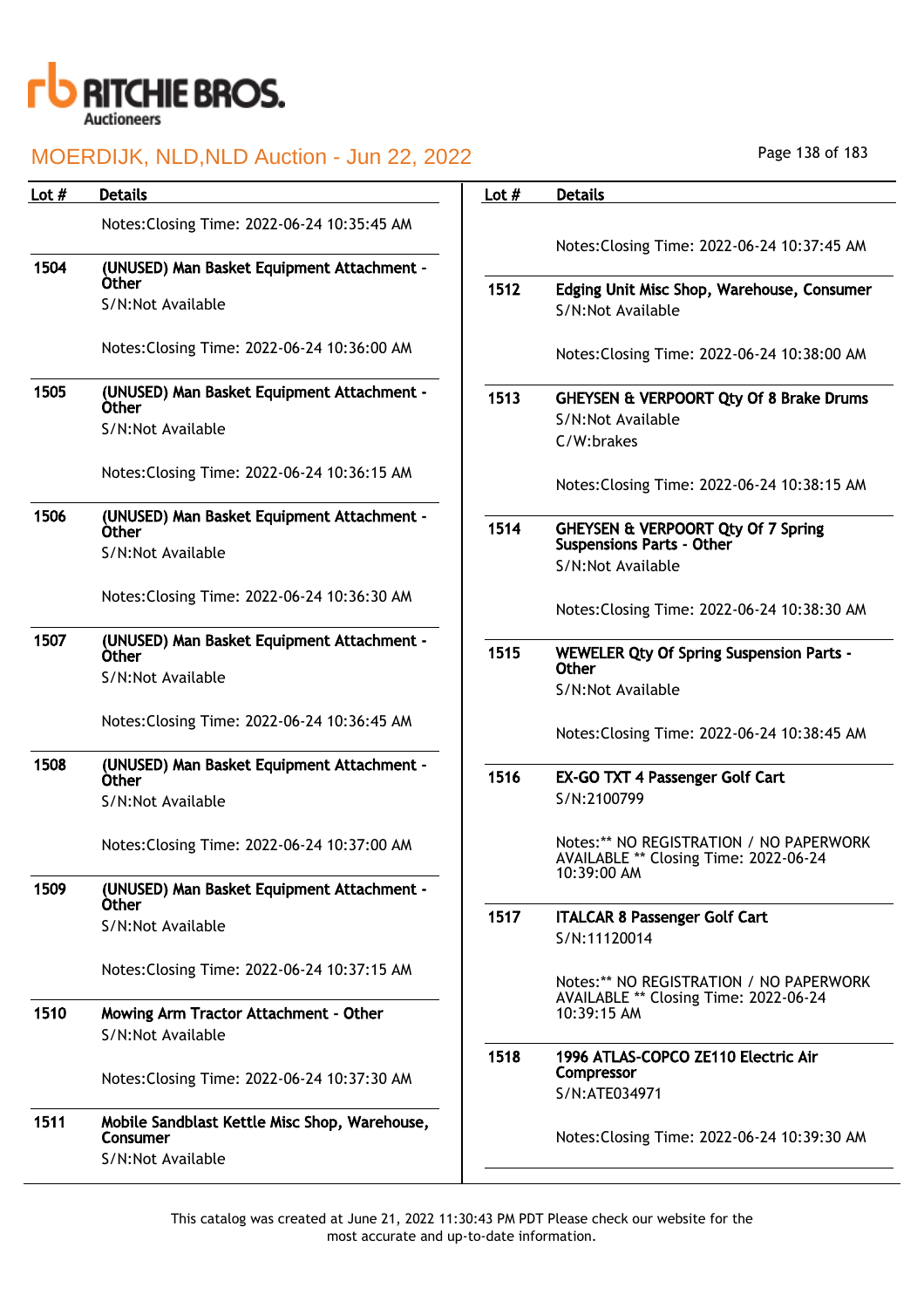

|  | Page 139 of 183 |  |  |  |
|--|-----------------|--|--|--|
|--|-----------------|--|--|--|

| Lot $#$ | <b>Details</b>                                                                                  | Lot $#$ | <b>Details</b>                                                                                   |
|---------|-------------------------------------------------------------------------------------------------|---------|--------------------------------------------------------------------------------------------------|
| 1519    | 1997 ATLAS-COPCO ZR355 Electric Air<br>Compressor<br>S/N:AlF044238                              |         | S/N:Not Available<br>C/W:2 hammers                                                               |
|         | Notes: Closing Time: 2022-06-24 10:39:45 AM                                                     |         | Notes: Closing Time: 2022-06-24 10:41:45 AM                                                      |
| 1520    | <b>ATLAS-COPCO Electric Air Compressor</b><br>S/N:Not Available                                 | 1528    | 2014 CARAT BS-1252 Grinder Hand Tools<br>S/N:BS12524244                                          |
|         | Notes: Closing Time: 2022-06-24 10:40:00 AM                                                     |         | Notes: Closing Time: 2022-06-24 10:42:00 AM                                                      |
| 1521    | <b>Pressure Washer</b><br>S/N:Not Available                                                     | 1529    | 2018 SAVATECH PLUGY 300-600 Sewer Balloon<br>Misc Shop, Warehouse, Consumer<br>S/N:Not Available |
|         | Notes: Closing Time: 2022-06-24 10:40:15 AM                                                     |         | Notes: Closing Time: 2022-06-24 10:42:15 AM                                                      |
| 1522    | Qty Of Chisels Miscellaneous Industrial - Other<br>S/N:Not Available                            | 1530    | 2021 SAVATECH PLUGY 500-1000 Sewer Balloon<br>Misc Shop, Warehouse, Consumer<br>S/N:3210684      |
|         | Notes: Closing Time: 2022-06-24 10:40:30 AM                                                     |         | Notes: Closing Time: 2022-06-24 10:42:30 AM                                                      |
| 1523    | <b>Qty Of Demolition Hammers Miscellaneous</b><br>Industrial - Other<br>S/N:Not Available       | 1531    | 2017 SAVATECH PLUGY 500-1000 Sewer Balloon<br>Misc Shop, Warehouse, Consumer<br>S/N:417386       |
|         | Notes: Closing Time: 2022-06-24 10:40:45 AM                                                     |         | Notes: Closing Time: 2022-06-24 10:42:45 AM                                                      |
| 1524    | Qty Of 2 Scooter<br>S/N:Not Available                                                           | 1532    | 2015 CTEK MSX7.0 Battery Charger Misc Shop,<br>Warehouse, Consumer                               |
|         | Notes:** NO REGISTRATION / NO PAPERWORK<br>AVAILABLE ** Closing Time: 2022-06-24<br>10:41:00 AM |         | S/N:56731R21W2002357<br>Notes: Closing Time: 2022-06-24 10:43:00 AM                              |
| 1525    | <b>Qty Of 2 Concrete Vibrator</b><br>S/N:Not Available                                          | 1533    | 2014 SAVATECH PLUGY 500-1000 Sewer Balloon<br>Misc Shop, Warehouse, Consumer<br>S/N:214438       |
|         | Notes: Closing Time: 2022-06-24 10:41:15 AM                                                     |         | Notes: Closing Time: 2022-06-24 10:43:15 AM                                                      |
| 1526    | Qty Of 2 Jack<br>S/N:Not Available                                                              | 1534    | 2014 NILFISK NEPTUNE 5-61 Pressure Washer<br>S/N:3520141200581                                   |
|         | Notes: Closing Time: 2022-06-24 10:41:30 AM                                                     |         | Notes: Closing Time: 2022-06-24 10:43:30 AM                                                      |
| 1527    | <b>Hydraulic Power Pac Unit</b>                                                                 | 1535    | 2008 MEERMAN PROBST 5M Vacuum Unit Misc                                                          |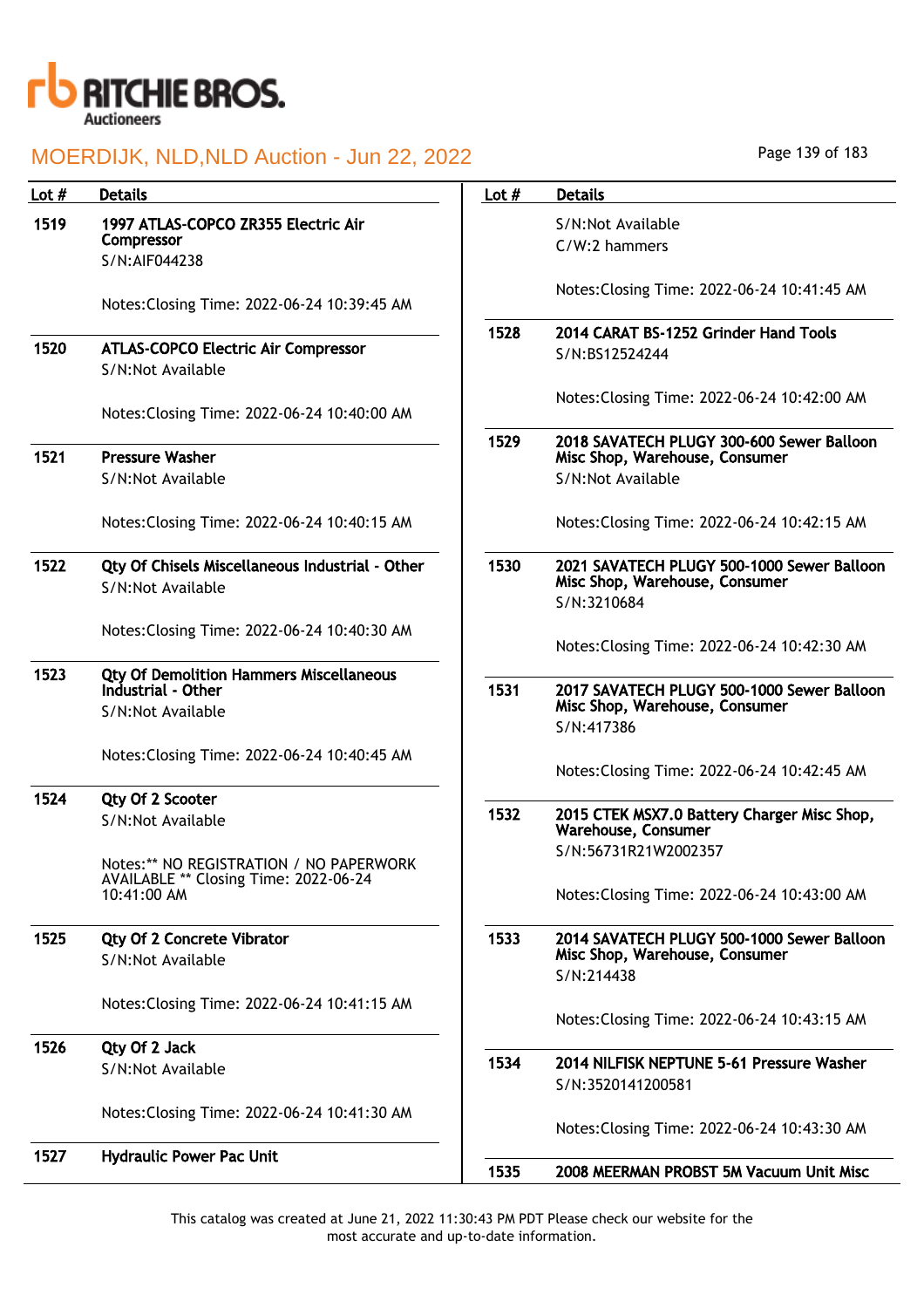

| Lot $#$ | <b>Details</b>                                                             | Lot $#$ | <b>Details</b>                                                                             |
|---------|----------------------------------------------------------------------------|---------|--------------------------------------------------------------------------------------------|
|         | Shop, Warehouse, Consumer<br>S/N:Not Available                             |         | S/N:64614239                                                                               |
|         | Notes: Closing Time: 2022-06-24 10:43:45 AM                                |         | Notes: Closing Time: 2022-06-24 10:45:45 AM                                                |
|         |                                                                            | 1544    | 2019 ALLRISK XS PLATFORMS Safety Harness<br>Misc Shop, Warehouse, Consumer                 |
| 1536    | 2012 WACKER IRFUN 38 Concrete Vibrator Misc<br>Shop, Warehouse, Consumer   |         | S/N:00950032                                                                               |
|         | S/N:10148925                                                               |         | Notes: Closing Time: 2022-06-24 10:46:00 AM                                                |
|         | Notes: Closing Time: 2022-06-24 10:44:00 AM                                |         |                                                                                            |
| 1537    | 2019 ALLRISK XS PLATFORMS Safety Harness                                   | 1545    | 2019 ALLRISK XS PLATFORMS Safety Harness<br>Misc Shop, Warehouse, Consumer                 |
|         | Misc Shop, Warehouse, Consumer<br>S/N:03390057                             |         | S/N:01620314                                                                               |
|         |                                                                            |         | Notes: Closing Time: 2022-06-24 10:46:15 AM                                                |
|         | Notes: Closing Time: 2022-06-24 10:44:15 AM                                | 1546    | 2016 HIRE TECH STEAMSTAR HTW5 Steam                                                        |
| 1538    | 2017 ALLRISK XS PLATFORMS Safety Harness<br>Misc Shop, Warehouse, Consumer |         | Wallpaper Stripper Misc Shop, Warehouse,<br>Consumer                                       |
|         | S/N:04480119                                                               |         | S/N:92624                                                                                  |
|         | Notes: Closing Time: 2022-06-24 10:44:30 AM                                |         | Notes: Closing Time: 2022-06-24 10:46:30 AM                                                |
| 1539    | 2019 GLORIA 10 Drilling Equipment - Other                                  | 1547    | 2014 CARAT SL150 Slot Saw Hand Tools                                                       |
|         | S/N:Not Available                                                          |         | S/N:SL1502403                                                                              |
|         | Notes: Closing Time: 2022-06-24 10:44:45 AM                                |         | Notes: Closing Time: 2022-06-24 10:46:45 AM                                                |
| 1540    | 2008 10-15 LTR Drilling Equipment - Other<br>S/N:Not Available             | 1548    | 2019 ALLRISK XS PLATFORMS Safety Harness<br>Misc Shop, Warehouse, Consumer<br>S/N:02570163 |
|         | Notes: Closing Time: 2022-06-24 10:45:00 AM                                |         | Notes: Closing Time: 2022-06-24 10:47:00 AM                                                |
| 1541    | <b>GLORIA 10 LTR Drilling Equipment - Other</b><br>S/N:Not Available       | 1549    | 2012 BOCKER LMX500 Matrial Lift Misc Shop,<br>Warehouse, Consumer<br>S/N:2012314           |
|         | Notes: Closing Time: 2022-06-24 10:45:15 AM                                |         | Notes: Closing Time: 2022-06-24 10:47:15 AM                                                |
| 1542    | 2014 NUMATIC TT4045 Sweeper                                                |         |                                                                                            |
|         | S/N:140320503                                                              | 1550    | 2017 ALLRISK XS PLATFORMS Safety Harness<br>Misc Shop, Warehouse, Consumer                 |
|         | Notes: Closing Time: 2022-06-24 10:45:30 AM                                |         | S/N:04610297                                                                               |
| 1543    | 2007 NUMATIC CTD900 Vacuum Cleaner Misc<br>Shop, Warehouse, Consumer       |         | Notes: Closing Time: 2022-06-24 10:47:30 AM                                                |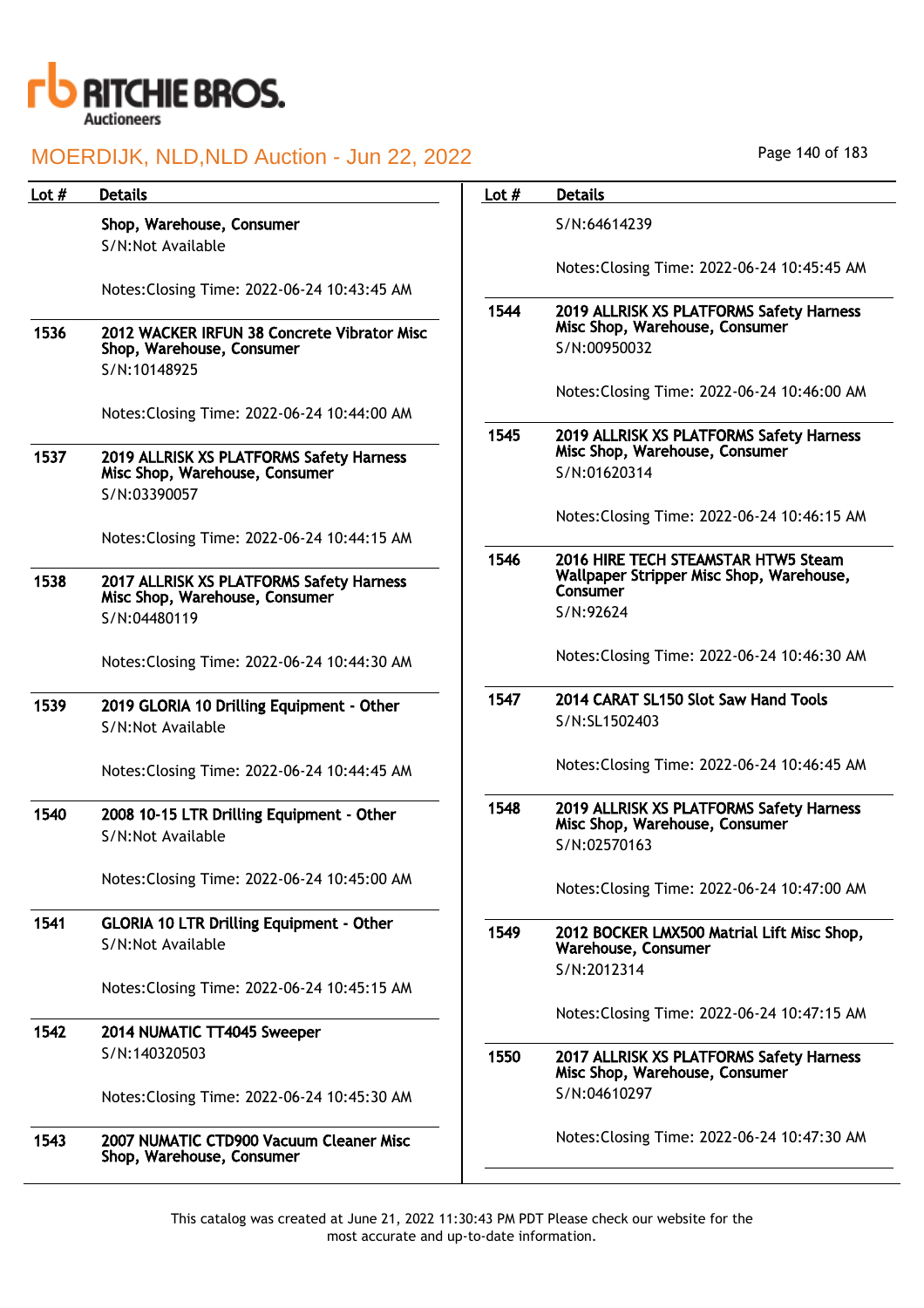

| Lot $#$ | <b>Details</b>                                                                  | Lot $#$ | <b>Details</b>                                                                    |
|---------|---------------------------------------------------------------------------------|---------|-----------------------------------------------------------------------------------|
| 1551    | 2014 BOHLER B22 Pneumatic Hammer Hand<br><b>Tools</b>                           |         | S/N:91330046                                                                      |
|         | S/N:121383845                                                                   |         | Notes: Closing Time: 2022-06-24 10:49:45 AM                                       |
|         | Notes: Closing Time: 2022-06-24 10:47:45 AM                                     | 1560    | 2018 CARAT BS-1253N Grinder Hand Tools<br>S/N:BS1253NO0108                        |
| 1552    | 2017 ALLRISK XS PLATFORMS Safety Harness<br>Misc Shop, Warehouse, Consumer      |         |                                                                                   |
|         | S/N:04760299                                                                    |         | Notes: Closing Time: 2022-06-24 10:50:00 AM                                       |
|         | Notes: Closing Time: 2022-06-24 10:48:00 AM                                     | 1561    | 2014 CARAT A-2012 Core Drill Hand Tools<br>S/N:1370                               |
| 1553    | 2012 THERMOBILE ITA45 Space Heater<br>S/N:560002                                |         | Notes: Closing Time: 2022-06-24 10:50:15 AM                                       |
|         | Notes: Closing Time: 2022-06-24 10:48:15 AM                                     | 1562    | 2008 BOCKER LMC280 Matrial Lift Misc Shop,<br>Warehouse, Consumer<br>S/N:04082698 |
| 1554    | 2000 ACCUBOOSTER BOASTER 4400 Battery<br>Charger Misc Shop, Warehouse, Consumer |         |                                                                                   |
|         | S/N:Not Available                                                               |         | Notes: Closing Time: 2022-06-24 10:50:30 AM                                       |
|         | Notes: Closing Time: 2022-06-24 10:48:30 AM                                     | 1563    | 2017 KINGSPAN FM1200 Fuel Tank Tank<br>S/N:Not Available                          |
| 1555    | 2011 WACKER NEUSON PG3 Water Pump<br>S/N:20033951                               |         | Notes: Closing Time: 2022-06-24 10:50:45 AM                                       |
|         | Notes: Closing Time: 2022-06-24 10:48:45 AM                                     | 1564    | Qty Of Rental Equipment Misc Shop,<br>Warehouse, Consumer                         |
| 1556    | 2013 GEDA LIFT 250 COMFORT Electric Winch                                       |         | S/N:Not Available                                                                 |
|         | Misc Shop, Warehouse, Consumer<br>S/N:1057159367                                |         | Notes: Closing Time: 2022-06-24 10:51:00 AM                                       |
|         | Notes: Closing Time: 2022-06-24 10:49:00 AM                                     | 1565    | Qty Of 2 Concrete Saws Misc Shop, Warehouse,<br>Consumer                          |
| 1557    | 2011 THERMOBILE ITA45 Space Heater                                              |         | S/N:Not Available                                                                 |
|         | S/N:550019                                                                      |         | Notes: Closing Time: 2022-06-24 10:51:15 AM                                       |
|         | Notes: Closing Time: 2022-06-24 10:49:15 AM                                     | 1566    | Qty Of 2 Power Trowels Misc Shop, Warehouse,<br>Consumer                          |
| 1558    | 2010 ICE DF400 Space Heater                                                     |         | S/N:Not Available                                                                 |
|         | S/N:191851                                                                      |         | Notes: Closing Time: 2022-06-24 10:51:30 AM                                       |
|         | Notes: Closing Time: 2022-06-24 10:49:30 AM                                     |         |                                                                                   |
|         |                                                                                 | 1567    | Power Trowel Misc Shop, Warehouse, Consumer                                       |
| 1559    | 2013 LIEVERS HAL200 Concrete Leveler Misc<br>Shop, Warehouse, Consumer          |         | S/N:Not Available                                                                 |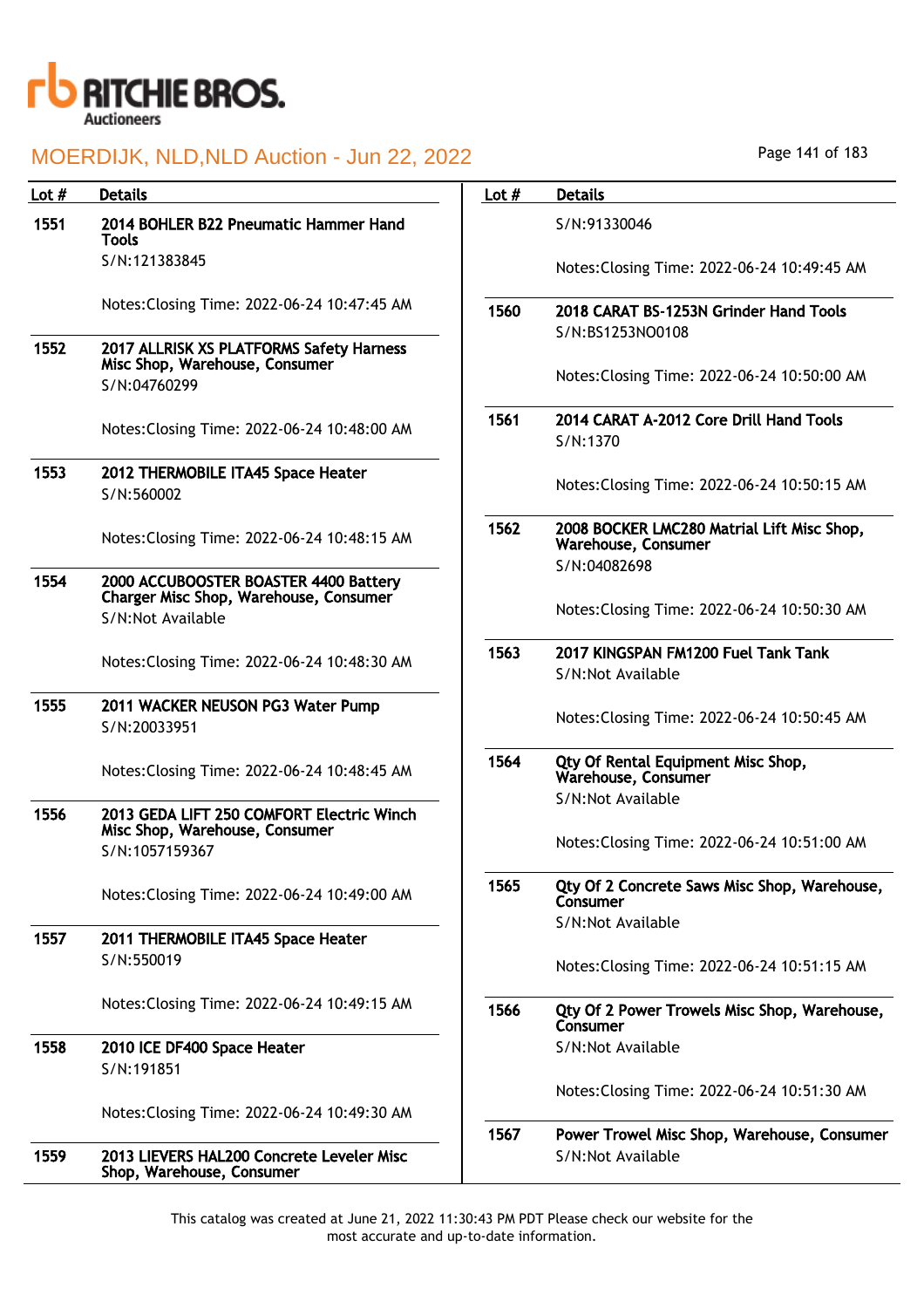

| Lot $#$ | <b>Details</b>                                              | Lot $#$ | <b>Details</b>                                            |
|---------|-------------------------------------------------------------|---------|-----------------------------------------------------------|
|         |                                                             |         | S/N:Not Available                                         |
|         | Notes: Closing Time: 2022-06-24 10:51:45 AM                 |         |                                                           |
|         |                                                             |         | Notes: Closing Time: 2022-06-24 10:53:45 AM               |
| 1568    | Qty Of 2 Rental Equipment Misc Shop,<br>Warehouse, Consumer | 1576    |                                                           |
|         | S/N:Not Available                                           |         | Qty Of Rental Equipment Misc Shop,<br>Warehouse, Consumer |
|         |                                                             |         | S/N:Not Available                                         |
|         | Notes: Closing Time: 2022-06-24 10:52:00 AM                 |         |                                                           |
| 1569    | Qty Of 4 Water Pumps Misc Shop, Warehouse,                  |         | Notes: Closing Time: 2022-06-24 10:54:00 AM               |
|         | Consumer                                                    | 1577    | Qty Of Rental Equipment Misc Shop,                        |
|         | S/N:Not Available                                           |         | Warehouse, Consumer                                       |
|         |                                                             |         | S/N:Not Available                                         |
|         | Notes: Closing Time: 2022-06-24 10:52:15 AM                 |         |                                                           |
| 1570    | Qty Of Rental Equipment Misc Shop,                          |         | Notes: Closing Time: 2022-06-24 10:54:15 AM               |
|         | Warehouse, Consumer                                         | 1578    | Rental Equipment Misc Shop, Warehouse,                    |
|         | S/N:Not Available                                           |         | Consumer                                                  |
|         | Notes: Closing Time: 2022-06-24 10:52:30 AM                 |         | S/N:Not Available                                         |
|         |                                                             |         | Notes: Closing Time: 2022-06-24 10:54:30 AM               |
| 1571    | Qty Of Rental Equipment Misc Shop,                          |         |                                                           |
|         | Warehouse, Consumer                                         | 1579    | Rental Equipment Misc Shop, Warehouse,                    |
|         | S/N:Not Available                                           |         | Consumer<br>S/N:Not Available                             |
|         | Notes: Closing Time: 2022-06-24 10:52:45 AM                 |         |                                                           |
|         |                                                             |         | Notes: Closing Time: 2022-06-24 10:54:45 AM               |
| 1572    | Qty Of Rental Equipment Misc Shop,                          |         |                                                           |
|         | Warehouse, Consumer<br>S/N:Not Available                    | 1580    | Qty Of Rental Equipment Misc Shop,<br>Warehouse, Consumer |
|         |                                                             |         | S/N:Not Available                                         |
|         | Notes: Closing Time: 2022-06-24 10:53:00 AM                 |         |                                                           |
|         |                                                             |         | Notes: Closing Time: 2022-06-24 10:55:00 AM               |
| 1573    | Qty Of Rental Equipment Misc Shop,<br>Warehouse, Consumer   |         |                                                           |
|         | S/N:Not Available                                           | 1581    | Qty Of Rental Equipment Misc Shop,<br>Warehouse, Consumer |
|         |                                                             |         | S/N:Not Available                                         |
|         | Notes: Closing Time: 2022-06-24 10:53:15 AM                 |         |                                                           |
|         |                                                             |         | Notes: Closing Time: 2022-06-24 10:55:15 AM               |
| 1574    | Qty Of Rental Equipment Misc Shop,<br>Warehouse, Consumer   |         |                                                           |
|         | S/N:Not Available                                           | 1582    | Qty Of Rental Equipment Misc Shop,<br>Warehouse, Consumer |
|         |                                                             |         | S/N:Not Available                                         |
|         | Notes: Closing Time: 2022-06-24 10:53:30 AM                 |         |                                                           |
|         |                                                             |         | Notes: Closing Time: 2022-06-24 10:55:30 AM               |
| 1575    | Qty Of Rental Equipment Misc Shop,<br>Warehouse, Consumer   |         |                                                           |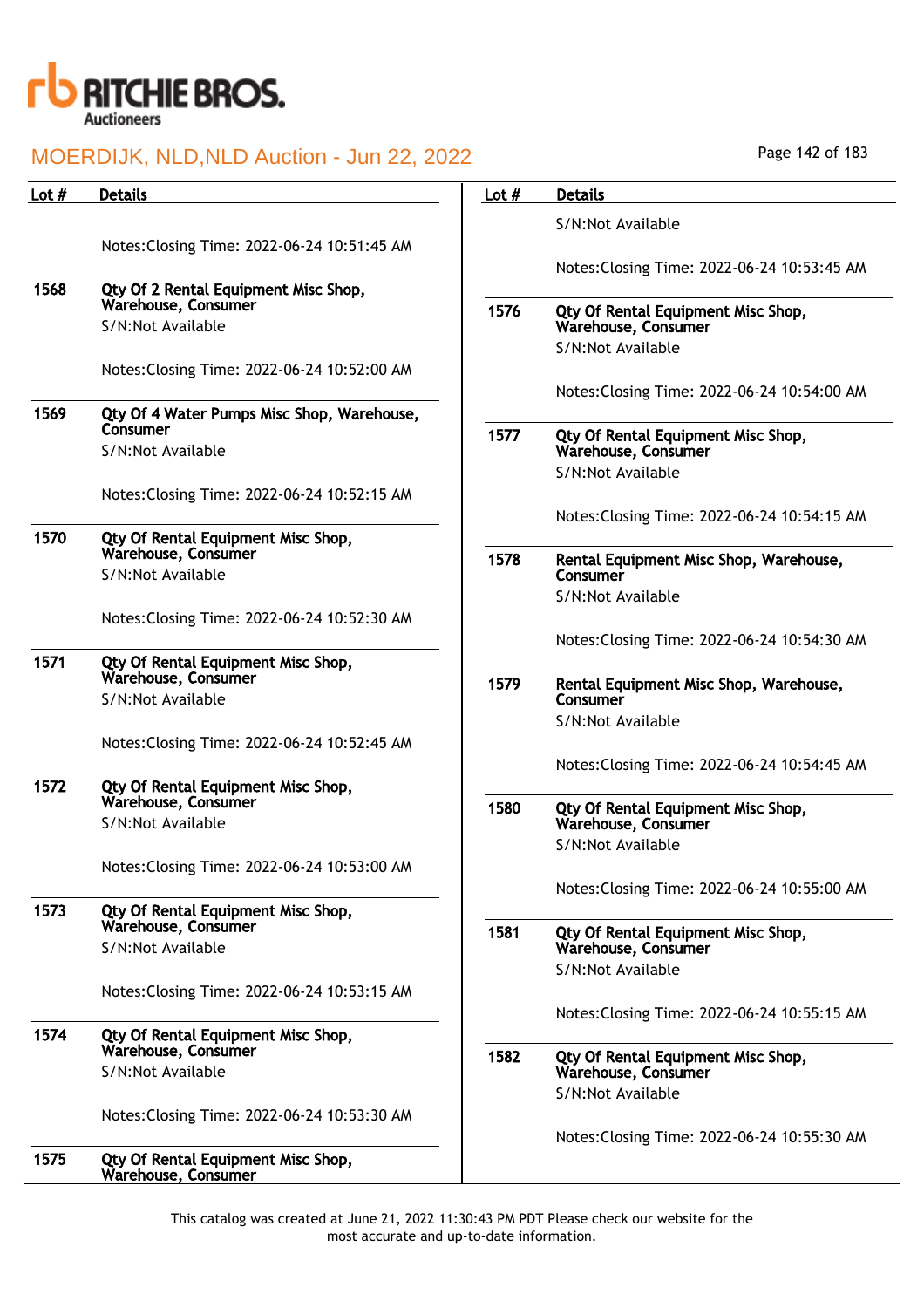

| Lot $#$ | <b>Details</b>                                            | Lot $#$ | <b>Details</b>                                                  |
|---------|-----------------------------------------------------------|---------|-----------------------------------------------------------------|
| 1583    | Qty Of Rental Equipment Misc Shop,<br>Warehouse, Consumer |         | Notes: Closing Time: 2022-06-24 10:57:30 AM                     |
|         | S/N:Not Available                                         | 1591    | 2010 MASTER DH42 Dehumidifier Misc Shop,<br>Warehouse, Consumer |
|         | Notes: Closing Time: 2022-06-24 10:55:45 AM               |         | S/N:10451301100024                                              |
| 1584    | Qty Of Rental Equipment Misc Shop,<br>Warehouse, Consumer |         | Notes: Closing Time: 2022-06-24 10:57:45 AM                     |
|         | S/N:Not Available                                         | 1592    | 2010 MASTER DH42 Dehumidifier Misc Shop,<br>Warehouse, Consumer |
|         | Notes: Closing Time: 2022-06-24 10:56:00 AM               |         | S/N:10451301100039                                              |
| 1585    | Rental Equipment Misc Shop, Warehouse,<br>Consumer        |         | Notes: Closing Time: 2022-06-24 10:58:00 AM                     |
|         | S/N:Not Available                                         | 1593    | 2010 MASTER DH42 Dehumidifier Misc Shop,<br>Warehouse, Consumer |
|         | Notes: Closing Time: 2022-06-24 10:56:15 AM               |         | S/N:10451301100071                                              |
| 1586    | 2008 THULE TRAILERS T3 T/A Equipment<br><b>Trailer</b>    |         | Notes: Closing Time: 2022-06-24 10:58:15 AM                     |
|         | S/N:UH20001888P272096                                     | 1594    | 2010 MASTER DH44 Dehumidifier Misc Shop,                        |
|         | C/W:Polish Registration                                   |         | Warehouse, Consumer                                             |
|         |                                                           |         | S/N:30620055                                                    |
|         | Notes: Closing Time: 2022-06-24 10:56:30 AM               |         | Notes: Closing Time: 2022-06-24 10:58:30 AM                     |
| 1587    | Rental Equipment Misc Shop, Warehouse,                    |         |                                                                 |
|         | Consumer                                                  | 1595    | 2010 MASTER DH44 Dehumidifier Misc Shop,                        |
|         | S/N:Not Available                                         |         | Warehouse, Consumer                                             |
|         | Notes: Closing Time: 2022-06-24 10:56:45 AM               |         | S/N:30620191                                                    |
|         |                                                           |         | Notes: Closing Time: 2022-06-24 10:58:45 AM                     |
| 1588    | Rental Equipment Misc Shop, Warehouse,                    |         |                                                                 |
|         | Consumer                                                  | 1596    | 2014 MASTER DH44 Dehumidifier Misc Shop,                        |
|         | S/N:Not Available                                         |         | Warehouse, Consumer<br>S/N:98633000794                          |
|         | Notes: Closing Time: 2022-06-24 10:57:00 AM               |         |                                                                 |
|         |                                                           |         | Notes: Closing Time: 2022-06-24 10:59:00 AM                     |
| 1589    | Qty Of Rental Equipment Misc Shop,                        |         |                                                                 |
|         | Warehouse, Consumer                                       | 1597    | 2014 MASTER DH44 Dehumidifier Misc Shop,                        |
|         | S/N:Not Available                                         |         | Warehouse, Consumer<br>S/N:98633000802                          |
|         | Notes: Closing Time: 2022-06-24 10:57:15 AM               |         |                                                                 |
|         |                                                           |         | Notes: Closing Time: 2022-06-24 10:59:15 AM                     |
| 1590    | Qty Of Rental Equipment Misc Shop,                        |         |                                                                 |
|         | Warehouse, Consumer<br>S/N:Not Available                  | 1598    | 2017 MASTER DH44 Dehumidifier Misc Shop,<br>Warehouse, Consumer |
|         |                                                           |         | S/N:98637000389                                                 |
|         |                                                           |         |                                                                 |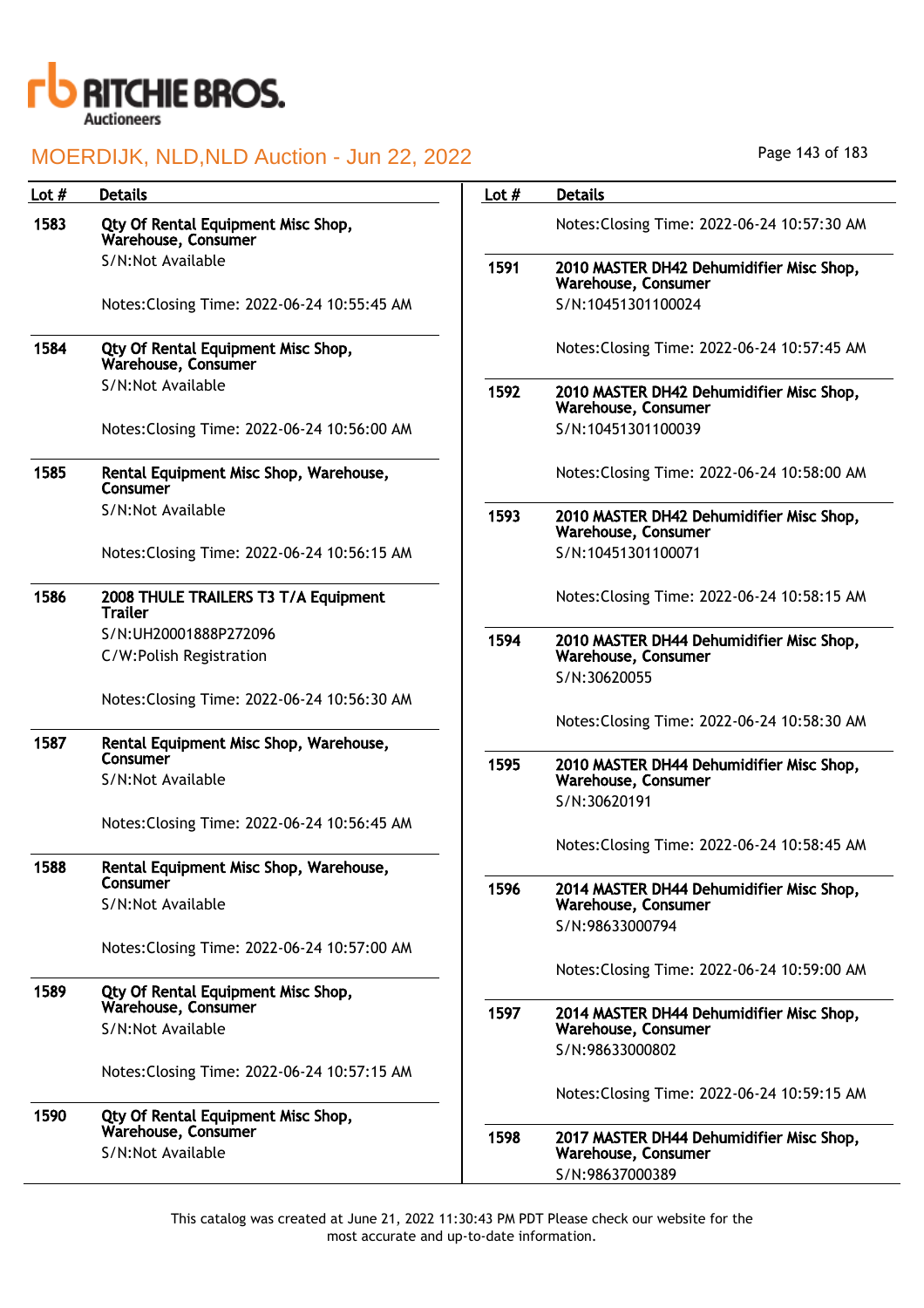

| Lot # | <b>Details</b>                                                  | Lot $#$ | <b>Details</b>                                                  |
|-------|-----------------------------------------------------------------|---------|-----------------------------------------------------------------|
|       | Notes: Closing Time: 2022-06-24 10:59:30 AM                     |         | S/N:98637000643                                                 |
|       |                                                                 |         | Notes: Closing Time: 2022-06-24 11:01:30 AM                     |
| 1599  | 2018 MASTER DH44 Dehumidifier Misc Shop,<br>Warehouse, Consumer | 1607    |                                                                 |
|       | S/N:98637002153                                                 |         | 2018 MASTER DH92 Dehumidifier Misc Shop,<br>Warehouse, Consumer |
|       | Notes: Closing Time: 2022-06-24 10:59:45 AM                     |         | S/N:98637003106                                                 |
|       |                                                                 |         | Notes: Closing Time: 2022-06-24 11:01:45 AM                     |
| 1600  | 2010 MASTER DH62 Dehumidifier Misc Shop,<br>Warehouse, Consumer |         |                                                                 |
|       | S/N:98637001601                                                 | 1608    | 2016 JUMBO 651 Concrete Saw<br>S/N:160240089                    |
|       |                                                                 |         |                                                                 |
|       | Notes: Closing Time: 2022-06-24 11:00:00 AM                     |         | Notes: Closing Time: 2022-06-24 11:02:00 AM                     |
| 1601  | 2018 MASTER DH62 Dehumidifier Misc Shop,<br>Warehouse, Consumer | 1609    | 2017 JUMBO 651 Concrete Saw                                     |
|       | S/N:98637002753                                                 |         | S/N:170490037                                                   |
|       | Notes: Closing Time: 2022-06-24 11:00:15 AM                     |         | Notes: Closing Time: 2022-06-24 11:02:15 AM                     |
| 1602  |                                                                 | 1610    | 2016 JUMBO 651 Concrete Saw                                     |
|       | 2018 MASTER DH62 Dehumidifier Misc Shop,<br>Warehouse, Consumer |         | S/N:160405029                                                   |
|       | S/N:98637001929                                                 |         |                                                                 |
|       |                                                                 |         | Notes: Closing Time: 2022-06-24 11:02:30 AM                     |
|       | Notes: Closing Time: 2022-06-24 11:00:30 AM                     | 1611    | 2016 JUMBO 651 Concrete Saw                                     |
| 1603  | 2010 MASTER DH62 Dehumidifier Misc Shop,<br>Warehouse, Consumer |         | S/N:160405021                                                   |
|       | S/N:30630063                                                    |         | Notes: Closing Time: 2022-06-24 11:02:45 AM                     |
|       | Notes: Closing Time: 2022-06-24 11:00:45 AM                     | 1612    | 2016 JUMBO 900 Electric Masonry Saw Concrete                    |
|       |                                                                 |         | Saw                                                             |
| 1604  | 2010 MASTER DH62 Dehumidifier Misc Shop,<br>Warehouse, Consumer |         | S/N:16049575                                                    |
|       | S/N:94140003062                                                 |         | Notes: Closing Time: 2022-06-24 11:03:00 AM                     |
|       | Notes: Closing Time: 2022-06-24 11:01:00 AM                     | 1613    | 2006 JUMBO 900 Electric Masonry Saw Concrete<br>Saw             |
| 1605  | 2017 MASTER DH62 Dehumidifier Misc Shop,<br>Warehouse, Consumer |         | S/N:5070599                                                     |
|       | S/N:98637000046                                                 |         | Notes: Closing Time: 2022-06-24 11:03:15 AM                     |
|       | Notes: Closing Time: 2022-06-24 11:01:15 AM                     | 1614    | 2016 JUMBO 900 Electric Masonry Saw Concrete<br>Saw             |
| 1606  | 2017 MASTER DH62 Dehumidifier Misc Shop,<br>Warehouse, Consumer |         | S/N:16059508                                                    |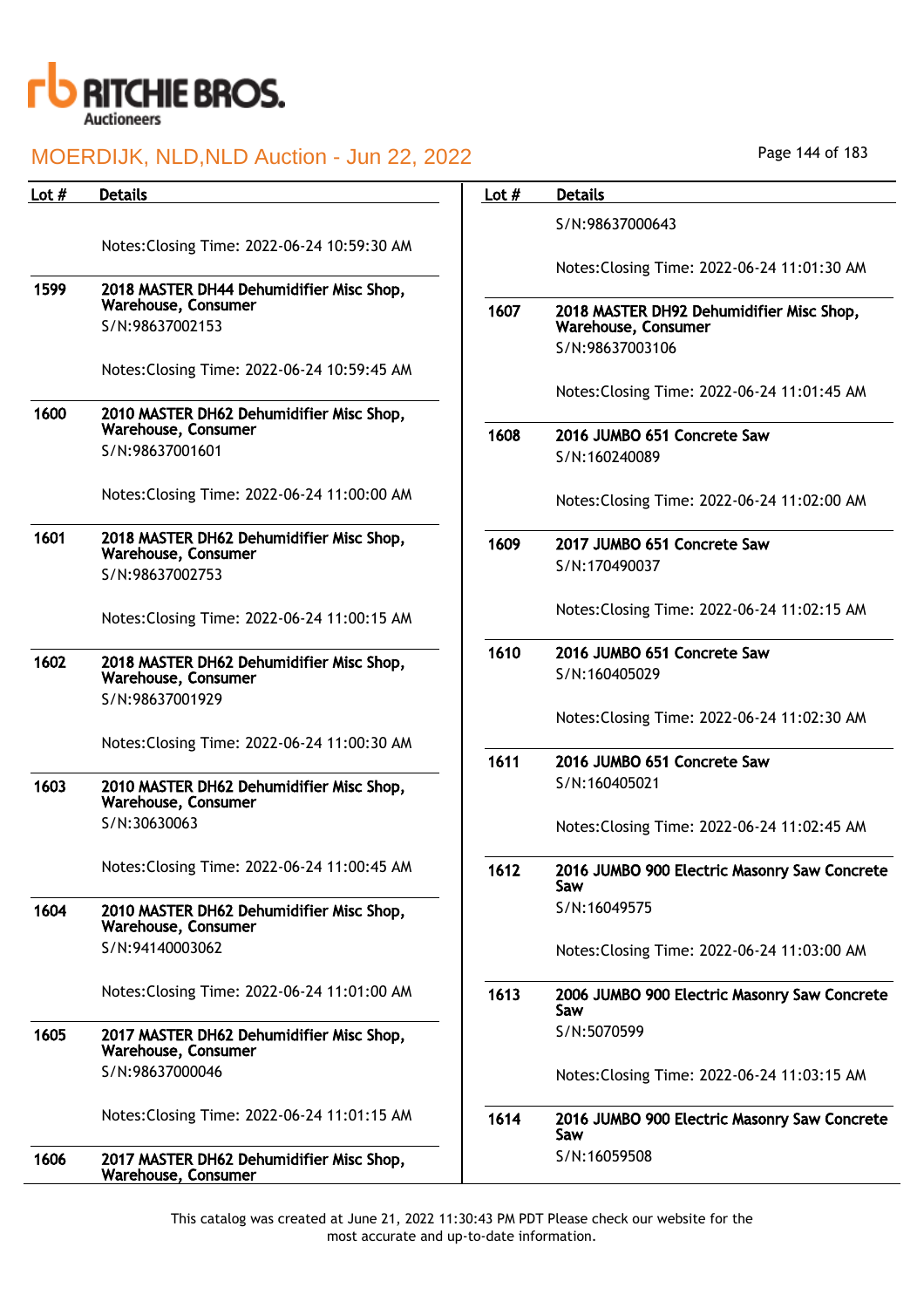

| Lot # | <b>Details</b>                                                  | Lot $#$ | <b>Details</b>                              |
|-------|-----------------------------------------------------------------|---------|---------------------------------------------|
|       |                                                                 |         | S/N:Not Available                           |
|       | Notes: Closing Time: 2022-06-24 11:03:30 AM                     |         |                                             |
|       |                                                                 |         | Notes: Closing Time: 2022-06-24 11:05:30 AM |
| 1615  | 2016 JUMBO 900 Electric Masonry Saw Concrete<br>Saw             |         |                                             |
|       | S/N:16059500                                                    | 1623    | 2015 PROMET PG 1.5 M3 Concrete Container    |
|       |                                                                 |         | S/N:111                                     |
|       | Notes: Closing Time: 2022-06-24 11:03:45 AM                     |         |                                             |
|       |                                                                 |         | Notes: Closing Time: 2022-06-24 11:05:45 AM |
| 1616  | Qty Of Rental Equipment Misc Shop,                              | 1624    | 2014 PROMET PR 1.5 M3 Concrete Container    |
|       | Warehouse, Consumer                                             |         | S/N:322014                                  |
|       | S/N:Not Available                                               |         |                                             |
|       |                                                                 |         | Notes: Closing Time: 2022-06-24 11:06:00 AM |
|       | Notes: Closing Time: 2022-06-24 11:04:00 AM                     |         |                                             |
|       |                                                                 | 1625    | 2011 PROMET ZB Concrete Funnel Tank         |
| 1617  | Qty Of Rental Equipment Misc Shop,<br>Warehouse, Consumer       |         | S/N:24                                      |
|       | S/N:Not Available                                               |         |                                             |
|       |                                                                 |         | Notes: Closing Time: 2022-06-24 11:06:15 AM |
|       | Notes: Closing Time: 2022-06-24 11:04:15 AM                     |         |                                             |
|       |                                                                 | 1626    | 2016 PROMET ZB Concrete Funnel Tank         |
| 1618  | Qty Of Rental Equipment Misc Shop,                              |         | S/N:Not Available                           |
|       | Warehouse, Consumer                                             |         |                                             |
|       | S/N:8401606                                                     |         | Notes: Closing Time: 2022-06-24 11:06:30 AM |
|       |                                                                 |         |                                             |
|       | Notes: Closing Time: 2022-06-24 11:04:30 AM                     | 1627    | 2016 BELLE BWE150 Portable Concrete Mixer   |
| 1619  | Qty Of Rental Equipment Misc Shop,                              |         | S/N:01194                                   |
|       | Warehouse, Consumer                                             |         |                                             |
|       | S/N:Not Available                                               |         | Notes: Closing Time: 2022-06-24 11:06:45 AM |
|       |                                                                 | 1628    | 2016 BELLE BWE250 Portable Concrete Mixer   |
|       | Notes: Closing Time: 2022-06-24 11:04:45 AM                     |         | S/N:01573                                   |
|       |                                                                 |         |                                             |
| 1620  | 2019 MASTER DH44 Dehumidifier Misc Shop,<br>Warehouse, Consumer |         | Notes: Closing Time: 2022-06-24 11:07:00 AM |
|       | S/N:98638003886                                                 |         |                                             |
|       |                                                                 | 1629    | 2008 BELLE BWE250 Concrete Mixer            |
|       | Notes: Closing Time: 2022-06-24 11:05:00 AM                     |         | S/N:4800041                                 |
|       |                                                                 |         |                                             |
| 1621  | 2014 EUROPOWER EP16000TE Gen Set (<10 Kw                        |         | Notes: Closing Time: 2022-06-24 11:07:15 AM |
|       | Or 12.5 Kva)                                                    |         |                                             |
|       | S/N:631813                                                      | 1630    | 2017 BELLE MK130 Portable Concrete Mixer    |
|       |                                                                 |         | S/N:011662017                               |
|       | Notes: Closing Time: 2022-06-24 11:05:15 AM                     |         |                                             |
|       |                                                                 |         | Notes: Closing Time: 2022-06-24 11:07:30 AM |
| 1622  | Qty Of Rental Equipment Misc Shop,<br>Warehouse, Consumer       |         |                                             |
|       |                                                                 |         |                                             |

Page 145 of 183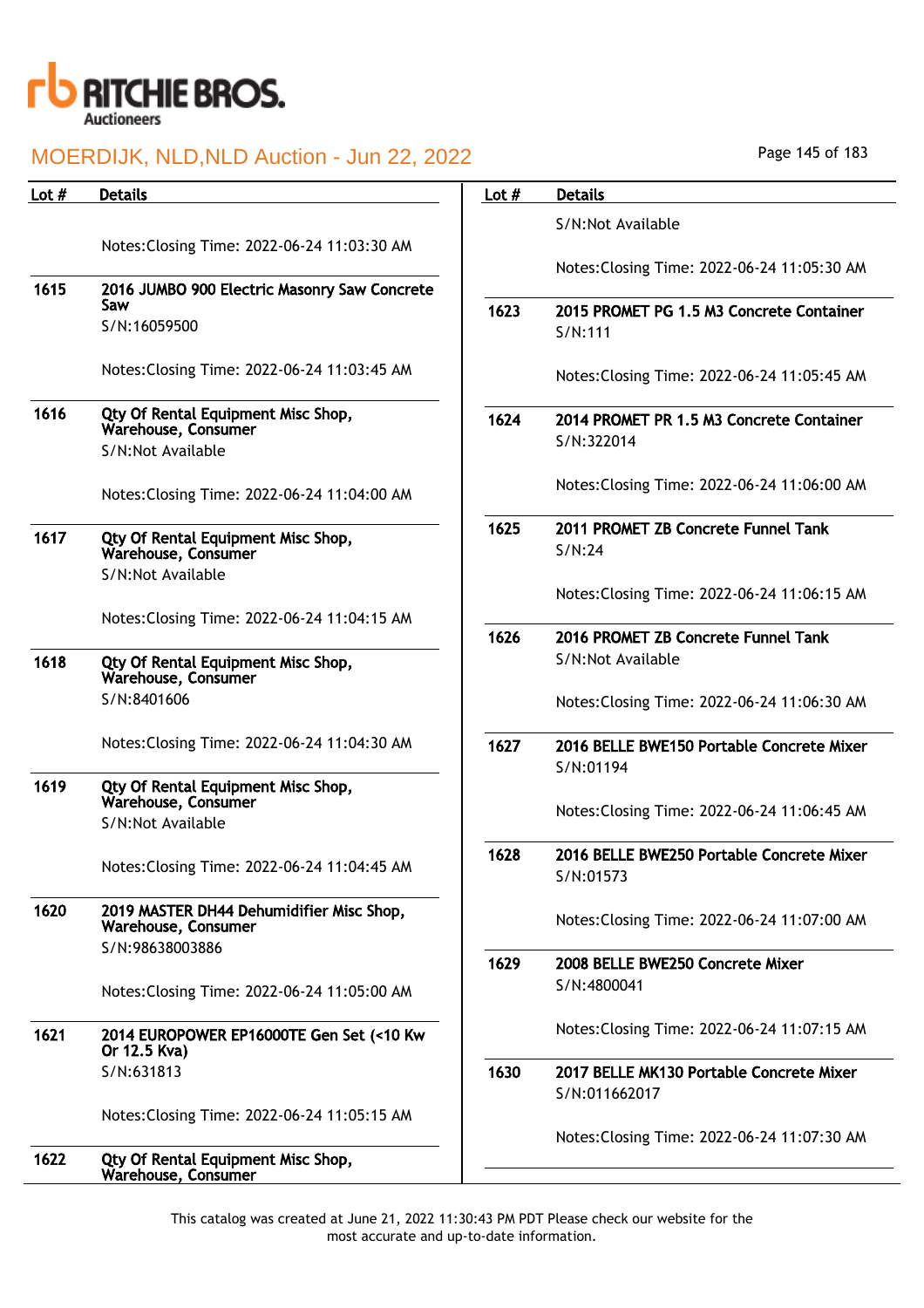

| Lot $#$ | <b>Details</b>                                                         | Lot $#$ | <b>Details</b>                                            |
|---------|------------------------------------------------------------------------|---------|-----------------------------------------------------------|
| 1631    | Qty Of Rental Equipment Misc Shop,<br>Warehouse, Consumer              |         | Notes: Closing Time: 2022-06-24 11:09:30 AM               |
|         | S/N:1038                                                               |         |                                                           |
|         | Notes: Closing Time: 2022-06-24 11:07:45 AM                            | 1639    | Qty Of Rental Equipment Misc Shop,<br>Warehouse, Consumer |
|         |                                                                        |         | S/N:Not Available                                         |
| 1632    | 2015 BRENDON BB1000 Rental Equipment Misc<br>Shop, Warehouse, Consumer |         | Notes: Closing Time: 2022-06-24 11:09:45 AM               |
|         | S/N:SFYBB100016004603                                                  |         |                                                           |
|         | C/W:Polish Registration                                                | 1640    | Concrete Trowel Misc Shop, Warehouse,<br>Consumer         |
|         | Notes: Closing Time: 2022-06-24 11:08:00 AM                            |         | S/N:Not Available                                         |
| 1633    | Qty Of Rental Equipment Misc Shop,<br>Warehouse, Consumer              |         | Notes: Closing Time: 2022-06-24 11:10:00 AM               |
|         | S/N:Not Available                                                      | 1641    | Rental Equipment Misc Shop, Warehouse,<br>Consumer        |
|         | Notes: Closing Time: 2022-06-24 11:08:15 AM                            |         | S/N:Not Available                                         |
| 1634    | 2015 BRENDON BB1000 Rental Equipment Misc<br>Shop, Warehouse, Consumer |         | Notes: Closing Time: 2022-06-24 11:10:15 AM               |
|         | S/N:SFYBB100016004604<br>C/W:Polish Registration                       | 1642    | Qty Of Rental Equipment Misc Shop,<br>Warehouse, Consumer |
|         |                                                                        |         | S/N:Not Available                                         |
|         | Notes: Closing Time: 2022-06-24 11:08:30 AM                            |         |                                                           |
|         |                                                                        |         | Notes: Closing Time: 2022-06-24 11:10:30 AM               |
| 1635    | Qty Of Rental Equipment Misc Shop,                                     |         |                                                           |
|         | Warehouse, Consumer                                                    | 1643    | Qty Of Rental Equipment Misc Shop,                        |
|         | S/N:Not Available                                                      |         | Warehouse, Consumer                                       |
|         | Notes: Closing Time: 2022-06-24 11:08:45 AM                            |         | S/N:Not Available                                         |
|         |                                                                        |         | Notes: Closing Time: 2022-06-24 11:10:45 AM               |
| 1636    | Rental Equipment Misc Shop, Warehouse,                                 |         |                                                           |
|         | Consumer                                                               | 1644    | Rental Equipment Misc Shop, Warehouse,                    |
|         | S/N:Not Available                                                      |         | Consumer                                                  |
|         |                                                                        |         | S/N:Not Available                                         |
|         | Notes: Closing Time: 2022-06-24 11:09:00 AM                            |         |                                                           |
|         |                                                                        |         | Notes: Closing Time: 2022-06-24 11:11:00 AM               |
| 1637    | Rental Equipment Misc Shop, Warehouse,<br>Consumer                     |         |                                                           |
|         | S/N:Not Available                                                      | 1645    | Qty Of Rental Equipment Misc Shop,<br>Warehouse, Consumer |
|         |                                                                        |         | S/N:Not Available                                         |
|         | Notes: Closing Time: 2022-06-24 11:09:15 AM                            |         |                                                           |
|         |                                                                        |         | Notes: Closing Time: 2022-06-24 11:11:15 AM               |
| 1638    | Qty Of Rental Equipment Misc Shop,                                     |         |                                                           |
|         | Warehouse, Consumer                                                    | 1646    | Rental Equipment Misc Shop, Warehouse,                    |
|         | S/N:Not Available                                                      |         | Consumer                                                  |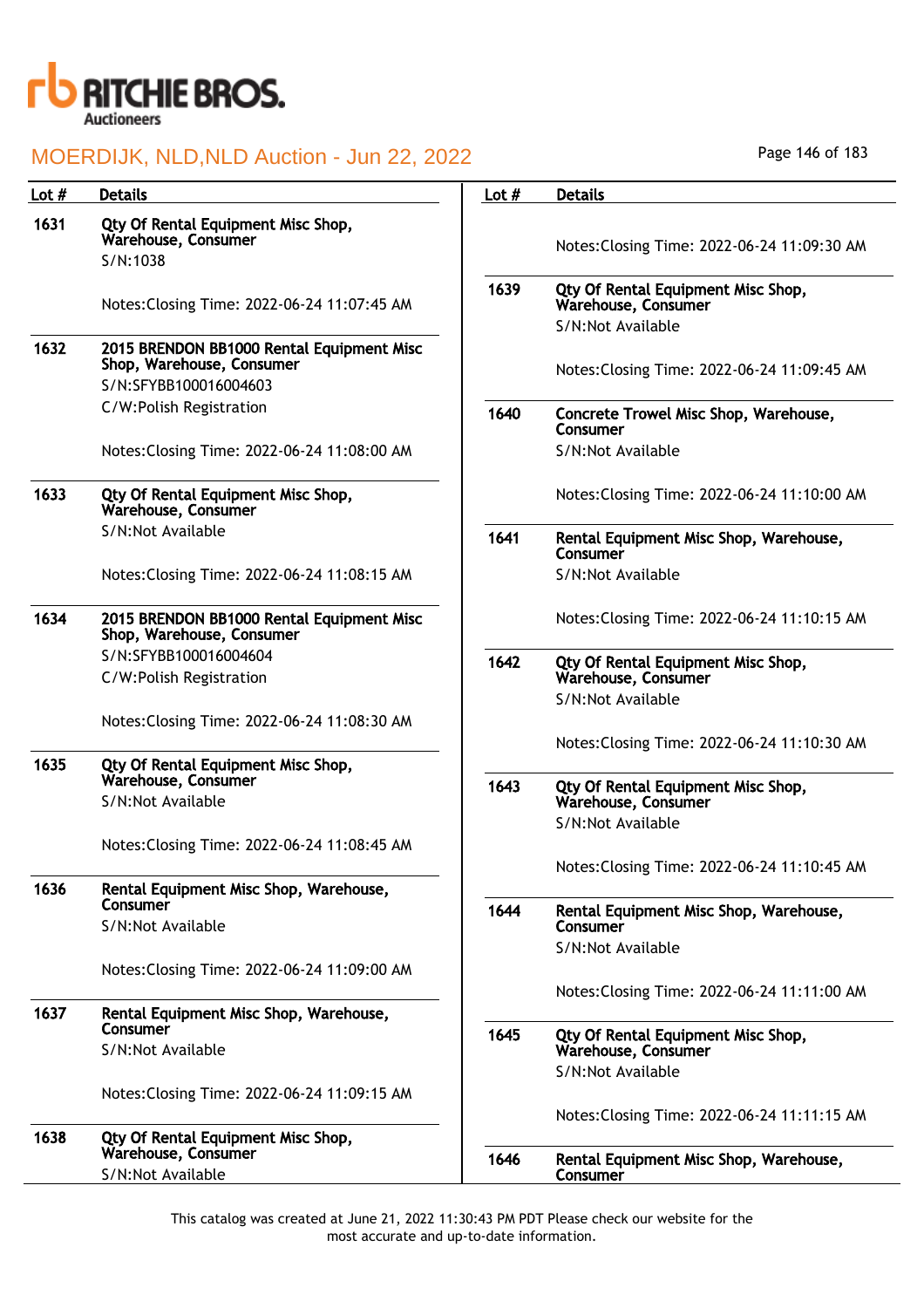

|         | MOERDIJK, NLD, NLD Auction - Jun 22, 2022                 |         | Page 147 OF 183                                           |
|---------|-----------------------------------------------------------|---------|-----------------------------------------------------------|
| Lot $#$ | <b>Details</b>                                            | Lot $#$ | <b>Details</b>                                            |
|         | S/N:Not Available                                         | 1654    | Qty Of Rental Equipment Misc Shop,<br>Warehouse, Consumer |
|         | Notes: Closing Time: 2022-06-24 11:11:30 AM               |         | S/N:Not Available                                         |
| 1647    | Qty Of Rental Equipment Misc Shop,<br>Warehouse, Consumer |         | Notes: Closing Time: 2022-06-24 11:13:30 AM               |
|         | S/N:Not Available                                         | 1655    | Qty Of Rental Equipment Misc Shop,<br>Warehouse, Consumer |
|         | Notes: Closing Time: 2022-06-24 11:11:45 AM               |         | S/N:Not Available                                         |
| 1648    | Qty Of Rental Equipment Misc Shop,<br>Warehouse, Consumer |         | Notes: Closing Time: 2022-06-24 11:13:45 AM               |
|         | S/N:Not Available                                         | 1656    | Qty Of Rental Equipment Misc Shop,<br>Warehouse, Consumer |
|         | Notes: Closing Time: 2022-06-24 11:12:00 AM               |         | S/N:Not Available                                         |
| 1649    | Qty Of Rental Equipment Misc Shop,<br>Warehouse, Consumer |         | Notes: Closing Time: 2022-06-24 11:14:00 AM               |
|         | S/N:Not Available                                         | 1657    | Qty Of Rental Equipment Misc Shop,<br>Warehouse, Consumer |
|         | Notes: Closing Time: 2022-06-24 11:12:15 AM               |         | S/N:Not Available                                         |
| 1650    | Qty Of Rental Equipment Misc Shop,<br>Warehouse, Consumer |         | Notes: Closing Time: 2022-06-24 11:14:15 AM               |
|         | S/N:Not Available                                         | 1658    | Qty Of Rental Equipment Misc Shop,<br>Warehouse, Consumer |
|         | Notes: Closing Time: 2022-06-24 11:12:30 AM               |         | S/N:Not Available                                         |
| 1651    | Qty Of Rental Equipment Misc Shop,<br>Warehouse, Consumer |         | Notes: Closing Time: 2022-06-24 11:14:30 AM               |
|         | S/N:Not Available                                         | 1659    | Qty Of Rental Equipment Misc Shop,<br>Warehouse, Consumer |
|         | Notes: Closing Time: 2022-06-24 11:12:45 AM               |         | S/N:Not Available                                         |
| 1652    | Qty Of Rental Equipment Misc Shop,<br>Warehouse, Consumer |         | Notes: Closing Time: 2022-06-24 11:14:45 AM               |
|         | S/N:Not Available                                         | 1660    | Qty Of Rental Equipment Misc Shop,<br>Warehouse, Consumer |
|         | Notes: Closing Time: 2022-06-24 11:13:00 AM               |         | S/N:Not Available                                         |
| 1653    | Qty Of Rental Equipment Misc Shop,<br>Warehouse, Consumer |         | Notes: Closing Time: 2022-06-24 11:15:00 AM               |
|         | S/N:Not Available                                         | 1661    | Rental Equipment Misc Shop, Warehouse,<br>Consumer        |
|         | Notes: Closing Time: 2022-06-24 11:13:15 AM               |         | S/N:Not Available                                         |
|         |                                                           |         | Notes: Closing Time: 2022-06-24 11:15:15 AM               |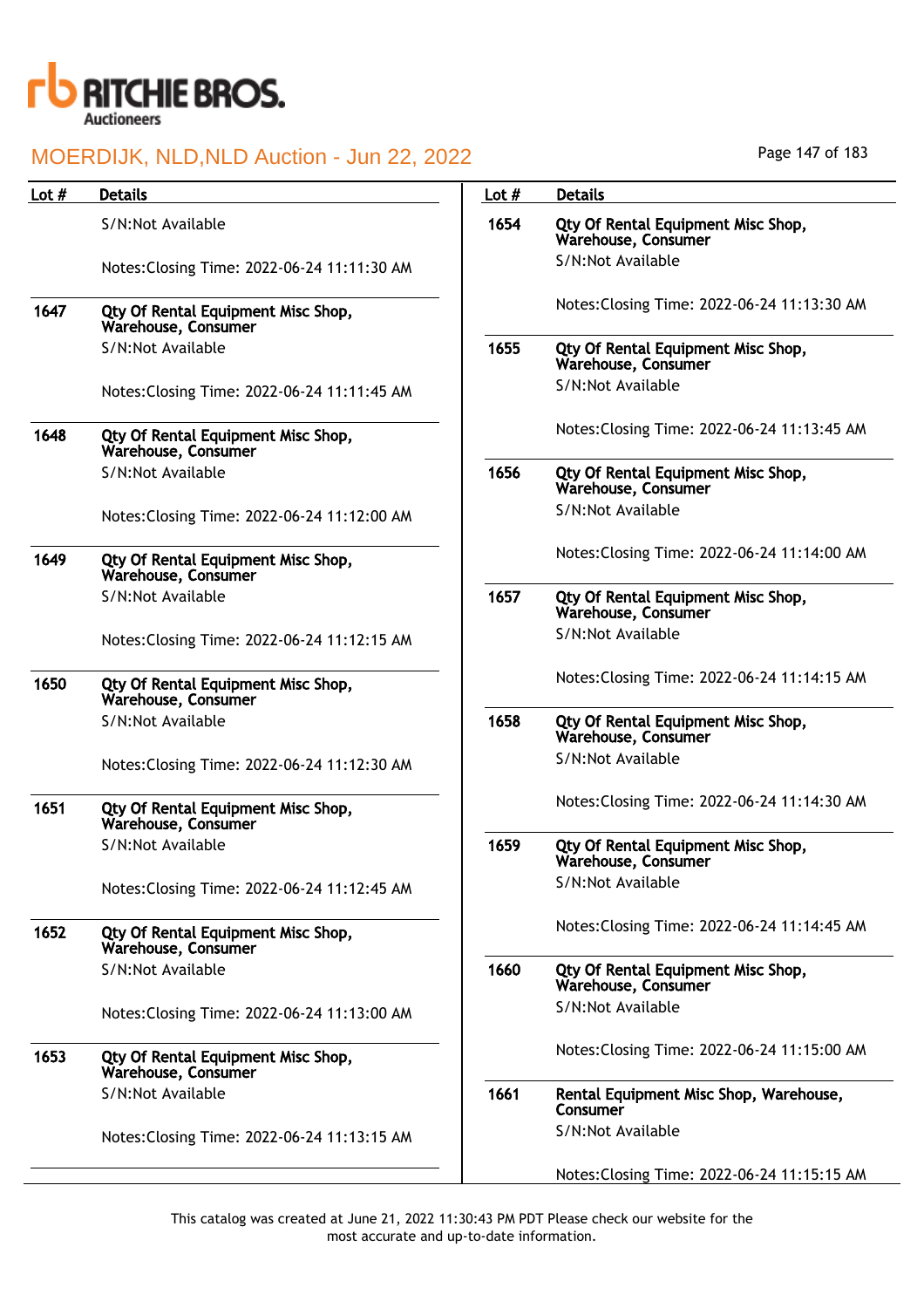

| Lot $#$ | <b>Details</b>                                            | Lot $#$ | <b>Details</b>                                            |
|---------|-----------------------------------------------------------|---------|-----------------------------------------------------------|
|         |                                                           |         | Notes: Closing Time: 2022-06-24 11:17:15 AM               |
| 1662    | Rental Equipment Misc Shop, Warehouse,<br>Consumer        |         |                                                           |
|         | S/N:Not Available                                         | 1670    | Qty Of Rental Equipment Misc Shop,<br>Warehouse, Consumer |
|         |                                                           |         | S/N:Not Available                                         |
|         | Notes: Closing Time: 2022-06-24 11:15:30 AM               |         | Notes: Closing Time: 2022-06-24 11:17:30 AM               |
| 1663    | Qty Of Rental Equipment Misc Shop,                        |         |                                                           |
|         | Warehouse, Consumer<br>S/N:Not Available                  | 1671    | Qty Of Rental Equipment Misc Shop,<br>Warehouse, Consumer |
|         |                                                           |         | S/N:Not Available                                         |
|         | Notes: Closing Time: 2022-06-24 11:15:45 AM               |         |                                                           |
| 1664    | Qty Of Rental Equipment Misc Shop,                        |         | Notes: Closing Time: 2022-06-24 11:17:45 AM               |
|         | Warehouse, Consumer<br>S/N:Not Available                  | 1672    | Qty Of Rental Equipment Misc Shop,<br>Warehouse, Consumer |
|         |                                                           |         | S/N:Not Available                                         |
|         | Notes: Closing Time: 2022-06-24 11:16:00 AM               |         |                                                           |
|         |                                                           |         | Notes: Closing Time: 2022-06-24 11:18:00 AM               |
| 1665    | Qty Of Rental Equipment Misc Shop,<br>Warehouse, Consumer | 1673    | Qty Of Rental Equipment Misc Shop,                        |
|         | S/N:Not Available                                         |         | Warehouse, Consumer                                       |
|         |                                                           |         | S/N:Not Available                                         |
|         | Notes: Closing Time: 2022-06-24 11:16:15 AM               |         | Notes: Closing Time: 2022-06-24 11:18:15 AM               |
| 1666    | Power Trowel Misc Shop, Warehouse, Consumer               |         |                                                           |
|         | S/N:Not Available                                         | 1674    | Qty Of Rental Equipment Misc Shop,<br>Warehouse, Consumer |
|         | Notes: Closing Time: 2022-06-24 11:16:30 AM               |         | S/N:Not Available                                         |
|         |                                                           |         |                                                           |
| 1667    | Rental Equipment Misc Shop, Warehouse,<br>Consumer        |         | Notes: Closing Time: 2022-06-24 11:18:30 AM               |
|         | S/N:Not Available                                         | 1675    | Qty Of Rental Equipment Misc Shop,<br>Warehouse, Consumer |
|         | Notes: Closing Time: 2022-06-24 11:16:45 AM               |         | S/N:Not Available                                         |
| 1668    | Rental Equipment Misc Shop, Warehouse,<br>Consumer        |         | Notes: Closing Time: 2022-06-24 11:18:45 AM               |
|         | S/N:Not Available                                         | 1676    | Qty Of Rental Equipment Misc Shop,<br>Warehouse, Consumer |
|         | Notes: Closing Time: 2022-06-24 11:17:00 AM               |         | S/N:Not Available                                         |
| 1669    | Overflow Tank Misc Shop, Warehouse,<br>Consumer           |         | Notes: Closing Time: 2022-06-24 11:19:00 AM               |
|         | S/N:Not Available                                         | 1677    | Rental Equipment Misc Shop, Warehouse,<br>Consumer        |
|         |                                                           |         | S/N:Not Available                                         |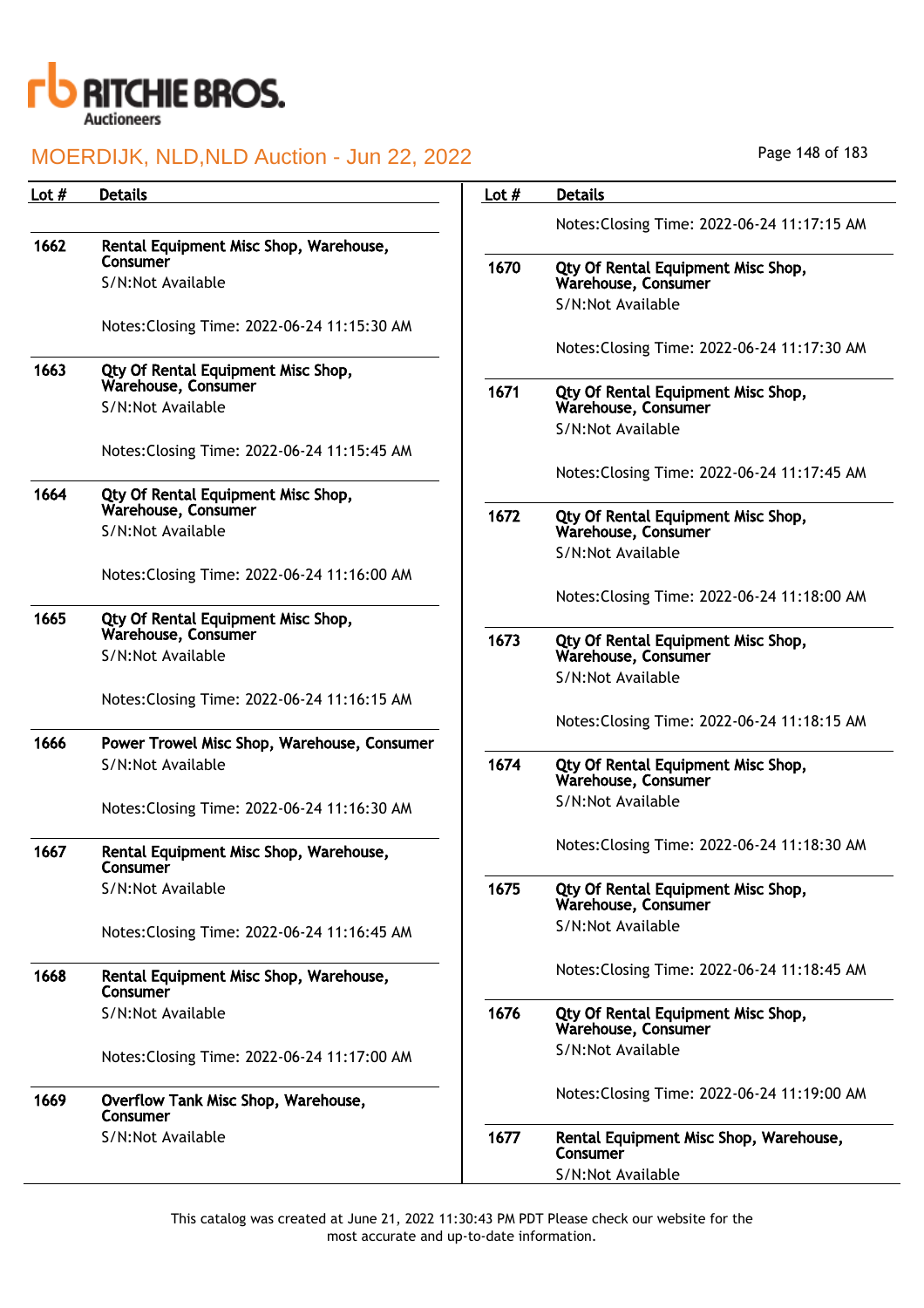

| Lot $#$ | <b>Details</b>                                                   | Lot $#$ | <b>Details</b>              |
|---------|------------------------------------------------------------------|---------|-----------------------------|
|         |                                                                  |         | Warehou                     |
|         | Notes: Closing Time: 2022-06-24 11:19:15 AM                      |         | S/N:Not                     |
| 1678    | Qty Of Rental Equipment Misc Shop,<br>Warehouse, Consumer        |         | Notes:Clo                   |
|         | S/N:Not Available                                                | 1686    | Qty Of 3                    |
|         | Notes:** PARTS ONLY ** Closing Time: 2022-06-<br>24 11:19:30 AM  |         | Consume<br>S/N:Not          |
| 1679    | Qty Of Rental Equipment Misc Shop,<br>Warehouse, Consumer        |         | Notes:Clo                   |
|         | S/N:Not Available                                                | 1687    | <b>Rental Ed</b><br>Consume |
|         | Notes:** PARTS ONLY ** Closing Time: 2022-06-<br>24 11:19:45 AM  |         | S/N:Not                     |
|         |                                                                  |         | Notes:Clo                   |
| 1680    | Rental Equipment Misc Shop, Warehouse,<br>Consumer               | 1688    | <b>Rental Ed</b><br>Consume |
|         | S/N:Not Available                                                |         | S/N:Not                     |
|         | Notes: Closing Time: 2022-06-24 11:20:00 AM                      |         | Notes:Clo                   |
| 1681    | Qty Of Rental Equipment Misc Shop,<br>Warehouse, Consumer        | 1689    | <b>Rental Ed</b>            |
|         | S/N:Not Available                                                |         | Consume                     |
|         | Notes: Closing Time: 2022-06-24 11:20:15 AM                      |         | S/N:Not                     |
|         |                                                                  |         | Notes:Clo                   |
| 1682    | Power Trowel Misc Shop, Warehouse, Consumer<br>S/N:Not Available | 1690    | <b>Rental Ed</b><br>Consume |
|         | Notes: Closing Time: 2022-06-24 11:20:30 AM                      |         | S/N:Not                     |
| 1683    | Qty Of Rental Equipment Misc Shop,<br>Warehouse, Consumer        |         | Notes:Clo                   |
|         | S/N:Not Available                                                | 1691    | <b>Rental Ed</b><br>Consume |
|         | Notes: Closing Time: 2022-06-24 11:20:45 AM                      |         | S/N:Not                     |
| 1684    | Qty Of Rental Equipment Misc Shop,<br>Warehouse, Consumer        |         | Notes:Clo                   |
|         | S/N:Not Available                                                | 1692    | <b>Rental Ed</b><br>Consume |
|         | Notes: Closing Time: 2022-06-24 11:21:00 AM                      |         | S/N:Not                     |
| 1685    | THERMOBILE Qty Of 4 Dehumidifiers Misc Shop,                     |         | Notes:Clo                   |

Page 149 of 183

|      | Warehouse, Consumer                                      |
|------|----------------------------------------------------------|
|      | S/N:Not Available                                        |
|      |                                                          |
|      | Notes: Closing Time: 2022-06-24 11:21:15 AM              |
| 1686 | Qty Of 3 Dehumidifiers Misc Shop, Warehouse,<br>Consumer |
|      | S/N:Not Available                                        |
|      | Notes: Closing Time: 2022-06-24 11:21:30 AM              |
| 1687 | Rental Equipment Misc Shop, Warehouse,<br>Consumer       |
|      | S/N:Not Available                                        |
|      | Notes: Closing Time: 2022-06-24 11:21:45 AM              |
| 1688 | Rental Equipment Misc Shop, Warehouse,<br>Consumer       |
|      | S/N:Not Available                                        |
|      | Notes: Closing Time: 2022-06-24 11:22:00 AM              |
| 1689 | Rental Equipment Misc Shop, Warehouse,<br>Consumer       |
|      | S/N:Not Available                                        |
|      | Notes: Closing Time: 2022-06-24 11:22:15 AM              |
| 1690 | Rental Equipment Misc Shop, Warehouse,<br>Consumer       |
|      | S/N:Not Available                                        |
|      | Notes: Closing Time: 2022-06-24 11:22:30 AM              |
| 1691 | Rental Equipment Misc Shop, Warehouse,<br>Consumer       |
|      | S/N:Not Available                                        |
|      | Notes: Closing Time: 2022-06-24 11:22:45 AM              |
| 1692 | Rental Equipment Misc Shop, Warehouse,<br>Consumer       |
|      | S/N:Not Available                                        |
|      | Notes: Closing Time: 2022-06-24 11:23:00 AM              |
|      |                                                          |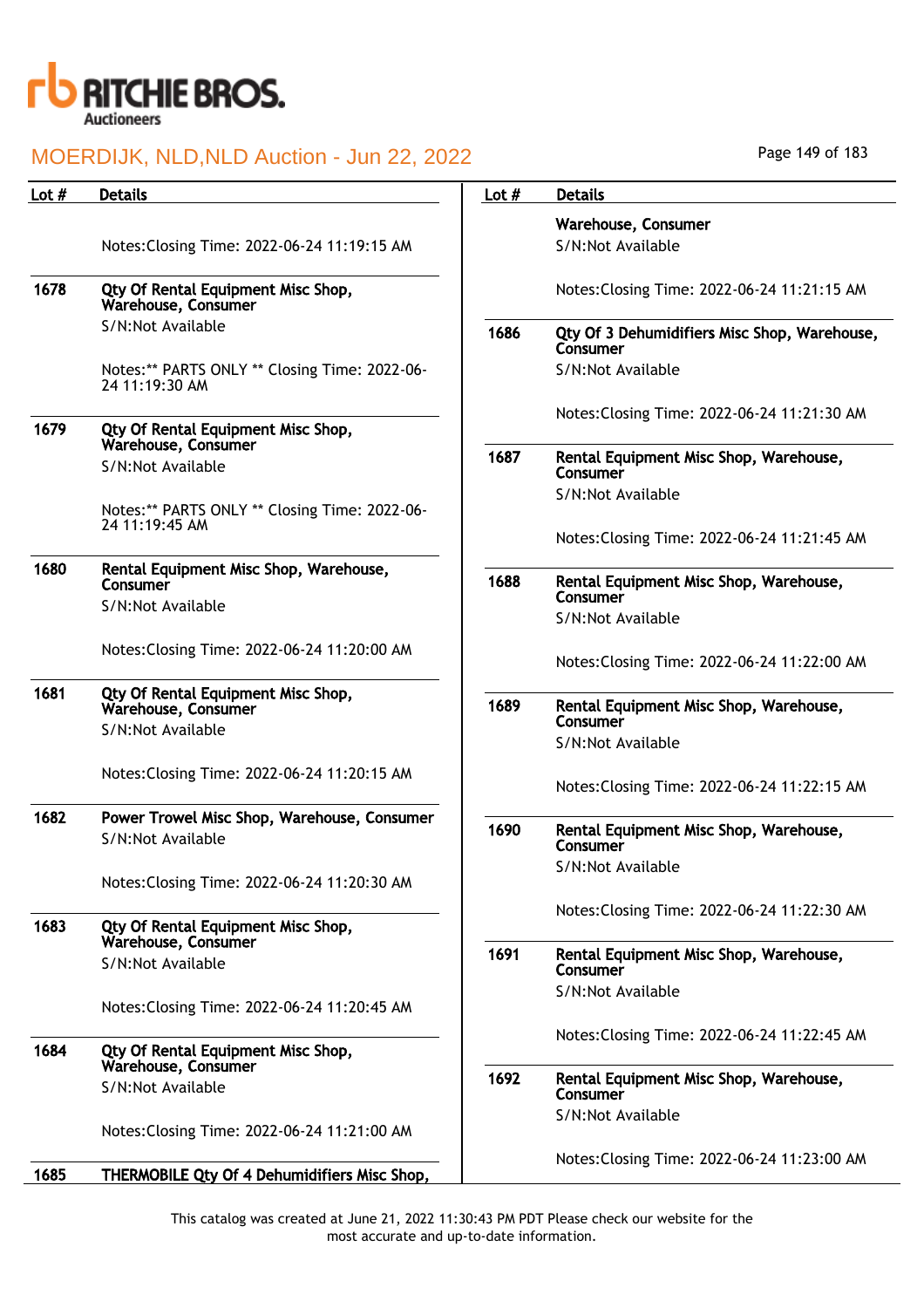

| Lot $#$ | <b>Details</b>                                            | Lot $#$ | <b>Details</b>                                            |
|---------|-----------------------------------------------------------|---------|-----------------------------------------------------------|
|         |                                                           |         | Notes: Closing Time: 2022-06-24 11:25:00 AM               |
| 1693    | Qty Of Rental Equipment Misc Shop,<br>Warehouse, Consumer |         |                                                           |
|         | S/N:Not Available                                         | 1701    | Rental Equipment Misc Shop, Warehouse,<br>Consumer        |
|         |                                                           |         | S/N:Not Available                                         |
|         | Notes: Closing Time: 2022-06-24 11:23:15 AM               |         |                                                           |
| 1694    | Rental Equipment Misc Shop, Warehouse,                    |         | Notes: Closing Time: 2022-06-24 11:25:15 AM               |
|         | Consumer                                                  | 1702    | Qty Of Rental Equipment Misc Shop,                        |
|         | S/N:Not Available                                         |         | Warehouse, Consumer<br>S/N:Not Available                  |
|         | Notes: Closing Time: 2022-06-24 11:23:30 AM               |         |                                                           |
|         |                                                           |         | Notes: Closing Time: 2022-06-24 11:25:30 AM               |
| 1695    | Rental Equipment Misc Shop, Warehouse,<br>Consumer        |         |                                                           |
|         | S/N:Not Available                                         | 1703    | Qty Of Rental Equipment Misc Shop,<br>Warehouse, Consumer |
|         |                                                           |         | S/N:Not Available                                         |
|         | Notes: Closing Time: 2022-06-24 11:23:45 AM               |         |                                                           |
| 1696    | Qty Of Rental Equipment Misc Shop,                        |         | Notes: Closing Time: 2022-06-24 11:25:45 AM               |
|         | Warehouse, Consumer                                       | 1704    | Rental Equipment Misc Shop, Warehouse,                    |
|         | S/N:Not Available                                         |         | Consumer<br>S/N:Not Available                             |
|         | Notes: Closing Time: 2022-06-24 11:24:00 AM               |         |                                                           |
|         |                                                           |         | Notes: Closing Time: 2022-06-24 11:26:00 AM               |
| 1697    | Qty Of Rental Equipment Misc Shop,<br>Warehouse, Consumer |         |                                                           |
|         | S/N:Not Available                                         | 1705    | Rental Equipment Misc Shop, Warehouse,<br>Consumer        |
|         |                                                           |         | S/N:Not Available                                         |
|         | Notes: Closing Time: 2022-06-24 11:24:15 AM               |         | Notes: Closing Time: 2022-06-24 11:26:15 AM               |
| 1698    | Qty Of 3 Dehumidifiers Misc Shop, Warehouse,              |         |                                                           |
|         | Consumer                                                  | 1706    | Rental Equipment Misc Shop, Warehouse,                    |
|         | S/N:Not Available                                         |         | Consumer<br>S/N:Not Available                             |
|         | Notes: Closing Time: 2022-06-24 11:24:30 AM               |         |                                                           |
|         |                                                           |         | Notes: Closing Time: 2022-06-24 11:26:30 AM               |
| 1699    | Qty Of Rental Equipment Misc Shop,<br>Warehouse, Consumer |         |                                                           |
|         | S/N:Not Available                                         | 1707    | Qty Of Rental Equipment Misc Shop,<br>Warehouse, Consumer |
|         |                                                           |         | S/N:Not Available                                         |
|         | Notes: Closing Time: 2022-06-24 11:24:45 AM               |         |                                                           |
| 1700    | Qty Of Rental Equipment Misc Shop,                        |         | Notes: Closing Time: 2022-06-24 11:26:45 AM               |
|         | Warehouse, Consumer                                       | 1708    | Qty Of Rental Equipment Misc Shop,                        |
|         | S/N:Not Available                                         |         | Warehouse, Consumer<br>S/N:Not Available                  |
|         |                                                           |         |                                                           |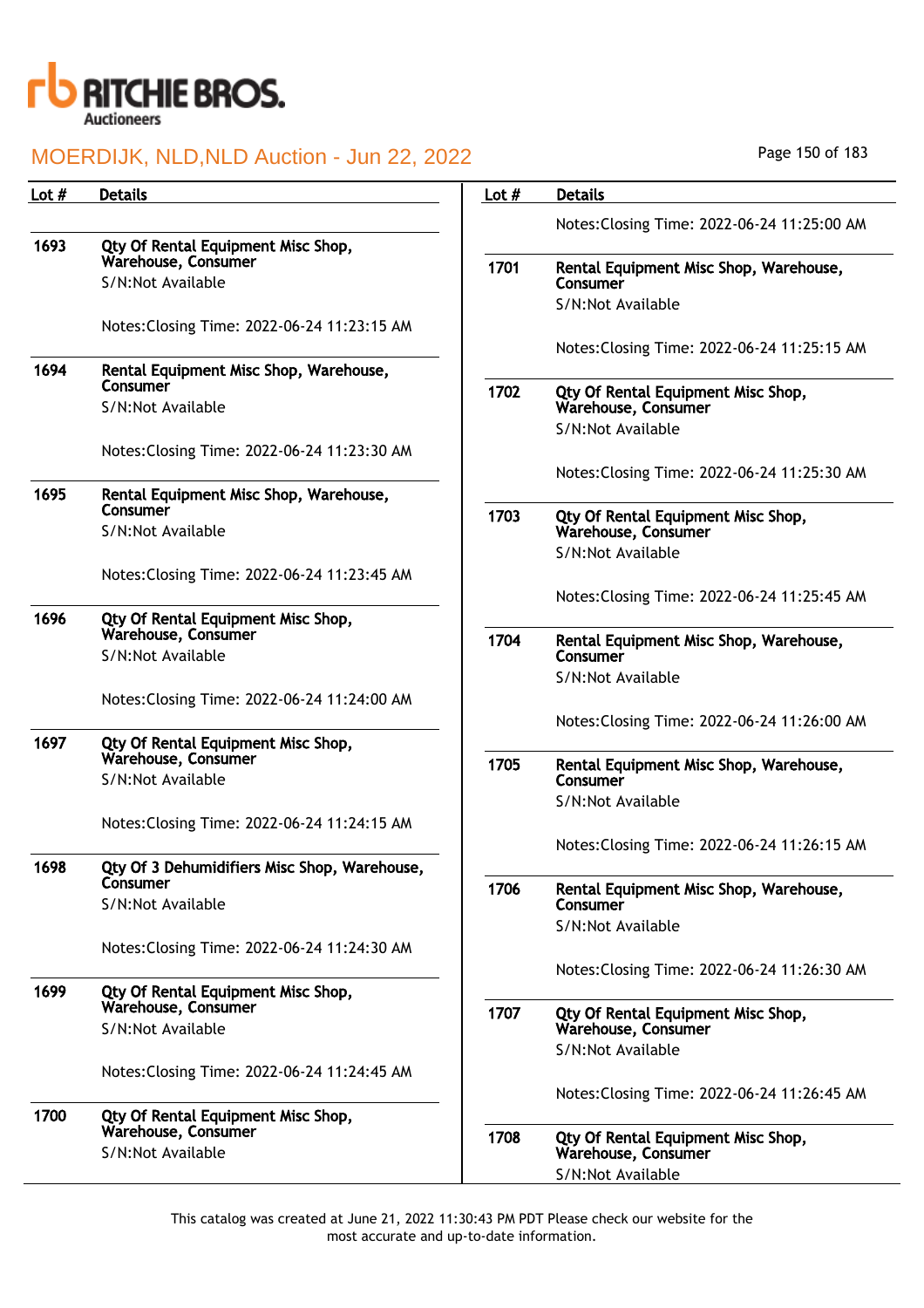

| Lot $#$ | <b>Details</b>                                            | Lot $#$ | <b>Details</b>                                            |
|---------|-----------------------------------------------------------|---------|-----------------------------------------------------------|
|         |                                                           |         | S/N:Not Available                                         |
|         | Notes: Closing Time: 2022-06-24 11:27:00 AM               |         |                                                           |
|         |                                                           |         | Notes: Closing Time: 2022-06-24 11:29:00 AM               |
| 1709    | Qty Of Rental Equipment Misc Shop,<br>Warehouse, Consumer |         |                                                           |
|         | S/N:Not Available                                         | 1717    | Qty Of Rental Equipment Misc Shop,<br>Warehouse, Consumer |
|         |                                                           |         | S/N:Not Available                                         |
|         | Notes: Closing Time: 2022-06-24 11:27:15 AM               |         |                                                           |
|         |                                                           |         | Notes: Closing Time: 2022-06-24 11:29:15 AM               |
| 1710    | Qty Of Rental Equipment Misc Shop,                        |         |                                                           |
|         | Warehouse, Consumer<br>S/N:Not Available                  | 1718    | Qty Of Rental Equipment Misc Shop,<br>Warehouse, Consumer |
|         |                                                           |         | S/N:Not Available                                         |
|         | Notes: Closing Time: 2022-06-24 11:27:30 AM               |         |                                                           |
|         |                                                           |         | Notes: Closing Time: 2022-06-24 11:29:30 AM               |
| 1711    | Qty Of Rental Equipment Misc Shop,                        |         |                                                           |
|         | Warehouse, Consumer                                       | 1719    | Qty Of Rental Equipment Misc Shop,                        |
|         | S/N:Not Available                                         |         | Warehouse, Consumer<br>S/N:Not Available                  |
|         | Notes: Closing Time: 2022-06-24 11:27:45 AM               |         |                                                           |
|         |                                                           |         | Notes: Closing Time: 2022-06-24 11:29:45 AM               |
| 1712    | Qty Of Rental Equipment Misc Shop,                        |         |                                                           |
|         | Warehouse, Consumer                                       | 1720    | Rental Equipment Misc Shop, Warehouse,                    |
|         | S/N:Not Available                                         |         | Consumer                                                  |
|         | Notes: Closing Time: 2022-06-24 11:28:00 AM               |         | S/N:Not Available                                         |
|         |                                                           |         | Notes: Closing Time: 2022-06-24 11:30:00 AM               |
| 1713    | Rental Equipment Misc Shop, Warehouse,                    |         |                                                           |
|         | Consumer                                                  | 1721    | Qty Of Rental Equipment Misc Shop,                        |
|         | S/N:Not Available                                         |         | Warehouse, Consumer                                       |
|         |                                                           |         | S/N:Not Available                                         |
|         | Notes: Closing Time: 2022-06-24 11:28:15 AM               |         | Notes: Closing Time: 2022-06-24 11:30:15 AM               |
| 1714    | Qty Of Rental Equipment Misc Shop,                        |         |                                                           |
|         | Warehouse, Consumer                                       | 1722    | Rental Equipment Misc Shop, Warehouse,                    |
|         | S/N:Not Available                                         |         | Consumer                                                  |
|         |                                                           |         | S/N:Not Available                                         |
|         | Notes: Closing Time: 2022-06-24 11:28:30 AM               |         |                                                           |
| 1715    | Qty Of Rental Equipment Misc Shop,                        |         | Notes: Closing Time: 2022-06-24 11:30:30 AM               |
|         | Warehouse, Consumer                                       | 1723    | Rental Equipment Misc Shop, Warehouse,                    |
|         | S/N:Not Available                                         |         | Consumer                                                  |
|         |                                                           |         | S/N:Not Available                                         |
|         | Notes: Closing Time: 2022-06-24 11:28:45 AM               |         |                                                           |
|         |                                                           |         | Notes: Closing Time: 2022-06-24 11:30:45 AM               |
| 1716    | Qty Of Rental Equipment Misc Shop,<br>Warehouse, Consumer |         |                                                           |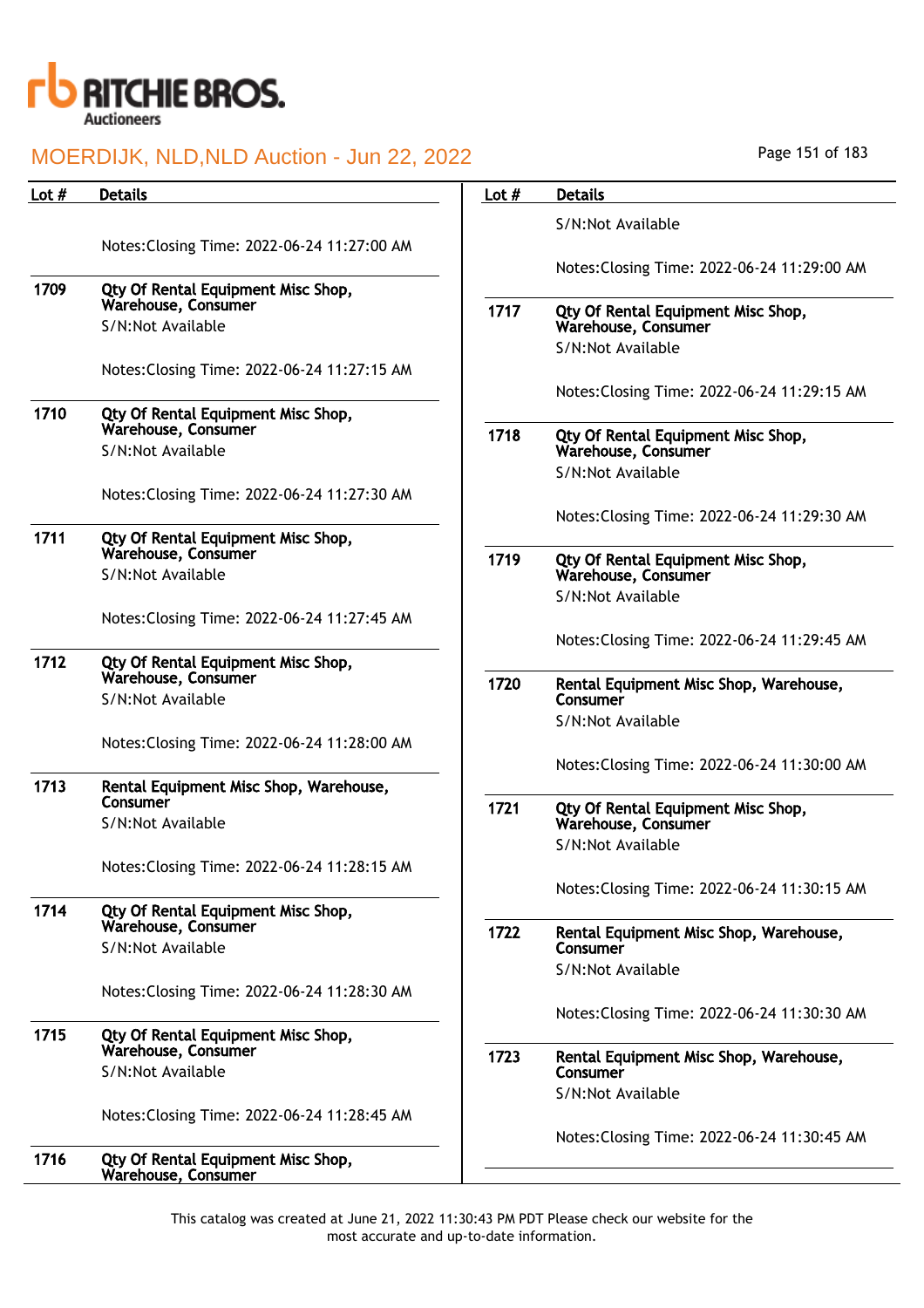

| Page 152 of 183 |  |  |  |
|-----------------|--|--|--|
|-----------------|--|--|--|

| Lot $#$ | <b>Details</b>                                            | Lot $#$ | <b>Details</b>                                            |
|---------|-----------------------------------------------------------|---------|-----------------------------------------------------------|
| 1724    | Qty Of Rental Equipment Misc Shop,                        |         |                                                           |
|         | Warehouse, Consumer<br>S/N:Not Available                  | 1732    | Qty Of Rental Equipment Misc Shop,<br>Warehouse, Consumer |
|         |                                                           |         | S/N:Not Available                                         |
|         | Notes: Closing Time: 2022-06-24 11:31:00 AM               |         | Notes: Closing Time: 2022-06-24 11:33:00 AM               |
| 1725    | Rental Equipment Misc Shop, Warehouse,                    |         |                                                           |
|         | Consumer<br>S/N:Not Available                             | 1733    | Rental Equipment Misc Shop, Warehouse,<br>Consumer        |
|         |                                                           |         | S/N:Not Available                                         |
|         | Notes: Closing Time: 2022-06-24 11:31:15 AM               |         | Notes: Closing Time: 2022-06-24 11:33:15 AM               |
| 1726    | Qty Of Rental Equipment Misc Shop,                        |         |                                                           |
|         | Warehouse, Consumer<br>S/N:Not Available                  | 1734    | Qty Of Rental Equipment Misc Shop,<br>Warehouse, Consumer |
|         |                                                           |         | S/N:Not Available                                         |
|         | Notes: Closing Time: 2022-06-24 11:31:30 AM               |         |                                                           |
| 1727    | Qty Of Rental Equipment Misc Shop,                        |         | Notes: Closing Time: 2022-06-24 11:33:30 AM               |
|         | Warehouse, Consumer<br>S/N:Not Available                  | 1735    | Rental Equipment Misc Shop, Warehouse,<br>Consumer        |
|         |                                                           |         | S/N:Not Available                                         |
|         | Notes: Closing Time: 2022-06-24 11:31:45 AM               |         |                                                           |
| 1728    | Qty Of Rental Equipment Misc Shop,                        |         | Notes: Closing Time: 2022-06-24 11:33:45 AM               |
|         | Warehouse, Consumer                                       | 1736    | Qty Of Rental Equipment Misc Shop,                        |
|         | S/N:Not Available                                         |         | Warehouse, Consumer<br>S/N:Not Available                  |
|         | Notes: Closing Time: 2022-06-24 11:32:00 AM               |         |                                                           |
|         |                                                           |         | Notes: Closing Time: 2022-06-24 11:34:00 AM               |
| 1729    | Rental Equipment Misc Shop, Warehouse,<br>Consumer        | 1737    | Qty Of Rental Equipment Misc Shop,                        |
|         | S/N:Not Available                                         |         | Warehouse, Consumer                                       |
|         | Notes: Closing Time: 2022-06-24 11:32:15 AM               |         | S/N:Not Available                                         |
|         |                                                           |         | Notes: Closing Time: 2022-06-24 11:34:15 AM               |
| 1730    | Qty Of Rental Equipment Misc Shop,<br>Warehouse, Consumer | 1738    |                                                           |
|         | S/N:Not Available                                         |         | Rental Equipment Misc Shop, Warehouse,<br>Consumer        |
|         |                                                           |         | S/N:Not Available                                         |
|         | Notes: Closing Time: 2022-06-24 11:32:30 AM               |         | Notes: Closing Time: 2022-06-24 11:34:30 AM               |
| 1731    | Qty Of Rental Equipment Misc Shop,                        |         |                                                           |
|         | Warehouse, Consumer<br>S/N:Not Available                  | 1739    | Qty Of Rental Equipment Misc Shop,<br>Warehouse, Consumer |
|         |                                                           |         | S/N:Not Available                                         |
|         | Notes: Closing Time: 2022-06-24 11:32:45 AM               |         |                                                           |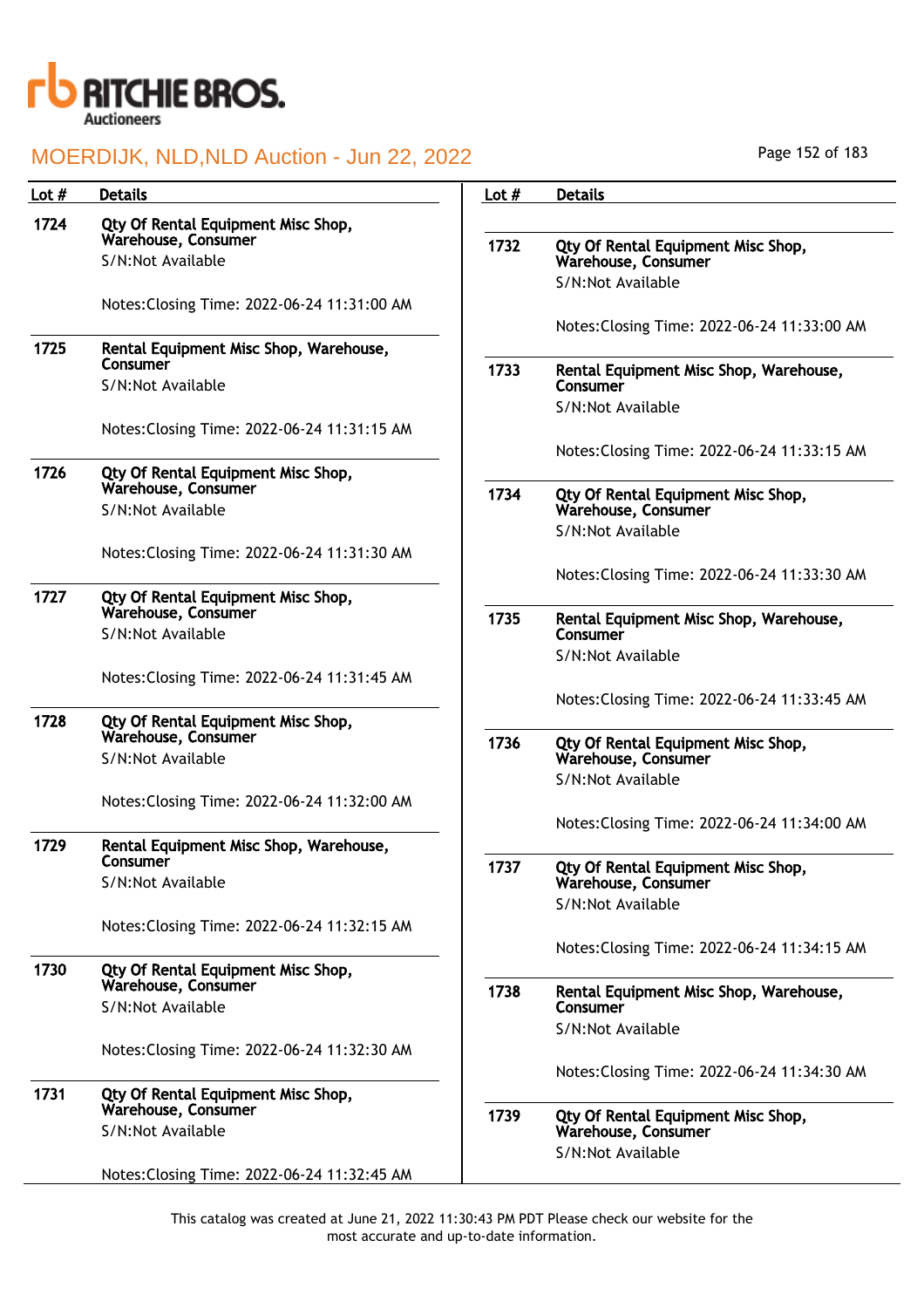

# MOERDIJK, NLD,NLD Auction - Jun 22, 2022

| Lot $#$ | <b>Details</b>                                            | Lot $#$ | <b>Details</b>                                            |
|---------|-----------------------------------------------------------|---------|-----------------------------------------------------------|
|         | Notes: Closing Time: 2022-06-24 11:34:45 AM               |         | Notes: Closing Time: 2022-06-24 11:36:45 AM               |
| 1740    | Qty Of Rental Equipment Misc Shop,<br>Warehouse, Consumer | 1748    |                                                           |
|         | S/N:Not Available                                         |         | Qty Of Rental Equipment Misc Shop,<br>Warehouse, Consumer |
|         |                                                           |         | S/N:Not Available                                         |
|         | Notes: Closing Time: 2022-06-24 11:35:00 AM               |         | Notes: Closing Time: 2022-06-24 11:37:00 AM               |
| 1741    | Qty Of Rental Equipment Misc Shop,<br>Warehouse, Consumer | 1749    | Rental Equipment Misc Shop, Warehouse,                    |
|         | S/N:Not Available                                         |         | Consumer                                                  |
|         |                                                           |         | S/N:Not Available                                         |
|         | Notes: Closing Time: 2022-06-24 11:35:15 AM               |         | Notes: Closing Time: 2022-06-24 11:37:15 AM               |
| 1742    | Qty Of Rental Equipment Misc Shop,                        |         |                                                           |
|         | Warehouse, Consumer<br>S/N:Not Available                  | 1750    | Qty Of Rental Equipment Misc Shop,<br>Warehouse, Consumer |
|         |                                                           |         | S/N:Not Available                                         |
|         | Notes: Closing Time: 2022-06-24 11:35:30 AM               |         | Notes: Closing Time: 2022-06-24 11:37:30 AM               |
| 1743    | Qty Of Rental Equipment Misc Shop,                        |         |                                                           |
|         | Warehouse, Consumer<br>S/N:Not Available                  | 1751    | Qty Of Rental Equipment Misc Shop,<br>Warehouse, Consumer |
|         |                                                           |         | S/N:Not Available                                         |
|         | Notes: Closing Time: 2022-06-24 11:35:45 AM               |         |                                                           |
| 1744    | Qty Of Rental Equipment Misc Shop,<br>Warehouse, Consumer |         | Notes: Closing Time: 2022-06-24 11:37:45 AM               |
|         |                                                           | 1752    | Qty Of Rental Equipment Misc Shop,                        |
|         | S/N:Not Available                                         |         | Warehouse, Consumer<br>S/N:Not Available                  |
|         | Notes: Closing Time: 2022-06-24 11:36:00 AM               |         |                                                           |
|         |                                                           |         | Notes: Closing Time: 2022-06-24 11:38:00 AM               |
| 1745    | Qty Of Rental Equipment Misc Shop,                        |         |                                                           |
|         | Warehouse, Consumer<br>S/N:Not Available                  | 1753    | Qty Of Rental Equipment Misc Shop,<br>Warehouse, Consumer |
|         |                                                           |         | S/N:Not Available                                         |
|         | Notes: Closing Time: 2022-06-24 11:36:15 AM               |         |                                                           |
|         |                                                           |         | Notes: Closing Time: 2022-06-24 11:38:15 AM               |
| 1746    | Qty Of Rental Equipment Misc Shop,<br>Warehouse, Consumer | 1754    | Qty Of Rental Equipment Misc Shop,                        |
|         | S/N:Not Available                                         |         | Warehouse, Consumer                                       |
|         | Notes: Closing Time: 2022-06-24 11:36:30 AM               |         | S/N:Not Available                                         |
|         |                                                           |         | Notes: Closing Time: 2022-06-24 11:38:30 AM               |
| 1747    | Qty Of Rental Equipment Misc Shop,                        |         |                                                           |
|         | Warehouse, Consumer                                       | 1755    | Qty Of Rental Equipment Misc Shop,                        |
|         | S/N:Not Available                                         |         | Warehouse, Consumer                                       |

Page 153 of 183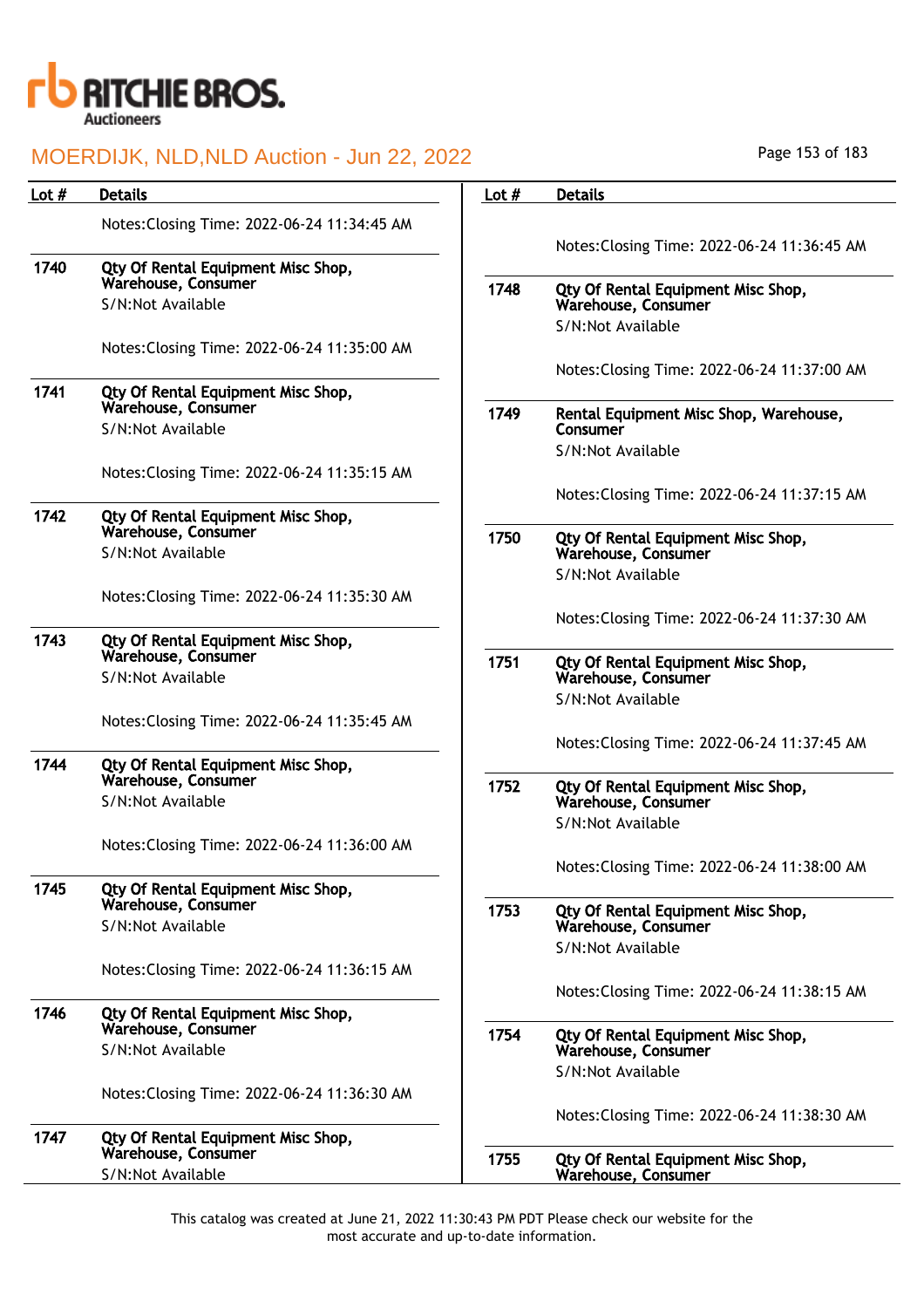

|         | <b>MULNDIJK, NLD,NLD AUGHUH - JUHZZ, ZUZZ</b>             |         |                                                                                                                              |
|---------|-----------------------------------------------------------|---------|------------------------------------------------------------------------------------------------------------------------------|
| Lot $#$ | <b>Details</b>                                            | Lot $#$ | <b>Details</b>                                                                                                               |
|         | S/N:Not Available                                         |         | C/W:*THIS LOT SOLD WITH: ATLAS-COPCO<br>WEDA30L PUMP s/n: PDE065121; ATLAS-COPCO<br>WEDA30L PUMP s/n: Not Available; GRINDEX |
|         | Notes: Closing Time: 2022-06-24 11:38:45 AM               |         | SOLID PUMP s/n: 1670678; GRINDEX SOLID<br>PUMP s/n: 1670697; GRINDEX MINEX N1PH                                              |
| 1756    | Qty Of Rental Equipment Misc Shop,<br>Warehouse, Consumer |         | PUMP s/n: 1740864;                                                                                                           |
|         | S/N:Not Available                                         |         | Notes: Closing Time: 2022-06-24 11:40:45 AM                                                                                  |
|         | Notes: Closing Time: 2022-06-24 11:39:00 AM               | 1764    | Qty Of Rental Equipment Misc Shop,<br>Warehouse, Consumer                                                                    |
| 1757    | Qty Of Rental Equipment Misc Shop,<br>Warehouse, Consumer |         | S/N:Not Available                                                                                                            |
|         | S/N:Not Available                                         |         | Notes: Closing Time: 2022-06-24 11:41:00 AM                                                                                  |
|         | Notes: Closing Time: 2022-06-24 11:39:15 AM               | 1765    | Qty Of Rental Equipment Misc Shop,<br>Warehouse, Consumer                                                                    |
| 1758    | Qty Of Rental Equipment Misc Shop,<br>Warehouse, Consumer |         | S/N:Not Available                                                                                                            |
|         | S/N:Not Available                                         |         | Notes: Closing Time: 2022-06-24 11:41:15 AM                                                                                  |
|         | Notes: Closing Time: 2022-06-24 11:39:30 AM               | 1766    | Qty Of Rental Equipment Misc Shop,<br>Warehouse, Consumer                                                                    |
| 1759    | Qty Of Rental Equipment Misc Shop,<br>Warehouse, Consumer |         | S/N:Not Available                                                                                                            |
|         | S/N:Not Available                                         |         | Notes: Closing Time: 2022-06-24 11:41:30 AM                                                                                  |
|         | Notes: Closing Time: 2022-06-24 11:39:45 AM               | 1767    | Qty Of Rental Equipment Misc Shop,<br>Warehouse, Consumer                                                                    |
| 1760    | <b>ATIKA OPTIMIX M150E Concrete Mixer</b><br>S/N:084041   |         | S/N:Not Available                                                                                                            |
|         |                                                           |         | Notes: Closing Time: 2022-06-24 11:41:45 AM                                                                                  |
|         | Notes: Closing Time: 2022-06-24 11:40:00 AM               | 1768    | <b>BEKAR PAC360E Air Conditioner</b>                                                                                         |
| 1761    | <b>ATIKA OPTIMIX M150E Concrete Mixer</b>                 |         | S/N:Not Available                                                                                                            |
|         | S/N:8357030718                                            |         | C/W:*THIS LOT SOLD WITH: REMKO RKL3500<br>AIR CONDITIONER s/n: 569T5133; REMKO<br>RKL3500 AIR CONDITIONER s/n: 569T5253;     |
|         | Notes: Closing Time: 2022-06-24 11:40:15 AM               |         | Notes: Closing Time: 2022-06-24 11:42:00 AM                                                                                  |
| 1762    | Qty Of Rental Equipment Misc Shop,                        |         |                                                                                                                              |
|         | Warehouse, Consumer                                       | 1769    | Rental Equipment Misc Shop, Warehouse,                                                                                       |
|         | S/N:Not Available                                         |         | Consumer<br>S/N:Not Available                                                                                                |
|         | Notes: Closing Time: 2022-06-24 11:40:30 AM               |         |                                                                                                                              |
|         |                                                           |         | Notes: Closing Time: 2022-06-24 11:42:15 AM                                                                                  |
| 1763    | <b>ATLAS-COPCO WEDA10N Pump</b>                           |         |                                                                                                                              |
|         | S/N:109080                                                | 1770    | Rental Equipment Misc Shop, Warehouse,                                                                                       |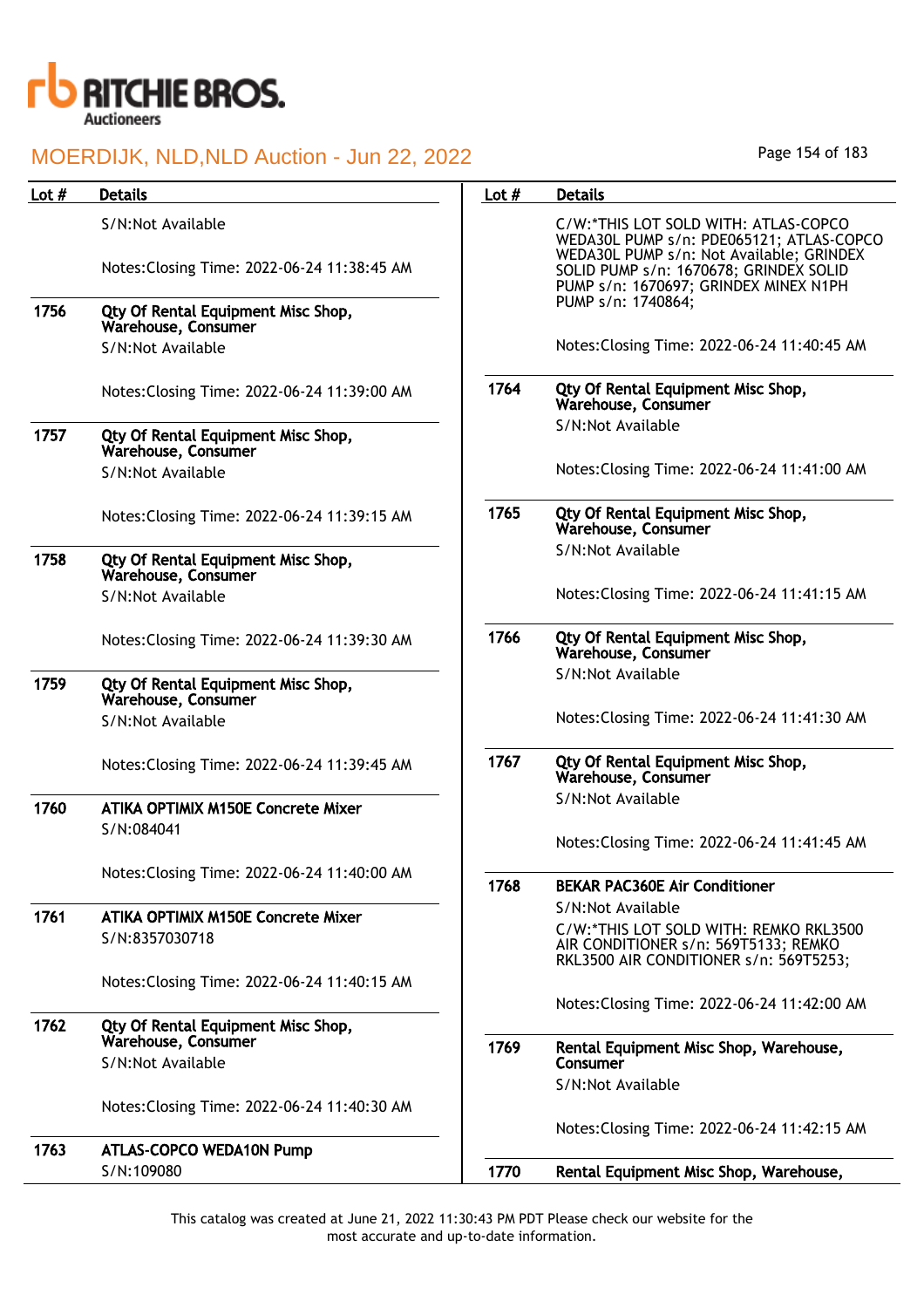

### MOERDIJK, NLD, NLD /

|         | MOERDIJK, NLD, NLD Auction - Jun 22, 2022                            |         | Page 155 of 183                                                                                                     |
|---------|----------------------------------------------------------------------|---------|---------------------------------------------------------------------------------------------------------------------|
| Lot $#$ | <b>Details</b>                                                       | Lot $#$ | <b>Details</b>                                                                                                      |
|         | Consumer                                                             |         | S/N:Not Available                                                                                                   |
|         | S/N:Not Available                                                    |         |                                                                                                                     |
|         | Notes: Closing Time: 2022-06-24 11:42:30 AM                          |         | Notes: Closing Time: 2022-06-24 11:44:15 AM                                                                         |
|         |                                                                      | 1778    | DANTHERM CDT40MK II Dehumidifier Misc Shop,                                                                         |
| 1771    | Rental Equipment Misc Shop, Warehouse,                               |         | Warehouse, Consumer                                                                                                 |
|         | Consumer<br>S/N:Not Available                                        |         | S/N:1502251353667                                                                                                   |
|         |                                                                      |         | C/W:*THIS LOT SOLD WITH: DANTHERM<br>CDT60MK II DEHUMIDIFIER . s/n:                                                 |
|         | Notes: Closing Time: 2022-06-24 11:42:45 AM                          |         | 1803151500935; DANTHERM CDT40MK II<br>DEHUMIDIFIER . s/n: 1512031351750;<br>DANTHERM CDT40MK II DEHUMIDIFIER . s/n: |
| 1772    | Rental Equipment Misc Shop, Warehouse,<br>Consumer                   |         | 1502251353660;                                                                                                      |
|         | S/N:Not Available                                                    |         | Notes: Closing Time: 2022-06-24 11:44:30 AM                                                                         |
|         | Notes: Closing Time: 2022-06-24 11:43:00 AM                          | 1779    | Rental Equipment Misc Shop, Warehouse,<br>Consumer                                                                  |
| 1773    | DANTHERM CDT40MK II Dehumidifier Misc Shop,                          |         | S/N:Not Available                                                                                                   |
|         | Warehouse, Consumer<br>S/N:1706151441450                             |         | Notes: Closing Time: 2022-06-24 11:44:45 AM                                                                         |
|         | C/W:*THIS LOT SOLD WITH: DANTHERM                                    |         |                                                                                                                     |
|         | CDT40MK II DEHUMIDIFIER . s/n:<br>1512031351777; DANTHERM CDT90MK II | 1780    | Qty Of Rental Equipment Misc Shop,<br>Warehouse, Consumer                                                           |
|         | DEHUMIDIFIER . s/n: 1504301360440;                                   |         | S/N:Not Available                                                                                                   |
|         | Notes: Closing Time: 2022-06-24 11:43:15 AM                          |         | Notes: Closing Time: 2022-06-24 11:45:00 AM                                                                         |
| 1774    | Rental Equipment Misc Shop, Warehouse,<br>Consumer                   | 1781    | DOOSAN BL600LED Light Mast Misc Shop,<br>Warehouse, Consumer                                                        |
|         | S/N:Not Available                                                    |         | S/N:Not Available                                                                                                   |
|         | Notes: Closing Time: 2022-06-24 11:43:30 AM                          |         | C/W:*THIS LOT SOLD WITH: DOOSAN BL600LED<br>LIGHT MAST . s/n: Not Available;                                        |
| 1775    | Rental Equipment Misc Shop, Warehouse,<br>Consumer                   |         | Notes: Closing Time: 2022-06-24 11:45:15 AM                                                                         |
|         | S/N:Not Available                                                    | 1782    | Qty Of Rental Equipment Misc Shop,<br>Warehouse, Consumer                                                           |
|         | Notes: Closing Time: 2022-06-24 11:43:45 AM                          |         | S/N:Not Available                                                                                                   |
| 1776    | Rental Equipment Misc Shop, Warehouse,<br>Consumer                   |         | Notes: Closing Time: 2022-06-24 11:45:30 AM                                                                         |
|         | S/N:Not Available                                                    | 1783    | Qty Of Rental Equipment Misc Shop,<br>Warehouse, Consumer                                                           |
|         | Notes: Closing Time: 2022-06-24 11:44:00 AM                          |         | S/N:Not Available                                                                                                   |
| 1777    | Rental Equipment Misc Shop, Warehouse,<br>Consumer                   |         | Notes: Closing Time: 2022-06-24 11:45:45 AM                                                                         |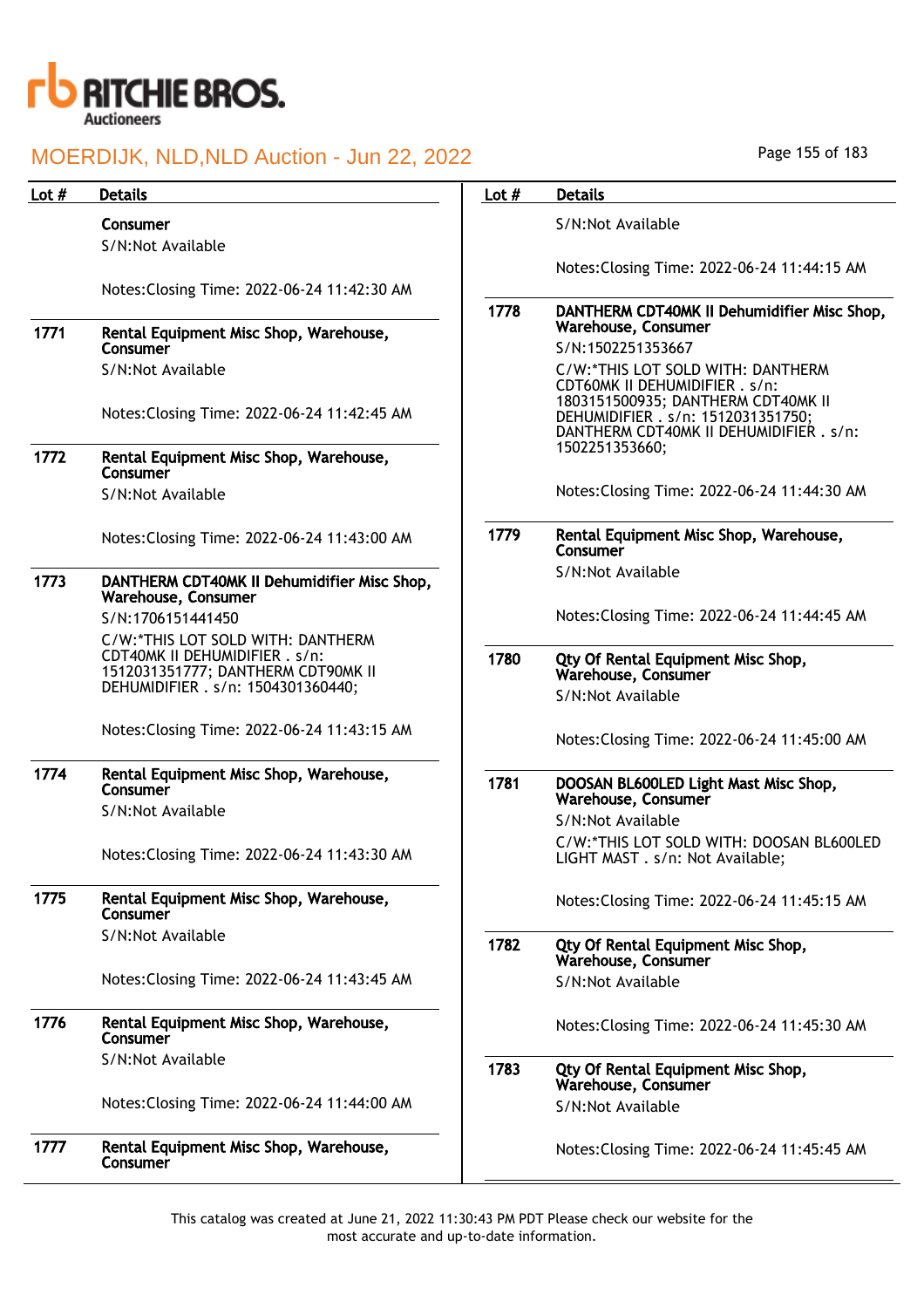

| Lot $#$ | <b>Details</b>                                            | Lot $#$ | <b>Details</b>                                                                 |
|---------|-----------------------------------------------------------|---------|--------------------------------------------------------------------------------|
| 1784    | <b>DORMAK SC45BS Lawn Mower</b>                           | 1792    | Qty Of Rental Equipment Misc Shop,                                             |
|         | S/N:3868                                                  |         | Warehouse, Consumer<br>S/N:Not Available                                       |
|         |                                                           |         |                                                                                |
|         | Notes: Closing Time: 2022-06-24 11:46:00 AM               |         | Notes: Closing Time: 2022-06-24 11:48:00 AM                                    |
| 1785    | Qty Of Rental Equipment Misc Shop,<br>Warehouse, Consumer | 1793    | Qty Of Rental Equipment Misc Shop,<br>Warehouse, Consumer                      |
|         | S/N:Not Available                                         |         | S/N:Not Available                                                              |
|         |                                                           |         |                                                                                |
|         | Notes: Closing Time: 2022-06-24 11:46:15 AM               |         | Notes: Closing Time: 2022-06-24 11:48:15 AM                                    |
| 1786    | <b>EL-BJORN A125BT Heater</b>                             |         |                                                                                |
|         | S/N:388200                                                | 1794    | 1996 INGERSOLL-RAND V4 Portable Pump                                           |
|         |                                                           |         | S/N:SCZY04WDXTY000524                                                          |
|         | Notes: Closing Time: 2022-06-24 11:46:30 AM               |         | C/W:Max Flow: 150m3/h (2500 L / Min), Deutz<br>F3L1011F, Dutch Registration    |
| 1787    | Qty Of Rental Equipment Misc Shop,<br>Warehouse, Consumer |         | Notes: Closing Time: 2022-06-24 11:48:30 AM                                    |
|         | S/N:Not Available                                         | 1795    |                                                                                |
|         |                                                           |         | <b>DESMI Pump</b><br>S/N:Not Available                                         |
|         | Notes: Closing Time: 2022-06-24 11:46:45 AM               |         | C/W:Max flow 45m3/H, Max 5 BAR, Hatz, diesel                                   |
| 1788    | Qty Of Rental Equipment Misc Shop,<br>Warehouse, Consumer |         | Notes: Closing Time: 2022-06-24 11:48:45 AM                                    |
|         | S/N:Not Available                                         |         |                                                                                |
|         | Notes: Closing Time: 2022-06-24 11:47:00 AM               | 1796    | <b>DUST FIGHTER 7500 Portable Dust Blower</b><br>Demolition Attachment - Other |
|         |                                                           |         | S/N:Not Available                                                              |
| 1789    | Qty Of Rental Equipment Misc Shop,<br>Warehouse, Consumer |         | Notes:** INOPERABLE ** NO REGISTRATION / NO                                    |
|         | S/N:Not Available                                         |         | PAPERWORK AVAILABLE ** Closing Time: 2022-                                     |
|         |                                                           |         | 06-24 11:49:00 AM                                                              |
|         | Notes: Closing Time: 2022-06-24 11:47:15 AM               | 1797    | <b>CARLTON SP4012 Stump Grinder</b>                                            |
|         |                                                           |         | S/N:J9BA3128E1167316.                                                          |
| 1790    | Qty Of Rental Equipment Misc Shop,<br>Warehouse, Consumer |         |                                                                                |
|         | S/N:Not Available                                         |         | Notes:**INOPERABLE** NO KEY** Closing Time:                                    |
|         |                                                           |         | 2022-06-24 11:49:15 AM                                                         |
|         | Notes: Closing Time: 2022-06-24 11:47:30 AM               | 1798    | DEFINITIVE CLM 85.256 / LR.040 Qty of Ramps<br>Misc Shop, Warehouse, Consumer  |
| 1791    | Qty Of Rental Equipment Misc Shop,                        |         | S/N:Not Available                                                              |
|         | Warehouse, Consumer                                       |         | C/W:Length 2.500mm, loading capacity 2.900 /                                   |
|         | S/N:Not Available                                         |         | 400 <sub>kg</sub>                                                              |
|         | Notes: Closing Time: 2022-06-24 11:47:45 AM               |         | Notes: Closing Time: 2022-06-24 11:49:30 AM                                    |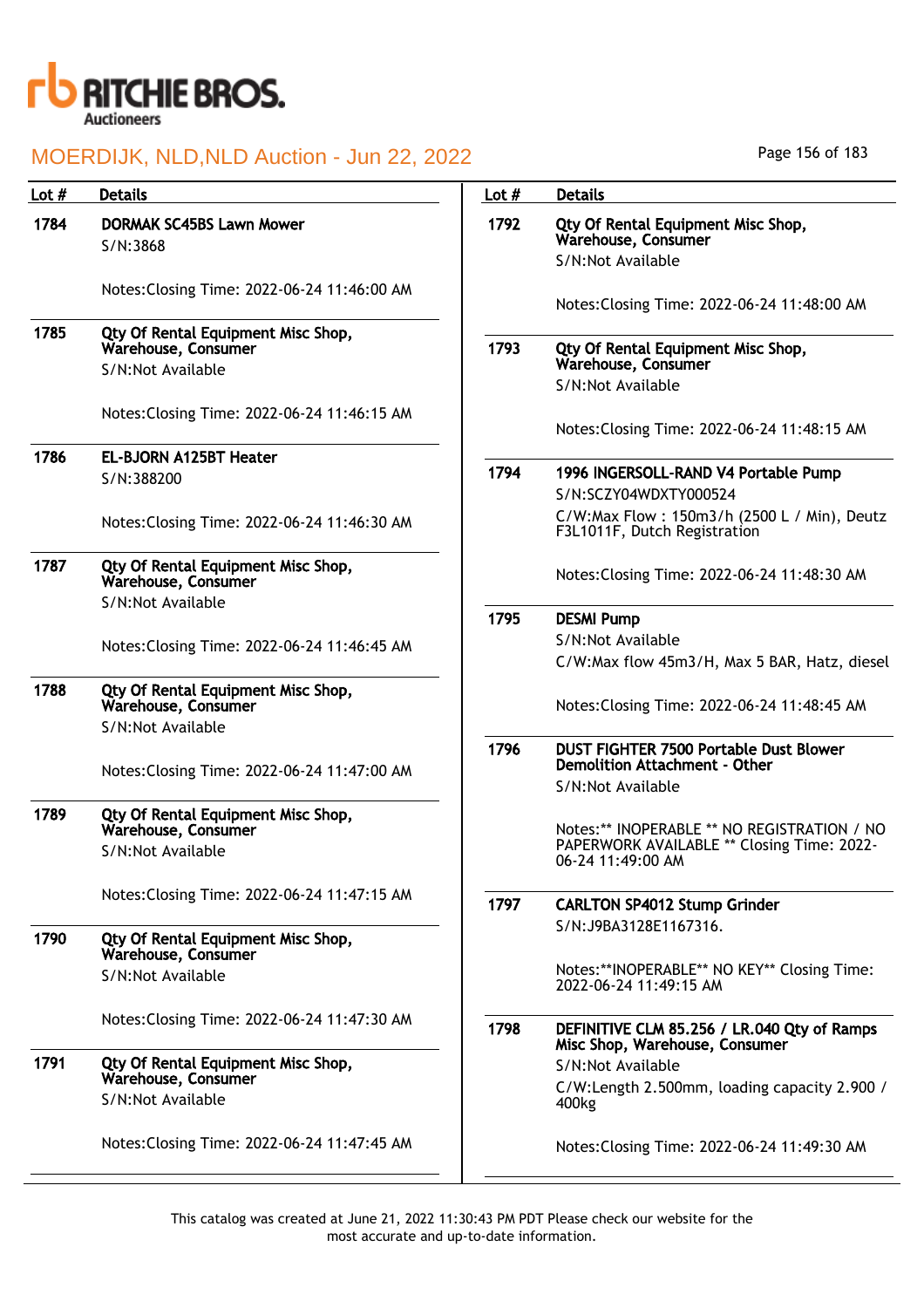

| Lot # | <b>Details</b>                                                                                                                                                            | Lot $#$ | <b>Details</b>                                                                   |
|-------|---------------------------------------------------------------------------------------------------------------------------------------------------------------------------|---------|----------------------------------------------------------------------------------|
| 1799  | 2022 DEFINITIVE CLM 100.35 / 115.35 Qty of<br>Ramps Misc Shop, Warehouse, Consumer                                                                                        |         | S/N:Not Available                                                                |
|       | S/N:Not Available                                                                                                                                                         |         | Notes:** NON DUTY FREE CIRCULATION EU **                                         |
|       | C/W:Length 3500 mm, load capacity 2300/3100<br>kg                                                                                                                         |         | Closing Time: 2022-06-24 11:51:15 AM                                             |
|       |                                                                                                                                                                           | 1806    | <b>EVAPORATOR Air Conditioner</b>                                                |
|       | Notes: Closing Time: 2022-06-24 11:49:45 AM                                                                                                                               |         | S/N:Not Available                                                                |
| 1800  | 2021 DEFINITIVE CLM 75.25.30.G Qty of Ramps<br>Misc Shop, Warehouse, Consumer                                                                                             |         | Notes:** NON DUTY FREE CIRCULATION EU **<br>Closing Time: 2022-06-24 11:51:30 AM |
|       | S/N:Not Available                                                                                                                                                         |         |                                                                                  |
|       | C/W:Length 2.400/2.500 mm, load capacity<br>2800 kg                                                                                                                       | 1807    | POLAR WHT250 Water Heater                                                        |
|       |                                                                                                                                                                           |         | S/N:610511-0108                                                                  |
|       | Notes: Closing Time: 2022-06-24 11:50:00 AM                                                                                                                               |         |                                                                                  |
|       |                                                                                                                                                                           |         | Notes:** NON DUTY FREE CIRCULATION EU **                                         |
| 1801  | 2021 DEFINITIVE CLM 148.35.L Qty of Ramps<br>Misc Shop, Warehouse, Consumer                                                                                               |         | Closing Time: 2022-06-24 11:51:45 AM                                             |
|       | S/N:Not Available                                                                                                                                                         | 1808    | <b>POLAR WHT250 Water Heater</b>                                                 |
|       | C/W:length 3500, load capacity 7500 kg                                                                                                                                    |         | S/N:610514-0223                                                                  |
|       | Notes: Closing Time: 2022-06-24 11:50:15 AM                                                                                                                               |         | Notes:** NON DUTY FREE CIRCULATION EU **<br>Closing Time: 2022-06-24 11:52:00 AM |
| 1802  | Qty of Ramps Misc Shop, Warehouse, Consumer                                                                                                                               | 1809    |                                                                                  |
|       | S/N:Not Available                                                                                                                                                         |         | POLAR WHT250 Water Heater                                                        |
|       |                                                                                                                                                                           |         | S/N:610512-0156                                                                  |
|       | Notes: Closing Time: 2022-06-24 11:50:30 AM                                                                                                                               |         | Notes:** NON DUTY FREE CIRCULATION EU **<br>Closing Time: 2022-06-24 11:52:15 AM |
| 1803  | EL-BJORN TF15HV Qty Of 5 Space Heater                                                                                                                                     |         |                                                                                  |
|       | S/N:Not Available                                                                                                                                                         | 1810    | POLAR WHT250 Water Heater                                                        |
|       | C/W:*THIS LOT SOLD WITH: EL-BJORN TF15HV                                                                                                                                  |         | S/N:610512-0156                                                                  |
|       | SPACE HEATER s/n: Not Available; EL-BJORN                                                                                                                                 |         |                                                                                  |
|       | TF15HV SPACE HEATER s/n: Not Available; EL-<br>BJORN TF15HV SPACE HEATER s/n: Not<br>Available; EL-BJORN TF15HV SPACE HEATER<br>s/n: Not Available; EL-BJORN TF15HV SPACE |         | Notes:** NON DUTY FREE CIRCULATION EU **<br>Closing Time: 2022-06-24 11:52:30 AM |
|       | HEATER s/n: Not Available;                                                                                                                                                | 1811    | POLAR WHT250 Water Heater                                                        |
|       |                                                                                                                                                                           |         | S/N:610514-0235                                                                  |
|       | Notes:** NON DUTY FREE CIRCULATION EU **<br>Closing Time: 2022-06-24 11:50:45 AM                                                                                          |         |                                                                                  |
|       |                                                                                                                                                                           |         | Notes:** NON DUTY FREE CIRCULATION EU **                                         |
| 1804  | <b>EVAPORATOR Air Conditioner</b>                                                                                                                                         |         | Closing Time: 2022-06-24 11:52:45 AM                                             |
|       | S/N:Not Available                                                                                                                                                         |         |                                                                                  |
|       |                                                                                                                                                                           | 1812    | POLAR WHT250 Water Heater                                                        |
|       | Notes:** NON DUTY FREE CIRCULATION EU **                                                                                                                                  |         | S/N:610512-0153                                                                  |
|       | Closing Time: 2022-06-24 11:51:00 AM                                                                                                                                      |         |                                                                                  |
|       |                                                                                                                                                                           |         | Notes:** NON DUTY FREE CIRCULATION EU **<br>Closing Time: 2022-06-24 11:53:00 AM |
| 1805  | <b>EVAPORATOR Air Conditioner</b>                                                                                                                                         |         |                                                                                  |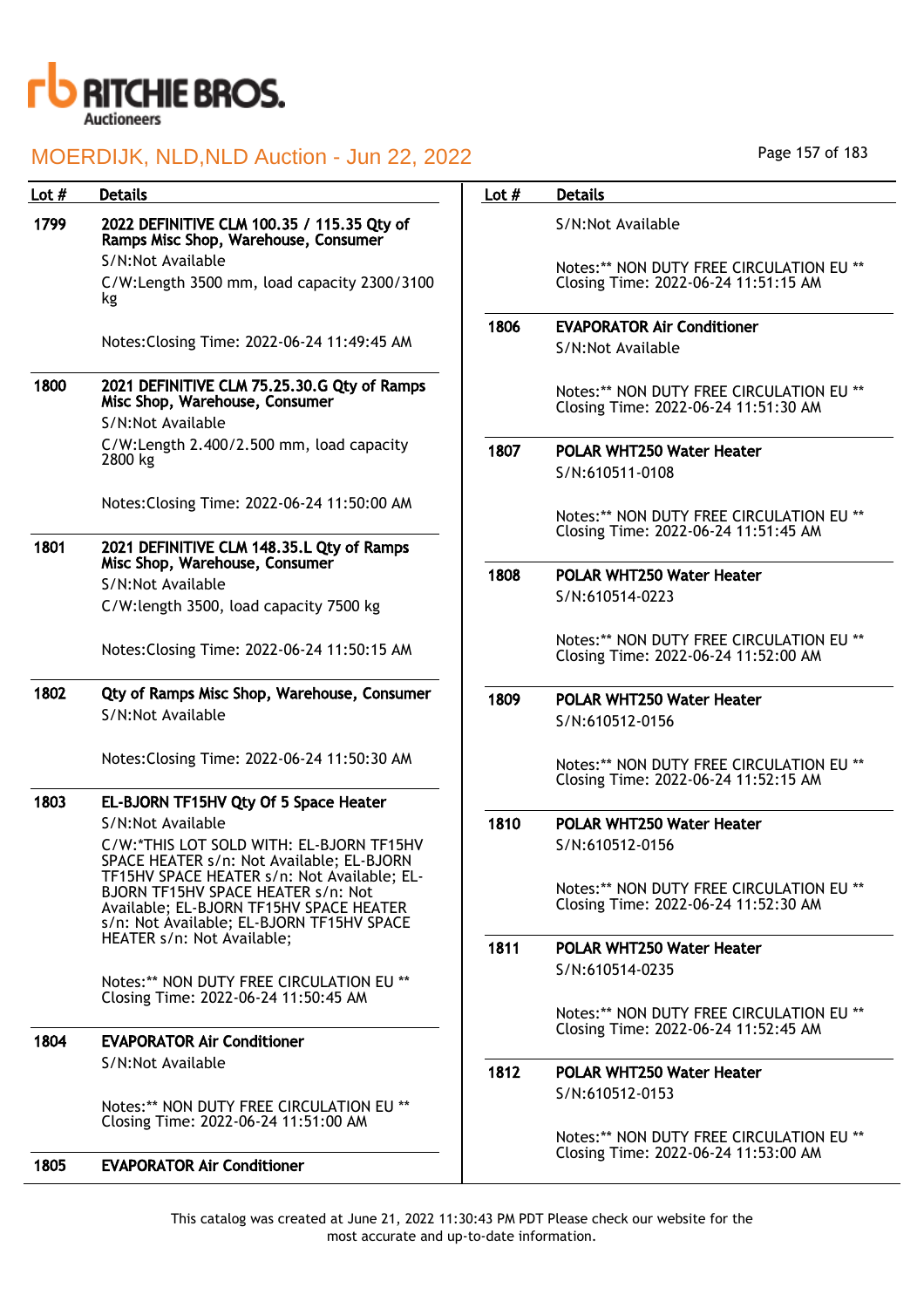

| Lot $#$ | <b>Details</b>                                                                                                                                                | Lot $#$ | <b>Details</b>                                                                                                       |
|---------|---------------------------------------------------------------------------------------------------------------------------------------------------------------|---------|----------------------------------------------------------------------------------------------------------------------|
| 1813    | <b>POLAR WHT250 Water Heater</b><br>S/N:610514-0233                                                                                                           |         | Closing Time: 2022-06-24 11:54:30 AM                                                                                 |
|         | Notes:** NON DUTY FREE CIRCULATION EU **<br>Closing Time: 2022-06-24 11:53:15 AM                                                                              | 1819    | ALGAS TX100 Vaporizer Misc Shop, Warehouse,<br>Consumer<br>S/N:Not Available<br>C/W:*THIS LOT SOLD WITH: ALGAS TX100 |
| 1814    | ALGAS TX100 Vaporizer Misc Shop, Warehouse,<br>Consumer                                                                                                       |         | VAPORIZER . s/n: Not Available;                                                                                      |
|         | S/N:Not Available<br>C/W:*THIS LOT SOLD WITH: ALGAS TX100<br>VAPORIZER . s/n: Not Available;                                                                  |         | Notes:** NON DUTY FREE CIRCULATION EU **<br>Closing Time: 2022-06-24 11:54:45 AM                                     |
|         | Notes:** NON DUTY FREE CIRCULATION EU **<br>Closing Time: 2022-06-24 11:53:30 AM                                                                              | 1820    | <b>REMKO CLK120LPG Space Heater</b><br>S/N:843M101                                                                   |
| 1815    | ALGAS TX100 Vaporizer Misc Shop, Warehouse,<br>Consumer                                                                                                       |         | Notes:** NON DUTY FREE CIRCULATION EU **<br>Closing Time: 2022-06-24 11:55:00 AM                                     |
|         | S/N:Not Available<br>C/W:*THIS LOT SOLD WITH: ALGAS TX100<br>VAPORIZER . s/n: Not Available;                                                                  | 1821    | <b>REMKO CLK120LPG Space Heater</b><br>S/N:843D2023                                                                  |
|         | Notes:** NON DUTY FREE CIRCULATION EU **<br>Closing Time: 2022-06-24 11:53:45 AM                                                                              |         | Notes:** NON DUTY FREE CIRCULATION EU **<br>Closing Time: 2022-06-24 11:55:15 AM                                     |
| 1816    | REMKO PMG60 Qty Of 4 Space Heater<br>S/N:Not Available                                                                                                        | 1822    | REMKO CLK120LPG Space Heater<br>S/N:403W4011                                                                         |
|         | C/W:*THIS LOT SOLD WITH: REMKO PMG60<br>SPACE HEATER s/n: Not Available; REMKO<br>PMG60 SPACE HEATER s/n: Not Available;<br>REMKO PMG60 SPACE HEATER s/n: Not |         | Notes:** NON DUTY FREE CIRCULATION EU **<br>Closing Time: 2022-06-24 11:55:30 AM                                     |
|         | Available;<br>Notes:** NON DUTY FREE CIRCULATION EU **                                                                                                        | 1823    | <b>REMKO CLK120LPG Space Heater</b><br>S/N:824C2001                                                                  |
| 1817    | Closing Time: 2022-06-24 11:54:00 AM                                                                                                                          |         | Notes:** NON DUTY FREE CIRCULATION EU **<br>Closing Time: 2022-06-24 11:55:45 AM                                     |
|         | ALGAS TX100 Vaporizer Misc Shop, Warehouse,<br>Consumer                                                                                                       |         |                                                                                                                      |
|         | S/N:Not Available                                                                                                                                             | 1824    | 2012 GREENMECH EC15-23MT26 Branch cutter<br><b>Tractor Attachment - Other</b><br>S/N:12316                           |
|         | Notes:** NON DUTY FREE CIRCULATION EU **<br>Closing Time: 2022-06-24 11:54:15 AM                                                                              |         | Notes:** NON DUTY FREE CIRCULATION EU ** NO                                                                          |
| 1818    | ALGAS TX100 Vaporizer Misc Shop, Warehouse,<br>Consumer<br>S/N:Not Available                                                                                  |         | REGISTRATION ** COPY OF CE CERTIFICATE<br>AVAILABLE ** Closing Time: 2022-06-24<br>11:56:00 AM                       |
|         | C/W:*THIS LOT SOLD WITH: ALGAS TX100<br>VAPORIZER . s/n: Not Available;                                                                                       | 1825    | ATLAS-COPCO WEDA30L Submersible Pump<br>S/N:15013635                                                                 |
|         | Notes:** NON DUTY FREE CIRCULATION EU **                                                                                                                      |         |                                                                                                                      |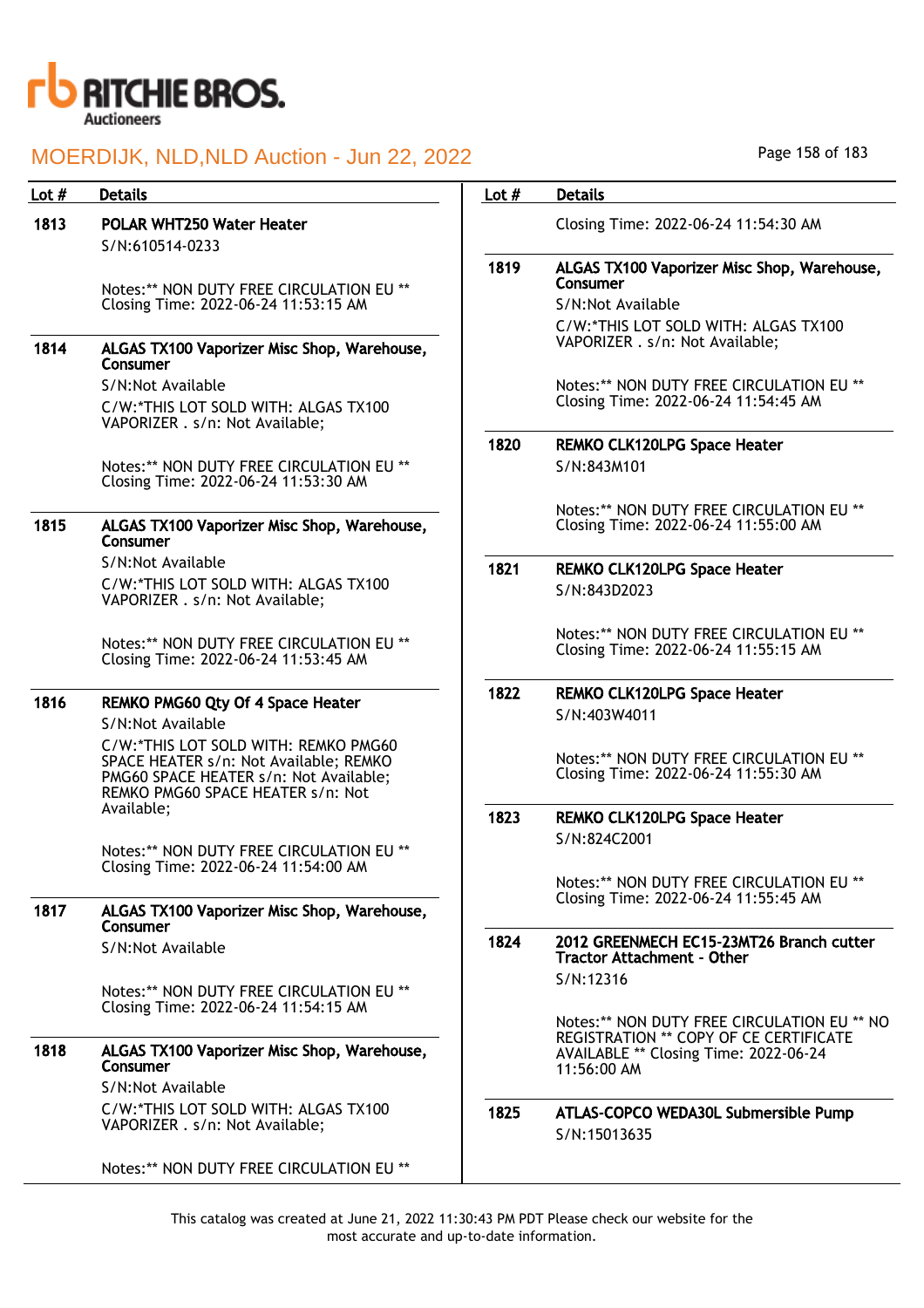

| Lot $#$ | <b>Details</b>                                  | Lot $#$ | <b>Details</b>                                                                                          |
|---------|-------------------------------------------------|---------|---------------------------------------------------------------------------------------------------------|
|         | Notes: Closing Time: 2022-06-24 11:56:15 AM     |         | Notes: Closing Time: 2022-06-24 12:                                                                     |
| 1848    | 2007 KAESER M57 S/A Air Compressor              |         |                                                                                                         |
|         | S/N:WKA0F130072983335                           | 1861    | <b>SHIBAURA CM224 Mower Tractor</b>                                                                     |
|         | C/W:Polish Registration                         |         | S/N:10034                                                                                               |
| 1853    | 2008 KAESER M123 Skid Mounted Air<br>Compressor |         | Notes: Closing Time: 2022-06-24 12:                                                                     |
|         | S/N:WKA0F220083397658                           | 1862    | 1993 NIMOS ONKB-80 Segment Brus<br>Warehouse, Consumer                                                  |
|         | Notes: Closing Time: 2022-06-24 12:03:15 PM     |         | S/N:7400393003                                                                                          |
| 1854    | ATLAS-COPCO BD520 Screed                        |         | Notes: Closing Time: 2022-06-24 12:                                                                     |
|         | S/N:Not Available                               |         |                                                                                                         |
|         |                                                 | 1863    | 2016 MANITOU PSE 4400/1000D Mai<br>Miscellaneous Industrial - Other                                     |
|         | Notes: Closing Time: 2022-06-24 12:03:30 PM     |         | S/N:Not Available                                                                                       |
| 1855    | <b>Mower Tractor</b>                            |         | C/W:to fit Telescopic Forklift                                                                          |
|         | S/N:Not Available                               |         |                                                                                                         |
|         |                                                 |         | Notes: Closing Time: 2022-06-24 12:                                                                     |
|         | Notes:** INOPERABLE ** Closing Time: 2022-06-   |         |                                                                                                         |
|         | 24 12:03:45 PM                                  | 1864    | <b>CATERPILLAR 58 Equipment Winch</b>                                                                   |
|         |                                                 |         | S/N:Not Available                                                                                       |
| 1856    | VÖGELE SB250TV Screed                           |         |                                                                                                         |
|         | S/N:Not Available                               |         | Notes: Closing Time: 2022-06-24 12:                                                                     |
|         | Notes: Closing Time: 2022-06-24 12:04:00 PM     | 1865    | 2017 KRANZLE PROFI195TST Pressu                                                                         |
|         |                                                 |         | S/N:Not Available                                                                                       |
| 1857    | Rubber Roll Misc Shop, Warehouse, Consumer      |         | C/W:*THIS LOT SOLD WITH: HEATIN                                                                         |
|         | S/N:Not Available                               |         | s/n: Not Available;                                                                                     |
|         | Notes: Closing Time: 2022-06-24 12:04:15 PM     |         | Notes: Closing Time: 2022-06-24 12:                                                                     |
| 1858    | Rubber Roll Misc Shop, Warehouse, Consumer      | 1866    | <b>MILWAUKEE Nailer Misc Shop, Ware</b><br>Consumer                                                     |
|         | S/N:Not Available                               |         | S/N:Not Available                                                                                       |
|         | Notes: Closing Time: 2022-06-24 12:04:30 PM     |         | C/W:*THIS LOT SOLD WITH: FASCO<br>(INOPERABLE) s/n: Not Available; M<br>M18 FID-502 SCREWDRIVER (INOPE) |
| 1859    | Rubber Roll Misc Shop, Warehouse, Consumer      |         | 002206F2017; MILWAUKEE M18 FID                                                                          |
|         | S/N:Not Available                               |         | SCREWDRIVER (INOPERABLE) s/n: 0<br>MILWAUKEE M18 FDD SCREWDRIVER<br>(INOPERABLE) s/n: Not Available; M  |
|         | Notes: Closing Time: 2022-06-24 12:04:45 PM     |         | M18 FID-502 SCREWDRIVER (INOPE)<br>002179F2017; MILWAUKEE M18 FID<br>SCREWDRIVER (INOPERABLE) s/n:      |
| 1860    | DTK 80 Spray Rider Tractor Attachment - Other   |         | 003616F2017FPD; MILWAUKEE M18<br>SCREWDRIVER (INOPERABLE) s/n: N                                        |
|         | S/N:Not Available                               |         | MILWAUKEE M18 FPD SCREWDRIVER                                                                           |

| Lot $#$ | <b>Details</b>                                                                                                                                                                                                                                                                                                                                                                             |
|---------|--------------------------------------------------------------------------------------------------------------------------------------------------------------------------------------------------------------------------------------------------------------------------------------------------------------------------------------------------------------------------------------------|
|         |                                                                                                                                                                                                                                                                                                                                                                                            |
|         | Notes: Closing Time: 2022-06-24 12:05:00 PM                                                                                                                                                                                                                                                                                                                                                |
| 1861    | <b>SHIBAURA CM224 Mower Tractor</b>                                                                                                                                                                                                                                                                                                                                                        |
|         | S/N:10034                                                                                                                                                                                                                                                                                                                                                                                  |
|         |                                                                                                                                                                                                                                                                                                                                                                                            |
|         | Notes: Closing Time: 2022-06-24 12:05:15 PM                                                                                                                                                                                                                                                                                                                                                |
| 1862    | 1993 NIMOS ONKB-80 Segment Brush Misc Shop,<br><b>Warehouse, Consumer</b>                                                                                                                                                                                                                                                                                                                  |
|         | S/N:7400393003                                                                                                                                                                                                                                                                                                                                                                             |
|         | Notes: Closing Time: 2022-06-24 12:05:30 PM                                                                                                                                                                                                                                                                                                                                                |
| 1863    | 2016 MANITOU PSE 4400/1000D Man Basket<br>Miscellaneous Industrial - Other                                                                                                                                                                                                                                                                                                                 |
|         | S/N:Not Available                                                                                                                                                                                                                                                                                                                                                                          |
|         | C/W:to fit Telescopic Forklift                                                                                                                                                                                                                                                                                                                                                             |
|         | Notes: Closing Time: 2022-06-24 12:05:45 PM                                                                                                                                                                                                                                                                                                                                                |
| 1864    | <b>CATERPILLAR 58 Equipment Winch</b>                                                                                                                                                                                                                                                                                                                                                      |
|         | S/N:Not Available                                                                                                                                                                                                                                                                                                                                                                          |
|         | Notes: Closing Time: 2022-06-24 12:06:00 PM                                                                                                                                                                                                                                                                                                                                                |
| 1865    | 2017 KRANZLE PROFI195TST Pressure Washer                                                                                                                                                                                                                                                                                                                                                   |
|         | S/N:Not Available                                                                                                                                                                                                                                                                                                                                                                          |
|         | C/W:*THIS LOT SOLD WITH: HEATING MAT.                                                                                                                                                                                                                                                                                                                                                      |
|         | s/n: Not Available;                                                                                                                                                                                                                                                                                                                                                                        |
|         | Notes: Closing Time: 2022-06-24 12:06:15 PM                                                                                                                                                                                                                                                                                                                                                |
| 1866    | MILWAUKEE Nailer Misc Shop, Warehouse,<br>Consumer                                                                                                                                                                                                                                                                                                                                         |
|         | S/N:Not Available                                                                                                                                                                                                                                                                                                                                                                          |
|         | C/W:*THIS LOT SOLD WITH: FASCO F60 NAILER<br>(INOPERABLE) s/n: Not Available; MILWAUKEE<br>M18 FID-502 SCREWDRIVER (INOPERABLE) s/n:<br>002206F2017; MILWAUKEE M18 FID-502<br>SCREWDRIVER (INOPERABLE) s/n: 000390G2016;<br>MILWAUKEE M18 FDD SCREWDRIVER<br>(INOPERABLE) s/n: Not Available; MILWAUKEE<br>M18 FID-502 SCREWDRIVER (INOPERABLE) s/n:<br>002179F2017; MILWAUKEE M18 FID-502 |
|         | SCREWDRIVER (INOPERABLE) s/n:<br>003616F2017FPD; MILWAUKEE M18 FID-502<br>SCREWDRIVER (INOPERABLE) s/n: Not Available;                                                                                                                                                                                                                                                                     |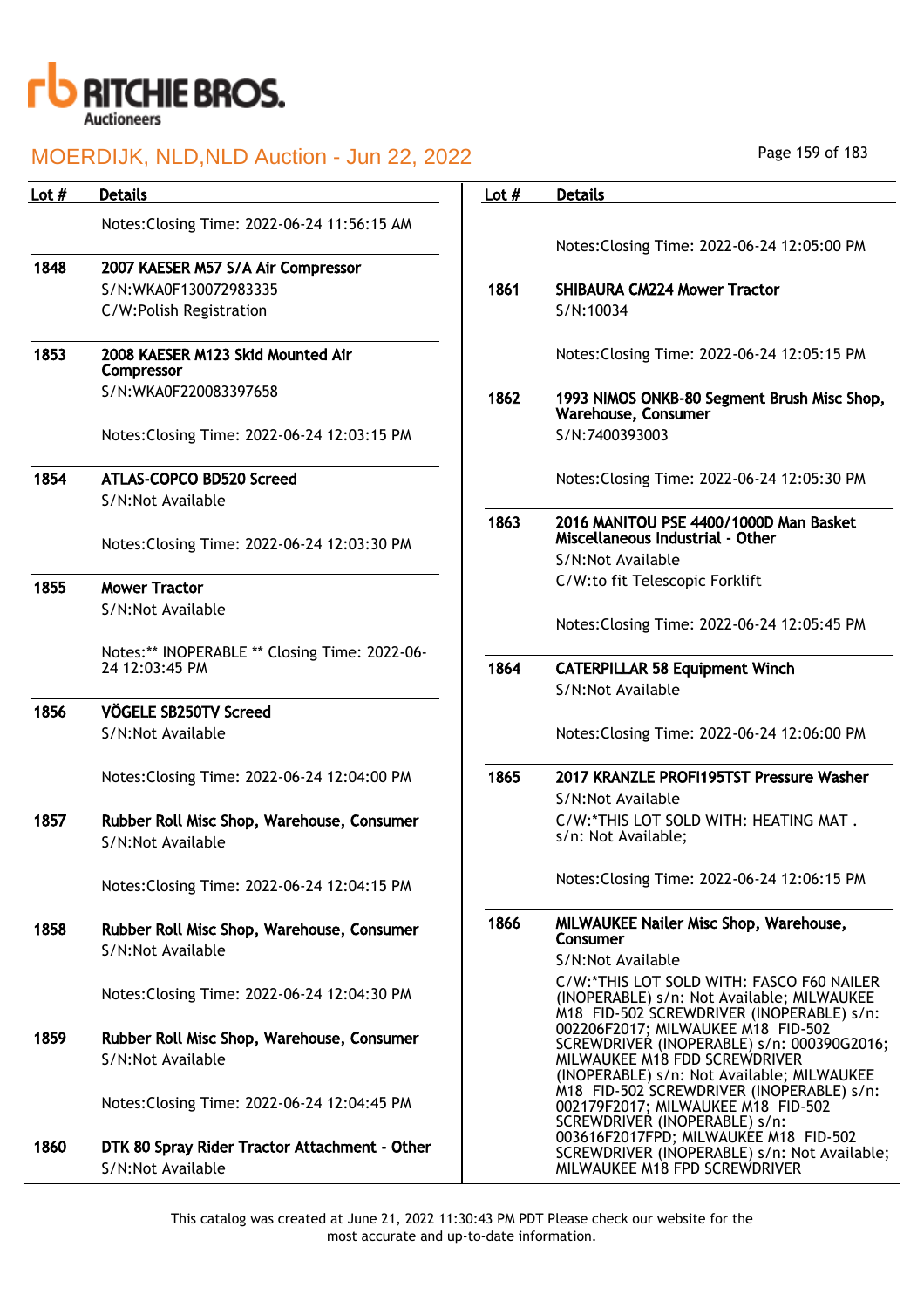

Notes:\*\* INOPERABLE \*\* Closing Time: 2022-06- 24 12:06:30 PM

#### 1867 2012 NILFISK ALTO ATTIX50-01PC Vacuum Cleaner

#### S/N:Not Available

C/W:\*THIS LOT SOLD WITH: 2012 - NILFISK ALTO ATTIX50-01PC VACUUM CLEANER s/n: Not Available; 2012 - NILFISK ALTO ATTIX50-01PC VACUUM CLEANER s/n: Not Available; 2007 - NILFISK ALTO ATTIX550-01 VACUUM CLEANER s/n: 2177534; 2007 - NILFISK ALTO ATTIX550-01 VACUUM CLEANER s/n: 2253833; 2012 - NILFISK ALTO ATTIX30-01PC VACUUM CLEANER s/n: Not Available; 2005 - REMKO AMT60E DEHUMIDIFIER . s/n: 298R5201; 2004 - REMKO AMT60E DEHUMIDIFIER . s/n: 295P5147;

Notes:Closing Time: 2022-06-24 12:06:45 PM

#### 1868 2012 NILFISK ALTO ATTIX30-01PC Vacuum Cleaner

S/N:Not Available

C/W:\*THIS LOT SOLD WITH: 2012 - NILFISK ALTO ATTIX50-01PC VACUUM CLEANER s/n: Not Available; 2012 - NILFISK ALTO ATTIX50-01PC VACUUM CLEANER s/n: Not Available; 2012 - NILFISK ALTO ATTIX30-01PC VACUUM CLEANER s/n: Not Available; 2007 - NILFISK ALTO ATTIX550-01 VACUUM CLEANER s/n: 2191136;

Notes:Closing Time: 2022-06-24 12:07:00 PM

#### 1869 2016 POLARTHERM WH50 Water Heater

S/N:6061161160 C/W:\*THIS LOT SOLD WITH: 2016 - POLARTHERM WH80-4 WATER HEATER (INOPERABLE) s/n: 6062160762;

Notes:\*\* INOPERABLE \*\* Closing Time: 2022-06- 24 12:07:15 PM

#### 1870 2005 REMKO AMT55E Dehumidifier Misc Shop, Warehouse, Consumer

S/N:706R5011

C/W:\*THIS LOT SOLD WITH: 2012 - NILFISK ALTO ATTIX30-01PC VACUUM CLEANER s/n: Not Available; 2012 - NILFISK ALTO ATTIX30-01PC VACUUM CLEANER s/n: Not Available; 2007 - REMKO AMT55E DEHUMIDIFIER . s/n: 706T5078; 2007 - REMKO AMT55E DEHUMIDIFIER . s/n: 706T5077; 2007 - REMKO AMT55E DEHUMIDIFIER

### Page 160 of 183

#### Lot # Details **Details According to the United States Lot # Details**

. s/n: 706T5227;

Notes:Closing Time: 2022-06-24 12:07:30 PM

#### 1871 2004 REMKO AMT50 Dehumidifier Misc Shop, Warehouse, Consumer

S/N:298P5286

C/W:\*THIS LOT SOLD WITH: 2012 - NILFISK ALTO ATTIX30-01PC VACUUM CLEANER s/n: Not Available; 2012 - NILFISK ALTO ATTIX30-01PC VACUUM CLEANER s/n: Not Available; 2007 - REMKO AMT40E DEHUMIDIFIER . s/n: 705S6180; 2007 - REMKO AMT80E DEHUMIDIFIER . s/n: 707T5065; 2007 - REMKO AMT110E DEHUMIDIFIER . s/n: 708T5038;

Notes:Closing Time: 2022-06-24 12:07:45 PM

#### 1872 2015 SIMA DEL36 Rebar Bender Misc Shop, Warehouse, Consumer S/N:Not Available

Notes:Closing Time: 2022-06-24 12:08:00 PM

### 1873 2012 POLARTHERM WHT45 Water Heater S/N:6103120222

Notes:\*\* INOPERABLE \*\* Closing Time: 2022-06- 24 12:08:15 PM

1874 2018 SOROTO 4.5M Belt S/N:4140

Notes:Closing Time: 2022-06-24 12:08:30 PM

1875 Aluminum Scaffolding S/N:Not Available

Notes:Closing Time: 2022-06-24 12:08:45 PM

1876 Aluminum Scaffolding S/N:Not Available

Notes:Closing Time: 2022-06-24 12:09:00 PM

1877 Aluminum Scaffolding S/N:Not Available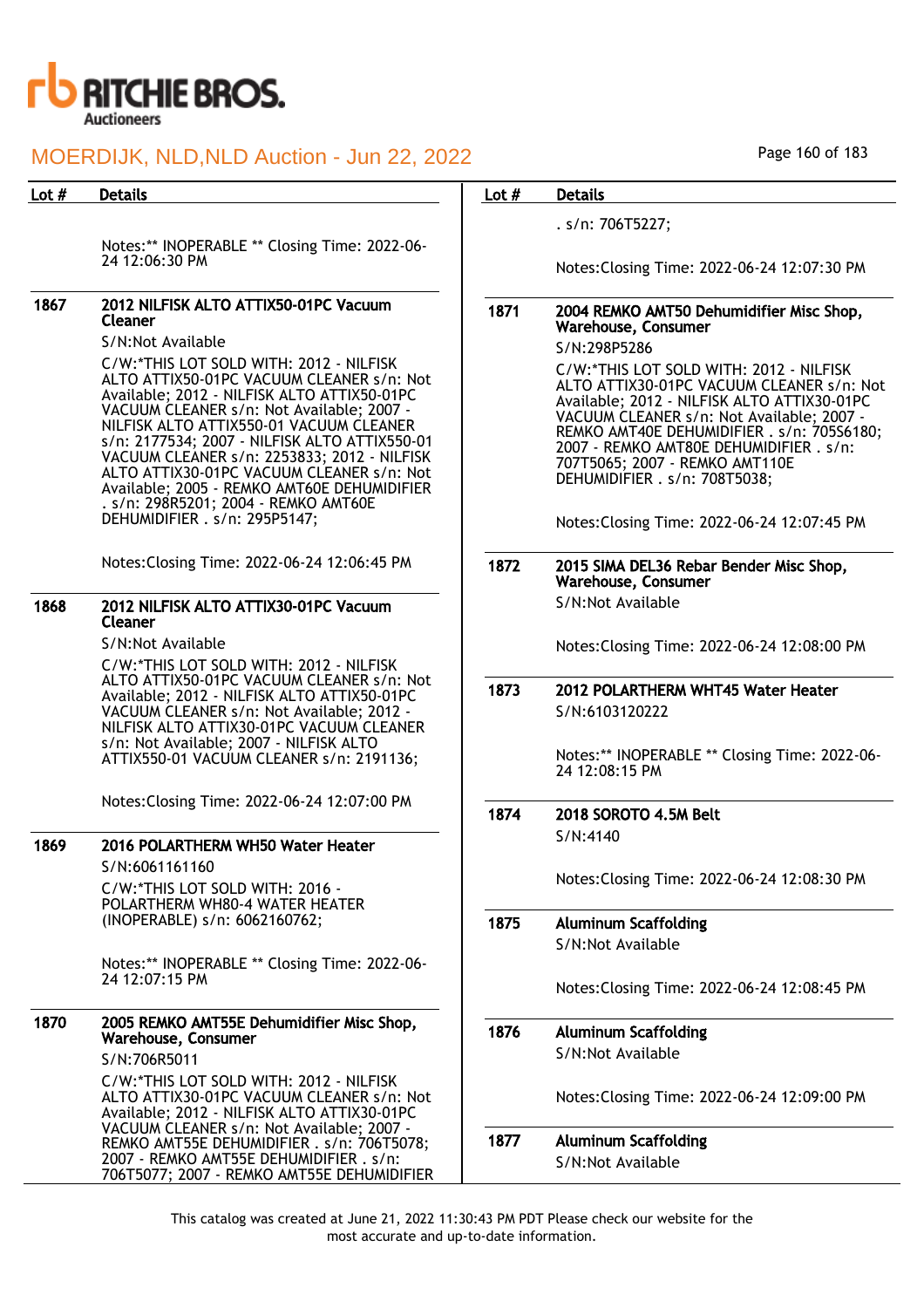

| Lot $#$ | <b>Details</b>                                   | Lot $#$ | <b>Details</b>                                                                                                                                                            |
|---------|--------------------------------------------------|---------|---------------------------------------------------------------------------------------------------------------------------------------------------------------------------|
|         | Notes: Closing Time: 2022-06-24 12:09:15 PM      | 1886    | Rubbish Chute Misc Shop, Warehouse,<br>Consumer<br>S/N:Not Available                                                                                                      |
| 1878    | <b>Aluminum Scaffolding</b>                      |         |                                                                                                                                                                           |
|         | S/N:Not Available                                |         | Notes: Closing Time: 2022-06-24 12:11:30 PM                                                                                                                               |
|         | Notes: Closing Time: 2022-06-24 12:09:30 PM      | 1887    | HILTI TE70AVR Drill Concrete Equipment -<br>Other                                                                                                                         |
| 1879    | <b>Aluminum Scaffolding</b>                      |         | S/N:117759                                                                                                                                                                |
|         | S/N:Not Available                                |         | C/W:*THIS LOT SOLD WITH: HILTI TE500AVR<br>DRILL CONCRETE EQUIPMENT s/n: 132572; HILTI                                                                                    |
|         | Notes: Closing Time: 2022-06-24 12:09:45 PM      |         | TE50AVR DRILL CONCRETE EQUIPMENT s/n:<br>064834; HILTI TE500AVR DRILL CONCRETE<br>EQUIPMENT s/n: 22097; HILTI DC-SE20 WALL<br>CHASER . s/n: 186439; MAX RB397 REBAR TIER. |
| 1880    | <b>Aluminum Scaffolding</b>                      |         | s/n: 14A17064I; MAX RB397 REBAR TIER . s/n:                                                                                                                               |
|         | S/N:Not Available                                |         | 14B19053I; MAX RB397 REBAR TIER . s/n:<br>14A08070I; MAX RB397 REBAR TIER . s/n:                                                                                          |
|         | Notes: Closing Time: 2022-06-24 12:10:00 PM      |         | 14C08037I; MAX RB397 REBAR TIER . s/n:<br>152240321; MAX RB397 REBAR TIER . s/n:<br>15115023I; MAX RB397 REBAR TIER . s/n:<br>15119058I; MAX RB3                          |
| 1881    | <b>Aluminum Scaffolding</b>                      |         |                                                                                                                                                                           |
|         | S/N:Not Available                                |         | Notes: Closing Time: 2022-06-24 12:11:45 PM                                                                                                                               |
|         | Notes: Closing Time: 2022-06-24 12:10:15 PM      | 1888    | HUSQVARNA FS400LV Floor Saw                                                                                                                                               |
|         |                                                  |         | S/N:20151400188                                                                                                                                                           |
| 1882    | <b>Aluminum Scaffolding</b><br>S/N:Not Available |         | C/W:*THIS LOT SOLD WITH: HUSQVARNA<br>FS400LV FLOOR SAW s/n: 20151400197;                                                                                                 |
|         | Notes: Closing Time: 2022-06-24 12:10:30 PM      |         | Notes: Closing Time: 2022-06-24 12:12:00 PM                                                                                                                               |
| 1883    | <b>Aluminum Scaffolding</b>                      | 1889    | HUSQVARNA K970III/16 Concrete Saw                                                                                                                                         |
|         | S/N:Not Available                                |         | S/N:20182400283                                                                                                                                                           |
|         |                                                  |         |                                                                                                                                                                           |
|         | Notes: Closing Time: 2022-06-24 12:10:45 PM      |         | Notes: Closing Time: 2022-06-24 12:12:15 PM                                                                                                                               |
| 1884    | Cleaning Device Misc Shop, Warehouse,            | 1890    | <b>KEMPPI MINARC EVO180 Welder</b>                                                                                                                                        |
|         | Consumer                                         |         | S/N:2366241                                                                                                                                                               |
|         | S/N:Not Available                                |         | C/W:*THIS LOT SOLD WITH: KEMPPI MINARC<br>EVO180 WELDER s/n: 2364338;                                                                                                     |
|         | Notes: Closing Time: 2022-06-24 12:11:00 PM      |         | Notes: Closing Time: 2022-06-24 12:12:30 PM                                                                                                                               |
| 1885    | Rubbish Chute Misc Shop, Warehouse,              |         |                                                                                                                                                                           |
|         | Consumer                                         | 1891    | LASKI F360SW/11 Stump Grinder                                                                                                                                             |
|         | S/N:Not Available                                |         | S/N:20181702                                                                                                                                                              |
|         | Notes: Closing Time: 2022-06-24 12:11:15 PM      |         | Notes: Closing Time: 2022-06-24 12:12:45 PM                                                                                                                               |
|         |                                                  |         |                                                                                                                                                                           |

Page 161 of 183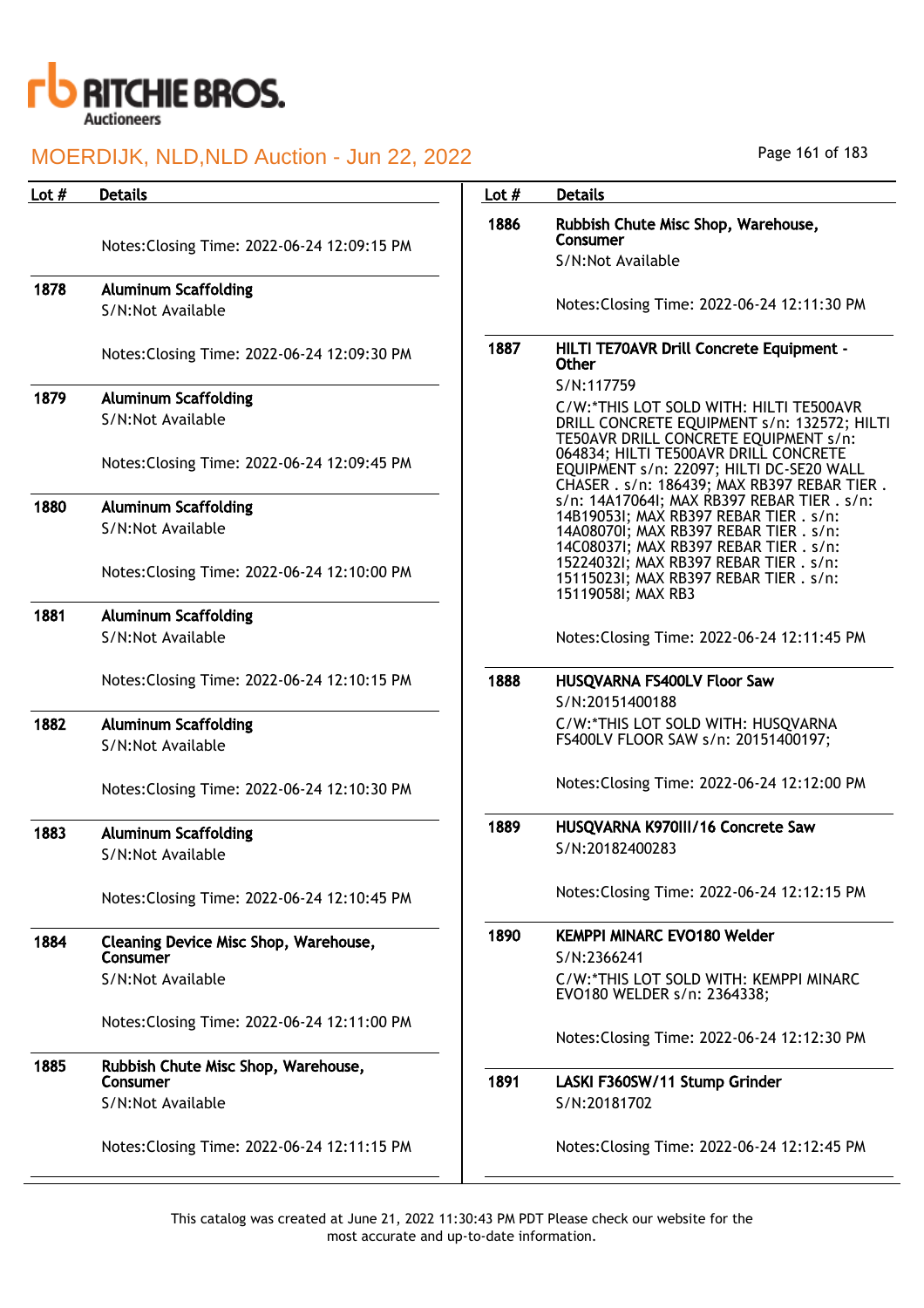

| Lot $#$ | <b>Details</b>                                                                                                                                                                                                                                                                     | Lot $#$ | <b>Details</b>                                                                                                                                                       |
|---------|------------------------------------------------------------------------------------------------------------------------------------------------------------------------------------------------------------------------------------------------------------------------------------|---------|----------------------------------------------------------------------------------------------------------------------------------------------------------------------|
| 1892    | <b>MASTER BE150CED Space Heater</b><br>S/N:PC226125726                                                                                                                                                                                                                             | 1902    | <b>REMKO RKL3500 Air Conditioner</b><br>S/N:569T5126                                                                                                                 |
|         | Notes: Closing Time: 2022-06-24 12:13:00 PM                                                                                                                                                                                                                                        |         | C/W:*THIS LOT SOLD WITH: ATLAS-COPCO BV30<br>SCREED . s/n: BGF124080; REMKO RKL240 AIR<br>CONDITIONER s/n: Not Available; TYROLIT<br>TRE250 TILE SAW s/n: 352111779; |
| 1893    | PASLODE PROLINE115 Air Compressor                                                                                                                                                                                                                                                  |         |                                                                                                                                                                      |
|         | S/N:3988930424                                                                                                                                                                                                                                                                     |         | Notes: Closing Time: 2022-06-24 12:15:30 PM                                                                                                                          |
|         | C/W:*THIS LOT SOLD WITH: ENAR DINGO<br><b>O25MM POKER CONCRETE EQUIPMENT s/n:</b><br>12957421; ENAR FOX TDX230VO25M POKER<br>CONCRETE EQUIPMENT s/n: 17924211; ENAR<br>FOX TDX230VO25M POKER CONCRETE<br>EQUIPMENT s/n: 17924203; ENAR FOX<br>TDX230VO25M POKER CONCRETE EQUIPMENT | 1903    | RHINO MULTI-PRO XA Gas Post Driver Misc<br>Shop, Warehouse, Consumer<br>S/N:XA04388<br>C/W:*THIS LOT SOLD WITH: HUSQVARNA PG450<br>FLOOR GRINDER . s/n: 20144100010; |
|         | s/n: 17924202; MAKITA DVR450Z POKER<br>CONCRETE EQUIPMENT s/n: 34982; MAKITA<br>DVR450Z POKER CONCRETE EQUIPMENT s/n:<br>27486A; MAKITA DVR450Z POKER CONCRETE<br>EQUIPMENT s/n: 201419915A; MAKITA DVR450Z                                                                        |         | Notes: Closing Time: 2022-06-24 12:15:45 PM                                                                                                                          |
|         | POKER CONCRETE EQUIPMENT s/n: 27480A;                                                                                                                                                                                                                                              | 1904    | ROGER MONDELIN 50.056.0 Material Board Misc<br>Shop, Warehouse, Consumer                                                                                             |
|         | Notes: Closing Time: 2022-06-24 12:13:15 PM                                                                                                                                                                                                                                        |         | S/N:000117                                                                                                                                                           |
| 1894    | <b>REMKO ELKOMAT18 Space Heater</b>                                                                                                                                                                                                                                                |         | Notes: Closing Time: 2022-06-24 12:16:00 PM                                                                                                                          |
|         | S/N:40211203026                                                                                                                                                                                                                                                                    | 1905    | STIHL BT130 Auger Misc Shop, Warehouse,                                                                                                                              |
|         | C/W:*THIS LOT SOLD WITH: POLARTHERM<br>ELKOMAT9 SPACE HEATER s/n: 40090611132;                                                                                                                                                                                                     |         | Consumer                                                                                                                                                             |
|         | REMKO ELKOMAT18 SPACE HEATER s/n:                                                                                                                                                                                                                                                  |         | S/N:502432167                                                                                                                                                        |
|         | 40210301488;<br>Notes: Closing Time: 2022-06-24 12:13:30 PM                                                                                                                                                                                                                        |         | C/W:*THIS LOT SOLD WITH: STIHL BT131 AUGER<br>. s/n: 513820564; STIHL BT130 AUGER . s/n:<br>502600751;                                                               |
| 1895    | <b>REMKO PGT30 Space Heater</b>                                                                                                                                                                                                                                                    |         | Notes: Closing Time: 2022-06-24 12:16:15 PM                                                                                                                          |
|         | S/N:30280600985<br>C/W:*THIS LOT SOLD WITH: REMKO ELKOMAT18<br>SPACE HEATER s/n: 40210702185;                                                                                                                                                                                      | 1906    | POLARTHERM POLAR WHT 250 Water Heater<br>S/N:6105110109                                                                                                              |
|         | Notes: Closing Time: 2022-06-24 12:13:45 PM                                                                                                                                                                                                                                        |         | Notes: Closing Time: 2022-06-24 12:16:30 PM                                                                                                                          |
| 1900    | <b>REMKO RKL3500 Air Conditioner</b><br>S/N:569T5134                                                                                                                                                                                                                               | 1907    | 2011 DUSTCONTROL DC5800 Vacuum Cleaner<br>S/N:554678                                                                                                                 |
|         | C/W:*THIS LOT SOLD WITH: BEKAR PAC360E AIR<br>CONDITIONER s/n: 62008132; BEKAR PAC360E<br>AIR CONDITIONER s/n: 62008045; REMKO<br>RKL3500 AIR CONDITIONER s/n: 569T5125;                                                                                                           |         | Notes: Closing Time: 2022-06-24 12:16:45 PM                                                                                                                          |
|         | REMKO RKL3500 AIR CONDITIONER s/n:<br>569T5245; REMKO RKL3500 AIR CONDITIONER<br>s/n: 569T5124;                                                                                                                                                                                    | 1908    | 2010 DUSTCONTROL DC5800 Vacuum Cleaner<br>S/N:554559                                                                                                                 |
|         | Notes: Closing Time: 2022-06-24 12:15:00 PM                                                                                                                                                                                                                                        |         | Notes: Closing Time: 2022-06-24 12:17:00 PM                                                                                                                          |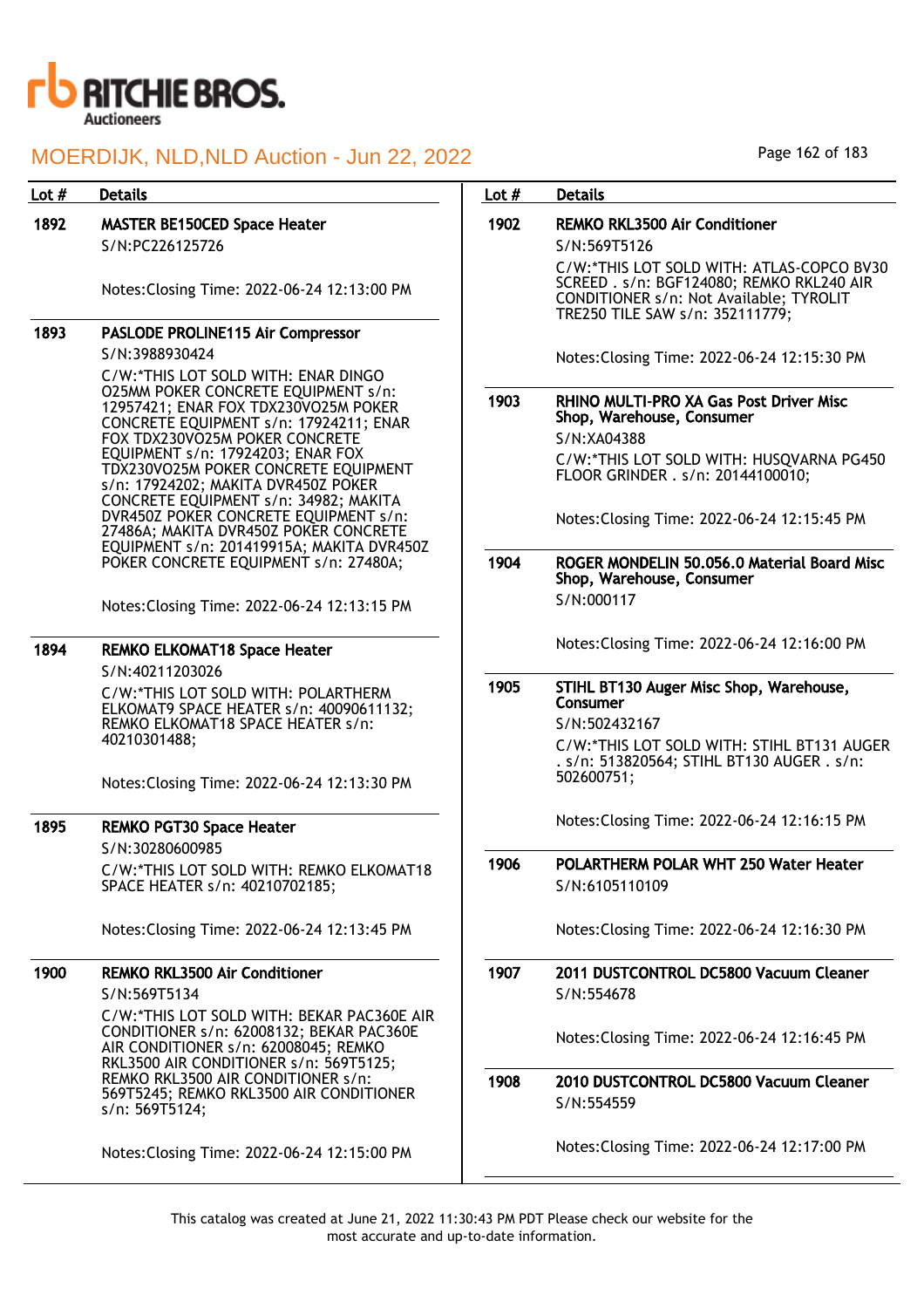

| Lot $#$ | <b>Details</b>                                                                                  | Lot $#$ | <b>Details</b>                                                                                  |
|---------|-------------------------------------------------------------------------------------------------|---------|-------------------------------------------------------------------------------------------------|
| 1909    | 2017 CATERPILLAR XQP150-2 Gen Set (10-249                                                       | 1916    | <b>Electric Recreation Unit</b>                                                                 |
|         | Kw/12.5-310 Kva)                                                                                |         | S/N:Not Available                                                                               |
|         | S/N:CATXQP15KPJ700137                                                                           |         | C/W:Charger                                                                                     |
|         | C/W:Caterpillar C7.1                                                                            |         |                                                                                                 |
|         | Notes:** PARTS ONLY ** Closing Time: 2022-06-<br>24 12:17:15 PM                                 |         | Notes:** NO REGISTRATION / NO PAPERWORK<br>AVAILABLE ** Closing Time: 2022-06-24<br>12:19:00 PM |
| 1910    | JOHNSON 200/400CL Water Pump                                                                    | 1917    | Qty Of Rims Misc Shop, Warehouse, Consumer                                                      |
|         | S/N:Not Available                                                                               |         | S/N:Not Available                                                                               |
|         | C/W:Max Flow 1000m3/h, Max 8 bar, Scania                                                        |         |                                                                                                 |
|         |                                                                                                 |         | Notes: Closing Time: 2022-06-24 12:19:15 PM                                                     |
|         | Notes: Closing Time: 2022-06-24 12:17:30 PM                                                     |         |                                                                                                 |
|         |                                                                                                 | 1918    | Impact Moling Misc Shop, Warehouse, Consumer                                                    |
| 1911    | (UNUSED) P32S Hydraulic Hose Crimping Press<br>Miscellaneous Industrial - Other                 |         | S/N:Not Available                                                                               |
|         | S/N:Not Available                                                                               |         | Notes: Closing Time: 2022-06-24 12:19:30 PM                                                     |
|         | Notes: Closing Time: 2022-06-24 12:17:45 PM                                                     | 1919    | Manual Pipe Bender Miscellaneous Industrial -<br><b>Other</b>                                   |
| 1912    | P32S Hydraulic Hose Crimping Press<br>Miscellaneous Industrial - Other                          |         | S/N:Not Available                                                                               |
|         | S/N:Not Available                                                                               |         | Notes: Closing Time: 2022-06-24 12:19:45 PM                                                     |
|         | Notes: Closing Time: 2022-06-24 12:18:00 PM                                                     | 1920    | <b>UNIMOG Qty Of Rear Axle Parts</b><br>Parts/Stationary Trucks - Other                         |
| 1913    | P32S Hydraulic Hose Crimping Press<br>Miscellaneous Industrial - Other                          |         | S/N:Not Available                                                                               |
|         | S/N:Not Available                                                                               |         | Notes: Closing Time: 2022-06-24 12:20:00 PM                                                     |
|         | Notes: Closing Time: 2022-06-24 12:18:15 PM                                                     | 1921    | <b>Qty Of Engine Parts Hydraulic Parts</b>                                                      |
| 1914    | <b>Electric Recreation Unit</b>                                                                 |         | S/N:Not Available                                                                               |
|         | S/N:Not Available                                                                               |         |                                                                                                 |
|         |                                                                                                 |         | Notes: Closing Time: 2022-06-24 12:20:15 PM                                                     |
|         | Notes:** NO REGISTRATION / NO PAPERWORK                                                         | 1922    | KARCHER 50 LTR Drilling Equipment - Other                                                       |
|         | AVAILABLE ** NO CHARGER ** Closing Time:<br>2022-06-24 12:18:30 PM                              |         | S/N:Not Available                                                                               |
| 1915    | <b>Electric Recreation Unit</b>                                                                 |         | Notes: Closing Time: 2022-06-24 12:20:30 PM                                                     |
|         | S/N:Not Available                                                                               |         |                                                                                                 |
|         | C/W:Charger                                                                                     | 1923    | <b>Qty Of Filters</b>                                                                           |
|         |                                                                                                 |         | S/N:Not Available                                                                               |
|         | Notes:** NO REGISTRATION / NO PAPERWORK<br>AVAILABLE ** Closing Time: 2022-06-24<br>12:18:45 PM |         | Notes: Closing Time: 2022-06-24 12:20:45 PM                                                     |

Page 163 of 183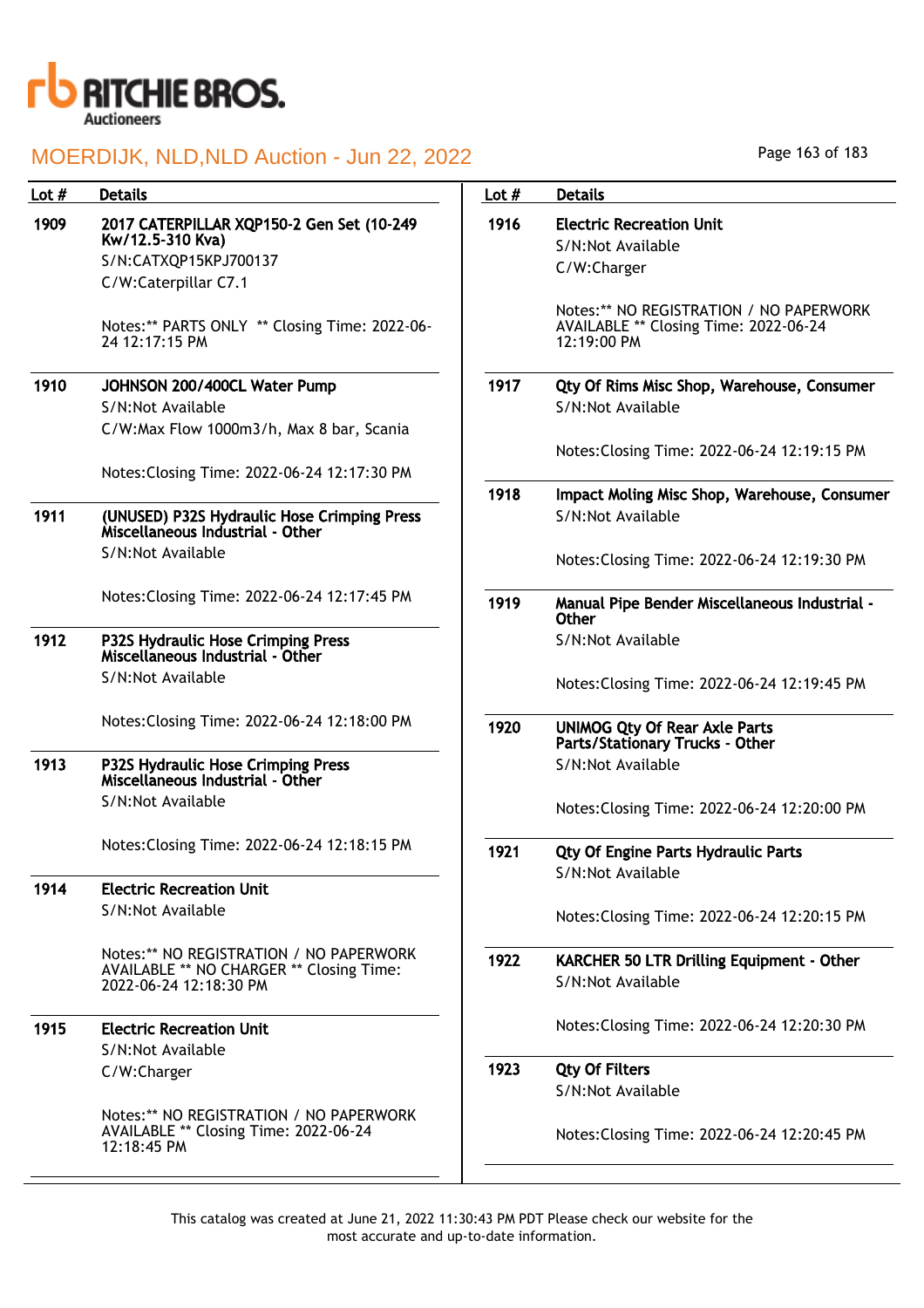

| Lot $#$ | <b>Details</b>                                                                   | Lot $#$ | <b>Details</b>                                           |
|---------|----------------------------------------------------------------------------------|---------|----------------------------------------------------------|
| 1924    | <b>Qty Of Filters</b>                                                            |         | S/N:Not Available                                        |
|         | S/N:Not Available                                                                |         |                                                          |
|         |                                                                                  |         | Notes: Closing Time: 2022-06-24 12:22:45 PM              |
|         | Notes: Closing Time: 2022-06-24 12:21:00 PM                                      |         |                                                          |
|         |                                                                                  | 1932    | DEUTZ F4L1011F Engine Part Parts/Stationary              |
| 1925    | <b>Qty Of Filters</b>                                                            |         | <b>Trucks - Other</b>                                    |
|         | S/N:Not Available                                                                |         | S/N:Not Available                                        |
|         | Notes: Closing Time: 2022-06-24 12:21:15 PM                                      |         | Notes: Closing Time: 2022-06-24 12:23:00 PM              |
| 1926    | 2022 NBK 520 (UNUSED) Industrial Plant<br>Equipment - Other                      | 1933    | D2011 L03 Engine Part Parts/Stationary Trucks<br>- Other |
|         | S/N:N22042401                                                                    |         | S/N:Not Available                                        |
|         |                                                                                  |         |                                                          |
|         | Notes:** NON DUTY FREE CIRCULATION EU **<br>Closing Time: 2022-06-24 12:21:30 PM |         | Notes: Closing Time: 2022-06-24 12:23:15 PM              |
|         |                                                                                  | 1934    | 2006 KAESER M80 Air Compressor                           |
| 1927    | 2022 GXB GXB-15 (UNUSED) Safety Supplies                                         |         | S/N:WKA0F160062686109                                    |
|         | S/N:G22042501                                                                    |         | C/W:EPA 2005                                             |
|         |                                                                                  |         | Condition                                                |
|         | Notes:** NON DUTY FREE CIRCULATION EU **<br>Closing Time: 2022-06-24 12:21:45 PM |         | Hrs/Mil/Kms: 1521 Hr                                     |
|         |                                                                                  |         | Notes:** NO REGISTRATION ** Closing Time:                |
| 1928    | 2022 GXB GXB-15 (UNUSED) Safety Supplies                                         |         | 2022-06-24 12:23:30 PM                                   |
|         | S/N:G22042502                                                                    | 1935    | <b>DOSKO Stump Grinder</b>                               |
|         | Notes:** NON DUTY FREE CIRCULATION EU **                                         |         | S/N:2961000BOED                                          |
|         | Closing Time: 2022-06-24 12:22:00 PM                                             |         |                                                          |
|         |                                                                                  |         | Notes: Closing Time: 2022-06-24 12:23:45 PM              |
| 1929    | 2022 ZLSG ZLSG250 (UNUSED) Qty Of Highway                                        |         |                                                          |
|         | <b>Cones</b><br>S/N:ZLSG250-1                                                    | 1936    | 2014 CARAT A02012 Diamond Drilling Machine               |
|         | C/W:reflective strips                                                            |         | <b>Hand Tools</b>                                        |
|         |                                                                                  |         | S/N:1376                                                 |
|         | Notes:** NON DUTY FREE CIRCULATION EU **<br>Closing Time: 2022-06-24 12:22:15 PM |         | Notes: Closing Time: 2022-06-24 12:24:00 PM              |
|         |                                                                                  |         |                                                          |
| 1930    | 2022 ZJT ZJT250 (UNUSED) Qty Of Traffic<br><b>Controls</b>                       | 1937    | 2014 CUSTERS Walkway Misc Shop, Warehouse,<br>Consumer   |
|         | S/N:ZJT250-1                                                                     |         | S/N:Not Available                                        |
|         | C/W:reflective strips                                                            |         |                                                          |
|         |                                                                                  |         | Notes: Closing Time: 2022-06-24 12:24:15 PM              |
|         | Notes:** NON DUTY FREE CIRCULATION EU **                                         |         |                                                          |
|         | Closing Time: 2022-06-24 12:22:30 PM                                             | 1938    | 2021 BERTI PARK/SB110 Lawn Mower<br>S/N:10516            |
| 1931    | DEUTZ F31011F Qty Of 2 Engine Parts                                              |         |                                                          |
|         | Parts/Stationary Trucks - Other                                                  |         | Notes: Closing Time: 2022-06-24 12:24:30 PM              |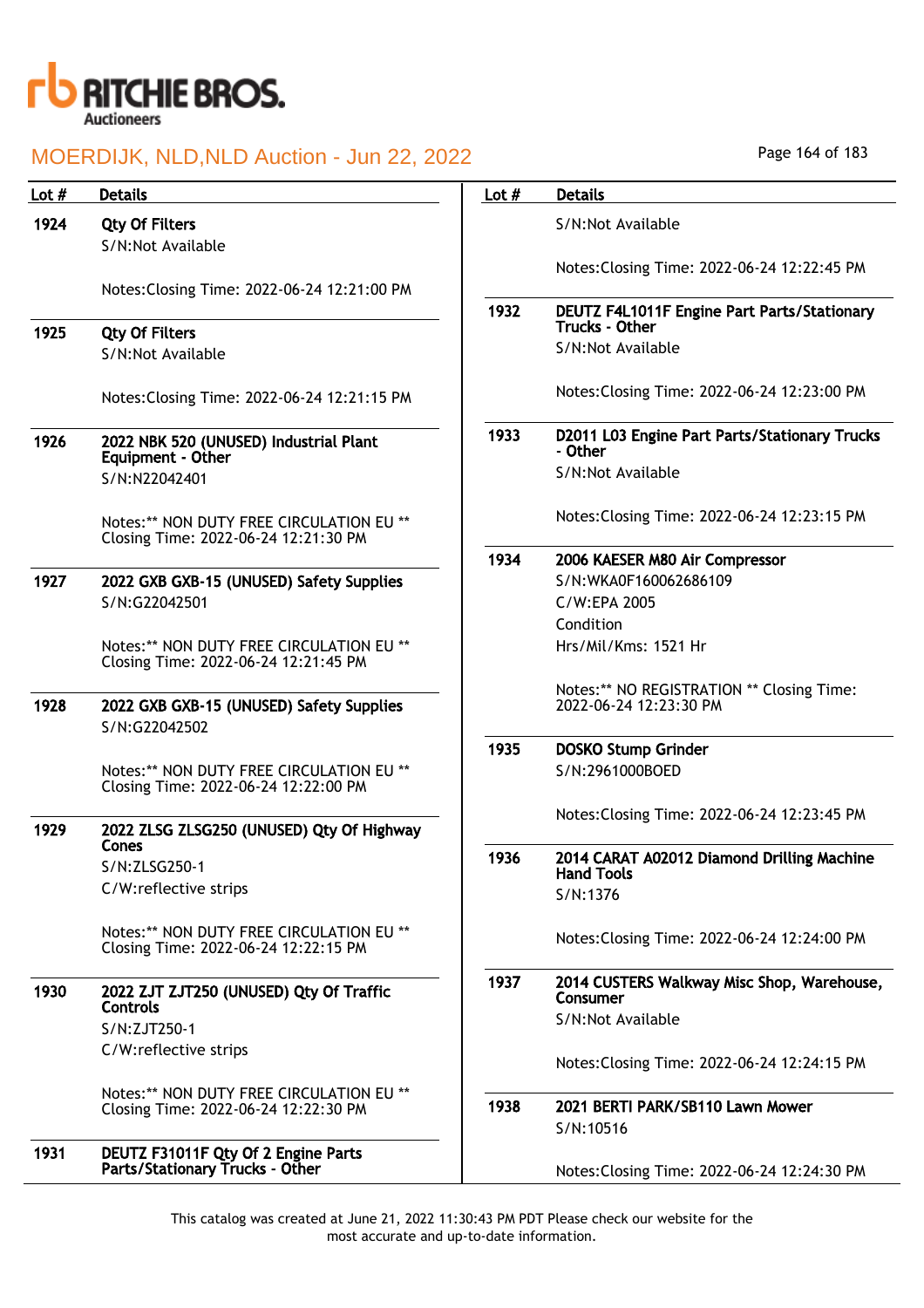

| Lot # | <b>Details</b>                              | Lot $#$ | <b>Details</b>                                                                   |
|-------|---------------------------------------------|---------|----------------------------------------------------------------------------------|
|       |                                             |         | Notes:** NON DUTY FREE CIRCULATION EU **                                         |
| 1939  | 2022 SHANDING SD1400 (UNUSED) Sweeper       |         | Closing Time: 2022-06-24 12:26:30 PM                                             |
|       | S/N:22041578                                | 1947    | <b>ISUZU 4JB1 Engine</b>                                                         |
|       | Detailed equipment information available    |         | S/N:L3711459                                                                     |
|       | Notes:** NON DUTY FREE CIRCULATION EU **    |         | $C/W:4$ cyl                                                                      |
|       | Closing Time: 2022-06-24 12:24:45 PM        |         |                                                                                  |
|       |                                             |         | Notes:** NON DUTY FREE CIRCULATION EU **                                         |
| 1940  | Bin Misc Shop, Warehouse, Consumer          |         | Closing Time: 2022-06-24 12:26:45 PM                                             |
|       | S/N:Not Available                           |         |                                                                                  |
|       |                                             | 1948    | <b>ISUZU 4JB1 Engine</b>                                                         |
|       | Notes: Closing Time: 2022-06-24 12:25:00 PM |         | S/N:L3711632                                                                     |
|       |                                             |         | $C/W:4$ cyl                                                                      |
| 1941  | Bin Misc Shop, Warehouse, Consumer          |         | Notes:** NON DUTY FREE CIRCULATION EU **                                         |
|       | S/N:Not Available                           |         | Closing Time: 2022-06-24 12:27:00 PM                                             |
|       |                                             |         |                                                                                  |
|       | Notes: Closing Time: 2022-06-24 12:25:15 PM | 1949    | <b>ISUZU 4JB1 Engine</b>                                                         |
| 1942  | Bin Misc Shop, Warehouse, Consumer          |         | S/N:L3711546                                                                     |
|       | S/N:Not Available                           |         | $C/W:4$ cyl                                                                      |
|       |                                             |         |                                                                                  |
|       | Notes: Closing Time: 2022-06-24 12:25:30 PM |         | Notes:** NON DUTY FREE CIRCULATION EU **<br>Closing Time: 2022-06-24 12:27:15 PM |
|       |                                             |         |                                                                                  |
| 1943  | Bin Misc Shop, Warehouse, Consumer          | 1950    | <b>ISUZU 4JB1 Engine</b>                                                         |
|       | S/N:Not Available                           |         | S/N:L3711577                                                                     |
|       |                                             |         | $C/W:4$ cyl                                                                      |
|       | Notes: Closing Time: 2022-06-24 12:25:45 PM |         |                                                                                  |
|       |                                             |         | Notes:** NON DUTY FREE CIRCULATION EU **                                         |
| 1944  | PERKINS 403-15T TURBO 3 (UNUSED) Engine     |         | Closing Time: 2022-06-24 12:27:30 PM                                             |
|       | S/N:Not Available                           | 1951    | <b>ISUZU 4JB1 Engine</b>                                                         |
|       | $C/W:3$ cyl                                 |         | S/N:L3711598                                                                     |
|       | Notes: Closing Time: 2022-06-24 12:26:00 PM |         | $C/W:4$ cyl                                                                      |
|       |                                             |         |                                                                                  |
| 1945  | <b>ISUZU 4JB1 Engine</b>                    |         | Notes:** NON DUTY FREE CIRCULATION EU **                                         |
|       | S/N:L3711588                                |         | Closing Time: 2022-06-24 12:27:45 PM                                             |
|       | $C/W:4$ cyl                                 |         |                                                                                  |
|       |                                             | 1952    | <b>ISUZU 4JB1 Engine</b>                                                         |
|       | Notes:** NON DUTY FREE CIRCULATION EU **    |         | S/N:L3711606                                                                     |
|       | Closing Time: 2022-06-24 12:26:15 PM        |         | $C/W:4$ cyl                                                                      |
|       |                                             |         | Notes:** NON DUTY FREE CIRCULATION EU **                                         |
| 1946  | <b>ISUZU 4JB1 Engine</b><br>S/N:L3711545    |         | Closing Time: 2022-06-24 12:28:00 PM                                             |
|       | $C/W:4$ cyl                                 |         |                                                                                  |
|       |                                             | 1953    | <b>ISUZU 4JB1 Engine</b>                                                         |

Page 165 of 183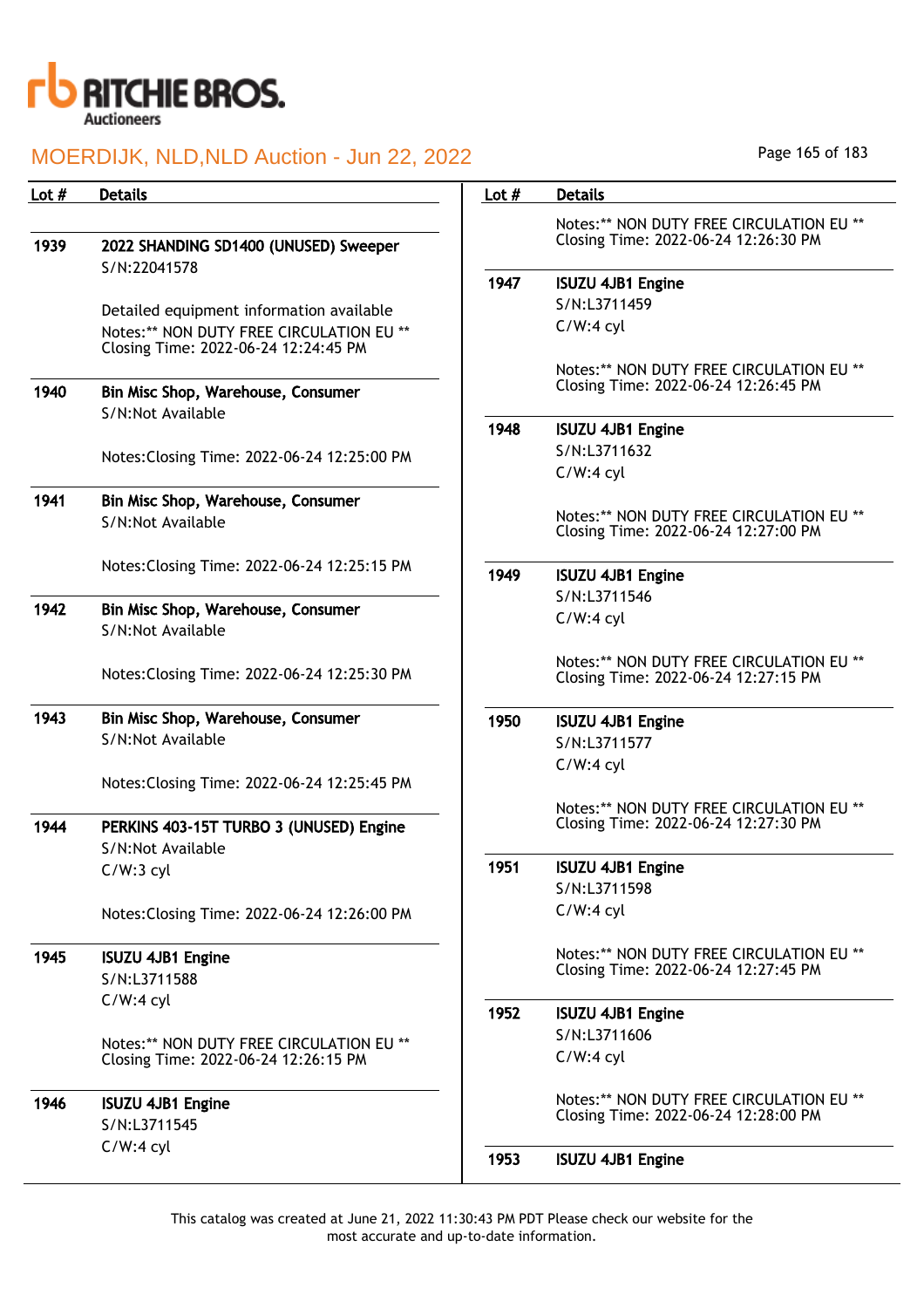

| S/N:L3711479<br>Closing Time: 2022-06-24 12:29:45 PM<br>$C/W:4$ cyl<br>1960<br><b>ISUZU 4JB1 Engine</b><br>Notes:** NON DUTY FREE CIRCULATION EU **<br>S/N:L3711597<br>Closing Time: 2022-06-24 12:28:15 PM<br>$C/W:4$ cyl<br>1954<br><b>ISUZU 4JB1 Engine</b><br>Notes:** NON DUTY FREE CIRCULATION EU **<br>S/N:L3711535<br>Closing Time: 2022-06-24 12:30:00 PM<br>$C/W:4$ cyl<br>1961<br><b>ISUZU 4JB1 Engine</b><br>Notes:** NON DUTY FREE CIRCULATION EU **<br>S/N:L3711475<br>Closing Time: 2022-06-24 12:28:30 PM<br>$C/W:4$ cyl<br>1955<br><b>ISUZU 4JB1 Engine</b><br>Notes:** NON DUTY FREE CIRCULATION EU **<br>S/N:L3711474<br>Closing Time: 2022-06-24 12:30:15 PM<br>$C/W:4$ cyl<br>1962<br><b>ISUZU 4JB1 Engine</b><br>Notes:** NON DUTY FREE CIRCULATION EU **<br>S/N:L3711592<br>Closing Time: 2022-06-24 12:28:45 PM<br>$C/W:4$ cyl<br>1956<br><b>ISUZU 4JB1 Engine</b><br>Notes:** NON DUTY FREE CIRCULATION EU **<br>S/N:L3711461<br>Closing Time: 2022-06-24 12:30:30 PM<br>$C/W:4$ cyl |  |
|---------------------------------------------------------------------------------------------------------------------------------------------------------------------------------------------------------------------------------------------------------------------------------------------------------------------------------------------------------------------------------------------------------------------------------------------------------------------------------------------------------------------------------------------------------------------------------------------------------------------------------------------------------------------------------------------------------------------------------------------------------------------------------------------------------------------------------------------------------------------------------------------------------------------------------------------------------------------------------------------------------------|--|
|                                                                                                                                                                                                                                                                                                                                                                                                                                                                                                                                                                                                                                                                                                                                                                                                                                                                                                                                                                                                               |  |
|                                                                                                                                                                                                                                                                                                                                                                                                                                                                                                                                                                                                                                                                                                                                                                                                                                                                                                                                                                                                               |  |
|                                                                                                                                                                                                                                                                                                                                                                                                                                                                                                                                                                                                                                                                                                                                                                                                                                                                                                                                                                                                               |  |
|                                                                                                                                                                                                                                                                                                                                                                                                                                                                                                                                                                                                                                                                                                                                                                                                                                                                                                                                                                                                               |  |
|                                                                                                                                                                                                                                                                                                                                                                                                                                                                                                                                                                                                                                                                                                                                                                                                                                                                                                                                                                                                               |  |
|                                                                                                                                                                                                                                                                                                                                                                                                                                                                                                                                                                                                                                                                                                                                                                                                                                                                                                                                                                                                               |  |
|                                                                                                                                                                                                                                                                                                                                                                                                                                                                                                                                                                                                                                                                                                                                                                                                                                                                                                                                                                                                               |  |
|                                                                                                                                                                                                                                                                                                                                                                                                                                                                                                                                                                                                                                                                                                                                                                                                                                                                                                                                                                                                               |  |
|                                                                                                                                                                                                                                                                                                                                                                                                                                                                                                                                                                                                                                                                                                                                                                                                                                                                                                                                                                                                               |  |
|                                                                                                                                                                                                                                                                                                                                                                                                                                                                                                                                                                                                                                                                                                                                                                                                                                                                                                                                                                                                               |  |
|                                                                                                                                                                                                                                                                                                                                                                                                                                                                                                                                                                                                                                                                                                                                                                                                                                                                                                                                                                                                               |  |
|                                                                                                                                                                                                                                                                                                                                                                                                                                                                                                                                                                                                                                                                                                                                                                                                                                                                                                                                                                                                               |  |
|                                                                                                                                                                                                                                                                                                                                                                                                                                                                                                                                                                                                                                                                                                                                                                                                                                                                                                                                                                                                               |  |
|                                                                                                                                                                                                                                                                                                                                                                                                                                                                                                                                                                                                                                                                                                                                                                                                                                                                                                                                                                                                               |  |
|                                                                                                                                                                                                                                                                                                                                                                                                                                                                                                                                                                                                                                                                                                                                                                                                                                                                                                                                                                                                               |  |
|                                                                                                                                                                                                                                                                                                                                                                                                                                                                                                                                                                                                                                                                                                                                                                                                                                                                                                                                                                                                               |  |
|                                                                                                                                                                                                                                                                                                                                                                                                                                                                                                                                                                                                                                                                                                                                                                                                                                                                                                                                                                                                               |  |
|                                                                                                                                                                                                                                                                                                                                                                                                                                                                                                                                                                                                                                                                                                                                                                                                                                                                                                                                                                                                               |  |
| 1963<br><b>ISUZU 4JB1 Engine</b>                                                                                                                                                                                                                                                                                                                                                                                                                                                                                                                                                                                                                                                                                                                                                                                                                                                                                                                                                                              |  |
| Notes:** NON DUTY FREE CIRCULATION EU **<br>S/N:L3711552                                                                                                                                                                                                                                                                                                                                                                                                                                                                                                                                                                                                                                                                                                                                                                                                                                                                                                                                                      |  |
| Closing Time: 2022-06-24 12:29:00 PM<br>$C/W:4$ cyl                                                                                                                                                                                                                                                                                                                                                                                                                                                                                                                                                                                                                                                                                                                                                                                                                                                                                                                                                           |  |
| 1957<br><b>ISUZU 4JB1 Engine</b><br>Notes:** NON DUTY FREE CIRCULATION EU **                                                                                                                                                                                                                                                                                                                                                                                                                                                                                                                                                                                                                                                                                                                                                                                                                                                                                                                                  |  |
| S/N:L3711528<br>Closing Time: 2022-06-24 12:30:45 PM                                                                                                                                                                                                                                                                                                                                                                                                                                                                                                                                                                                                                                                                                                                                                                                                                                                                                                                                                          |  |
| $C/W:4$ cyl                                                                                                                                                                                                                                                                                                                                                                                                                                                                                                                                                                                                                                                                                                                                                                                                                                                                                                                                                                                                   |  |
| 1964<br><b>ISUZU 4JB1 Engine</b>                                                                                                                                                                                                                                                                                                                                                                                                                                                                                                                                                                                                                                                                                                                                                                                                                                                                                                                                                                              |  |
| S/N:L3711637<br>Notes:** NON DUTY FREE CIRCULATION EU **                                                                                                                                                                                                                                                                                                                                                                                                                                                                                                                                                                                                                                                                                                                                                                                                                                                                                                                                                      |  |
| Closing Time: 2022-06-24 12:29:15 PM<br>$C/W:4$ cyl                                                                                                                                                                                                                                                                                                                                                                                                                                                                                                                                                                                                                                                                                                                                                                                                                                                                                                                                                           |  |
| 1958<br><b>ISUZU 4JB1 Engine</b><br>Notes:** NON DUTY FREE CIRCULATION EU **                                                                                                                                                                                                                                                                                                                                                                                                                                                                                                                                                                                                                                                                                                                                                                                                                                                                                                                                  |  |
| S/N:L3711600<br>Closing Time: 2022-06-24 12:31:00 PM                                                                                                                                                                                                                                                                                                                                                                                                                                                                                                                                                                                                                                                                                                                                                                                                                                                                                                                                                          |  |
| $C/W:4$ cyl                                                                                                                                                                                                                                                                                                                                                                                                                                                                                                                                                                                                                                                                                                                                                                                                                                                                                                                                                                                                   |  |
| 1965<br><b>ISUZU 4JB1 Engine</b>                                                                                                                                                                                                                                                                                                                                                                                                                                                                                                                                                                                                                                                                                                                                                                                                                                                                                                                                                                              |  |
| Notes:** NON DUTY FREE CIRCULATION EU **<br>S/N:L3711466                                                                                                                                                                                                                                                                                                                                                                                                                                                                                                                                                                                                                                                                                                                                                                                                                                                                                                                                                      |  |
| Closing Time: 2022-06-24 12:29:30 PM<br>$C/W:4$ cyl                                                                                                                                                                                                                                                                                                                                                                                                                                                                                                                                                                                                                                                                                                                                                                                                                                                                                                                                                           |  |
| 1959<br><b>ISUZU 4JB1 Engine</b><br>Notes:** NON DUTY FREE CIRCULATION EU **                                                                                                                                                                                                                                                                                                                                                                                                                                                                                                                                                                                                                                                                                                                                                                                                                                                                                                                                  |  |
| S/N:L3711463<br>Closing Time: 2022-06-24 12:31:15 PM                                                                                                                                                                                                                                                                                                                                                                                                                                                                                                                                                                                                                                                                                                                                                                                                                                                                                                                                                          |  |
| $C/W:4$ cyl                                                                                                                                                                                                                                                                                                                                                                                                                                                                                                                                                                                                                                                                                                                                                                                                                                                                                                                                                                                                   |  |
| 1966<br><b>ISUZU 4JB1 Engine</b>                                                                                                                                                                                                                                                                                                                                                                                                                                                                                                                                                                                                                                                                                                                                                                                                                                                                                                                                                                              |  |
| S/N:L3711601<br>Notes:** NON DUTY FREE CIRCULATION EU **                                                                                                                                                                                                                                                                                                                                                                                                                                                                                                                                                                                                                                                                                                                                                                                                                                                                                                                                                      |  |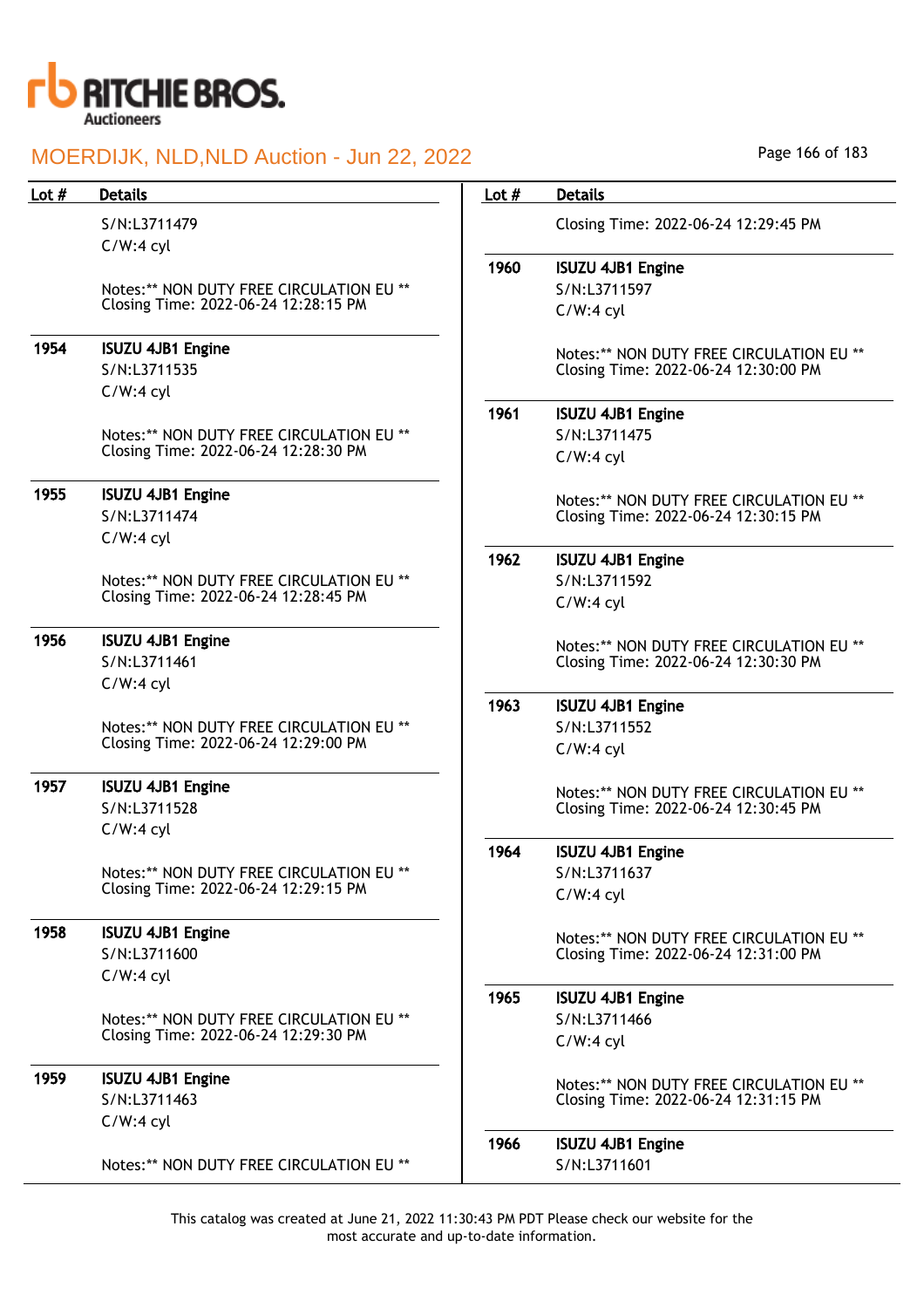

Page 167 of 183

| Lot $#$ | <b>Details</b>                           | Lot $#$ | <b>Details</b>                           |
|---------|------------------------------------------|---------|------------------------------------------|
|         | $C/W:4$ cyl                              |         |                                          |
|         |                                          | 1973    | <b>ISUZU 4JB1 Engine</b>                 |
|         | Notes:** NON DUTY FREE CIRCULATION EU ** |         | S/N:L3711631                             |
|         | Closing Time: 2022-06-24 12:31:30 PM     |         | $C/W:4$ cyl                              |
| 1967    | <b>ISUZU 4JB1 Engine</b>                 |         | Notes:** NON DUTY FREE CIRCULATION EU ** |
|         | S/N:L3711583                             |         | Closing Time: 2022-06-24 12:33:15 PM     |
|         | $C/W:4$ cyl                              |         |                                          |
|         |                                          | 1974    | <b>ISUZU 4JB1 Engine</b>                 |
|         | Notes:** NON DUTY FREE CIRCULATION EU ** |         | S/N:L3711515                             |
|         | Closing Time: 2022-06-24 12:31:45 PM     |         | $C/W:4$ cyl                              |
| 1968    | <b>ISUZU 4JB1 Engine</b>                 |         | Notes:** NON DUTY FREE CIRCULATION EU ** |
|         | S/N:L3711566                             |         | Closing Time: 2022-06-24 12:33:30 PM     |
|         | $C/W:4$ cyl                              |         |                                          |
|         |                                          | 1975    | <b>ISUZU 4JB1 Engine</b>                 |
|         | Notes:** NON DUTY FREE CIRCULATION EU ** |         | S/N:L3711583                             |
|         | Closing Time: 2022-06-24 12:32:00 PM     |         | $C/W:4$ cyl                              |
| 1969    | <b>ISUZU 4JB1 Engine</b>                 |         |                                          |
|         | S/N:L3711543                             |         | Notes:** NON DUTY FREE CIRCULATION EU ** |
|         | $C/W:4$ cyl                              |         | Closing Time: 2022-06-24 12:33:45 PM     |
|         |                                          | 1976    | <b>ISUZU 4JB1 Engine</b>                 |
|         | Notes:** NON DUTY FREE CIRCULATION EU ** |         | S/N:L3711486                             |
|         | Closing Time: 2022-06-24 12:32:15 PM     |         | $C/W:4$ cyl                              |
|         |                                          |         |                                          |
| 1970    | <b>ISUZU 4JB1 Engine</b>                 |         | Notes:** NON DUTY FREE CIRCULATION EU ** |
|         | S/N:L3711470                             |         | Closing Time: 2022-06-24 12:34:00 PM     |
|         | $C/W:4$ cyl                              |         |                                          |
|         |                                          | 1977    | <b>ISUZU 4JB1 Engine</b>                 |
|         | Notes:** NON DUTY FREE CIRCULATION EU ** |         | S/N:L3711551                             |
|         | Closing Time: 2022-06-24 12:32:30 PM     |         | $C/W:4$ cyl                              |
| 1971    | <b>ISUZU 4JB1 Engine</b>                 |         | Notes:** NON DUTY FREE CIRCULATION EU ** |
|         | S/N:L3711557                             |         | Closing Time: 2022-06-24 12:34:15 PM     |
|         | $C/W:4$ cyl                              |         |                                          |
|         |                                          | 1978    | <b>ISUZU 4JB1 Engine</b>                 |
|         | Notes:** NON DUTY FREE CIRCULATION EU ** |         | S/N:L3711585                             |
|         | Closing Time: 2022-06-24 12:32:45 PM     |         | $C/W:4$ cyl                              |
| 1972    | <b>ISUZU 4JB1 Engine</b>                 |         | Notes:** NON DUTY FREE CIRCULATION EU ** |
|         | S/N:L3711459                             |         | Closing Time: 2022-06-24 12:34:30 PM     |
|         | $C/W:4$ cyl                              |         |                                          |
|         |                                          | 1979    | <b>ISUZU 4JB1 Engine</b>                 |
|         | Notes:** NON DUTY FREE CIRCULATION EU ** |         | S/N:L3711537                             |
|         | Closing Time: 2022-06-24 12:33:00 PM     |         | $C/W:4$ cyl                              |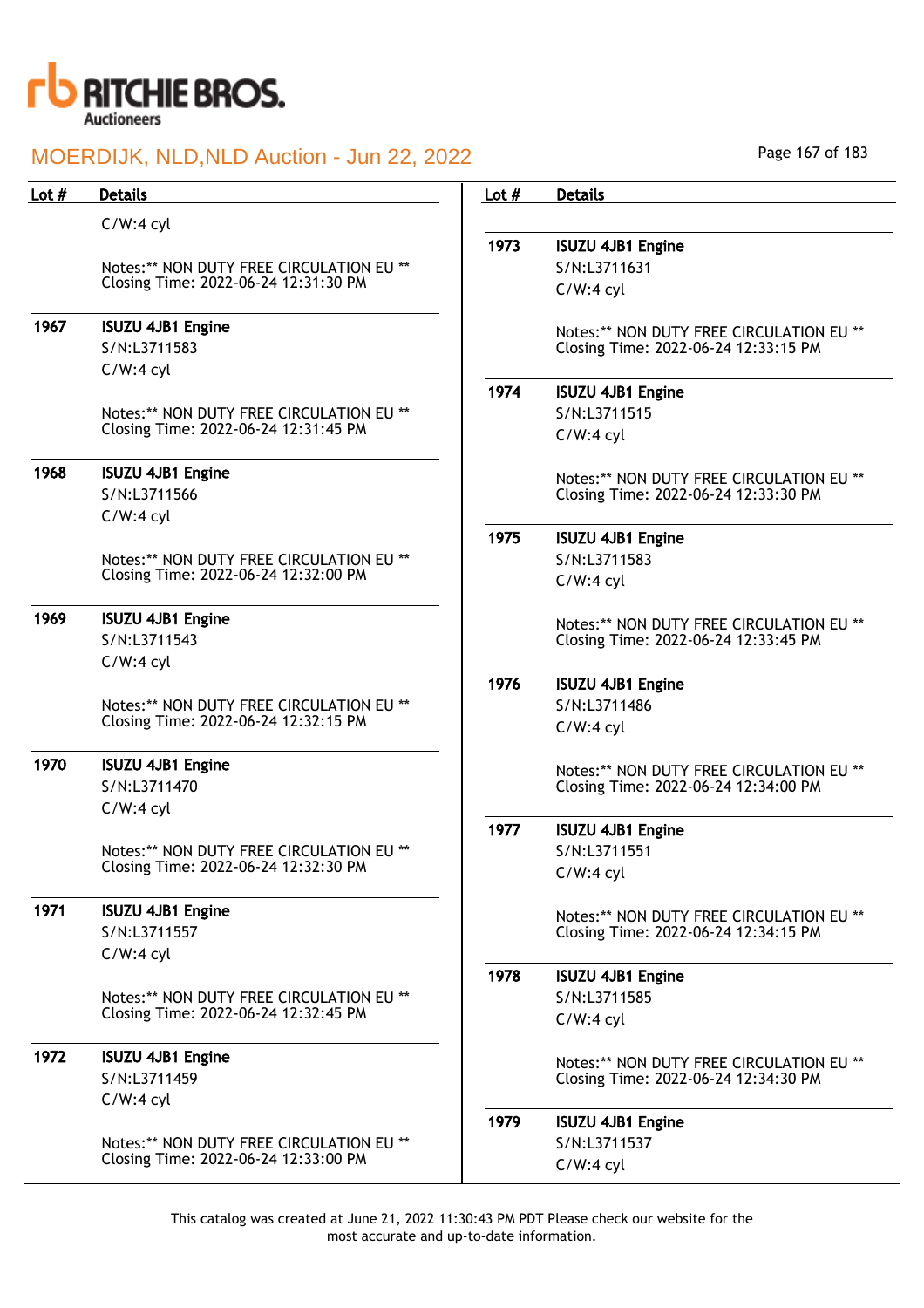

| Lot $#$ | <b>Details</b>                                                                   | Lot $#$ | <b>Details</b>                                                   |
|---------|----------------------------------------------------------------------------------|---------|------------------------------------------------------------------|
|         |                                                                                  |         | Notes: Closing Time: 2022-06-24 12:36:45 PM                      |
|         | Notes:** NON DUTY FREE CIRCULATION EU **                                         |         |                                                                  |
|         | Closing Time: 2022-06-24 12:34:45 PM                                             | 1988    | HATZ 1D81C Engine                                                |
|         |                                                                                  |         | S/N:D731596008413                                                |
| 1980    | <b>ISUZU 4JB1 Engine</b>                                                         |         |                                                                  |
|         | S/N:L3711512                                                                     |         | Notes: Closing Time: 2022-06-24 12:37:00 PM                      |
|         | $C/W:4$ cyl                                                                      |         |                                                                  |
|         |                                                                                  | 1989    | <b>MITSUBISHI Engine</b>                                         |
|         | Notes:** NON DUTY FREE CIRCULATION EU **<br>Closing Time: 2022-06-24 12:35:00 PM |         | S/N:Not Available                                                |
| 1981    | RUGGERINI P101/2 Engine                                                          |         | Notes:. Closing Time: 2022-06-24 12:37:15 PM                     |
|         | S/N:Not Available                                                                |         |                                                                  |
|         | $C/W:2$ cyl                                                                      | 1990    | <b>MITSUBISHI Engine</b><br>S/N:Not Available                    |
|         |                                                                                  |         |                                                                  |
|         | Notes: Closing Time: 2022-06-24 12:35:15 PM                                      |         | Notes:. Closing Time: 2022-06-24 12:37:30 PM                     |
| 1982    | DEUTZ AG F4M1008FCD 22.5 Lombardini Engine                                       |         |                                                                  |
|         | S/N:Not Available                                                                | 1991    | MITAS (UNUSED) Qty Of 2 Wheels Wheel                             |
|         |                                                                                  |         | S/N:Not Available                                                |
|         | Notes: Closing Time: 2022-06-24 12:35:30 PM                                      |         | C/W:405/70/x20                                                   |
| 1983    | DEUTZ AG F4M1008FCD 22.5 Lombardini Engine                                       |         | Notes: Closing Time: 2022-06-24 12:37:45 PM                      |
|         | S/N:Not Available                                                                |         |                                                                  |
|         |                                                                                  | 1992    | MITAS (UNUSED) Qty Of 2 Wheels Wheel                             |
|         | Notes: Closing Time: 2022-06-24 12:35:45 PM                                      |         | S/N:Not Available                                                |
|         |                                                                                  |         | C/W:405/70/x20                                                   |
| 1984    | <b>KUBOTA D905E Engine</b>                                                       |         |                                                                  |
|         | S/N:Not Available                                                                |         | Notes: Closing Time: 2022-06-24 12:38:00 PM                      |
|         | Notes: Closing Time: 2022-06-24 12:36:00 PM                                      | 1993    | MITAS (UNUSED) Qty Of 2 Wheels Wheel                             |
|         |                                                                                  |         | S/N:Not Available                                                |
| 1985    | <b>KUBOTA D905E Engine</b>                                                       |         | C/W:405/70/x20                                                   |
|         | S/N:Not Available                                                                |         |                                                                  |
|         |                                                                                  |         | Notes: Closing Time: 2022-06-24 12:38:15 PM                      |
|         | Notes: Closing Time: 2022-06-24 12:36:15 PM                                      |         |                                                                  |
|         |                                                                                  | 1994    | MITAS (UNUSED) Qty Of 2 Wheels Wheel                             |
| 1986    | <b>KUBOTA D850 Engine</b>                                                        |         | S/N:Not Available                                                |
|         | S/N:Not Available                                                                |         | C/W:405/70/x20                                                   |
|         | Notes: Closing Time: 2022-06-24 12:36:30 PM                                      |         | Notes: Closing Time: 2022-06-24 12:38:30 PM                      |
| 1987    | 1999 HATZ 2M41 Engine                                                            | 1995    | MITAS (UNUSED) Qty Of 2 Wheels Misc Shop,<br>Warehouse, Consumer |
|         | S/N:1051299005277                                                                |         | S/N:Not Available                                                |
|         |                                                                                  |         | C/W:405/70/x20                                                   |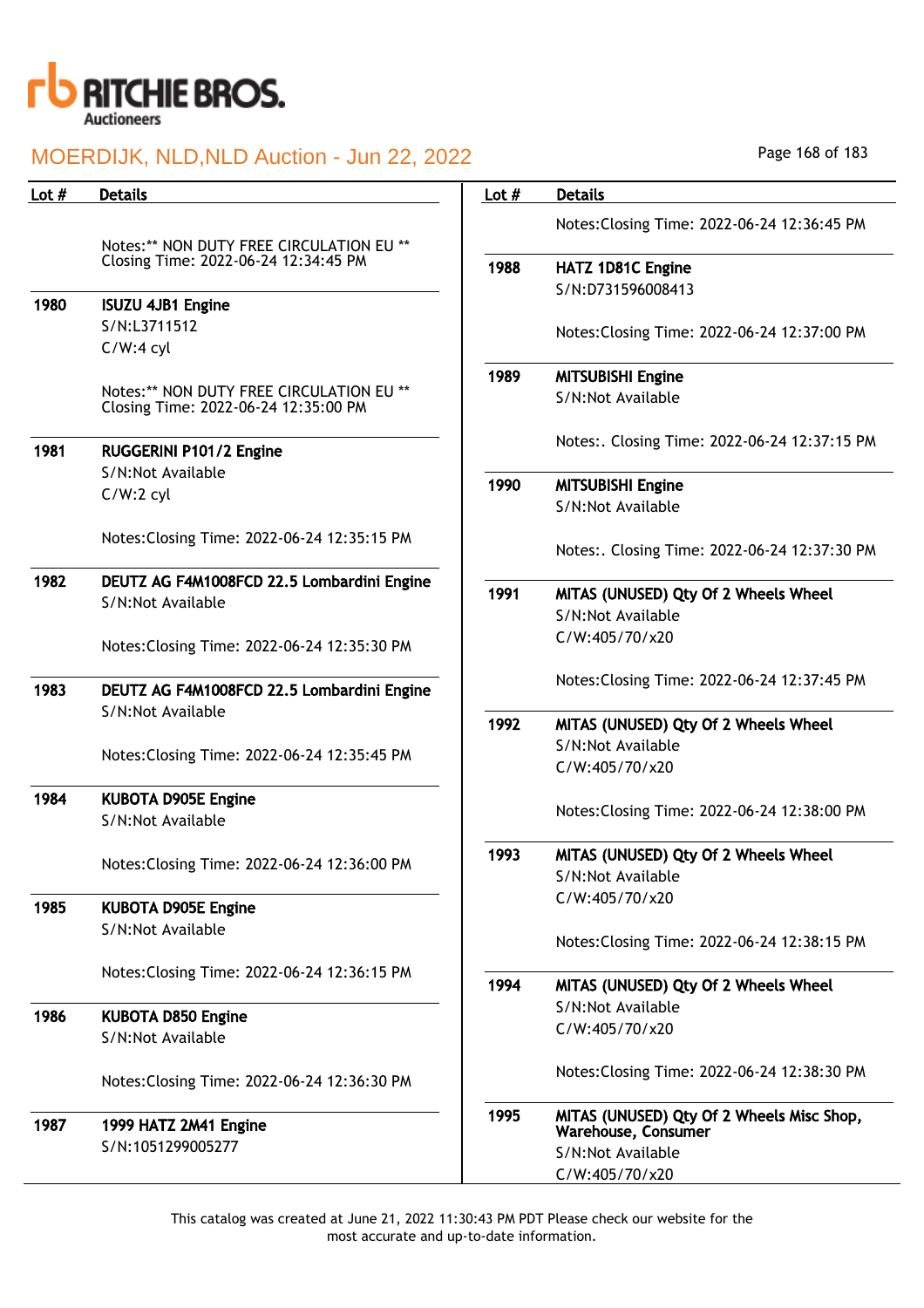

| Lot $#$ | <b>Details</b>                                                                   | Lot $#$ | <b>Details</b>                                         |
|---------|----------------------------------------------------------------------------------|---------|--------------------------------------------------------|
|         | Notes: Closing Time: 2022-06-24 12:38:45 PM                                      | 2003    | BRIDGESTONE 33.2-35 Qty Of 2 Tire<br>S/N:Not Available |
| 1996    | MITAS (UNUSED) Qty Of 2 Wheels Wheel<br>S/N:Not Available<br>C/W:405/70/x20      |         | Notes: Closing Time: 2022-06-24 12:40:45 PM            |
|         | Notes: Closing Time: 2022-06-24 12:39:00 PM                                      | 2004    | (UNUSED) Qty Of 2 Wheel<br>S/N:Not Available           |
| 1997    | MITAS Qty Of 2 Wheel<br>S/N:Not Available                                        |         | Notes: Closing Time: 2022-06-24 12:41:00 PM            |
|         | C/W:405/70/x20                                                                   | 2005    | (UNUSED) Qty Of 5 Wheel<br>S/N:Not Available           |
|         | Notes: Closing Time: 2022-06-24 12:39:15 PM                                      |         | C/W:to fit JLG 600AJ / 660SJ                           |
| 1998    | MITAS Qty Of 2 Wheel<br>S/N:Not Available                                        |         | Notes: Closing Time: 2022-06-24 12:41:15 PM            |
|         | C/W:405/70/x20                                                                   | 2006    | Qty Of 4 Wheel<br>S/N:Not Available                    |
|         | Notes: Closing Time: 2022-06-24 12:39:30 PM                                      |         | Notes: Closing Time: 2022-06-24 12:41:30 PM            |
| 1999    | GOODYEAR (UNUSED) 12-16.5NHS Tire<br>S/N:Not Available                           | 2007    | (UNUSED) Qty Of 5 Wheel                                |
|         | C/W:12x16.5                                                                      |         | S/N:Not Available                                      |
|         | Notes: Closing Time: 2022-06-24 12:39:45 PM                                      |         | Notes: Closing Time: 2022-06-24 12:41:45 PM            |
| 2000    | Qty Of 4 Wheel<br>S/N:Not Available                                              | 2008    | (UNUSED) Qty Of 2 Wheel<br>S/N:Not Available           |
|         | Notes: Closing Time: 2022-06-24 12:40:00 PM                                      |         | C/W:to fit JLG 800AJ / 860SJ, 18-625NHS                |
|         |                                                                                  |         | Notes: Closing Time: 2022-06-24 12:42:00 PM            |
| 2001    | OTR 15-625 NHS Qty Of 4 Wheel<br>S/N:Not Available                               | 2009    | (UNUSED) Qty Of 3 Wheel                                |
|         | C/W:to fit JLG 800SJ860SJ / Genie S80S85                                         |         | S/N:Not Available                                      |
|         | Notes:** NON DUTY FREE CIRCULATION EU **<br>Closing Time: 2022-06-24 12:40:15 PM |         | Notes: Closing Time: 2022-06-24 12:42:15 PM            |
| 2002    | <b>THREESTONES VHC Qty Of 4 Wheel</b>                                            | 2010    | (UNUSED) Wheel                                         |
|         | S/N:Not Available                                                                |         | S/N:Not Available<br>C/W:to fit JLG 340AJ, 12-16.5NHS  |
|         | C/W:to fit JLG 660S - J600SJ / Genie S60 - S65                                   |         |                                                        |
|         | Notes:** NON DUTY FREE CIRCULATION EU **<br>Closing Time: 2022-06-24 12:40:30 PM |         | Notes: Closing Time: 2022-06-24 12:42:30 PM            |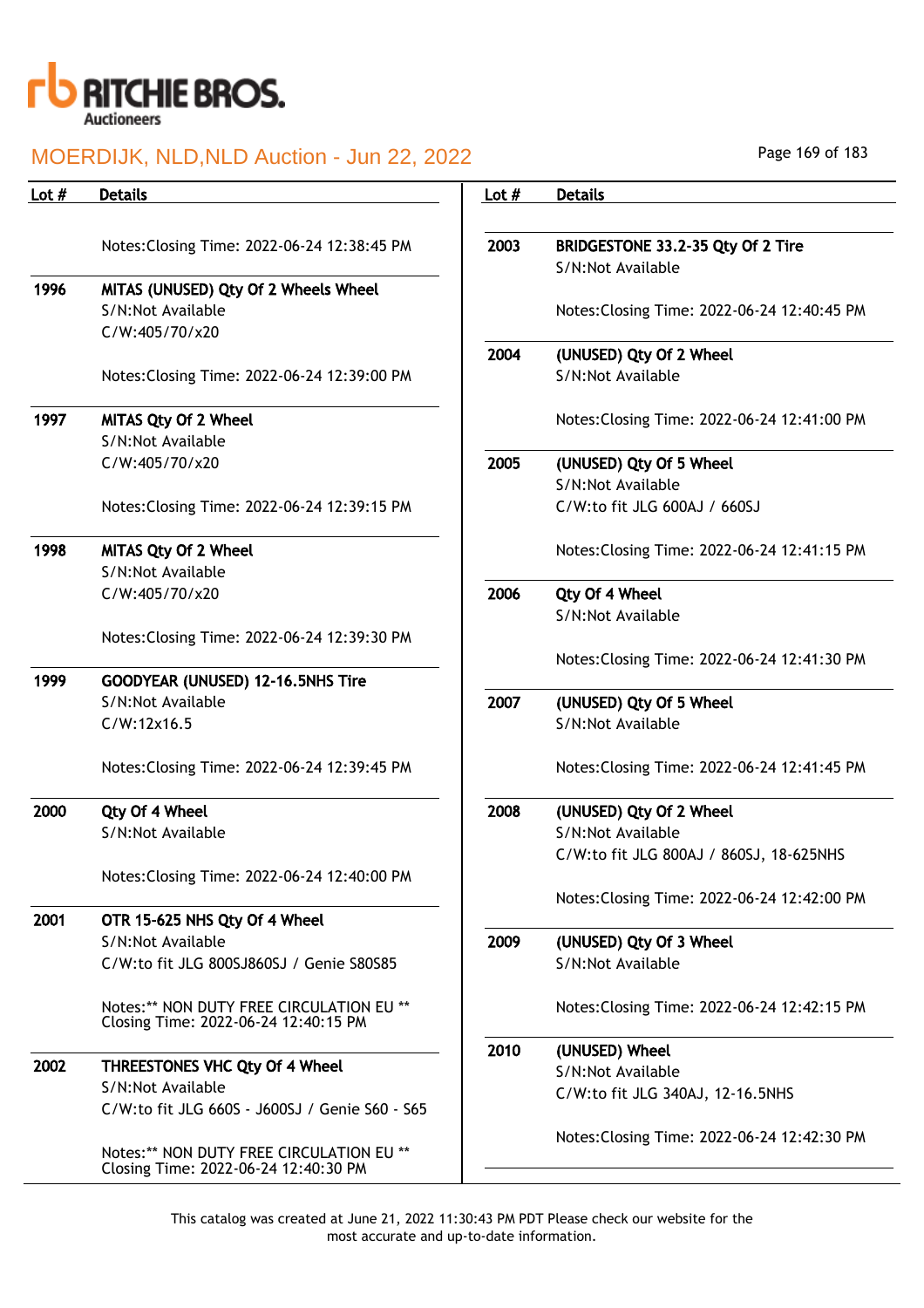

| Lot $#$ | <b>Details</b>                                          | Lot $#$ | <b>Details</b>                              |
|---------|---------------------------------------------------------|---------|---------------------------------------------|
| 2011    | Qty Of 3 Tracks                                         |         |                                             |
|         | S/N:Not Available                                       | 2020    | Qty Of 2 Jumping Jack                       |
|         |                                                         |         | S/N:Not Available                           |
|         | Notes: Closing Time: 2022-06-24 12:42:45 PM             |         |                                             |
|         |                                                         |         | Notes: Closing Time: 2022-06-24 12:45:00 PM |
| 2012    | Set Of Excavator Tracks Excavator Attachment<br>- Other |         |                                             |
|         | S/N:Not Available                                       | 2021    | Qty Of 2 Jumping Jack<br>S/N:Not Available  |
|         |                                                         |         |                                             |
|         | Notes: Closing Time: 2022-06-24 12:43:00 PM             |         | Notes: Closing Time: 2022-06-24 12:45:15 PM |
| 2013    | Qty Of 2 Jumping Jack                                   | 2022    | Qty Of 2 Jumping Jack                       |
|         | S/N:Not Available                                       |         | S/N:Not Available                           |
|         |                                                         |         |                                             |
|         | Notes: Closing Time: 2022-06-24 12:43:15 PM             |         | Notes: Closing Time: 2022-06-24 12:45:30 PM |
| 2014    | Qty Of 2 Jumping Jack                                   | 2023    | Qty Of 2 Jumping Jack                       |
|         | S/N:Not Available                                       |         | S/N:Not Available                           |
|         |                                                         |         |                                             |
|         | Notes: Closing Time: 2022-06-24 12:43:30 PM             |         | Notes: Closing Time: 2022-06-24 12:45:45 PM |
| 2015    | Qty Of 2 Jumping Jack                                   | 2024    | 2008 BOMAG BT60/4 Jumping Jack              |
|         | S/N:Not Available                                       |         | S/N:101540508275                            |
|         |                                                         |         |                                             |
|         | Notes: Closing Time: 2022-06-24 12:43:45 PM             |         | Notes: Closing Time: 2022-06-24 12:46:00 PM |
| 2016    | Qty Of 2 Jumping Jack                                   | 2025    | 2006 MIKASA MT-65H Jumping Jack             |
|         | S/N:Not Available                                       |         | S/N:P7836                                   |
|         |                                                         |         |                                             |
|         | Notes: Closing Time: 2022-06-24 12:44:00 PM             |         | Notes: Closing Time: 2022-06-24 12:46:15 PM |
|         |                                                         |         |                                             |
| 2017    | Qty Of 2 Jumping Jack                                   | 2026    | <b>Jumping Jack</b>                         |
|         | S/N:Not Available                                       |         | S/N:Not Available                           |
|         | Notes: Closing Time: 2022-06-24 12:44:15 PM             |         |                                             |
|         |                                                         |         | Notes: Closing Time: 2022-06-24 12:46:30 PM |
| 2018    | 2011 STONE XH840 Jumping Jack                           | 2027    | <b>Jumping Jack</b>                         |
|         | S/N:122011878                                           |         | S/N:Not Available                           |
|         |                                                         |         |                                             |
|         | Notes: Closing Time: 2022-06-24 12:44:30 PM             |         | Notes: Closing Time: 2022-06-24 12:46:45 PM |
|         |                                                         |         |                                             |
| 2019    | 2008 NTC NT-65 Jumping Jack                             | 2028    | 2014 WACKER NEUSON BS50-2 Jumping Jack      |
|         | S/N:2602                                                |         | S/N:20208216                                |
|         |                                                         |         |                                             |
|         | Notes: Closing Time: 2022-06-24 12:44:45 PM             |         |                                             |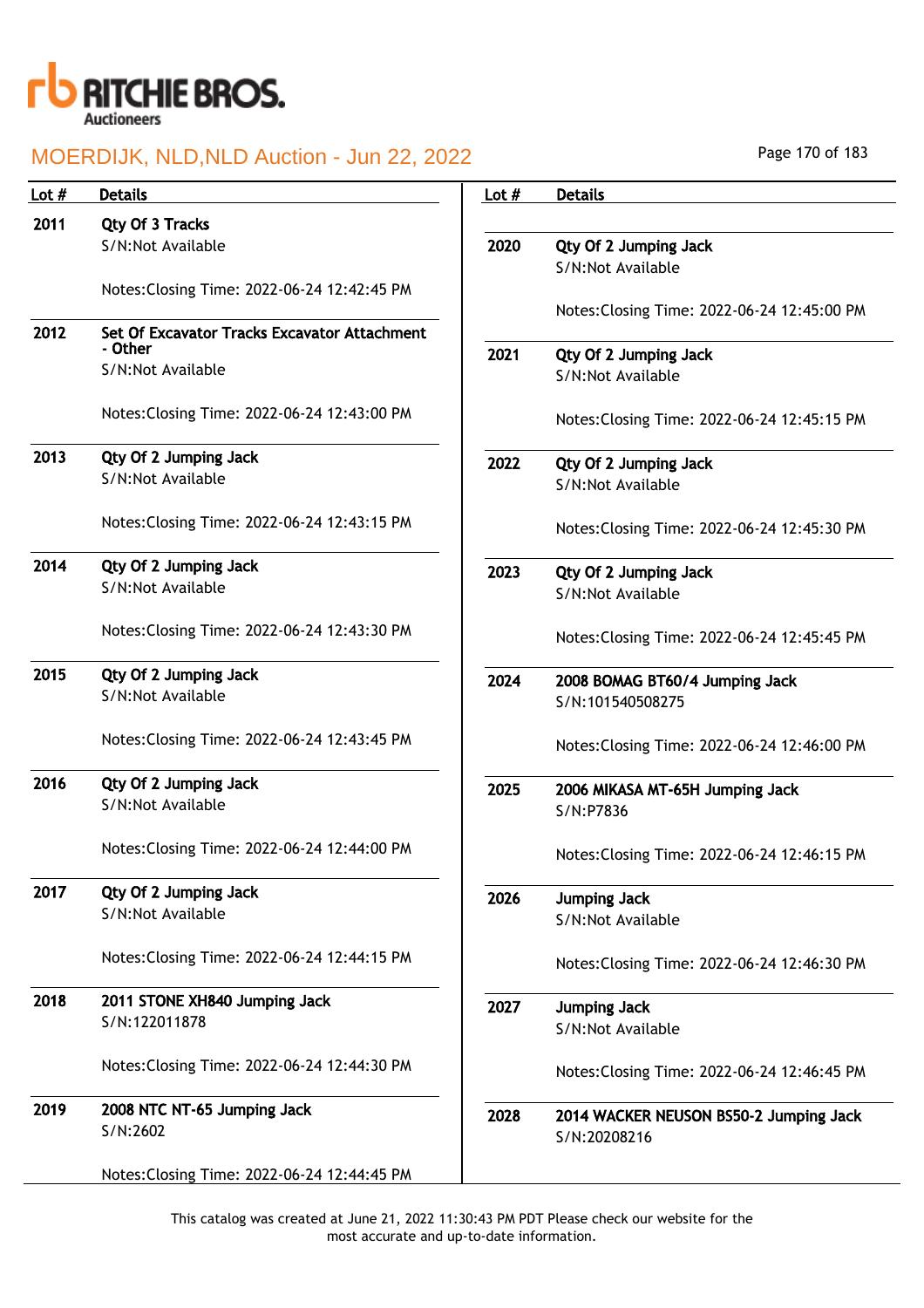

| Lot $#$ | <b>Details</b>                                                  | Lot $#$ | <b>Details</b>                                                  |
|---------|-----------------------------------------------------------------|---------|-----------------------------------------------------------------|
|         | Notes: Closing Time: 2022-06-24 12:47:00 PM                     |         |                                                                 |
|         |                                                                 | 2037    | <b>Plate Compactor</b>                                          |
| 2029    | 2021 BOMAG BVT65 Jumping Jack                                   |         | S/N:Not Available                                               |
|         | S/N:101541241721                                                |         | C/W:remote ctrl                                                 |
|         | C/W:EPA, Honda GX100, 1 cylinder, 99cc,                         |         |                                                                 |
|         | gasoline                                                        |         | Notes:** PARTS ONLY ** Closing Time: 2022-06-<br>24 12:49:15 PM |
|         | Notes: Closing Time: 2022-06-24 12:47:15 PM                     |         |                                                                 |
|         |                                                                 | 2038    | <b>Plate Compactor</b>                                          |
| 2030    | 2013 ATLAS COPCO LG500 Plate Compactor<br>S/N:BGF033082         |         | S/N:Not Available                                               |
|         |                                                                 |         | Notes: Closing Time: 2022-06-24 12:49:30 PM                     |
|         | Notes: Closing Time: 2022-06-24 12:47:30 PM                     |         |                                                                 |
|         |                                                                 | 2039    | 2006 STONE SPF400 Plate Compactor                               |
| 2031    | <b>Qty Of 2 Plate Compactor</b>                                 |         | S/N:222006911                                                   |
|         | S/N:Not Available                                               |         |                                                                 |
|         |                                                                 |         | Notes: Closing Time: 2022-06-24 12:49:45 PM                     |
|         | Notes: Closing Time: 2022-06-24 12:47:45 PM                     |         |                                                                 |
|         |                                                                 | 2040    | 2008 STONE SPF4000 Plate Compactor                              |
| 2032    | <b>Qty Of 2 Plate Compactor</b>                                 |         | S/N:102008807                                                   |
|         | S/N:Not Available                                               |         |                                                                 |
|         |                                                                 |         | Notes: Closing Time: 2022-06-24 12:50:00 PM                     |
|         | Notes: Closing Time: 2022-06-24 12:48:00 PM                     |         |                                                                 |
|         |                                                                 | 2041    | <b>Qty Of 2 Plate Compactor</b>                                 |
| 2033    | <b>WACKER NEUSON Plate Compactor</b>                            |         | S/N:Not Available                                               |
|         | S/N:Not Available                                               |         |                                                                 |
|         |                                                                 |         | Notes:** PARTS ONLY ** Closing Time: 2022-06-                   |
|         | Notes: Closing Time: 2022-06-24 12:48:15 PM                     |         | 24 12:50:15 PM                                                  |
|         |                                                                 |         |                                                                 |
| 2034    | <b>Qty Of 3 Plate Compactor</b>                                 | 2042    | <b>Plate Compactor</b>                                          |
|         | S/N:Not Available                                               |         | S/N:Not Available                                               |
|         |                                                                 |         |                                                                 |
|         | Notes: Closing Time: 2022-06-24 12:48:30 PM                     |         | Notes:** PARTS ONLY ** Closing Time: 2022-06-<br>24 12:50:30 PM |
|         |                                                                 |         |                                                                 |
| 2035    | 2017 BOMAG BPR45/55D Plate Compactor                            | 2043    | <b>Plate Compactor</b>                                          |
|         | S/N:101692841352                                                |         | S/N:Not Available                                               |
|         |                                                                 |         |                                                                 |
|         | Notes:** INOPERABLE ** Closing Time: 2022-06-                   |         | Notes:** PARTS ONLY ** Closing Time: 2022-06-                   |
|         | 24 12:48:45 PM                                                  |         | 24 12:50:45 PM                                                  |
|         |                                                                 |         |                                                                 |
| 2036    | 2017 BOMAG BPR55/65D Plate Compactor                            | 2044    | <b>Qty Of 2 Plate Compactor</b>                                 |
|         | S/N:101692851343                                                |         | S/N:Not Available                                               |
|         |                                                                 |         |                                                                 |
|         | Notes:** PARTS ONLY ** Closing Time: 2022-06-<br>24 12:49:00 PM |         | Notes:** PARTS ONLY ** Closing Time: 2022-06-                   |
|         |                                                                 |         | 24 12:51:00 PM                                                  |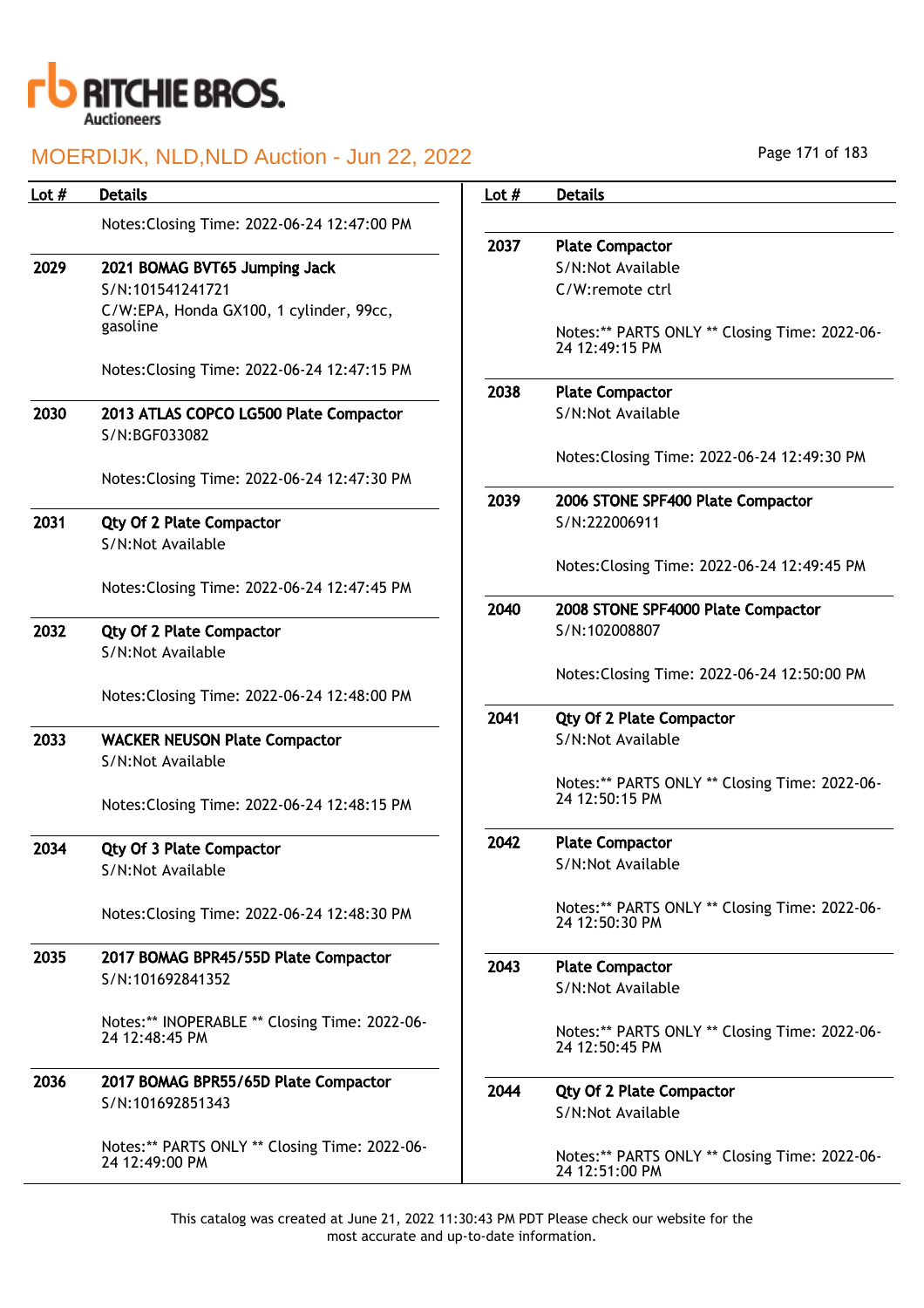

| Lot $#$ | <b>Details</b>                                                  | Lot $#$ | <b>Details</b>                                   |
|---------|-----------------------------------------------------------------|---------|--------------------------------------------------|
|         |                                                                 |         | Notes: Closing Time: 2022-06-24 12:53:15 PM      |
| 2045    | <b>Qty Of 2 Plate Compactor</b>                                 |         |                                                  |
|         | S/N:Not Available                                               | 2054    | 2018 WACKER NEUSON DPU4545HEH Plate<br>Compactor |
|         | Notes:** PARTS ONLY ** Closing Time: 2022-06-<br>24 12:51:15 PM |         | S/N:Not Available                                |
|         |                                                                 |         | Notes: Closing Time: 2022-06-24 12:53:30 PM      |
| 2046    | <b>Plate Compactor</b>                                          |         |                                                  |
|         | S/N:Not Available                                               | 2055    | 2017 BOMAG BPR55/65 Plate Compactor              |
|         | Notes: Closing Time: 2022-06-24 12:51:30 PM                     |         | S/N:101692851346                                 |
|         |                                                                 |         | Notes: Closing Time: 2022-06-24 12:53:45 PM      |
| 2047    | <b>Qty Of 3 Plate Compactor</b>                                 |         |                                                  |
|         | S/N:Not Available                                               | 2056    | 2011 WACKER DPU6055 Plate Compactor              |
|         |                                                                 |         | S/N:10008209                                     |
|         | Notes: Closing Time: 2022-06-24 12:51:45 PM                     |         | Notes: Closing Time: 2022-06-24 12:54:00 PM      |
| 2048    | <b>Qty Of 2 Plate Compactor</b>                                 |         |                                                  |
|         | S/N:Not Available                                               | 2057    | 2008 WACKER NEUSON DPU3060 HTS Plate             |
|         |                                                                 |         | Compactor                                        |
|         | Notes: Closing Time: 2022-06-24 12:52:00 PM                     |         | S/N:1949502                                      |
| 2049    | 2002 WEBER CR3R Plate Compactor                                 |         | Notes: Closing Time: 2022-06-24 12:54:15 PM      |
|         | S/N:204237                                                      |         |                                                  |
|         |                                                                 | 2058    | 2018 SWEPAC FB500 Plate Compactor                |
|         | Notes: Closing Time: 2022-06-24 12:52:15 PM                     |         | S/N:7014459                                      |
| 2050    | WEBER DIESELBOY WD1500 Plate Compactor                          |         | Notes: Closing Time: 2022-06-24 12:54:30 PM      |
|         | S/N:080918                                                      |         |                                                  |
|         |                                                                 | 2059    | 2012 WEBER CR8MSM Plate Compactor                |
|         | Notes: Closing Time: 2022-06-24 12:52:30 PM                     |         | S/N:2104586                                      |
| 2051    | 2018 WACKER NEUSON DPU80 Plate Compactor                        |         | Notes:** INOPERABLE ** Closing Time: 2022-06-    |
|         | S/N:10857834                                                    |         | 24 12:54:45 PM                                   |
|         |                                                                 | 2060    | 2008 DYNAPAC LG200 Plate Compactor               |
|         | Notes: Closing Time: 2022-06-24 12:52:45 PM                     |         | S/N:32006876                                     |
| 2052    | <b>Plate Compactor</b>                                          |         |                                                  |
|         | S/N:Not Available                                               |         | Notes: Closing Time: 2022-06-24 12:55:00 PM      |
|         |                                                                 | 2061    | 2011 DYNAPAC LG500 Plate Compactor               |
|         | Notes: Closing Time: 2022-06-24 12:53:00 PM                     |         | S/N:35010371                                     |
| 2053    | <b>Plate Compactor</b>                                          |         |                                                  |
|         | S/N:Not Available                                               |         | Notes: Closing Time: 2022-06-24 12:55:15 PM      |
|         |                                                                 |         |                                                  |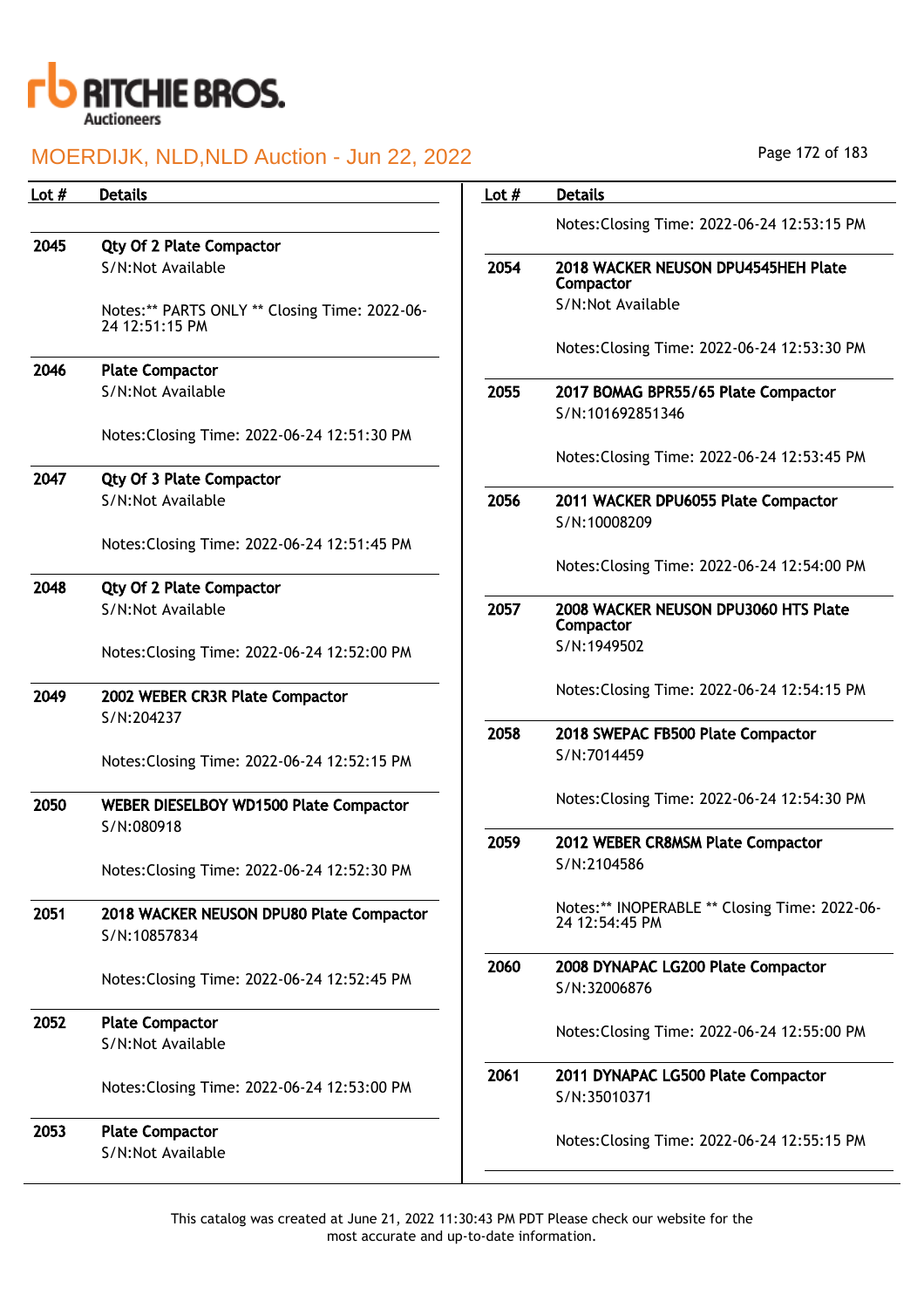

| Lot $#$ | <b>Details</b>                                                                       | Lot $#$ | <b>Details</b>                                                  |
|---------|--------------------------------------------------------------------------------------|---------|-----------------------------------------------------------------|
| 2062    | 2007 DYNAPAC LG200 Plate Compactor<br>S/N:32005558                                   |         | S/N:35009040                                                    |
|         | Notes:**INOPERABLE ** Closing Time: 2022-06-<br>24 12:55:30 PM                       |         | Notes:**Parts Only** Closing Time: 2022-06-24<br>12:57:30 PM    |
|         |                                                                                      | 2071    | 2011 ATLAS-COPCO LG500 Plate Compactor                          |
| 2063    | 2015 DYNAPAC LG200 Plate Compactor<br>S/N:BGF081642                                  |         | S/N:35009199                                                    |
|         | Notes: ** CANNOT VERIFY WORKING CONDITION **<br>Closing Time: 2022-06-24 12:55:45 PM |         | Notes:** PARTS ONLY ** Closing Time: 2022-06-<br>24 12:57:45 PM |
|         |                                                                                      | 2072    | 2011 ATLAS-COPCO LG500 Plate Compactor                          |
| 2064    | 2015 DYNAPAC LG200 Plate Compactor<br>S/N:BGF076544                                  |         | S/N:35009217                                                    |
|         | Notes: Closing Time: 2022-06-24 12:56:00 PM                                          |         | Notes:**INOPERABLE ** Closing Time: 2022-06-<br>24 12:58:00 PM  |
| 2065    | 2015 DYNAPAC LG200 Plate Compactor<br>S/N:BGF079229                                  | 2073    | 2011 ATLAS-COPCO LG500 Plate Compactor<br>S/N:35009252          |
|         | Notes: Closing Time: 2022-06-24 12:56:15 PM                                          |         | Notes: Closing Time: 2022-06-24 12:58:15 PM                     |
| 2066    | 2007 DYNAPAC LG200 Plate Compactor<br>S/N:32005566                                   | 2074    | 2011 ATLAS-COPCO LG500 Plate Compactor<br>S/N:35010344          |
|         | Notes: Closing Time: 2022-06-24 12:56:30 PM                                          |         | Notes: Closing Time: 2022-06-24 12:58:30 PM                     |
| 2067    | Qty Of Rental Equipment Misc Shop,<br>Warehouse, Consumer<br>S/N:Not Available       | 2075    | 2012 ATLAS-COPCO LG500 Plate Compactor<br>S/N:BGF0016996        |
|         | Notes: Closing Time: 2022-06-24 12:56:45 PM                                          |         | Notes:** PARTS ONLY ** Closing Time: 2022-06-<br>24 12:58:45 PM |
| 2068    | 2015 ATLAS-COPCO LG300 Plate Compactor<br>S/N:BGF077445                              | 2076    | 2010 ATLAS-COPCO LG500 Plate Compactor<br>S/N:BGF0017285        |
|         | Notes: Closing Time: 2022-06-24 12:57:00 PM                                          |         | Notes: Closing Time: 2022-06-24 12:59:00 PM                     |
| 2069    | 2006 ATLAS-COPCO LG500 Plate Compactor                                               | 2077    | 2013 ATLAS-COPCO LG500 Plate Compactor                          |
|         | S/N:35004836                                                                         |         | S/N:BGF027835                                                   |
|         | Notes:**INOPERABLE ** Closing Time: 2022-06-<br>24 12:57:15 PM                       |         | Notes:**INOPERABLE ** Closing Time: 2022-06-<br>24 12:59:15 PM  |
| 2070    | 2011 ATLAS-COPCO LG500 Plate Compactor                                               | 2078    | 2013 ATLAS-COPCO LG500 Plate Compactor<br>S/N:BGF032185         |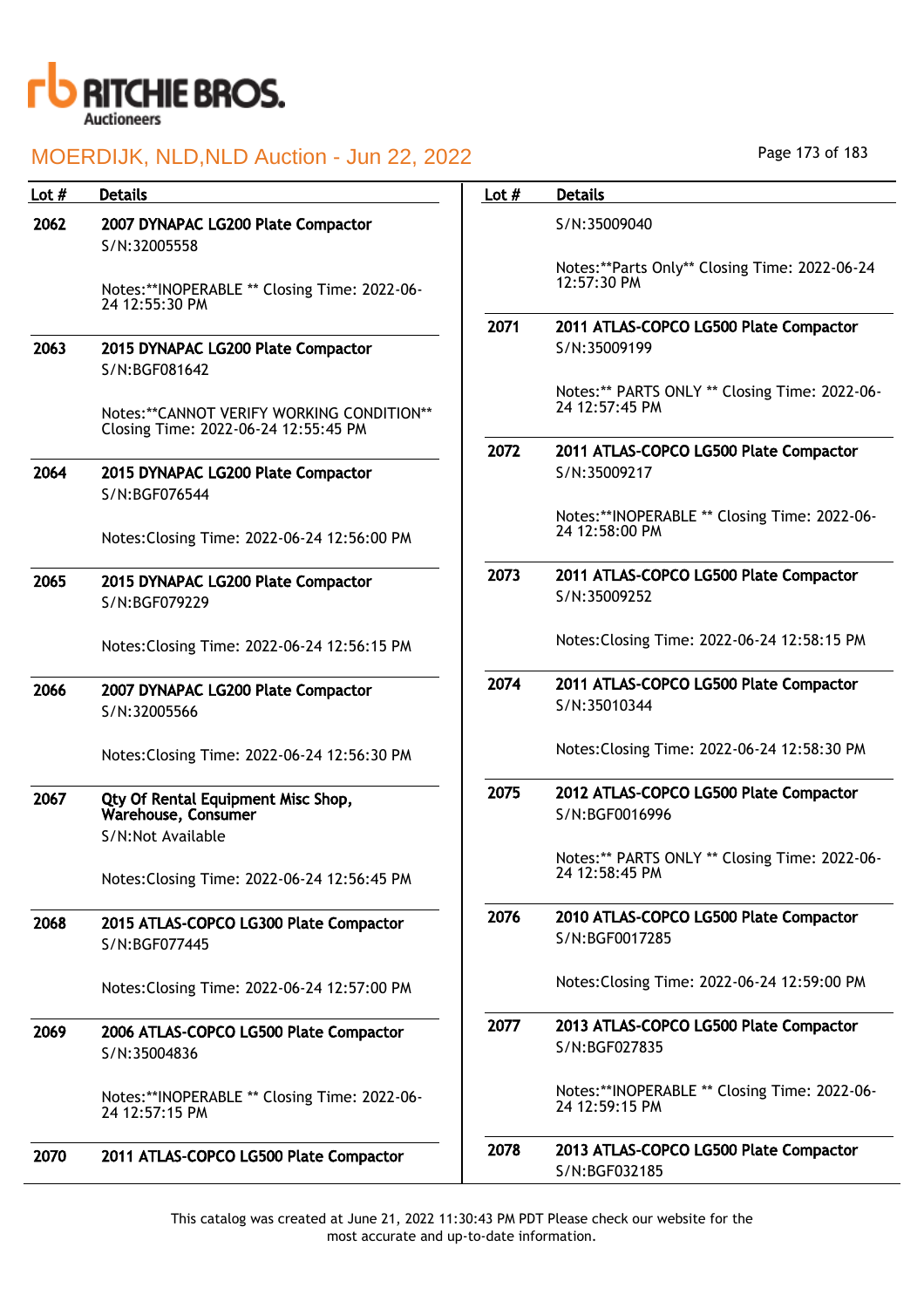

| Lot $#$ | <b>Details</b>                                                 | Lot $#$ | <b>Details</b>                                                               |
|---------|----------------------------------------------------------------|---------|------------------------------------------------------------------------------|
|         | Notes: Closing Time: 2022-06-24 12:59:30 PM                    |         | Notes:** PARTS ONLY ** Closing Time: 2022-06-<br>24 01:01:30 PM              |
| 2079    | 2013 ATLAS-COPCO LG500 Plate Compactor<br>S/N:BGF032394        | 2087    | 2015 WACKER BPU 2540A Plate Compactor<br>S/N:10509502                        |
|         | Notes:**INOPERABLE ** Closing Time: 2022-06-<br>24 12:59:45 PM |         | Notes: Closing Time: 2022-06-24 01:01:45 PM                                  |
| 2080    | 2013 ATLAS-COPCO LG500 Plate Compactor<br>S/N:BGF032655        | 2088    | 2011 WEBER CR7 Plate Compactor<br>S/N:1100349                                |
|         | Notes:** INOPERABLE** Closing Time: 2022-06-<br>24 01:00:00 PM |         | Notes:** INOPERABLE ** Closing Time: 2022-06-<br>24 01:02:00 PM              |
| 2081    | 2013 ATLAS-COPCO LG500 Plate Compactor<br>S/N:BGF032742        | 2089    | 2014 SWEPAC FB230 Plate Compactor<br>S/N:226009                              |
|         | Notes:*Parts Only** Closing Time: 2022-06-24                   |         | Notes: Closing Time: 2022-06-24 01:02:15 PM                                  |
|         | 01:00:15 PM                                                    | 2090    | 2013 SWEPAC FB450 Plate Compactor<br>S/N:445138                              |
| 2082    | 2013 ATLAS-COPCO LG500 Plate Compactor<br>S/N:BGF032841        |         | Notes: Closing Time: 2022-06-24 01:02:30 PM                                  |
|         | Notes: Closing Time: 2022-06-24 01:00:30 PM                    | 2091    | 2013 SWEPAC FB450 Plate Compactor<br>S/N:445150                              |
| 2083    | 2013 ATLAS-COPCO LG500 Plate Compactor<br>S/N:BGF032977        |         | Notes: Closing Time: 2022-06-24 01:02:45 PM                                  |
|         | Notes: Closing Time: 2022-06-24 01:00:45 PM                    | 2092    | 2014 DYNAPAC LF100 Qty Of Rental Equipment<br>Misc Shop, Warehouse, Consumer |
| 2084    | 2013 ATLAS-COPCO LG500 Plate Compactor<br>S/N:BGF033067        |         | S/N:BGF042585                                                                |
|         | Notes:**INOPERABLE ** Closing Time: 2022-06-                   |         | Notes: Closing Time: 2022-06-24 01:03:00 PM                                  |
|         | 24 01:01:00 PM                                                 | 2093    | 2014 DYNAPAC LF100 Plate Compactor<br>S/N:BGF050683                          |
| 2085    | 2005 ATLAS-COPCO LG500 Plate Compactor<br>S/N:BGF045159        |         | Notes:**PARTS ONLY ** Closing Time: 2022-06-<br>24 01:03:15 PM               |
|         | Notes:**INOPERABLE ** Closing Time: 2022-06-<br>24 01:01:15 PM | 2094    | 2011 DYNAPAC LG160 Qty Of Rental Equipment<br>Misc Shop, Warehouse, Consumer |
| 2086    | 2015 ATLAS-COPCO LG500 Plate Compactor<br>S/N:BGF079221        |         | S/N:16002079                                                                 |
|         |                                                                |         | Notes: Closing Time: 2022-06-24 01:03:30 PM                                  |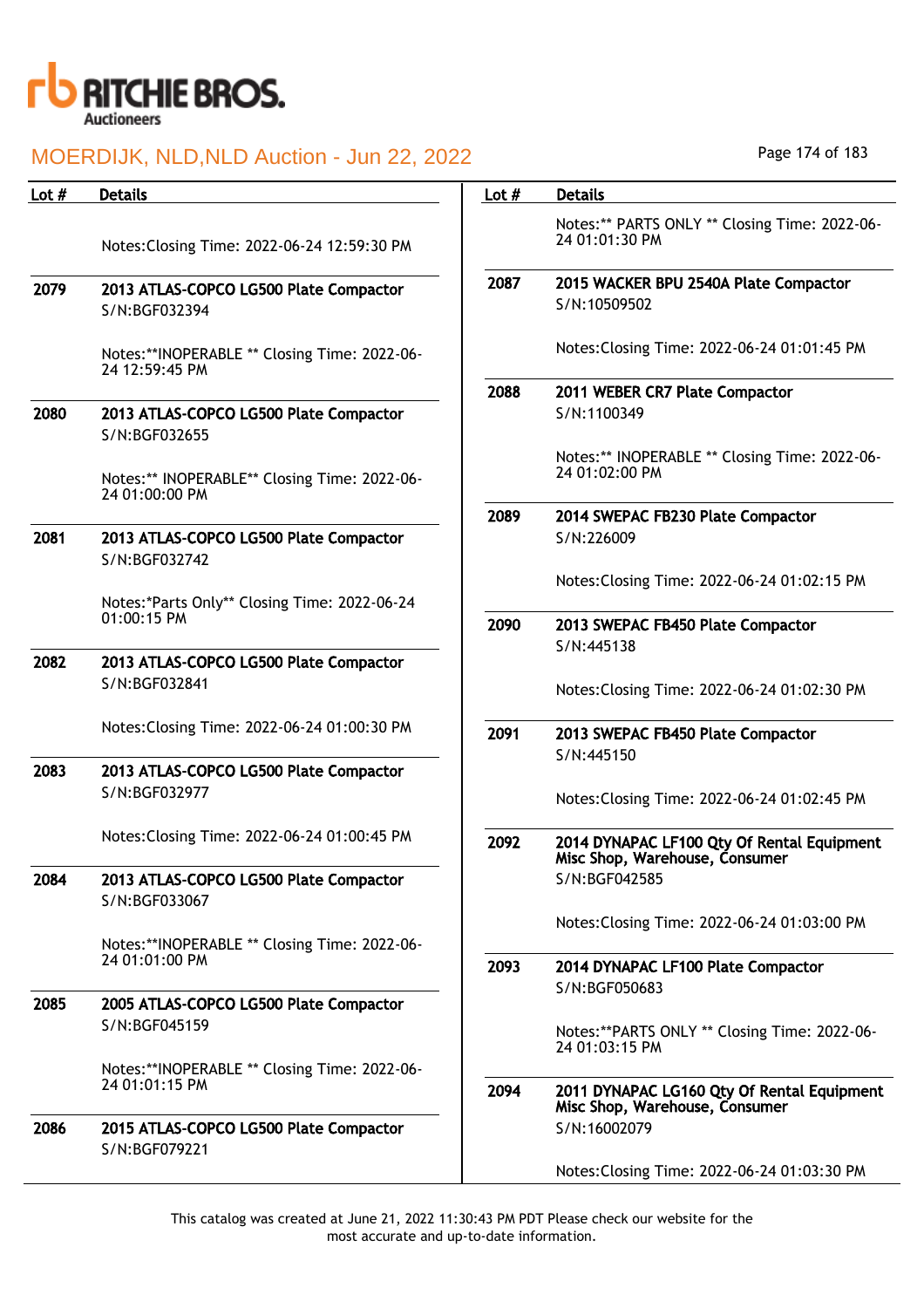

| Lot $#$ | <b>Details</b>                                                  | Lot $#$ | <b>Details</b>                                           |
|---------|-----------------------------------------------------------------|---------|----------------------------------------------------------|
|         |                                                                 |         | C/W:Loncin NRS212A, 1 cylinder, 4.4 kW                   |
| 2095    | 2016 DYNAPAC LG160 Plate Compactor                              |         |                                                          |
|         | S/N:BGF097400                                                   |         | Notes: Closing Time: 2022-06-24 01:05:30 PM              |
|         | Notes:**INOPERABLE ** Closing Time: 2022-06-<br>24 01:03:45 PM  | 2103    | 2021 WACKER NEUSON MP 12 Plate Compactor<br>S/N:42046810 |
| 2096    | 2010 DYNAPAC LG500 Plate Compactor<br>S/N:35008520              |         | C/W:Loncin NRS212A, 1 cylinder, 212cc,<br>gasoline       |
|         | Notes: Closing Time: 2022-06-24 01:04:00 PM                     |         | Notes: Closing Time: 2022-06-24 01:05:45 PM              |
|         |                                                                 | 2104    | <b>WEBER CF1HD Plate Compactor</b>                       |
| 2097    | 2010 DYNAPAC LG500 Plate Compactor<br>S/N:35008546              |         | S/N:4107470                                              |
|         | Notes: Closing Time: 2022-06-24 01:04:15 PM                     |         | Notes: Closing Time: 2022-06-24 01:06:00 PM              |
|         |                                                                 | 2105    | 2016 WACKER NEUSON DPU 5545 Plate                        |
| 2098    | 2010 DYNAPAC LG500 Plate Compactor                              |         | Compactor<br>S/N:10591515                                |
|         | S/N:35008701                                                    |         | Condition                                                |
|         | Notes:** PARTS ONLY ** Closing Time: 2022-06-<br>24 01:04:30 PM |         | Hrs/Mil/Kms: 146 Km                                      |
|         |                                                                 |         | Notes: Closing Time: 2022-06-24 01:06:15 PM              |
| 2099    | 2022 WACKER NEUSON MP 15 Plate Compactor<br>S/N:42051268        | 2107    | 2015 WACKER NEUSON DPU 4545 Plate                        |
|         | C/W:Loncin NRS212A, 1 cylinder, 4.4 kW,                         |         | Compactor                                                |
|         | petrol                                                          |         | S/N:10472507                                             |
|         | Notes: Closing Time: 2022-06-24 01:04:45 PM                     |         | Notes: Closing Time: 2022-06-24 01:06:45 PM              |
| 2100    | 2022 WACKER NEUSON MP 15 Plate Compactor<br>S/N:42051280        | 2108    | 2016 WACKER NEUSON DPU 5545 Plate<br>Compactor           |
|         | C/W:Loncin NRS212A, 1 cylinder, 4.4 kW,                         |         | S/N:10543110                                             |
|         | petrol                                                          |         | Condition                                                |
|         |                                                                 |         | Hrs/Mil/Kms: 347 Hr                                      |
|         | Notes: Closing Time: 2022-06-24 01:05:00 PM                     |         | Notes: Closing Time: 2022-06-24 01:07:00 PM              |
| 2101    | 2022 WACKER NEUSON MP 15 Plate Compactor                        |         |                                                          |
|         | S/N:42051281                                                    | 2109    | 2015 WACKER NEUSON DPU 4545 Plate                        |
|         | C/W:Loncin NRS212A, 1 cylinder, 4.4 kW,<br>petrol               |         | Compactor<br>S/N:10472485                                |
|         | Notes: Closing Time: 2022-06-24 01:05:15 PM                     |         | Notes: Closing Time: 2022-06-24 01:07:15 PM              |
| 2102    | 2022 WACKER NEUSON MP15 Plate Compactor                         | 2110    | 2011 SWEPAC FB465 Plate Compactor                        |
|         | S/N:42051269                                                    |         | S/N:465733                                               |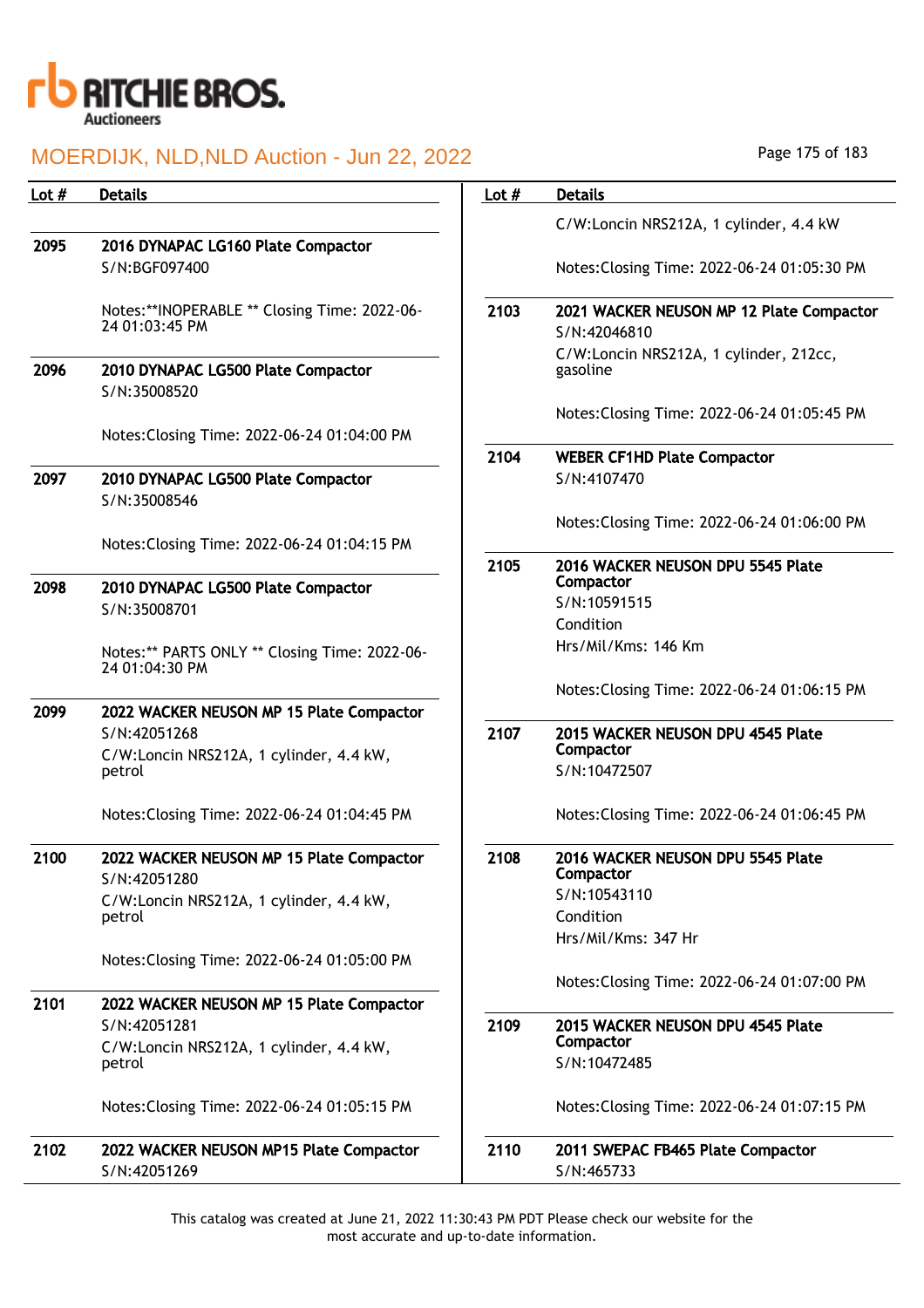

| Lot $#$ | <b>Details</b>                                                  | Lot $#$ | <b>Details</b>                                                                                                          |
|---------|-----------------------------------------------------------------|---------|-------------------------------------------------------------------------------------------------------------------------|
|         |                                                                 |         |                                                                                                                         |
|         | Notes: Closing Time: 2022-06-24 01:07:30 PM                     | 2125    | 2011 HIMOINSA APOLO 8000 Portable Light<br><b>Tower</b>                                                                 |
| 2111    | 2011 SWEPAC FB250 Plate Compactor                               |         | S/N:111006336                                                                                                           |
|         | S/N:250417                                                      |         | Notes:** INOPERABLE **                                                                                                  |
|         | Notes: Closing Time: 2022-06-24 01:07:45 PM                     | 2126    | HIMOINSA APOLO COMPACT Portable Light                                                                                   |
| 2112    | 2008 DYNAPAC LG200 Plate Compactor<br>S/N:32007007              |         | <b>Tower</b><br>S/N:UB9211DC1B0004878                                                                                   |
|         | Notes: Closing Time: 2022-06-24 01:08:00 PM                     |         | Notes:** INOPERABLE ** NO REGISTRATION **<br>COPY OF CE CERTIFICATE AVAILABLE **<br>ADDITIONAL INFORMATION AVAILABLE ** |
| 2113    | 2012 BOMAG BPH80/65S Plate Compactor                            |         |                                                                                                                         |
|         | S/N:101700121617<br>C/W:remote ctrl                             | 2127    | DYNAPAC LP650 Walk Behind Roller<br>S/N:102930                                                                          |
|         | Condition<br>Hrs/Mil/Kms: 290 Hr                                |         | Notes: Closing Time: 2022-06-24 01:11:45 PM                                                                             |
|         | Notes: Closing Time: 2022-06-24 01:08:15 PM                     | 2128    | 1996 BOMAG BW65H Walk Behind Roller<br>S/N:101100701742                                                                 |
| 2114    | 2007 WACKER NEUSON DPU100-70 Plate<br>Compactor                 |         | Notes: Closing Time: 2022-06-24 01:12:00 PM                                                                             |
|         | S/N:1795858                                                     |         |                                                                                                                         |
|         | Notes: Closing Time: 2022-06-24 01:08:30 PM                     | 2129    | <b>Trench Compactor</b><br>S/N:Not Available                                                                            |
| 2115    | 2012 WACKER NEUSON DPU7060SC Plate<br>Compactor                 |         | Notes:** PARTS ONLY ** Closing Time: 2022-06-<br>24 01:12:15 PM                                                         |
|         | S/N:1924037                                                     |         |                                                                                                                         |
|         | C/W:remote ctrl                                                 | 2130    | 2008 WACKER NEUSON E700M Portable Surface<br>Heater Misc Shop, Warehouse, Consumer                                      |
|         | Notes: Closing Time: 2022-06-24 01:08:45 PM                     |         | S/N:5834707                                                                                                             |
| 2124    | 2014 WEBER CR7CCD Plate Compactor                               |         | Notes:** NON DUTY FREE CIRCULATION EU ** NO                                                                             |
|         | S/N:4104188                                                     |         | REGISTRATION / NO PAPERWORK AVAILABLE **<br>Closing Time: 2022-06-24 01:12:30 PM                                        |
|         | Notes: Closing Time: 2022-06-24 01:11:00 PM                     | 2131    | 2005 LANCY MIXJET Portable Concrete Pump<br>S/N:VF9PH9RSB05397599                                                       |
| 2124A   | 2016 WACKER NEUSON DPU6555HEH Plate<br>Compactor                |         |                                                                                                                         |
|         | S/N:10576745                                                    |         | Notes:** NO REGISTRATION / NO PAPERWORK<br>AVAILABLE ** Closing Time: 2022-06-24<br>01:12:45 PM                         |
|         | Notes:** PARTS ONLY ** Closing Time: 2022-06-<br>24 01:11:02 PM |         |                                                                                                                         |
|         |                                                                 | 2132    | 2013 KEIZER GRANDE-S S/A Field Office                                                                                   |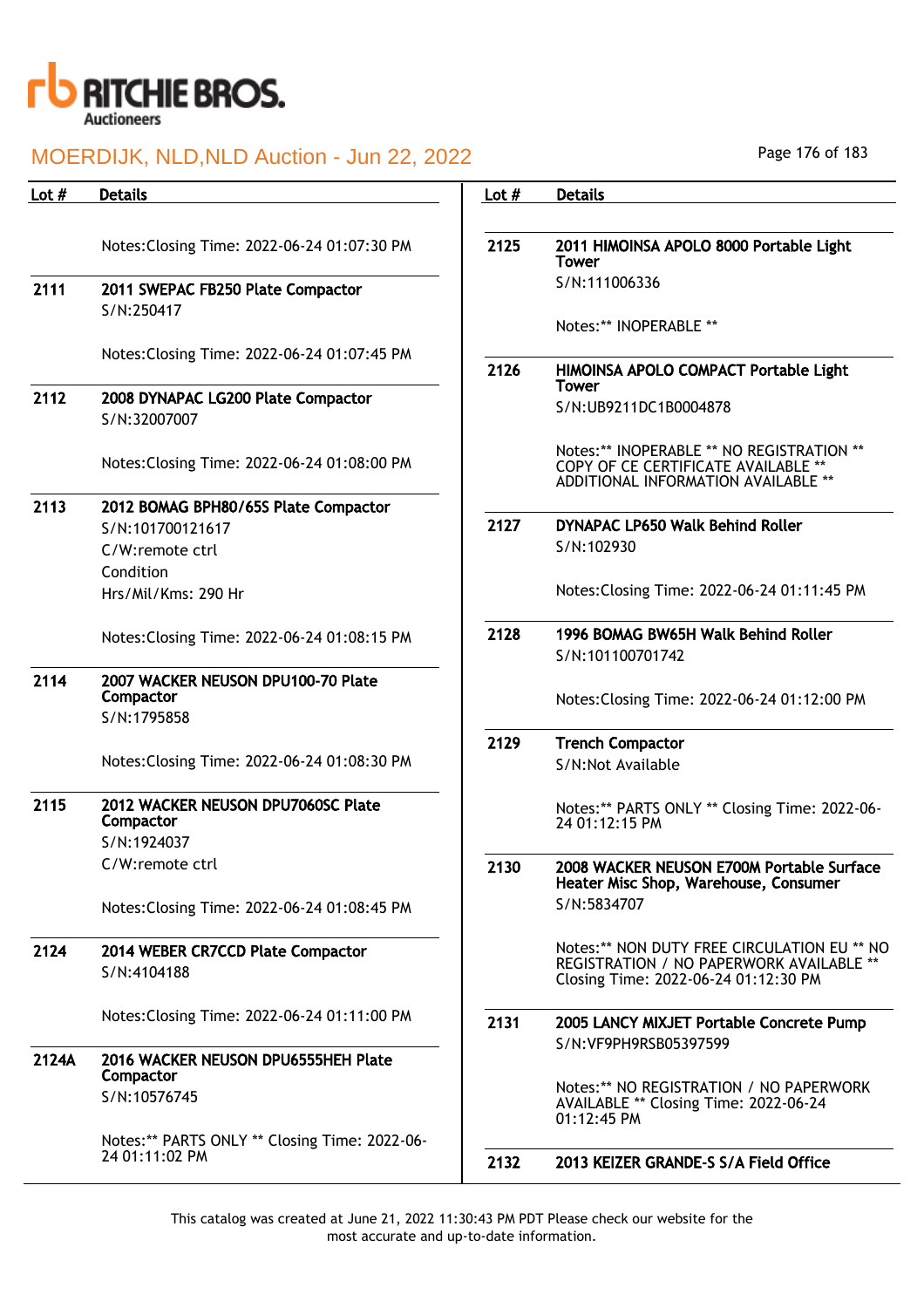

S/N:XLUBR13A013115421 C/W:Dutch Registration

Notes:Closing Time: 2022-06-24 01:13:00 PM

### 2133 2005 VERDONK VA-EA-PL S/A Field Office S/N:XMV00000000008659 C/W:Dutch Registration

Notes:Closing Time: 2022-06-24 01:13:15 PM

#### 2134 2010 ALPUNA NAUTIC AL300 Marine Pleasure Craft - Other S/N:Not Available C/W:trailer, engine

Notes:\*\* NO REGISTRATION / NO PAPERWORK

AVAILABLE \*\* Closing Time: 2022-06-24 01:13:30 PM

#### 2135 YAMAHA SUPERJET Jet Ski S/N:JP-YAMH0126A707

Notes:\*\* NO REGISTRATION / NO PAPERWORK AVAILABLE \*\* https://www.youtube.com/watch?v=rB9NXMyz P-

s&list=PLOz8jipNkRtv4qsX8AU8ghOTqnjPt0VQy &index=238 Closing Time: 2022-06-24 01:13:45 PM

#### 2136 SUZUKI Jet Ski

S/N:USARJ00960L798

Notes:\*\* NO REGISTRATION / NO PAPERWORK AVAILABLE \*\* https://www.youtube.com/watch?v=eJlhCXJ4v QA&list=PLOz8jipNkRtv4qsX8AU8ghOTqnjPt0VQ y&index=239 Closing Time: 2022-06-24 01:14:00 PM

### 2137 2011 HIMOINSA APOLO COMPACT Light Tower S/N:UB9211DC1B0004881 C/W:Yanmar 3 cyl Condition Hrs/Mil/Kms: 3032 Hr

Notes:\*\* INOPERABLE \*\* NO REGISTRATION \*\* COPY OF CE CERTIFICATE AVAILABLE \*\*

Page 177 of 183

#### Lot # Details **Details According to Lot # Details**

ADDITIONAL INFORMATION AVAILABLE \*\* Closing Time: 2022-06-24 01:14:15 PM

### 2143 2009 DOOSAN XHP900WCAT T/A Air Compressor S/N:404757UIS449

C/W:Caterpillar 6 cyl Condition Hrs/Mil/Kms: 5683 Hr

Notes:\*\* NON DUTY FREE CIRCULATION EU \*\* NO REGISTRATION / NO PAPERWORK AVAILABLE \* Closing Time: 2022-06-24 01:15:45 PM

2144 2010 DOOSAN XHP900WCAT-T1 T/A Air Compressor S/N:411988UBU449

C/W:Caterpillar 6 cyl Condition

Hrs/Mil/Kms: 3874 Hr

Notes:\*\* NON DUTY FREE CIRCULATION EU \*\* NO REGISTRATION / NO PAPERWORK AVAILABLE \*\* Closing Time: 2022-06-24 01:16:00 PM

#### 2145 2014 DOOSAN 720 S/A Air Compressor S/N:UN5720SFXEY123948

Notes:\*\* NO REGISTRATION / NO PAPERWORK AVAILABLE \*\* Closing Time: 2022-06-24 01:16:15 PM

### 2146 2012 KAESER M20 S/A Air Compressor

S/N:WKA0N0500C4397148 Condition Hrs/Mil/Kms: 765 Hr

Notes:\*\* NO REGISTRATION / NO PAPERWORK AVAILABLE \*\* Closing Time: 2022-06-24 01:16:30 PM

#### 2147 2014 ATLAS COPCO XAS37KD S/A Air Compressor S/N:JA3062972E0339754

Condition Hrs/Mil/Kms: 1227 Hr

Notes:\*\* NO REGISTRATION / NO PAPERWORK AVAILABLE \*\* Closing Time: 2022-06-24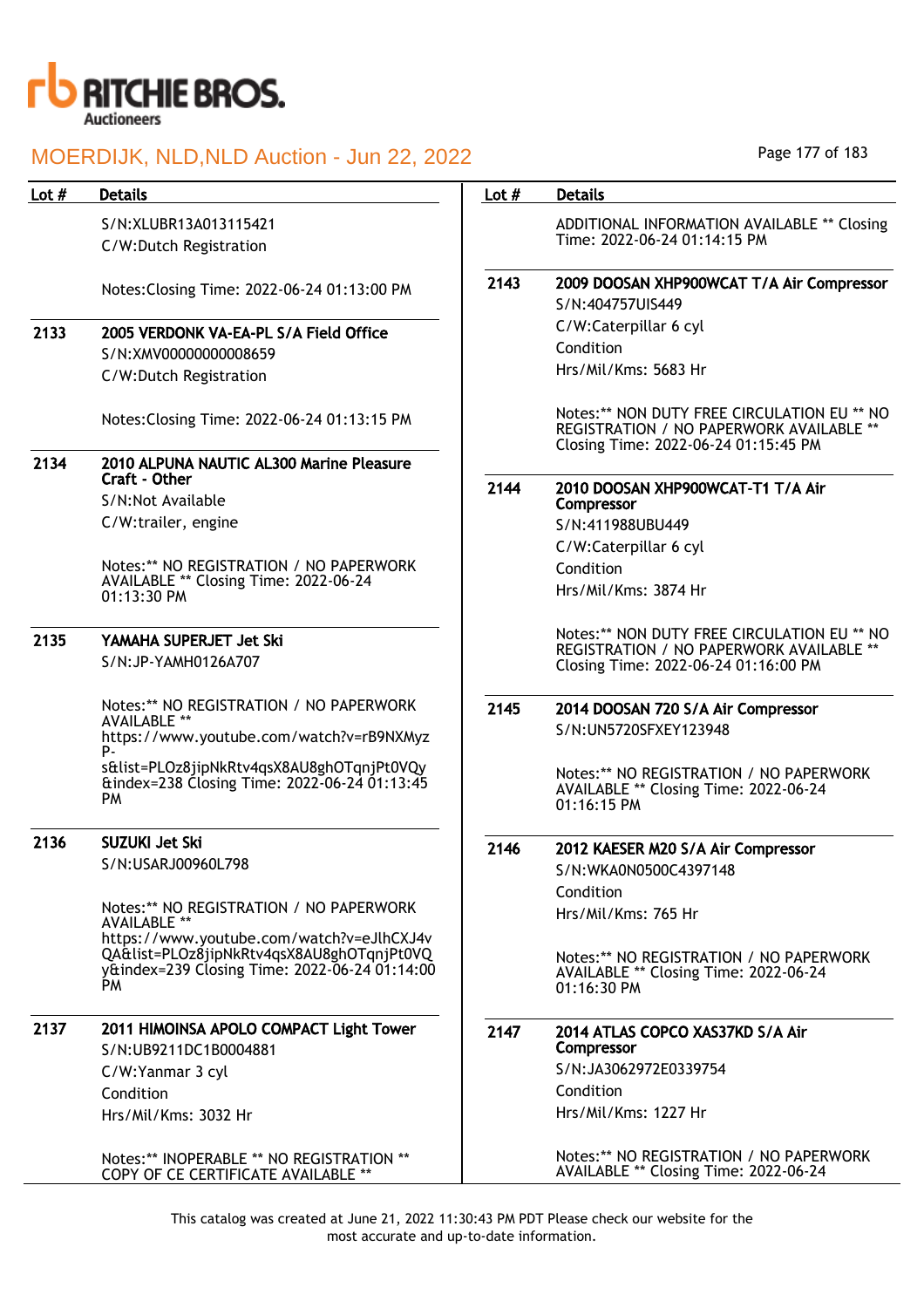

| Lot $#$ | <b>Details</b>                                                                                  | Lot $#$ | <b>Details</b>                                         |
|---------|-------------------------------------------------------------------------------------------------|---------|--------------------------------------------------------|
|         | 01:16:45 PM                                                                                     |         |                                                        |
|         |                                                                                                 | 2155    | 2014 DOOSAN 720 S/A Air Compressor                     |
| 2148    | 2008 KAESER M20 S/A Air Compressor                                                              |         | S/N:UN5720SFXEY123790                                  |
|         | S/N:WKA0N075183226884                                                                           |         | C/W:French Registration                                |
|         | Notes:** NO REGISTRATION / NO PAPERWORK<br>AVAILABLE ** Closing Time: 2022-06-24<br>01:17:00 PM |         | Notes:. Closing Time: 2022-06-24 01:18:45 PM           |
|         |                                                                                                 | 2156    | 2014 ATLAS COPCO XAS87 S/A Air Compressor              |
| 2149    | 2014 KAESER M20 S/A Air Compressor                                                              |         | S/N:YA3063731E0337211                                  |
|         | S/N:WKA0N0500E4959700                                                                           |         | C/W:French Registration                                |
|         | C/W:French Registration                                                                         |         |                                                        |
|         |                                                                                                 |         | Notes:. Closing Time: 2022-06-24 01:19:00 PM           |
|         | Notes:. Closing Time: 2022-06-24 01:17:15 PM                                                    | 2157    | 2011 DOOSAN NHP10/425WCU-T3 Portable Air<br>Compressor |
| 2150    | 2012 DOOSAN 720 S/A Air Compressor                                                              |         | S/N:429023UHVC67                                       |
|         | S/N:UN5720SFXCY123190                                                                           |         | C/W:Cummins QSX15                                      |
|         | C/W:French Registration                                                                         |         | Condition                                              |
|         |                                                                                                 |         | Hrs/Mil/Kms: 15822 Hr                                  |
|         | Notes:. Closing Time: 2022-06-24 01:17:30 PM                                                    |         |                                                        |
|         |                                                                                                 |         | Notes:** INOPERABLE ** Closing Time: 2022-06-          |
| 2151    | 2008 KAESER M20 S/A Air Compressor                                                              |         | 24 01:19:15 PM                                         |
|         | S/N:WKA0N050083288525                                                                           |         |                                                        |
|         | C/W:French Registration                                                                         | 2158    | 2011 DOOSAN 720 Air Compressor                         |
|         |                                                                                                 |         | S/N:UN5720SFXBY123061                                  |
|         | Notes:. Closing Time: 2022-06-24 01:17:45 PM                                                    |         | C/W:French Registration<br>Condition                   |
| 2152    | 2012 KAESER M50 S/A Air Compressor                                                              |         | Hrs/Mil/Kms: 903 Hr                                    |
|         | S/N:WKA0N0754C4628953                                                                           |         |                                                        |
|         | C/W:French Registration                                                                         |         | Notes: Closing Time: 2022-06-24 01:19:30 PM            |
|         |                                                                                                 |         |                                                        |
|         | Notes:** INOPERABLE ** Closing Time: 2022-06-                                                   | 2159    | 2011 KAESER M30 Air Compressor                         |
|         | 24 01:18:00 PM                                                                                  |         | S/N:WKAONO751B4156287                                  |
|         |                                                                                                 |         | C/W:French Registration                                |
| 2153    | 2012 KAESER M20 S/A Air Compressor                                                              |         | Condition                                              |
|         | S/N:WKA0N0500C4489599                                                                           |         | Hrs/Mil/Kms: 1477 Hr                                   |
|         | C/W:French Registration                                                                         |         |                                                        |
|         | Notes:. Closing Time: 2022-06-24 01:18:15 PM                                                    |         | Notes: Closing Time: 2022-06-24 01:19:45 PM            |
|         |                                                                                                 | 2160    | 2011 DOOSAN 720 Air Compressor                         |
| 2154    | 2012 KAESER M50 S/A Air Compressor                                                              |         | S/N:UN5720SFXCY123438                                  |
|         | S/N:WKA0N0754C4428039                                                                           |         | C/W:French Registration                                |
|         | C/W:French Registration                                                                         |         | Condition                                              |
|         |                                                                                                 |         | Hrs/Mil/Kms: 647 Hr                                    |
|         | Notes:. Closing Time: 2022-06-24 01:18:30 PM                                                    |         |                                                        |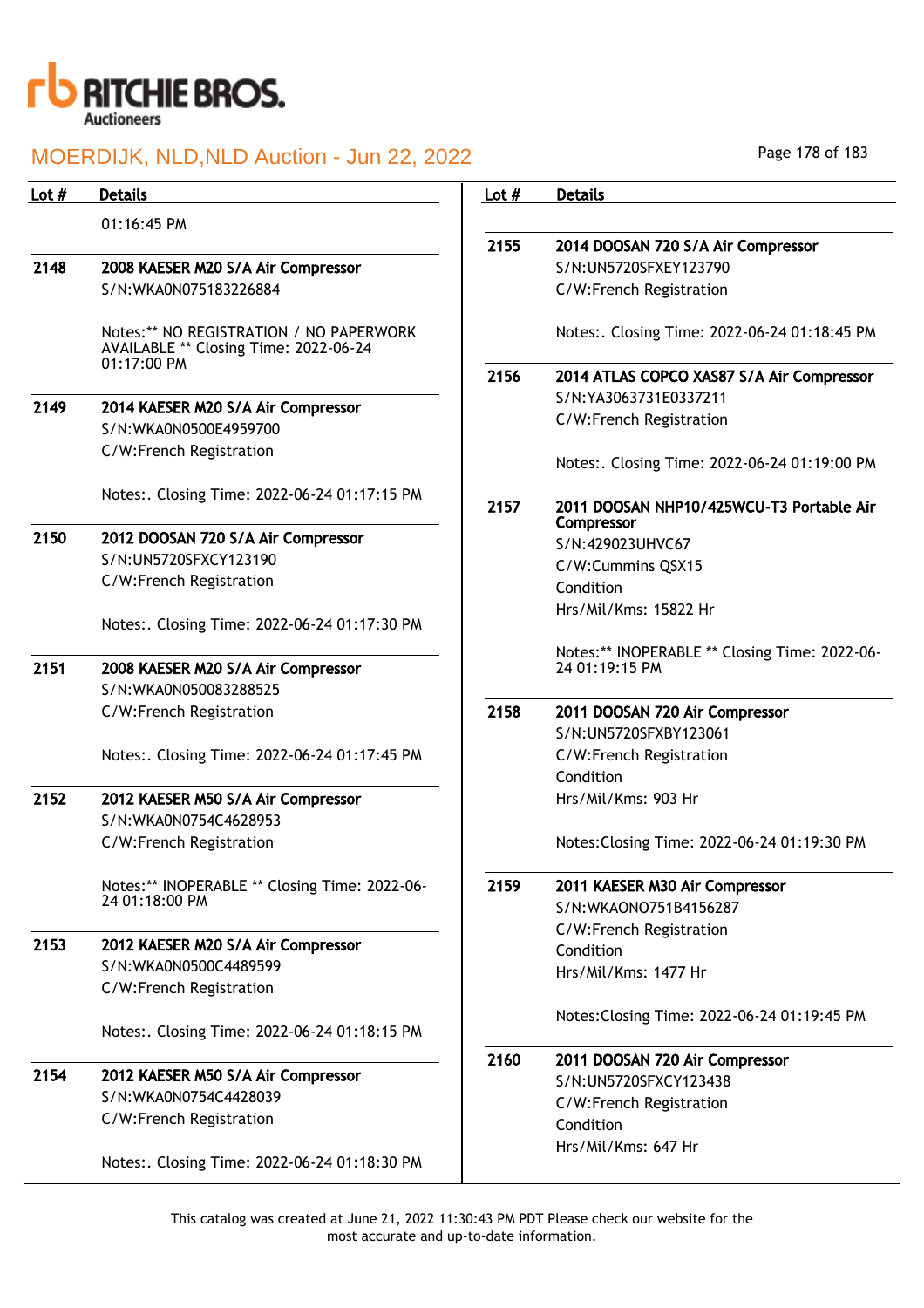

| Lot $#$ | <b>Details</b>                                                                          | Lot $#$ | <b>Details</b>                                       |
|---------|-----------------------------------------------------------------------------------------|---------|------------------------------------------------------|
|         | Notes: Closing Time: 2022-06-24 01:20:00 PM                                             |         |                                                      |
|         |                                                                                         | 2167    | 1992 DEMAG SC30DS 2 S/A Air Compressor               |
| 2161    | 2011 DOOSAN 720 Air Compressor                                                          |         | S/N:WMNB07109N2210798                                |
|         | S/N:UN5720SFXBY122934                                                                   |         |                                                      |
|         | Condition                                                                               |         | Notes:** NO REGISTRATION / NO PAPERWORK              |
|         | Hrs/Mil/Kms: 849 Hr                                                                     |         | AVAILABLE ** Closing Time: 2022-06-24<br>01:21:45 PM |
|         | Notes:** NO REGISTRATION / NO PAPERWORK                                                 | 2168    | 2013 KAESER M43PE S/A Air Compressor                 |
|         | AVAILABLE ** Closing Time: 2022-06-24<br>01:20:15 PM                                    |         | S/N:WKA0N0754D4843379                                |
|         |                                                                                         |         | C/W:Polish Registration                              |
| 2162    | 2012 DOOSAN 731 Air Compressor                                                          |         |                                                      |
|         | S/N:UN5731ESFCY322394                                                                   |         | Notes: ** CANNOT VERIFY WPORKING                     |
|         | C/W:French Registration                                                                 |         | CONDITION** Closing Time: 2022-06-24 01:22:00        |
|         | Condition                                                                               |         | PM                                                   |
|         | Hrs/Mil/Kms: 1928 Hr                                                                    | 2177    | STRICKLAND LOADER BACKHOE Hydraulic Quick            |
|         |                                                                                         |         | Coupler Loader Backhoe Attachment - Other            |
|         | Notes: Closing Time: 2022-06-24 01:20:30 PM                                             |         | S/N:45078                                            |
|         |                                                                                         |         | C/W:to fit Caterpillar 444                           |
| 2163    | 2011 KAESER M34E Electric Air Compressor                                                |         |                                                      |
|         | S/N:1024                                                                                |         | Notes:** NON DUTY FREE CIRCULATION EU **             |
|         | Condition                                                                               |         | Closing Time: 2022-06-24 01:24:15 PM                 |
|         | Hrs/Mil/Kms: 1303 Hr                                                                    |         |                                                      |
|         |                                                                                         | 2178    | <b>Pile Hammer</b>                                   |
|         | Notes: Closing Time: 2022-06-24 01:20:45 PM                                             |         | S/N:Not Available                                    |
| 2164    | 2011 KAESER M34E Electric Air Compressor                                                |         | Notes: Closing Time: 2022-06-24 01:24:30 PM          |
|         | S/N:Not Available                                                                       |         |                                                      |
|         | Condition                                                                               | 2179    | Q/C Telescopic Forklift Bucket                       |
|         | Hrs/Mil/Kms: 3104 Hr                                                                    |         | S/N:Not Available                                    |
|         |                                                                                         |         |                                                      |
|         | Notes: Closing Time: 2022-06-24 01:21:00 PM                                             |         | Notes: Closing Time: 2022-06-24 01:24:45 PM          |
| 2165    | 2014 KAESER M80 S/A Air Compressor                                                      | 2180    | Q/C Wheel Loader Bucket                              |
|         | S/N:WKA0F1600E5089001                                                                   |         | S/N:Not Available                                    |
|         | Notes:** NON DUTY FREE CIRCULATION EU ** NO<br>REGISTRATION / NO PAPERWORK AVAILABLE ** |         | Notes: Closing Time: 2022-06-24 01:25:00 PM          |
|         | Closing Time: 2022-06-24 01:21:15 PM                                                    | 2181    | Q/C Bucket                                           |
|         |                                                                                         |         | S/N:Not Available                                    |
| 2166    | 1988 IRMER ELZE 44 S/A Air Compressor                                                   |         |                                                      |
|         | S/N:442790                                                                              |         | Notes: Closing Time: 2022-06-24 01:25:15 PM          |
|         | Notes:** NO REGISTRATION / NO PAPERWORK                                                 | 2182    | Q/C Telescopic Forklift Bucket                       |
|         | AVAILABLE ** Closing Time: 2022-06-24<br>01:21:30 PM                                    |         | S/N:Not Available                                    |
|         |                                                                                         |         |                                                      |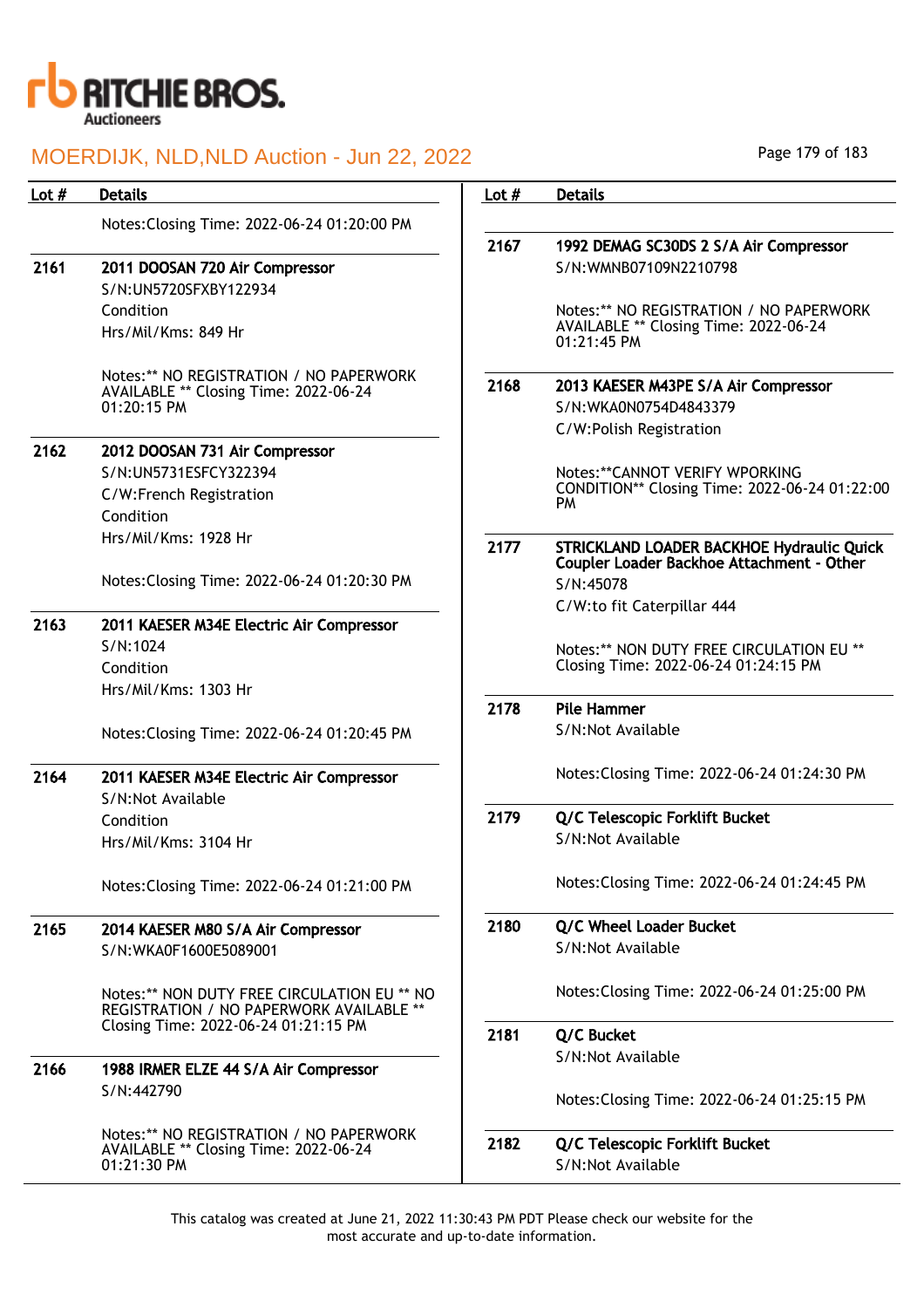

| Lot $#$ | <b>Details</b>                                                    | Lot $#$ | <b>Details</b>                                                                                        |
|---------|-------------------------------------------------------------------|---------|-------------------------------------------------------------------------------------------------------|
|         |                                                                   |         | Man Equipment Attachment - Other                                                                      |
|         | Notes: Closing Time: 2022-06-24 01:25:30 PM                       |         | S/N:Not Available                                                                                     |
|         |                                                                   |         | C/W:to fit Manitou MRT2150                                                                            |
| 2183    | Coupler                                                           |         |                                                                                                       |
|         | S/N:Not Available                                                 |         | Notes: Closing Time: 2022-06-24 01:27:30 PM                                                           |
|         | C/W:to fit telescopic forklift                                    |         |                                                                                                       |
|         | Notes: Closing Time: 2022-06-24 01:25:45 PM                       | 2191    | 2011 MANITOU Q/C Tilting Telescopic Forklift<br>Man Equipment Attachment - Other<br>S/N:Not Available |
| 2184    | <b>Wheel Loader Forks</b>                                         |         | C/W:to fit Manitou MRT2150                                                                            |
|         | S/N:Not Available                                                 |         |                                                                                                       |
|         |                                                                   |         | Notes: Closing Time: 2022-06-24 01:27:45 PM                                                           |
|         |                                                                   |         |                                                                                                       |
|         | Notes: Closing Time: 2022-06-24 01:26:00 PM                       | 2192    | 2013 MANITOU Q/C Tilting Telescopic Forklift                                                          |
| 2185    | <b>Skid Steer Broom</b>                                           |         | Man Equipment Attachment - Other                                                                      |
|         | S/N:Not Available                                                 |         | S/N:Not Available                                                                                     |
|         |                                                                   |         | C/W:to fit Manitou MRT2050/3255                                                                       |
|         | Notes: Closing Time: 2022-06-24 01:26:15 PM                       |         | Notes: Closing Time: 2022-06-24 01:28:00 PM                                                           |
| 2186    | 2011 TUCHEL PROFI 600-180HU Hydraulic                             |         |                                                                                                       |
|         | Wheel Loader Broom Wheel Loader Attachment                        | 2193    | <b>Bucket</b>                                                                                         |
|         | - Other                                                           |         | S/N:Not Available                                                                                     |
|         | S/N:1551069700001                                                 |         | C/W:to fit JLG telehandler                                                                            |
|         | Notes: Closing Time: 2022-06-24 01:26:30 PM                       |         | Notes: Closing Time: 2022-06-24 01:28:15 PM                                                           |
| 2187    | 2018 MANITOU (UNUSED) Q/C Tilting Telescopic                      | 2194    | <b>Bucket</b>                                                                                         |
|         | <b>Forklift Man Basket</b>                                        |         | S/N:Not Available                                                                                     |
|         | S/N:658941                                                        |         | C/W:to fit JLG telehandler                                                                            |
|         | Notes: Closing Time: 2022-06-24 01:26:45 PM                       |         |                                                                                                       |
|         |                                                                   |         | Notes: Closing Time: 2022-06-24 01:28:30 PM                                                           |
| 2188    | <b>MERLO Lifting Hook Frame Telehandler</b>                       | 2195    | <b>Bucket</b>                                                                                         |
|         | <b>Equipment Attachment - Other</b><br>S/N:Not Available          |         | S/N:0789450101                                                                                        |
|         |                                                                   |         | C/W:to fit Merlo telehandler                                                                          |
|         | Notes: Closing Time: 2022-06-24 01:27:00 PM                       |         |                                                                                                       |
|         |                                                                   |         | Notes: Closing Time: 2022-06-24 01:28:45 PM                                                           |
| 2189    | 1999 MANITOU Q/C Tilting Telescopic Forklift<br><b>Man Basket</b> | 2196    | <b>Bucket</b>                                                                                         |
|         | S/N:572778                                                        |         | S/N:Not Available                                                                                     |
|         | C/W:to fit Manitou MRT2150                                        |         | C/W:to fit JLG telehandler                                                                            |
|         | Notes: Closing Time: 2022-06-24 01:27:15 PM                       |         | Notes: Closing Time: 2022-06-24 01:29:00 PM                                                           |
|         |                                                                   |         |                                                                                                       |
| 2190    | 2012 MANITOU Q/C Tilting Telescopic Forklift                      | 2197    | <b>Bucket</b>                                                                                         |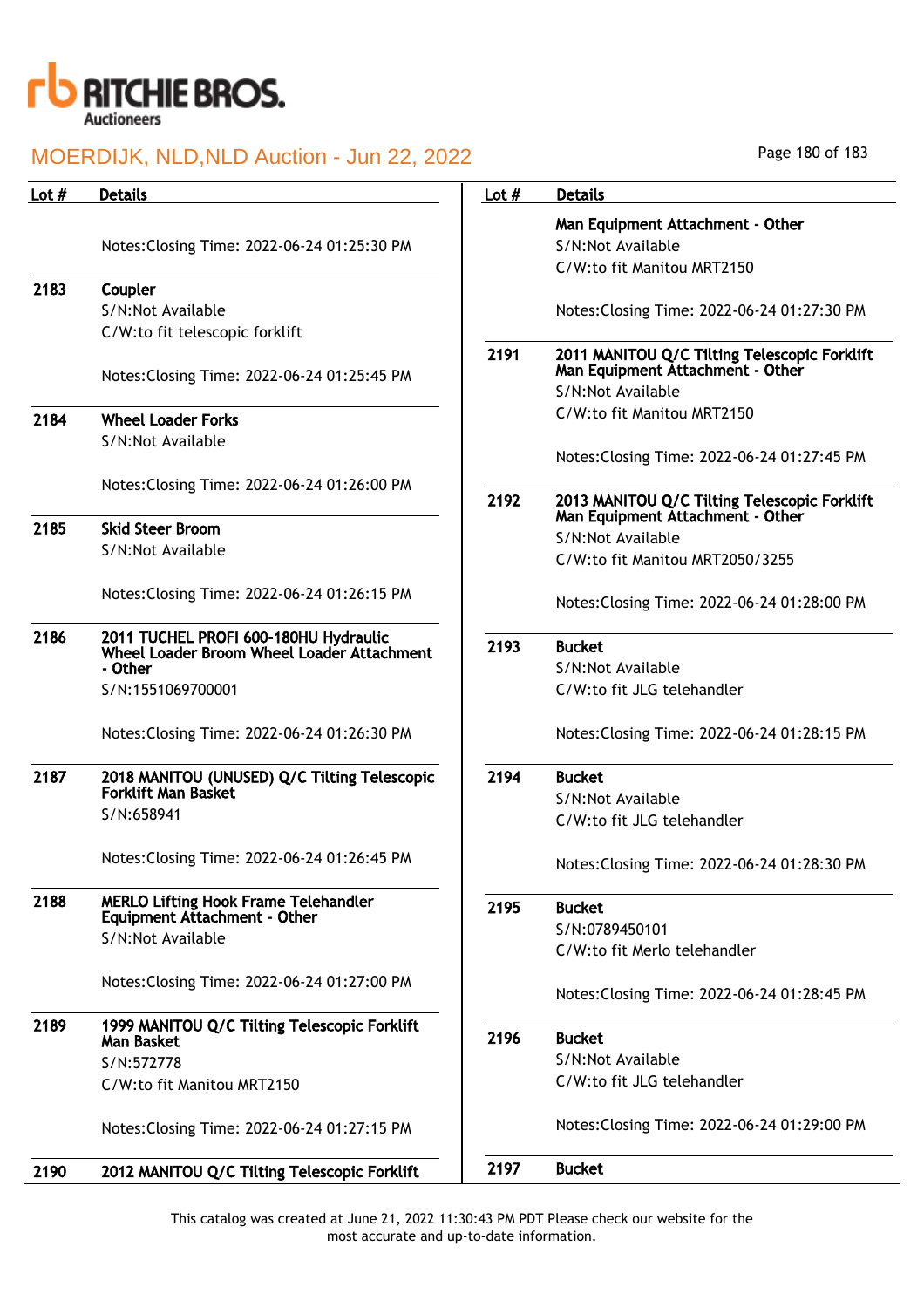

## MOERDIJK, NLD,NLD Auction - Jun 22, 2022

| Lot $#$ | <b>Details</b>                              | Lot $#$ | <b>Details</b>                                                      |
|---------|---------------------------------------------|---------|---------------------------------------------------------------------|
|         | S/N:0788920410                              |         |                                                                     |
|         | C/W:to fit Merlo telehandler                |         | Notes: Closing Time: 2022-06-24 01:31:00 PM                         |
|         | Notes: Closing Time: 2022-06-24 01:29:15 PM | 2205    | <b>Bucket</b>                                                       |
|         |                                             |         | S/N:Not Available                                                   |
| 2198    | <b>Bucket</b>                               |         | C/W:to fit JLG Telehandlers                                         |
|         | S/N:3M0001065362                            |         |                                                                     |
|         | C/W:to fit Merlo telehandler                |         | Notes: Closing Time: 2022-06-24 01:31:15 PM                         |
|         | Notes: Closing Time: 2022-06-24 01:29:30 PM | 2210    | <b>UNIMOG 800 Kg Hydraulic Equipment Winch</b><br>S/N:Not Available |
| 2199    | <b>Bucket</b>                               |         |                                                                     |
|         | S/N:0788920481                              |         | Notes: Closing Time: 2022-06-24 01:32:30 PM                         |
|         | C/W:to fit Merlo telehandler                |         |                                                                     |
|         |                                             | 2211    | <b>UNIMOG Qty Of 2 Hydraulic Equipment Winch</b>                    |
|         | Notes: Closing Time: 2022-06-24 01:29:45 PM |         | S/N:Not Available                                                   |
| 2200    | <b>Bucket</b>                               |         | Notes: Closing Time: 2022-06-24 01:32:45 PM                         |
|         | S/N:Not Available                           |         |                                                                     |
|         | C/W:to fit Merlo telehandler                | 2212    | <b>UNIMOG Attachment Equipment Attachment -</b><br><b>Other</b>     |
|         | Notes: Closing Time: 2022-06-24 01:30:00 PM |         | S/N:Not Available                                                   |
| 2201    | <b>Bucket</b>                               |         | Notes: Closing Time: 2022-06-24 01:33:00 PM                         |
|         | S/N:Not Available                           |         |                                                                     |
|         | C/W:to fit Merlo telehandler                | 2213    | <b>UNIMOG Hydraulic Rear Equipment Winch</b><br>S/N:Not Available   |
|         |                                             |         |                                                                     |
|         | Notes: Closing Time: 2022-06-24 01:30:15 PM |         | Notes: Closing Time: 2022-06-24 01:33:15 PM                         |
| 2202    | <b>Bucket</b>                               |         |                                                                     |
|         | S/N:Not Available                           | 2214    | <b>RETROMATIC Coupler</b>                                           |
|         | C/W:to fit JLG telehandler                  |         | S/N:Not Available                                                   |
|         | Notes: Closing Time: 2022-06-24 01:30:30 PM |         | Notes: Closing Time: 2022-06-24 01:33:30 PM                         |
| 2203    | <b>Bucket</b>                               | 2215    | <b>RETROMATIC Adapter Plate Equipment</b><br>Attachment - Other     |
|         | S/N:Not Available                           |         | S/N:Not Available                                                   |
|         | C/W:to fit JLG telehandler                  |         |                                                                     |
|         | Notes: Closing Time: 2022-06-24 01:30:45 PM |         | Notes: Closing Time: 2022-06-24 01:33:45 PM                         |
| 2204    | <b>Bucket</b>                               | 2217    | <b>MERLO Short Boom Excavator Attachment -</b><br>Other             |
|         | S/N:Not Available                           |         | S/N:Not Available                                                   |
|         | C/W:to fit JLG Telehandlers                 |         | C/W:to fit 4, 5 ton Merlo excavators                                |

This catalog was created at June 21, 2022 11:30:43 PM PDT Please check our website for the most accurate and up-to-date information.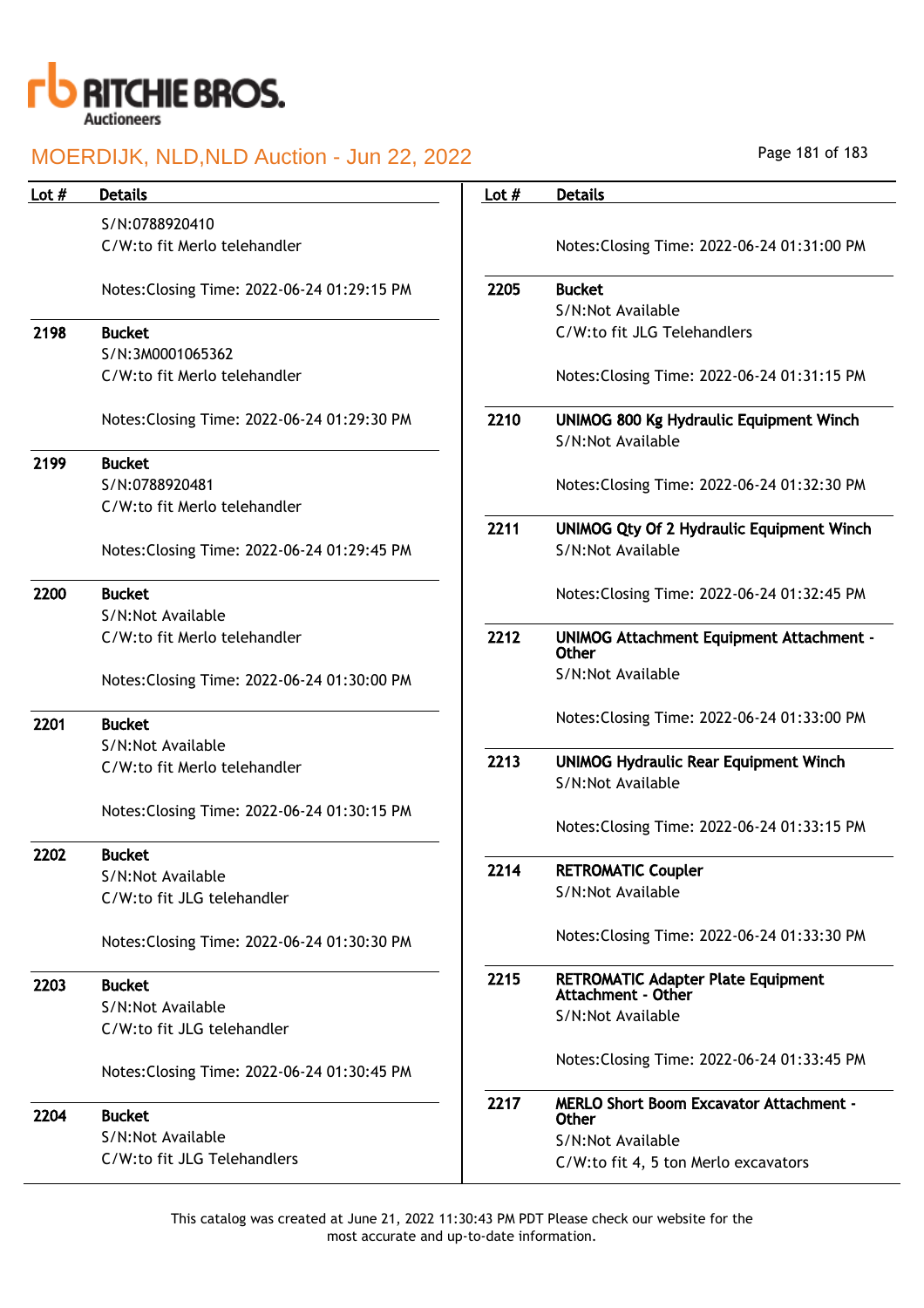

## MOERDIJK, NLD,NLD Auction - Jun 22, 2022

| 2009 W<br>S/N:51<br>$C/W:$ tc<br>Notes:<br>Hydrau<br>S/N:No<br>$C/W:$ tc<br>Notes:<br>Q/C Bu<br>S/N:No<br>Notes:<br><b>MASTEI</b><br>S/N:No<br>Notes: |
|-------------------------------------------------------------------------------------------------------------------------------------------------------|
|                                                                                                                                                       |
|                                                                                                                                                       |
|                                                                                                                                                       |
|                                                                                                                                                       |
|                                                                                                                                                       |
|                                                                                                                                                       |
|                                                                                                                                                       |
|                                                                                                                                                       |
|                                                                                                                                                       |
|                                                                                                                                                       |
|                                                                                                                                                       |
|                                                                                                                                                       |
|                                                                                                                                                       |
|                                                                                                                                                       |
|                                                                                                                                                       |
|                                                                                                                                                       |
|                                                                                                                                                       |
| <b>DETRO</b>                                                                                                                                          |
| S/N:No                                                                                                                                                |
|                                                                                                                                                       |
| Notes:                                                                                                                                                |
|                                                                                                                                                       |
| <b>DETRO</b>                                                                                                                                          |
| S/N:No                                                                                                                                                |
| Notes:                                                                                                                                                |
| Pile Ha                                                                                                                                               |
| S/N:No                                                                                                                                                |
| Notes:                                                                                                                                                |
|                                                                                                                                                       |
| Qty Of                                                                                                                                                |
| S/N:No                                                                                                                                                |
|                                                                                                                                                       |
| Notes:                                                                                                                                                |
|                                                                                                                                                       |
|                                                                                                                                                       |
| Qty Of<br>S/N:No                                                                                                                                      |
|                                                                                                                                                       |

Page 182 of 183

| Lot $#$ | <b>Details</b>                              |  |  |  |
|---------|---------------------------------------------|--|--|--|
| 2225    | 2009 Wheel Loader Bucket                    |  |  |  |
|         | S/N:51390<br>C/W:to fit 20 ton Eurosteel    |  |  |  |
|         |                                             |  |  |  |
|         | Notes: Closing Time: 2022-06-24 01:36:15 PM |  |  |  |
| 2226    | Hydraulic 4-in-1 Skid Steer Bucket          |  |  |  |
|         | S/N:Not Available                           |  |  |  |
|         | C/W:to fit Bobcat, 1550 mm                  |  |  |  |
|         |                                             |  |  |  |
|         | Notes: Closing Time: 2022-06-24 01:36:30 PM |  |  |  |
|         |                                             |  |  |  |
| 2226A   | Q/C Bucket                                  |  |  |  |
|         | S/N:Not Available                           |  |  |  |
|         | Notes: Closing Time: 2022-06-24 01:36:31 PM |  |  |  |
|         |                                             |  |  |  |
| 2226B   | <b>MASTERCUT 48PRO Lawn Mower</b>           |  |  |  |
|         | S/N:Not Available                           |  |  |  |
|         |                                             |  |  |  |
|         | Notes: Closing Time: 2022-06-24 01:36:32 PM |  |  |  |
|         |                                             |  |  |  |
| 2226C   | <b>DETROIT Engine</b>                       |  |  |  |
|         | S/N:Not Available                           |  |  |  |
|         |                                             |  |  |  |
|         | Notes: Closing Time: 2022-06-24 01:36:33 PM |  |  |  |
| 2226D   | <b>DETROIT Engine</b>                       |  |  |  |
|         | S/N:Not Available                           |  |  |  |
|         |                                             |  |  |  |
|         | Notes: Closing Time: 2022-06-24 01:36:34 PM |  |  |  |
|         |                                             |  |  |  |
| 2228    | Pile Hammer                                 |  |  |  |
|         | S/N:Not Available                           |  |  |  |
|         |                                             |  |  |  |
|         | Notes: Closing Time: 2022-06-24 01:37:00 PM |  |  |  |
| 2229    | Qty Of 6 Transport Belts Parts - Other      |  |  |  |
|         | S/N:Not Available                           |  |  |  |
|         |                                             |  |  |  |
|         | Notes: Closing Time: 2022-06-24 01:37:15 PM |  |  |  |
|         |                                             |  |  |  |
| 2230    | <b>Qty Of Scaffolding</b>                   |  |  |  |
|         | S/N:Not Available                           |  |  |  |